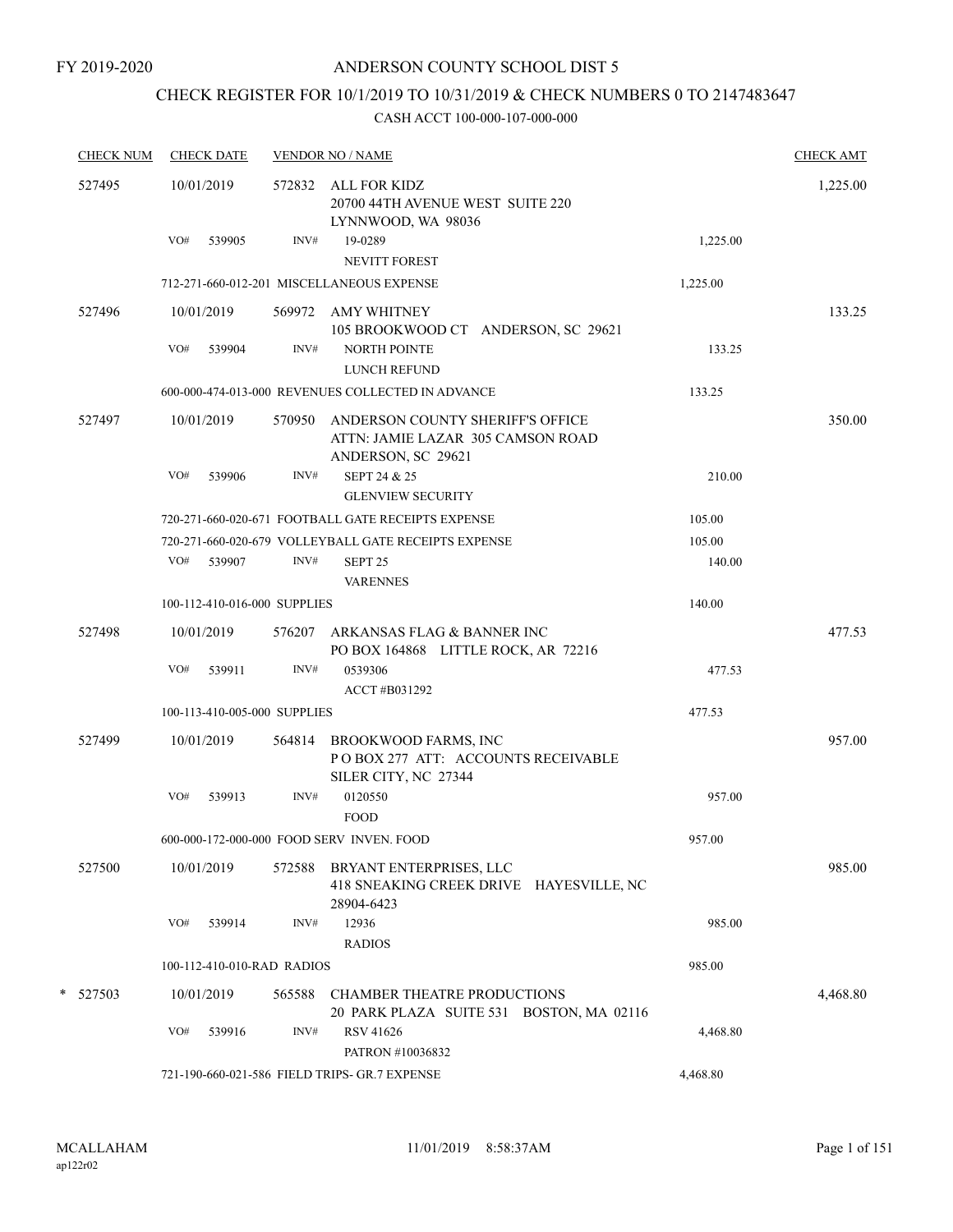# CHECK REGISTER FOR 10/1/2019 TO 10/31/2019 & CHECK NUMBERS 0 TO 2147483647

| <b>CHECK NUM</b> | <b>CHECK DATE</b>                 |                | <b>VENDOR NO / NAME</b>                                                                      |          | <b>CHECK AMT</b> |
|------------------|-----------------------------------|----------------|----------------------------------------------------------------------------------------------|----------|------------------|
| 527504           | 10/01/2019<br>VO#<br>539917       | 570581<br>INV# | CITY OF ANDERSON POLICE DEPT<br>401 SOUTH MAIN ST ANDERSON, SC 29624<br>SEPT 17 & 19         | 203.36   | 406.72           |
|                  |                                   |                | <b>ADULT ED SECURITY</b>                                                                     |          |                  |
|                  |                                   |                | 356-258-312-000-000 CONTRACTED SECURITY                                                      | 203.36   |                  |
|                  | VO# 539918                        | INV#           | SEPT 24 & 26                                                                                 | 203.36   |                  |
|                  |                                   |                | <b>ADULT ED SECURITY</b>                                                                     |          |                  |
|                  |                                   |                | 356-258-312-000-000 CONTRACTED SECURITY                                                      | 203.36   |                  |
| 527505           | 10/01/2019                        |                | 573381 CLASSIC PRODUCTIONS FOR STUDENTS<br>POBOX 24464 KNOXVILLE, TN 37933-2464              |          | 462.00           |
|                  | VO#<br>539919                     | INV#           | <b>RR 0810</b><br><b>NEW PROSPECT</b>                                                        | 462.00   |                  |
|                  |                                   |                | 710-271-660-010-354 FIELD TRIPS GRADE 4 EXPENSE                                              | 462.00   |                  |
| 527506           | 10/01/2019                        | 571748         | <b>COLONIAL LIFE</b><br>PREMIUM PROCESSING PO BOX 903 COLUMBIA,<br>SC 29202-0903             |          | 7,395.88         |
|                  | VO#<br>539975                     | INV#           | <b>SEPT 2019</b><br>#E4041711                                                                | 7,395.88 |                  |
|                  |                                   |                | 100-000-469-000-000 LIFE INSURANCE PAYABLE                                                   | 7,395.88 |                  |
| $*$ 527508       | 10/01/2019                        |                | 575816 DEEDY, CARMEN**<br>1956 CARRINGTON CT STONE MOUNTAIN, GA<br>30087                     |          | 3,000.00         |
|                  | VO#<br>539920                     | INV#           | PO#<br>11691<br><b>OCT 2019</b><br><b>VARENNES ELEM</b>                                      | 3,000.00 |                  |
|                  | 201-224-312-016-000 PD CONSULTANT |                |                                                                                              | 3,000.00 |                  |
| 527509           | 10/01/2019                        | 573378         | DIAMOND T PROMOTIONAL GEAR<br>PO BOX 125 FAIR PLAY, SC 29643                                 |          | 180.50           |
|                  | VO#<br>539921                     | INV#           | 20634<br>PO#<br>11489<br><b>CALHOUN ELEM</b>                                                 | 180.50   |                  |
|                  |                                   |                | 201-112-410-014-000 SUPPLIES AND MATERIALS                                                   | 180.50   |                  |
| 527510           | 10/01/2019                        | 574057         | <b>DOMINO'S PIZZA</b><br>4420 HWY 24 ANDERSON, SC 29626                                      |          | 200.36           |
|                  | VO#<br>539923                     | INV#           | ORD#1027919<br>NEW PROSPECT                                                                  | 200.36   |                  |
|                  |                                   |                | 710-271-660-010-201 MISCELLANEOUS EXPENSE                                                    | 200.36   |                  |
| 527511           | 10/01/2019                        | 573962         | ECMC<br>LOCKBOX 7096 P.O. BOX 16478 ST. PAUL, MN<br>55116-0478                               |          | 230.27           |
|                  | VO#<br>539879                     | INV#           | 9/30 PAYROLL<br><b>DEDUCTIONS</b>                                                            | 230.27   |                  |
|                  | 100-000-441-000-000 MISCELLANEOUS |                |                                                                                              | 230.27   |                  |
| * 527513         | 10/01/2019                        | 572922         | EXTREME EQUIPMENT SALES, LLC<br>PO BOX 4664 ATTN: ACCTS RECEIVBLE WEST<br>COLUMBIA, SC 29171 |          | 6,308.72         |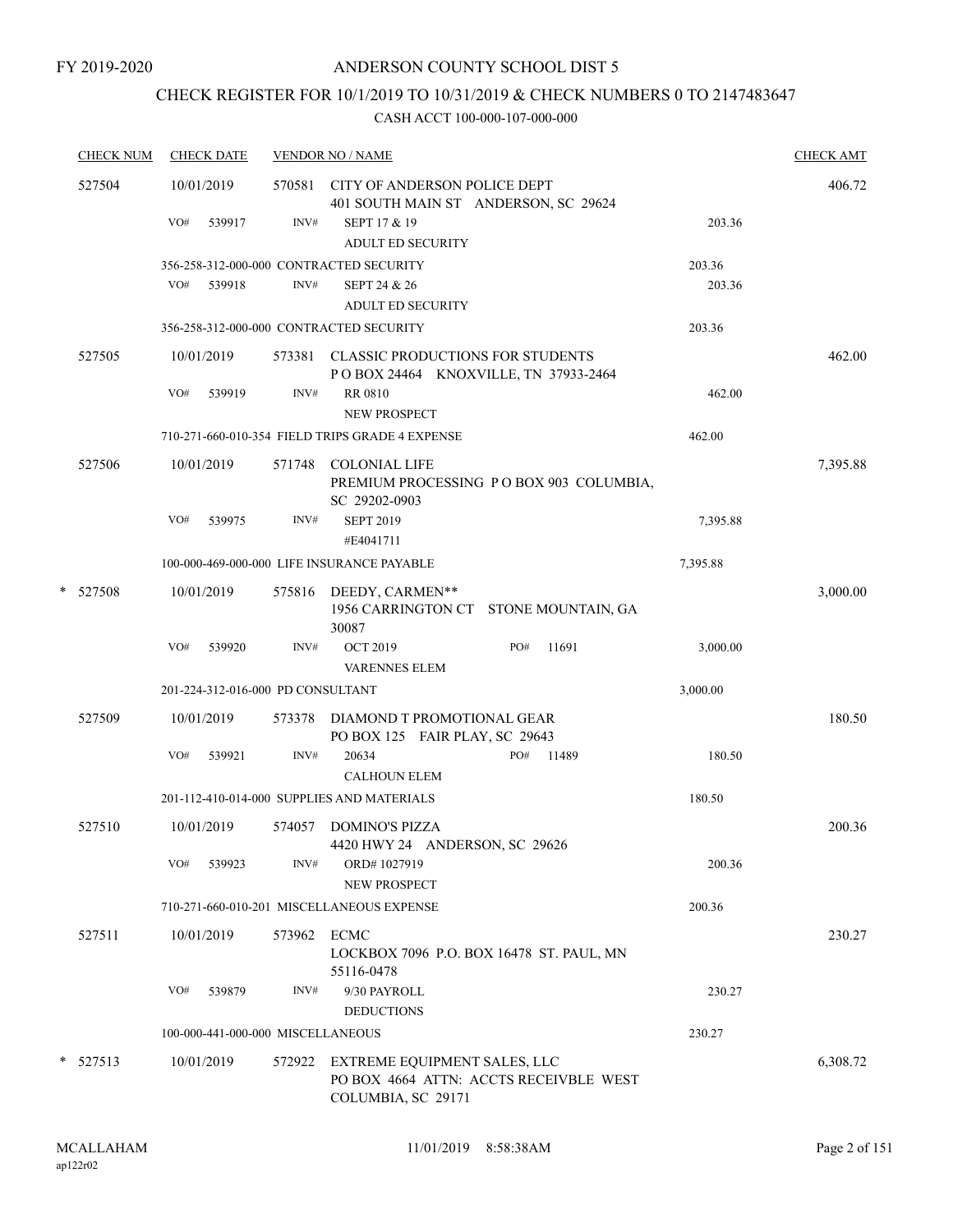# CHECK REGISTER FOR 10/1/2019 TO 10/31/2019 & CHECK NUMBERS 0 TO 2147483647

| <b>CHECK NUM</b> |     | <b>CHECK DATE</b>                 |        | <b>VENDOR NO / NAME</b>                                                                                 |     |       |           | <b>CHECK AMT</b> |
|------------------|-----|-----------------------------------|--------|---------------------------------------------------------------------------------------------------------|-----|-------|-----------|------------------|
|                  | VO# | 539969                            | INV#   | 8115                                                                                                    | PO# | 10797 | 6,308.72  |                  |
|                  |     |                                   |        | <b>TL HANNA</b>                                                                                         |     |       |           |                  |
|                  |     |                                   |        | 100-271-410-002-BEN BENCH RECOVERING                                                                    |     |       | 6,308.72  |                  |
| 527515           |     | 10/01/2019                        | 572552 | <b>GREAT LAKES HIGHER EDUC GUARANTY CORP</b>                                                            |     |       |           | 221.53           |
|                  |     |                                   |        | ADMINISTRATIVE WAGE GARNISHMENT UNIT PO                                                                 |     |       |           |                  |
|                  |     |                                   |        | BOX 83230 CHICAGO, IL 60691-0230                                                                        |     |       |           |                  |
|                  | VO# | 539878                            | INV#   | 9/30 PAYROLL                                                                                            |     |       | 221.53    |                  |
|                  |     |                                   |        | <b>DEDUCTIONS</b>                                                                                       |     |       |           |                  |
|                  |     | 100-000-441-000-000 MISCELLANEOUS |        |                                                                                                         |     |       | 221.53    |                  |
| 527516           |     | 10/01/2019                        | 273625 | HUBERT COMPANY<br>25401 NETWORK PLACE ATT: ACCOUNTS                                                     |     |       |           | 583.34           |
|                  | VO# | 539928                            | INV#   | RECEIVABLE CHICAGO, IL 60673-1254<br>663114                                                             | PO# | 11601 | 583.34    |                  |
|                  |     |                                   |        | CUST #348586                                                                                            |     |       |           |                  |
|                  |     | 515-253-520-031-CAR CAREER CENTER |        |                                                                                                         |     |       | 583.34    |                  |
| 527518           |     | 10/01/2019                        | 282620 | <b>IONOSPHERE TOURS</b>                                                                                 |     |       |           | 600.00           |
|                  |     |                                   |        | 307 N. MAIN STREET ANDERSON, SC 29621                                                                   |     |       |           |                  |
|                  | VO# | 539929                            | INV#   | <b>CHARTER 7083</b>                                                                                     |     |       | 600.00    |                  |
|                  |     |                                   |        | <b>CENTERVILLE ELEM</b>                                                                                 |     |       |           |                  |
|                  |     |                                   |        | 707-190-660-007-352 FIELD TRIPS GRADE 2 EXPENSE                                                         |     |       | 600.00    |                  |
| 527519           |     | 10/01/2019                        | 307745 | KENDALL HUNT PUBLISHING CO<br>PO BOX 1840 ATT: ACCOUNTS RECEIVABLE                                      |     |       |           | 10,029.59        |
|                  | VO# | 539932                            | INV#   | DUBUQUE, IA 52004-1840<br>PO 11487                                                                      | PO# | 11487 | 10,029.59 |                  |
|                  |     |                                   |        | <b>LICENSES</b>                                                                                         |     |       |           |                  |
|                  |     |                                   |        | 100-221-410-000-000 SUPPLIES AND MATERIALS                                                              |     |       | 6,000.04  |                  |
|                  |     |                                   |        | 100-221-410-000-INQ INQUIRY BASED SUPPLIES                                                              |     |       | 817.27    |                  |
|                  |     |                                   |        | 100-221-410-000-INQ INQUIRY BASED SUPPLIES                                                              |     |       | 2,415.21  |                  |
|                  |     |                                   |        | 100-221-410-000-INQ INQUIRY BASED SUPPLIES                                                              |     |       | 243.32    |                  |
|                  |     |                                   |        | 100-221-410-000-INQ INQUIRY BASED SUPPLIES                                                              |     |       | 553.75    |                  |
| 527521           |     | 10/01/2019                        | 313476 | LAKESHORE LEARNING MATERIALS<br>2695 EAST DOMINGUEZ STREET ATT: ACCOUNTS<br>RECEIVABLE CARSON, CA 90895 |     |       |           | 341.48           |
|                  | VO# | 539934                            | INV#   | 1733720919                                                                                              | PO# | 11603 | 341.48    |                  |
|                  |     |                                   |        | <b>SUPPLIES</b>                                                                                         |     |       |           |                  |
|                  |     | 201-112-410-019-000 SUPPLIES      |        |                                                                                                         |     |       | 341.48    |                  |
| 527522           |     | 10/01/2019                        | 321425 | LEXINGTON COUNTY SCHOOL DIST TWO                                                                        |     |       |           | 1,223.57         |
|                  |     |                                   |        | 715 NINTH STREET ATTN: FINANCE DEPT WEST<br>COLUMBIA, SC 29169                                          |     |       |           |                  |
|                  | VO# | 539976                            | INV#   | 2018-2019<br><b>PROVISO</b>                                                                             |     |       | 1,223.57  |                  |
|                  |     |                                   |        | 100-412-720-000-000 PAYMENTS TO OTHER GOV'T UNITS                                                       |     |       | 1,223.57  |                  |
| 527523           |     | 10/01/2019                        |        | 576036 MACKEY, ANNA-LISA**                                                                              |     |       |           | 492.80           |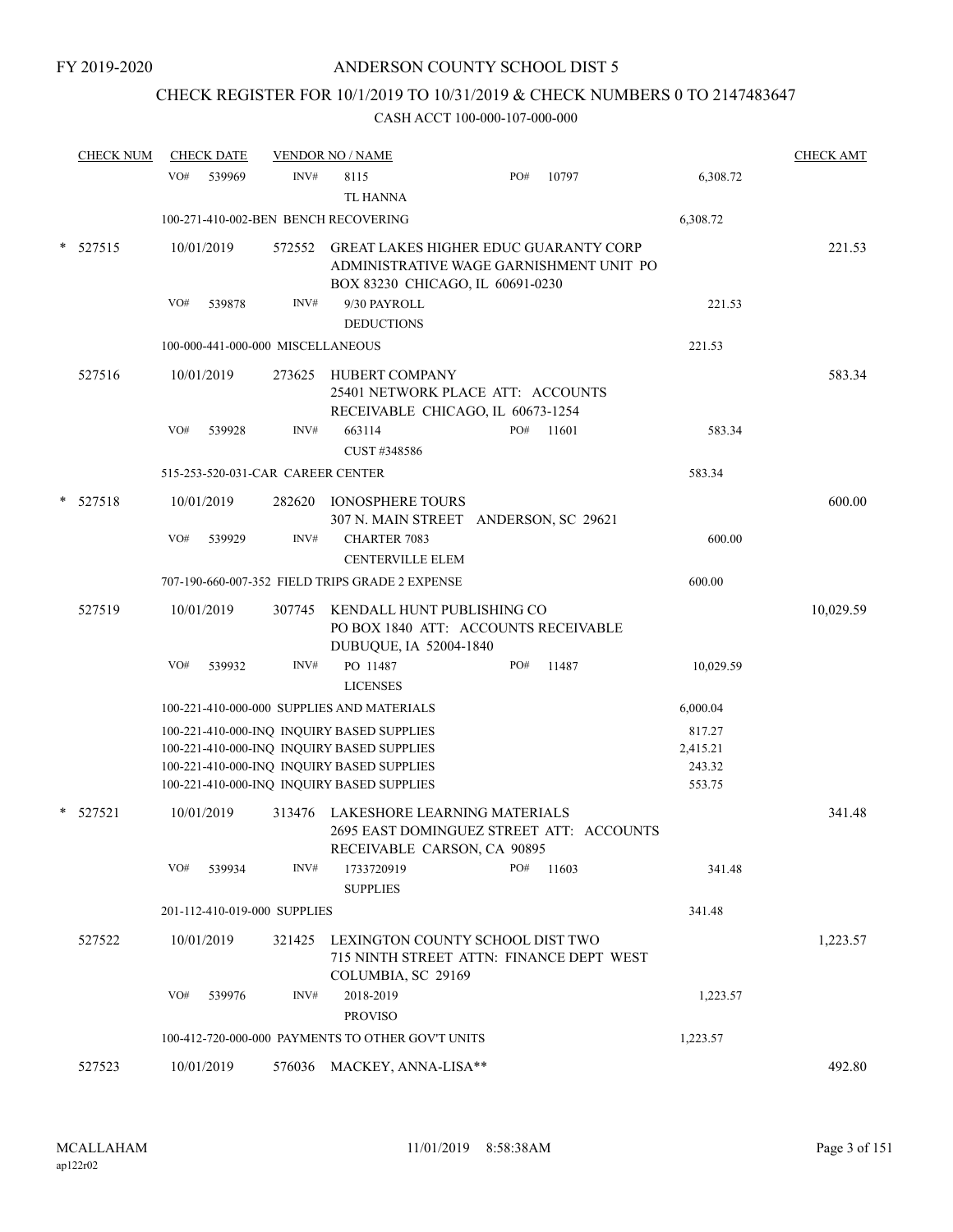## CHECK REGISTER FOR 10/1/2019 TO 10/31/2019 & CHECK NUMBERS 0 TO 2147483647

| <b>CHECK NUM</b> |     | <b>CHECK DATE</b> |                                   | <b>VENDOR NO / NAME</b><br>PATHS PROGRAM LLC 12408 WEST ENCANTO                                      |     |                                           |          | <b>CHECK AMT</b> |
|------------------|-----|-------------------|-----------------------------------|------------------------------------------------------------------------------------------------------|-----|-------------------------------------------|----------|------------------|
|                  |     |                   |                                   | BLVD AVONDALE, AZ 85392                                                                              |     |                                           |          |                  |
|                  | VO# | 539935            | INV#                              | 1305<br><b>FEELING FACES</b>                                                                         | PO# | 11646                                     | 492.80   |                  |
|                  |     |                   |                                   | 201-112-410-012-000 SUPPLIES AND MATERIALS                                                           |     |                                           | 492.80   |                  |
| * 527525         |     | 10/01/2019        |                                   | 358500 MINUTEMAN PRESS<br>3308 NORTH MAIN STREET ATT: ACCOUNTS<br>RECEIVABLE ANDERSON, SC 29621-4108 |     |                                           |          | 2,353.48         |
|                  | VO# | 539936            | INV#                              | 87936<br><b>JOB 118663</b>                                                                           |     |                                           | 2,294.68 |                  |
|                  |     |                   | 600-256-410-000-000 SUPPLIES      |                                                                                                      |     |                                           | 2,294.68 |                  |
|                  | VO# | 539937            | INV#                              | 87976                                                                                                |     |                                           | 58.80    |                  |
|                  |     |                   |                                   | <b>JOB 118886</b>                                                                                    |     |                                           |          |                  |
|                  |     |                   | 600-256-410-000-000 SUPPLIES      |                                                                                                      |     |                                           | 58.80    |                  |
| 527526           |     | 10/01/2019        |                                   | 574358 MONSTER TECHNOLOGY, LLC<br>8726 S. SEPULVEDA BLVD SUITE D #B-152 LOS<br>ANGELES, CA 90045     |     |                                           |          | 185.00           |
|                  | VO# | 539942            | INV#                              | <b>IPL 2998</b>                                                                                      |     |                                           | 185.00   |                  |
|                  |     |                   |                                   | <b>SUPPLIES</b>                                                                                      |     |                                           |          |                  |
|                  |     |                   | 100-233-410-017-000 SUPPLIES      |                                                                                                      |     |                                           | 185.00   |                  |
| 527527           |     | 10/01/2019        |                                   | 567126 MUSIC & ARTS CENTER<br>5295 WESTVIEW DR SUITE 300 ATTN: CA<br>FREDERICK, MD 21703             |     |                                           |          | 1,127.38         |
|                  | VO# | 539938            | INV#                              | 018729613                                                                                            |     |                                           | 16.96    |                  |
|                  |     |                   |                                   | <b>WESTSIDE</b>                                                                                      |     |                                           |          |                  |
|                  |     |                   | 100-114-410-003-001 BAND SUPPLIES |                                                                                                      |     |                                           | 16.96    |                  |
|                  | VO# | 539939            | INV#                              | 018274350<br><b>WESTSIDE</b>                                                                         |     |                                           | 1,110.42 |                  |
|                  |     |                   | 100-114-410-003-001 BAND SUPPLIES |                                                                                                      |     |                                           | 1,110.42 |                  |
| 527528           |     | 10/01/2019        |                                   | 564010 NC CHILD SUPPORT CENTRALIZED COLLECTNS<br>POBOX 900012 RALEIGH, NC 27675-9012                 |     |                                           |          | 305.50           |
|                  | VO# | 539882            | INV#                              | 9/30 PAYROLL                                                                                         |     |                                           | 305.50   |                  |
|                  |     |                   |                                   | <b>DEDUCTIONS</b>                                                                                    |     |                                           |          |                  |
|                  |     |                   |                                   | 100-000-435-000-000 WAGE GARNISH/CH SUPPORT                                                          |     |                                           | 305.50   |                  |
| $*$ 527530       |     | 10/01/2019        |                                   | 384915 NOBLITT REFRIGERATION<br>POBOX 4041 ATT: ACCOUNTS RECEIVABLE<br>ANDERSON, SC 29622            |     |                                           |          | 2,493.50         |
|                  | VO# | 539941            | INV#                              | <b>ICE MACHINE</b><br><b>SOUTH FANT</b>                                                              |     |                                           | 2,493.50 |                  |
|                  |     |                   |                                   | 600-256-323-015-000 REPAIRS TO EQUIPMENT                                                             |     |                                           | 2,493.50 |                  |
| * 527532         |     | 10/01/2019        | 566995                            | SC DEPT OF JUVENILE JUSTICE<br>SC 29221-1069                                                         |     | POBOX 21069 ATT: FISCAL AFFAIRS COLUMBIA, |          | 377.50           |
|                  | VO# | 539950            | INV#                              | 2000462176<br>AUG 2019                                                                               |     |                                           | 377.50   |                  |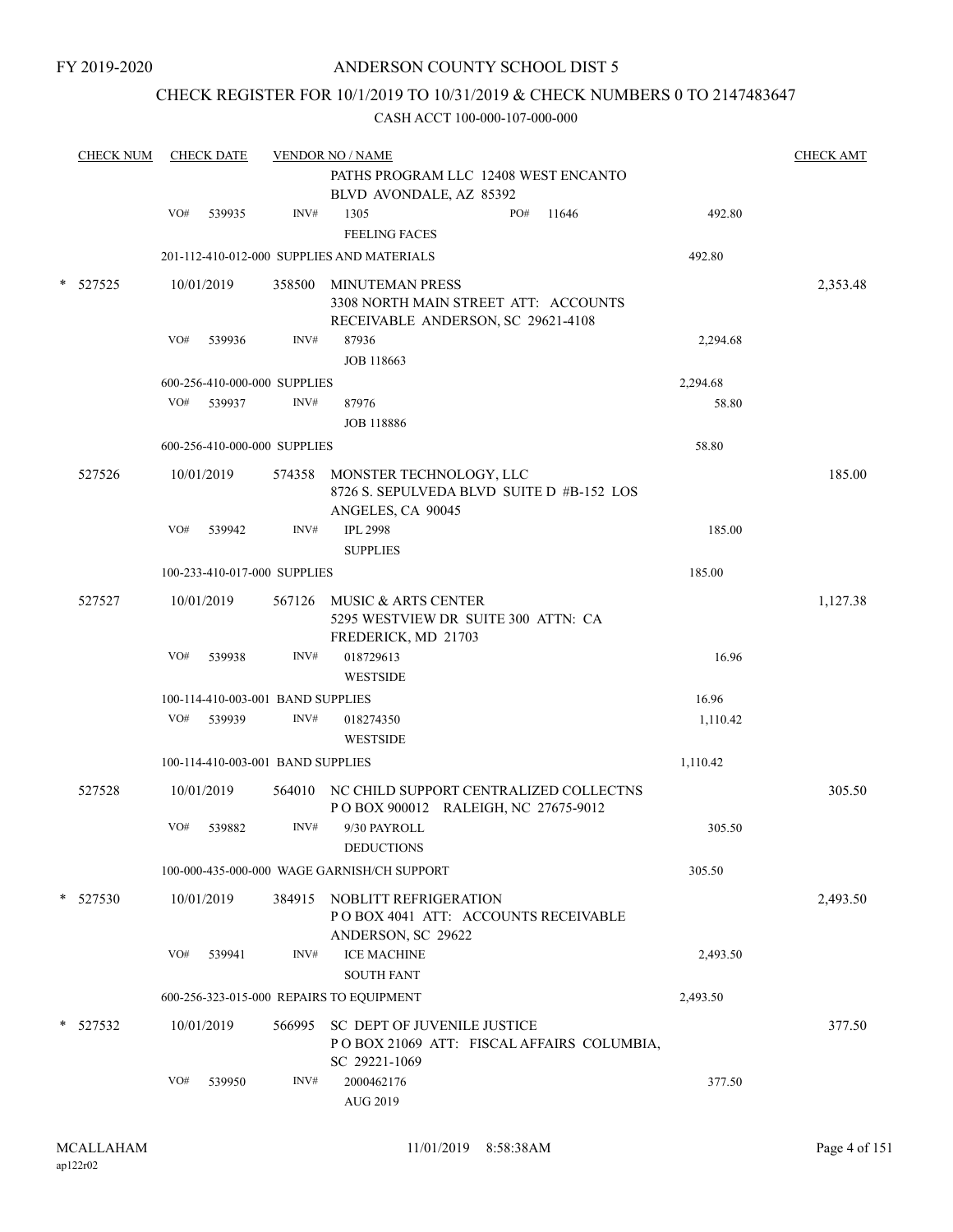# CHECK REGISTER FOR 10/1/2019 TO 10/31/2019 & CHECK NUMBERS 0 TO 2147483647

|   | <b>CHECK NUM</b> |     | <b>CHECK DATE</b> |                                    | <b>VENDOR NO / NAME</b>                                                                                          |           | <b>CHECK AMT</b> |
|---|------------------|-----|-------------------|------------------------------------|------------------------------------------------------------------------------------------------------------------|-----------|------------------|
|   |                  |     |                   |                                    | 100-412-720-000-000 PAYMENTS TO OTHER GOV'T UNITS                                                                | 377.50    |                  |
|   | 527533           |     | 10/01/2019        | 501885                             | <b>SCHOOL DISTRICT OF GREENVILLE</b><br>POBOX 2848 GREENVILLE, SC 29602                                          |           | 12,600.00        |
|   |                  | VO# | 539977            | INV#                               | 2018-2019                                                                                                        | 12,600.00 |                  |
|   |                  |     |                   |                                    | <b>PROVISO</b>                                                                                                   |           |                  |
|   |                  |     |                   |                                    | 100-412-720-000-000 PAYMENTS TO OTHER GOV'T UNITS                                                                | 12,600.00 |                  |
|   | 527534           |     | 10/01/2019        | 570300                             | SCHOOL DISTRICT OF PICKENS COUNTY<br>1348 GRIFFIN MILL ROAD ATTN: DANNY ROGERS<br>EASLEY, SC 29640-6997          |           | 5,000.00         |
|   |                  | VO# | 539953            | INV#                               | ED8760<br>PO#<br>11730<br><b>MASTER TEACHER</b>                                                                  | 5,000.00  |                  |
|   |                  |     |                   |                                    | 100-224-312-000-CLE MASTER TEACHER CLASSES                                                                       | 5,000.00  |                  |
| * | 527536           |     | 10/01/2019        | 450701                             | SC RETIREMENT SYSTEM (SPP)<br>POBOX 11960 CAPITOL STATION COLUMBIA, SC<br>29211                                  |           | 903.81           |
|   |                  | VO# | 539873            | INV#                               | 9/30 PAYROLL<br><b>DEDUCTIONS</b>                                                                                | 903.81    |                  |
|   |                  |     |                   |                                    | 100-000-438-000-000 RETIREMENT SERV PURCHASE                                                                     | 903.81    |                  |
|   | 527537           |     | 10/01/2019        | 576084                             | SC STATE REIMBURSEMENT UNIT                                                                                      |           | 472.58           |
|   |                  |     |                   |                                    | PO BOX 100303 COLUMBIA, SC 29202-3303                                                                            |           |                  |
|   |                  | VO# | 539881            | INV#                               | 9/30 PAYROLL<br><b>DEDUCTIONS</b>                                                                                | 472.58    |                  |
|   |                  |     |                   |                                    | 100-000-435-000-000 WAGE GARNISH/CH SUPPORT                                                                      | 472.58    |                  |
|   | 527538           |     | 10/01/2019        | 573721                             | SSBT AS TTEE FOR SCORP MM61953-001-042<br>MASS MUTUAL RETIREMENT SERVICES PO BOX<br>219062 KANSAS CITY, MO 64121 |           | 20,556.59        |
|   |                  | VO# | 539972            | INV#                               | 9/30 PAYROLL                                                                                                     | 20,556.59 |                  |
|   |                  |     |                   |                                    | <b>DEDUCTIONS</b>                                                                                                |           |                  |
|   |                  |     |                   |                                    | 100-000-468-000-000 OPTIONAL RETIREMENT PLAN                                                                     | 13,214.96 |                  |
|   |                  |     |                   |                                    | 100-000-484-000-000 EMPLOYER RETIREMENT PAYABLE                                                                  | 7,341.63  |                  |
|   | 527539           |     | 10/01/2019        | 575405                             | TC EDUCATIONAL CONSULTING LLC<br>219 COUNTRY GLEN LANE PELZER, SC 29669                                          |           | 1,500.00         |
|   |                  | VO# | 539965            | INV#                               | PO#<br>6172<br>11488<br>SEPT 5,17,24                                                                             | 1,500.00  |                  |
|   |                  |     |                   | 210-224-312-000-000 CONSULTANT FEE |                                                                                                                  | 1,500.00  |                  |
|   | 527540           |     | 10/01/2019        | 572503                             | TG<br>P O BOX 659601<br>SAN ANTONIO, TX 78265-9601                                                               |           | 478.73           |
|   |                  | VO# | 539875            | INV#                               | 9/30 PAYROLL<br><b>DEDUCTIONS</b>                                                                                | 478.73    |                  |
|   |                  |     |                   | 100-000-441-000-000 MISCELLANEOUS  |                                                                                                                  | 478.73    |                  |
|   | 527541           |     | 10/01/2019        | 570649                             | THE CHILDREN'S MUSEUM<br>300 COLLEGE STREET GREENVILLE, SC 29601                                                 |           | 1,172.00         |
|   |                  | VO# | 539955            | INV#                               | 10994739                                                                                                         | 348.00    |                  |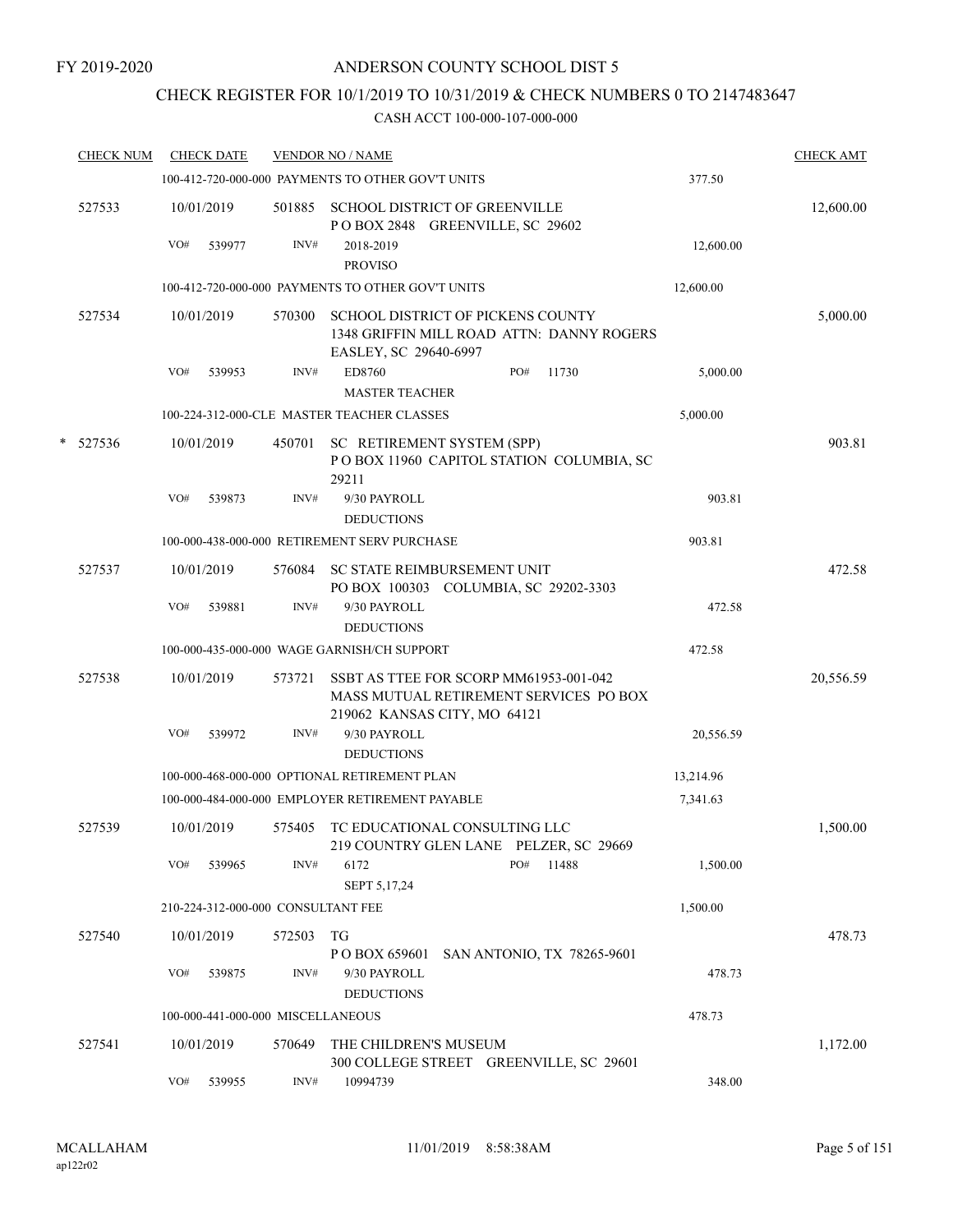## CHECK REGISTER FOR 10/1/2019 TO 10/31/2019 & CHECK NUMBERS 0 TO 2147483647

| <b>CHECK NUM</b> | <b>CHECK DATE</b>                    |        | <b>VENDOR NO / NAME</b>                                                |           | <b>CHECK AMT</b> |
|------------------|--------------------------------------|--------|------------------------------------------------------------------------|-----------|------------------|
|                  |                                      |        | 11/22 CALHOUN                                                          |           |                  |
|                  |                                      |        | 714-271-660-014-351 FIELD TRIPS GRADE 1 EXPENSE                        | 348.00    |                  |
|                  | VO#<br>539956                        | INV#   | 10913584                                                               | 824.00    |                  |
|                  |                                      |        | 10/18 NORTH POINTE                                                     |           |                  |
|                  |                                      |        | 713-271-660-013-351 FIELD TRIPS GRADE 1 EXPENSE                        | 824.00    |                  |
| 527542           | 10/01/2019                           | 563611 | THE GREENVILLE ZOO                                                     |           | 300.00           |
|                  |                                      |        | 150 CLEVELAND PARK DRIVE GREENVILLE, SC                                |           |                  |
|                  |                                      |        | 29601                                                                  |           |                  |
|                  | VO#<br>539957                        | INV#   | FOR OCT 23                                                             | 300.00    |                  |
|                  |                                      |        | <b>CENTERVILLE ELEM</b>                                                |           |                  |
|                  |                                      |        | 707-190-660-007-351 FIELD TRIPS GRADE 1 EXPENSE                        | 300.00    |                  |
| 527543           | 10/01/2019                           | 563611 | THE GREENVILLE ZOO<br>150 CLEVELAND PARK DRIVE GREENVILLE, SC<br>29601 |           | 670.00           |
|                  | VO#<br>539958                        | INV#   | FOR SEPT 18<br><b>MIDWAY ELEM</b>                                      | 670.00    |                  |
|                  |                                      |        | 717-190-660-017-353 FIELD TRIPS GRADE 3 EXPENSE                        | 670.00    |                  |
| 527544           | 10/01/2019                           | 566496 | THE PEACE CENTER                                                       |           | 400.00           |
|                  |                                      |        | 300 SOUTH MAIN ST GREENVILLE, SC 29601                                 |           |                  |
|                  | VO#<br>539959                        | INV#   | 965980                                                                 | 400.00    |                  |
|                  |                                      |        | CUST #165376                                                           |           |                  |
|                  | 721-190-660-021-644 ART HIGH EXPENSE |        |                                                                        | 400.00    |                  |
| 527545           | 10/01/2019                           | 564240 | THE PRINT HOUSE, LLC                                                   |           | 630.00           |
|                  |                                      |        | POBOX 564 ATT: ACCOUNTS RECEIVABLE                                     |           |                  |
|                  |                                      |        | PENDLETON, SC 29670                                                    |           |                  |
|                  | VO#<br>539960                        | INV#   | 14690                                                                  | 630.00    |                  |
|                  |                                      |        | <b>CENTERVILLE ELEM</b>                                                |           |                  |
|                  | 707-190-660-007-375 FACULTY EXPENSE  |        |                                                                        | 630.00    |                  |
| 527546           | 10/01/2019                           | 504890 | <b>TIAA-CREF</b>                                                       |           | 26,580.40        |
|                  |                                      |        | POBOX 105316 ATLANTA, GA 30348-5316                                    |           |                  |
|                  | VO#<br>539974                        | INV#   | 9/30 PAYROLL                                                           | 26,580.40 |                  |
|                  |                                      |        | <b>DEDUCTIONS</b>                                                      |           |                  |
|                  |                                      |        | 100-000-468-000-000 OPTIONAL RETIREMENT PLAN                           | 17,087.40 |                  |
|                  |                                      |        | 100-000-484-000-000 EMPLOYER RETIREMENT PAYABLE                        | 9,493.00  |                  |
| 527547           | 10/01/2019                           |        | 505465 TIME FOR KIDS                                                   |           | 108.90           |
|                  |                                      |        | PO BOX 37264 BOONE, IA 50037-0264                                      |           |                  |
|                  | VO#<br>539961                        | INV#   | ORD 082719DA                                                           | 108.90    |                  |
|                  |                                      |        | ACCT#4081654834<br>717-190-660-017-244 SCHOOL/CLASS DONATIONS EXPENSE  | 108.90    |                  |
|                  |                                      |        |                                                                        |           |                  |
| 527548           | 10/01/2019                           | 576093 | <b>TRELLIS COMPANY</b>                                                 |           | 285.54           |
|                  |                                      |        | PO BOX 659601<br>SAN ANTONIO, TX 78265-9601                            |           |                  |
|                  | VO#<br>539876                        | INV#   | 9/30 PAYROLL<br><b>DEDUCTIONS</b>                                      | 285.54    |                  |
|                  | 100-000-441-000-000 MISCELLANEOUS    |        |                                                                        | 285.54    |                  |
|                  |                                      |        |                                                                        |           |                  |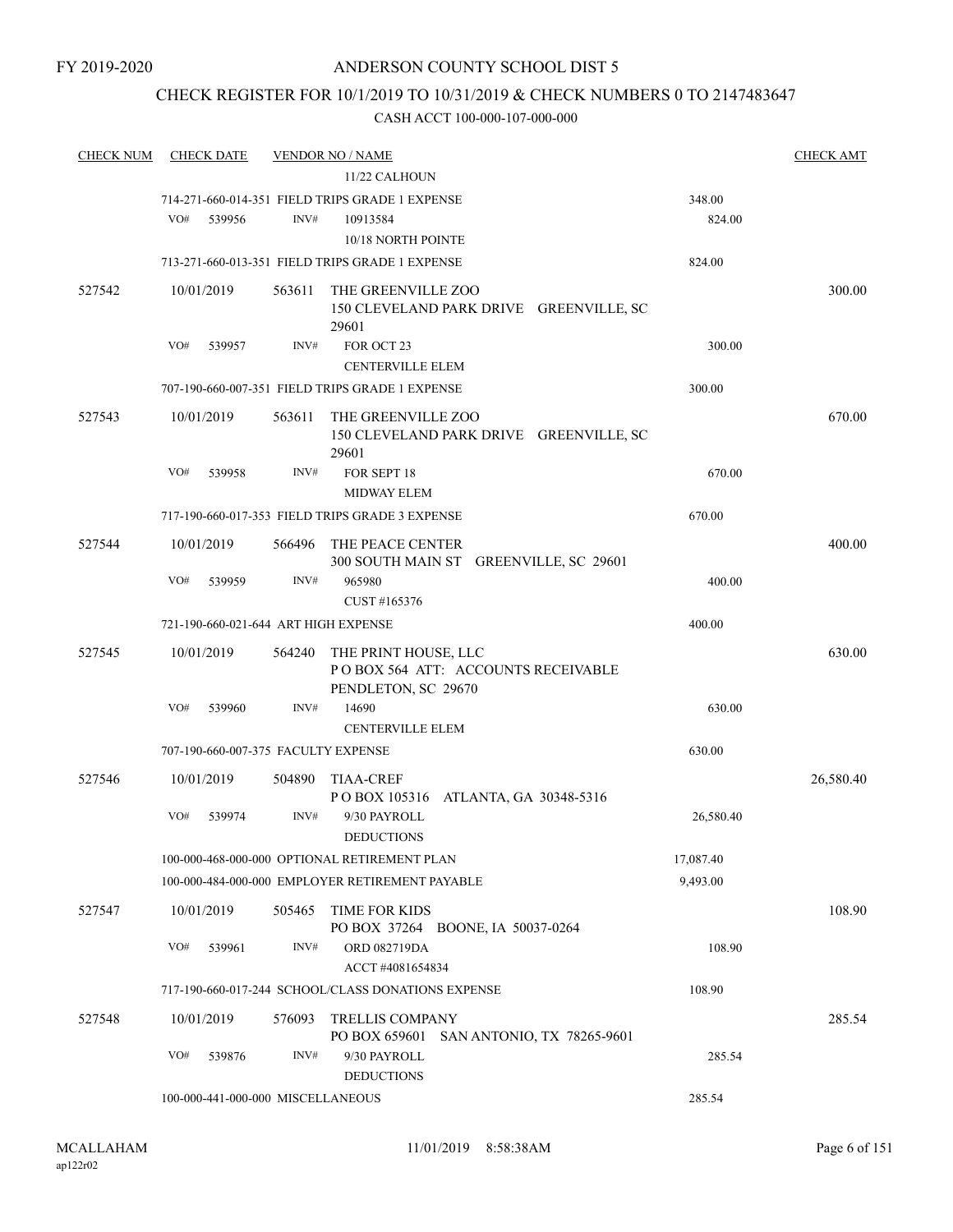# CHECK REGISTER FOR 10/1/2019 TO 10/31/2019 & CHECK NUMBERS 0 TO 2147483647

|        | <b>CHECK NUM</b> |     | <b>CHECK DATE</b>                 |        | <b>VENDOR NO / NAME</b>                                                                            |           | <b>CHECK AMT</b> |
|--------|------------------|-----|-----------------------------------|--------|----------------------------------------------------------------------------------------------------|-----------|------------------|
| $\ast$ | 527550           |     | 10/01/2019                        | 564298 | UNITED WAY OF ANDERSON COUNTY<br>POBOX 2067 ANDERSON, SC 29622                                     |           | 1,925.54         |
|        |                  | VO# | 539874                            | INV#   | 9/30 PAYROLL<br><b>DEDUCTIONS</b>                                                                  | 1,925.54  |                  |
|        |                  |     |                                   |        | 100-000-455-000-000 UNITED FUND - PAYABLE                                                          | 1,925.54  |                  |
|        | 527551           |     | 10/01/2019                        | 572350 | US DEPARTMENT OF EDUCATION AWG<br>NATIONAL PAYMENT CENTER PO BOX 790356 ST<br>LOUIS, MO 63179-0356 |           | 280.81           |
|        |                  | VO# | 539877                            | INV#   | 9/30 PAYROLL<br><b>DEDUCTIONS</b>                                                                  | 280.81    |                  |
|        |                  |     | 100-000-441-000-000 MISCELLANEOUS |        |                                                                                                    | 280.81    |                  |
|        | 527552           |     | 10/01/2019                        | 575086 | <b>VALIC</b><br>C/O JP MORGAN CHASE PO BOX 301701<br>DALLAS, TX 75303-1701                         |           | 47,489.26        |
|        |                  | VO# | 539973                            | INV#   | 9/30 PAYROLL<br><b>DEDUCTIONS</b>                                                                  | 47,489.26 |                  |
|        |                  |     |                                   |        | 100-000-468-000-000 OPTIONAL RETIREMENT PLAN                                                       | 30,528.76 |                  |
|        |                  |     |                                   |        | 100-000-484-000-000 EMPLOYER RETIREMENT PAYABLE                                                    | 16,960.50 |                  |
|        | 527553           |     | 10/01/2019                        | 575809 | <b>VIZITECH USA</b><br>103 E. SUMTER STREET EATONTON, GA 31024                                     |           | 44,664.60        |
|        |                  | VO# | 539962                            | INV#   | PO#<br>10515<br>82819<br><b>LICENSE</b>                                                            | 44,664.60 |                  |
|        |                  |     | 515-253-520-031-CAR CAREER CENTER |        |                                                                                                    | 1,764.60  |                  |
|        |                  |     | 900-115-410-031-039 BOSCH - AIT   |        |                                                                                                    | 42,900.00 |                  |
|        | 527555           |     | 10/03/2019                        | 570950 | ANDERSON COUNTY SHERIFF'S OFFICE<br>ATTN: JAMIE LAZAR 305 CAMSON ROAD<br>ANDERSON, SC 29621        |           | 1,750.00         |
|        |                  | VO# | 540145                            | INV#   | 9/23 WESTSIDE<br><b>FOOTBALL SECURITY</b>                                                          | 1,750.00  |                  |
|        |                  |     |                                   |        | 703-271-660-003-671 FOOTBALL GATE RECEIPTS EXPENSE                                                 | 1,750.00  |                  |
| *      | 527559           |     | 10/03/2019                        | 575528 | <b>BINXKIDS</b><br>325 PENNBROOKE TRACE DULUTH, GA 30097                                           |           | 744.00           |
|        |                  | VO# | 540028                            | INV#   | 092019<br><b>CLOTHES</b>                                                                           | 744.00    |                  |
|        |                  |     |                                   |        | 232-360-490-000-000 OTHER SUPPLIES (SUPPLEMENTAL)                                                  | 744.00    |                  |
| *      | 527561           |     | 10/03/2019                        | 576210 | BRUCE'S GREENHOUSE, INC<br>8699 WINNSBORO RD BLYTHEWOOD, SC 29016                                  |           | 1,098.03         |
|        |                  | VO# | 540149                            | INV#   | 6452<br><b>AIT SUPPLIES</b>                                                                        | 113.67    |                  |
|        |                  |     |                                   |        | 731-271-660-031-878 HORTICULTURE EXPENSE                                                           | 113.67    |                  |
|        |                  | VO# | 540150                            | INV#   | 6451<br><b>AIT SUPPLIES</b>                                                                        | 984.36    |                  |
|        |                  |     | 731-271-660-031-850 FFA EXPENSE   |        |                                                                                                    | 984.36    |                  |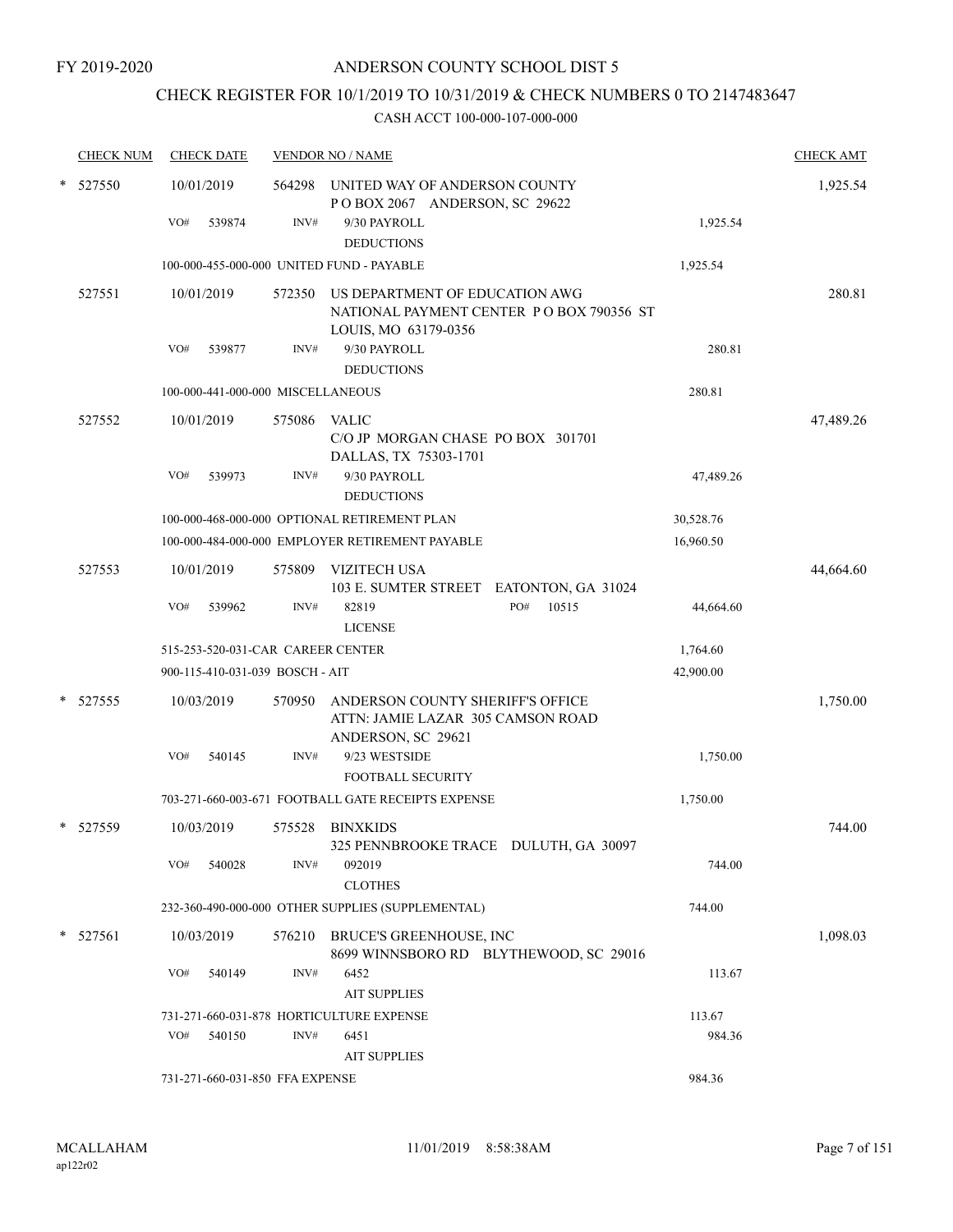# CHECK REGISTER FOR 10/1/2019 TO 10/31/2019 & CHECK NUMBERS 0 TO 2147483647

| <b>CHECK NUM</b> | <b>CHECK DATE</b>                        |        | <b>VENDOR NO / NAME</b>                                                                                    |              |          | <b>CHECK AMT</b> |
|------------------|------------------------------------------|--------|------------------------------------------------------------------------------------------------------------|--------------|----------|------------------|
| 527562           | 10/03/2019                               |        | 569972 CARLA SHAW<br>1308 BROWN RD ANDERSON, SC 29621                                                      |              |          | 392.04           |
|                  | VO#<br>540077                            | INV#   | <b>SEPT 25-27</b><br><b>CONVENTION</b>                                                                     |              | 392.04   |                  |
|                  |                                          |        | 267-370-312-000-TCA TEMPLE CHRISTIAN ACADEMY                                                               |              | 392.04   |                  |
| 527563           | 10/03/2019                               |        | 158800 CARSON DELLOSA PUBLISHING<br>PO BOX 679845 DALLAS, TX 75267-9845                                    |              |          | 346.47           |
|                  | VO#<br>540030                            | INV#   | 332037<br><b>CENTERVILLE ELEM</b>                                                                          | PO#<br>11593 | 346.47   |                  |
|                  |                                          |        | 201-112-410-007-000 SUPPLIES AND MATERIALS                                                                 |              | 346.47   |                  |
| 527564           | 10/03/2019                               |        | 160602 CDW GOVERNMENT<br>75 REMITTANCE DRIVE SUITE 1515 ATT:<br>ACCOUNTS RECEIVABLE CHICAGO, IL 60675-1515 |              |          | 1,023.99         |
|                  | VO#<br>540152                            | INV#   | KVCZ973<br><b>PRINTER</b>                                                                                  | PO#<br>11430 | 1,023.99 |                  |
|                  | 207-115-410-031-C06 SUPPLIES (C/O)       |        |                                                                                                            |              | 1,023.99 |                  |
| 527565           | 10/03/2019                               |        | 574255 CUSTOM SIGNS & GRAPHICS, INC<br>4 EAST BUTLER RD MAULDIN, SC 29662                                  |              |          | 453.15           |
|                  | VO#<br>540151                            | INV#   | 7647                                                                                                       |              | 453.15   |                  |
|                  |                                          |        | <b>CALHOUN ELEM</b>                                                                                        |              |          |                  |
|                  |                                          |        | 714-271-660-014-310 RUNNING CLUB EXPENSE                                                                   |              | 453.15   |                  |
| 527566           | 10/03/2019                               |        | 569972 DALENE LEFILS<br>712 PICKENS DRIVE PENDLETON, SC 29670                                              |              |          | 388.56           |
|                  | VO#<br>540071                            | INV#   | <b>SEPT 25-27</b><br><b>CONVENTION</b>                                                                     |              | 388.56   |                  |
|                  |                                          |        | 267-370-312-000-TCA TEMPLE CHRISTIAN ACADEMY                                                               |              | 388.56   |                  |
| 527567           | 10/03/2019                               | 575076 | DAVIS, KYLE**<br>19 GREEN ACRES DRIVE WARE SHOALS, SC<br>29692                                             |              |          | 130.50           |
|                  | VO#<br>540139                            | INV#   | 9/27 WESTSIDE<br>FOOTBALL OFFICIAL                                                                         |              | 130.50   |                  |
|                  |                                          |        | 703-271-660-003-671 FOOTBALL GATE RECEIPTS EXPENSE                                                         |              | 130.50   |                  |
| 527568           | 10/03/2019                               | 575816 | DEEDY, CARMEN**<br>1956 CARRINGTON CT STONE MOUNTAIN, GA<br>30087                                          |              |          | 3,000.00         |
|                  | VO#<br>540031                            | INV#   | <b>AUTHOR VISIT</b><br><b>CONCORD ELEM</b>                                                                 |              | 3,000.00 |                  |
|                  | 709-271-660-009-305 LIBRARY EXPENSE      |        |                                                                                                            |              | 3,000.00 |                  |
| 527569           | 10/03/2019                               | 198651 | DELL MARKETING LP<br>POBOX 534118 ATT: ACCOUNTS RECEIVABLE<br>ATLANTA, GA 30353-4118                       |              |          | 208.47           |
|                  | VO#<br>540153                            | INV#   | 10343609270<br><b>TONER</b>                                                                                | PO#<br>11676 | 134.33   |                  |
|                  | 100-266-314-000-000 REPAIRS TO EQUIPMENT |        |                                                                                                            |              | 134.33   |                  |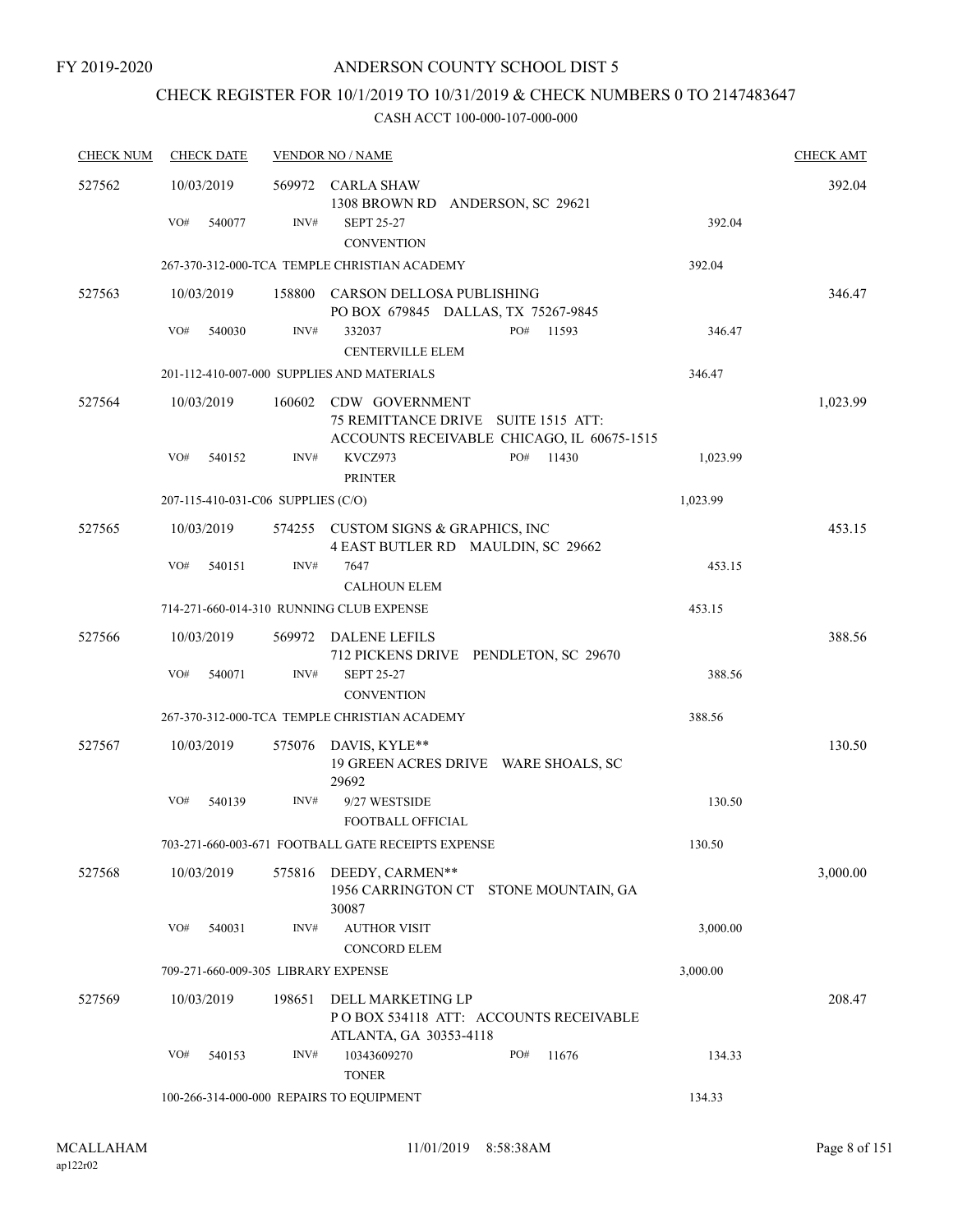# CHECK REGISTER FOR 10/1/2019 TO 10/31/2019 & CHECK NUMBERS 0 TO 2147483647

| <b>CHECK NUM</b> | <b>CHECK DATE</b>             |        | <b>VENDOR NO / NAME</b>                                                                     |                          |       |           | <b>CHECK AMT</b> |
|------------------|-------------------------------|--------|---------------------------------------------------------------------------------------------|--------------------------|-------|-----------|------------------|
|                  | VO#<br>540154                 | INV#   | 10342946475<br><b>BATTERY</b>                                                               | PO#                      | 11677 | 74.14     |                  |
|                  |                               |        | 100-266-314-000-000 REPAIRS TO EQUIPMENT                                                    |                          |       | 74.14     |                  |
| 527570           | 10/03/2019                    | 573223 | DEPT OF ADMINISTRATION<br>SUITE 409 1200 SENATE STREET COLUMBIA, SC<br>29201                |                          |       |           | 783.17           |
|                  | VO#<br>540155                 | INV#   | C131734                                                                                     |                          |       | 783.17    |                  |
|                  |                               |        | SAP 2000463562                                                                              |                          |       |           |                  |
|                  | 100-266-340-000-000 TELEPHONE |        |                                                                                             |                          |       | 76.45     |                  |
|                  | 100-266-340-001-000 TELEPHONE |        |                                                                                             |                          |       | 44.17     |                  |
|                  | 100-266-340-005-000 TELEPHONE |        |                                                                                             |                          |       | 44.17     |                  |
|                  | 100-266-340-007-000 TELEPHONE |        |                                                                                             |                          |       | 44.17     |                  |
|                  | 100-266-340-008-000 TELEPHONE |        |                                                                                             |                          |       | 44.17     |                  |
|                  | 100-266-340-009-000 TELEPHONE |        |                                                                                             |                          |       | 44.17     |                  |
|                  | 100-266-340-010-000 TELEPHONE |        |                                                                                             |                          |       | 44.17     |                  |
|                  | 100-266-340-011-000 TELEPHONE |        |                                                                                             |                          |       | 44.17     |                  |
|                  | 100-266-340-012-000 TELEPHONE |        |                                                                                             |                          |       | 44.17     |                  |
|                  | 100-266-340-013-000 TELEPHONE |        |                                                                                             |                          |       | 44.17     |                  |
|                  | 100-266-340-014-000 TELEPHONE |        |                                                                                             |                          |       | 44.17     |                  |
|                  | 100-266-340-016-000 TELEPHONE |        |                                                                                             |                          |       | 44.17     |                  |
|                  | 100-266-340-017-000 TELEPHONE |        |                                                                                             |                          |       | 44.17     |                  |
|                  | 100-266-340-019-000 TELEPHONE |        |                                                                                             |                          |       | 44.17     |                  |
|                  | 100-266-340-020-000 TELEPHONE |        |                                                                                             |                          |       | 44.17     |                  |
|                  | 100-266-340-021-000 TELEPHONE |        |                                                                                             |                          |       | 44.17     |                  |
|                  | 131-266-340-031-000 TELEPHONE |        |                                                                                             |                          |       | 44.17     |                  |
| 527571           | 10/03/2019                    | 575579 | DIAMOND DEL'S GEM MINING LLC<br>3607 COLONAL VANDERHORST CIRCLE MOUNT<br>PLEASANT, SC 29466 |                          |       |           | 970.00           |
|                  | VO#<br>540032                 | INV#   | 10/23 VISIT<br><b>CONCORD ELEM</b>                                                          |                          |       | 970.00    |                  |
|                  |                               |        | 709-271-660-009-353 FIELD TRIPS GRADE 3 EXPENSE                                             |                          |       | 970.00    |                  |
| 527572           | 10/03/2019                    | 211302 | DUKE ENERGY<br>PO BOX 70516                                                                 | CHARLOTTE, NC 28272-0516 |       |           | 62,194.15        |
|                  | VO#<br>540181                 | INV#   | DUE OCT 10<br><b>UTILITIES</b>                                                              |                          |       | 62,194.15 |                  |
|                  |                               |        | 100-254-470-000-000 ENERGY-ELECTRICITY & WATER                                              |                          |       | 73.33     |                  |
|                  |                               |        | 100-254-470-000-000 ENERGY-ELECTRICITY & WATER                                              |                          |       | 4,798.34  |                  |
|                  |                               |        | 100-254-470-001-000 ENERGY-ELECTRICITY & WATER                                              |                          |       | 75.96     |                  |
|                  |                               |        | 100-254-470-002-000 ENERGY-ELECTRICITY & WATER                                              |                          |       | 159.92    |                  |
|                  |                               |        | 100-254-470-003-000 ENERGY-ELECTRICITY & WATER                                              |                          |       | 28,519.60 |                  |
|                  |                               |        | 100-254-470-005-000 ENERGY-ELECTRICITY & WATER                                              |                          |       | 86.60     |                  |
|                  |                               |        | 100-254-470-009-000 ENERGY-ELECTRICITY & WATER                                              |                          |       | 8,323.63  |                  |
|                  |                               |        | 100-254-470-012-000 ENERGY-ELECTRICITY & WATER                                              |                          |       | 27.40     |                  |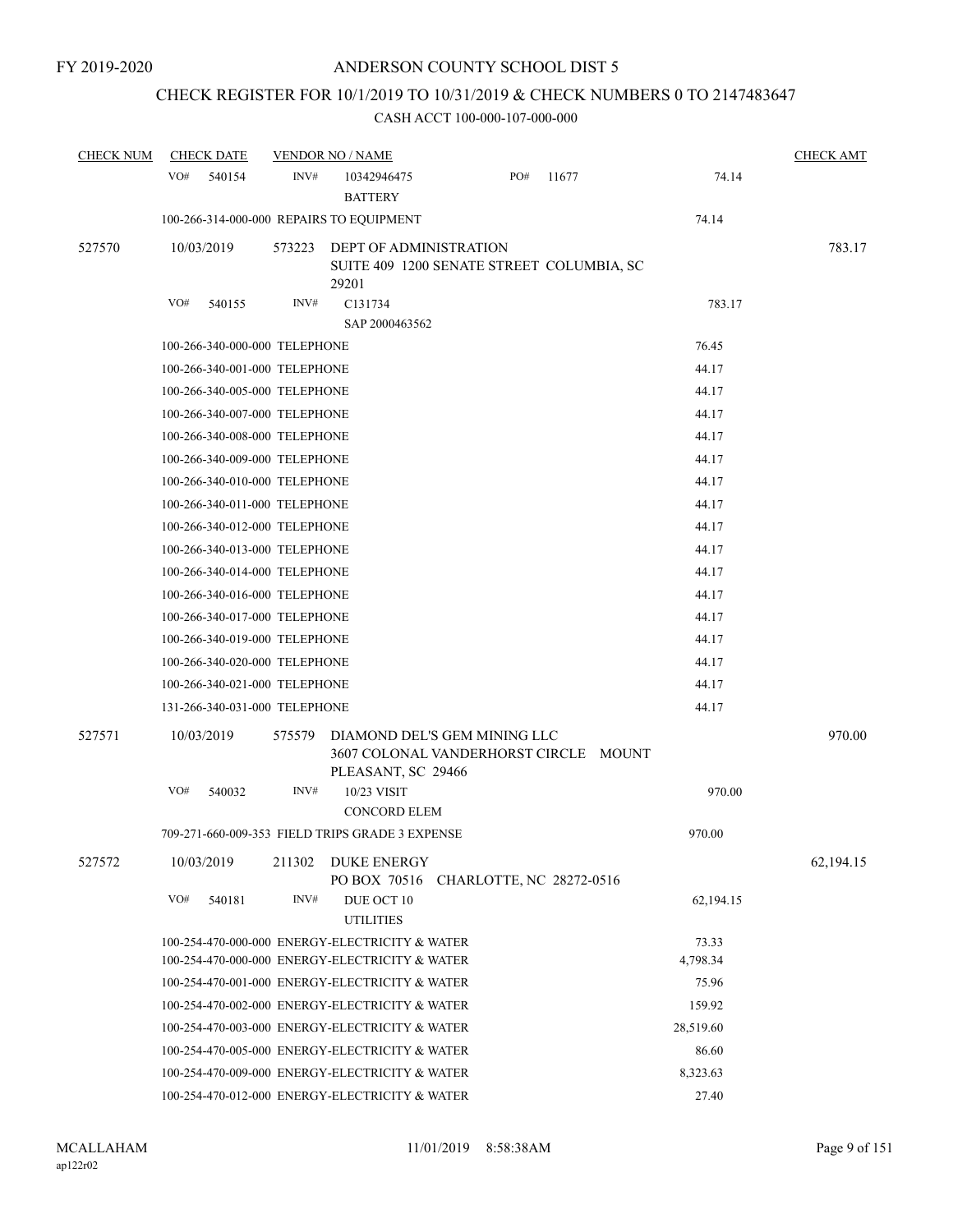## CHECK REGISTER FOR 10/1/2019 TO 10/31/2019 & CHECK NUMBERS 0 TO 2147483647

|        | <b>CHECK NUM</b> | <b>CHECK DATE</b>            |                | <b>VENDOR NO / NAME</b>                                                                                                                                                                                                                                                                                                                                                                                      |     |                     |                                                                                      | <b>CHECK AMT</b> |
|--------|------------------|------------------------------|----------------|--------------------------------------------------------------------------------------------------------------------------------------------------------------------------------------------------------------------------------------------------------------------------------------------------------------------------------------------------------------------------------------------------------------|-----|---------------------|--------------------------------------------------------------------------------------|------------------|
|        |                  |                              |                | 100-254-470-014-000 ENERGY-ELECTRICITY & WATER                                                                                                                                                                                                                                                                                                                                                               |     |                     | 52.00                                                                                |                  |
|        |                  |                              |                | 100-254-470-015-000 ENERGY-ELECTRICITY & WATER                                                                                                                                                                                                                                                                                                                                                               |     |                     | 45.99                                                                                |                  |
|        |                  |                              |                | 100-254-470-016-000 ENERGY-ELECTRICITY & WATER                                                                                                                                                                                                                                                                                                                                                               |     |                     | 25.95                                                                                |                  |
|        |                  |                              |                | 100-254-470-018-000 ENERGY-ELECTRICITY & WATER                                                                                                                                                                                                                                                                                                                                                               |     |                     | 4,554.70                                                                             |                  |
|        |                  |                              |                | 100-254-470-019-000 ENERGY-ELECTRICITY & WATER                                                                                                                                                                                                                                                                                                                                                               |     |                     | 42.15                                                                                |                  |
|        |                  |                              |                | 131-254-470-031-000 ENERGY-ELECTRICITY/WATER                                                                                                                                                                                                                                                                                                                                                                 |     |                     | 15,408.58                                                                            |                  |
|        | * 527575         | 10/03/2019                   | 563495         | ELECTRIC CITY UTILITIES<br>CITY OF ANDERSON 601 SOUTH MAIN ST<br>ANDERSON, SC 29624                                                                                                                                                                                                                                                                                                                          |     |                     |                                                                                      | 24,496.70        |
|        |                  | VO#<br>540178                | INV#           | <b>DUE 10/17</b>                                                                                                                                                                                                                                                                                                                                                                                             |     |                     | 24,496.70                                                                            |                  |
|        |                  |                              |                | <b>UTILITIES</b>                                                                                                                                                                                                                                                                                                                                                                                             |     |                     |                                                                                      |                  |
|        |                  |                              |                | 100-254-470-000-000 ENERGY-ELECTRICITY & WATER                                                                                                                                                                                                                                                                                                                                                               |     |                     | 227.08                                                                               |                  |
|        |                  |                              |                | 100-254-470-003-000 ENERGY-ELECTRICITY & WATER                                                                                                                                                                                                                                                                                                                                                               |     |                     | 12,067.25                                                                            |                  |
|        |                  |                              |                | 100-254-470-005-000 ENERGY-ELECTRICITY & WATER                                                                                                                                                                                                                                                                                                                                                               |     |                     | 1,893.89                                                                             |                  |
|        |                  |                              |                | 100-254-470-007-000 ENERGY-ELECTRICITY & WATER                                                                                                                                                                                                                                                                                                                                                               |     |                     | 1,635.86                                                                             |                  |
|        |                  |                              |                | 100-254-470-009-000 ENERGY-ELECTRICITY & WATER                                                                                                                                                                                                                                                                                                                                                               |     |                     | 1,052.20                                                                             |                  |
|        |                  |                              |                | 100-254-470-014-000 ENERGY-ELECTRICITY & WATER                                                                                                                                                                                                                                                                                                                                                               |     |                     | 1,641.93                                                                             |                  |
|        |                  |                              |                | 100-254-470-019-000 ENERGY-ELECTRICITY & WATER                                                                                                                                                                                                                                                                                                                                                               |     |                     | 1,505.49                                                                             |                  |
|        |                  |                              |                | 100-254-470-023-000 ENERGY-ELECTRICITY & WATER                                                                                                                                                                                                                                                                                                                                                               |     |                     | 171.48                                                                               |                  |
|        |                  |                              |                | 131-254-470-031-000 ENERGY-ELECTRICITY/WATER                                                                                                                                                                                                                                                                                                                                                                 |     |                     | 4,301.52                                                                             |                  |
| $\ast$ | 527578           | 10/03/2019<br>VO#<br>540179  | 259400<br>INV# | HAMMOND WATER DISTRICT<br>250 MITCHELL ROAD ATT: ACCOUNTS<br>RECEIVABLE BELTON, SC 29627<br><b>JULY-SEPT</b><br><b>UTILITIES</b>                                                                                                                                                                                                                                                                             |     |                     | 14,192.29                                                                            | 14,192.29        |
|        |                  |                              |                | 100-254-470-002-000 ENERGY-ELECTRICITY & WATER<br>100-254-470-002-000 ENERGY-ELECTRICITY & WATER<br>100-254-470-002-000 ENERGY-ELECTRICITY & WATER<br>100-254-470-002-000 ENERGY-ELECTRICITY & WATER<br>100-254-470-013-000 ENERGY-ELECTRICITY & WATER<br>100-254-470-017-000 ENERGY-ELECTRICITY & WATER<br>100-254-470-020-000 ENERGY-ELECTRICITY & WATER<br>100-254-470-020-000 ENERGY-ELECTRICITY & WATER |     |                     | 110.72<br>711.06<br>5,645.37<br>137.87<br>1,116.65<br>3,702.26<br>110.72<br>2,657.64 |                  |
|        | * 527582         | 10/03/2019                   | 574294         | <b>INDEPENDENT MAIL</b><br>SUBSCRIPTIONS PO BOX 742699 CINCINNATI, OH<br>45274-2699                                                                                                                                                                                                                                                                                                                          |     |                     |                                                                                      | 234.90           |
|        |                  | VO#<br>540158                | INV#           | <b>CONCORD ELEM</b><br>ACCT #AI929346                                                                                                                                                                                                                                                                                                                                                                        |     |                     | 234.90                                                                               |                  |
|        |                  | 100-222-410-009-000 SUPPLIES |                |                                                                                                                                                                                                                                                                                                                                                                                                              |     |                     | 234.90                                                                               |                  |
|        | 527583           | 10/03/2019                   | 576023         | <b>INSTRUCTURE, INC</b><br>6330 SOUTH 3000 EAST<br>CITY, UT 84121                                                                                                                                                                                                                                                                                                                                            |     | SUITE 700 SALT LAKE |                                                                                      | 577.50           |
|        |                  | VO#<br>540159                | INV#           | 339721<br>TAXES FOR PO 10930                                                                                                                                                                                                                                                                                                                                                                                 | PO# | 11512               | 577.50                                                                               |                  |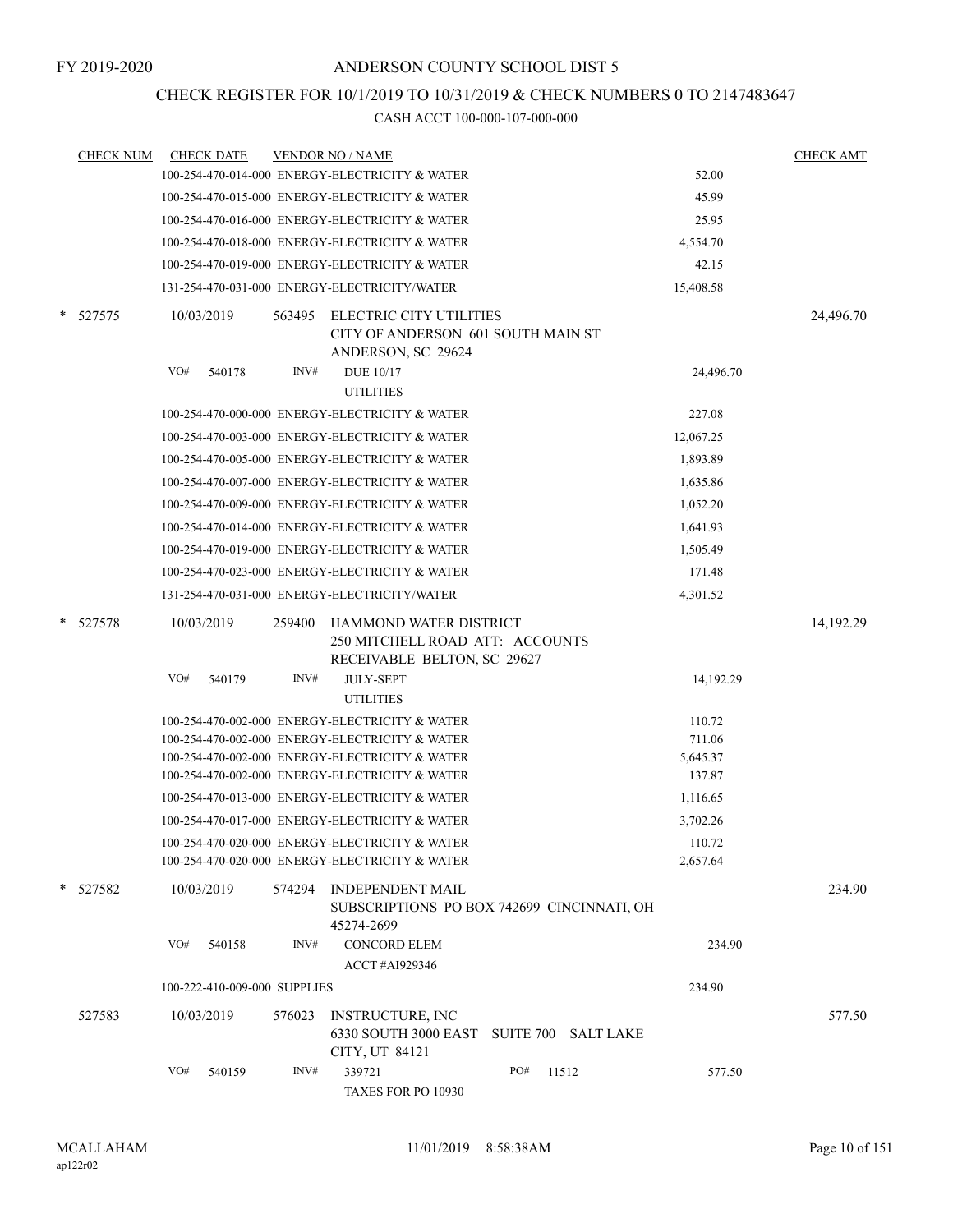# CHECK REGISTER FOR 10/1/2019 TO 10/31/2019 & CHECK NUMBERS 0 TO 2147483647

| <b>CHECK NUM</b> | <b>CHECK DATE</b>                 |        |        | <b>VENDOR NO / NAME</b><br>100-221-445-020-000 TECHNOLOGY SUPPLIES                                   | 577.50    | <b>CHECK AMT</b> |
|------------------|-----------------------------------|--------|--------|------------------------------------------------------------------------------------------------------|-----------|------------------|
| 527584           | 10/03/2019<br>VO#                 | 540182 | INV#   | 282620 IONOSPHERE TOURS<br>307 N. MAIN STREET ANDERSON, SC 29621<br>RSV#18325<br><b>NORTH POINTE</b> | 10,138.00 | 10,138.00        |
|                  |                                   |        |        | 713-271-660-013-354 FIELD TRIPS GRADE 4 EXPENSE                                                      | 10,138.00 |                  |
| 527585           | 10/03/2019                        |        |        | 569259 JAMISON, TELFORD B**<br>3 PEARLE BROOK LANE TAYLORS, SC 29687                                 |           | 138.60           |
|                  | VO#                               | 540140 | INV#   | 9/27 WESTSIDE<br><b>FOOTBALL OFFICIAL</b>                                                            | 138.60    |                  |
|                  |                                   |        |        | 703-271-660-003-671 FOOTBALL GATE RECEIPTS EXPENSE                                                   | 138.60    |                  |
| 527586           | 10/03/2019                        |        |        | 575957 KELLY COLLISION<br>120 KELLY RD ANDERSON, SC 29625                                            |           | 1,357.89         |
|                  | VO#                               | 540005 | INV#   | <b>REPAIR</b><br><b>JEEP CHEROKEE</b>                                                                | 1,357.89  |                  |
|                  | 100-254-323-000-001 CONTRACT SRVS |        |        |                                                                                                      | 1,357.89  |                  |
| * 527590         | 10/03/2019                        |        |        | 569972 MARK MISKOVIC<br>107 ISLAND DRIVE PELZER, SC 29669                                            |           | 781.88           |
|                  | VO#                               | 540070 | INV#   | <b>SEPT 25-27</b><br><b>CONVENTION</b>                                                               | 781.88    |                  |
|                  |                                   |        |        | 267-370-312-000-TCA TEMPLE CHRISTIAN ACADEMY                                                         | 781.88    |                  |
| 527591           | 10/03/2019                        |        |        | 574440 MCCANTS PETTY CASH                                                                            |           | 400.00           |
|                  | VO#                               | 540038 | INV#   | OCT <sub>9</sub><br><b>FOOTBALL</b>                                                                  | 400.00    |                  |
|                  |                                   |        |        | 705-271-660-005-666 CONCESSIONS EXPENSE                                                              | 175.00    |                  |
|                  |                                   |        |        | 705-271-660-005-671 FOOTBALL GATE RECEIPTS EXPENSE                                                   | 225.00    |                  |
| 527592           | 10/03/2019                        |        |        | 569972 MICHELE YARBROUGH<br>2623 ATHENS HWY ELBERTON, GA 30635                                       |           | 437.28           |
|                  | VO#                               | 540072 | INV#   | <b>SEPT 25-27</b><br><b>CONVENTION</b>                                                               | 437.28    |                  |
|                  |                                   |        |        | 267-370-312-000-TCA TEMPLE CHRISTIAN ACADEMY                                                         | 437.28    |                  |
| * 527594         | 10/03/2019                        |        | 363375 | MOORE, R TODD**<br>150 KINGSLAND WAY PIEDMONT, SC 29673                                              |           | 121.50           |
|                  | VO#                               | 540142 | INV#   | 9/27 WESTSIDE<br>FOOTBALL OFFICIAL                                                                   | 121.50    |                  |
|                  |                                   |        |        | 703-271-660-003-671 FOOTBALL GATE RECEIPTS EXPENSE                                                   | 121.50    |                  |
| 527595           | 10/03/2019                        |        | 366700 | MUTUAL OF OMAHA<br>PO BOX 2147 OMAHA, NE 68103-2147                                                  |           | 33,838.88        |
|                  | VO#                               | 540051 | INV#   | <b>OCT 2019</b><br>#G00018B5                                                                         | 26,516.48 |                  |
|                  |                                   |        |        | 100-000-450-000-000 MISC. DEDUCTIONS                                                                 | 7,527.68  |                  |
|                  |                                   |        |        | 100-000-456-000-000 INSURANCE PAYABLE                                                                | 18,988.80 |                  |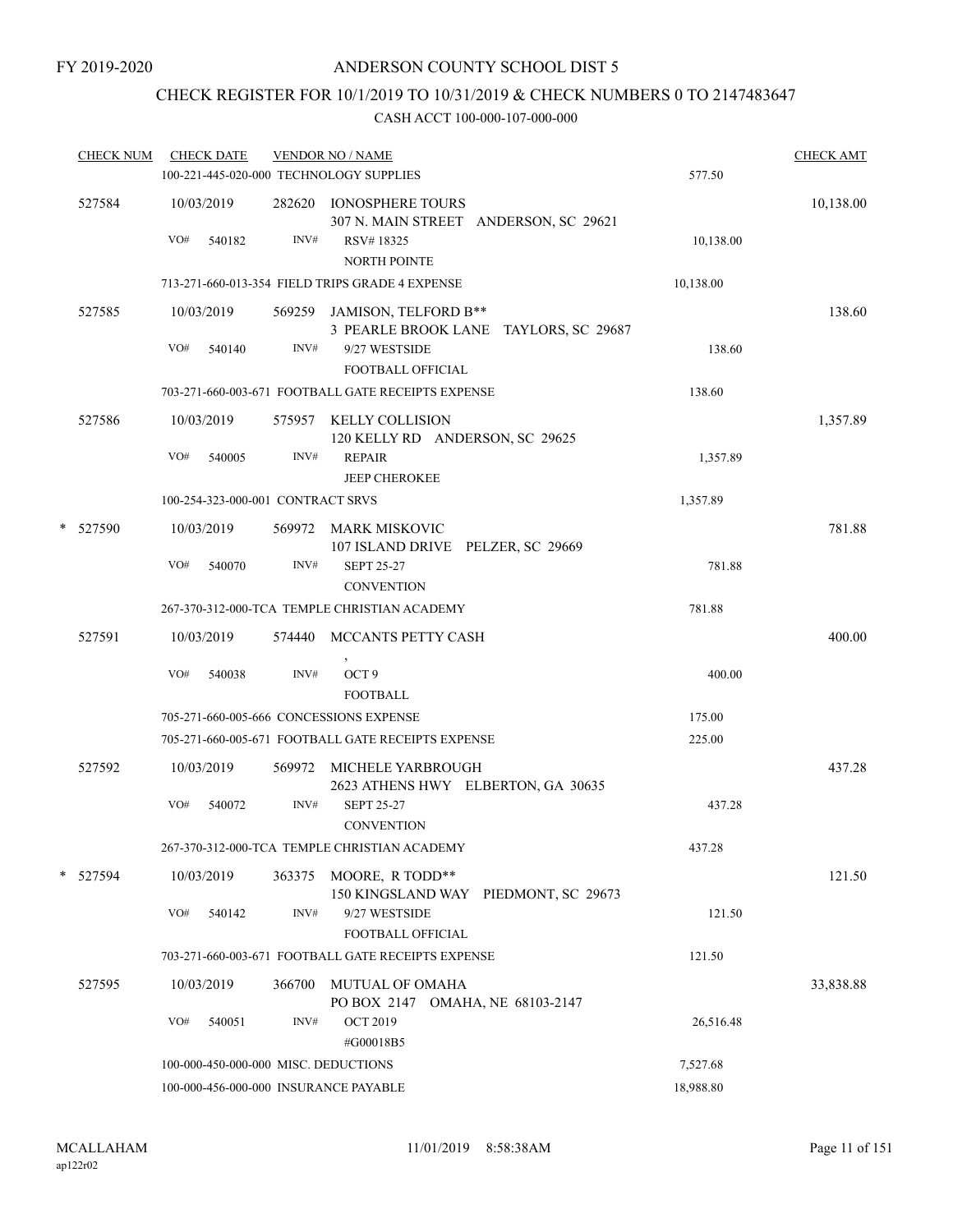# CHECK REGISTER FOR 10/1/2019 TO 10/31/2019 & CHECK NUMBERS 0 TO 2147483647

|        | <b>CHECK NUM</b> |     | <b>CHECK DATE</b>                   |        | <b>VENDOR NO / NAME</b>                                                                |     |       |          | <b>CHECK AMT</b> |
|--------|------------------|-----|-------------------------------------|--------|----------------------------------------------------------------------------------------|-----|-------|----------|------------------|
|        |                  | VO# | 540052                              | INV#   | 1009855754                                                                             |     |       | 7,322.40 |                  |
|        |                  |     |                                     |        | #G00018B5                                                                              |     |       |          |                  |
|        |                  |     |                                     |        | 100-264-650-000-000 INSURANCE AND JUDGEMENTS                                           |     |       | 7,322.40 |                  |
| *      | 527597           |     | 10/03/2019                          | 574487 | NORTH POINTE PETTY CASH                                                                |     |       |          | 150.00           |
|        |                  | VO# | 540054                              | INV#   | <b>OCT 7-11</b>                                                                        |     |       | 150.00   |                  |
|        |                  |     |                                     |        | <b>BOOK FAIR</b>                                                                       |     |       |          |                  |
|        |                  |     | 713-271-660-013-305 LIBRARY EXPENSE |        |                                                                                        |     |       | 150.00   |                  |
|        | 527598           |     | 10/03/2019                          |        | 574430 ORANGE SKY TRAVEL, LLC<br>PO BOX 1802 SIMPSONVILLE, SC 29681                    |     |       |          | 2,475.00         |
|        |                  | VO# | 540055                              | INV#   | 10441                                                                                  |     |       | 2,475.00 |                  |
|        |                  |     |                                     |        | NEW PROSPECT ELEM                                                                      |     |       |          |                  |
|        |                  |     |                                     |        | 710-271-660-010-355 FIELD TRIPS GRADE 5 EXPENSE                                        |     |       | 2,475.00 |                  |
|        | 527599           |     | 10/03/2019                          | 576088 | PACK STEEL SUPPLY LLC<br>PORTER CAPITAL CORPORATION PO BOX 12105                       |     |       |          | 958.47           |
|        |                  | VO# | 540056                              | INV#   | BIRMINGHAM, AL 35202<br>3451                                                           | PO# | 11589 | 958.47   |                  |
|        |                  |     |                                     |        | <b>SUPPLIES</b>                                                                        |     |       |          |                  |
|        |                  |     |                                     |        | 329-115-410-031-000 SUPPLIES-STATE EQUIPMENT                                           |     |       | 958.47   |                  |
| $\ast$ | 527601           |     | 10/03/2019                          | 568036 | PIEDMONT NATURAL GAS<br>PO BOX 1246 CHARLOTTE, NC 28201-1246                           |     |       |          | 1,705.52         |
|        |                  | VO# | 540180                              | INV#   | DUE OCT 9<br><b>UTILITIES</b>                                                          |     |       | 1,705.52 |                  |
|        |                  |     | 100-254-472-002-000 ENERGY-GAS      |        |                                                                                        |     |       | 920.14   |                  |
|        |                  |     | 100-254-472-009-000 ENERGY-GAS      |        |                                                                                        |     |       | 120.14   |                  |
|        |                  |     | 100-254-472-013-000 ENERGY-GAS      |        |                                                                                        |     |       | 100.48   |                  |
|        |                  |     | 100-254-472-019-000 ENERGY-GAS      |        |                                                                                        |     |       | 24.72    |                  |
|        |                  |     | 100-254-472-020-000 ENERGY-GAS      |        |                                                                                        |     |       | 169.37   |                  |
|        |                  |     | 600-256-470-002-000 ENERGY          |        |                                                                                        |     |       | 86.56    |                  |
|        |                  |     | 600-256-470-009-000 ENERGY          |        |                                                                                        |     |       | 24.72    |                  |
|        |                  |     | 600-256-470-017-000 ENERGY          |        |                                                                                        |     |       | 140.79   |                  |
|        |                  |     | 600-256-470-019-000 ENERGY          |        |                                                                                        |     |       | 118.60   |                  |
|        | 527602           |     | 10/03/2019                          | 414400 | POSTMASTER<br>MAIN POST OFFICE ANDERSON 1900 N. MAIN<br>STREET ANDERSON, SC 29621-9998 |     |       |          | 700.00           |
|        |                  | VO# | 540058                              | INV#   | <b>STAMPS</b><br><b>CALHOUN ELEM</b>                                                   |     |       | 700.00   |                  |
|        |                  |     |                                     |        | 201-188-410-014-000 SUPPLIES- PARENTING                                                |     |       | 700.00   |                  |
|        | 527603           |     | 10/03/2019                          | 563979 | POWELL, RHETT**<br>567 SOUTH GLASSY MOUNTAIN RD PICKENS, SC<br>29671                   |     |       |          | 127.80           |
|        |                  | VO# | 540138                              | INV#   | 9/27 WESTSIDE<br>FOOTBALL OFFICIAL                                                     |     |       | 127.80   |                  |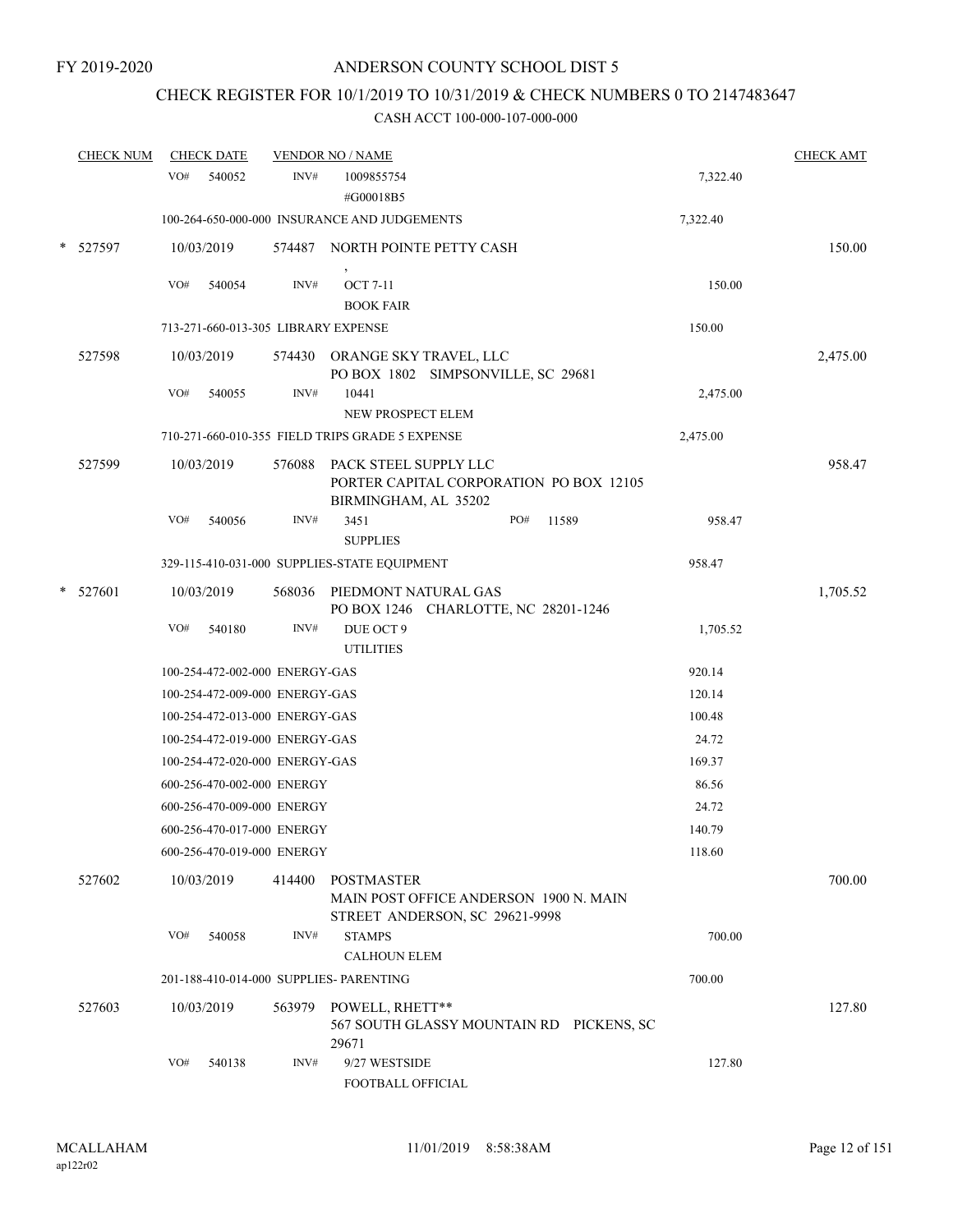## CHECK REGISTER FOR 10/1/2019 TO 10/31/2019 & CHECK NUMBERS 0 TO 2147483647

| <b>CHECK NUM</b> |                                           | <b>CHECK DATE</b>                                    |                                                      | <b>VENDOR NO / NAME</b>                                                                                      |  |          |       |                | <b>CHECK AMT</b> |
|------------------|-------------------------------------------|------------------------------------------------------|------------------------------------------------------|--------------------------------------------------------------------------------------------------------------|--|----------|-------|----------------|------------------|
|                  |                                           |                                                      |                                                      | 703-271-660-003-671 FOOTBALL GATE RECEIPTS EXPENSE                                                           |  |          |       | 127.80         |                  |
| 527604           |                                           | 10/03/2019                                           | 571652                                               | PROSOURCE LLC<br>P.O. BOX 5339 GREENVILLE, SC 29606                                                          |  |          |       |                | 113.09           |
|                  | VO#                                       | 540009                                               | INV#                                                 | S2123878<br><b>SUPPLIES</b>                                                                                  |  |          |       | 113.09         |                  |
|                  |                                           |                                                      |                                                      | 600-256-323-000-000 REPAIRS TO EQUIPMENT                                                                     |  |          |       | 113.09         |                  |
| 527605           |                                           | 10/03/2019                                           | 570587                                               | RENEWED VISION, LLC                                                                                          |  |          |       |                | 399.00           |
|                  |                                           |                                                      |                                                      | 6505 SHILOH ROAD STE 200<br>30005                                                                            |  |          |       | ALPHARETTA, GA |                  |
|                  | VO#                                       | 540160                                               | INV#                                                 | 25927<br><b>LICENSE</b>                                                                                      |  | PO#      | 11694 | 399.00         |                  |
|                  |                                           |                                                      |                                                      | 515-253-520-000-ART FINE ARTS CENTER                                                                         |  |          |       | 399.00         |                  |
| 527606           |                                           | 10/03/2019                                           | 567525                                               | ROWLAND MECHANICAL<br>4035 HWY 24 ANDERSON, SC 29626                                                         |  |          |       |                | 4,798.25         |
|                  | VO#                                       | 540161                                               | INV#                                                 | 9527-9541                                                                                                    |  | PO#      | 11201 | 4,798.25       |                  |
|                  |                                           |                                                      |                                                      | <b>BUS REPAIRS</b>                                                                                           |  |          |       |                |                  |
|                  |                                           |                                                      |                                                      | 100-255-323-000-ACT ACTIVITY BUS CONTRACTED SERVICES                                                         |  |          |       | 85.40          |                  |
|                  |                                           |                                                      |                                                      | 100-255-323-000-ACT ACTIVITY BUS CONTRACTED SERVICES                                                         |  |          |       | 93.59          |                  |
|                  |                                           | 100-255-323-000-ACT ACTIVITY BUS CONTRACTED SERVICES | 550.00                                               |                                                                                                              |  |          |       |                |                  |
|                  |                                           |                                                      |                                                      | 100-255-323-000-ACT ACTIVITY BUS CONTRACTED SERVICES                                                         |  |          |       | 575.00         |                  |
|                  |                                           |                                                      |                                                      | 100-255-323-000-ACT ACTIVITY BUS CONTRACTED SERVICES                                                         |  |          |       | 172.50         |                  |
|                  |                                           |                                                      |                                                      | 100-255-323-000-ACT ACTIVITY BUS CONTRACTED SERVICES                                                         |  |          |       | 880.29         |                  |
|                  |                                           |                                                      |                                                      | 100-255-323-000-ACT ACTIVITY BUS CONTRACTED SERVICES                                                         |  |          |       | 85.40          |                  |
|                  |                                           |                                                      |                                                      | 100-255-323-000-ACT ACTIVITY BUS CONTRACTED SERVICES<br>100-255-323-000-ACT ACTIVITY BUS CONTRACTED SERVICES |  |          |       | 85.40<br>69.00 |                  |
|                  |                                           |                                                      |                                                      | 100-255-323-000-ACT ACTIVITY BUS CONTRACTED SERVICES                                                         |  |          |       | 1,596.16       |                  |
|                  |                                           |                                                      |                                                      | 100-255-323-000-ACT ACTIVITY BUS CONTRACTED SERVICES                                                         |  |          |       | 85.40          |                  |
|                  |                                           |                                                      |                                                      | 100-255-323-000-ACT ACTIVITY BUS CONTRACTED SERVICES                                                         |  |          |       | 93.59          |                  |
|                  |                                           |                                                      | 100-255-323-000-ACT ACTIVITY BUS CONTRACTED SERVICES |                                                                                                              |  |          |       | 265.52         |                  |
|                  |                                           |                                                      |                                                      | 100-255-323-000-ACT ACTIVITY BUS CONTRACTED SERVICES                                                         |  |          | 46.00 |                |                  |
|                  |                                           |                                                      |                                                      | 100-255-323-000-ACT ACTIVITY BUS CONTRACTED SERVICES                                                         |  |          |       | 115.00         |                  |
| 527607           |                                           | 10/03/2019                                           | 574561                                               | RUZGA, MARY**<br>521 CAMBRIDGE DRIVE SPARTANBURG, SC<br>29301                                                |  |          |       |                | 15,539.94        |
|                  | VO#                                       | 540162                                               | INV#                                                 | PO 11290                                                                                                     |  | PO#      | 11290 | 15,539.94      |                  |
|                  |                                           |                                                      |                                                      | <b>SEPTEMBER 2019</b>                                                                                        |  |          |       |                |                  |
|                  |                                           |                                                      |                                                      | 267-224-312-007-PD2 CONTRACT- MATH/ RUZKA                                                                    |  |          |       | 0.00           |                  |
|                  |                                           |                                                      |                                                      | 267-224-312-008-PD2 CONTRACT- MATH/RUZKA                                                                     |  |          |       | 0.00           |                  |
|                  |                                           |                                                      |                                                      | 267-224-312-009-PD2 CONTRACT- MATH/RUZKA                                                                     |  |          |       | 1,554.67       |                  |
|                  |                                           |                                                      |                                                      | 267-224-312-010-PD2 CONTRACT- MATH/RUZKA                                                                     |  |          |       | 0.00           |                  |
|                  |                                           |                                                      |                                                      | 267-224-312-011-PD2 CONTRACT- MATH/ RUZKA                                                                    |  | 4,680.18 |       |                |                  |
|                  |                                           |                                                      |                                                      | 267-224-312-012-PD2 CONTRACT- MATH/RUZKA                                                                     |  |          |       | 3,100.60       |                  |
|                  |                                           |                                                      |                                                      | 267-224-312-013-PD2 CONTRACT- MATH/ RUZKA                                                                    |  |          |       | 4,649.49       |                  |
|                  |                                           |                                                      |                                                      | 267-224-312-014-PD2 CONTRACT- MATH/ RUZKA                                                                    |  |          |       | 1,555.00       |                  |
|                  |                                           |                                                      |                                                      | 267-224-312-016-PD2 CONTRACT- MATH/ RUZKA                                                                    |  |          |       | 0.00           |                  |
|                  | 267-224-312-017-PD2 CONTRACT- MATH/ RUZKA |                                                      |                                                      |                                                                                                              |  |          |       | 0.00           |                  |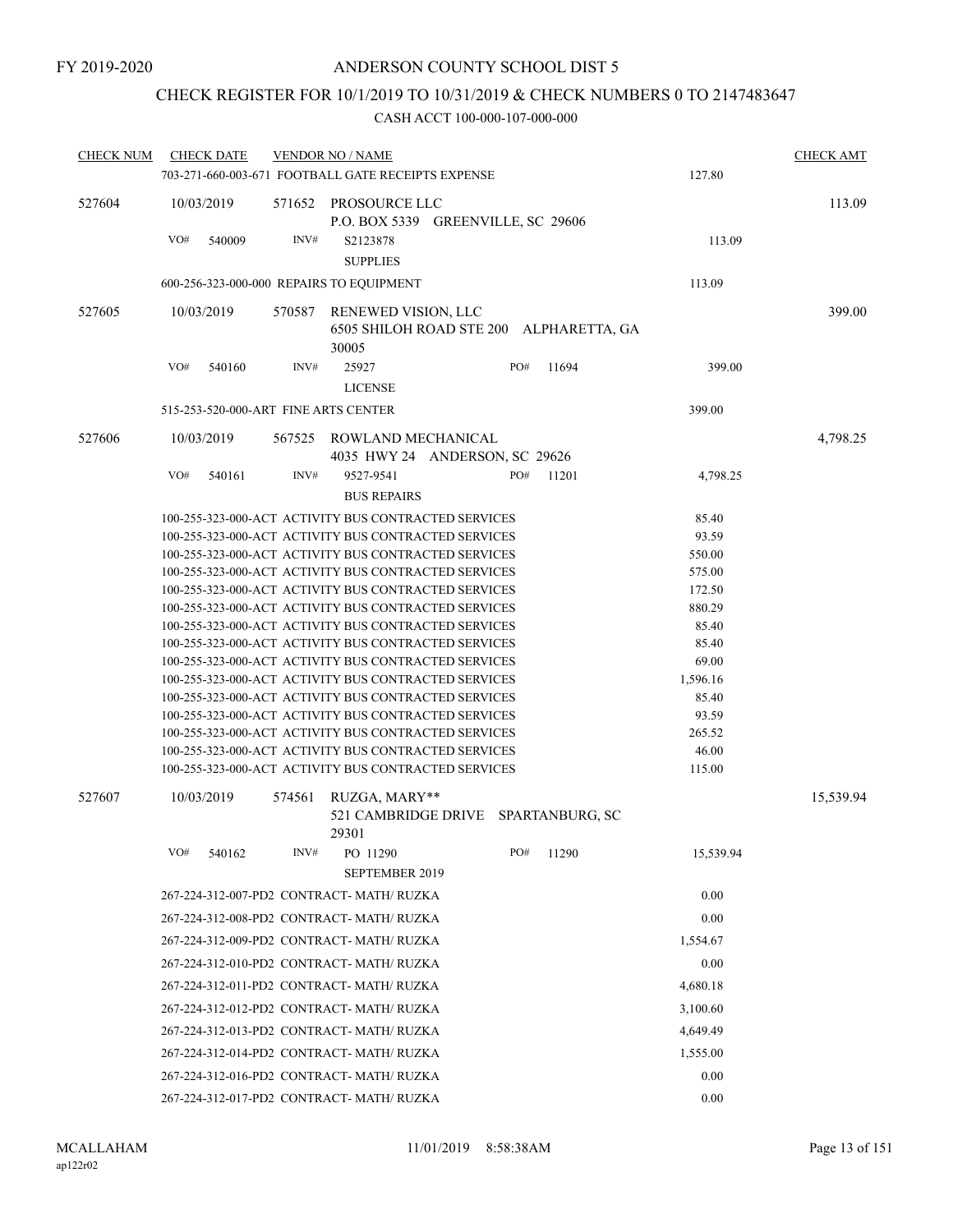# CHECK REGISTER FOR 10/1/2019 TO 10/31/2019 & CHECK NUMBERS 0 TO 2147483647

|   | <b>CHECK NUM</b> | <b>CHECK DATE</b> |                                   |        | <b>VENDOR NO / NAME</b>                                                                                           |           | <b>CHECK AMT</b> |
|---|------------------|-------------------|-----------------------------------|--------|-------------------------------------------------------------------------------------------------------------------|-----------|------------------|
|   |                  |                   |                                   |        | 267-224-312-019-PD2 CONTRACT- MATH/RUZKA                                                                          | 0.00      |                  |
|   | 527608           | 10/03/2019        |                                   | 455650 | SAFETY KLEEN SYSTEMS, INC<br>POBOX 650509 ATT: ACCOUNTS RECEIVABLE<br>DALLAS, TX 75265-0509                       |           | 527.82           |
|   |                  | VO#               | 540010                            | INV#   | 81098489<br>80816470                                                                                              | 527.82    |                  |
|   |                  |                   | 100-254-323-000-001 CONTRACT SRVS |        |                                                                                                                   | 190.94    |                  |
|   |                  |                   | 100-254-323-000-001 CONTRACT SRVS |        |                                                                                                                   | 336.88    |                  |
|   | 527609           | 10/03/2019        |                                   | 567659 | <b>SCCEC CONFERENCE</b><br>PO BOX 1751 COLUMBIA, SC 29202                                                         |           | 125.00           |
|   |                  | VO#               | 540059                            | INV#   | <b>REGISTRATION</b><br><b>CARLA CLARDY</b>                                                                        | 125.00    |                  |
|   |                  |                   |                                   |        | 267-224-333-019-P10 TRIPS- LEADERSHIP                                                                             | 125.00    |                  |
|   | 527610           | 10/03/2019        |                                   | 448513 | SC DEPT OF EDUC/ TRANSPORTATION<br>1429 SENATE STREET ROOM 1100<br><b>RUTLEDGE</b><br>BUILDING COLUMBIA, SC 29201 |           | 165.51           |
|   |                  | VO#               | 540060                            | INV#   | 0405-9-2019<br><b>DAMAGE</b>                                                                                      | 165.51    |                  |
|   |                  |                   |                                   |        | 100-255-323-000-000 CONTRACTED SERVICES                                                                           | 165.51    |                  |
|   | 527611           | 10/03/2019        |                                   | 575494 | <b>SCHOOLCHECKIN</b><br>PO BOX 17979 TAMPA, FL 33682-7979                                                         |           | 10,450.00        |
|   |                  | VO#               | 540061                            | INV#   | PO#<br>11729<br>AA7377<br><b>RENEWAL</b>                                                                          | 10,450.00 |                  |
|   |                  |                   |                                   |        | 100-233-312-000-000 PURCHASED SERVICES                                                                            | 10,450.00 |                  |
| * | 527613           | 10/03/2019        |                                   | 571007 | SIMPLIFIED OFFICE SYSTEMS<br>6220 BUSH RIVER ROAD COLUMBIA, SC 29212                                              |           | 159.74           |
|   |                  | VO#               | 540170                            | INV#   | 191001-0036<br><b>COPIES</b>                                                                                      | 159.74    |                  |
|   |                  |                   | 201-112-490-014-000 COPIER COST   |        |                                                                                                                   | 159.74    |                  |
|   | 527614           | 10/03/2019        |                                   | 572224 | SMITH, ALPHONSO CHRISTOPHER**<br>138 BERWICK COURT EASLEY, SC 29642                                               |           | 123.30           |
|   |                  | VO#               | 540136                            | INV#   | 9/27 WESTSIDE<br>FOOTBALL OFFICIAL                                                                                | 123.30    |                  |
|   |                  |                   |                                   |        | 703-271-660-003-671 FOOTBALL GATE RECEIPTS EXPENSE                                                                | 123.30    |                  |
|   | 527615           | 10/03/2019        |                                   | 564836 | <b>SPIRIT TELECOM</b><br>PO BOX 603030 ATT: ACCOUNTS RECEIVABLE<br>CHARLOTTE, NC 28260-3030                       |           | 187.09           |
|   |                  | VO#               | 540171                            | INV#   | 1592222<br><b>SERVICE</b>                                                                                         | 187.09    |                  |
|   |                  |                   | 100-266-340-000-000 TELEPHONE     |        |                                                                                                                   | 2.27      |                  |
|   |                  |                   | 100-266-340-000-000 TELEPHONE     |        |                                                                                                                   | 4.31      |                  |
|   |                  |                   | 100-266-340-000-000 TELEPHONE     |        |                                                                                                                   | 73.22     |                  |
|   |                  |                   | 100-266-340-000-000 TELEPHONE     |        |                                                                                                                   | 0.02      |                  |
|   |                  |                   | 100-266-340-001-000 TELEPHONE     |        |                                                                                                                   | 12.68     |                  |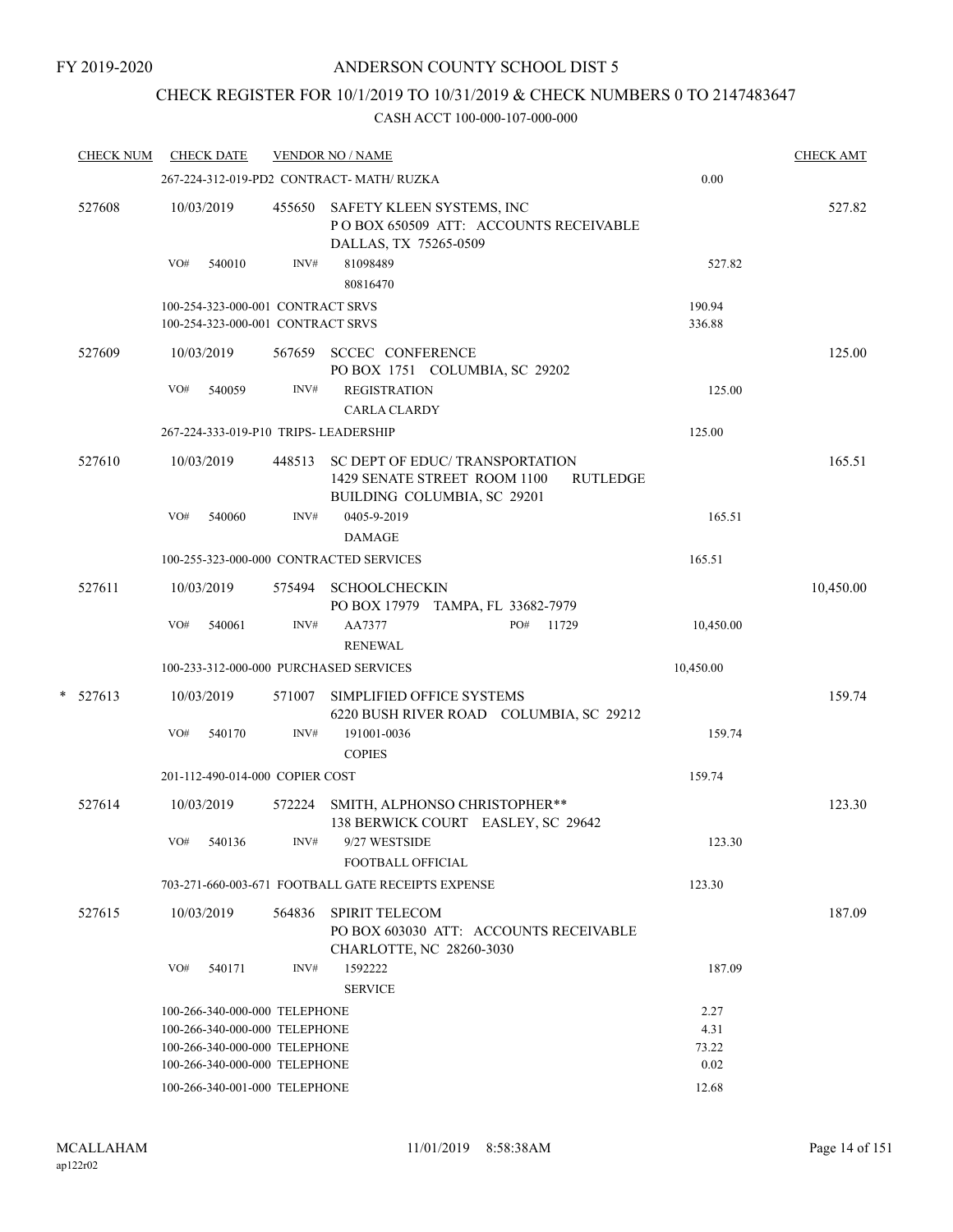## CHECK REGISTER FOR 10/1/2019 TO 10/31/2019 & CHECK NUMBERS 0 TO 2147483647

|   | <b>CHECK NUM</b> |                   | <b>CHECK DATE</b>             |                | <b>VENDOR NO / NAME</b>                                                                                          |        | <b>CHECK AMT</b> |
|---|------------------|-------------------|-------------------------------|----------------|------------------------------------------------------------------------------------------------------------------|--------|------------------|
|   |                  |                   | 100-266-340-002-000 TELEPHONE |                |                                                                                                                  | 18.62  |                  |
|   |                  |                   | 100-266-340-003-000 TELEPHONE |                |                                                                                                                  | 19.33  |                  |
|   |                  |                   | 100-266-340-005-000 TELEPHONE |                |                                                                                                                  | 0.72   |                  |
|   |                  |                   | 100-266-340-007-000 TELEPHONE |                |                                                                                                                  | 5.23   |                  |
|   |                  |                   | 100-266-340-008-000 TELEPHONE |                |                                                                                                                  | 7.61   |                  |
|   |                  |                   | 100-266-340-009-000 TELEPHONE |                |                                                                                                                  | 4.15   |                  |
|   |                  |                   | 100-266-340-010-000 TELEPHONE |                |                                                                                                                  | 3.59   |                  |
|   |                  |                   | 100-266-340-011-000 TELEPHONE |                |                                                                                                                  | 3.32   |                  |
|   |                  |                   | 100-266-340-012-000 TELEPHONE |                |                                                                                                                  | 4.50   |                  |
|   |                  |                   | 100-266-340-014-000 TELEPHONE |                |                                                                                                                  | 3.01   |                  |
|   |                  |                   | 100-266-340-015-000 TELEPHONE |                |                                                                                                                  | 2.66   |                  |
|   |                  |                   | 100-266-340-016-000 TELEPHONE |                |                                                                                                                  | 3.72   |                  |
|   |                  |                   | 100-266-340-017-000 TELEPHONE |                |                                                                                                                  | 6.50   |                  |
|   |                  |                   | 100-266-340-018-000 TELEPHONE |                |                                                                                                                  | 0.41   |                  |
|   |                  |                   | 100-266-340-019-000 TELEPHONE |                |                                                                                                                  | 7.55   |                  |
|   |                  |                   | 100-266-340-021-000 TELEPHONE |                |                                                                                                                  | 3.54   |                  |
|   |                  |                   | 124-266-340-024-000 TELEPHONE |                |                                                                                                                  | 0.13   |                  |
| * | 527617           | 10/03/2019        |                               | 568020         | STI HOLDINGS, INC<br>SMITH TURF & IRRIGATION PO BOX 669388<br>CHARLOTTE, NC 28266-9388                           |        | 377.50           |
|   |                  | VO#               | 540012                        | INV#           | 5840397                                                                                                          | 377.50 |                  |
|   |                  |                   |                               |                | <b>REPAIR PARTS</b>                                                                                              |        |                  |
|   |                  |                   |                               |                | 100-254-410-002-001 SUPPLIES - MAINTENANCE                                                                       | 125.84 |                  |
|   |                  |                   |                               |                | 100-254-410-006-001 SUPPLIES - MAINTENANCE                                                                       | 125.83 |                  |
|   |                  |                   |                               |                | 100-254-410-020-001 SUPPLIES - MAINTENANCE                                                                       | 125.83 |                  |
|   | 527618           | 10/03/2019<br>VO# | 540068                        | 576122<br>INV# | THERE IS HOPE COUNSELING, LLC<br>ROYCE V. MILLER 145 THOMAS GREEN BLVD,<br>SUITE 210 CLEMSON, SC 29631<br>161453 | 900.00 | 900.00           |
|   |                  |                   |                               |                | CONSULTING                                                                                                       |        |                  |
|   |                  |                   |                               |                | 237-128-313-002-000 STUDENT SERVICES/COUNSELOR                                                                   | 450.00 |                  |
|   |                  |                   |                               |                | 237-128-313-003-000 STUDENT SERVICES/ COUNSELOR                                                                  | 450.00 |                  |
|   | $*$ 527620       | 10/03/2019        |                               | 572513         | <b>UNITED LASER</b><br>P.O. BOX 6889 FLORENCE, SC 29501                                                          |        | 202.23           |
|   |                  | VO#               | 540172                        | INV#           | 187548<br><b>TONER</b>                                                                                           | 202.23 |                  |
|   |                  |                   | 100-113-410-001-PLC SUPPLIES  |                |                                                                                                                  | 202.23 |                  |
|   | 527621           | 10/03/2019        |                               | 573815         | UNITED REFRIGERATION, INC<br>PO BOX 740703 ATLANTA, GA 30374-0703                                                |        | 694.87           |
|   |                  | VO#               | 540013                        | INV#           | 70258759<br><b>FILTERS</b>                                                                                       | 146.19 |                  |
|   |                  |                   |                               |                | 100-254-410-002-400 HVAC/ELECTRICAL/PLUMBING                                                                     | 146.19 |                  |
|   |                  | VO#               | 540014                        | INV#           | 70337555                                                                                                         | 117.72 |                  |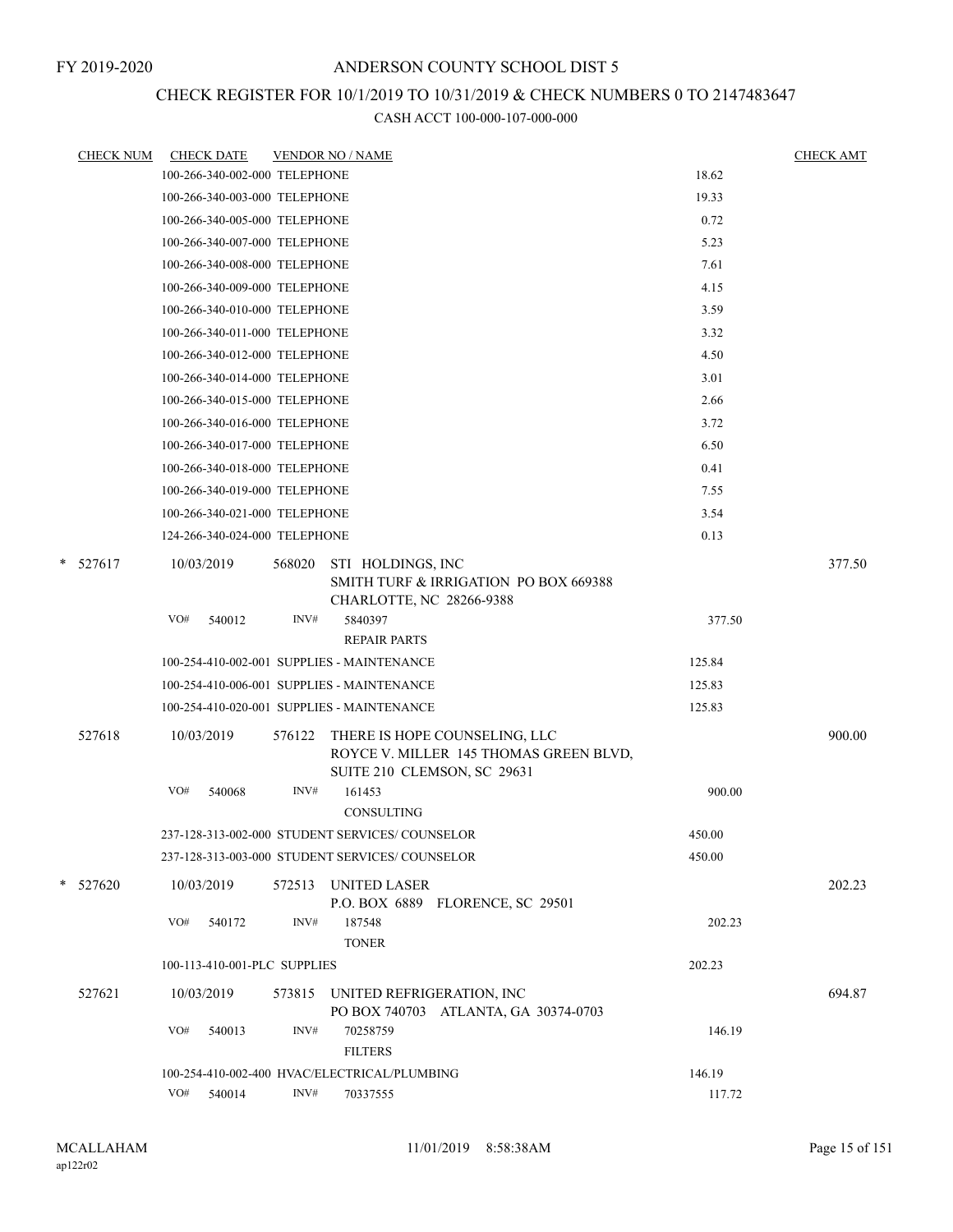FY 2019-2020

## ANDERSON COUNTY SCHOOL DIST 5

# CHECK REGISTER FOR 10/1/2019 TO 10/31/2019 & CHECK NUMBERS 0 TO 2147483647

| <b>CHECK NUM</b> |     | <b>CHECK DATE</b> |        | <b>VENDOR NO / NAME</b>                                                                            |        | <b>CHECK AMT</b> |
|------------------|-----|-------------------|--------|----------------------------------------------------------------------------------------------------|--------|------------------|
|                  |     |                   |        | <b>SUPPLIES</b>                                                                                    |        |                  |
|                  |     |                   |        | 100-254-410-005-400 HVAC/ELECTRICAL/PLUMBING                                                       | 117.72 |                  |
|                  | VO# | 540015            | INV#   | 70228801                                                                                           | 113.90 |                  |
|                  |     |                   |        | <b>SUPPLIES</b>                                                                                    |        |                  |
|                  |     |                   |        | 100-254-410-017-400 HVAC/ELECTRICAL/PLUMBING                                                       | 113.90 |                  |
|                  |     | VO# 540016        | INV#   | 70321697                                                                                           | 38.28  |                  |
|                  |     |                   |        | <b>SUPPLIES</b>                                                                                    |        |                  |
|                  | VO# |                   |        | 100-254-410-020-400 HVAC/ELECTRICAL/PLUMBING<br>70336841                                           | 38.28  |                  |
|                  |     | 540017            | INV#   | <b>SUPPLIES</b>                                                                                    | 36.21  |                  |
|                  |     |                   |        | 100-254-410-021-400 HVAC/ELECTRICAL/PLUMBING                                                       | 36.21  |                  |
|                  | VO# | 540018            | INV#   | 70235525                                                                                           | 37.69  |                  |
|                  |     |                   |        | <b>SUPPLIES</b>                                                                                    |        |                  |
|                  |     |                   |        | 600-256-323-015-000 REPAIRS TO EQUIPMENT                                                           | 37.69  |                  |
|                  |     | VO# 540019        | INV#   | 70266776                                                                                           | 86.03  |                  |
|                  |     |                   |        | <b>SUPPLIES</b>                                                                                    |        |                  |
|                  |     |                   |        | 600-256-323-002-000 REPAIRS TO EQUIPMENT                                                           | 86.03  |                  |
|                  |     | VO# 540020        | INV#   | 70200104                                                                                           | 118.85 |                  |
|                  |     |                   |        | <b>SUPPLIES</b>                                                                                    |        |                  |
|                  |     |                   |        | 600-256-323-003-000 REPAIRS TO EQUIPMENT                                                           | 28.10  |                  |
|                  |     |                   |        | 600-256-323-015-000 REPAIRS TO EQUIPMENT                                                           | 90.75  |                  |
| $*$ 527623       |     | 10/03/2019        |        | 524353 WAL-MART COMMUNITY/GEMB<br>PO BOX 530934 ATT: ACCOUNTS RECEIVABLE<br>ATLANTA, GA 30353-0934 |        | 280.44           |
|                  | VO# | 540175            | INV#   | 2017 8488                                                                                          | 280.44 |                  |
|                  |     |                   |        | <b>MCCANTS</b>                                                                                     |        |                  |
|                  |     |                   |        | 705-271-660-005-517 SCHOOL STORE EXPENSE                                                           | 93.22  |                  |
|                  |     |                   |        | 705-271-660-005-666 CONCESSIONS EXPENSE                                                            | 187.22 |                  |
| 527624           |     | 10/03/2019        | 524353 | WAL-MART COMMUNITY/GEMB<br>POBOX 530934 ATT: ACCOUNTS RECEIVABLE<br>ATLANTA, GA 30353-0934         |        | 322.92           |
|                  | VO# | 540173            | INV#   | 1013 3717<br><b>NEVITT FOREST</b>                                                                  | 322.92 |                  |
|                  |     |                   |        | 712-271-660-012-201 MISCELLANEOUS EXPENSE                                                          | 69.03  |                  |
|                  |     |                   |        | 712-271-660-012-310 RUNNING CLUB EXPENSE                                                           | 2.86   |                  |
|                  |     |                   |        | 712-271-660-012-315 HOSPITALITY EXPENSE                                                            | 192.42 |                  |
|                  |     |                   |        | 712-271-660-012-324 POSTIVE BEHAVIOR I.S. EXPENSE                                                  | 58.61  |                  |
|                  |     |                   |        |                                                                                                    |        |                  |
| 527625           |     | 10/03/2019        |        | 524353 WAL-MART COMMUNITY/GEMB<br>PO BOX 530934 ATT: ACCOUNTS RECEIVABLE<br>ATLANTA, GA 30353-0934 |        | 448.11           |
|                  | VO# | 540176            | INV#   | 1013 3782                                                                                          | 448.11 |                  |
|                  |     |                   |        | <b>VARENNES</b>                                                                                    |        |                  |
|                  |     |                   |        | 716-271-660-016-201 MISCELLANEOUS EXPENSE                                                          | 448.11 |                  |
| $*$ 527627       |     | 10/08/2019        |        | 572724 AMERICAN LIBRARY ASSOCIATION                                                                |        | 299.00           |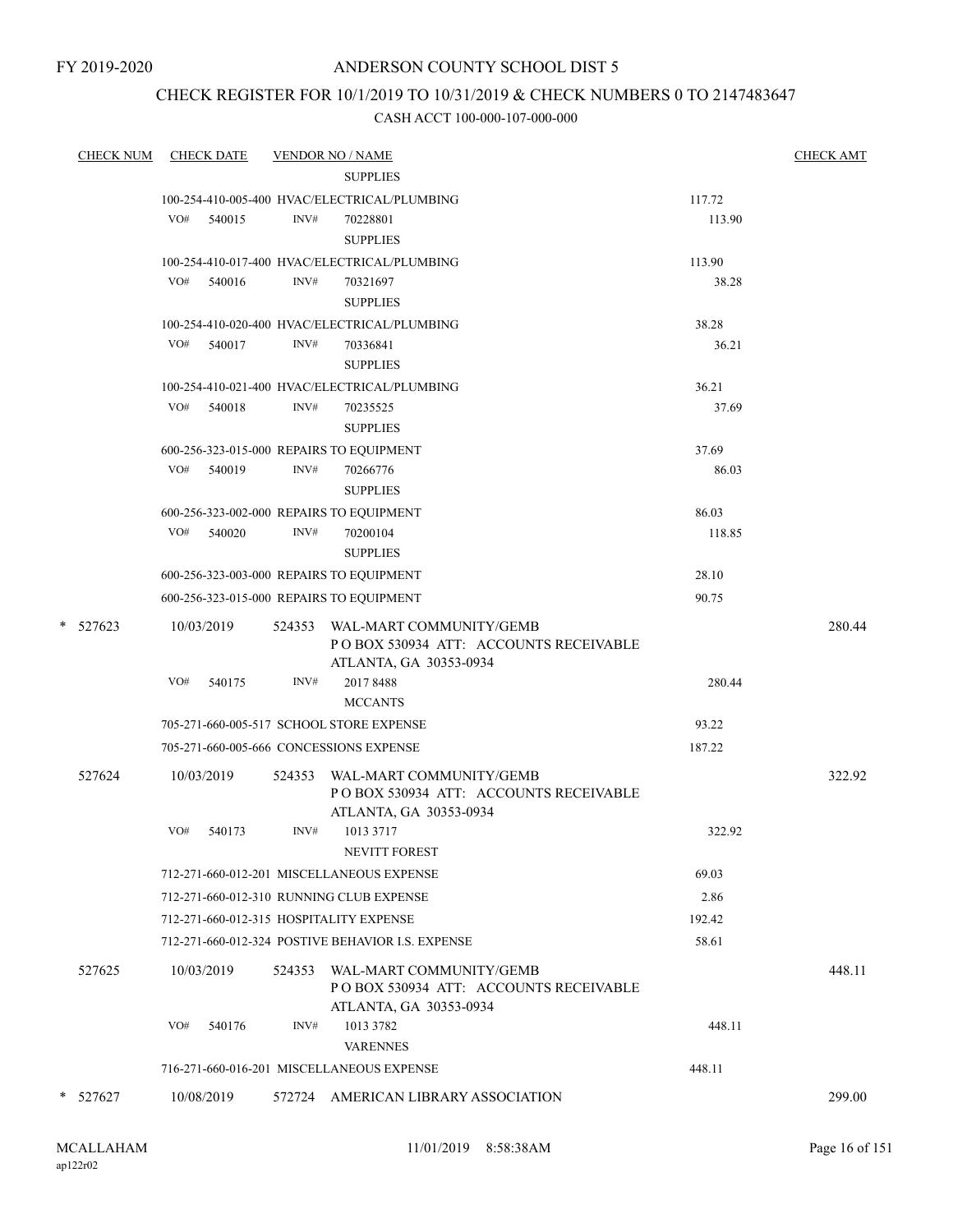## CHECK REGISTER FOR 10/1/2019 TO 10/31/2019 & CHECK NUMBERS 0 TO 2147483647

| <b>CHECK NUM</b> |     | <b>CHECK DATE</b>            |        | <b>VENDOR NO / NAME</b>                                                                            |     |       |          | <b>CHECK AMT</b> |
|------------------|-----|------------------------------|--------|----------------------------------------------------------------------------------------------------|-----|-------|----------|------------------|
|                  |     |                              |        | 50 EAST HURON STREET CHICAGO, IL 60611                                                             |     |       |          |                  |
|                  | VO# | 540230                       | INV#   | CONF1173491<br><b>HEATHER THORE</b>                                                                | PO# | 11742 | 299.00   |                  |
|                  |     |                              |        | 100-222-333-006-MDA MEDIA SPECIALIST TRAVEL                                                        |     |       | 299.00   |                  |
| 527628           |     | 10/08/2019                   |        | 570950 ANDERSON COUNTY SHERIFF'S OFFICE<br>ATTN: JAMIE LAZAR 305 CAMSON ROAD<br>ANDERSON, SC 29621 |     |       |          | 1,277.50         |
|                  | VO# | 540226                       | INV#   | OCT 1 TLH<br><b>VB SECURITY</b>                                                                    |     |       | 122.50   |                  |
|                  |     |                              |        | 702-271-660-002-679 VOLLEYBALL GATE RECEIPTS EXPENSE                                               |     |       | 122.50   |                  |
|                  | VO# | 540227                       | INV#   | 9/27 TLH<br><b>FOOTBALL SECURITY</b>                                                               |     |       | 192.50   |                  |
|                  |     |                              |        | 702-271-660-002-671 FOOTBALL GATE RECEIPTS EXPENSE                                                 |     |       | 192.50   |                  |
|                  | VO# | 540306                       | INV#   | 9/23 & 9/25                                                                                        |     |       | 245.00   |                  |
|                  |     |                              |        | <b>ROBERT ANDERSON</b>                                                                             |     |       |          |                  |
|                  |     |                              |        | 706-271-660-006-671 FOOTBALL GATE RECEIPTS EXPENSE                                                 |     |       | 122.50   |                  |
|                  |     |                              |        | 706-271-660-006-679 VOLLEYBALL GATE RECEIPTS EXPENSE                                               |     |       | 122.50   |                  |
|                  | VO# | 540307                       | INV#   | <b>OVERTIME</b><br><b>ROBERT ANDERSON</b>                                                          |     |       | 140.00   |                  |
|                  |     | 100-113-410-006-000 SUPPLIES |        |                                                                                                    |     |       | 140.00   |                  |
|                  | VO# | 540308                       | INV#   | 9/24 TLH                                                                                           |     |       | 367.50   |                  |
|                  |     |                              |        | <b>SECURITY</b>                                                                                    |     |       |          |                  |
|                  |     |                              |        | 702-271-660-002-671 FOOTBALL GATE RECEIPTS EXPENSE                                                 |     |       | 367.50   |                  |
|                  | VO# | 540309                       | INV#   | 9/20 TLH                                                                                           |     |       | 210.00   |                  |
|                  |     |                              |        | <b>SECURITY</b>                                                                                    |     |       |          |                  |
|                  |     |                              |        | 702-271-660-002-671 FOOTBALL GATE RECEIPTS EXPENSE                                                 |     |       | 210.00   |                  |
| *<br>527630      |     | 10/08/2019                   |        | 566896 BARBERITOS OF ANDERSON<br>112 COMMONS PARKWAY ANDERSON, SC 29621                            |     |       |          | 618.03           |
|                  | VO# | 540233                       | INV#   | OCT 1, 2019<br><b>NORTH POINTE</b>                                                                 |     |       | 618.03   |                  |
|                  |     |                              |        | 713-271-660-013-201 MISCELLANEOUS EXPENSE                                                          |     |       | 618.03   |                  |
| 527631           |     | 10/08/2019                   |        | 575063 BAYADA HOME HEALTH CARE, INC.<br>PO BOX 536446 PITTSBURGH, PA 15253-5906                    |     |       |          | 3,454.50         |
|                  | VO# | 540234                       | INV#   | 14916509<br><b>SEPT 9-13</b>                                                                       | PO# | 11607 | 2,068.50 |                  |
|                  |     |                              |        | 283-126-312-017-000 CONTRACTED SERVICES                                                            |     |       | 2,068.50 |                  |
|                  | VO# | 540235                       | INV#   | 14944027                                                                                           | PO# | 11607 | 1,386.00 |                  |
|                  |     |                              |        | <b>SEPT 16-20</b>                                                                                  |     |       |          |                  |
|                  |     |                              |        | 283-126-312-017-000 CONTRACTED SERVICES                                                            |     |       | 1,386.00 |                  |
| 527632           |     | 10/08/2019                   | 563453 | <b>B&amp;H PHOTO-VIDEO</b>                                                                         |     |       |          | 1,809.13         |
|                  |     |                              |        | P.O. BOX 28072 REMITTANCE PROCESSING<br>CENTER NEW YORK, NY 10087-8072                             |     |       |          |                  |
|                  | VO# | 540236                       | INV#   | 162736843<br>162725989                                                                             | PO# | 11679 | 1,809.13 |                  |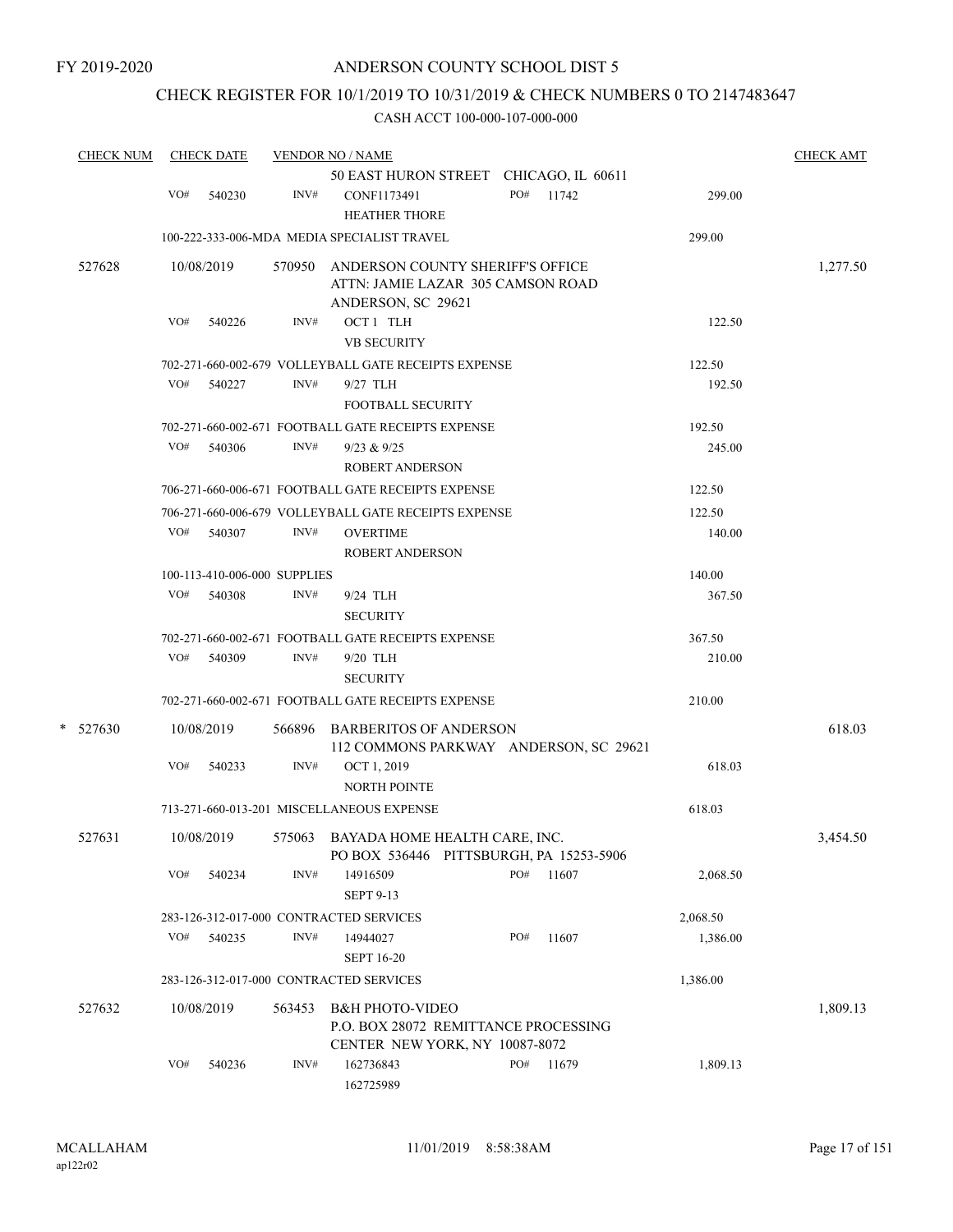# CHECK REGISTER FOR 10/1/2019 TO 10/31/2019 & CHECK NUMBERS 0 TO 2147483647

| <b>CHECK NUM</b> |            | <b>CHECK DATE</b>            |        | <b>VENDOR NO / NAME</b>                                                              |     |       |                    | <b>CHECK AMT</b> |
|------------------|------------|------------------------------|--------|--------------------------------------------------------------------------------------|-----|-------|--------------------|------------------|
|                  |            |                              |        | 505-253-520-021-ART SOUTHWOOD AUDITORIUM<br>505-253-520-021-ART SOUTHWOOD AUDITORIUM |     |       | 1,442.57<br>366.56 |                  |
| 527633           | 10/08/2019 |                              |        | 567554 BIO-RAD LABORATORIES<br>PO BOX 849740 LOS ANGELES, CA 90084-9740              |     |       |                    | 233.26           |
|                  | VO#        | 540312                       | INV#   | 903740021<br><b>SCIENCE KITS</b>                                                     |     |       | 233.26             |                  |
|                  |            |                              |        | 100-114-410-003-SCI SUPPLIES AND MATERIALS - SCIENCE                                 |     |       | 233.26             |                  |
| 527634           | 10/08/2019 |                              | 574875 | BOUNCE-A-BUNCH<br>12 UNITED AVENUE PENDLETON, SC 29670                               |     |       | 450.00             |                  |
|                  | VO#        | 540313                       | INV#   | OCT 17, 2019<br><b>WEST MARKET</b>                                                   |     |       | 450.00             |                  |
|                  |            |                              |        | 718-271-660-018-290 MISC. FUNDRAISER EXPENSE                                         |     |       | 450.00             |                  |
| 527635           | 10/08/2019 |                              |        | 576225 BROWN, CHRISTINA**<br>124 SEA PALMS DRIVE ANDERSON, SC 29621                  |     |       |                    | 360.00           |
|                  | VO#        | 540305                       | INV#   | <b>SEPT 16-20</b><br><b>TITLE 1 SERVICES</b>                                         |     |       | 360.00             |                  |
|                  |            |                              |        | 201-413-312-000-SJC PS- ST.JOSEPH'S CATHOLIC                                         |     |       | 360.00             |                  |
| 527636           | 10/08/2019 |                              | 572588 | BRYANT ENTERPRISES, LLC<br>418 SNEAKING CREEK DRIVE HAYESVILLE, NC<br>28904-6423     |     |       |                    | 3,745.00         |
|                  | VO#        | 540238                       | INV#   | 12984                                                                                |     |       | 1,395.00           |                  |
|                  |            |                              |        | <b>RADIOS</b>                                                                        |     |       |                    |                  |
|                  |            | 100-233-410-009-RAD RADIOS   |        |                                                                                      |     |       | 1,395.00           |                  |
|                  | VO#        | 540239                       | INV#   | 12983                                                                                |     |       | 2,350.00           |                  |
|                  |            |                              |        | <b>RADIOS</b>                                                                        |     |       |                    |                  |
|                  |            | 100-233-410-007-RAD RADIOS   |        |                                                                                      |     |       | 2,350.00           |                  |
| 527637           | 10/08/2019 |                              | 572113 | BULL'S EYE BRANDS, INC.<br>P.O. BOX 638286 CINCINNATI, OH 45263-8286                 |     |       |                    | 14,916.14        |
|                  | VO#        | 540314                       | INV#   | <b>SEPT 2019</b><br>5125 GLENVIEW                                                    | PO# | 11559 | 4,149.34           |                  |
|                  |            | 600-256-410-020-000 SUPPLIES |        |                                                                                      |     |       | 577.22             |                  |
|                  |            | 600-256-460-020-000 FOOD     |        |                                                                                      |     |       | 3,572.12           |                  |
|                  | VO#        | 540315                       | INV#   | <b>SEPT 2019</b><br>5133 RBT ANDERSON                                                | PO# | 11558 | 2,854.64           |                  |
|                  |            | 600-256-410-006-000 SUPPLIES |        |                                                                                      |     |       | 618.45             |                  |
|                  |            | 600-256-460-006-000 FOOD     |        |                                                                                      |     |       | 2,236.19           |                  |
|                  | VO#        | 540316                       | INV#   | <b>SEPT 2019</b><br>5132 MCCANTS                                                     | PO# | 11557 | 3,035.92           |                  |
|                  |            | 600-256-410-005-000 SUPPLIES |        |                                                                                      |     |       | 453.53             |                  |
|                  |            | 600-256-460-005-000 FOOD     |        |                                                                                      |     |       | 2,582.39           |                  |
|                  | VO#        | 540317                       | INV#   | <b>SEPT 2019</b><br>5002 WESTSIDE                                                    | PO# | 11556 | 1,426.31           |                  |
|                  |            | 600-256-410-003-000 SUPPLIES |        |                                                                                      |     |       | 164.92             |                  |
|                  |            | 600-256-460-003-000 FOOD     |        |                                                                                      |     |       | 1,261.39           |                  |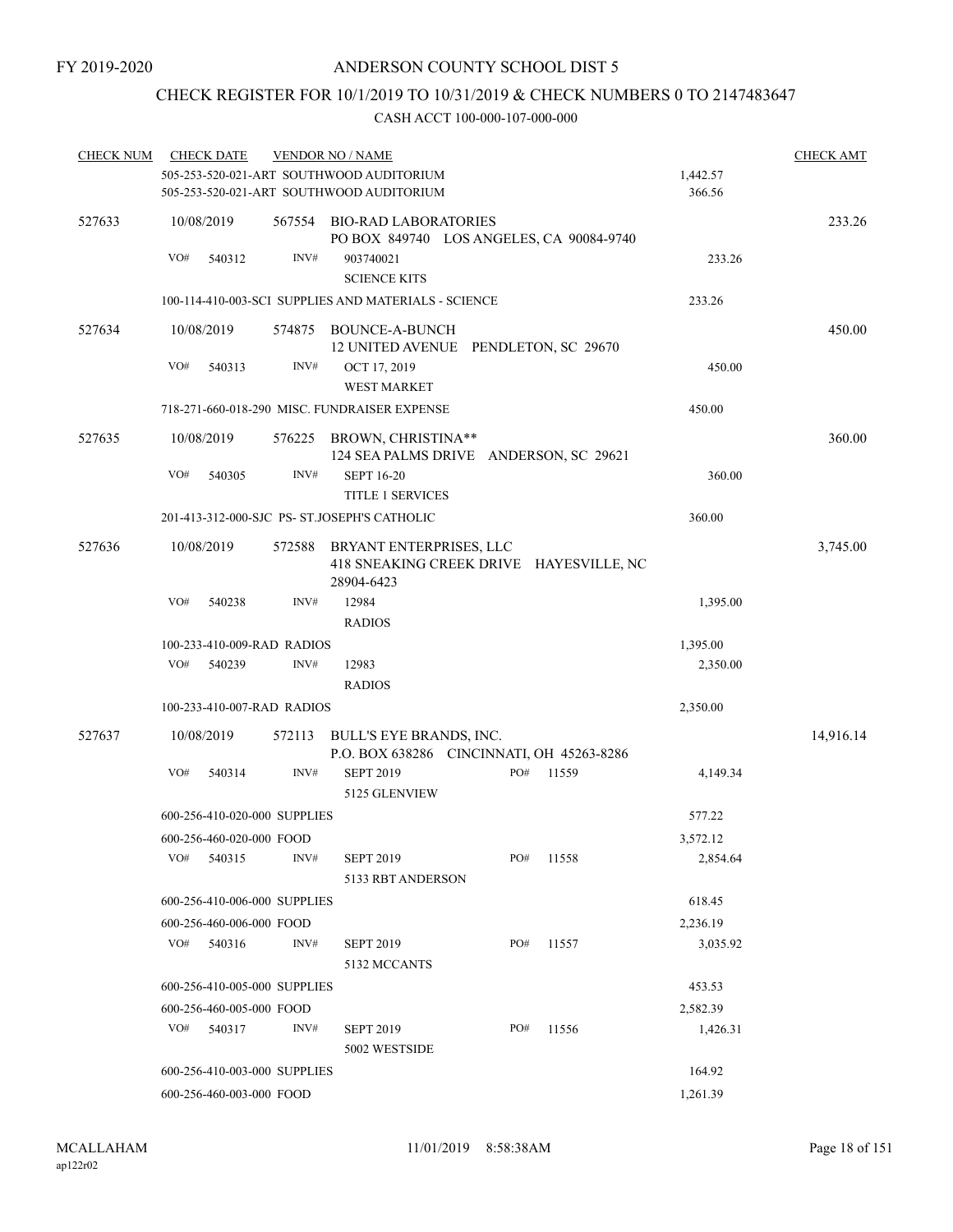# CHECK REGISTER FOR 10/1/2019 TO 10/31/2019 & CHECK NUMBERS 0 TO 2147483647

| <b>CHECK NUM</b> | <b>CHECK DATE</b> |                                   |        | <b>VENDOR NO / NAME</b>                                                                           |     |       |                          | <b>CHECK AMT</b> |
|------------------|-------------------|-----------------------------------|--------|---------------------------------------------------------------------------------------------------|-----|-------|--------------------------|------------------|
|                  | VO#               | 540318                            | INV#   | <b>SEPT 2019</b>                                                                                  | PO# | 11555 | 3,449.93                 |                  |
|                  |                   |                                   |        | 5004 TL HANNA                                                                                     |     |       |                          |                  |
|                  |                   | 600-256-410-002-000 SUPPLIES      |        |                                                                                                   |     |       | 371.07                   |                  |
|                  |                   | 600-256-460-002-000 FOOD          |        |                                                                                                   |     |       | 3,078.86                 |                  |
| $*$ 527640       | 10/08/2019        |                                   | 569437 | CHASTAIN, DENNIS L<br>CHASTAIN'S HEATING & AIR 3553 KEYS STREET<br>ANDERSON, SC 29624             |     |       |                          | 390.00           |
|                  | VO#               | 540244                            | INV#   | 929436                                                                                            |     |       | 390.00                   |                  |
|                  |                   |                                   |        | <b>RENTAL</b>                                                                                     |     |       |                          |                  |
|                  |                   |                                   |        | 100-255-323-000-000 CONTRACTED SERVICES                                                           |     |       | 390.00                   |                  |
| 527641           | 10/08/2019        |                                   |        | 174326 CLEMSON UNIVERSITY<br>BROOKS CENTER BOX 340526 CLEMSON, SC<br>29634-0526                   |     |       |                          | 192.00           |
|                  | VO#               | 540237                            | INV#   | 52617250<br><b>SOUTHWOOD</b>                                                                      |     |       | 192.00                   |                  |
|                  |                   | 721-190-660-021-607 DANCE EXPENSE |        |                                                                                                   |     |       | 192.00                   |                  |
| 527642           | 10/08/2019        |                                   |        | 565639 DATA RECOGNITION CORP<br>BIN#131410 P.O. BOX 1414 MINNEAPOLIS, MN<br>55480-1414            |     |       |                          | 293.44           |
|                  | VO#               | 540322                            | INV#   | 136283<br>CUST #9181140                                                                           |     |       | 293.44                   |                  |
|                  |                   |                                   |        | 723-190-660-023-911 MISCELLANEOUS- ADULT ED EXPENSE                                               |     |       | 293.44                   |                  |
| 527643           | 10/08/2019        |                                   |        | 572450 DECUBELLIS, MATTHEW**<br>103 PERIWINKLE COURT PENDLETON, SC 29670                          |     |       |                          | 121.80           |
|                  | VO#               | 540304                            | INV#   | 9/30 MCCANTS<br><b>VB OFFICIAL</b>                                                                |     |       | 121.80                   |                  |
|                  |                   |                                   |        | 705-271-660-005-679 VOLLEYBALL GATE RECEIPTS EXPENSE                                              |     |       | 121.80                   |                  |
| 527644           | 10/08/2019        |                                   | 198646 | DELL FINANCIAL SERVICES<br>P O BOX 5292 PAYAMENT PROCESSING CENTER<br>CAROL STREAM, IL 60197-5292 |     |       |                          | 399,348.29       |
|                  | VO#               | 540222                            | INV#   | 80133194<br>#810-6452392                                                                          | PO# | 11760 | 399,348.29               |                  |
|                  |                   |                                   |        | 100-266-545-000-000 1 TO 1 LEASE PAYMENTS<br>100-266-545-000-000 1 TO 1 LEASE PAYMENTS            |     |       | 169,118.06<br>230,230.23 |                  |
| * 527648         | 10/08/2019        |                                   | 571176 | GLENNA TABOR RESOURCES, LLC<br>31015 PURDUE PARK LANE SPRING, TX 77386                            |     |       |                          | 8,900.00         |
|                  | VO#               | 540325                            | INV#   | <b>SEPT 25-26</b><br><b>TRAINING</b>                                                              | PO# | 11417 | 8,900.00                 |                  |
|                  |                   |                                   |        | 267-224-312-000-PD5 CONTRACTED-SC STANDARDS                                                       |     |       | 8,900.00                 |                  |
| $*$ 527652       | 10/08/2019        |                                   | 563769 | MCDANIEL DEVELOPMENT SERVICES<br>6622 DUNCAN PLACE FREDERICK, MD 21703                            |     |       |                          | 675.00           |
|                  | VO#               | 540258                            | INV#   | 0003<br>WEB DEVELOPMENT                                                                           |     |       | 675.00                   |                  |
|                  |                   |                                   |        | 100-266-345-000-000 TECHNOLOGY INFRASTRUCTURE                                                     |     |       | 675.00                   |                  |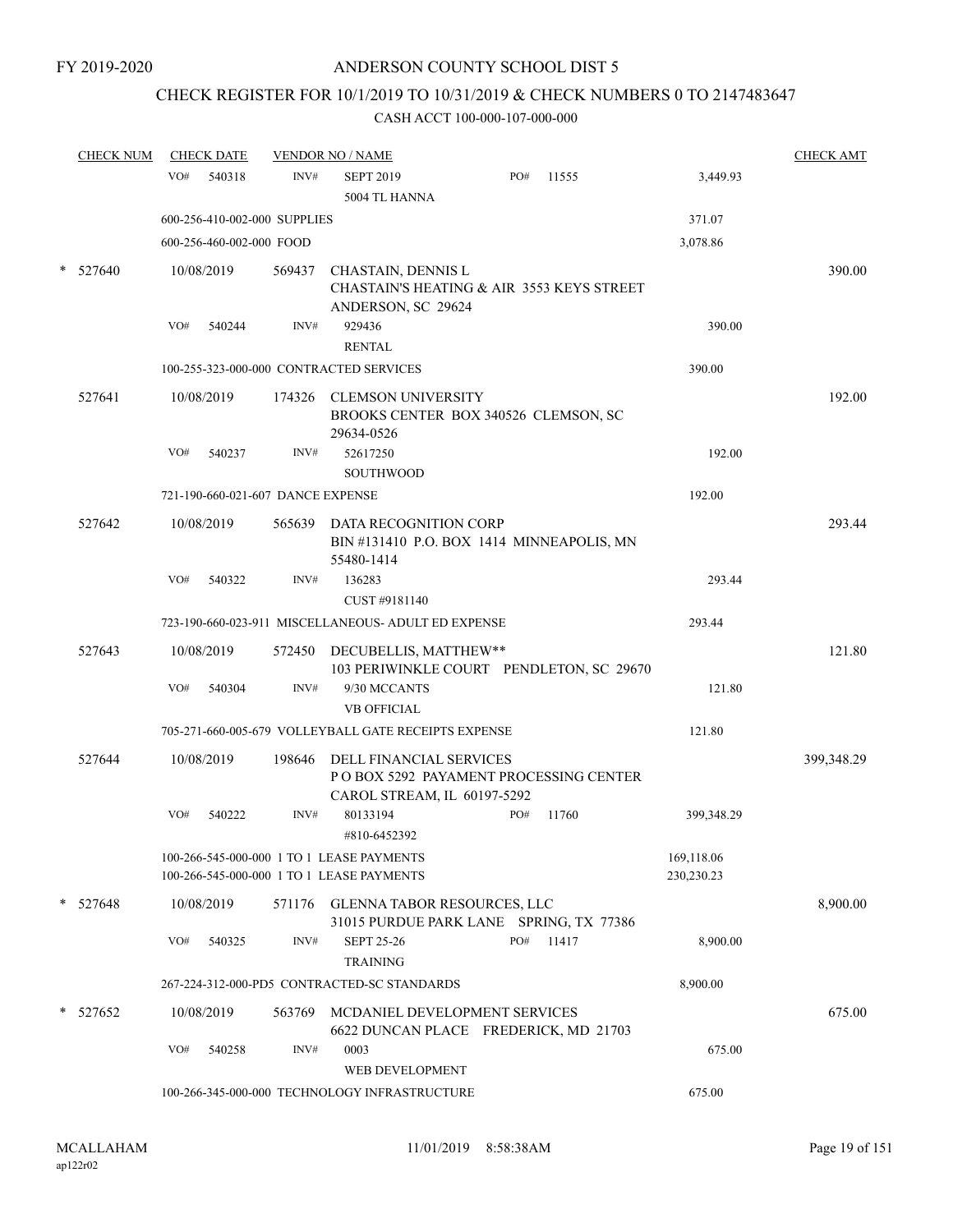# CHECK REGISTER FOR 10/1/2019 TO 10/31/2019 & CHECK NUMBERS 0 TO 2147483647

| <b>CHECK NUM</b> | <b>CHECK DATE</b> |        |                              | <b>VENDOR NO / NAME</b>                                                                    |     |       |           | <b>CHECK AMT</b> |
|------------------|-------------------|--------|------------------------------|--------------------------------------------------------------------------------------------|-----|-------|-----------|------------------|
| 527653           | 10/08/2019        |        |                              | 576226 MCDONAGH, SYDNEY**<br>1223 SHOVELER WAY SENECA, SC 29678                            |     |       |           | 101.50           |
|                  | VO#               | 540298 | INV#                         | 10/3 WHS<br><b>VB OFFICIAL</b>                                                             |     |       | 101.50    |                  |
|                  |                   |        |                              | 703-271-660-003-679 VOLLEYBALL GATE RECEIPTS EXPENSE                                       |     |       | 101.50    |                  |
| 527654           | 10/08/2019        |        | 358500                       | <b>MINUTEMAN PRESS</b><br>3308 NORTH MAIN STREET ATT: ACCOUNTS                             |     |       |           | 240.92           |
|                  | VO#               | 540341 | INV#                         | RECEIVABLE ANDERSON, SC 29621-4108<br>87905<br><b>JOB 118675</b>                           | PO# | 11521 | 240.92    |                  |
|                  |                   |        | 201-112-410-010-000 SUPPLIES |                                                                                            |     |       | 240.92    |                  |
| 527655           | 10/08/2019        |        | 573603                       | <b>MOLLY HAWKINS HOUSE</b><br>PO BOX 129 NAPLES, NC 28760-0129                             |     |       |           | 258.96           |
|                  | VO#               | 540293 | INV#                         | 30606<br><b>ROBERT ANDERSON</b>                                                            |     |       | 258.96    |                  |
|                  |                   |        |                              | 706-271-660-006-458 ART CLASS EXPENSE                                                      |     |       | 258.96    |                  |
| 527656           | 10/08/2019        |        | 574358                       | MONSTER TECHNOLOGY, LLC<br>8726 S. SEPULVEDA BLVD SUITE D #B-152 LOS<br>ANGELES, CA 90045  |     |       |           | 1,532.00         |
|                  | VO#               | 540260 | INV#                         | <b>IGH 1353</b><br>NORTH POINTE                                                            |     |       | 1,532.00  |                  |
|                  |                   |        | 100-112-410-013-000 SUPPLIES |                                                                                            |     |       | 1,532.00  |                  |
| *<br>527658      | 10/08/2019        |        | 576088                       | PACK STEEL SUPPLY LLC<br>PORTER CAPITAL CORPORATION PO BOX 12105<br>BIRMINGHAM, AL 35202   |     |       |           | 549.93           |
|                  | VO#               | 540269 | INV#                         | 3486<br><b>AIT SUPPLIES</b>                                                                | PO# | 11771 | 549.93    |                  |
|                  |                   |        | 131-115-410-031-000 SUPPLIES |                                                                                            |     |       | 549.93    |                  |
| 527659           | 10/08/2019        |        | 567094                       | PIANO CENTRAL<br>757 N PLEASANTBURG DRIVE ATT: ACCOUNTS<br>RECEIVABLE GREENVILLE, SC 29607 |     |       |           | 17,109.30        |
|                  | VO#               | 540268 | INV#                         | 6996<br><b>PIANO</b>                                                                       | PO# | 11634 | 17,109.30 |                  |
|                  |                   |        |                              | 505-253-520-021-ART SOUTHWOOD AUDITORIUM                                                   |     |       | 17,109.30 |                  |
| * 527661         | 10/08/2019        |        | 573691                       | POWERSCHOOL GROUP, LLC<br>PO BOX 398408 SAN FRANCISCO, CA 94139-8408                       |     |       |           | 2,100.00         |
|                  | VO#               | 540270 | INV#                         | 197788<br>CUST #10000174                                                                   |     |       | 2,100.00  |                  |
|                  |                   |        |                              | 100-224-312-000-000 STAFF DEV. - PURCHASED SERVICES                                        |     |       | 2,100.00  |                  |
| $*$ 527663       | 10/08/2019        |        | 573501                       | QUALITY CARE PRESSURE CLEANING<br>210 SPRINGSIDE CIRCLE ANDERSON, SC 29625                 |     |       |           | 600.00           |
|                  | VO#               | 540271 | INV#                         | 5428<br>PARKING LOT                                                                        | PO# | 11200 | 600.00    |                  |
|                  |                   |        |                              | 100-255-323-000-000 CONTRACTED SERVICES                                                    |     |       | 600.00    |                  |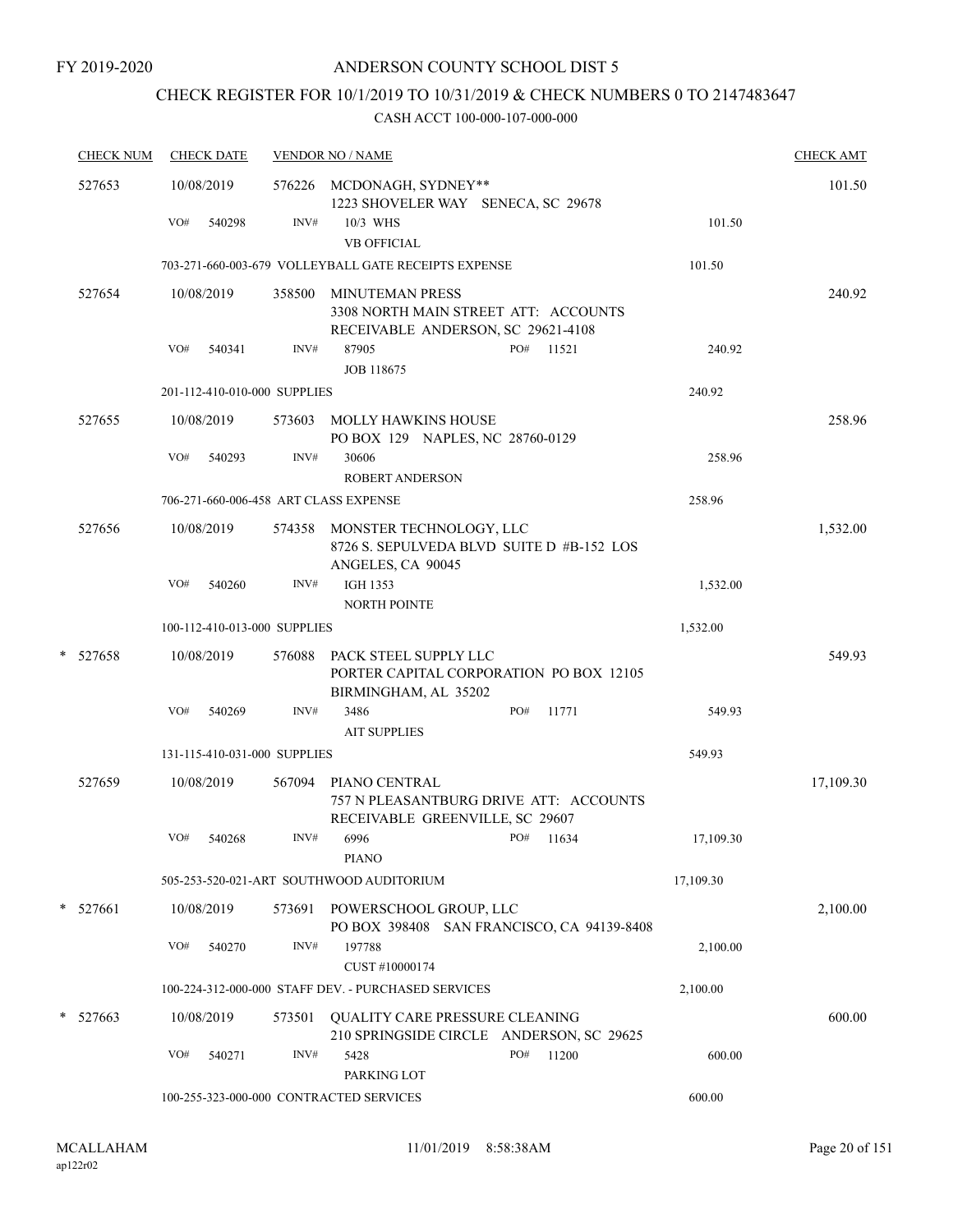# CHECK REGISTER FOR 10/1/2019 TO 10/31/2019 & CHECK NUMBERS 0 TO 2147483647

| <b>CHECK NUM</b> | <b>CHECK DATE</b>                       |        | <b>VENDOR NO / NAME</b>                                                                                  |          | <b>CHECK AMT</b> |
|------------------|-----------------------------------------|--------|----------------------------------------------------------------------------------------------------------|----------|------------------|
| 527664           | 10/08/2019                              | 565485 | RESOURCES FOR EDUCATORS<br>POBOX 97293 WASHINGTON, DC 20077-9911                                         |          | 375.24           |
|                  | VO#<br>540273                           | INV#   | PO#<br>11741<br>1022019AH<br><b>CALHOUN ELEM</b>                                                         | 375.24   |                  |
|                  | 201-188-410-014-000 SUPPLIES- PARENTING |        |                                                                                                          | 375.24   |                  |
| 527665           | 10/08/2019                              | 572780 | SAFETY & COMPLIANCE MGMT INC                                                                             |          | 1,246.40         |
|                  |                                         |        | P.O. BOX 615 ROCK SPRING, GA 30739                                                                       |          |                  |
|                  | VO#<br>540343                           | INV#   | 26060<br><b>TL HANNA</b>                                                                                 | 623.20   |                  |
|                  | 100-271-312-002-TST DRUG TESTING        |        |                                                                                                          | 500.00   |                  |
|                  | 100-271-312-002-TST DRUG TESTING        |        |                                                                                                          | 123.20   |                  |
|                  | VO#<br>540344                           | INV#   | 26060<br><b>WESTSIDE</b>                                                                                 | 623.20   |                  |
|                  | 100-271-312-003-TST DRUG TESTING        |        |                                                                                                          | 500.00   |                  |
|                  | 100-271-312-003-TST DRUG TESTING        |        |                                                                                                          | 123.20   |                  |
| 527666           | 10/08/2019                              | 563934 | <b>SCATA</b><br>SC ASSOC TITLE 1 ADMINISTRATORS 304 KEMPER                                               |          | 800.00           |
|                  | VO#<br>540346                           | INV#   | ST TIMMONSVILLE, SC 29161<br>7671665                                                                     | 400.00   |                  |
|                  |                                         |        | <b>LAVINIA ANDERSON</b>                                                                                  |          |                  |
|                  |                                         |        | 201-224-333-016-000 TRIPS AND CONFERENCES                                                                | 400.00   |                  |
|                  | VO#<br>540347                           | INV#   | 7671656                                                                                                  | 400.00   |                  |
|                  |                                         |        | <b>TARIA MCINTOSH</b>                                                                                    |          |                  |
|                  |                                         |        | 201-224-333-016-000 TRIPS AND CONFERENCES                                                                | 400.00   |                  |
| 527667           | 10/08/2019                              | 564045 | <b>SC DEPT OF EDUCATION</b><br><b>TEXTBOOK OFFICE 301 GREYSTONE BLVD SUITE</b><br>150 COLUMBIA, SC 29210 |          | 3,504.46         |
|                  | VO#<br>540345                           | INV#   | 2019<br><b>DAMAGED BOOKS</b>                                                                             | 3,504.46 |                  |
|                  |                                         |        | 702-271-660-002-414 LOST/DAMAGED BOOKS EXPENSE                                                           | $-31.52$ |                  |
|                  |                                         |        | 703-271-660-003-414 LOST/DAMAGED BOOKS EXPENSE                                                           | 1.495.99 |                  |
|                  |                                         |        | 705-271-660-005-414 LOST/DAMAGED BOOKS EXPENSE                                                           | 6.01     |                  |
|                  |                                         |        | 706-271-660-006-414 LOST/DAMAGED BOOKS EXPENSE                                                           | 898.97   |                  |
|                  |                                         |        | 707-190-660-007-202 LOST TEXTBOOKS EXPENSE                                                               | 241.35   |                  |
|                  |                                         |        | 708-271-660-008-202 LOST TEXTBOOKS EXPENSE                                                               | 59.09    |                  |
|                  |                                         |        | 709-271-660-009-202 LOST TEXTBOOKS EXPENSE                                                               | 82.57    |                  |
|                  |                                         |        | 711-271-660-011-202 LOST TEXTBOOKS EXPENSE                                                               | 321.68   |                  |
|                  |                                         |        | 712-271-660-012-202 LOST TEXTBOOKS EXPENSE                                                               | 123.01   |                  |
|                  |                                         |        | 714-271-660-014-202 LOST TEXTBOOKS EXPENSE                                                               | 38.95    |                  |
|                  |                                         |        | 716-271-660-016-202 LOST TEXTBOOKS EXPENSE                                                               | 73.02    |                  |
|                  |                                         |        | 720-271-660-020-414 LOST/DAMAGED BOOKS EXPENSE                                                           | 161.40   |                  |
|                  |                                         |        | 721-271-660-021-414 LOST/DAMAGED BOOKS EXPENSE                                                           | 33.94    |                  |
| 527668           | 10/08/2019                              |        | 573373 SCDSS, CHILD CARE LICENSING                                                                       |          | 240.00           |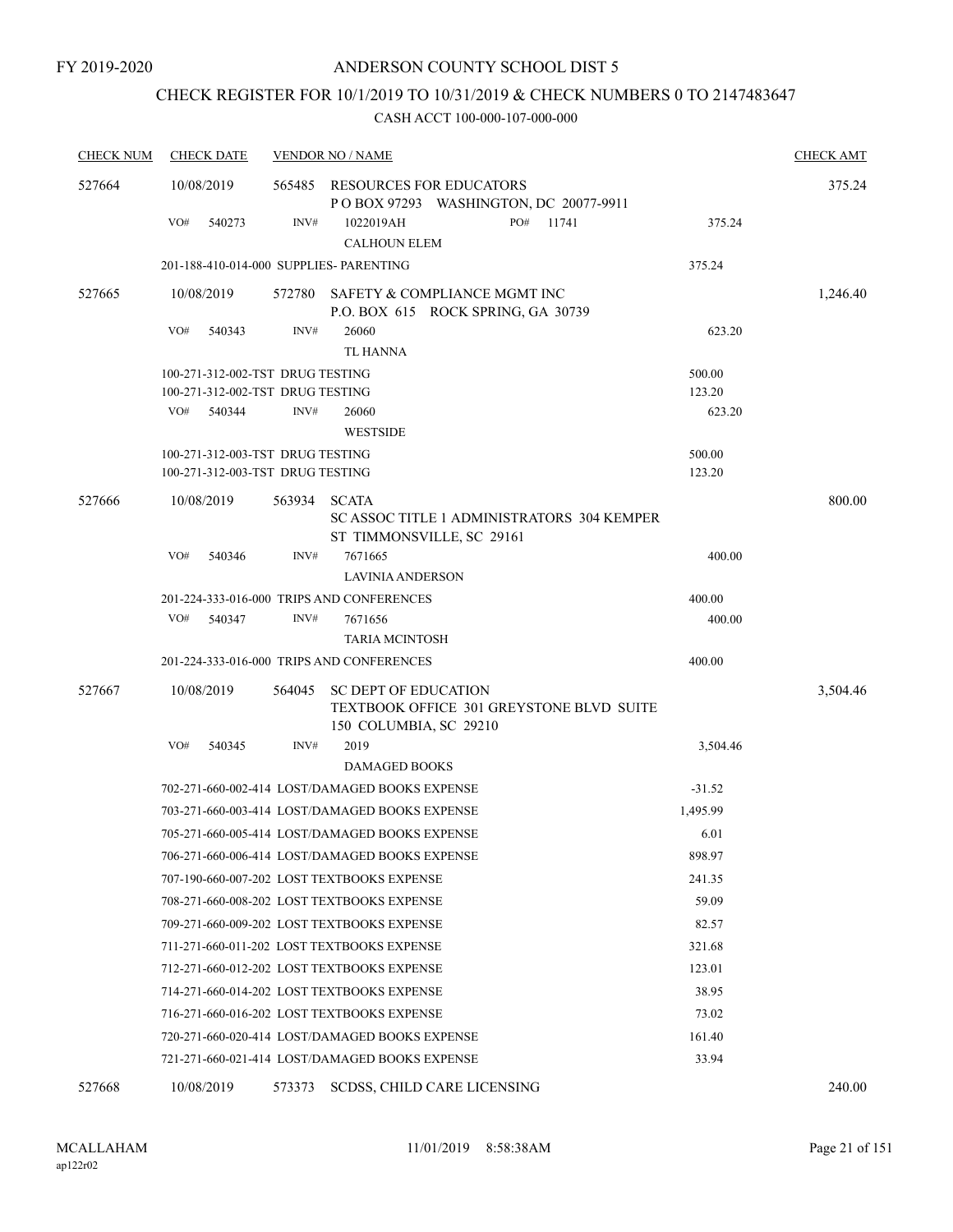## CHECK REGISTER FOR 10/1/2019 TO 10/31/2019 & CHECK NUMBERS 0 TO 2147483647

| <b>CHECK NUM</b> |     | <b>CHECK DATE</b>                  |        | <b>VENDOR NO / NAME</b>                                                          |            | <b>CHECK AMT</b> |
|------------------|-----|------------------------------------|--------|----------------------------------------------------------------------------------|------------|------------------|
|                  |     |                                    |        | PO BOX 1520 ROOM 218 COLUMBIA, SC 29202                                          |            |                  |
|                  | VO# | 540348                             | INV#   | <b>REGISTRY</b>                                                                  | 192.00     |                  |
|                  |     |                                    |        | <b>SOUTH FANT</b>                                                                |            |                  |
|                  |     |                                    |        | 100-147-312-015-000 PURCHASED SERVICES                                           | 192.00     |                  |
|                  | VO# | 540349                             | INV#   | <b>REGISTRY</b>                                                                  | 48.00      |                  |
|                  |     |                                    |        | <b>SUBSTITUTES</b>                                                               |            |                  |
|                  |     |                                    |        |                                                                                  |            |                  |
|                  |     |                                    |        | 100-147-312-000-000 PURCHASED SERVICES                                           | 48.00      |                  |
| 527669           |     | 10/08/2019                         |        | 570133 SC HOSA                                                                   |            | 460.00           |
|                  |     |                                    |        | POBOX 866 LEXINGTON, SC 29071                                                    |            |                  |
|                  | VO# | 540350                             | INV#   | <b>REGISTRATIONS</b>                                                             | 460.00     |                  |
|                  |     |                                    |        | <b>FALL CONFERENCE</b>                                                           |            |                  |
|                  |     | 731-271-660-031-857 HOSA EXPENSE   |        |                                                                                  | 460.00     |                  |
|                  |     |                                    |        |                                                                                  |            |                  |
| 527670           |     | 10/08/2019                         |        | 451201 SC SCHOOL BOARDS INSURANCE TRUST<br>111 RESEARCH DRIVE COLUMBIA, SC 29203 |            | 298,065.00       |
|                  | VO# | 540274                             | INV#   | 3876                                                                             |            |                  |
|                  |     |                                    |        |                                                                                  | 277,516.00 |                  |
|                  |     |                                    |        | 19-20 PROPERTY                                                                   |            |                  |
|                  |     |                                    |        | 100-252-324-000-000 PROPERTY INSURANCE                                           | 277,516.00 |                  |
|                  | VO# | 540275                             | INV#   | 3871                                                                             | 20,549.00  |                  |
|                  |     |                                    |        | 19-20 PROPERTY                                                                   |            |                  |
|                  |     |                                    |        | 131-233-324-031-000 PROPERTY INSURANCE                                           | 20,549.00  |                  |
| * 527672         |     | 10/08/2019                         | 568954 | <b>SHRED A WAY</b>                                                               |            | 164.00           |
|                  |     |                                    |        | PO BOX 51132 ATT: ACCOUNTS RECEIVABLE                                            |            |                  |
|                  |     |                                    |        | PIEDMONT, SC 29673                                                               |            |                  |
|                  | VO# | 540357                             | INV#   | 34943                                                                            | 38.00      |                  |
|                  |     |                                    |        | <b>ROBERT ANDERSON</b>                                                           |            |                  |
|                  |     | 100-113-410-006-000 SUPPLIES       |        |                                                                                  | 38.00      |                  |
|                  | VO# | 540358                             | INV#   | A73552                                                                           | 28.00      |                  |
|                  |     |                                    |        | <b>ADULT ED</b>                                                                  |            |                  |
|                  |     |                                    |        | 723-190-660-023-911 MISCELLANEOUS- ADULT ED EXPENSE                              |            |                  |
|                  |     |                                    |        |                                                                                  | 28.00      |                  |
|                  | VO# | 540359                             | INV#   | A73473                                                                           | 65.00      |                  |
|                  |     |                                    |        | <b>MIDWAY ELEM</b>                                                               |            |                  |
|                  |     |                                    |        | 717-190-660-017-201 MISCELLANEOUS EXPENSE                                        | 65.00      |                  |
|                  | VO# | 540360                             | INV#   | A73561                                                                           | 33.00      |                  |
|                  |     |                                    |        | <b>WEST MARKET</b>                                                               |            |                  |
|                  |     |                                    |        | 718-271-660-018-201 MISCELLANEOUS EXPENSE                                        | 33.00      |                  |
| 527673           |     | 10/08/2019                         | 571007 | SIMPLIFIED OFFICE SYSTEMS                                                        |            | 1,161.47         |
|                  |     |                                    |        | 6220 BUSH RIVER ROAD COLUMBIA, SC 29212                                          |            |                  |
|                  | VO# | 540361                             | INV#   | 191001-0035                                                                      | 169.06     |                  |
|                  |     |                                    |        | <b>COPIES</b>                                                                    |            |                  |
|                  |     | 713-271-660-013-362 COPIER EXPENSE |        |                                                                                  | 169.06     |                  |
|                  | VO# | 540362                             | INV#   |                                                                                  | 496.44     |                  |
|                  |     |                                    |        | 190930-0051,52                                                                   |            |                  |
|                  |     |                                    |        | <b>COPIES</b>                                                                    |            |                  |
|                  |     | 201-113-490-006-000 COPIER COST    |        |                                                                                  | 242.91     |                  |
|                  |     | 201-113-490-006-000 COPIER COST    |        |                                                                                  | 253.53     |                  |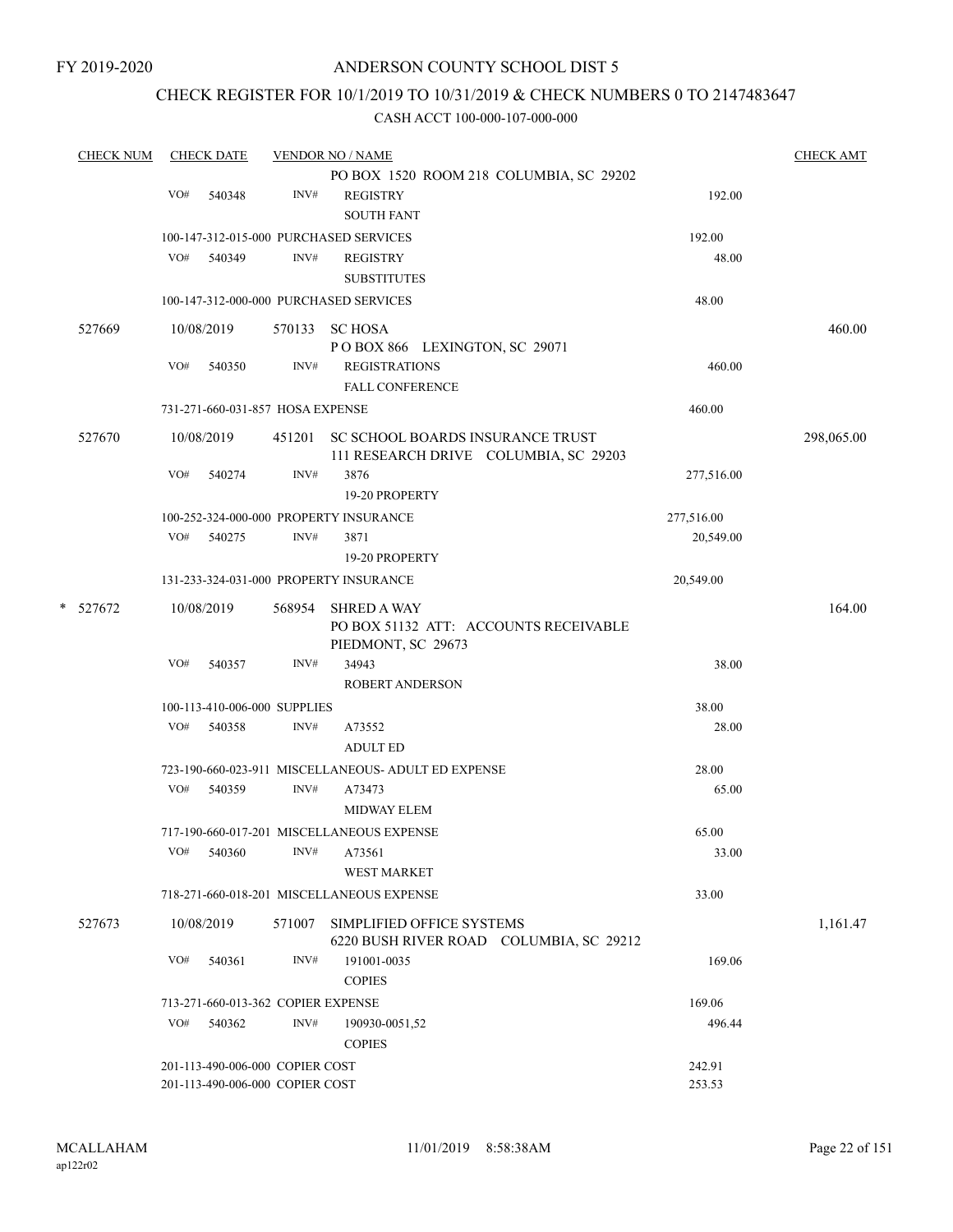## CHECK REGISTER FOR 10/1/2019 TO 10/31/2019 & CHECK NUMBERS 0 TO 2147483647

|   | <b>CHECK NUM</b> |     | <b>CHECK DATE</b> |                                | <b>VENDOR NO / NAME</b>                                                                                              |     |       |          | <b>CHECK AMT</b> |
|---|------------------|-----|-------------------|--------------------------------|----------------------------------------------------------------------------------------------------------------------|-----|-------|----------|------------------|
|   |                  | VO# | 540363            | INV#                           | 191001-0037                                                                                                          |     |       | 129.82   |                  |
|   |                  |     |                   |                                | <b>COPIES</b>                                                                                                        |     |       |          |                  |
|   |                  |     |                   |                                | 201-112-490-016-000 OTHER/ COPIER COST                                                                               |     |       | 129.82   |                  |
|   |                  | VO# | 540364            | INV#                           | 190911-0011                                                                                                          |     |       | 366.15   |                  |
|   |                  |     |                   |                                | <b>COPIES</b>                                                                                                        |     |       |          |                  |
|   |                  |     |                   |                                | 201-188-410-019-000 SUPPLIES- PARENTING                                                                              |     |       | 366.15   |                  |
|   | $*$ 527675       |     | 10/08/2019        |                                | 575566 STUDYPAD, INC<br>548 MARKET STREET #64304 SAN FRANCISCO,<br>CA 94104-5401                                     |     |       |          | 500.00           |
|   |                  | VO# | 540365            | INV#                           | 201603852<br><b>LICENSE</b>                                                                                          | PO# | 11770 | 500.00   |                  |
|   |                  |     |                   |                                | 201-113-445-006-000 TECHNOLOGY SUPPLIES                                                                              |     |       | 500.00   |                  |
| * | 527677           |     | 10/08/2019        |                                | 571797 THE BLECKLEY INN<br>151 EAST CHURCH STREET ANDERSON, SC 29624                                                 |     |       |          | 299.70           |
|   |                  | VO# | 540278            | INV#                           | <b>RSV 150887</b><br><b>OCT 5-6</b>                                                                                  |     |       | 299.70   |                  |
|   |                  |     |                   |                                | 100-390-410-000-000 SUPPLIES AND MATERIALS                                                                           |     |       | 299.70   |                  |
|   | 527678           |     | 10/08/2019        |                                | 566496 THE PEACE CENTER<br>300 SOUTH MAIN ST GREENVILLE, SC 29601                                                    |     |       |          | 1,257.50         |
|   |                  | VO# | 540279            | INV#                           | 949613<br>CUST #221076                                                                                               |     |       | 980.00   |                  |
|   |                  |     |                   |                                | 713-271-660-013-352 FIELD TRIPS GRADE 2 EXPENSE                                                                      |     |       | 980.00   |                  |
|   |                  | VO# | 540367            | INV#                           | 968076<br>CUST #138059                                                                                               |     |       | 277.50   |                  |
|   |                  |     |                   |                                | 708-271-660-008-350 FIELD TRIPS KINDERGARTEN EXPENSE                                                                 |     |       | 277.50   |                  |
|   | 527679           |     | 10/08/2019        |                                | 497151 TL HANNA ORCHESTRA BOOSTERS                                                                                   |     |       |          | 140.00           |
|   |                  | VO# | 540280            | INV#                           | <b>ORCHESTRA</b><br><b>CELTIC FEST</b>                                                                               |     |       | 140.00   |                  |
|   |                  |     |                   |                                | 705-271-660-005-616 STRINGS/ ORCHESTRA EXPENSE                                                                       |     |       | 140.00   |                  |
|   | $*$ 527681       |     | 10/08/2019        | 575941                         | TRIPLE P AMERICA<br>ATTN: KRISTIN PATTERSON, TRAINING COORDI<br>1201 LINCOLN STREET, SUITE 201 COLUMBIA, SC<br>29201 |     |       |          | 7,625.00         |
|   |                  | VO# | 540368            | INV#                           | 14358<br>OCTOBER 15-16                                                                                               | PO# | 11688 | 7,625.00 |                  |
|   |                  |     |                   | 201-188-333-000-000 TRIPS- PAT |                                                                                                                      |     |       | 7,625.00 |                  |
|   | 527682           |     | 10/08/2019        | 572513                         | <b>UNITED LASER</b><br>P.O. BOX 6889 FLORENCE, SC 29501                                                              |     |       |          | 240.75           |
|   |                  | VO# | 540281            | INV#                           | 187812<br><b>TONER</b>                                                                                               |     |       | 240.75   |                  |
|   |                  |     |                   | 600-256-410-000-000 SUPPLIES   |                                                                                                                      |     |       | 240.75   |                  |
|   | 527683           |     | 10/08/2019        | 512653                         | UNITED RENTALS, INC                                                                                                  |     |       |          | 156.79           |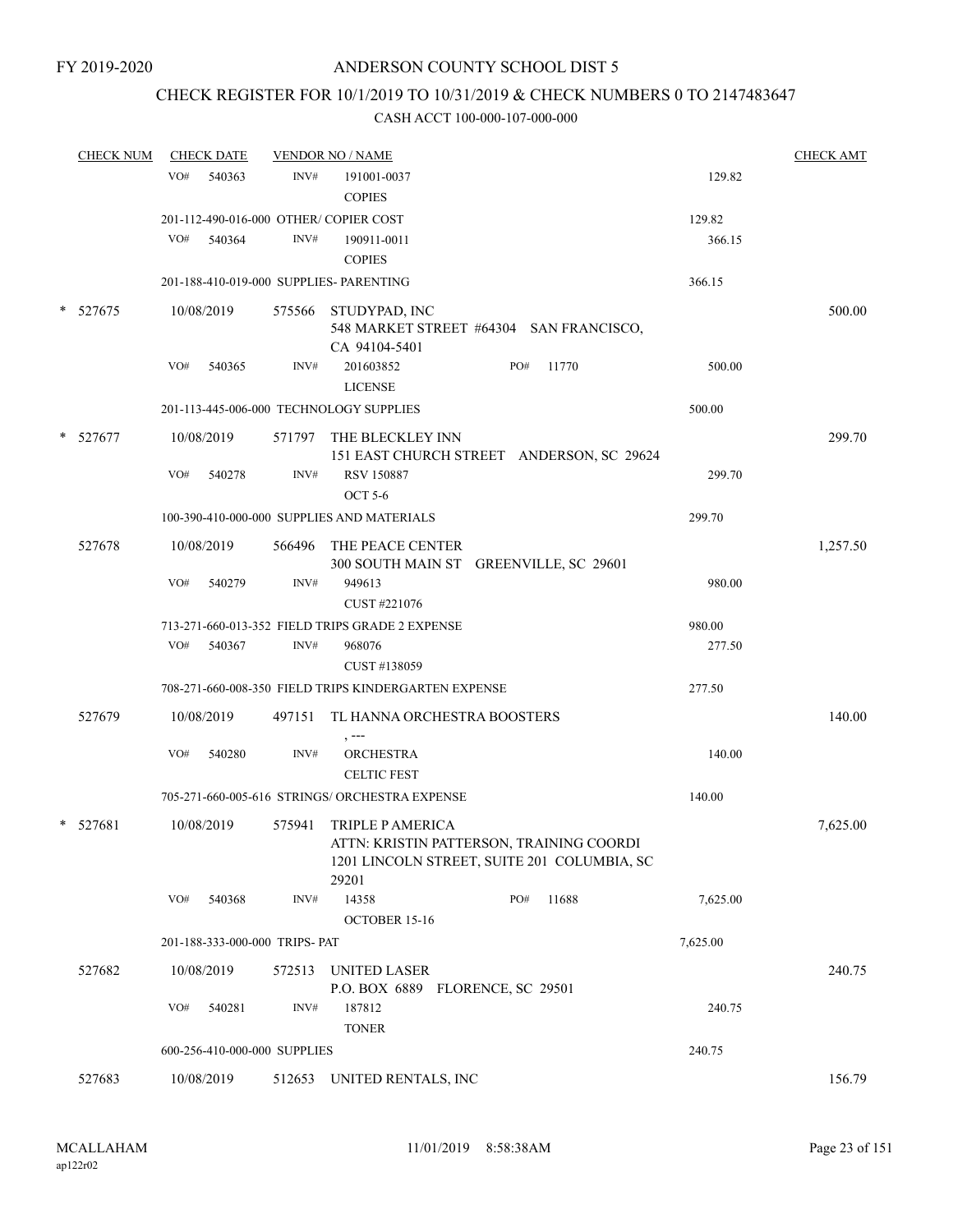FY 2019-2020

### ANDERSON COUNTY SCHOOL DIST 5

## CHECK REGISTER FOR 10/1/2019 TO 10/31/2019 & CHECK NUMBERS 0 TO 2147483647

|   | <b>CHECK NUM</b> |     | <b>CHECK DATE</b> |                              | <b>VENDOR NO / NAME</b><br>POBOX 100711 ATT: ACCOUNTS RECEIVABLE |     |       |           | <b>CHECK AMT</b> |
|---|------------------|-----|-------------------|------------------------------|------------------------------------------------------------------|-----|-------|-----------|------------------|
|   |                  |     |                   |                              | ATLANTA, GA 30384-0711                                           |     |       |           |                  |
|   |                  | VO# | 540282            | INV#                         | 173853368                                                        |     |       | 156.79    |                  |
|   |                  |     |                   |                              | <b>TOOL RENTAL</b>                                               |     |       |           |                  |
|   |                  |     |                   |                              | 600-256-323-000-000 REPAIRS TO EQUIPMENT                         |     |       | 156.79    |                  |
| * | 527688           |     | 10/10/2019        |                              | 573978 AAA SUPPLY INC                                            |     |       |           | 421.92           |
|   |                  |     |                   |                              | PO BOX 17769 GREENVILLE, SC 29606                                |     |       |           |                  |
|   |                  | VO# | 540642            | INV#                         | 04-511780                                                        |     |       | 202.09    |                  |
|   |                  |     |                   |                              | <b>WATER HEATER</b>                                              |     |       |           |                  |
|   |                  |     |                   |                              | 100-254-410-003-400 HVAC/ELECTRICAL/PLUMBING                     |     |       | 202.09    |                  |
|   |                  | VO# | 540643            | INV#                         | 04-511650                                                        |     |       | 219.83    |                  |
|   |                  |     |                   |                              | <b>SUPPLIES</b>                                                  |     |       |           |                  |
|   |                  |     |                   |                              | 100-254-410-003-400 HVAC/ELECTRICAL/PLUMBING                     |     |       | 219.83    |                  |
|   | 527689           |     | 10/10/2019        |                              | 572919 ADVANCED SALES & SERVICE                                  |     |       |           | 625.87           |
|   |                  |     |                   |                              | PO BOX 205 SANDY SPRINGS, SC 29677-0205                          |     |       |           |                  |
|   |                  | VO# | 540641            | INV#                         | 44696<br><b>VARENNES</b>                                         |     |       | 625.87    |                  |
|   |                  |     |                   |                              | 100-254-323-016-400 CONTR SERV-HVAC/ELECT/PLUMBING               |     |       | 625.87    |                  |
|   | 527690           |     | 10/10/2019        | 570950                       | ANDERSON COUNTY SHERIFF'S OFFICE                                 |     |       |           | 385.00           |
|   |                  |     |                   |                              | ATTN: JAMIE LAZAR 305 CAMSON ROAD                                |     |       |           |                  |
|   |                  |     |                   |                              | ANDERSON, SC 29621                                               |     |       |           |                  |
|   |                  | VO# | 540378            | INV#                         | 10/8/19                                                          |     |       | 35.00     |                  |
|   |                  |     |                   |                              | <b>EXPULSION HEARING</b>                                         |     |       |           |                  |
|   |                  |     |                   |                              | 100-233-312-000-SRO DISTRICT OFFICE SECURITY                     |     |       | 35.00     |                  |
|   |                  | VO# | 540387            | INV#                         | <b>OVERTIME</b>                                                  |     |       | 122.50    |                  |
|   |                  |     |                   |                              | ROBERT ANDERSON                                                  |     |       |           |                  |
|   |                  |     |                   | 100-113-410-006-000 SUPPLIES |                                                                  |     |       | 122.50    |                  |
|   |                  | VO# | 540453            | INV#                         | 9/30 & 10/2                                                      |     |       | 227.50    |                  |
|   |                  |     |                   |                              | VB @RAMS                                                         |     |       |           |                  |
|   |                  |     |                   |                              | 706-271-660-006-679 VOLLEYBALL GATE RECEIPTS EXPENSE             |     |       | 227.50    |                  |
|   | 527691           |     | 10/10/2019        | 112250                       | ANDERSON COUNTY FINANCE DEPT                                     |     |       |           | 95,153.05        |
|   |                  |     |                   |                              | POBOX 8002 ATT: ALEX MCLEES ANDERSON, SC                         |     |       |           |                  |
|   |                  |     |                   |                              | 29622-8002                                                       |     |       |           |                  |
|   |                  | VO# | 540501            | INV#                         | <b>JULY - SEPT</b><br><b>CROSSING GUARDS</b>                     | PO# | 11448 | 16,027.75 |                  |
|   |                  |     |                   |                              | 100-258-690-000-000 CROSSING GUARDS                              |     |       | 16,027.75 |                  |
|   |                  | VO# | 540502            | INV#                         | <b>AUG 2019</b>                                                  | PO# | 11450 | 76,808.87 |                  |
|   |                  |     |                   |                              | <b>SRO GRANT</b>                                                 |     |       |           |                  |
|   |                  |     |                   |                              | 100-258-312-000-000 CONTRACTED SERVICES - RESOURCE OFFR          |     |       | 76,808.87 |                  |
|   |                  | VO# | 540503            | INV#                         | <b>AUG 2019</b>                                                  | PO# | 11451 | 2,316.43  |                  |
|   |                  |     |                   |                              | AIT SRO GRANT                                                    |     |       |           |                  |
|   |                  |     |                   |                              | 131-258-312-031-000 SECURITY CONTRACT -SRO                       |     |       | 2,316.43  |                  |
|   | 527692           |     | 10/10/2019        | 564421                       | ANDERSON SCHOOL DISTRICT THREE                                   |     |       |           | 456.52           |
|   |                  |     |                   |                              | PO BOX 118 ATT: EMILY JARRARD IVA, SC 29655                      |     |       |           |                  |
|   |                  |     |                   |                              |                                                                  |     |       |           |                  |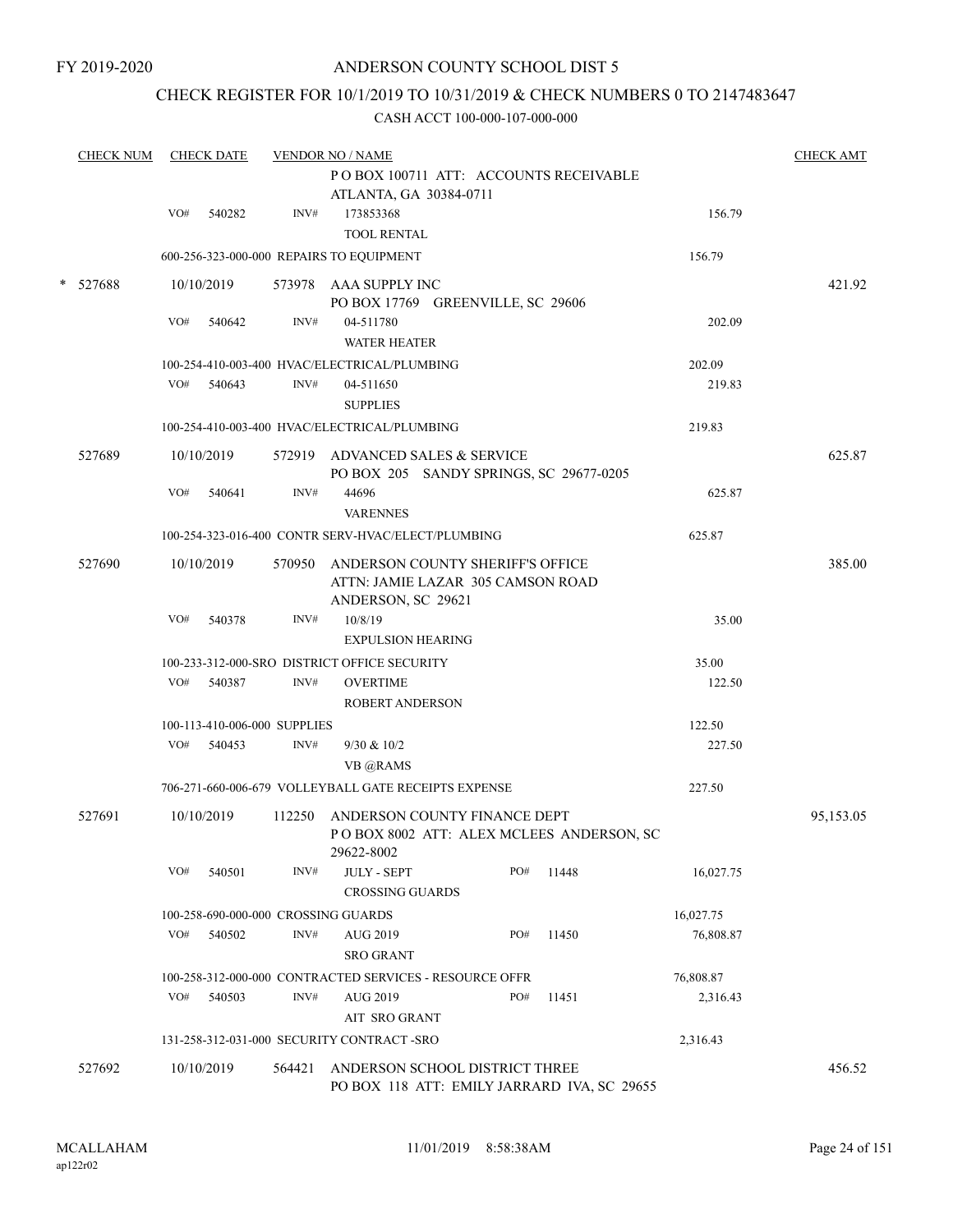# CHECK REGISTER FOR 10/1/2019 TO 10/31/2019 & CHECK NUMBERS 0 TO 2147483647

|   | <b>CHECK NUM</b> | <b>CHECK DATE</b>                                                                                                    |        | <b>VENDOR NO / NAME</b>                                                                                |     |       |                                | <b>CHECK AMT</b> |
|---|------------------|----------------------------------------------------------------------------------------------------------------------|--------|--------------------------------------------------------------------------------------------------------|-----|-------|--------------------------------|------------------|
|   |                  | VO#<br>540558                                                                                                        | INV#   | ESOL QTR 1<br><b>CLAIM #2 FY 19</b>                                                                    |     |       | 456.52                         |                  |
|   |                  |                                                                                                                      |        | 264-224-333-000-AD3 PD/ TRIPS AND CONFERENCES                                                          |     |       | 456.52                         |                  |
|   | 527693           | 10/10/2019                                                                                                           | 568043 | ANDERSON SCHOOL DISTRICT TWO<br>10990 BELTON-HONEA PATH HWY ATT: LAURA<br>PARNELL HONEA PATH, SC 29654 |     |       |                                | 1,646.78         |
|   |                  | VO#<br>518777                                                                                                        | INV#   | 2017-2018<br><b>PROVISO</b>                                                                            |     |       | 1,646.78                       |                  |
|   |                  |                                                                                                                      |        | 100-412-720-000-000 PAYMENTS TO OTHER GOV'T UNITS                                                      |     |       | 1,646.78                       |                  |
| * | 527695           | 10/10/2019                                                                                                           | 570168 | APPLE, INC<br>PO BOX 281877 ATT: ACCOUNTS RECEIVABLE<br>ATLANTA, GA 30384-1877                         |     |       |                                | 8,243.28         |
|   |                  | VO#<br>540454                                                                                                        | INV#   | PO 11628<br><b>TECHNOLOGY</b>                                                                          | PO# | 11628 | 8,243.28                       |                  |
|   |                  | 515-253-520-000-ART FINE ARTS CENTER<br>515-253-520-000-ART FINE ARTS CENTER<br>515-253-520-000-ART FINE ARTS CENTER |        |                                                                                                        |     |       | 531.79<br>4,534.66<br>3,176.83 |                  |
|   | 527696           | 10/10/2019                                                                                                           |        | 576233 ARRANTS, GEORGE**<br>54 THISTLE CT LAKE JACKSON, TX 77566                                       |     |       |                                | 800.00           |
|   |                  | VO#<br>540644                                                                                                        | INV#   | <b>CONSULTING</b><br><b>AIT AUTO TECH</b>                                                              |     |       | 800.00                         |                  |
|   |                  | 329-115-312-031-000 PURCHASED SERVICES                                                                               |        |                                                                                                        |     |       | 800.00                         |                  |
|   | 527697           | 10/10/2019                                                                                                           | 567907 | AT&T<br>$(864 M10-0346)$<br>POBOX 105503 ATT: ACCOUNTS RECEIVABLE<br>ATLANTA, GA 30348-5503            |     |       |                                | 4,109.68         |
|   |                  | VO#<br>540456                                                                                                        | INV#   | 864 M10-0346<br><b>SERVICE</b>                                                                         |     |       | 4,109.68                       |                  |
|   |                  | 100-266-340-000-000 TELEPHONE                                                                                        |        |                                                                                                        |     |       | 118.00                         |                  |
|   |                  | 100-266-340-000-000 TELEPHONE                                                                                        |        |                                                                                                        |     |       | 1,359.89                       |                  |
|   |                  | 100-266-340-000-000 TELEPHONE<br>100-266-340-000-000 TELEPHONE                                                       |        |                                                                                                        |     |       | 82.92<br>16.59                 |                  |
|   |                  | 100-266-340-001-000 TELEPHONE                                                                                        |        |                                                                                                        |     |       | 69.27                          |                  |
|   |                  | 100-266-340-002-000 TELEPHONE                                                                                        |        |                                                                                                        |     |       | 379.20                         |                  |
|   |                  | 100-266-340-003-000 TELEPHONE                                                                                        |        |                                                                                                        |     |       |                                |                  |
|   |                  | 100-266-340-005-000 TELEPHONE                                                                                        |        |                                                                                                        |     |       | 379.31<br>82.92                |                  |
|   |                  | 100-266-340-006-000 TELEPHONE                                                                                        |        |                                                                                                        |     |       |                                |                  |
|   |                  |                                                                                                                      |        |                                                                                                        |     |       | 69.03                          |                  |
|   |                  | 100-266-340-007-000 TELEPHONE                                                                                        |        |                                                                                                        |     |       | 64.48                          |                  |
|   |                  | 100-266-340-008-000 TELEPHONE                                                                                        |        |                                                                                                        |     |       | 55.92                          |                  |
|   |                  | 100-266-340-009-000 TELEPHONE                                                                                        |        |                                                                                                        |     |       | 78.28                          |                  |
|   |                  | 100-266-340-010-000 TELEPHONE                                                                                        |        |                                                                                                        |     |       | 69.03                          |                  |
|   |                  | 100-266-340-011-000 TELEPHONE                                                                                        |        |                                                                                                        |     |       | 250.23                         |                  |
|   |                  | 100-266-340-012-000 TELEPHONE                                                                                        |        |                                                                                                        |     |       | 96.14                          |                  |
|   |                  | 100-266-340-013-000 TELEPHONE                                                                                        |        |                                                                                                        |     |       | 82.14                          |                  |
|   |                  | 100-266-340-014-000 TELEPHONE                                                                                        |        |                                                                                                        |     |       | 82.92                          |                  |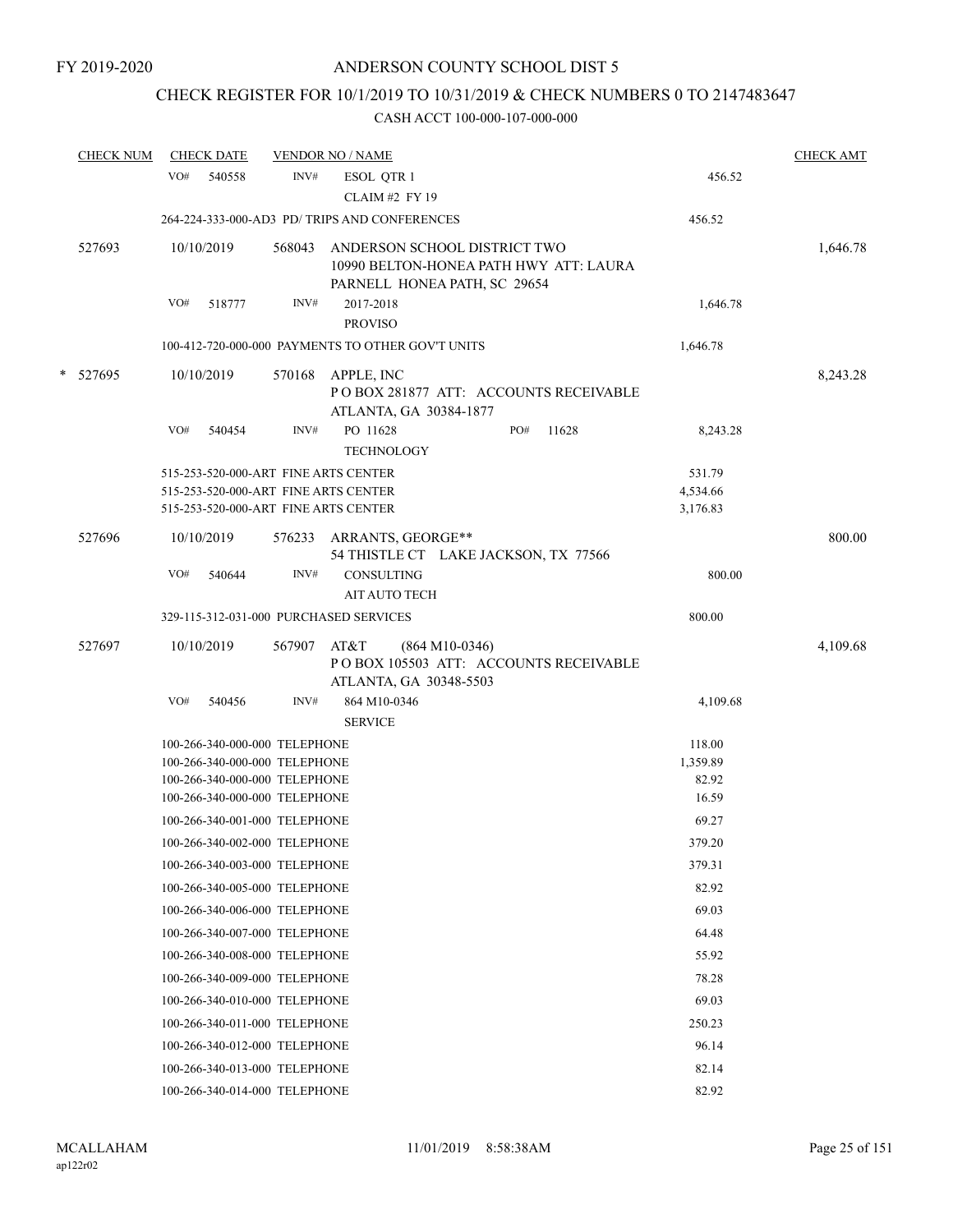## CHECK REGISTER FOR 10/1/2019 TO 10/31/2019 & CHECK NUMBERS 0 TO 2147483647

| <b>CHECK NUM</b> | <b>CHECK DATE</b>             | <b>VENDOR NO / NAME</b>                                                                              | <b>CHECK AMT</b> |
|------------------|-------------------------------|------------------------------------------------------------------------------------------------------|------------------|
|                  | 100-266-340-015-000 TELEPHONE | 69.69                                                                                                |                  |
|                  | 100-266-340-016-000 TELEPHONE | 90.64                                                                                                |                  |
|                  | 100-266-340-017-000 TELEPHONE | 82.14                                                                                                |                  |
|                  | 100-266-340-018-000 TELEPHONE | 82.14                                                                                                |                  |
|                  | 100-266-340-019-000 TELEPHONE | 65.04                                                                                                |                  |
|                  | 100-266-340-020-000 TELEPHONE | 55.92                                                                                                |                  |
|                  | 100-266-340-021-000 TELEPHONE | 82.92                                                                                                |                  |
|                  | 100-266-340-023-000 TELEPHONE | 43.20                                                                                                |                  |
|                  | 124-266-340-024-000 TELEPHONE | 55.92                                                                                                |                  |
|                  | 131-266-340-031-000 TELEPHONE | 34.06                                                                                                |                  |
|                  | 600-256-340-000-000 TELEPHONE | 111.74                                                                                               |                  |
| 527698           | 10/10/2019                    | 570003<br>AT&T<br>$(803 M24-8701)$<br>PO BOX 9011 ATT: ACCOUNTS RECEIVABLE<br>CAROL STREAM, IL 60197 | 1,747.08         |
|                  | VO#<br>540457                 | INV#<br>13698580<br>1,747.08<br><b>SERVICE</b>                                                       |                  |
|                  | 100-266-340-000-000 TELEPHONE | 436.77                                                                                               |                  |
|                  | 100-266-340-015-000 TELEPHONE | 436.77                                                                                               |                  |
|                  | 100-266-340-018-000 TELEPHONE | 436.77                                                                                               |                  |
|                  | 100-266-340-023-000 TELEPHONE | 436.77                                                                                               |                  |
| 527699           | 10/10/2019                    | <b>BARNES &amp; NOBLE</b><br>568871<br>P.O. BOX 951610 DALLAS, TX 75395-1610                         | 330.72           |
|                  | VO#<br>540510                 | INV#<br>3902601<br>PO#<br>11668<br>330.72<br>ACCT #5280045                                           |                  |
|                  |                               | 100-221-410-007-000 SUPPLIES AND MATERIALS<br>25.68                                                  |                  |
|                  |                               | 100-221-410-008-000 SUPPLIES AND MATERIALS<br>25.68                                                  |                  |
|                  |                               | 100-221-410-009-000 SUPPLIES AND MATERIALS<br>25.68                                                  |                  |
|                  |                               | 100-221-410-010-000 SUPPLIES AND MATERIALS<br>25.68                                                  |                  |
|                  |                               | 100-221-410-011-000 SUPPLIES AND MATERIALS<br>25.68                                                  |                  |
|                  |                               | 100-221-410-012-000 SUPPLIES AND MATERIALS<br>25.68                                                  |                  |
|                  |                               | 100-221-410-013-000 SUPPLIES AND MATERIALS<br>25.68                                                  |                  |
|                  |                               | 25.06<br>100-221-410-014-000 SUPPLIES AND MATERIALS                                                  |                  |
|                  |                               | 25.18<br>100-221-410-015-000 SUPPLIES AND MATERIALS                                                  |                  |
|                  |                               | 100-221-410-016-000 SUPPLIES AND MATERIALS<br>25.18                                                  |                  |
|                  |                               | 100-221-410-017-000 SUPPLIES AND MATERIALS<br>25.18                                                  |                  |
|                  |                               | 100-221-410-018-000 SUPPLIES AND MATERIALS<br>25.18                                                  |                  |
|                  |                               | 100-221-410-019-000 SUPPLIES AND MATERIALS<br>25.18                                                  |                  |
|                  |                               |                                                                                                      |                  |
| * 527701         | 10/10/2019<br>VO#<br>540433   | 576110<br><b>EMPLOYEE VENDOR</b><br>INV#<br><b>LAB SUPPLIES</b><br>107.92                            | 107.92           |
|                  |                               | REIMBURSEMENT                                                                                        |                  |
|                  | 131-115-410-031-000 SUPPLIES  | 107.92                                                                                               |                  |
|                  |                               |                                                                                                      |                  |
| * 527703         | 10/10/2019                    | 575151<br>BREEMAN, CHRISTOPHER**                                                                     | 105.20           |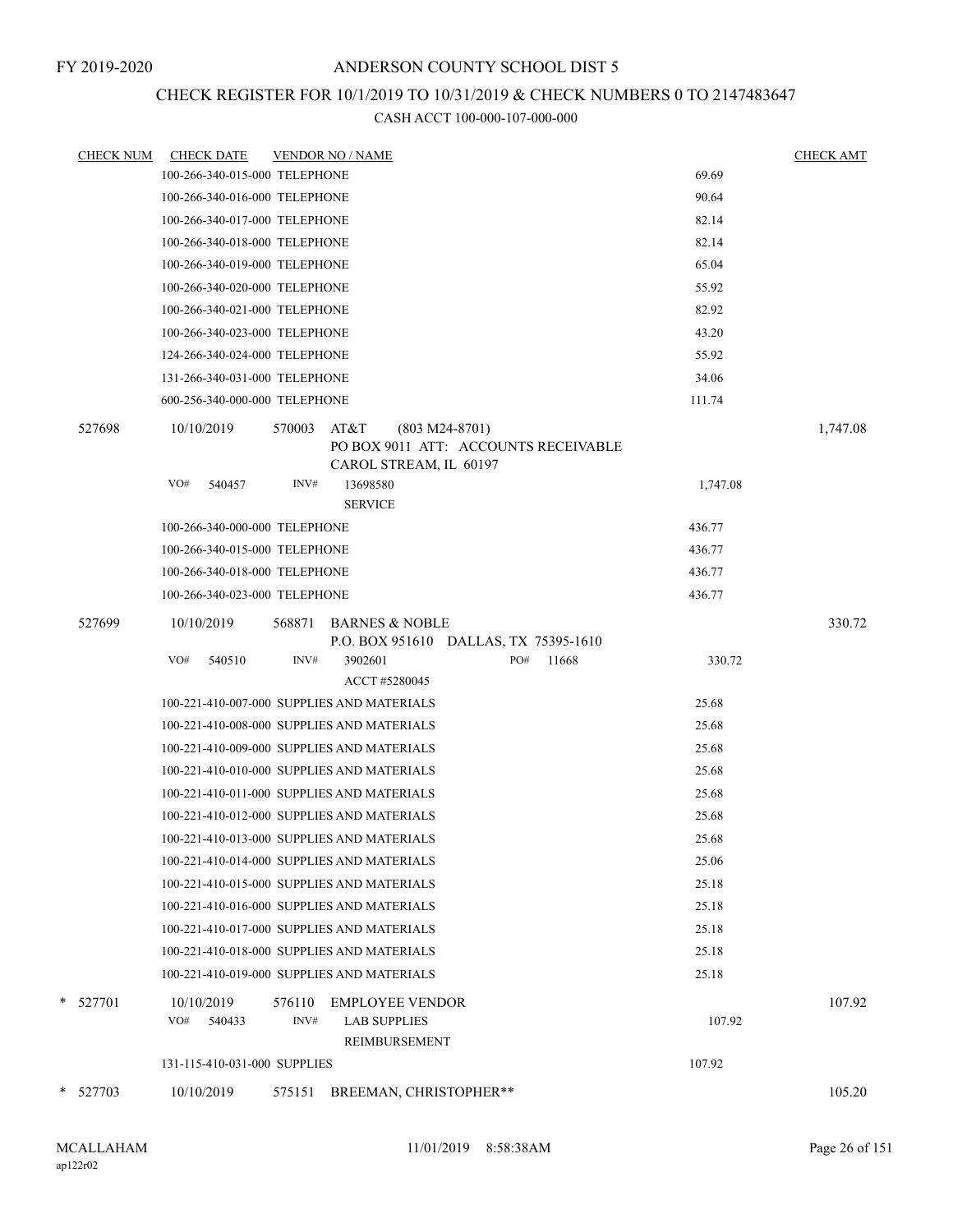## CHECK REGISTER FOR 10/1/2019 TO 10/31/2019 & CHECK NUMBERS 0 TO 2147483647

|   | <b>CHECK NUM</b> |     | <b>CHECK DATE</b>                                    |        | <b>VENDOR NO / NAME</b>                                               |                  | <b>CHECK AMT</b> |
|---|------------------|-----|------------------------------------------------------|--------|-----------------------------------------------------------------------|------------------|------------------|
|   |                  |     |                                                      |        | 27 ANDREWS ROAD MARLBOROUGH, MA 01752                                 |                  |                  |
|   |                  | VO# | 531034                                               | INV#   | TLH 3/11<br><b>SOCCER OFFICIAL</b>                                    | 105.20           |                  |
|   |                  |     |                                                      |        | 100-271-312-002-000 ADDITIONAL SECURITY                               | 105.20           |                  |
|   | 527704           |     | 10/10/2019                                           | 152495 | CAMCOR, INC                                                           |                  | 6,253.26         |
|   |                  |     |                                                      |        | POBOX 1899 ATT: ACCOUNTS RECEIVABLE                                   |                  |                  |
|   |                  |     |                                                      |        | BURLINGTON, NC 27216-1899                                             |                  |                  |
|   |                  | VO# | 540455                                               | INV#   | 2479241<br>PO#<br>11674<br>2480275                                    | 6,253.26         |                  |
|   |                  |     |                                                      |        | 100-266-314-000-000 REPAIRS TO EQUIPMENT                              | 7,697.39         |                  |
|   |                  |     |                                                      |        | 100-266-314-000-000 REPAIRS TO EQUIPMENT                              | $-1,444.13$      |                  |
| * | 527706           |     | 10/10/2019                                           | 156900 | CAROLINA PRODUCE COMPANY                                              |                  | 2,147.80         |
|   |                  |     |                                                      |        | POBOX 3849 ATT: ACCOUNTS RECEIVABLE                                   |                  |                  |
|   |                  |     |                                                      |        | ANDERSON, SC 29622                                                    |                  |                  |
|   |                  | VO# | 540563                                               | INV#   | <b>SEPT 2019</b>                                                      | 2,147.80         |                  |
|   |                  |     |                                                      |        | <b>FOOD</b>                                                           | 106.00           |                  |
|   |                  |     | 600-256-460-002-000 FOOD<br>600-256-460-003-000 FOOD |        |                                                                       |                  |                  |
|   |                  |     |                                                      |        |                                                                       | 289.00<br>26.50  |                  |
|   |                  |     | 600-256-460-005-000 FOOD                             |        |                                                                       |                  |                  |
|   |                  |     | 600-256-460-006-000 FOOD<br>600-256-460-008-000 FOOD |        |                                                                       | 291.50<br>106.00 |                  |
|   |                  |     |                                                      |        |                                                                       | 750.00           |                  |
|   |                  |     | 600-256-460-011-000 FOOD                             |        |                                                                       | 75.00            |                  |
|   |                  |     | 600-256-460-012-000 FOOD                             |        |                                                                       | 55.50            |                  |
|   |                  |     | 600-256-460-018-000 FOOD                             |        |                                                                       |                  |                  |
|   |                  |     | 600-256-460-020-000 FOOD                             |        |                                                                       | 163.50           |                  |
|   |                  |     | 600-256-460-021-000 FOOD                             |        |                                                                       | 26.50<br>258.30  |                  |
|   |                  |     | 600-256-460-031-000 PURCHASED FOOD                   |        |                                                                       |                  |                  |
|   | 527707           |     | 10/10/2019                                           | 160602 | CDW GOVERNMENT<br>75 REMITTANCE DRIVE SUITE 1515 ATT:                 |                  | 520.53           |
|   |                  |     |                                                      |        | ACCOUNTS RECEIVABLE CHICAGO, IL 60675-1515                            |                  |                  |
|   |                  | VO# | 540458                                               | INV#   | PO#<br><b>VBD0764</b><br>11675                                        | 520.53           |                  |
|   |                  |     |                                                      |        | <b>SUPPLIES</b>                                                       |                  |                  |
|   |                  |     |                                                      |        | 100-266-345-000-000 TECHNOLOGY INFRASTRUCTURE                         | 520.53           |                  |
|   | * 527709         |     | 10/10/2019                                           |        | 566288 CES CITY ELECTRIC ACCTS                                        |                  | 814.41           |
|   |                  |     |                                                      |        | P.O. BOX 71465 ATT: ACCOUNTS RECEIVABLE<br>NORTH CHARLESTON, SC 29415 |                  |                  |
|   |                  | VO# | 540629                                               | INV#   | 148726                                                                | 67.97            |                  |
|   |                  |     |                                                      |        | <b>REPAIR PARTS</b>                                                   |                  |                  |
|   |                  |     |                                                      |        | 100-254-410-013-400 HVAC/ELECTRICAL/PLUMBING                          | 67.97            |                  |
|   |                  | VO# | 540630                                               | INV#   | 148667                                                                | 56.53            |                  |
|   |                  |     |                                                      |        | <b>SUPPLIES</b>                                                       |                  |                  |
|   |                  |     |                                                      |        | 100-254-410-010-400 HVAC/ELECTRICAL/PLUMBING                          | 56.53            |                  |
|   |                  | VO# | 540631                                               | INV#   | 148501                                                                | 24.36            |                  |
|   |                  |     |                                                      |        | <b>SUPPLIES</b>                                                       |                  |                  |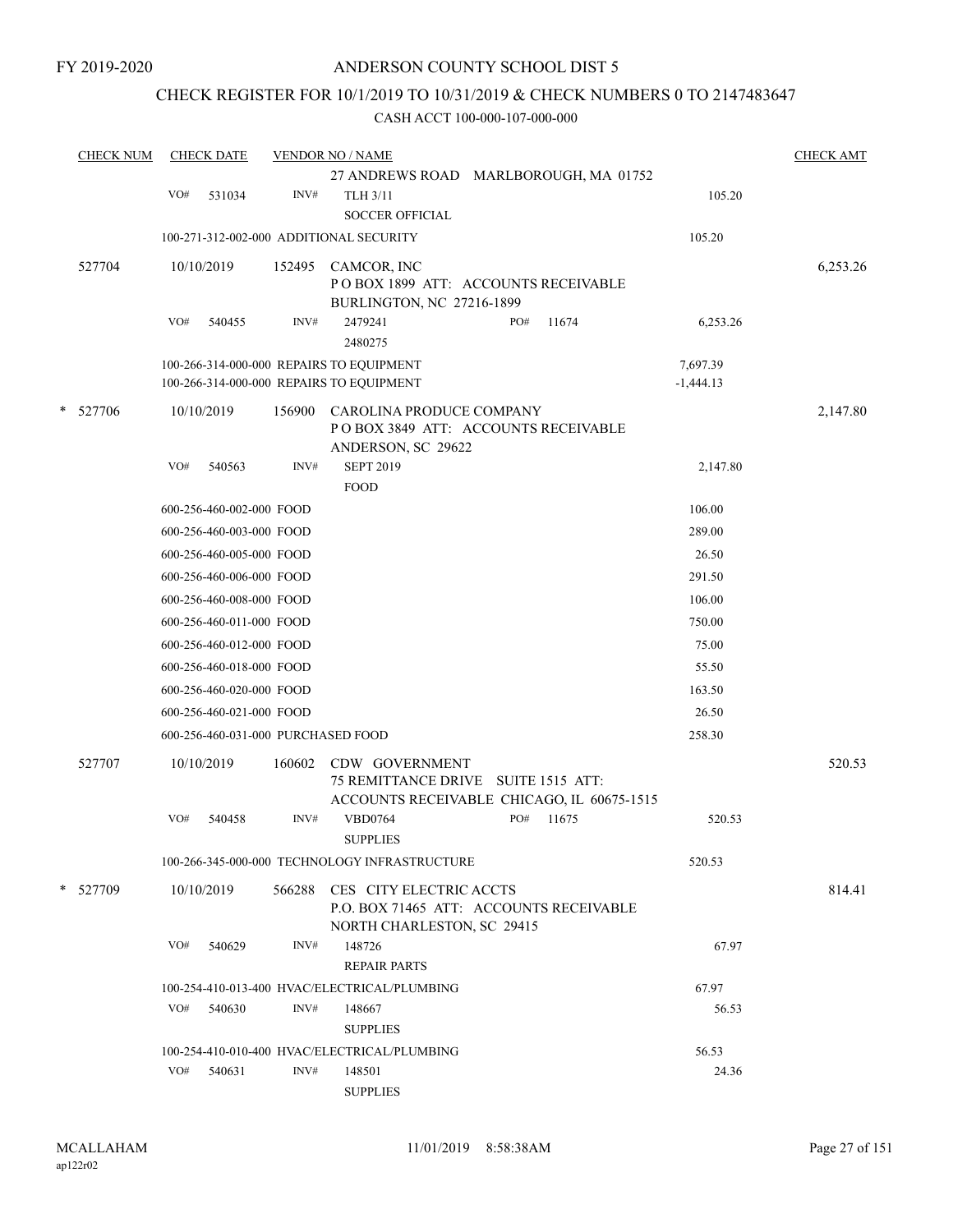# CHECK REGISTER FOR 10/1/2019 TO 10/31/2019 & CHECK NUMBERS 0 TO 2147483647

| <b>CHECK NUM</b> |     | <b>CHECK DATE</b>                 |        | <b>VENDOR NO / NAME</b>                                                               |           |                    |            | <b>CHECK AMT</b> |
|------------------|-----|-----------------------------------|--------|---------------------------------------------------------------------------------------|-----------|--------------------|------------|------------------|
|                  |     |                                   |        | 100-254-410-013-400 HVAC/ELECTRICAL/PLUMBING                                          |           |                    | 24.36      |                  |
|                  |     | VO# 540632                        | INV#   | 148401                                                                                |           |                    | 8.18       |                  |
|                  |     |                                   |        | <b>SUPPLIES</b>                                                                       |           |                    |            |                  |
|                  |     | 100-254-410-000-400 HVAC SUPPLIES |        |                                                                                       |           |                    | 8.18       |                  |
|                  |     | VO# 540633                        | INV#   | 148376                                                                                |           |                    | 450.92     |                  |
|                  |     |                                   |        | <b>SUPPLIES</b>                                                                       |           |                    |            |                  |
|                  |     |                                   |        | 100-254-410-002-400 HVAC/ELECTRICAL/PLUMBING                                          |           |                    | 450.92     |                  |
|                  | VO# | 540634                            | INV#   | 148641                                                                                |           |                    | 72.76      |                  |
|                  |     |                                   |        | <b>SUPPLIES</b>                                                                       |           |                    |            |                  |
|                  |     |                                   |        | 100-254-410-007-400 HVAC/ELECTRICAL/PLUMBING                                          |           |                    | 72.76      |                  |
|                  | VO# | 540635                            | INV#   | 148670                                                                                |           |                    | 69.50      |                  |
|                  |     |                                   |        | <b>SUPPLIES</b>                                                                       |           |                    |            |                  |
|                  |     |                                   |        | 100-254-410-007-400 HVAC/ELECTRICAL/PLUMBING                                          |           |                    | 69.50      |                  |
|                  | VO# | 540636                            | INV#   | 148497                                                                                |           |                    | 64.19      |                  |
|                  |     |                                   |        | <b>SUPPLIES</b>                                                                       |           |                    |            |                  |
|                  |     |                                   |        | 100-254-410-019-400 HVAC/ELECTRICAL/PLUMBING                                          |           |                    | 64.19      |                  |
|                  |     |                                   |        |                                                                                       |           |                    |            |                  |
| $*$ 527711       |     | 10/10/2019                        |        | 571072 CLEMSON UNIV-ACCOUNTS RECEIVABLE<br>ADMINISTRATIVE SERVICES BUILDING 108 SILAS |           |                    |            | 2,881.24         |
|                  |     |                                   |        | N PEARMAN BOULEVARD CLEMSON, SC 29634                                                 |           |                    |            |                  |
|                  | VO# | 540512                            | INV#   | W0977356554                                                                           | PO# 11785 |                    | 2,881.24   |                  |
|                  |     |                                   |        | <b>STEM TRAINING</b>                                                                  |           |                    |            |                  |
|                  |     |                                   |        | 267-370-312-000-SJC PS- ST JOSEPH CATHOLIC                                            |           |                    | 2,881.24   |                  |
|                  |     |                                   |        |                                                                                       |           |                    |            |                  |
| 527712           |     | 10/10/2019                        |        | 573355 DENVER DOWNS FARM                                                              |           |                    |            | 1,060.00         |
|                  |     |                                   |        | PO BOX 400 SANDY SPRINGS, SC 29677                                                    |           |                    |            |                  |
|                  | VO# | 540459                            | INV#   | 2019140<br><b>MIDWAY ELEM</b>                                                         |           |                    | 1,060.00   |                  |
|                  |     |                                   |        |                                                                                       |           |                    |            |                  |
|                  |     |                                   |        | 717-190-660-017-350 FIELD TRIPS KINDERGARTEN EXPENSE                                  |           |                    | 1,060.00   |                  |
| 527713           |     | 10/10/2019                        |        | 573965 DICKEY, DARIN**                                                                |           |                    |            | 300.00           |
|                  |     |                                   |        | 1014 FAIRVIEW ROAD BEECH ISLAND, SC 29842                                             |           |                    |            |                  |
|                  | VO# | 540492                            | INV#   | <b>SEPT 10-21</b>                                                                     |           |                    | 300.00     |                  |
|                  |     |                                   |        | <b>TLH BAND</b>                                                                       |           |                    |            |                  |
|                  |     | 100-114-410-002-001 BAND SUPPLIES |        |                                                                                       |           |                    | 300.00     |                  |
| 527714           |     | 10/10/2019                        | 566769 | DICK SMITH FORD                                                                       |           |                    |            | 103,515.00       |
|                  |     |                                   |        | 7201 GARNERS FERRY RD                                                                 |           | COLUMBIA, SC 29209 |            |                  |
|                  | VO# | 540460                            | INV#   | 36880                                                                                 | PO#       | 10234              | 103,515.00 |                  |
|                  |     |                                   |        | <b>BUCKET TRUCK</b>                                                                   |           |                    |            |                  |
|                  |     | 100-254-540-000-TRU BUCKET TRUCK  |        |                                                                                       |           |                    | 103,515.00 |                  |
| 527715           |     | 10/10/2019                        | 576136 |                                                                                       |           |                    |            | 249.00           |
|                  |     |                                   |        | DIGITAL JUICE, INC<br>18981 US HWY 441 UNIT 354 MOUNT DORA, FL                        |           |                    |            |                  |
|                  |     |                                   |        | 32757                                                                                 |           |                    |            |                  |
|                  | VO# | 540513                            | INV#   | 1590141                                                                               | PO#       | 11533              | 249.00     |                  |
|                  |     |                                   |        | <b>MEMBERSHIP</b>                                                                     |           |                    |            |                  |
|                  |     | 515-253-520-031-CAR CAREER CENTER |        |                                                                                       |           |                    | 249.00     |                  |
|                  |     |                                   |        |                                                                                       |           |                    |            |                  |
| 527716           |     | 10/10/2019                        | 211302 | <b>DUKE ENERGY</b>                                                                    |           |                    |            | 118,186.25       |
|                  |     |                                   |        |                                                                                       |           |                    |            |                  |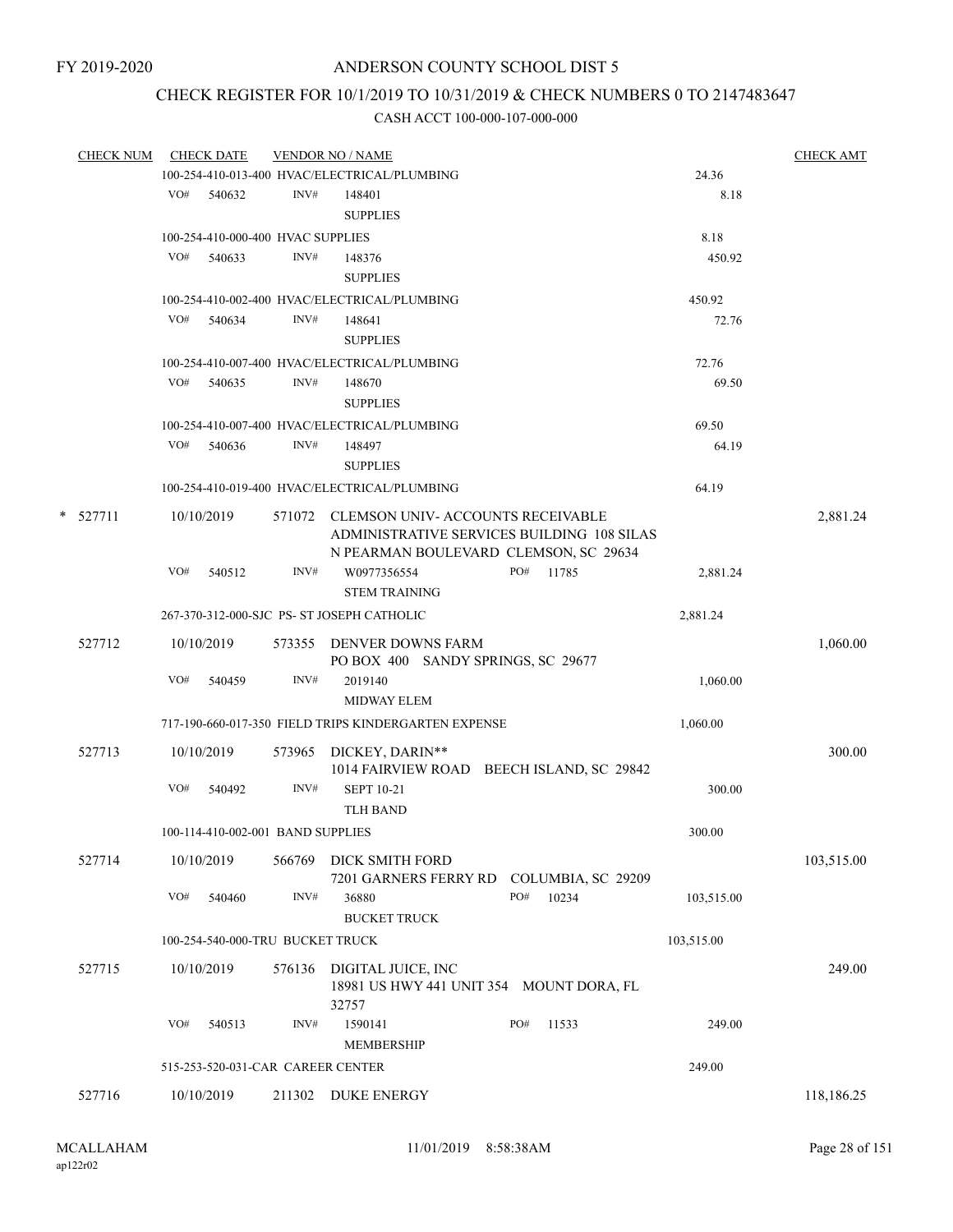## CHECK REGISTER FOR 10/1/2019 TO 10/31/2019 & CHECK NUMBERS 0 TO 2147483647

| <b>CHECK NUM</b> |     | <b>CHECK DATE</b>            |        | <b>VENDOR NO / NAME</b>                                     |     |                                        |            | <b>CHECK AMT</b> |
|------------------|-----|------------------------------|--------|-------------------------------------------------------------|-----|----------------------------------------|------------|------------------|
|                  |     |                              |        | PO BOX 70516 CHARLOTTE, NC 28272-0516                       |     |                                        |            |                  |
|                  | VO# | 540452                       | INV#   | <b>DUE 10/14</b>                                            |     |                                        | 118,186.25 |                  |
|                  |     |                              |        | <b>UTILITIES</b>                                            |     |                                        |            |                  |
|                  |     |                              |        | 100-254-470-000-000 ENERGY-ELECTRICITY & WATER              |     |                                        | 174.34     |                  |
|                  |     |                              |        | 100-254-470-000-000 ENERGY-ELECTRICITY & WATER              |     |                                        | 852.29     |                  |
|                  |     |                              |        | 100-254-470-001-000 ENERGY-ELECTRICITY & WATER              |     |                                        | 378.79     |                  |
|                  |     |                              |        | 100-254-470-002-000 ENERGY-ELECTRICITY & WATER              |     |                                        | 33,567.41  |                  |
|                  |     |                              |        | 100-254-470-005-000 ENERGY-ELECTRICITY & WATER              |     |                                        | 14,032.27  |                  |
|                  |     |                              |        | 100-254-470-006-000 ENERGY-ELECTRICITY & WATER              |     |                                        | 18,045.53  |                  |
|                  |     |                              |        | 100-254-470-008-000 ENERGY-ELECTRICITY & WATER              |     |                                        | 10,796.12  |                  |
|                  |     |                              |        | 100-254-470-011-000 ENERGY-ELECTRICITY & WATER              |     |                                        | 5,798.76   |                  |
|                  |     |                              |        | 100-254-470-012-000 ENERGY-ELECTRICITY & WATER              |     |                                        | 8,108.20   |                  |
|                  |     |                              |        | 100-254-470-014-000 ENERGY-ELECTRICITY & WATER              |     |                                        | 8,632.76   |                  |
|                  |     |                              |        | 100-254-470-014-THR UTILITIES - THEATRE                     |     |                                        | 2,458.58   |                  |
|                  |     |                              |        | 100-254-470-015-000 ENERGY-ELECTRICITY & WATER              |     |                                        | 3,426.03   |                  |
|                  |     |                              |        | 100-254-470-021-000 ENERGY-ELECTRICITY & WATER              |     |                                        | 11,751.51  |                  |
|                  |     | 600-256-470-026-000 ENERGY   |        |                                                             |     |                                        | 163.66     |                  |
| 527717           |     | 10/10/2019                   | 569396 | <b>EASY WAY SAFETY SERVICES</b><br>45242                    |     | 10939B REED HARTMAN HWY CINCINNATI, OH |            | 1,332.00         |
|                  | VO# | 540377                       | INV#   | 51865<br><b>SAFETY SEATS</b>                                |     |                                        | 1,332.00   |                  |
|                  |     |                              |        | 809-255-410-000-000 TRANSPORTATION SUPPLIES                 |     |                                        | 1,332.00   |                  |
|                  |     |                              |        |                                                             |     |                                        |            |                  |
| * 527720         |     | 10/10/2019                   | 235200 | FLAGHOUSE, INC<br>NJ 07604                                  |     | 601 FLAGHOUSE DRIVE HASBROUCK HEIGHTS, |            | 381.64           |
|                  | VO# | 540461                       | INV#   | 19631700026<br>ACCT #227140                                 |     |                                        | 179.80     |                  |
|                  |     | 937-113-410-014-000 SUPPLIES |        |                                                             |     |                                        | 179.80     |                  |
|                  | VO# | 540462                       | INV#   | 19631700018<br>ACCT #227140                                 |     |                                        | 201.84     |                  |
|                  |     | 937-113-410-014-000 SUPPLIES |        |                                                             |     |                                        | 201.84     |                  |
| * 527724         |     | 10/10/2019                   | 576027 | HOME DEPOT USA, INC<br>PO BOX 742604 ATLANTA, GA 30374-2604 |     |                                        |            | 23,178.56        |
|                  | VO# | 540398                       | INV#   | 514810191<br>515301125                                      | PO# | 11722                                  | 10,096.52  |                  |
|                  |     |                              |        | 100-000-170-000-000 WAREHOUSE INVENTORY                     |     |                                        | 10,096.52  |                  |
|                  | VO# | 540399                       | INV#   | 514593359<br><b>SUPPLIES</b>                                | PO# | 11721                                  | 9,405.30   |                  |
|                  |     |                              |        | 100-000-170-000-000 WAREHOUSE INVENTORY                     |     |                                        | 9,405.30   |                  |
|                  | VO# | 540400                       | INV#   | 515789311<br><b>SUPPLIES</b>                                | PO# | 11754                                  | 2,447.63   |                  |
|                  |     |                              |        | 100-000-170-000-000 WAREHOUSE INVENTORY                     |     |                                        | 2,447.63   |                  |
|                  | VO# | 540401                       | INV#   | 515051472                                                   | PO# | 11647                                  | 1,008.69   |                  |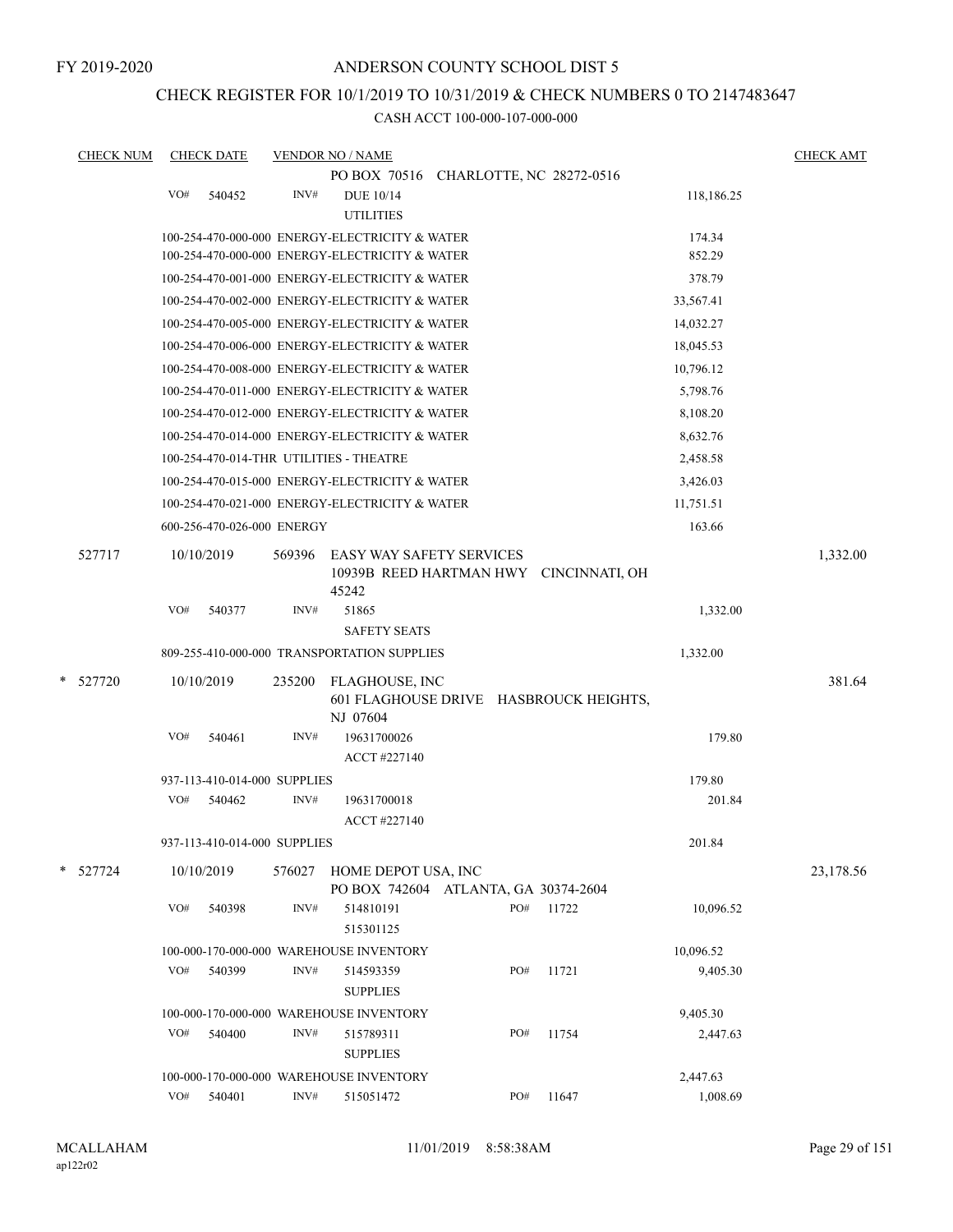## CHECK REGISTER FOR 10/1/2019 TO 10/31/2019 & CHECK NUMBERS 0 TO 2147483647

| <b>CHECK NUM</b> |     | <b>CHECK DATE</b> |                                     | <b>VENDOR NO / NAME</b>                            |            | <b>CHECK AMT</b> |
|------------------|-----|-------------------|-------------------------------------|----------------------------------------------------|------------|------------------|
|                  |     |                   |                                     | <b>SUPPLIES</b>                                    |            |                  |
|                  |     |                   |                                     | 100-000-170-000-000 WAREHOUSE INVENTORY            | 1,008.69   |                  |
|                  | VO# | 540610            | INV#                                | 514593292                                          | 186.77     |                  |
|                  |     |                   |                                     | <b>CASTER KIT</b>                                  |            |                  |
|                  |     |                   | 100-254-410-008-000 SUPPLIES        |                                                    | 186.77     |                  |
|                  | VO# | 540611            | INV#                                | 515301042                                          | 33.65      |                  |
|                  |     |                   |                                     | <b>SUPPLIES</b>                                    |            |                  |
|                  |     |                   | 100-254-410-014-000 SUPPLIES        |                                                    | 33.65      |                  |
| 527725           |     | 10/10/2019        |                                     | 282620 IONOSPHERE TOURS                            |            | 200.00           |
|                  |     |                   |                                     | 307 N. MAIN STREET ANDERSON, SC 29621              |            |                  |
|                  | VO# | 540519            | INV#                                | <b>RSV 18346</b>                                   | 200.00     |                  |
|                  |     |                   |                                     | <b>MCLEES ELEM</b>                                 |            |                  |
|                  |     |                   |                                     | 708-271-660-008-355 FIELD TRIPS GRADE 5 EXPENSE    | 200.00     |                  |
| 527726           |     | 10/10/2019        |                                     | 571483 ISOM ELECTRIC, LLC                          |            | 960.00           |
|                  |     |                   |                                     | 3300-D N. MAIN STREET PMB 325 ANDERSON, SC         |            |                  |
|                  |     |                   |                                     | 29621                                              |            |                  |
|                  | VO# | 540608            | INV#                                | 9497                                               | 960.00     |                  |
|                  |     |                   |                                     | AIT                                                |            |                  |
|                  |     |                   |                                     | 131-254-323-031-400 CONTR SERV-HVAC/ELECT/PLUMBING | 960.00     |                  |
| 527727           |     | 10/10/2019        | 570710                              | JOY SET ENTERTAINMENT                              |            | 175.00           |
|                  |     |                   |                                     | 203 CANTERBURY STREET CARL & PAULA                 |            |                  |
|                  |     |                   |                                     | WOODY SIMPSONVILLE, SC 29680                       |            |                  |
|                  | VO# | 540375            | INV#                                | 10/18/19                                           | 175.00     |                  |
|                  |     |                   |                                     | <b>MIDWAY</b>                                      |            |                  |
|                  |     |                   | 717-190-660-017-211 SCIENCE EXPENSE |                                                    | 175.00     |                  |
| 527728           |     | 10/10/2019        | 304900                              | KAPLAN EARLY LEARNING COMPANY                      |            | 381.82           |
|                  |     |                   |                                     | POBOX 890575 ATT: ACCOUNTS RECEIVABLE              |            |                  |
|                  |     |                   |                                     | CHARLOTTE, NC 28289-0575                           |            |                  |
|                  | VO# | 540522            | INV#                                | 5214842                                            | 381.82     |                  |
|                  |     |                   |                                     | <b>WEST MARKET</b>                                 |            |                  |
|                  |     |                   | 100-147-410-018-000 SUPPLIES        |                                                    | 381.82     |                  |
| 527729           |     | 10/10/2019        |                                     | 564353 LAZER CONSTRUCTION COMPANY INC              |            | 556,576.30       |
|                  |     |                   |                                     | POBOX 5103 ATT: ACCOUNTS RECEIVABLE                |            |                  |
|                  |     |                   |                                     | ANDERSON, SC 29623                                 |            |                  |
|                  | VO# | 540426            | INV#                                | 7618-4                                             | 311,347.60 |                  |
|                  |     |                   |                                     | SOUTHWOOD                                          |            |                  |
|                  |     |                   |                                     | 515-253-520-000-ART FINE ARTS CENTER               | 311,347.60 |                  |
|                  | VO# | 540427            | INV#                                | 7418-17                                            | 128,992.52 |                  |
|                  |     |                   |                                     | <b>WESTSIDE</b>                                    |            |                  |
|                  |     |                   |                                     | 505-271-540-003-BSC BASEBALL&SOFTBALL COMPLEX      | 128,992.52 |                  |
|                  | VO# | 540428            | INV#                                | 7419-03                                            | 79,884.63  |                  |
|                  |     |                   |                                     | TL HANNA                                           |            |                  |
|                  |     |                   |                                     | 505-253-520-002-STD STADIUM RENOVATIONS            | 79,884.63  |                  |
|                  | VO# | 540429            | INV#                                | 7318-17                                            | 36,351.55  |                  |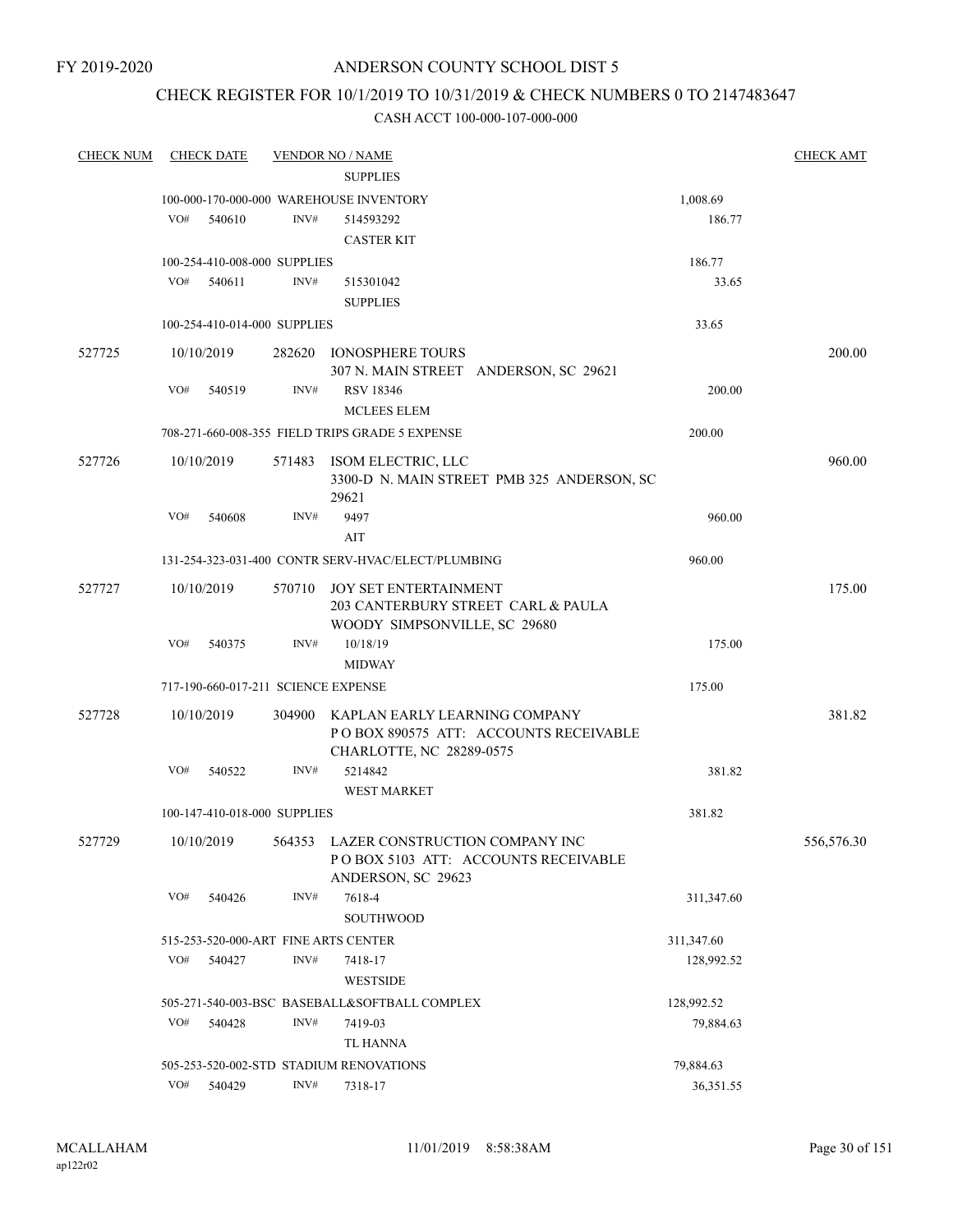## CHECK REGISTER FOR 10/1/2019 TO 10/31/2019 & CHECK NUMBERS 0 TO 2147483647

| <b>CHECK NUM</b> | <b>CHECK DATE</b>                       |        | <b>VENDOR NO / NAME</b><br><b>TL HANNA</b>                                           |           | <b>CHECK AMT</b> |
|------------------|-----------------------------------------|--------|--------------------------------------------------------------------------------------|-----------|------------------|
|                  |                                         |        | 505-271-540-002-BSC BASEBALL&SOFTBALL COMPLEX                                        | 36,351.55 |                  |
| 527730           | 10/10/2019                              |        | 575955 LEWIS, JALEN**<br>108 SHERMAN COURT EXT PIEDMONT, SC 29673                    |           | 600.00           |
|                  | VO#<br>540500                           | INV#   | <b>SEPT 9-21</b><br>TLH BAND                                                         | 600.00    |                  |
|                  | 100-114-410-002-001 BAND SUPPLIES       |        |                                                                                      | 600.00    |                  |
| * 527732         | 10/10/2019                              |        | 576231 MALONE, CHARLES**                                                             |           | 300.00           |
|                  | VO#<br>540465                           | INV#   | 1024 CHAPMAN ROAD BELTON, SC 29627<br>SEPT 24 & 26                                   | 300.00    |                  |
|                  |                                         |        | DRONE INSTRUCTION                                                                    |           |                  |
|                  | 329-115-312-031-000 PURCHASED SERVICES  |        |                                                                                      | 300.00    |                  |
| $*$ 527734       | 10/10/2019                              |        | 576096 MASSIE, JONATHAN**<br>120 SPRUCE AVE GREER, SC 29651                          |           | 800.00           |
|                  | VO#<br>540499                           | INV#   | <b>SEPT 9-20</b><br><b>TLH BAND</b>                                                  | 800.00    |                  |
|                  | 100-114-410-002-001 BAND SUPPLIES       |        |                                                                                      | 800.00    |                  |
| $*$ 527737       | 10/10/2019                              |        | 574440 MCCANTS PETTY CASH                                                            |           | 225.00           |
|                  | VO#<br>540525                           | INV#   | OCT <sub>14</sub><br>VOLLEYBALL                                                      | 225.00    |                  |
|                  | 705-271-660-005-666 CONCESSIONS EXPENSE |        |                                                                                      | 75.00     |                  |
|                  |                                         |        | 705-271-660-005-679 VOLLEYBALL GATE RECEIPTS EXPENSE                                 | 150.00    |                  |
| 527738           | 10/10/2019                              | 574440 | MCCANTS PETTY CASH                                                                   |           | 225.00           |
|                  | VO#<br>540524                           | INV#   | OCT <sub>16</sub><br>VOLLEYBALL                                                      | 225.00    |                  |
|                  | 705-271-660-005-666 CONCESSIONS EXPENSE |        |                                                                                      | 75.00     |                  |
|                  |                                         |        | 705-271-660-005-679 VOLLEYBALL GATE RECEIPTS EXPENSE                                 | 150.00    |                  |
| 527739           | 10/10/2019                              | 575505 | MCCOLLUM, CHRISTOPER**<br>LUMBERJACK TREE SERVICE PO BOX 14161<br>ANDERSON, SC 29624 |           | 2,000.00         |
|                  | VO#<br>540601                           | INV#   | 33<br><b>VARENNES</b>                                                                | 2,000.00  |                  |
|                  | 100-254-323-016-001 CONTRACTED SERVICES |        |                                                                                      | 2,000.00  |                  |
| 527740           | 10/10/2019                              | 574358 | MONSTER TECHNOLOGY, LLC<br>8726 S. SEPULVEDA BLVD SUITE D #B-152 LOS                 |           | 178.00           |
|                  | VO#<br>540391                           | INV#   | ANGELES, CA 90045<br>IJH4276<br><b>PRINTER</b>                                       | 178.00    |                  |
|                  | 100-111-410-010-000 SUPPLIES            |        |                                                                                      | 178.00    |                  |
| 527741           | 10/10/2019                              | 575493 | MONTROY SUPPLY COMPANY                                                               |           | 309.75           |
|                  |                                         |        |                                                                                      |           |                  |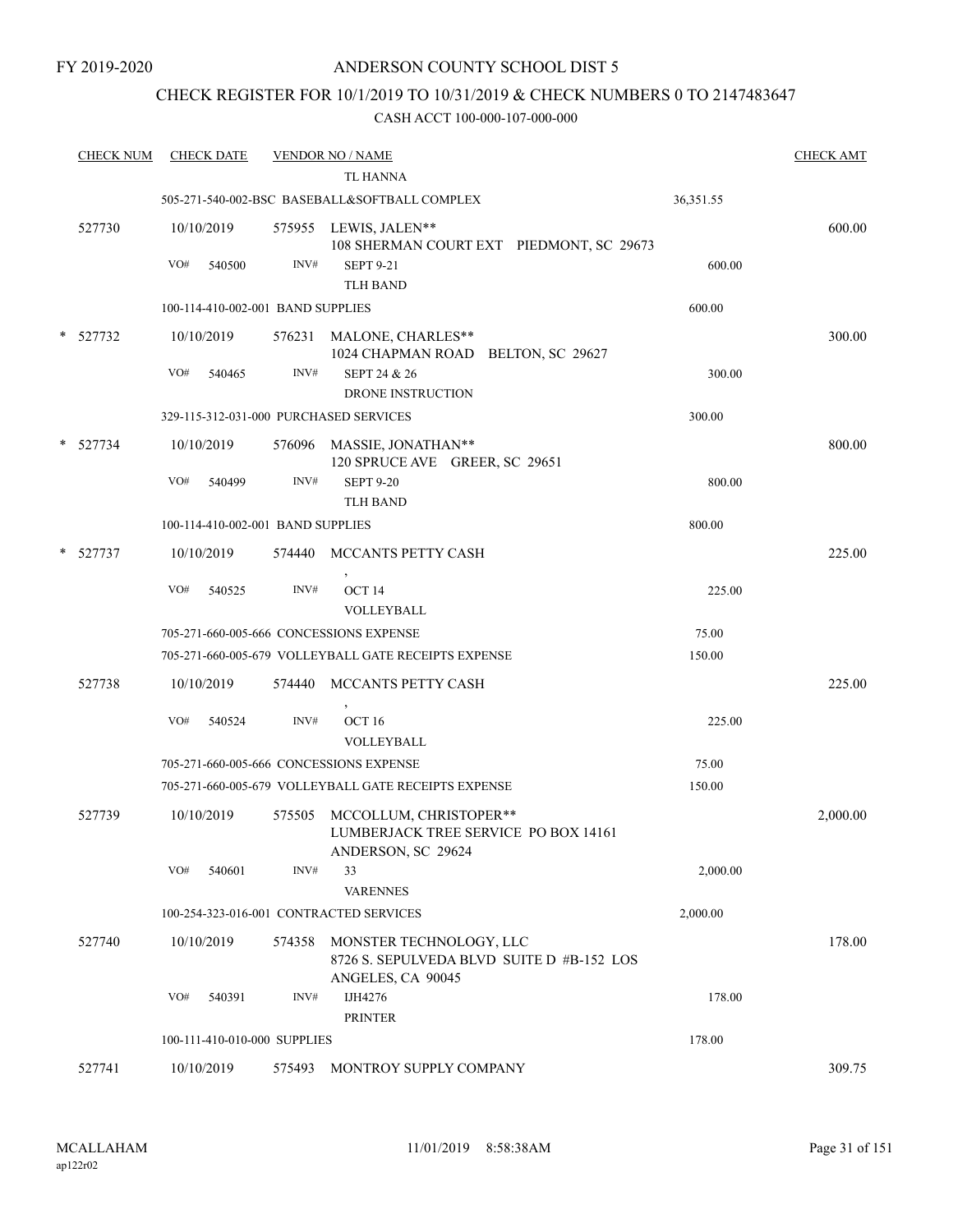## CHECK REGISTER FOR 10/1/2019 TO 10/31/2019 & CHECK NUMBERS 0 TO 2147483647

| <b>CHECK NUM</b> |     | <b>CHECK DATE</b> |                                 | <b>VENDOR NO / NAME</b>                                                                          |     |       |                 | <b>CHECK AMT</b> |
|------------------|-----|-------------------|---------------------------------|--------------------------------------------------------------------------------------------------|-----|-------|-----------------|------------------|
|                  |     |                   |                                 | SCOTT WILSON 1675 EAST PRATER WAY SUITE<br>101 SPARKS, NV 89434                                  |     |       |                 |                  |
|                  | VO# | 540422            | INV#                            | 4051225<br><b>PAPER</b>                                                                          | PO# | 11706 | 309.75          |                  |
|                  |     |                   | 100-222-410-012-000 SUPPLIES    |                                                                                                  |     |       | 309.75          |                  |
| 527742           |     | 10/10/2019        | 574314                          | NATIONAL SEATING & MOBILITY, INC<br>MSC 410583 PO BOX 415000 NASHVILLE, TN<br>37241-5000         |     |       |                 | 624.43           |
|                  | VO# | 540527            | INV#                            | 029-1983321                                                                                      | PO# | 11195 | 624.43          |                  |
|                  |     |                   |                                 | <b>SPEC ED SUPPLIES</b>                                                                          |     |       |                 |                  |
|                  |     |                   |                                 | 203-127-410-000-000 SUPPLIES-LD/DD/OHI, SUPPLEMENTAL                                             |     |       | 624.43          |                  |
| 527743           |     | 10/10/2019        | 563430                          | NATIONAL CENTER FOR YOUTH ISSUES<br>PO BOX 22185 CHATTANOOGA, TN 37422-2185                      |     |       |                 | 169.00           |
|                  | VO# | 540466            | INV#                            | <b>CONFERENCE</b><br><b>SARA KINSEY</b>                                                          |     |       | 169.00          |                  |
|                  |     |                   |                                 | 100-212-333-000-000 TRIPS AND CONFERENCES                                                        |     |       | 169.00          |                  |
| 527744           |     | 10/10/2019        | 563478                          | NORFOLK WIRE & ELECTRONICS<br>PO BOX 890608 ATT: ACCOUNTS RECEIVABLE<br>CHARLOTTE, NC 28289-0608 |     |       |                 | 347.61           |
|                  | VO# | 540467            | INV#                            | 2569088<br><b>CORDS</b>                                                                          | PO# | 11516 | 82.34           |                  |
|                  |     |                   |                                 | 505-271-540-003-BSC BASEBALL&SOFTBALL COMPLEX                                                    |     |       | 82.34           |                  |
|                  | VO# | 540468            | INV#                            | 2571105<br>2569087                                                                               | PO# | 11637 | 265.27          |                  |
|                  |     |                   |                                 | 100-266-314-007-000 REPAIRS TO EQUIPMENT<br>100-266-314-007-000 REPAIRS TO EQUIPMENT             |     |       | 11.65<br>253.62 |                  |
| 527745           |     | 10/10/2019        | 568036                          | PIEDMONT NATURAL GAS<br>PO BOX 1246 CHARLOTTE, NC 28201-1246                                     |     |       |                 | 1,294.53         |
|                  | VO# | 540451            | INV#                            | DUE 10/17<br><b>UTILITIES</b>                                                                    |     |       | 1,294.53        |                  |
|                  |     |                   | 100-254-472-000-000 ENERGY-GAS  |                                                                                                  |     |       | 46.26           |                  |
|                  |     |                   | 100-254-472-001-000 ENERGY-GAS  |                                                                                                  |     |       | 237.36          |                  |
|                  |     |                   | 100-254-472-005-000 ENERGY-GAS  |                                                                                                  |     |       | 29.34           |                  |
|                  |     |                   | 100-254-472-011-000 ENERGY-GAS  |                                                                                                  |     |       | 23.54           |                  |
|                  |     |                   | 100-254-472-012-000 ENERGY-GAS  |                                                                                                  |     |       | 24.72           |                  |
|                  |     |                   | 100-254-472-015-000 ENERGY-GAS  |                                                                                                  |     |       | 57.49           |                  |
|                  |     |                   | 100-254-472-016-000 ENERGY-GAS  |                                                                                                  |     |       | 24.27           |                  |
|                  |     |                   | 100-254-472-021-000 ENERGY- GAS |                                                                                                  |     |       | 49.44           |                  |
|                  |     |                   | 600-256-470-011-000 ENERGY      |                                                                                                  |     |       | 176.70          |                  |
|                  |     |                   | 600-256-470-012-000 ENERGY      |                                                                                                  |     |       | 146.29          |                  |
|                  |     |                   | 600-256-470-015-000 ENERGY      |                                                                                                  |     |       | 131.27          |                  |
|                  |     |                   | 600-256-470-016-000 ENERGY      |                                                                                                  |     |       | 187.70          |                  |
|                  |     |                   | 600-256-470-021-000 ENERGY      |                                                                                                  |     |       | 160.15          |                  |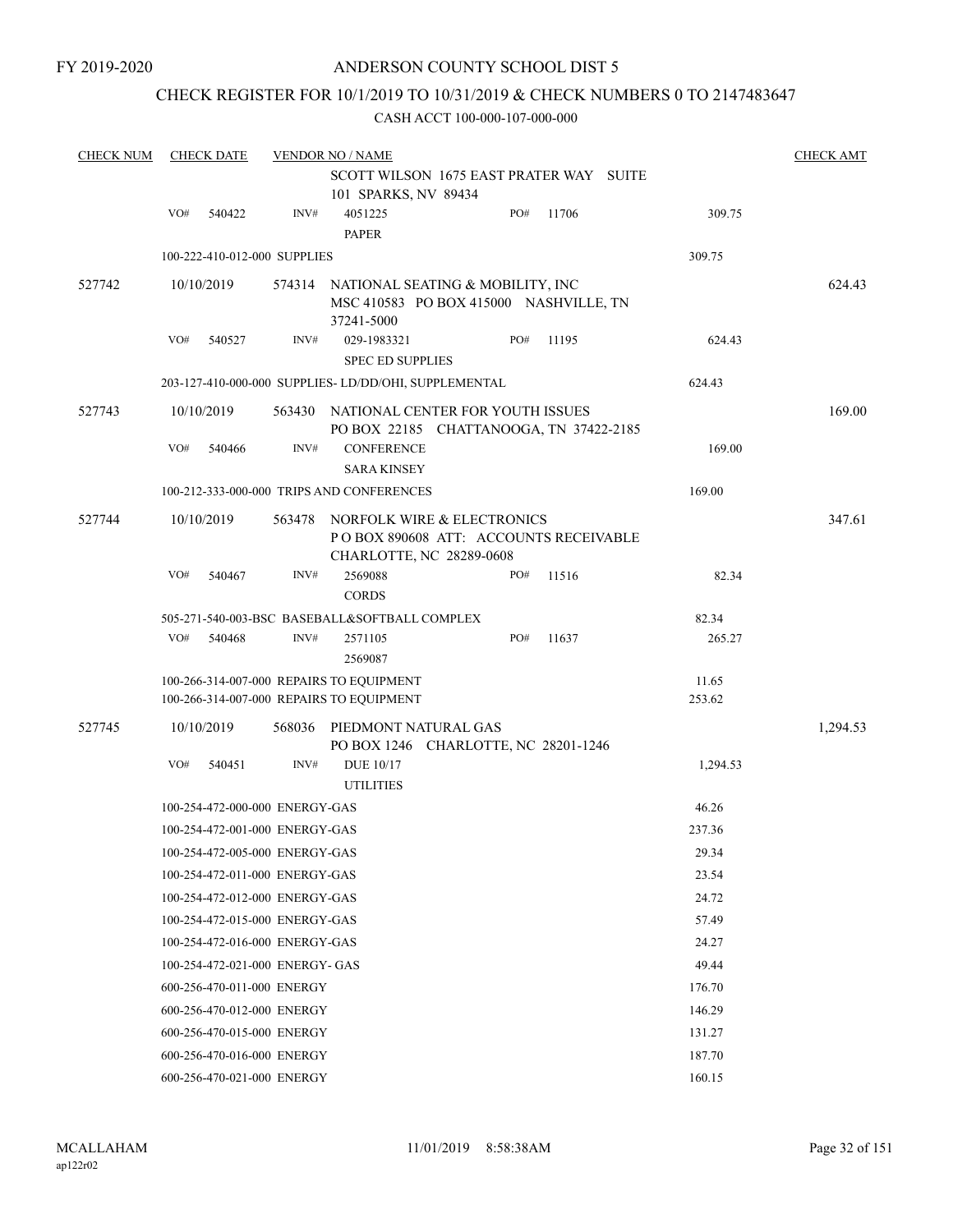# CHECK REGISTER FOR 10/1/2019 TO 10/31/2019 & CHECK NUMBERS 0 TO 2147483647

|   | <b>CHECK NUM</b> | <b>CHECK DATE</b>                        |        | <b>VENDOR NO / NAME</b>                                                                          |        | <b>CHECK AMT</b> |
|---|------------------|------------------------------------------|--------|--------------------------------------------------------------------------------------------------|--------|------------------|
|   | 527746           | 10/10/2019                               |        | 571652 PROSOURCE LLC<br>P.O. BOX 5339 GREENVILLE, SC 29606                                       |        | 363.24           |
|   |                  | VO#<br>540469                            | INV#   | S2101525<br><b>SUPPLIES</b>                                                                      | 147.07 |                  |
|   |                  | 600-256-323-005-000 REPAIRS TO EQUIPMENT |        |                                                                                                  | 66.67  |                  |
|   |                  | 600-256-323-015-000 REPAIRS TO EQUIPMENT |        |                                                                                                  | 80.40  |                  |
|   |                  | VO# 540595                               | INV#   | S2128061<br><b>SUPPLIES</b>                                                                      | 116.42 |                  |
|   |                  |                                          |        | 100-254-410-002-400 HVAC/ELECTRICAL/PLUMBING                                                     | 21.28  |                  |
|   |                  |                                          |        | 100-254-410-006-400 HVAC/ELECTRICAL/PLUMBING                                                     | 81.32  |                  |
|   |                  |                                          |        | 100-254-410-016-400 HVAC/ELECTRICAL/PLUMBING                                                     | 13.82  |                  |
|   |                  | VO# 540596                               | INV#   | S2125932<br><b>SUPPLIES</b>                                                                      | 99.75  |                  |
|   |                  |                                          |        | 100-254-410-008-400 HVAC/ELECTRICAL/PLUMBING                                                     | 36.01  |                  |
|   |                  |                                          |        | 100-254-410-021-400 HVAC/ELECTRICAL/PLUMBING                                                     | 63.74  |                  |
|   | * 527748         | 10/10/2019                               |        | 565825 READY REFRESH<br>PO BOX 856192 LOUISVILLE, KY 40285-6192                                  |        | 153.68           |
|   |                  | VO#<br>540470                            | INV#   | 99821<br>ACCT 2500099821                                                                         | 153.68 |                  |
|   |                  |                                          |        | 100-255-330-000-000 TRANSITIONAL MILEAGE                                                         | 153.68 |                  |
|   | 527749           | 10/10/2019                               |        | 431095 REALLY GOOD STUFF, LLC<br>PO BOX 734329 CHICAGO, IL 60673-4329                            |        | 592.92           |
|   |                  | VO#<br>540541                            | INV#   | 7110752<br>PO#<br>11648<br><b>ACCT#11057</b>                                                     | 592.92 |                  |
|   |                  | 201-112-410-010-000 SUPPLIES             |        |                                                                                                  | 592.92 |                  |
|   | 527750           | 10/10/2019                               | 570470 | RICHARD KAY SUPERSTORE<br>1935 PEARMAN DAIRY ROAD ATT: ACCOUNTS<br>RECEIVABLE ANDERSON, SC 29625 |        | 185.20           |
|   |                  | VO#<br>540593                            | INV#   | 119531<br><b>OIL CHANGE</b>                                                                      | 185.20 |                  |
|   |                  |                                          |        | 100-254-412-000-001 TRUCK SERVICE - MAINTENANCE                                                  | 185.20 |                  |
|   | 527751           | 10/10/2019                               | 572850 | ROBERT ANDERSON PETTY CASH<br>, ---                                                              |        | 500.00           |
|   |                  | VO#<br>540373                            | INV#   | 10/16/19<br><b>FOOTBALL</b>                                                                      | 500.00 |                  |
|   |                  | 706-271-660-006-666 CONCESSIONS EXPENSE  |        |                                                                                                  | 200.00 |                  |
|   |                  |                                          |        | 706-271-660-006-671 FOOTBALL GATE RECEIPTS EXPENSE                                               | 300.00 |                  |
| * | 527753           | 10/10/2019                               | 572850 | ROBERT ANDERSON PETTY CASH                                                                       |        | 250.00           |
|   |                  | VO#<br>540542                            | INV#   | , ---<br>OCT 14<br>VOLLEYBALL                                                                    | 250.00 |                  |
|   |                  | 706-271-660-006-666 CONCESSIONS EXPENSE  |        |                                                                                                  | 100.00 |                  |
|   |                  |                                          |        | 706-271-660-006-679 VOLLEYBALL GATE RECEIPTS EXPENSE                                             | 150.00 |                  |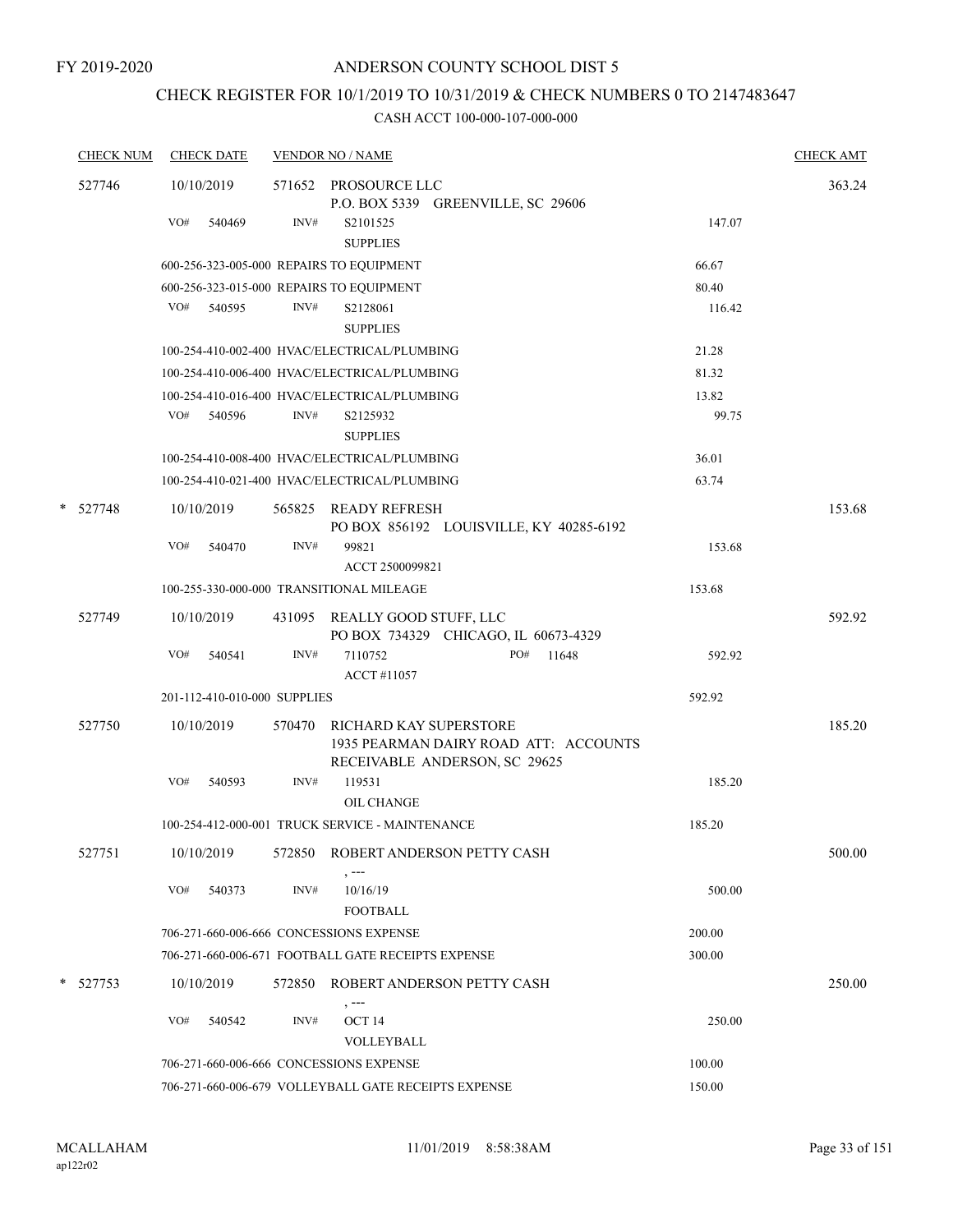# CHECK REGISTER FOR 10/1/2019 TO 10/31/2019 & CHECK NUMBERS 0 TO 2147483647

| <b>CHECK NUM</b> | <b>CHECK DATE</b>                                            |                | <b>VENDOR NO / NAME</b>                                                                                      |                    | <b>CHECK AMT</b> |
|------------------|--------------------------------------------------------------|----------------|--------------------------------------------------------------------------------------------------------------|--------------------|------------------|
| 527754           | 10/10/2019                                                   | 567525         | ROWLAND MECHANICAL<br>4035 HWY 24 ANDERSON, SC 29626                                                         |                    | 4,521.41         |
|                  | VO#<br>540471                                                | INV#           | PO#<br>11201<br>9557<br><b>WRECKER</b>                                                                       | 662.50             |                  |
|                  |                                                              |                | 100-255-323-000-ACT ACTIVITY BUS CONTRACTED SERVICES                                                         | 662.50             |                  |
|                  | VO#<br>540472                                                | INV#           | 9542-9556<br>PO#<br>11201<br><b>RAPAIRS</b>                                                                  | 3,858.91           |                  |
|                  |                                                              |                | 100-255-323-000-ACT ACTIVITY BUS CONTRACTED SERVICES                                                         | 109.99             |                  |
|                  |                                                              |                | 100-255-323-000-ACT ACTIVITY BUS CONTRACTED SERVICES                                                         | 93.59              |                  |
|                  |                                                              |                | 100-255-323-000-ACT ACTIVITY BUS CONTRACTED SERVICES                                                         | 85.40              |                  |
|                  |                                                              |                | 100-255-323-000-ACT ACTIVITY BUS CONTRACTED SERVICES                                                         | 93.59              |                  |
|                  |                                                              |                | 100-255-323-000-ACT ACTIVITY BUS CONTRACTED SERVICES                                                         | 46.00              |                  |
|                  |                                                              |                | 100-255-323-000-ACT ACTIVITY BUS CONTRACTED SERVICES                                                         | 138.00             |                  |
|                  |                                                              |                | 100-255-323-000-ACT ACTIVITY BUS CONTRACTED SERVICES                                                         | 93.59              |                  |
|                  |                                                              |                | 100-255-323-000-ACT ACTIVITY BUS CONTRACTED SERVICES                                                         | 575.00             |                  |
|                  |                                                              |                | 100-255-323-000-ACT ACTIVITY BUS CONTRACTED SERVICES<br>100-255-323-000-ACT ACTIVITY BUS CONTRACTED SERVICES | 1,314.85<br>352.92 |                  |
|                  |                                                              |                | 100-255-323-000-ACT ACTIVITY BUS CONTRACTED SERVICES                                                         | 676.79             |                  |
|                  |                                                              |                | 100-255-323-000-ACT ACTIVITY BUS CONTRACTED SERVICES                                                         | 46.00              |                  |
|                  |                                                              |                | 100-255-323-000-ACT ACTIVITY BUS CONTRACTED SERVICES                                                         | 46.00              |                  |
|                  |                                                              |                | 100-255-323-000-ACT ACTIVITY BUS CONTRACTED SERVICES                                                         | 101.79             |                  |
|                  |                                                              |                | 100-255-323-000-ACT ACTIVITY BUS CONTRACTED SERVICES                                                         | 85.40              |                  |
| 527755           | 10/10/2019<br>VO#<br>540498                                  | 576099<br>INV# | SALSBURG, TIMOTHY**<br>402 N MAIN ST, APT 202 ANDERSON, SC 29621<br><b>SEPT 9-20</b>                         | 800.00             | 800.00           |
|                  |                                                              |                | <b>TLH BAND</b>                                                                                              |                    |                  |
|                  | 100-114-410-002-001 BAND SUPPLIES                            |                |                                                                                                              | 800.00             |                  |
| 527756           | 10/10/2019<br>VO#<br>540410                                  | 570873<br>INV# | <b>SCAGPO</b><br>PO BOX 61989 NORTH CHARLESTON, SC 29419<br><b>NOV PD</b><br>PO#<br>11795                    | 209.00             | 209.00           |
|                  |                                                              |                | PAMELA HASSAN                                                                                                |                    |                  |
|                  | 100-257-640-000-000 DUES AND FEES                            |                |                                                                                                              | 209.00             |                  |
| 527757           | 10/10/2019                                                   | 572746         | <b>SCHOOL LIFE</b><br>4045 VIA PESCADOR UNIT A CAMARILLO, CA<br>93012                                        |                    | 515.14           |
|                  | VO#<br>540544                                                | INV#           | 200028676<br>PO#<br>11740<br><b>BRAG TAGS</b>                                                                | 515.14             |                  |
|                  |                                                              |                | 201-112-410-014-000 SUPPLIES AND MATERIALS                                                                   | 515.14             |                  |
| 527758           | 10/10/2019                                                   | 570133         | <b>SC HOSA</b><br>POBOX 866 LEXINGTON, SC 29071                                                              |                    | 550.00           |
|                  | VO#<br>540543                                                | INV#           | <b>REGISTRATIONS</b><br><b>FALL CONFERENCE</b>                                                               | 550.00             |                  |
|                  | 131-115-410-031-000 SUPPLIES<br>131-115-410-031-000 SUPPLIES |                |                                                                                                              | 520.00<br>30.00    |                  |
| 527759           | 10/10/2019                                                   | 576098         | SCOTT, TYLER**<br>420 FAIRMONT DRIVE GREENVILLE, SC 29605                                                    |                    | 370.00           |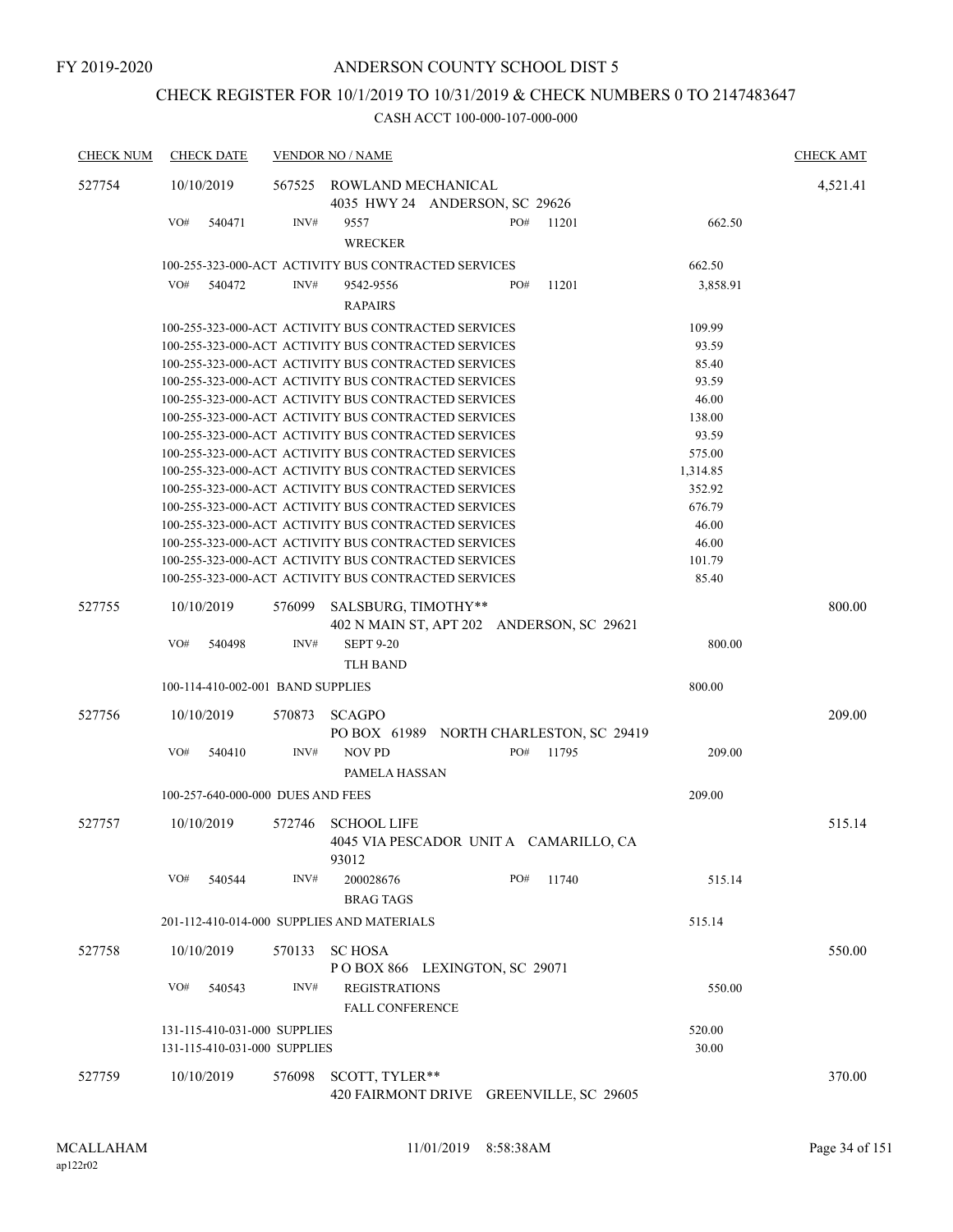# CHECK REGISTER FOR 10/1/2019 TO 10/31/2019 & CHECK NUMBERS 0 TO 2147483647

|        | <b>CHECK NUM</b> | <b>CHECK DATE</b>                       |        | <b>VENDOR NO / NAME</b>                                            |                                              |           | <b>CHECK AMT</b> |
|--------|------------------|-----------------------------------------|--------|--------------------------------------------------------------------|----------------------------------------------|-----------|------------------|
|        |                  | VO#<br>540493                           | INV#   | <b>SEPT 9-21</b><br><b>TLH BAND</b>                                |                                              | 370.00    |                  |
|        |                  | 100-114-410-002-001 BAND SUPPLIES       |        |                                                                    |                                              | 370.00    |                  |
| *      | 527761           | 10/10/2019                              | 473315 | SIGNARAMA<br>29621                                                 | 4130 CLEMSON BLVD SUITE A ANDERSON, SC       |           | 3,217.22         |
|        |                  | VO#<br>540586                           | INV#   | 12183                                                              |                                              | 329.03    |                  |
|        |                  |                                         |        | MCCANTS SIGNS                                                      |                                              |           |                  |
|        |                  |                                         |        | 100-254-323-005-CAP CONTRACTED SERVICES                            |                                              | 329.03    |                  |
|        |                  | VO#<br>540587                           | INV#   | 12175                                                              |                                              | 656.16    |                  |
|        |                  |                                         |        | <b>SOUTH FANT SIGNS</b>                                            |                                              |           |                  |
|        |                  | 100-254-323-015-001 CONTRACTED SERVICES |        |                                                                    |                                              | 656.16    |                  |
|        |                  | VO#<br>540588                           | INV#   | 12271                                                              |                                              | 1,267.95  |                  |
|        |                  |                                         |        | <b>TLH SIGNS</b>                                                   |                                              |           |                  |
|        |                  |                                         |        | 100-254-323-002-CAP CONTRACTED SERVICES                            |                                              | 1,267.95  |                  |
|        |                  | VO# 540589                              | INV#   | 12174                                                              |                                              | 964.08    |                  |
|        |                  |                                         |        | <b>HOMELAND PARK</b>                                               |                                              |           |                  |
|        |                  | 505-254-323-011-FEN FENCE               |        |                                                                    |                                              | 964.08    |                  |
| $\ast$ | 527763           | 10/10/2019                              | 480850 | SOUTHERN EDUCATIONAL SYSTEMS<br>POBOX 170339 SPARTANBURG, SC 29301 |                                              |           | 28,094.16        |
|        |                  | VO#<br>540413                           | INV#   | 19-1243<br><b>NORTH POINTE</b>                                     | 10927<br>PO#                                 | 28,094.16 |                  |
|        |                  | 505-221-410-013-SCI SUPPLIES            |        |                                                                    |                                              | 28,094.16 |                  |
|        | 527764           | 10/10/2019                              |        | 576190 STAGESTEP, INC                                              | 4701 BATH ST. STE 46B PHILADELPHIA, PA 19137 |           | 7,416.43         |
|        |                  | VO#<br>540552                           | INV#   | 62318<br><b>SOUTHWOOD DANCE</b>                                    | PO#<br>11661                                 | 7,416.43  |                  |
|        |                  |                                         |        | 505-253-520-021-ART SOUTHWOOD AUDITORIUM                           |                                              | 7,416.43  |                  |
|        | $*$ 527766       | 10/10/2019                              | 573288 | STAYANOFF, KENDALL**<br>200 BOGGS RD BELTON, SC 29627              |                                              |           | 210.00           |
|        |                  | VO#<br>540494                           | INV#   | <b>SEPT 9-20</b><br><b>TLH BAND</b>                                |                                              | 210.00    |                  |
|        |                  | 100-114-410-002-001 BAND SUPPLIES       |        |                                                                    |                                              | 210.00    |                  |
|        | $*$ 527768       | 10/10/2019                              | 571368 | STRAIGHT PATHS LANDSCAPE<br>PO BOX 5542 ANDERSON, SC 29623-0542    |                                              |           | 3,375.00         |
|        |                  | VO#<br>540418                           | INV#   | 17531<br><b>SERVICE</b>                                            | PO#<br>11231                                 | 3,375.00  |                  |
|        |                  |                                         |        | 131-254-323-031-305 CONTRACT SERV.-GROUNDS                         |                                              | 3,375.00  |                  |
|        | $*$ 527770       | 10/10/2019                              |        | 576097 TANNER, CHARLOTTE**                                         | 3015 SWEET BASIL LN LOGANVILLE, GA 30052     |           | 210.00           |
|        |                  | VO#<br>540496                           | INV#   | <b>SEPT 12-21</b><br><b>TLH BAND</b>                               |                                              | 210.00    |                  |
|        |                  | 100-114-410-002-001 BAND SUPPLIES       |        |                                                                    |                                              | 210.00    |                  |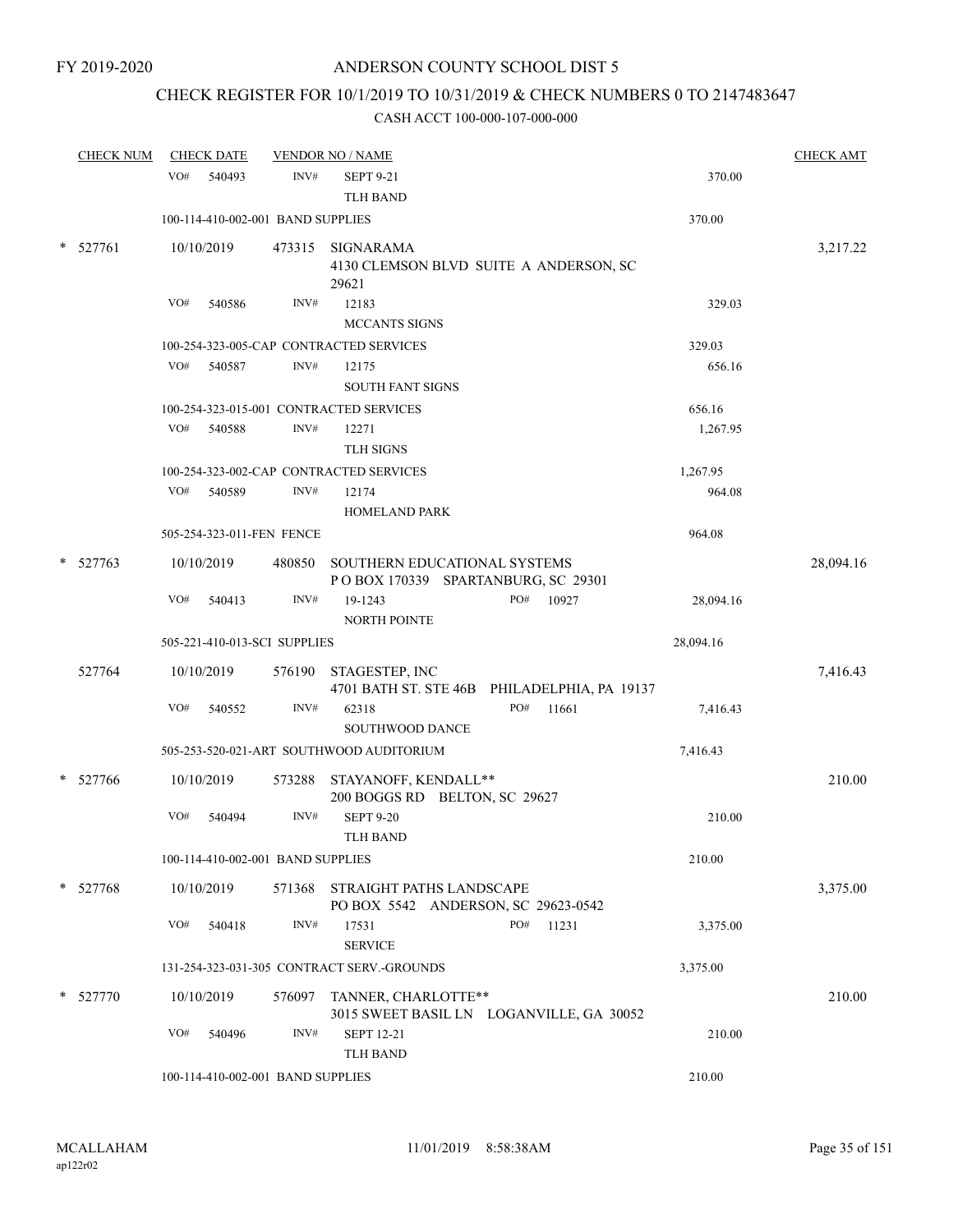# CHECK REGISTER FOR 10/1/2019 TO 10/31/2019 & CHECK NUMBERS 0 TO 2147483647

| <b>CHECK NUM</b> |            | <b>CHECK DATE</b>            |        | <b>VENDOR NO / NAME</b>                              |                                                                             |       |          | <b>CHECK AMT</b> |
|------------------|------------|------------------------------|--------|------------------------------------------------------|-----------------------------------------------------------------------------|-------|----------|------------------|
| * 527772         | 10/10/2019 |                              | 572122 | THE ELECTRIC CITY NEWS                               | POBOX 1015 ANDERSON, SC 29622                                               |       |          | 675.00           |
|                  | VO#        | 540419                       | INV#   | 6742<br>AD                                           |                                                                             |       | 675.00   |                  |
|                  |            |                              |        | 100-263-360-000-000 PRINTING AND BINDING             |                                                                             |       | 675.00   |                  |
| 527773           | 10/10/2019 |                              | 501425 |                                                      | THE LIGHTING CO & ELECT CONSTRUCT LLC<br>POBOX 111 ATT: ACCOUNTS RECEIVABLE |       |          | 1,150.00         |
|                  | VO#        | 540602                       | INV#   | CHESNEE, SC 29323-0111<br>4630<br><b>WESTSIDE HS</b> |                                                                             |       | 1,150.00 |                  |
|                  |            |                              |        | 100-254-323-003-001 CONTRACTED SERVICES              |                                                                             |       | 1,150.00 |                  |
| 527774           | 10/10/2019 |                              |        | 571546 TUCKER MATERIALS, INC                         | P.O. BOX 8 MAULDIN, SC 29662                                                |       |          | 268.99           |
|                  | VO#        | 540581                       | INV#   | 7196684<br><b>SUPPLIES</b>                           |                                                                             |       | 150.38   |                  |
|                  |            |                              |        | 100-254-410-000-001 MAINT. SUPPLIES-STRUCTURES       |                                                                             |       | 150.38   |                  |
|                  | VO#        | 540582                       | INV#   | 7196685<br><b>SUPPLIES</b>                           |                                                                             |       | 118.61   |                  |
|                  |            |                              |        | 100-254-410-000-001 MAINT. SUPPLIES-STRUCTURES       |                                                                             |       | 118.61   |                  |
| 527775           | 10/10/2019 |                              | 563377 |                                                      | UNIFIED TECHNOLOGY SYSTEMS<br>PO BOX 161122 ATLANTA, GA 30321-1122          |       |          | 5,952.52         |
|                  | VO#        | 540480                       | INV#   | 339980<br><b>POWER SUPPLY</b>                        | PO#                                                                         | 11460 | 725.16   |                  |
|                  |            |                              |        | 100-266-314-000-000 REPAIRS TO EQUIPMENT             |                                                                             |       | 725.16   |                  |
|                  | VO#        | 540481                       | INV#   | 339955<br><b>POWER SUPPLY</b>                        | PO#                                                                         | 11542 | 265.36   |                  |
|                  |            |                              |        | 100-266-314-000-000 REPAIRS TO EQUIPMENT             |                                                                             |       | 265.36   |                  |
|                  | VO#        | 540482                       | INV#   | 339956<br><b>SMART PENS</b>                          | PO#                                                                         | 11563 | 115.56   |                  |
|                  |            |                              |        | 100-266-314-000-000 REPAIRS TO EQUIPMENT             |                                                                             |       | 115.56   |                  |
|                  | VO#        | 540483                       | INV#   | 339981<br><b>TECH SUPPLIES</b>                       | PO#                                                                         | 11565 | 991.36   |                  |
|                  |            |                              |        | 100-266-314-013-000 REPAIRS TO EQUIPMENT             |                                                                             |       | 991.36   |                  |
|                  | VO#        | 540484                       | INV#   | 339961<br><b>SMARTBOARD</b>                          | PO#                                                                         | 11583 | 3,855.08 |                  |
|                  |            |                              |        | 505-266-345-015-TEC SMARTBOARD REPLACEMENT           |                                                                             |       | 3,855.08 |                  |
| 527776           | 10/10/2019 |                              | 564442 | UNITED CHEMICAL & SUPPLY CO<br>GREENVILLE, SC 29606  | POBOX 5066 ATT: ACCOUNTS RECEIVABLE                                         |       |          | 114.49           |
|                  | VO#        | 540578                       | INV#   | 588132<br><b>SUPPLIES</b>                            |                                                                             |       | 114.49   |                  |
|                  |            | 100-254-410-002-000 SUPPLIES |        |                                                      |                                                                             |       | 114.49   |                  |
| 527777           | 10/10/2019 |                              | 573815 | UNITED REFRIGERATION, INC                            | PO BOX 740703 ATLANTA, GA 30374-0703                                        |       |          | 156.46           |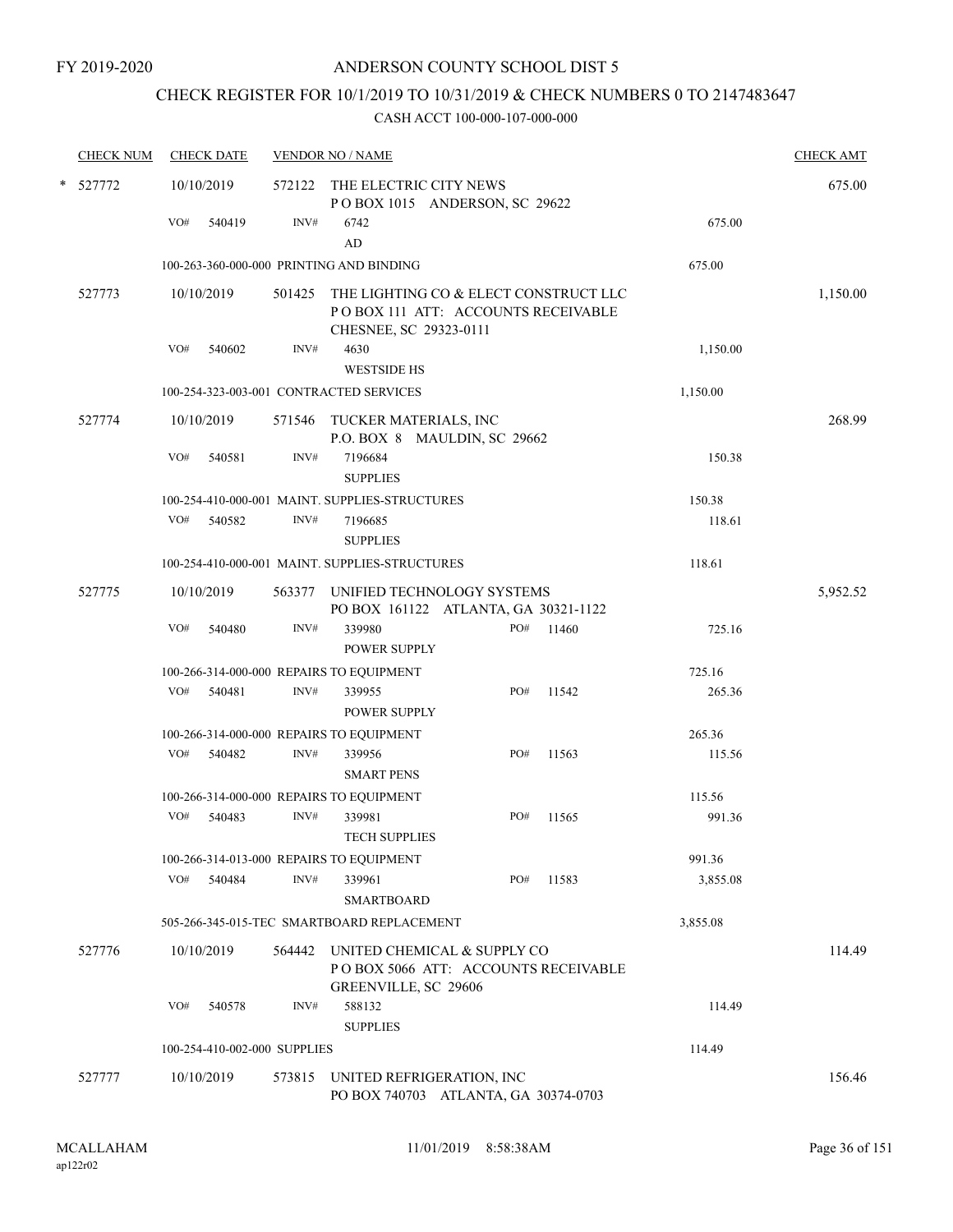### CHECK REGISTER FOR 10/1/2019 TO 10/31/2019 & CHECK NUMBERS 0 TO 2147483647

| <b>CHECK NUM</b> | <b>CHECK DATE</b>                            | <b>VENDOR NO / NAME</b> |                                        |                                         |            | <b>CHECK AMT</b> |
|------------------|----------------------------------------------|-------------------------|----------------------------------------|-----------------------------------------|------------|------------------|
|                  | VO#<br>540579                                | INV#                    | 70456245<br><b>REPAIR PARTS</b>        |                                         | 82.76      |                  |
|                  | 100-254-410-013-400 HVAC/ELECTRICAL/PLUMBING |                         |                                        |                                         | 82.76      |                  |
|                  | VO#<br>540580                                | INV#                    | 70473485<br>REPAIR PARTS               |                                         | 73.70      |                  |
|                  | 100-254-410-006-400 HVAC/ELECTRICAL/PLUMBING |                         |                                        |                                         | 18.42      |                  |
|                  | 100-254-410-008-400 HVAC/ELECTRICAL/PLUMBING |                         |                                        |                                         | 18.43      |                  |
|                  | 100-254-410-010-400 HVAC/ELECTRICAL/PLUMBING |                         |                                        |                                         | 18.43      |                  |
|                  | 100-254-410-015-400 HVAC/ELECTRICAL/PLUMBING |                         |                                        |                                         | 18.42      |                  |
| 527778           | 10/10/2019                                   | 510790                  | <b>US FOODSERVICE</b>                  | P O BOX 602292 CHARLOTTE, NC 28260-2292 |            | 300,056.05       |
|                  | VO#<br>540561                                | INV#                    | 20950515<br><b>FOOD &amp; SUPPLIES</b> |                                         | 300,056.05 |                  |
|                  | 600-256-410-002-000 SUPPLIES                 |                         |                                        |                                         | 2,042.11   |                  |
|                  | 600-256-410-003-000 SUPPLIES                 |                         |                                        |                                         | 1,383.98   |                  |
|                  | 600-256-410-005-000 SUPPLIES                 |                         |                                        |                                         | 793.53     |                  |
|                  | 600-256-410-006-000 SUPPLIES                 |                         |                                        |                                         | 2,797.94   |                  |
|                  | 600-256-410-007-000 SUPPLIES                 |                         |                                        |                                         | 1,002.17   |                  |
|                  | 600-256-410-008-000 SUPPLIES                 |                         |                                        |                                         | 956.31     |                  |
|                  | 600-256-410-009-000 SUPPLIES                 |                         |                                        |                                         | 888.74     |                  |
|                  | 600-256-410-010-000 SUPPLIES                 |                         |                                        |                                         | 944.53     |                  |
|                  | 600-256-410-011-000 SUPPLIES                 |                         |                                        |                                         | 1,211.69   |                  |
|                  | 600-256-410-012-000 SUPPLIES                 |                         |                                        |                                         | 1,239.42   |                  |
|                  | 600-256-410-013-000 SUPPLIES                 |                         |                                        |                                         | 961.20     |                  |
|                  | 600-256-410-014-000 SUPPLIES                 |                         |                                        |                                         | 671.04     |                  |
|                  | 600-256-410-015-000 SUPPLIES                 |                         |                                        |                                         | 300.90     |                  |
|                  | 600-256-410-016-000 SUPPLIES                 |                         |                                        |                                         | 1,229.75   |                  |
|                  | 600-256-410-017-000 SUPPLIES                 |                         |                                        |                                         | 1,078.79   |                  |
|                  | 600-256-410-018-000 SUPPLIES                 |                         |                                        |                                         | 152.79     |                  |
|                  | 600-256-410-019-000 SUPPLIES                 |                         |                                        |                                         | 749.81     |                  |
|                  | 600-256-410-020-000 SUPPLIES                 |                         |                                        |                                         | 2,168.49   |                  |
|                  | 600-256-410-021-000 SUPPLIES                 |                         |                                        |                                         | 906.01     |                  |
|                  | 600-256-410-031-000 SUPPLIES                 |                         |                                        |                                         | 560.99     |                  |
|                  | 600-256-460-002-000 FOOD                     |                         |                                        |                                         | 29,543.46  |                  |
|                  | 600-256-460-003-000 FOOD                     |                         |                                        |                                         | 31,625.44  |                  |
|                  | 600-256-460-005-000 FOOD                     |                         |                                        |                                         | 11,496.57  |                  |
|                  | 600-256-460-006-000 FOOD                     |                         |                                        |                                         | 28,874.83  |                  |
|                  | 600-256-460-007-000 FOOD                     |                         |                                        |                                         | 12,744.78  |                  |
|                  | 600-256-460-008-000 FOOD                     |                         |                                        |                                         | 9,642.20   |                  |
|                  | 600-256-460-009-000 FOOD                     |                         |                                        |                                         | 11,034.11  |                  |
|                  | 600-256-460-010-000 FOOD                     |                         |                                        |                                         | 18,492.73  |                  |
|                  | 600-256-460-011-000 FOOD                     |                         |                                        |                                         | 19,435.18  |                  |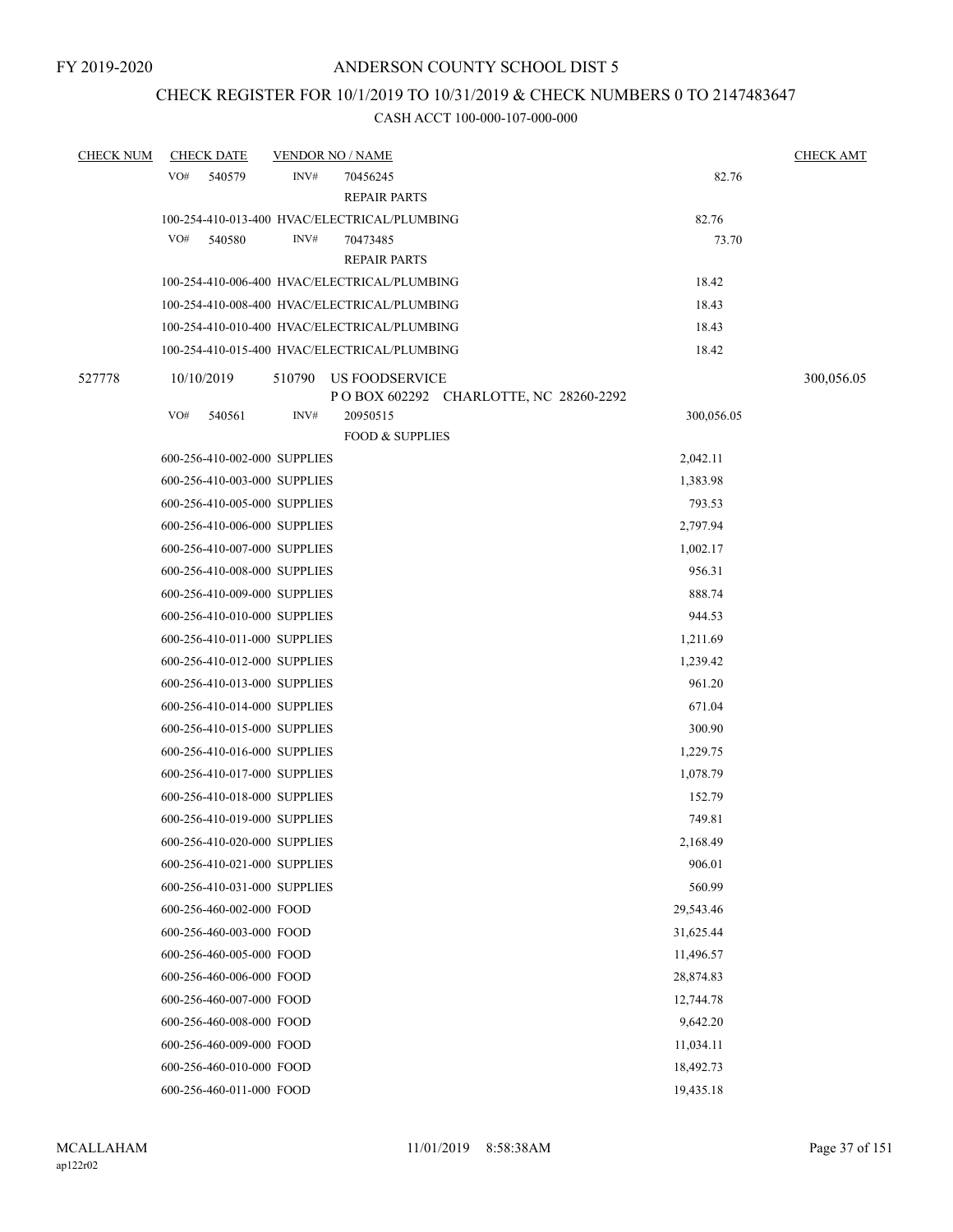### CHECK REGISTER FOR 10/1/2019 TO 10/31/2019 & CHECK NUMBERS 0 TO 2147483647

| <b>CHECK NUM</b> | <b>CHECK DATE</b>                  |        | <b>VENDOR NO / NAME</b>                                                                          |            | <b>CHECK AMT</b> |
|------------------|------------------------------------|--------|--------------------------------------------------------------------------------------------------|------------|------------------|
|                  | 600-256-460-012-000 FOOD           |        |                                                                                                  | 12,992.97  |                  |
|                  | 600-256-460-013-000 FOOD           |        |                                                                                                  | 10,681.37  |                  |
|                  | 600-256-460-014-000 FOOD           |        |                                                                                                  | 10,680.05  |                  |
|                  | 600-256-460-015-000 FOOD           |        |                                                                                                  | 3,099.16   |                  |
|                  | 600-256-460-016-000 FOOD           |        |                                                                                                  | 14, 195.83 |                  |
|                  | 600-256-460-017-000 FOOD           |        |                                                                                                  | 9,832.88   |                  |
|                  | 600-256-460-018-000 FOOD           |        |                                                                                                  | 3,611.31   |                  |
|                  | 600-256-460-019-000 FOOD           |        |                                                                                                  | 11,007.91  |                  |
|                  | 600-256-460-020-000 FOOD           |        |                                                                                                  | 16,330.28  |                  |
|                  | 600-256-460-021-000 FOOD           |        |                                                                                                  | 9,476.19   |                  |
|                  | 600-256-460-031-000 PURCHASED FOOD |        |                                                                                                  | 3,218.61   |                  |
| 527779           | 10/10/2019                         | 510790 | US FOODSERVICE                                                                                   |            | 900.90           |
|                  |                                    |        | P O BOX 602292 CHARLOTTE, NC 28260-2292                                                          |            |                  |
|                  | VO#<br>540562                      | INV#   | 60813458<br><b>USDA FOODS</b>                                                                    | 900.90     |                  |
|                  |                                    |        | 600-256-462-002-000 COMMODITY DISTRIBUTION                                                       | 81.90      |                  |
|                  |                                    |        | 600-256-462-003-000 COMMODITY DISTRIBUTION                                                       | 31.50      |                  |
|                  |                                    |        | 600-256-462-005-000 COMMODITY DISTRIBUTION                                                       | 31.50      |                  |
|                  |                                    |        | 600-256-462-006-000 COMMODITY DISTRIBUTION                                                       | 31.50      |                  |
|                  |                                    |        | 600-256-462-007-000 COMMODITY DISTRIBUTION                                                       | 31.50      |                  |
|                  |                                    |        | 600-256-462-008-000 COMMODITY DISTRIBUTION                                                       | 22.05      |                  |
|                  |                                    |        |                                                                                                  |            |                  |
|                  |                                    |        | 600-256-462-009-000 COMMODITY DISTRIBUTION                                                       | 346.50     |                  |
|                  |                                    |        | 600-256-462-010-000 COMMODITY DISTRIBUTION                                                       | 47.25      |                  |
|                  |                                    |        | 600-256-462-011-000 COMMODITY DISTRIBUTION                                                       | 53.55      |                  |
|                  |                                    |        | 600-256-462-012-000 COMMODITY DISTRIBUTION                                                       | 31.50      |                  |
|                  |                                    |        | 600-256-462-013-000 COMMODITY DISTRIBUTION                                                       | 22.05      |                  |
|                  |                                    |        | 600-256-462-014-000 COMMODITY DISTRIBUTION                                                       | 12.60      |                  |
|                  |                                    |        | 600-256-462-015-000 COMMODITY DISTRIBUTION                                                       | 22.05      |                  |
|                  |                                    |        | 600-256-462-016-000 COMMODITY DISTRIBUTION                                                       | 47.25      |                  |
|                  |                                    |        | 600-256-462-017-000 COMMODITY DISTRIBUTION                                                       | 12.60      |                  |
|                  |                                    |        | 600-256-462-018-000 COMMODITY DISTRIBUTION                                                       | 25.20      |                  |
|                  |                                    |        | 600-256-462-019-000 COMMODITY DISTRIBUTION                                                       | 22.05      |                  |
|                  |                                    |        | 600-256-462-020-000 COMMODITY DISTRIBUTION                                                       | 18.90      |                  |
|                  |                                    |        | 600-256-462-021-000 COMMODITY DISTRIBUTION                                                       | 9.45       |                  |
| 527780           | 10/10/2019                         | 568866 | USI EDUCATION & GOVERNMENT SALES<br>POBOX 4105 ATT: ACCOUNTS RECEIVABLE<br>WOBURN, MA 01888-4105 |            | 775.33           |
|                  | VO#<br>540388                      | INV#   | W018669500018<br><b>LAMINATION FILM</b>                                                          | 775.33     |                  |
|                  | 100-113-410-010-000 SUPPLIES       |        |                                                                                                  | 775.33     |                  |
| 527781           | 10/10/2019                         | 574511 | VERIFIED SERVICES LTD, LLC<br>518 COUNTRY MDWS ANDERSON, SC 29626                                |            | 2,100.00         |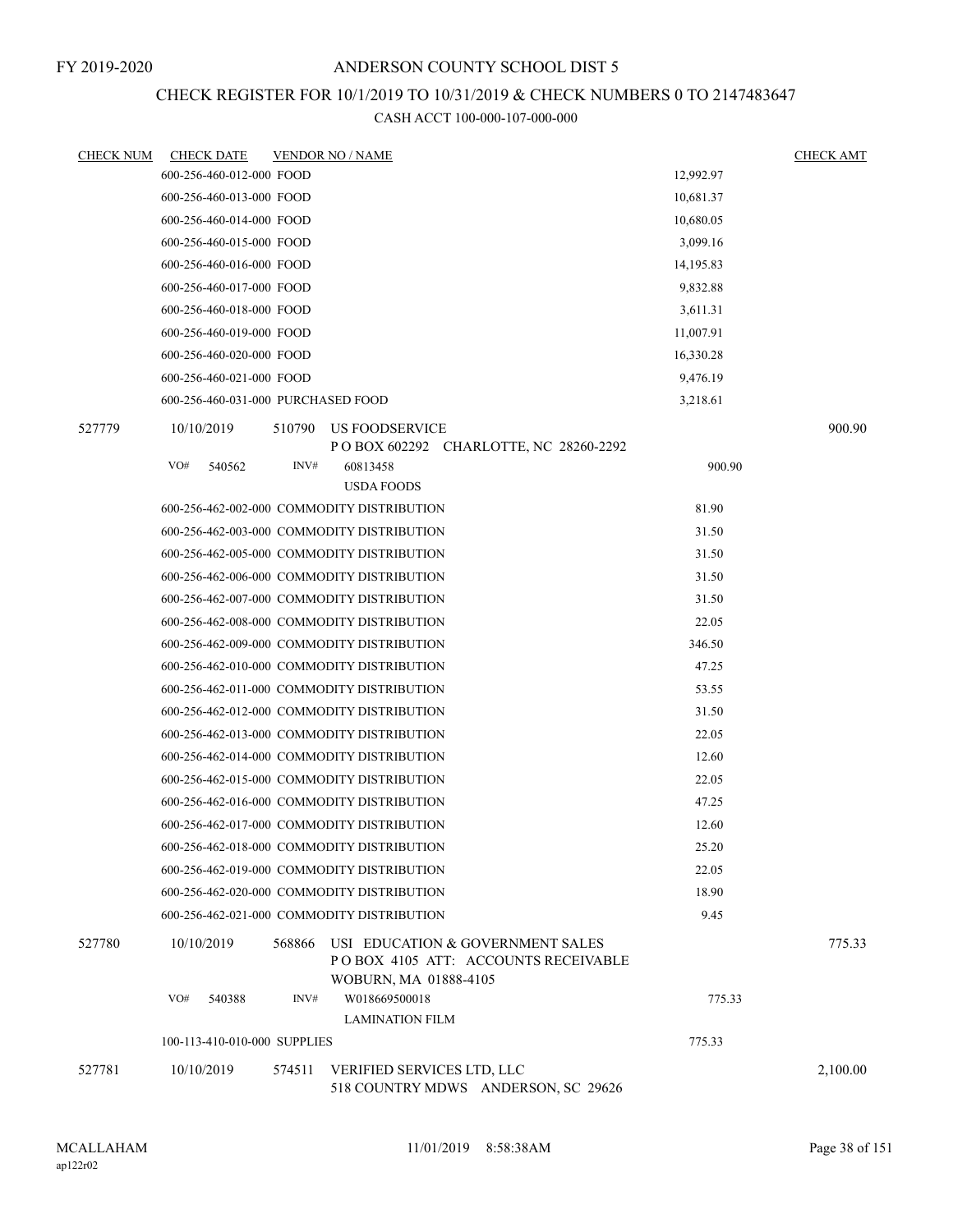# CHECK REGISTER FOR 10/1/2019 TO 10/31/2019 & CHECK NUMBERS 0 TO 2147483647

| <b>CHECK NUM</b> |     | <b>CHECK DATE</b>                   |        | <b>VENDOR NO / NAME</b>                            |                                                                                     |       |          | <b>CHECK AMT</b> |
|------------------|-----|-------------------------------------|--------|----------------------------------------------------|-------------------------------------------------------------------------------------|-------|----------|------------------|
|                  | VO# | 540577                              | INV#   | 180688<br><b>WESTSIDE GYM</b>                      |                                                                                     |       | 2,100.00 |                  |
|                  |     | 100-271-410-003-000 SUPPLIES        |        |                                                    |                                                                                     |       | 2,100.00 |                  |
| 527782           |     | 10/10/2019                          | 573864 |                                                    | WELLS FARGO VENDOR FIN SERV<br>PO BOX 105710 ATLANTA, GA 30348-5710                 |       |          | 4,306.12         |
|                  | VO# | 540554                              | INV#   | 5007305161<br><b>COPIER</b>                        | PO#                                                                                 | 11224 | 314.44   |                  |
|                  |     |                                     |        | 329-115-690-031-000 OTHER OBJECTS- WBL             |                                                                                     |       | 314.44   |                  |
|                  | VO# | 540555                              | INV#   | 5007367098<br><b>COPIER</b>                        | PO#                                                                                 | 11252 | 144.45   |                  |
|                  |     | 100-115-410-003-000 SUPPLIES        |        |                                                    |                                                                                     |       | 144.45   |                  |
|                  | VO# | 540556                              | INV#   | 5007406280<br><b>COPIER</b>                        | PO#                                                                                 | 11257 | 3,624.67 |                  |
|                  |     | 100-114-410-003-000 SUPPLIES        |        |                                                    |                                                                                     |       | 3,624.67 |                  |
|                  | VO# | 540557                              | INV#   | 5007492208<br><b>COPIER</b>                        | PO#                                                                                 | 11264 | 222.56   |                  |
|                  |     | 100-147-410-018-000 SUPPLIES        |        |                                                    |                                                                                     |       | 222.56   |                  |
| 527783           |     | 10/10/2019                          | 565833 | <b>WEX BANK</b>                                    | WRIGHT EXPRESS FLEET SERVICES PO BOX 6293<br>CAROL STREAM, IL 60197-6293            |       |          | 5,177.48         |
|                  | VO# | 540486                              | INV#   | 61717784<br><b>FUEL</b>                            |                                                                                     |       | 5,177.48 |                  |
|                  |     | 100-255-411-000-000 GASOLINE        |        |                                                    |                                                                                     |       | 5,177.48 |                  |
| 527784           |     | 10/14/2019                          |        | 306035 KAY, HAROLD R.<br>SC 29622                  | BOARD OF TRUSTEES PO BOX 2473 ANDERSON,                                             |       |          | 248.05           |
|                  | VO# | 540645                              | INV#   | 10/5-10/8/19<br><b>DENVER TRAVEL</b>               |                                                                                     |       | 248.05   |                  |
|                  |     | 100-231-334-000-000 TRUSTEE EXPENSE |        |                                                    |                                                                                     |       | 248.05   |                  |
| 527785           |     | 10/15/2019                          | 570950 | ANDERSON, SC 29621                                 | ANDERSON COUNTY SHERIFF'S OFFICE<br>ATTN: JAMIE LAZAR 305 CAMSON ROAD               |       |          | 385.00           |
|                  | VO# | 540717                              | INV#   | 10/8 TLH<br><b>SECURITY</b>                        |                                                                                     |       | 157.50   |                  |
|                  |     |                                     |        | 702-271-660-002-671 FOOTBALL GATE RECEIPTS EXPENSE |                                                                                     |       | 157.50   |                  |
|                  | VO# | 540718                              | INV#   | 10/3 WHS<br><b>SECURITY</b>                        |                                                                                     |       | 105.00   |                  |
|                  |     |                                     |        | 703-271-660-003-671 FOOTBALL GATE RECEIPTS EXPENSE |                                                                                     |       | 105.00   |                  |
|                  | VO# | 540719                              | INV#   | 10/4 WHS<br><b>SECURITY</b>                        |                                                                                     |       | 122.50   |                  |
|                  |     |                                     |        | 703-271-660-003-671 FOOTBALL GATE RECEIPTS EXPENSE |                                                                                     |       | 122.50   |                  |
| 527786           |     | 10/15/2019                          | 575641 | SENECA, SC 29678                                   | ANDERSON-OCONEE-PICKENS MENTAL HEALTH CE<br>115 CARTER PARK RD ATTN: NICOLE GARRETT |       |          | 15,000.00        |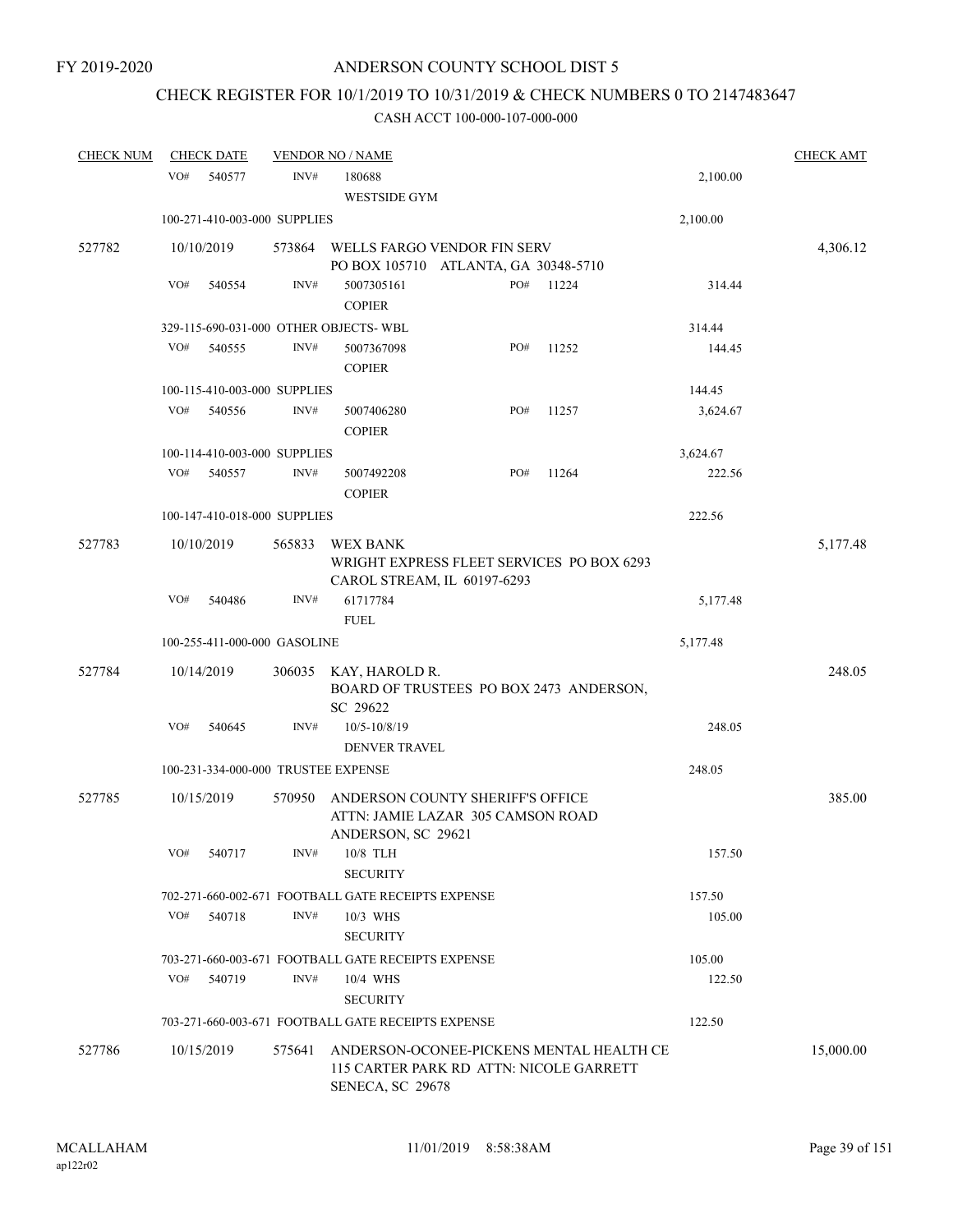## CHECK REGISTER FOR 10/1/2019 TO 10/31/2019 & CHECK NUMBERS 0 TO 2147483647

| <b>CHECK NUM</b> | <b>CHECK DATE</b>                  |             | <b>VENDOR NO / NAME</b>                                                                                    |     |       |           | <b>CHECK AMT</b> |
|------------------|------------------------------------|-------------|------------------------------------------------------------------------------------------------------------|-----|-------|-----------|------------------|
|                  | VO#<br>540720                      | INV#        | 9252019 A5<br>JULY-SEPT 2019                                                                               | PO# | 11288 | 15,000.00 |                  |
|                  |                                    |             | 100-211-312-000-MHC MENTAL HEALTH COUNSELORS                                                               |     |       | 15,000.00 |                  |
| 527787           | 10/15/2019                         | 568043      | ANDERSON SCHOOL DISTRICT TWO<br>10990 BELTON-HONEA PATH HWY ATT: LAURA<br>PARNELL HONEA PATH, SC 29654     |     |       |           | 134.02           |
|                  | VO#<br>540721                      | INV#        | TITLE III                                                                                                  |     |       | 134.02    |                  |
|                  |                                    |             | QTR 1 FY20                                                                                                 |     |       |           |                  |
|                  |                                    |             | 264-224-333-000-AD2 PD/ TRIPS AND CONFERENCES                                                              |     |       | 134.02    |                  |
| 527788           | 10/15/2019                         | 576086      | BELTRAM EDGE TOOL SUPPLY, INC<br>INNOVATIVE FOODSERVICE 61 BYRDLAND DRIVE<br>GREENVILLE, SC 29607          |     |       |           | 4,476.68         |
|                  | VO#<br>540723                      | INV#        | ORD 1623698<br>CUST #34810                                                                                 | PO# | 11342 | 4,476.68  |                  |
|                  |                                    |             | 600-256-540-005-000 EQUIPMENT-EXPENDABLE                                                                   |     |       | 4,476.68  |                  |
| 527789           | 10/15/2019                         |             | 576225 BROWN, CHRISTINA**<br>124 SEA PALMS DRIVE ANDERSON, SC 29621                                        |     |       |           | 660.00           |
|                  | VO#<br>540724                      | INV#        | $9/24 - 10/4$<br><b>ST JOSEPHS</b>                                                                         |     |       | 660.00    |                  |
|                  |                                    |             | 201-413-312-000-SJC PS- ST.JOSEPH'S CATHOLIC                                                               |     |       | 660.00    |                  |
| 527790           | 10/15/2019                         |             | 160602 CDW GOVERNMENT<br>75 REMITTANCE DRIVE SUITE 1515 ATT:<br>ACCOUNTS RECEIVABLE CHICAGO, IL 60675-1515 |     |       |           | 141.46           |
|                  | VO#<br>540730                      | INV#        | VBG8239<br><b>TONER</b>                                                                                    |     |       | 141.46    |                  |
|                  | 100-233-410-002-000 SUPPLIES       |             |                                                                                                            |     |       | 141.46    |                  |
| 527792           | 10/15/2019                         | 574613      | COCA-COLA BOTTLING CO CONSOLIDATED<br>PO BOX 602937 CHARLOTTE, NC 28260-2937                               |     |       |           | 5,916.58         |
|                  | VO#<br>540732                      | INV#        | <b>TL HANNA</b><br>ACCT#0500882753                                                                         |     |       | 1,483.55  |                  |
|                  | 600-256-460-002-000 FOOD           |             |                                                                                                            |     |       | 1,483.55  |                  |
|                  | VO#<br>540733                      | INV#        | <b>WESTSIDE</b><br>ACCT#0500882748                                                                         |     |       | 2,539.12  |                  |
|                  | 600-256-460-003-000 FOOD           |             |                                                                                                            |     |       | 2,539.12  |                  |
|                  | VO#<br>540734                      | INV#        | AIT<br>ACCT#0500985551                                                                                     |     |       | 1,893.91  |                  |
|                  | 600-256-460-031-000 PURCHASED FOOD |             |                                                                                                            |     |       | 1,893.91  |                  |
| 527794           | 10/15/2019                         | 572942      | CROMER, AIMEE**<br>1018 THORNEHILL DR ANDERSON, SC 29621                                                   |     |       |           | 1,699.75         |
|                  | VO#<br>540737                      | INV#        | <b>AIT EVENT</b><br><b>ARRANGEMENTS</b>                                                                    |     |       | 1,699.75  |                  |
|                  | 131-233-410-031-GRO GRAND OPENING  |             |                                                                                                            |     |       | 1,699.75  |                  |
| 527796           | 10/15/2019                         | 573962 ECMC |                                                                                                            |     |       |           | 230.27           |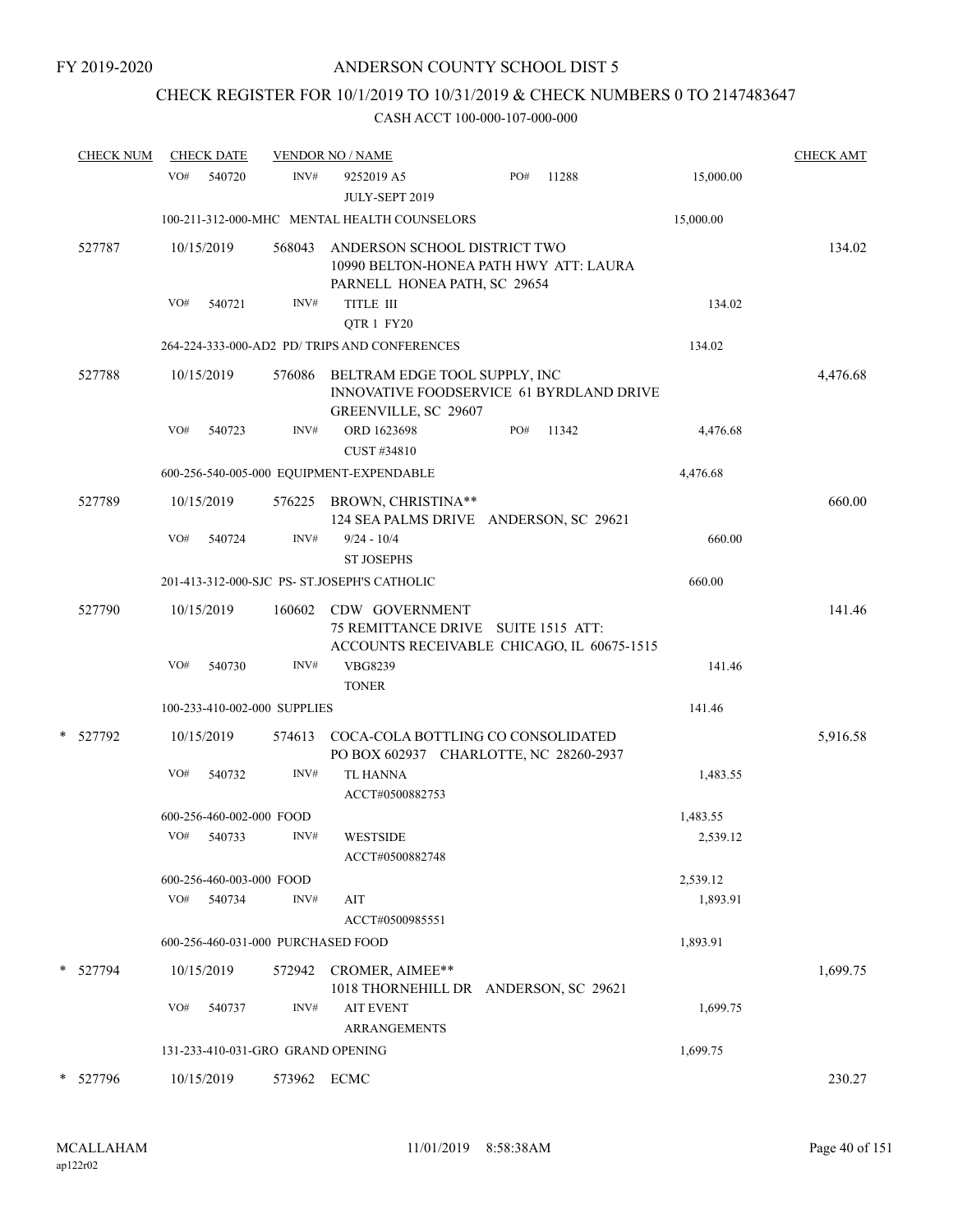### CHECK REGISTER FOR 10/1/2019 TO 10/31/2019 & CHECK NUMBERS 0 TO 2147483647

|   | <b>CHECK NUM</b> |     | <b>CHECK DATE</b>                 |        | <b>VENDOR NO / NAME</b><br>LOCKBOX 7096 P.O. BOX 16478 ST. PAUL, MN<br>55116-0478                                           |          | <b>CHECK AMT</b> |
|---|------------------|-----|-----------------------------------|--------|-----------------------------------------------------------------------------------------------------------------------------|----------|------------------|
|   |                  | VO# | 540655                            | INV#   | 10/15 PAYROLL<br><b>DEDUCTIONS</b>                                                                                          | 230.27   |                  |
|   |                  |     | 100-000-441-000-000 MISCELLANEOUS |        |                                                                                                                             | 230.27   |                  |
| * | 527798           |     | 10/15/2019                        |        | 576055 FANNIN, JOHN<br>FANNIN MUSICAL PRODUCTIONS 504 LYNNWOOD<br>COURT MURRAY, KY 42071                                    |          | 2,500.00         |
|   |                  | VO# | 540739                            | INV#   | <b>WESTSIDE HS</b>                                                                                                          | 2,500.00 |                  |
|   |                  |     | 100-114-410-003-001 BAND SUPPLIES |        | <b>VISUAL DESIGN</b>                                                                                                        | 2,500.00 |                  |
|   |                  |     |                                   |        |                                                                                                                             |          |                  |
|   | * 527801         |     | 10/15/2019                        |        | 572552 GREAT LAKES HIGHER EDUC GUARANTY CORP<br>ADMINISTRATIVE WAGE GARNISHMENT UNIT PO<br>BOX 83230 CHICAGO, IL 60691-0230 |          | 221.53           |
|   |                  | VO# | 540654                            | INV#   | 10/15 PAYROLL<br><b>DEDUCTIONS</b>                                                                                          | 221.53   |                  |
|   |                  |     | 100-000-441-000-000 MISCELLANEOUS |        |                                                                                                                             | 221.53   |                  |
|   | 527802           |     | 10/15/2019                        |        | 573217 HART, SHERRY**<br>1221 KEONE CIRCLE WILLIAMSTON, SC 29697                                                            |          | 160.00           |
|   |                  | VO# | 540741                            | INV#   | 10/15 MEAL<br><b>BOARD MEETING</b>                                                                                          | 160.00   |                  |
|   |                  |     |                                   |        | 100-231-334-000-000 TRUSTEE EXPENSE                                                                                         | 160.00   |                  |
|   | 527803           |     | 10/15/2019                        |        | 573097 HEALTHMASTER<br>2655 OAKLEY PARK RD. SUITE 100 WALLED<br>LAKE, MI 48390-1645                                         |          | 520.93           |
|   |                  | VO# | 540742                            | INV#   | 0023803<br>PO#<br>11334<br><b>CLAIMS FEE</b>                                                                                | 520.93   |                  |
|   |                  |     |                                   |        | 283-213-316-000-000 HEALTHMASTER DATA PROCESSING                                                                            | 520.93   |                  |
|   | 527805           |     | 10/15/2019                        | 285075 | <b>JJKELLER &amp; ASSOCIATES INC</b><br>PO BOX 6609 CAROL STREAM, IL 60197-6609                                             |          | 296.81           |
|   |                  | VO# | 540746                            | INV#   | 9104410581<br>CUST #200280314                                                                                               | 296.81   |                  |
|   |                  |     | 100-255-410-000-000 SUPPLIES      |        |                                                                                                                             | 296.81   |                  |
|   | 527806           |     | 10/15/2019                        | 304900 | KAPLAN EARLY LEARNING COMPANY<br>POBOX 890575 ATT: ACCOUNTS RECEIVABLE<br>CHARLOTTE, NC 28289-0575                          |          | 166.86           |
|   |                  | VO# | 540747                            | INV#   | 5218652<br>WEST MARKET                                                                                                      | 166.86   |                  |
|   |                  |     | 100-147-410-018-000 SUPPLIES      |        |                                                                                                                             | 166.86   |                  |
|   | $*$ 527810       |     | 10/15/2019                        | 576235 | MCCULLOUGH, KARSEN**<br>113 HERITAGE RIVERWOOD DR, APT M<br>CENTRAL, SC 29630                                               |          | 1,909.95         |
|   |                  | VO# | 540749                            | INV#   | <b>TSHIRTS</b><br>ROBERT ANDERSON                                                                                           | 1,909.95 |                  |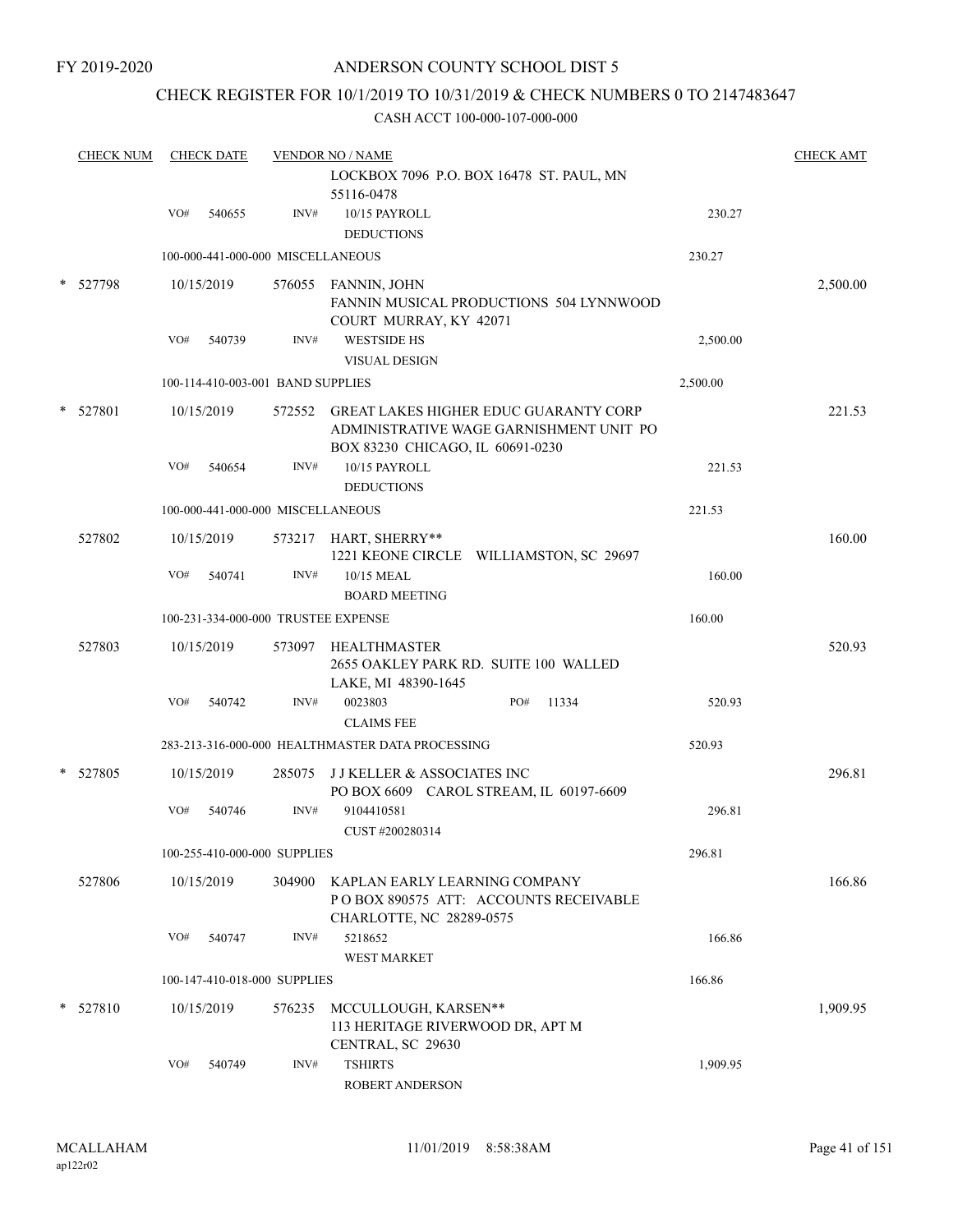## CHECK REGISTER FOR 10/1/2019 TO 10/31/2019 & CHECK NUMBERS 0 TO 2147483647

| <b>CHECK NUM</b> |            | <b>CHECK DATE</b>                 |        | <b>VENDOR NO / NAME</b>                                                                                  |          | <b>CHECK AMT</b> |
|------------------|------------|-----------------------------------|--------|----------------------------------------------------------------------------------------------------------|----------|------------------|
|                  |            |                                   |        | 706-271-660-006-455 "T" SHIRTS EXPENSE                                                                   | 1,909.95 |                  |
| $*$ 527812       | 10/15/2019 |                                   |        | 576226 MCDONAGH, SYDNEY**<br>1223 SHOVELER WAY SENECA, SC 29678                                          |          | 101.50           |
|                  | VO#        | 540704                            | INV#   | 10/8 WHS<br><b>VB OFFICIAL</b>                                                                           | 101.50   |                  |
|                  |            |                                   |        | 703-271-660-003-679 VOLLEYBALL GATE RECEIPTS EXPENSE                                                     | 101.50   |                  |
| $*$ 527814       | 10/15/2019 |                                   |        | 564010 NC CHILD SUPPORT CENTRALIZED COLLECTNS<br>POBOX 900012 RALEIGH, NC 27675-9012                     |          | 305.50           |
|                  | VO#        | 540649                            | INV#   | 10/15 PAYROLL<br><b>DEDUCTIONS</b>                                                                       | 305.50   |                  |
|                  |            |                                   |        | 100-000-435-000-000 WAGE GARNISH/CH SUPPORT                                                              | 305.50   |                  |
| 527815           | 10/15/2019 |                                   |        | 574432 NEVITT FOREST PETTY CASH                                                                          |          | 175.00           |
|                  | VO#        | 540751                            | INV#   | OCT <sub>17</sub><br><b>BOOK FAIR</b>                                                                    | 175.00   |                  |
|                  |            |                                   |        | 712-271-660-012-201 MISCELLANEOUS EXPENSE                                                                | 175.00   |                  |
| 527816           | 10/15/2019 |                                   |        | 574487 NORTH POINTE PETTY CASH                                                                           |          | 300.00           |
|                  | VO#        | 540752                            | INV#   | OCT <sub>17</sub><br><b>ART SHOW</b>                                                                     | 300.00   |                  |
|                  |            | 713-271-660-013-228 ART EXPENSE   |        |                                                                                                          | 300.00   |                  |
| 527817           | 10/15/2019 |                                   |        | 575825 PERFORMANT RECOVERY, INC<br>ATTN: WAGE WITHHOLDING DEPT. PO BOX 9063<br>PLEASANTON, CA 94566-9063 |          | 108.58           |
|                  | VO#        | 540653                            | INV#   | 10/15 PAYROLL<br><b>DEDUCTIONS</b>                                                                       | 108.58   |                  |
|                  |            | 100-000-441-000-000 MISCELLANEOUS |        |                                                                                                          | 108.58   |                  |
| * 527819         | 10/15/2019 |                                   |        | 576234 POWELL, JOYCE**<br>513 E HAMPTON ST ANDERSON, SC 29624                                            |          | 351.00           |
|                  | VO#        | 540755                            | INV#   | 002<br><b>RAMS VB</b>                                                                                    | 351.00   |                  |
|                  |            |                                   |        | 706-271-660-006-682 VOLLEYBALL EXPENSE                                                                   | 351.00   |                  |
| 527820           | 10/15/2019 |                                   | 576061 | PREMIER TABLE LINENS<br>7321 NW 35TH STREET MIAMI, FL 33122                                              |          | 287.99           |
|                  | VO#        | 540756                            | INV#   | PO#<br>201921<br>11696<br>AIT                                                                            | 287.99   |                  |
|                  |            | 515-253-520-031-CAR CAREER CENTER |        |                                                                                                          | 287.99   |                  |
| * 527825         | 10/15/2019 |                                   |        | 450701 SC RETIREMENT SYSTEM (SPP)<br>POBOX 11960 CAPITOL STATION COLUMBIA, SC<br>29211                   |          | 903.81           |
|                  | VO#        | 540646                            | INV#   | 10/15 PAYROLL<br><b>DEDUCTIONS</b>                                                                       | 903.81   |                  |
|                  |            |                                   |        | 100-000-438-000-000 RETIREMENT SERV PURCHASE                                                             | 903.81   |                  |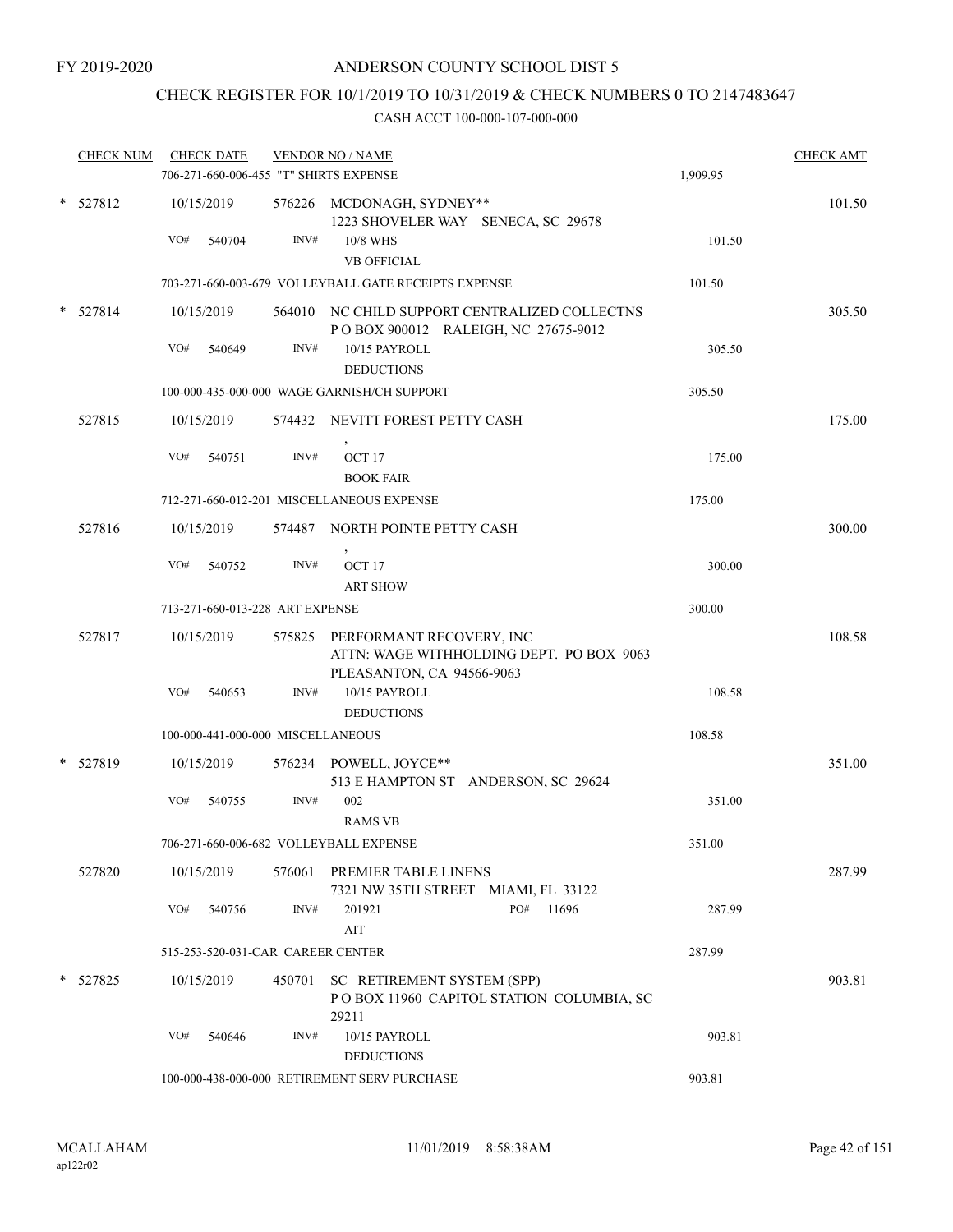## CHECK REGISTER FOR 10/1/2019 TO 10/31/2019 & CHECK NUMBERS 0 TO 2147483647

| <b>CHECK NUM</b> | <b>CHECK DATE</b>                      |        | <b>VENDOR NO / NAME</b>                                                                                |        | <b>CHECK AMT</b> |
|------------------|----------------------------------------|--------|--------------------------------------------------------------------------------------------------------|--------|------------------|
| 527826           | 10/15/2019                             |        | 576084 SC STATE REIMBURSEMENT UNIT<br>PO BOX 100303 COLUMBIA, SC 29202-3303                            |        | 739.27           |
|                  | VO#<br>540648                          | INV#   | 10/15 PAYROLL<br><b>DEDUCTIONS</b>                                                                     | 739.27 |                  |
|                  |                                        |        | 100-000-435-000-000 WAGE GARNISH/CH SUPPORT                                                            | 739.27 |                  |
| * 527828         | 10/15/2019                             |        | 571571 TECHPOINT<br>144 PEARL INDUSTRIAL AVE HOSCHTON, GA<br>30548                                     |        | 1,500.00         |
|                  | VO#<br>540765                          | INV#   | 2835<br><b>NORTH POINTE</b>                                                                            | 100.00 |                  |
|                  |                                        |        | 100-266-314-013-000 REPAIRS TO EQUIPMENT                                                               | 100.00 |                  |
|                  | VO#<br>540766                          | INV#   | 2834<br><b>CF REAMES</b>                                                                               | 125.00 |                  |
|                  |                                        |        | 100-266-314-001-000 REPAIRS TO EQUIPMENT                                                               | 125.00 |                  |
|                  | VO# 540767                             | INV#   | 2833<br><b>CENTERVILLE</b>                                                                             | 425.00 |                  |
|                  |                                        |        | 100-266-314-007-000 REPAIRS TO EQUIPMENT                                                               | 425.00 |                  |
|                  | VO#<br>540768                          | INV#   | 2832<br><b>SOUTH FANT</b>                                                                              | 425.00 |                  |
|                  |                                        |        | 100-266-314-015-000 REPAIRS TO EQUIPMENT                                                               | 425.00 |                  |
|                  | VO#<br>540769                          | INV#   | 2831<br><b>CALHOUN</b>                                                                                 | 425.00 |                  |
|                  |                                        |        | 100-266-314-014-000 REPAIRS TO EQUIPMENT                                                               | 425.00 |                  |
| 527829           | 10/15/2019                             | 572503 | TG<br>P O BOX 659601 SAN ANTONIO, TX 78265-9601                                                        |        | 478.73           |
|                  | VO#<br>540650                          | INV#   | 10/15 PAYROLL<br><b>DEDUCTIONS</b>                                                                     | 478.73 |                  |
|                  | 100-000-441-000-000 MISCELLANEOUS      |        |                                                                                                        | 478.73 |                  |
| 527830           | 10/15/2019                             | 566496 | THE PEACE CENTER<br>300 SOUTH MAIN ST GREENVILLE, SC 29601                                             |        | 420.00           |
|                  | VO#<br>540770                          | INV#   | 974616<br><b>ROBERT ANDERSON</b>                                                                       | 420.00 |                  |
|                  | 706-271-660-006-442 SPECIAL ED EXPENSE |        |                                                                                                        | 420.00 |                  |
| 527831           | 10/15/2019                             | 576122 | THERE IS HOPE COUNSELING, LLC<br>ROYCE V. MILLER 145 THOMAS GREEN BLVD,<br>SUITE 210 CLEMSON, SC 29631 |        | 975.00           |
|                  | VO#<br>540764                          | INV#   | 161466<br>CONSULTING                                                                                   | 975.00 |                  |
|                  |                                        |        | 237-128-313-002-000 STUDENT SERVICES/ COUNSELOR                                                        | 450.00 |                  |
|                  |                                        |        | 237-128-313-003-000 STUDENT SERVICES/COUNSELOR                                                         | 525.00 |                  |
| 527832           | 10/15/2019                             | 504890 | <b>TIAA-CREF</b><br>P O BOX 105316 ATLANTA, GA 30348-5316                                              |        | 107.88           |
|                  | VO#<br>540706                          | INV#   | 9/30 PAYROLL<br><b>JAMES DRIVER</b>                                                                    | 107.88 |                  |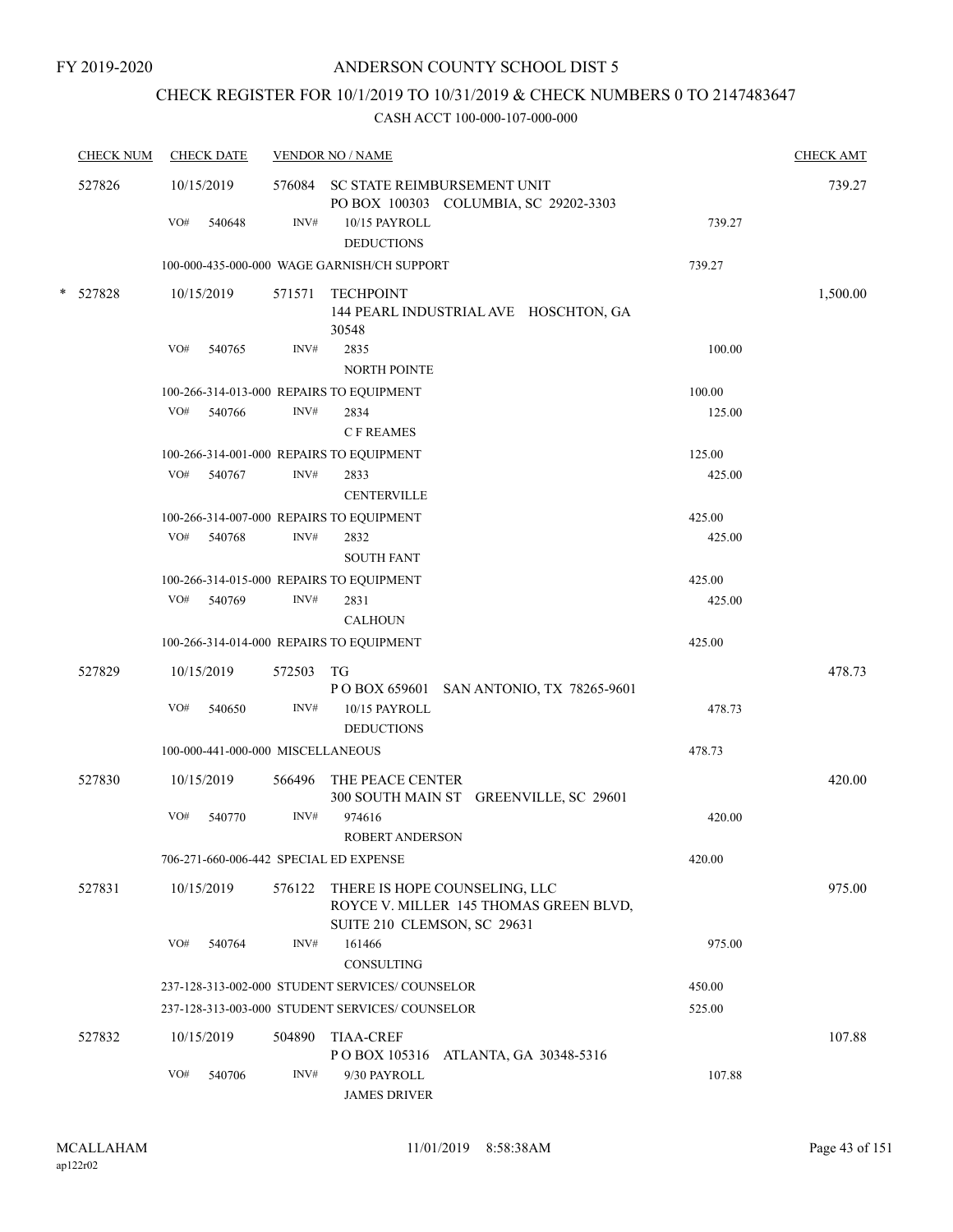## CHECK REGISTER FOR 10/1/2019 TO 10/31/2019 & CHECK NUMBERS 0 TO 2147483647

| <b>CHECK NUM</b> | <b>CHECK DATE</b>                         |              | <b>VENDOR NO / NAME</b>                                                                                   |          | <b>CHECK AMT</b> |
|------------------|-------------------------------------------|--------------|-----------------------------------------------------------------------------------------------------------|----------|------------------|
|                  |                                           |              | 100-000-468-000-000 OPTIONAL RETIREMENT PLAN                                                              | 69.35    |                  |
|                  |                                           |              | 100-000-484-000-000 EMPLOYER RETIREMENT PAYABLE                                                           | 38.53    |                  |
| $*$ 527835       | 10/15/2019                                |              | 576093 TRELLIS COMPANY<br>PO BOX 659601 SAN ANTONIO, TX 78265-9601                                        |          | 285.54           |
|                  | VO#<br>540651                             | INV#         | 10/15 PAYROLL<br><b>DEDUCTIONS</b>                                                                        | 285.54   |                  |
|                  | 100-000-441-000-000 MISCELLANEOUS         |              |                                                                                                           | 285.54   |                  |
| 527836           | 10/15/2019                                |              | 564298 UNITED WAY OF ANDERSON COUNTY<br>POBOX 2067 ANDERSON, SC 29622                                     |          | 1,925.54         |
|                  | VO#<br>540647                             | INV#         | 10/15 PAYROLL<br><b>DEDUCTIONS</b>                                                                        | 1,925.54 |                  |
|                  | 100-000-455-000-000 UNITED FUND - PAYABLE |              |                                                                                                           | 1,925.54 |                  |
| 527837           | 10/15/2019                                |              | 572350 US DEPARTMENT OF EDUCATION AWG<br>NATIONAL PAYMENT CENTER PO BOX 790356 ST<br>LOUIS, MO 63179-0356 |          | 280.81           |
|                  | VO#<br>540652                             | INV#         | 10/15 PAYROLL<br><b>DEDUCTIONS</b>                                                                        | 280.81   |                  |
|                  | 100-000-441-000-000 MISCELLANEOUS         |              |                                                                                                           | 280.81   |                  |
| 527838           | 10/15/2019                                | 575086 VALIC |                                                                                                           |          | 211.29           |
|                  |                                           |              | C/O JP MORGAN CHASE PO BOX 301701<br>DALLAS, TX 75303-1701                                                |          |                  |
|                  | VO#<br>540707                             | INV#         | 9/30 PAYROLL<br><b>REBECCA CROMER</b>                                                                     | 211.29   |                  |
|                  |                                           |              | 100-000-468-000-000 OPTIONAL RETIREMENT PLAN                                                              | 135.83   |                  |
|                  |                                           |              | 100-000-484-000-000 EMPLOYER RETIREMENT PAYABLE                                                           | 75.46    |                  |
| 527839           | 10/15/2019                                | 519401       | VERIZON                                                                                                   |          | 5,603.71         |
|                  | VO#<br>540656                             | INV#         | POBOX 660108 DALLAS, TX 75266-0652<br>9838819684                                                          | 5,603.71 |                  |
|                  |                                           |              | PHONE SERVICE                                                                                             |          |                  |
|                  | 100-266-340-000-000 TELEPHONE             |              |                                                                                                           | 4,301.94 |                  |
|                  | 100-266-340-001-000 TELEPHONE             |              |                                                                                                           | 118.89   |                  |
|                  | 100-266-340-002-000 TELEPHONE             |              |                                                                                                           | 92.12    |                  |
|                  | 100-266-340-003-000 TELEPHONE             |              |                                                                                                           | 107.60   |                  |
|                  | 100-266-340-006-000 TELEPHONE             |              |                                                                                                           | 71.48    |                  |
|                  | 100-266-340-007-000 TELEPHONE             |              |                                                                                                           | 67.34    |                  |
|                  | 100-266-340-008-000 TELEPHONE             |              |                                                                                                           | 67.34    |                  |
|                  | 100-266-340-009-000 TELEPHONE             |              |                                                                                                           | 13.54    |                  |
|                  | 100-266-340-010-000 TELEPHONE             |              |                                                                                                           | 13.54    |                  |
|                  | 100-266-340-012-000 TELEPHONE             |              |                                                                                                           | 13.54    |                  |
|                  | 100-266-340-013-000 TELEPHONE             |              |                                                                                                           | 13.54    |                  |
|                  | 100-266-340-014-000 TELEPHONE             |              |                                                                                                           | 67.34    |                  |
|                  | 100-266-340-015-000 TELEPHONE             |              |                                                                                                           | 80.88    |                  |
|                  | 100-266-340-016-000 TELEPHONE             |              |                                                                                                           | 53.80    |                  |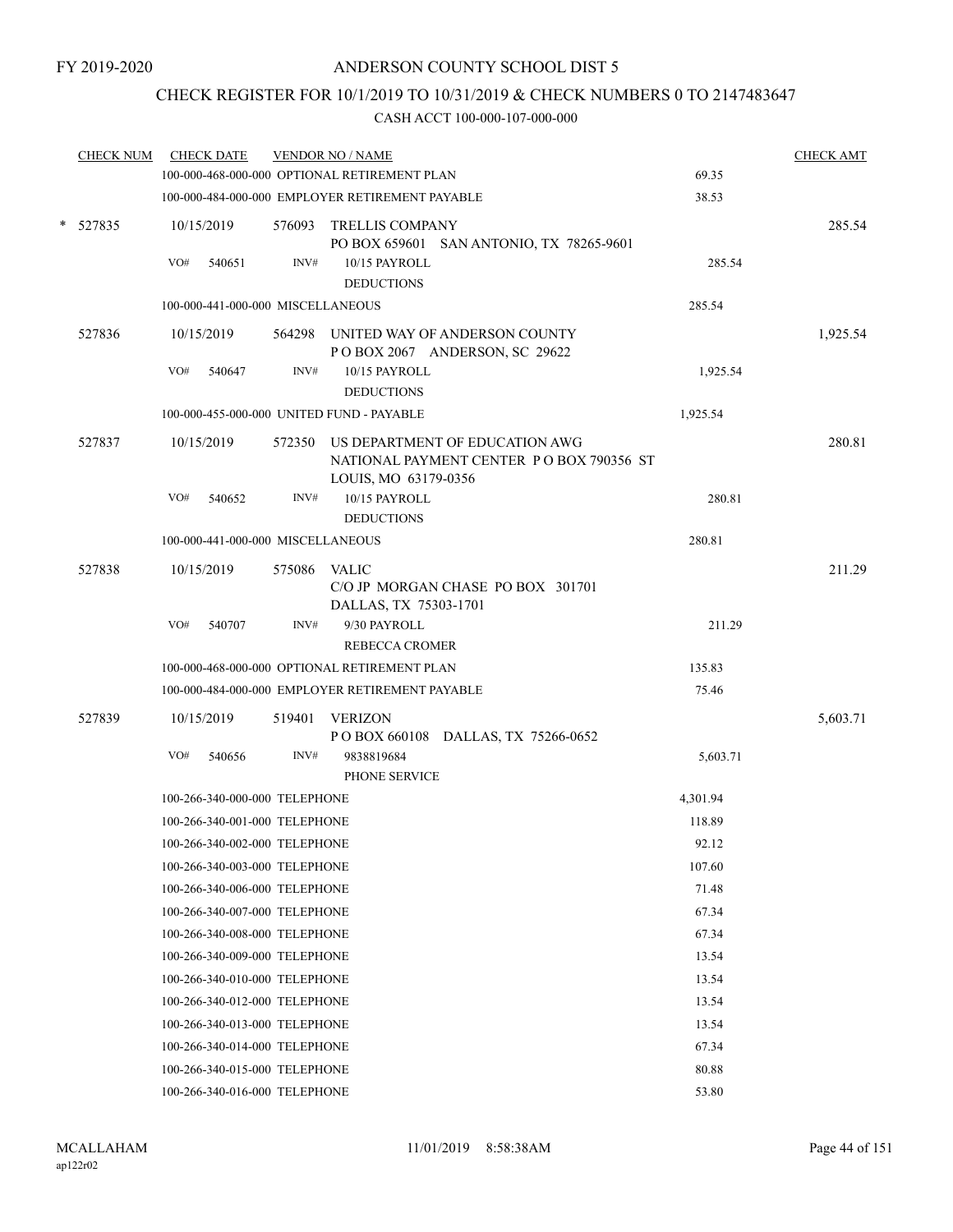### CHECK REGISTER FOR 10/1/2019 TO 10/31/2019 & CHECK NUMBERS 0 TO 2147483647

| <b>CHECK NUM</b> | <b>CHECK DATE</b>                       |        | <b>VENDOR NO / NAME</b>                                                                     |          | <b>CHECK AMT</b> |
|------------------|-----------------------------------------|--------|---------------------------------------------------------------------------------------------|----------|------------------|
|                  | 100-266-340-017-000 TELEPHONE           |        |                                                                                             | 77.34    |                  |
|                  | 100-266-340-018-000 TELEPHONE           |        |                                                                                             | 13.54    |                  |
|                  | 100-266-340-019-000 TELEPHONE           |        |                                                                                             | 13.54    |                  |
|                  | 100-266-340-020-000 TELEPHONE           |        |                                                                                             | 17.68    |                  |
|                  | 131-266-340-031-000 TELEPHONE           |        |                                                                                             | 96.65    |                  |
|                  | 283-126-340-000-000 TELEPHONE           |        |                                                                                             | 48.86    |                  |
|                  | 338-221-340-000-EAR TELEPHONE           |        |                                                                                             | 38.01    |                  |
|                  | 600-256-340-000-000 TELEPHONE           |        |                                                                                             | 161.40   |                  |
|                  | 900-188-340-000-006 HOMELESS TELEPHONE  |        |                                                                                             | 53.80    |                  |
| 527840           | 10/15/2019                              | 524353 | WAL-MART COMMUNITY/GEMB<br>PO BOX 530934 ATT: ACCOUNTS RECEIVABLE<br>ATLANTA, GA 30353-0934 |          | 1,193.76         |
|                  | VO#<br>540773                           | INV#   | 5306<br><b>GLENVIEW</b>                                                                     | 1,193.76 |                  |
|                  | 100-113-410-020-000 SUPPLIES            |        |                                                                                             | 78.67    |                  |
|                  |                                         |        | 100-113-410-020-VEN SUPPLY-ADDT'L FOR LOST VENDING                                          | 204.08   |                  |
|                  |                                         |        | 720-271-660-020-411 MISCELLANEOUS EXPENSE                                                   | 45.05    |                  |
|                  | 720-271-660-020-666 CONCESSIONS EXPENSE |        |                                                                                             | 865.96   |                  |
| 527841           | 10/15/2019                              | 524353 | WAL-MART COMMUNITY/GEMB<br>POBOX 530934 ATT: ACCOUNTS RECEIVABLE<br>ATLANTA, GA 30353-0934  |          | 3,041.27         |
|                  | VO#<br>540774                           | INV#   | 5314<br><b>ROBERT ANDERSON</b>                                                              | 3,041.27 |                  |
|                  |                                         |        | 706-271-660-006-411 MISCELLANEOUS EXPENSE                                                   | 9.35     |                  |
|                  | 706-271-660-006-429 FACULTY EXPENSE     |        |                                                                                             | 213.71   |                  |
|                  | 706-271-660-006-552 YEARBOOK EXPENSE    |        |                                                                                             | 74.79    |                  |
|                  | 706-271-660-006-666 CONCESSIONS EXPENSE |        |                                                                                             | 2,743.42 |                  |
| $*$ 527843       | 10/17/2019                              | 570950 | ANDERSON COUNTY SHERIFF'S OFFICE<br>ATTN: JAMIE LAZAR 305 CAMSON ROAD<br>ANDERSON, SC 29621 |          | 507.50           |
|                  | VO#<br>540800                           | INV#   | 10/2 HEARING<br>NORTH POINTE                                                                | 35.00    |                  |
|                  |                                         |        | 100-233-312-000-SRO DISTRICT OFFICE SECURITY                                                | 35.00    |                  |
|                  | VO#<br>540883                           | INV#   | 10/11 WHS<br><b>FOOTBALL SECURITY</b>                                                       | 157.50   |                  |
|                  |                                         |        | 703-271-660-003-671 FOOTBALL GATE RECEIPTS EXPENSE                                          | 157.50   |                  |
|                  | VO#<br>540884                           | INV#   | 10/10 WHS<br><b>FOOTBALL SECURITY</b>                                                       | 105.00   |                  |
|                  |                                         |        | 703-271-660-003-671 FOOTBALL GATE RECEIPTS EXPENSE                                          | 105.00   |                  |
|                  | VO#<br>540885                           | INV#   | 10/7 GLENVIEW<br><b>VB SECURITY</b>                                                         | 105.00   |                  |
|                  |                                         |        | 720-271-660-020-679 VOLLEYBALL GATE RECEIPTS EXPENSE                                        | 105.00   |                  |
|                  | VO#<br>540886                           | INV#   | 10/2 GLENVIEW<br><b>FOOTBALL SECURITY</b>                                                   | 105.00   |                  |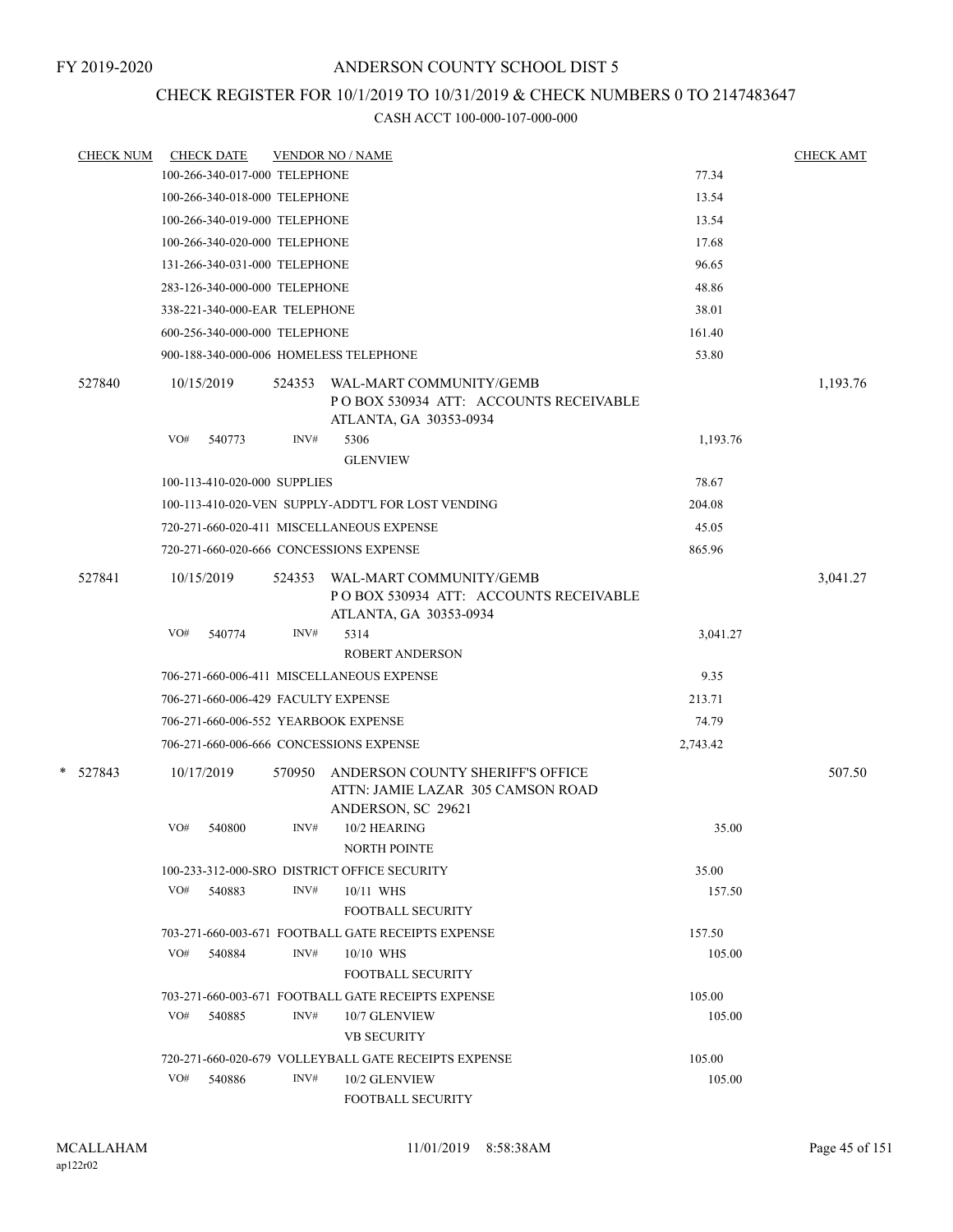### CHECK REGISTER FOR 10/1/2019 TO 10/31/2019 & CHECK NUMBERS 0 TO 2147483647

|   | <b>CHECK NUM</b> | <b>CHECK DATE</b>                       |        | <b>VENDOR NO / NAME</b>                                                                             |           | <b>CHECK AMT</b> |
|---|------------------|-----------------------------------------|--------|-----------------------------------------------------------------------------------------------------|-----------|------------------|
|   |                  |                                         |        | 720-271-660-020-671 FOOTBALL GATE RECEIPTS EXPENSE                                                  | 105.00    |                  |
|   | 527844           | 10/17/2019                              | 569488 | ANDERSON SCREEN PRINT<br>412 WILLIAMSTON ROAD ATT: ACCOUNTS<br>RECEIVABLE ANDERSON, SC 29621        |           | 447.26           |
|   |                  | VO#<br>540887                           | INV#   | 3799<br><b>SOUTHWOOD</b>                                                                            | 447.26    |                  |
|   |                  | 721-190-660-021-642 CHORUS HIGH EXPENSE |        |                                                                                                     | 447.26    |                  |
|   | 527845           | 10/17/2019                              |        | 575063 BAYADA HOME HEALTH CARE, INC.<br>PO BOX 536446 PITTSBURGH, PA 15253-5906                     |           | 1,165.50         |
|   |                  | VO#<br>540888                           | INV#   | PO#<br>14964874<br>11607<br><b>SEPT 23-27</b>                                                       | 1,165.50  |                  |
|   |                  | 283-126-312-017-000 CONTRACTED SERVICES |        |                                                                                                     | 1,165.50  |                  |
| * | 527847           | 10/17/2019                              | 160602 | CDW GOVERNMENT<br>75 REMITTANCE DRIVE SUITE 1515 ATT:<br>ACCOUNTS RECEIVABLE CHICAGO, IL 60675-1515 |           | 1,278.31         |
|   |                  | VO#<br>540803                           | INV#   | <b>VFH7400</b><br><b>TONER</b>                                                                      | 155.15    |                  |
|   |                  | 705-271-660-005-552 YEARBOOK EXPENSE    |        |                                                                                                     | 155.15    |                  |
|   |                  | VO#<br>540804                           | INV#   | <b>VFO0953</b><br><b>TONER</b>                                                                      | 224.70    |                  |
|   |                  | 705-271-660-005-552 YEARBOOK EXPENSE    |        |                                                                                                     | 224.70    |                  |
|   |                  | VO#<br>540805                           | INV#   | <b>VDW8821</b><br><b>TONER</b>                                                                      | 898.46    |                  |
|   |                  | 705-271-660-005-552 YEARBOOK EXPENSE    |        |                                                                                                     | 898.46    |                  |
|   | 527848           | 10/17/2019                              | 572600 | CENERGISTIC, INC<br>PO BOX 219168 KANSAS CITY, MO 64121-9168                                        |           | 24,400.00        |
|   |                  | VO#<br>540806                           | INV#   | PO#<br>11336<br>131043<br><b>OCTOBER FEE</b>                                                        | 24,400.00 |                  |
|   |                  |                                         |        | 100-254-470-000-CEN CENERGISTIC CONTRACT                                                            | 24,400.00 |                  |
|   | 527849           | 10/17/2019                              | 566288 | CES CITY ELECTRIC ACCTS<br>P.O. BOX 71465 ATT: ACCOUNTS RECEIVABLE<br>NORTH CHARLESTON, SC 29415    |           | 168.53           |
|   |                  | VO#<br>540859                           | INV#   | 148780<br><b>SUPPLIES</b>                                                                           | 168.53    |                  |
|   |                  |                                         |        | 100-254-410-003-400 HVAC/ELECTRICAL/PLUMBING                                                        | 168.53    |                  |
|   | 527850           | 10/17/2019                              |        | 575816 DEEDY, CARMEN**<br>1956 CARRINGTON CT STONE MOUNTAIN, GA<br>30087                            |           | 221.14           |
|   |                  | VO#<br>540807                           | INV#   | <b>EXPENSES</b><br><b>OCTOBER 10-11</b>                                                             | 221.14    |                  |
|   |                  | 201-224-312-016-000 PD CONSULTANT       |        |                                                                                                     | 221.14    |                  |
|   | 527851           | 10/17/2019                              | 198651 | DELL MARKETING LP<br>POBOX 534118 ATT: ACCOUNTS RECEIVABLE<br>ATLANTA, GA 30353-4118                |           | 578.86           |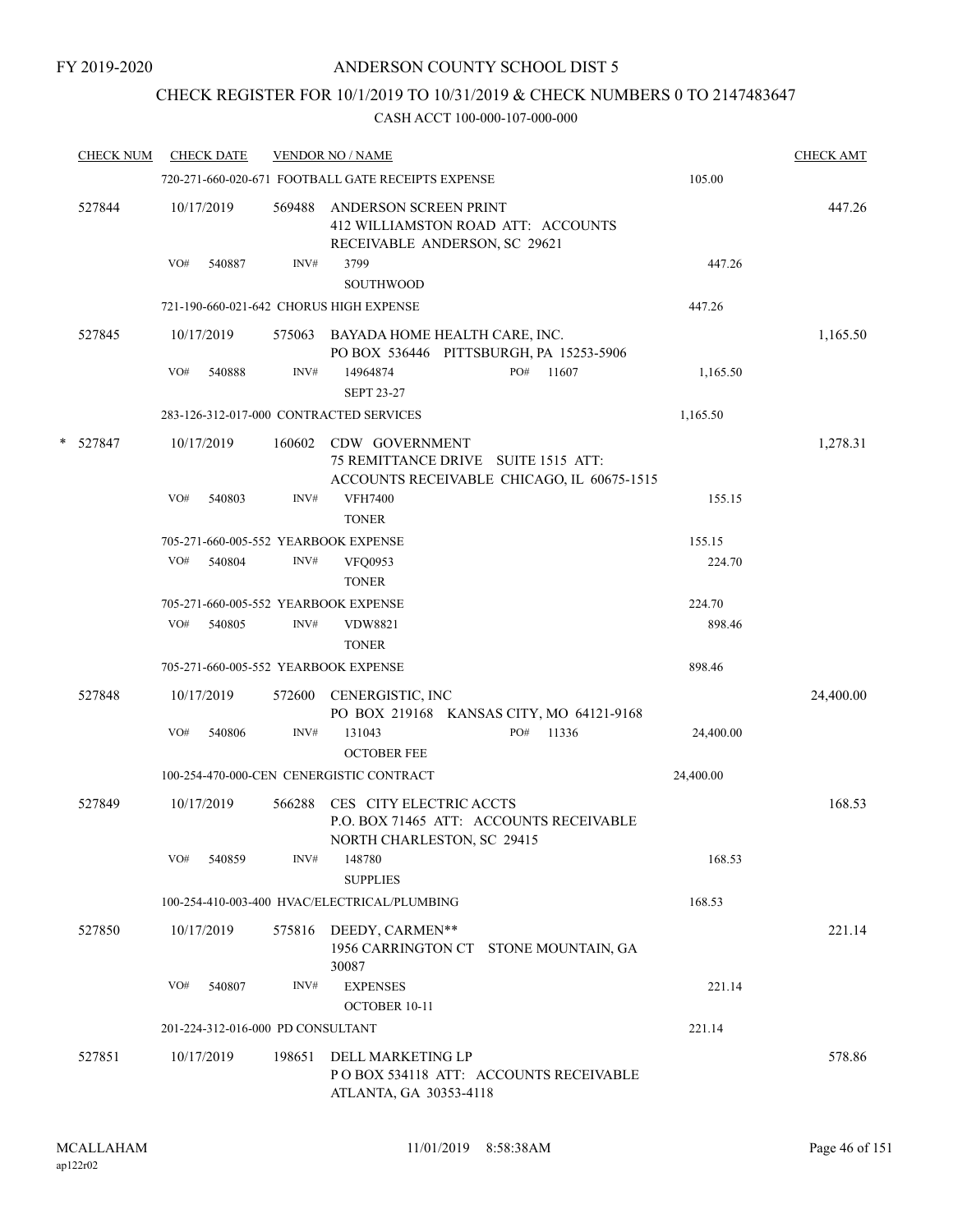### CHECK REGISTER FOR 10/1/2019 TO 10/31/2019 & CHECK NUMBERS 0 TO 2147483647

| <b>CHECK NUM</b> |     | <b>CHECK DATE</b>         |        | <b>VENDOR NO / NAME</b>                                                                         |     |       |           | <b>CHECK AMT</b> |
|------------------|-----|---------------------------|--------|-------------------------------------------------------------------------------------------------|-----|-------|-----------|------------------|
|                  | VO# | 540808                    | INV#   | 10346557953<br><b>MONITORS</b>                                                                  | PO# | 11791 | 466.52    |                  |
|                  |     |                           |        | 100-221-410-000-TST SUPPLIES-TESTING                                                            |     |       | 466.52    |                  |
|                  | VO# | 540809                    | INV#   | 10346457266<br><b>TECH SUPPLIES</b>                                                             | PO# | 11792 | 112.34    |                  |
|                  |     |                           |        | 100-221-410-000-TST SUPPLIES-TESTING                                                            |     |       | 112.34    |                  |
| 527852           |     | 10/17/2019                | 202950 | DISCOUNT BARK COMPANY<br>1820 PEARMAN DAIRY ROAD ATT: ACCOUNTS<br>RECEIVABLE ANDERSON, SC 29625 |     |       |           | 5,301.85         |
|                  | VO# | 540849                    | INV#   | 13408<br><b>SAND WESTSIDE</b>                                                                   |     |       | 26.75     |                  |
|                  |     |                           |        | 100-254-410-003-001 SUPPLIES - MAINTENANCE                                                      |     |       | 26.75     |                  |
|                  | VO# | 540850                    | INV#   | 13419<br>MULCH SOUTHWOOD                                                                        |     |       | 181.90    |                  |
|                  |     |                           |        | 515-253-520-000-ART FINE ARTS CENTER                                                            |     |       | 181.90    |                  |
|                  |     | VO# 540893                | INV#   | 13417<br>13434 & 13435                                                                          | PO# | 11453 | 5,093.20  |                  |
|                  |     | 100-254-410-009-MUL MULCH |        |                                                                                                 |     |       | 1,797.60  |                  |
|                  |     | 100-254-410-010-MUL MULCH |        |                                                                                                 |     |       | 2,127.16  |                  |
|                  |     | 100-254-410-015-MUL MULCH |        |                                                                                                 |     |       | 1,168.44  |                  |
| 527853           |     | 10/17/2019                | 576001 | DOTCOM COMPUTERS INC<br>45 THUNDER ROAD TAUNTON, MA 02780                                       |     |       |           | 711.50           |
|                  | VO# | 540894                    | INV#   | 93383<br><b>SHORETEL</b>                                                                        | PO# | 11827 | 711.50    |                  |
|                  |     |                           |        | 100-266-314-000-000 REPAIRS TO EQUIPMENT                                                        |     |       | 711.50    |                  |
| 527854           |     | 10/17/2019                |        | 211302 DUKE ENERGY<br>PO BOX 70516 CHARLOTTE, NC 28272-0516                                     |     |       |           | 40,758.83        |
|                  | VO# | 540921                    | INV#   | <b>DUE 10/22</b><br><b>UTILITIES</b>                                                            |     |       | 40,758.83 |                  |
|                  |     |                           |        | 100-254-470-002-000 ENERGY-ELECTRICITY & WATER                                                  |     |       | 18.50     |                  |
|                  |     |                           |        | 100-254-470-013-000 ENERGY-ELECTRICITY & WATER                                                  |     |       | 11,371.97 |                  |
|                  |     |                           |        | 100-254-470-016-000 ENERGY-ELECTRICITY & WATER                                                  |     |       | 6,902.22  |                  |
|                  |     |                           |        | 100-254-470-017-000 ENERGY-ELECTRICITY & WATER                                                  |     |       | 10,603.88 |                  |
|                  |     |                           |        | 100-254-470-020-000 ENERGY-ELECTRICITY & WATER                                                  |     |       | 11,734.71 |                  |
|                  |     |                           |        | 100-254-470-023-000 ENERGY-ELECTRICITY & WATER                                                  |     |       | 127.55    |                  |
| * 527856         |     | 10/17/2019                | 563495 | ELECTRIC CITY UTILITIES<br>CITY OF ANDERSON 601 SOUTH MAIN ST<br>ANDERSON, SC 29624             |     |       |           | 12,535.65        |
|                  | VO# | 540920                    | INV#   | <b>DUE 11/3</b>                                                                                 |     |       | 12,535.65 |                  |
|                  |     |                           |        | WATER & SEWER                                                                                   |     |       |           |                  |
|                  |     |                           |        | 100-254-470-000-000 ENERGY-ELECTRICITY & WATER                                                  |     |       | 125.98    |                  |
|                  |     |                           |        | 100-254-470-001-000 ENERGY-ELECTRICITY & WATER                                                  |     |       | 666.88    |                  |
|                  |     |                           |        | 100-254-470-005-000 ENERGY-ELECTRICITY & WATER                                                  |     |       | 12.00     |                  |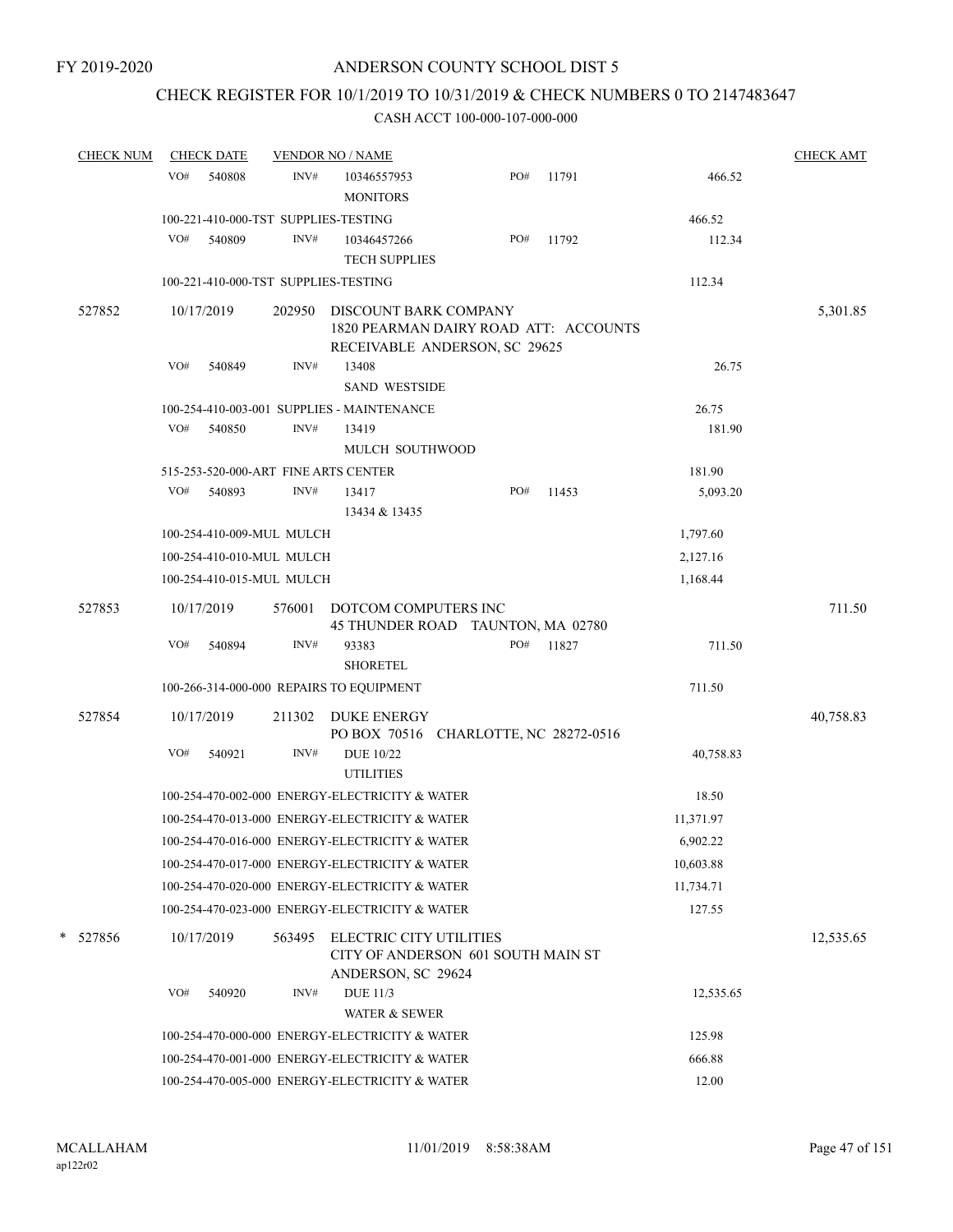### CHECK REGISTER FOR 10/1/2019 TO 10/31/2019 & CHECK NUMBERS 0 TO 2147483647

|   | <u>CHECK NUM</u> |     | <b>CHECK DATE</b>                   |        | <b>VENDOR NO / NAME</b>                                                                              |           | <b>CHECK AMT</b> |
|---|------------------|-----|-------------------------------------|--------|------------------------------------------------------------------------------------------------------|-----------|------------------|
|   |                  |     |                                     |        | 100-254-470-006-000 ENERGY-ELECTRICITY & WATER                                                       | 3,199.97  |                  |
|   |                  |     |                                     |        | 100-254-470-012-000 ENERGY-ELECTRICITY & WATER                                                       | 1,276.04  |                  |
|   |                  |     |                                     |        | 100-254-470-015-000 ENERGY-ELECTRICITY & WATER                                                       | 1,275.80  |                  |
|   |                  |     |                                     |        | 100-254-470-016-000 ENERGY-ELECTRICITY & WATER                                                       | 1,852.86  |                  |
|   |                  |     |                                     |        | 100-254-470-018-000 ENERGY-ELECTRICITY & WATER                                                       | 1,376.15  |                  |
|   |                  |     |                                     |        | 100-254-470-021-000 ENERGY-ELECTRICITY & WATER                                                       | 2,749.97  |                  |
|   | 527857           |     | 10/17/2019                          | 575386 | ELECTRIC CITY HEATING & COOLING<br>1310 GEORGE ALBERT LAKE ROAD ANDERSON,<br>SC 29624                |           | 75,524.00        |
|   |                  | VO# | 540895                              | INV#   | 2339<br>PO#<br>11344<br><b>MCCANTS</b>                                                               | 75,524.00 |                  |
|   |                  |     |                                     |        | 505-254-323-005-000 CONTRACTED SERVICES                                                              | 75,524.00 |                  |
|   | 527858           |     | 10/17/2019                          | 570045 | ENVIRONMENTAL MARKETING SERVICES, LLC<br>107 WALL STREET SUITE 1 CLEMSON, SC 29631                   |           | 1,640.00         |
|   |                  | VO# | 540810                              | INV#   | 19-2914<br>PO#<br>11715<br><b>LABPACK</b>                                                            | 1,640.00  |                  |
|   |                  |     |                                     |        | 100-221-312-002-000 PURCHASED SERVICES                                                               | 790.00    |                  |
|   |                  |     |                                     |        | 100-221-312-003-000 PURCHASED SERVICES                                                               | 850.00    |                  |
| * | 527861           |     | 10/17/2019                          | 250850 | GOLDMAN, PAUL**<br>472 BABB ROAD SENECA, SC 29678                                                    |           | 127.00           |
|   |                  | VO# | 540796                              | INV#   | 10/9 RAMS                                                                                            | 58.50     |                  |
|   |                  |     |                                     |        | FOOTBALL OFFICIAL                                                                                    |           |                  |
|   |                  |     |                                     |        | 706-271-660-006-671 FOOTBALL GATE RECEIPTS EXPENSE                                                   | 58.50     |                  |
|   |                  | VO# | 540863                              | INV#   | <b>OCT 10 WHS</b>                                                                                    | 68.50     |                  |
|   |                  |     |                                     |        | <b>FOOTBALL OFFICIAL</b>                                                                             |           |                  |
|   |                  |     |                                     |        | 703-271-660-003-671 FOOTBALL GATE RECEIPTS EXPENSE                                                   | 68.50     |                  |
|   | 527862           |     | 10/17/2019                          | 574279 | HALLIGAN MAHONEY & WILLIAMS<br>PO BOX 11367 COLUMBIA, SC 29211-1367                                  |           | 7,376.75         |
|   |                  | VO# | 540812                              | INV#   | 13799<br><b>SEPT SERVICES</b>                                                                        | 7,376.75  |                  |
|   |                  |     | 100-231-319-000-000 LEGAL FEES      |        |                                                                                                      | 7,141.75  |                  |
|   |                  |     | 131-233-319-031-000 LEGAL FEES      |        |                                                                                                      | 235.00    |                  |
|   | * 527864         |     | 10/17/2019                          | 576244 | HOLLAND, LORI**<br>216 BROCKMAN AVE GREENVILLE, SC 29609                                             |           | 450.00           |
|   |                  | VO# | 540900                              | INV#   | 67891                                                                                                | 450.00    |                  |
|   |                  |     |                                     |        | <b>MIDWAY ELEM</b>                                                                                   |           |                  |
|   |                  |     | 717-190-660-017-211 SCIENCE EXPENSE |        |                                                                                                      | 450.00    |                  |
|   | * 527868         |     | 10/17/2019                          | 358500 | <b>MINUTEMAN PRESS</b><br>3308 NORTH MAIN STREET ATT: ACCOUNTS<br>RECEIVABLE ANDERSON, SC 29621-4108 |           | 308.91           |
|   |                  | VO# | 540818                              | INV#   | 88101                                                                                                | 308.91    |                  |
|   |                  |     |                                     |        | JOB #119177                                                                                          |           |                  |
|   |                  |     | 100-112-410-019-000 SUPPLIES        |        |                                                                                                      | 308.91    |                  |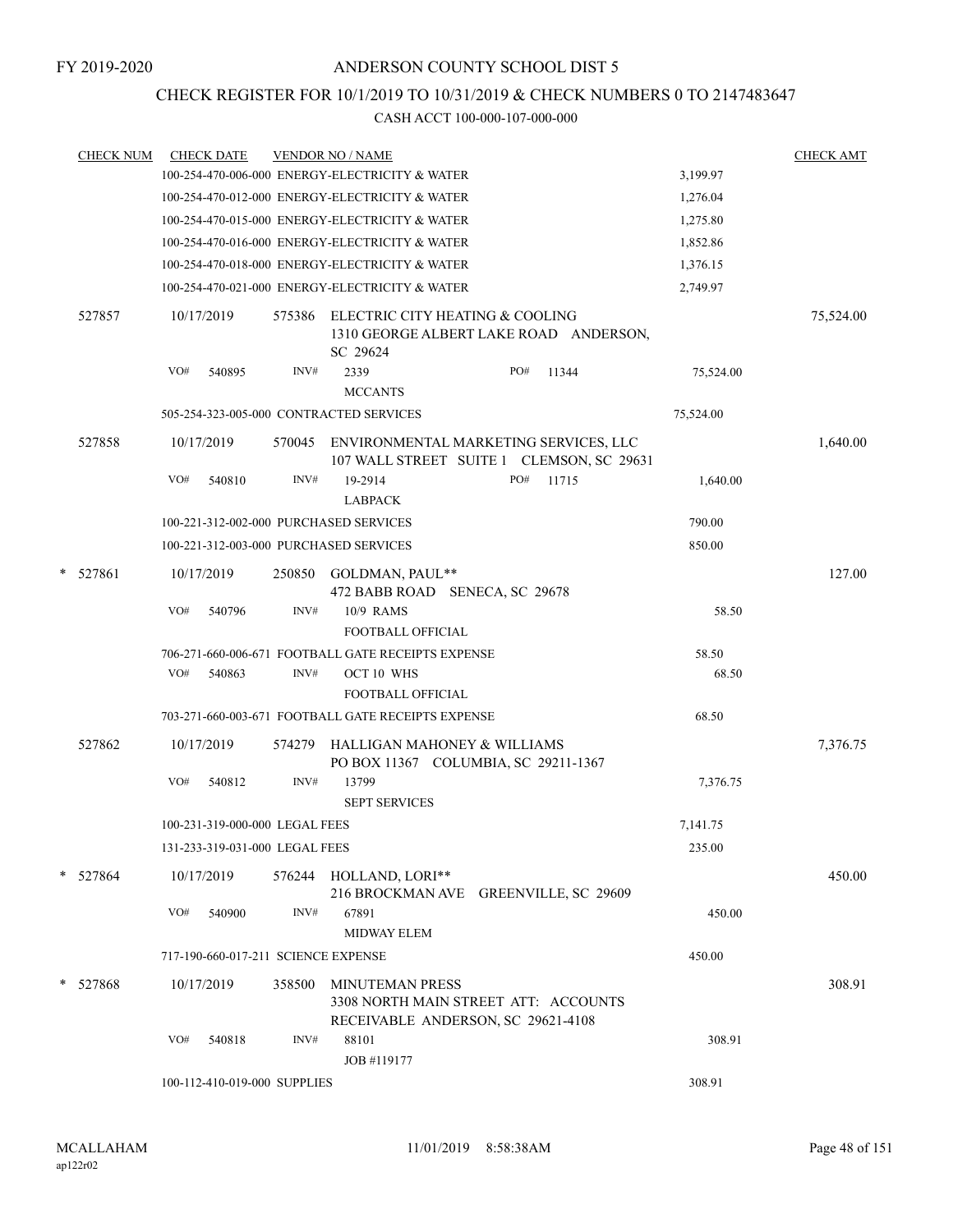## CHECK REGISTER FOR 10/1/2019 TO 10/31/2019 & CHECK NUMBERS 0 TO 2147483647

| <b>CHECK NUM</b> | <b>CHECK DATE</b>                                                                                                                  |                                       | <b>VENDOR NO / NAME</b>                                                                                      |                 | <b>CHECK AMT</b> |  |  |
|------------------|------------------------------------------------------------------------------------------------------------------------------------|---------------------------------------|--------------------------------------------------------------------------------------------------------------|-----------------|------------------|--|--|
| 527869           | 10/17/2019<br>567126<br>MUSIC & ARTS CENTER<br>5295 WESTVIEW DR SUITE 300 ATTN: CA<br>FREDERICK, MD 21703<br>VO#<br>INV#<br>540820 |                                       |                                                                                                              |                 |                  |  |  |
|                  |                                                                                                                                    |                                       | 019135069<br>ACCT #9422548                                                                                   | 173.41          |                  |  |  |
|                  |                                                                                                                                    | 705-271-660-005-601 BAND CLUB EXPENSE |                                                                                                              | 173.41          |                  |  |  |
| 527870           | 10/17/2019                                                                                                                         |                                       | 576156 MY PILOT STORE                                                                                        |                 | 6,115.00         |  |  |
|                  |                                                                                                                                    |                                       | 15887 N 76TH STREET SCOTTSDALE, AZ 85260                                                                     |                 |                  |  |  |
|                  | VO#<br>540819                                                                                                                      | INV#                                  | PO#<br>11367<br>211074579<br><b>SUPPLIES</b>                                                                 | 6,115.00        |                  |  |  |
|                  |                                                                                                                                    | 515-253-520-031-CAR CAREER CENTER     |                                                                                                              | 6,115.00        |                  |  |  |
| * 527874         | 10/17/2019                                                                                                                         |                                       | 572850 ROBERT ANDERSON PETTY CASH                                                                            |                 | 128.00           |  |  |
|                  |                                                                                                                                    |                                       | $, --$                                                                                                       |                 |                  |  |  |
|                  | VO#<br>540824                                                                                                                      | INV#                                  | OCT <sub>21</sub><br><b>BOOK FAIR</b>                                                                        | 128.00          |                  |  |  |
|                  |                                                                                                                                    | 706-271-660-006-519 LIBRARY EXPENSE   |                                                                                                              | 128.00          |                  |  |  |
| 527875           | 10/17/2019                                                                                                                         |                                       | 567525 ROWLAND MECHANICAL                                                                                    |                 | 2,473.86         |  |  |
|                  |                                                                                                                                    |                                       | 4035 HWY 24 ANDERSON, SC 29626                                                                               |                 |                  |  |  |
|                  | VO#<br>540907                                                                                                                      | INV#                                  | 9558-9571<br>PO#<br>11201<br><b>BUS REPAIRS</b>                                                              | 2,473.86        |                  |  |  |
|                  |                                                                                                                                    |                                       | 100-255-323-000-ACT ACTIVITY BUS CONTRACTED SERVICES                                                         | 85.40           |                  |  |  |
|                  |                                                                                                                                    |                                       | 100-255-323-000-ACT ACTIVITY BUS CONTRACTED SERVICES                                                         | 101.79          |                  |  |  |
|                  |                                                                                                                                    |                                       | 100-255-323-000-ACT ACTIVITY BUS CONTRACTED SERVICES                                                         | 303.71          |                  |  |  |
|                  |                                                                                                                                    |                                       | 100-255-323-000-ACT ACTIVITY BUS CONTRACTED SERVICES                                                         | 85.40           |                  |  |  |
|                  |                                                                                                                                    |                                       | 100-255-323-000-ACT ACTIVITY BUS CONTRACTED SERVICES                                                         | 46.00           |                  |  |  |
|                  |                                                                                                                                    |                                       | 100-255-323-000-ACT ACTIVITY BUS CONTRACTED SERVICES<br>100-255-323-000-ACT ACTIVITY BUS CONTRACTED SERVICES | 93.59<br>105.88 |                  |  |  |
|                  |                                                                                                                                    |                                       | 100-255-323-000-ACT ACTIVITY BUS CONTRACTED SERVICES                                                         | 255.00          |                  |  |  |
|                  |                                                                                                                                    |                                       | 100-255-323-000-ACT ACTIVITY BUS CONTRACTED SERVICES                                                         | 255.00          |                  |  |  |
|                  |                                                                                                                                    |                                       | 100-255-323-000-ACT ACTIVITY BUS CONTRACTED SERVICES                                                         | 172.50          |                  |  |  |
|                  |                                                                                                                                    |                                       | 100-255-323-000-ACT ACTIVITY BUS CONTRACTED SERVICES                                                         | 46.00           |                  |  |  |
|                  |                                                                                                                                    |                                       | 100-255-323-000-ACT ACTIVITY BUS CONTRACTED SERVICES                                                         | 93.59           |                  |  |  |
|                  |                                                                                                                                    |                                       | 100-255-323-000-ACT ACTIVITY BUS CONTRACTED SERVICES                                                         | 575.00          |                  |  |  |
|                  |                                                                                                                                    |                                       | 100-255-323-000-ACT ACTIVITY BUS CONTRACTED SERVICES                                                         | 255.00          |                  |  |  |
| 527876           | 10/17/2019                                                                                                                         | 563477                                | SC ASSOC MIDDLE LEVEL EDUCATION<br>TINA JAMISON, DIRECTOR 225 GARDENWALK<br>DRIVE WEST COLUMBIA, SC 29170    |                 | 150.00           |  |  |
|                  | VO#<br>540825                                                                                                                      | INV#                                  | <b>MEMBERSHIP</b>                                                                                            | 150.00          |                  |  |  |
|                  |                                                                                                                                    |                                       | <b>GLENVIEW MS</b>                                                                                           |                 |                  |  |  |
|                  |                                                                                                                                    |                                       | 100-113-410-020-VEN SUPPLY-ADDT'L FOR LOST VENDING                                                           | 150.00          |                  |  |  |
| 527877           | 10/17/2019                                                                                                                         | 575023                                | <b>SC CHILDREN'S THEATRE</b><br>ATTN: LAUREN IMHOLFF PO BOX 9340<br>GREENVILLE, SC 29604                     |                 | 250.00           |  |  |
|                  | VO#<br>540826                                                                                                                      | INV#                                  | FOR 3/13/20<br><b>NEVITT FOREST</b>                                                                          | 250.00          |                  |  |  |
|                  |                                                                                                                                    |                                       | 712-271-660-012-351 FIELD TRIPS GRADE 1 EXPENSE                                                              | 250.00          |                  |  |  |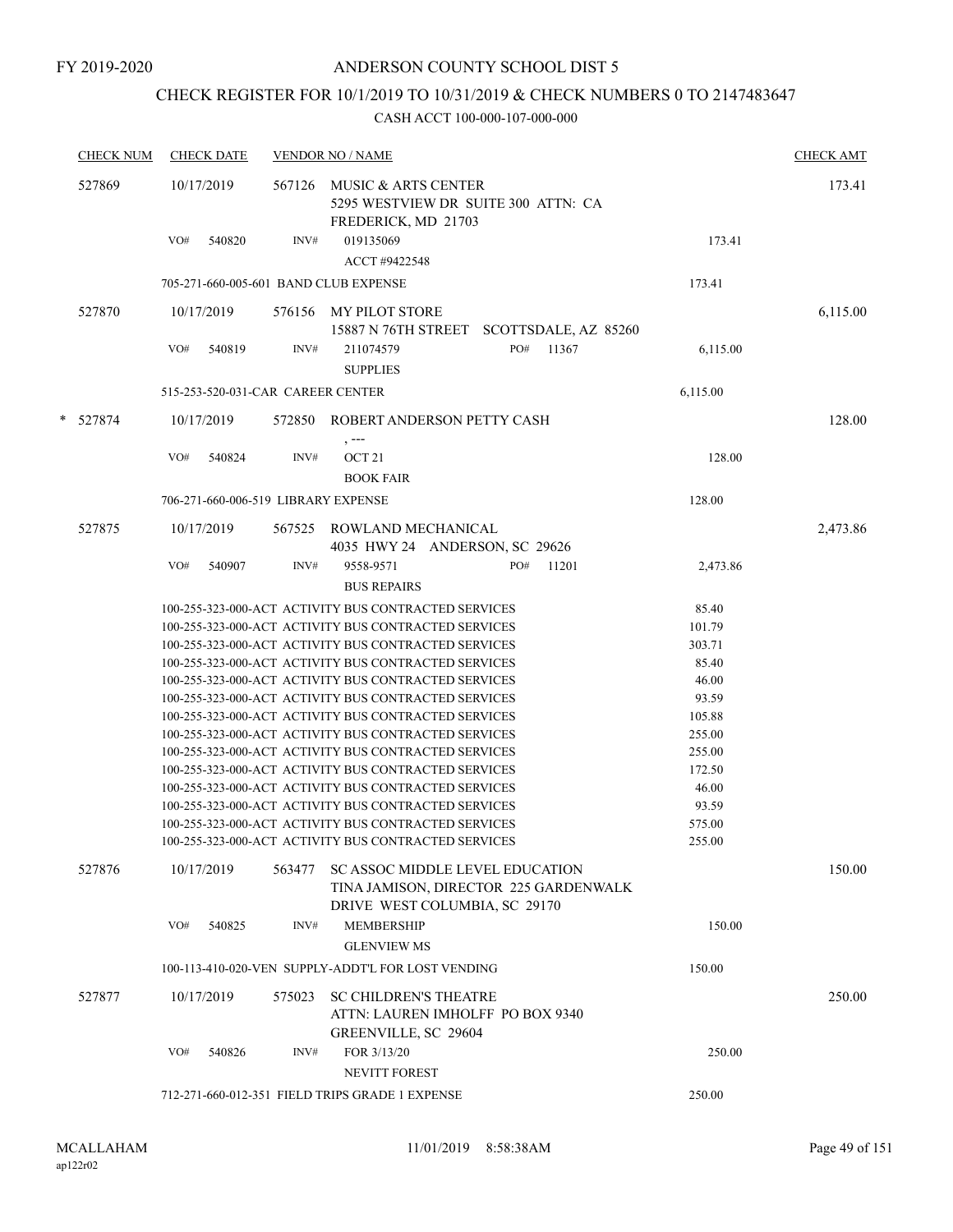## CHECK REGISTER FOR 10/1/2019 TO 10/31/2019 & CHECK NUMBERS 0 TO 2147483647

|   | <b>CHECK NUM</b> |     | <b>CHECK DATE</b> |                                    | <b>VENDOR NO / NAME</b>                                                                                                  |          | <b>CHECK AMT</b> |
|---|------------------|-----|-------------------|------------------------------------|--------------------------------------------------------------------------------------------------------------------------|----------|------------------|
|   | 527878           |     | 10/17/2019        | 569339                             | <b>SCDCDT</b><br>USC/CDR MICHAEL STUTTS 8301 FARROW ROAD<br>COLUMBIA, SC 29203                                           |          | 138.69           |
|   |                  | VO# | 540908            | INV#                               | <b>NOV 19-21</b><br><b>BRENDA HARPER</b>                                                                                 | 138.69   |                  |
|   |                  |     |                   |                                    | 203-223-333-000-000 TRIPS & CONF-ADMIN.                                                                                  | 138.69   |                  |
|   | * 527880         |     | 10/17/2019        | 564317                             | SDE, INC STAFF DEVELOP FOR EDUCATORS<br>282 CORPORATE DRIVE, SUITE 1 ATT:<br>ACCOUNTS RECEIVABLE PORTSMOUTH, NH<br>03801 |          | 807.00           |
|   |                  | VO# | 540833            | INV#                               | PD0930<br><b>NORTH POINTE ELEM</b>                                                                                       | 807.00   |                  |
|   |                  |     |                   |                                    | 100-112-410-013-INQ INQUIRY BASED LEARNING                                                                               | 807.00   |                  |
|   | 527881           |     | 10/17/2019        |                                    | 572126 SERVICE ASSOCIATES, INC<br>2722 MONTICELLO DRIVE WINSTON SALEM, NC<br>27106                                       |          | 843.75           |
|   |                  | VO# | 540910            | INV#                               | 5299<br><b>JULY - AUGUST</b>                                                                                             | 843.75   |                  |
|   |                  |     |                   |                                    | 100-266-345-000-000 TECHNOLOGY INFRASTRUCTURE                                                                            | 843.75   |                  |
| * | 527883           |     | 10/17/2019        | 571007                             | SIMPLIFIED OFFICE SYSTEMS<br>6220 BUSH RIVER ROAD COLUMBIA, SC 29212                                                     |          | 1,201.83         |
|   |                  | VO# | 540831            | INV#                               | 191010-0048<br><b>COPIES</b>                                                                                             | 457.32   |                  |
|   |                  |     |                   | 717-190-660-017-362 COPIER EXPENSE |                                                                                                                          | 457.32   |                  |
|   |                  | VO# | 540911            | INV#                               | 190501-0040<br><b>MIDWAY ELEM</b>                                                                                        | 744.51   |                  |
|   |                  |     |                   | 717-190-660-017-362 COPIER EXPENSE |                                                                                                                          | 744.51   |                  |
|   | * 527886         |     | 10/17/2019        | 575405                             | TC EDUCATIONAL CONSULTING LLC<br>219 COUNTRY GLEN LANE PELZER, SC 29669                                                  |          | 2,500.00         |
|   |                  | VO# | 540834            | INV#                               | PO#<br>6172<br>11488<br>OCTOBER 1 & 8                                                                                    | 1,000.00 |                  |
|   |                  |     |                   | 210-224-312-000-000 CONSULTANT FEE |                                                                                                                          | 1,000.00 |                  |
|   |                  | VO# | 540912            | INV#                               | PO#<br>11553<br><b>VARENNES</b><br>SEPTEMBER 2019                                                                        | 1,500.00 |                  |
|   |                  |     |                   | 201-224-312-016-000 PD CONSULTANT  |                                                                                                                          | 1,500.00 |                  |
|   | 527887           |     | 10/17/2019        | 570649                             | THE CHILDREN'S MUSEUM<br>300 COLLEGE STREET GREENVILLE, SC 29601                                                         |          | 944.00           |
|   |                  | VO# | 540913            | INV#                               | 10981813<br><b>MIDWAY ELEM</b>                                                                                           | 944.00   |                  |
|   |                  |     |                   |                                    | 717-190-660-017-351 FIELD TRIPS GRADE 1 EXPENSE                                                                          | 944.00   |                  |
|   | * 527889         |     | 10/17/2019        | 571399                             | UNITED VOLLEYBALL SUPPLY<br>14615 NE 91ST STREET BLDG B REDMOND, WA<br>98052                                             |          | 1,219.07         |
|   |                  | VO# | 540836            | INV#                               | 119130                                                                                                                   | 1,219.07 |                  |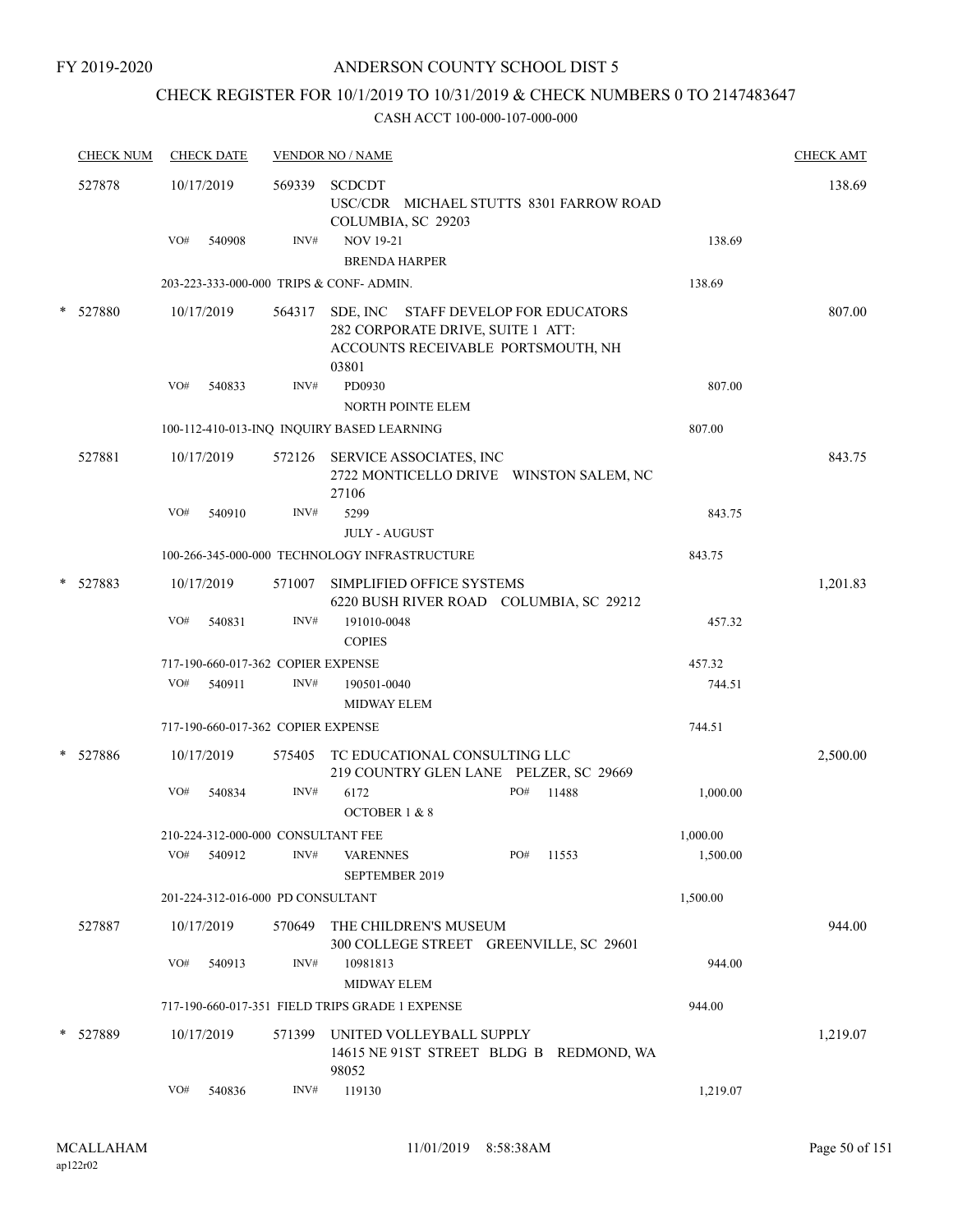FY 2019-2020

### ANDERSON COUNTY SCHOOL DIST 5

## CHECK REGISTER FOR 10/1/2019 TO 10/31/2019 & CHECK NUMBERS 0 TO 2147483647

|        | <b>CHECK NUM</b> |     | <b>CHECK DATE</b>                  |        | <b>VENDOR NO / NAME</b><br><b>TL HANNA</b>                                                               |     |       |                  | <b>CHECK AMT</b> |
|--------|------------------|-----|------------------------------------|--------|----------------------------------------------------------------------------------------------------------|-----|-------|------------------|------------------|
|        |                  |     | 100-271-410-002-000 SUPPLIES       |        |                                                                                                          |     |       | 1,219.07         |                  |
|        | 527890           |     | 10/17/2019                         | 576048 | VITAL RECORDS HOLDINGS, LLC<br>DEPT 5874 PO BOX 11407 BIRMINGHAM, AL<br>35246-5874                       |     |       |                  | 2,914.21         |
|        |                  | VO# | 540915                             | INV#   | 287677<br><b>SERVICE/STORAGE</b>                                                                         | PO# | 11282 | 2,914.21         |                  |
|        |                  |     |                                    |        | 397-221-312-000-000 PURCHASED SERVICES                                                                   |     |       | 2,914.21         |                  |
|        | * 527892         |     | 10/17/2019                         |        | 573864 WELLS FARGO VENDOR FIN SERV<br>PO BOX 105710 ATLANTA, GA 30348-5710                               |     |       |                  | 252.52           |
|        |                  | VO# | 540916                             | INV#   | 5007552059<br><b>COPIER</b>                                                                              |     |       | 252.52           |                  |
|        |                  |     | 723-190-660-023-913 COPIER EXPENSE |        |                                                                                                          |     |       | 252.52           |                  |
| $\ast$ | 527894           |     | 10/17/2019                         | 570755 | WILSON & ASSOCIATES SPORTS TURF<br>1737 SOUTH LAKE DRIVE ATT: ACCOUNTS<br>RECEIVABLE LEXINGTON, SC 29073 |     |       |                  | 3,180.00         |
|        |                  | VO# | 540917                             | INV#   | 16160,16164<br><b>FIELD SERVICES</b>                                                                     | PO# | 11340 | 3,180.00         |                  |
|        |                  |     |                                    |        | 100-254-323-002-001 CONTRACTED SERVICES                                                                  |     |       | 840.00           |                  |
|        |                  |     |                                    |        | 100-254-323-003-001 CONTRACTED SERVICES                                                                  |     |       | 840.00           |                  |
|        |                  |     |                                    |        | 100-254-323-005-001 CONTRACTED SERVICES                                                                  |     |       | 300.00           |                  |
|        |                  |     |                                    |        | 100-254-323-006-001 CONTRACTED SERVICES<br>100-254-323-006-001 CONTRACTED SERVICES                       |     |       | 300.00<br>600.00 |                  |
|        |                  |     |                                    |        | 100-254-323-020-001 CONTRACTED SERVICES                                                                  |     |       | 300.00           |                  |
|        | 527895           |     | 10/22/2019                         | 573978 | AAA SUPPLY INC<br>PO BOX 17769 GREENVILLE, SC 29606                                                      |     |       |                  | 415.77           |
|        |                  | VO# | 540985                             | INV#   | 04-511330<br><b>SUPPLIES</b>                                                                             |     |       | 300.42           |                  |
|        |                  |     |                                    |        | 100-254-410-002-400 HVAC/ELECTRICAL/PLUMBING                                                             |     |       | 300.42           |                  |
|        |                  | VO# | 540986                             | INV#   | 04-512650<br><b>SUPPLIES</b>                                                                             |     |       | 115.35           |                  |
|        |                  |     |                                    |        | 100-254-410-002-400 HVAC/ELECTRICAL/PLUMBING                                                             |     |       | 27.54            |                  |
|        |                  |     |                                    |        | 100-254-410-008-400 HVAC/ELECTRICAL/PLUMBING                                                             |     |       | 27.53            |                  |
|        |                  |     |                                    |        | 100-254-410-012-400 HVAC/ELECTRICAL/PLUMBING                                                             |     |       | 60.28            |                  |
|        | 527896           |     | 10/22/2019                         | 576250 | ADMIRAL FALG POLES, INC<br>5795 WESTBOURNE AVENUE COLUMBUS, OH<br>43213                                  |     |       |                  | 2,430.00         |
|        |                  | VO# | 540983                             | INV#   | 78855<br><b>GLENVIEW MS</b>                                                                              |     |       | 2,430.00         |                  |
|        |                  |     |                                    |        | 100-254-410-020-001 SUPPLIES - MAINTENANCE                                                               |     |       | 2,430.00         |                  |
|        | 527897           |     | 10/22/2019                         | 572832 | ALL FOR KIDZ<br>20700 44TH AVENUE WEST SUITE 220                                                         |     |       |                  | 2,192.00         |
|        |                  | VO# | 541032                             | INV#   | LYNNWOOD, WA 98036<br>19 0288                                                                            |     |       | 2,192.00         |                  |
|        |                  |     |                                    |        |                                                                                                          |     |       |                  |                  |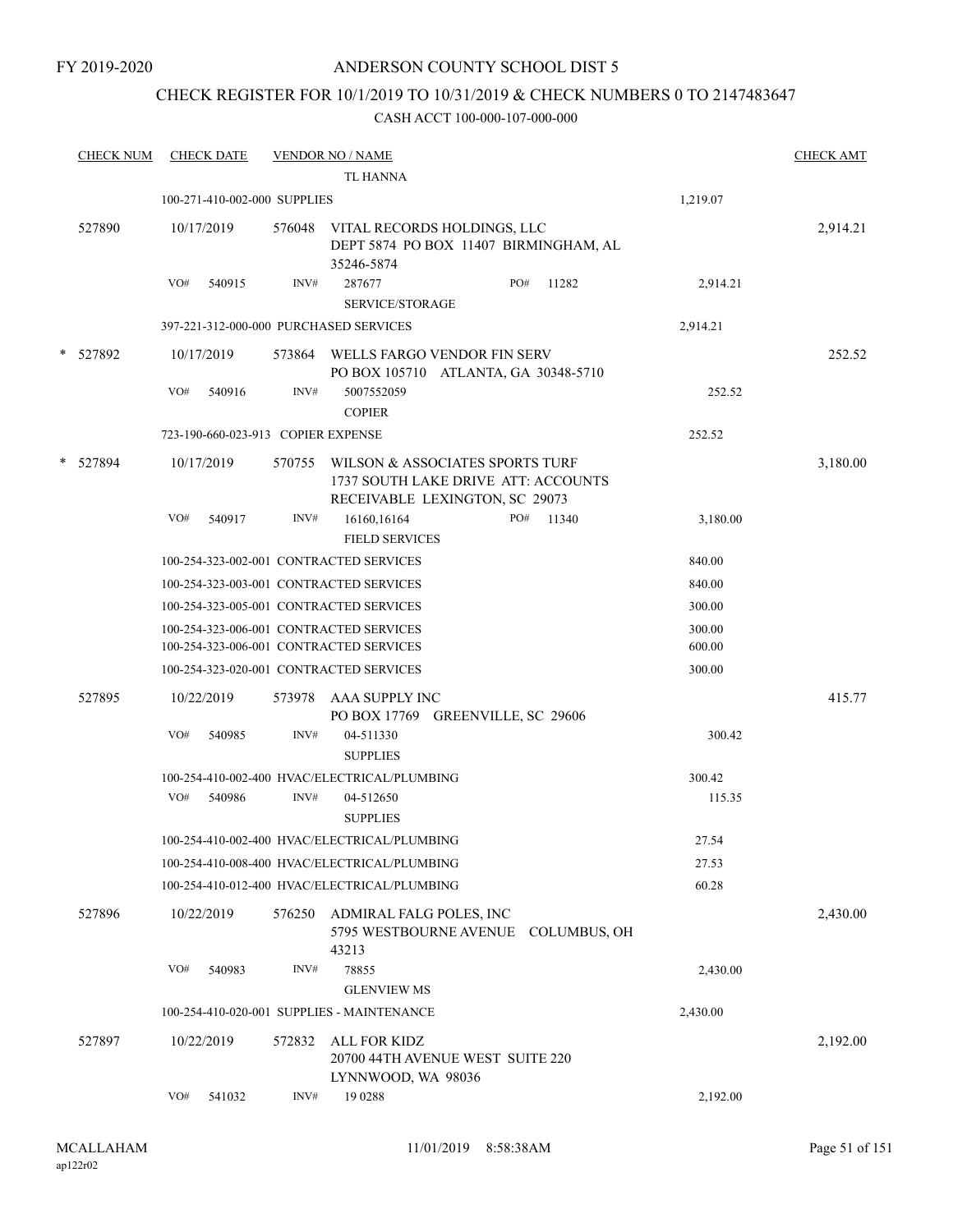### CHECK REGISTER FOR 10/1/2019 TO 10/31/2019 & CHECK NUMBERS 0 TO 2147483647

|        | <b>CHECK NUM</b> |                                                              | <b>CHECK DATE</b>            |        | <b>VENDOR NO / NAME</b><br><b>CENTERVILL ELEM</b>                                                  |     |  |           |                 | <b>CHECK AMT</b> |  |
|--------|------------------|--------------------------------------------------------------|------------------------------|--------|----------------------------------------------------------------------------------------------------|-----|--|-----------|-----------------|------------------|--|
|        |                  |                                                              |                              |        | 707-190-660-007-201 MISCELLANEOUS EXPENSE                                                          |     |  |           | 2,192.00        |                  |  |
|        |                  |                                                              |                              |        |                                                                                                    |     |  |           |                 |                  |  |
| $\ast$ | 527899           |                                                              | 10/22/2019                   |        | 570950 ANDERSON COUNTY SHERIFF'S OFFICE<br>ATTN: JAMIE LAZAR 305 CAMSON ROAD<br>ANDERSON, SC 29621 |     |  |           |                 | 1,470.00         |  |
|        |                  | VO#                                                          | 541035                       | INV#   | <b>TLH DANCE</b>                                                                                   |     |  |           | 70.00           |                  |  |
|        |                  |                                                              |                              |        | <b>OCT 11 SECURITY</b>                                                                             |     |  |           |                 |                  |  |
|        |                  |                                                              |                              |        | 702-271-660-002-502 STUDENT GOV/COUNCIL EXPENSE                                                    |     |  |           | 70.00           |                  |  |
|        |                  | VO#                                                          | 541036                       | INV#   | $10/15$ TLH                                                                                        |     |  |           | 157.50          |                  |  |
|        |                  |                                                              |                              |        | <b>VB SECURITY</b>                                                                                 |     |  |           |                 |                  |  |
|        |                  |                                                              |                              |        | 702-271-660-002-679 VOLLEYBALL GATE RECEIPTS EXPENSE                                               |     |  |           | 157.50          |                  |  |
|        |                  | VO#                                                          | 541037                       | INV#   | 10/11 TLH                                                                                          |     |  |           | 1,050.00        |                  |  |
|        |                  |                                                              |                              |        | FOOTBALL SECURITY                                                                                  |     |  |           |                 |                  |  |
|        |                  |                                                              |                              |        | 702-271-660-002-671 FOOTBALL GATE RECEIPTS EXPENSE                                                 |     |  |           | 1,050.00        |                  |  |
|        |                  | VO#                                                          | 541038                       | INV#   | 10/9 RAMS<br><b>FOOTBALL SECURITY</b>                                                              |     |  |           | 122.50          |                  |  |
|        |                  |                                                              |                              |        |                                                                                                    |     |  |           |                 |                  |  |
|        |                  | VO#                                                          |                              |        | 706-271-660-006-671 FOOTBALL GATE RECEIPTS EXPENSE                                                 |     |  |           | 122.50          |                  |  |
|        |                  |                                                              | 541039                       | INV#   | OCT 7&10<br><b>ROBERT ANDERSON</b>                                                                 |     |  |           | 70.00           |                  |  |
|        |                  |                                                              | 100-113-410-006-000 SUPPLIES |        |                                                                                                    |     |  |           | 70.00           |                  |  |
|        | 527900           |                                                              | 10/22/2019                   | 112250 | ANDERSON COUNTY FINANCE DEPT<br>POBOX 8002 ATT: ALEX MCLEES ANDERSON, SC<br>29622-8002             |     |  |           |                 | 60,994.35        |  |
|        |                  | VO#                                                          | 541033                       | INV#   | <b>SEPT 2019</b><br><b>SRO GRANT</b>                                                               | PO# |  | 11450     | 55,863.19       |                  |  |
|        |                  |                                                              |                              |        | 100-258-312-000-000 CONTRACTED SERVICES - RESOURCE OFFR                                            |     |  |           | 55,863.19       |                  |  |
|        |                  | VO#                                                          | 541034                       | INV#   | <b>SEPT 2019</b>                                                                                   | PO# |  | 11451     | 5,131.16        |                  |  |
|        |                  |                                                              |                              |        | <b>AIT OFFICER</b>                                                                                 |     |  |           |                 |                  |  |
|        |                  |                                                              |                              |        | 131-258-312-031-000 SECURITY CONTRACT -SRO                                                         |     |  |           | 5,131.16        |                  |  |
|        | 527901           |                                                              | 10/22/2019                   |        | 570168 APPLE, INC<br>POBOX 281877 ATT: ACCOUNTS RECEIVABLE<br>ATLANTA, GA 30384-1877               |     |  |           |                 | 383.06           |  |
|        |                  | VO#                                                          | 541041                       | INV#   | AB02057405<br>AA42185746                                                                           |     |  | PO# 11658 | 383.06          |                  |  |
|        |                  |                                                              |                              |        | 515-253-520-000-ART FINE ARTS CENTER<br>515-253-520-000-ART FINE ARTS CENTER                       |     |  |           | 319.93<br>63.13 |                  |  |
|        | 527902           |                                                              | 10/22/2019                   |        | 569220 AUTECH<br>PO BOX 248 ATT: ACCOUNTS RECEIVABLE<br>WILLIAMSTON, SC 29697                      |     |  |           |                 | 750.00           |  |
|        |                  |                                                              | VO# 540979                   | INV#   | 7476<br><b>MCCANTS</b>                                                                             |     |  |           | 150.00          |                  |  |
|        |                  | 150.00<br>100-254-323-005-400 CONTR SERV-HVAC/ELECT/PLUMBING |                              |        |                                                                                                    |     |  |           |                 |                  |  |
|        |                  | VO#                                                          | 540980                       | INV#   | 7603<br><b>CENTERVILLE</b>                                                                         |     |  |           | 600.00          |                  |  |
|        |                  |                                                              |                              |        | 100-254-323-007-400 CONTR SERV-HVAC/ELECT/PLUMBING                                                 |     |  |           | 600.00          |                  |  |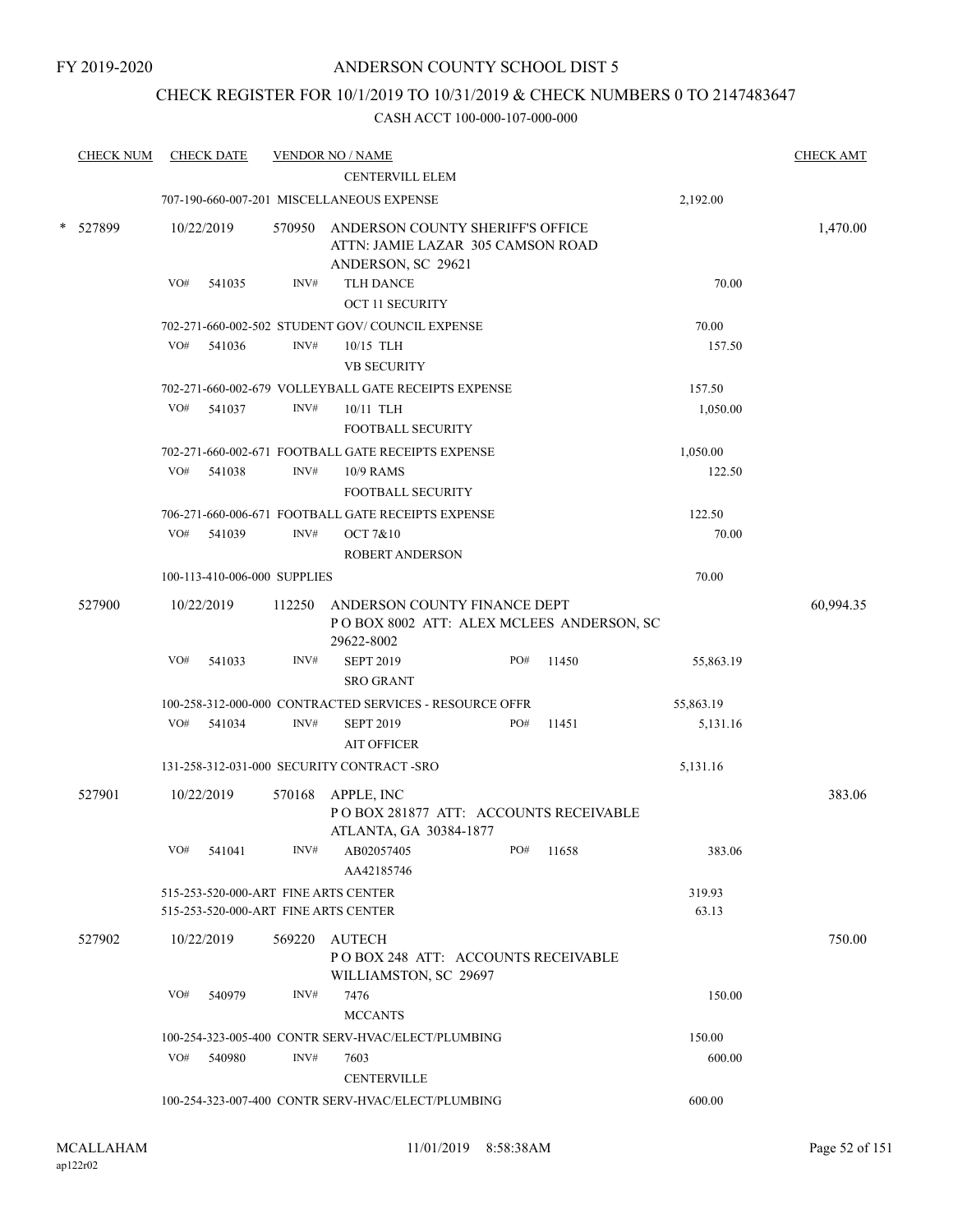FY 2019-2020

### ANDERSON COUNTY SCHOOL DIST 5

## CHECK REGISTER FOR 10/1/2019 TO 10/31/2019 & CHECK NUMBERS 0 TO 2147483647

|        | <b>CHECK NUM</b> |     | <b>CHECK DATE</b>            |      | <b>VENDOR NO / NAME</b>                                                                                    |     |           |          | <b>CHECK AMT</b> |
|--------|------------------|-----|------------------------------|------|------------------------------------------------------------------------------------------------------------|-----|-----------|----------|------------------|
| $\ast$ | 527904           |     | 10/22/2019                   |      | 567918 BERNHARDT HOUSE OF VIOLINS LLC<br>5 CATEECHEE AVE ATT: ACCOUNTS RECEIVABLE<br>GREENVILLE, SC 29605  |     |           |          | 726.64           |
|        |                  | VO# | 541042                       | INV# | 181345<br>SOUTHWOOD                                                                                        |     |           | 400.00   |                  |
|        |                  |     |                              |      | 309-113-410-021-000 SUPPLIES AND MATERIALS                                                                 |     |           | 400.00   |                  |
|        |                  |     | VO# 541043                   | INV# | 181347<br><b>SOUTHWOOD</b>                                                                                 |     |           | 326.64   |                  |
|        |                  |     | 100-114-410-021-COB SUPPLIES |      |                                                                                                            |     |           | 326.64   |                  |
|        | * 527907         |     | 10/22/2019                   |      | 572588 BRYANT ENTERPRISES, LLC<br>418 SNEAKING CREEK DRIVE HAYESVILLE, NC<br>28904-6423                    |     |           |          | 112.50           |
|        |                  | VO# | 541046                       | INV# | 12993<br><b>BATTERIES</b>                                                                                  |     |           | 112.50   |                  |
|        |                  |     | 100-113-410-010-000 SUPPLIES |      |                                                                                                            |     |           | 112.50   |                  |
|        | $*$ 527911       |     | 10/22/2019                   |      | 160602 CDW GOVERNMENT<br>75 REMITTANCE DRIVE SUITE 1515 ATT:<br>ACCOUNTS RECEIVABLE CHICAGO, IL 60675-1515 |     |           |          | 1,798.02         |
|        |                  | VO# | 541047                       | INV# | <b>VGW7148</b><br><b>TECH SUPPLIES</b>                                                                     |     | PO# 11779 | 131.01   |                  |
|        |                  |     |                              |      | 100-266-345-000-000 TECHNOLOGY INFRASTRUCTURE                                                              |     |           | 131.01   |                  |
|        |                  | VO# | 541048                       | INV# | <b>VHG7242</b><br><b>VHH4876</b>                                                                           | PO# | 11790     | 390.50   |                  |
|        |                  |     |                              |      | 100-221-410-000-TST SUPPLIES-TESTING                                                                       |     |           | 165.41   |                  |
|        |                  |     |                              |      | 100-221-410-000-TST SUPPLIES-TESTING                                                                       |     |           | 225.09   |                  |
|        |                  | VO# | 541049                       | INV# | <b>VFL8843</b><br>PRINTER & TONER                                                                          | PO# | 11756     | 1,276.51 |                  |
|        |                  |     |                              |      | 100-221-445-000-000 TECHNOLOGY SUPPLIES                                                                    |     |           | 1,276.51 |                  |
|        | 527912           |     | 10/22/2019                   |      | 566288 CES CITY ELECTRIC ACCTS<br>P.O. BOX 71465 ATT: ACCOUNTS RECEIVABLE<br>NORTH CHARLESTON, SC 29415    |     |           |          | 290.56           |
|        |                  | VO# | 540972                       | INV# | 148958<br><b>SUPPLIES</b>                                                                                  |     |           | 96.01    |                  |
|        |                  |     |                              |      | 100-254-410-003-400 HVAC/ELECTRICAL/PLUMBING                                                               |     |           | 96.01    |                  |
|        |                  | VO# | 540973                       | INV# | 148799<br><b>SUPPLIES</b>                                                                                  |     |           | 146.57   |                  |
|        |                  |     |                              |      | 100-254-410-002-400 HVAC/ELECTRICAL/PLUMBING                                                               |     |           | 146.57   |                  |
|        |                  | VO# | 540974                       | INV# | 148867<br><b>SUPPLIES</b>                                                                                  |     |           | 37.69    |                  |
|        |                  |     |                              |      | 100-254-410-000-001 MAINT. SUPPLIES-STRUCTURES                                                             |     |           | 37.69    |                  |
|        |                  | VO# | 540975                       | INV# | 148893<br><b>SUPPLIES</b>                                                                                  |     |           | 10.29    |                  |
|        |                  |     |                              |      | 100-254-410-012-400 HVAC/ELECTRICAL/PLUMBING                                                               |     |           | 10.29    |                  |
|        | 527913           |     | 10/22/2019                   |      | 565588 CHAMBER THEATRE PRODUCTIONS                                                                         |     |           |          | 2,812.95         |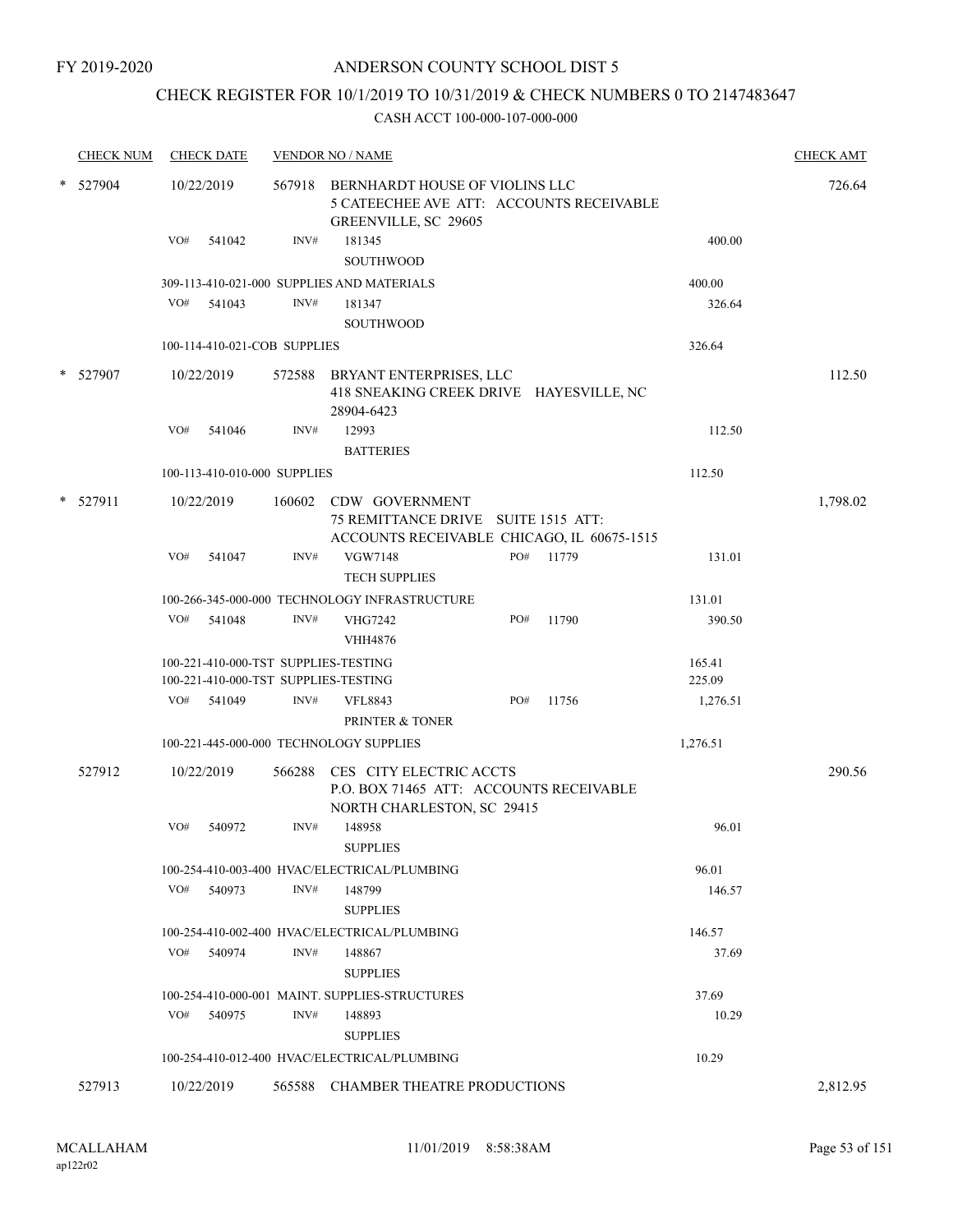### CHECK REGISTER FOR 10/1/2019 TO 10/31/2019 & CHECK NUMBERS 0 TO 2147483647

| <b>CHECK NUM</b> |     | <b>CHECK DATE</b> |                               | <b>VENDOR NO / NAME</b>                                                                                          |                    | <b>CHECK AMT</b> |
|------------------|-----|-------------------|-------------------------------|------------------------------------------------------------------------------------------------------------------|--------------------|------------------|
|                  |     |                   |                               | 20 PARK PLAZA SUITE 531 BOSTON, MA 02116                                                                         |                    |                  |
|                  | VO# | 541050            | INV#                          | <b>RSV 42863</b>                                                                                                 | 2,812.95           |                  |
|                  |     |                   |                               | <b>MCCANTS MS</b>                                                                                                |                    |                  |
|                  |     |                   |                               | 705-271-660-005-587 FIELD TRIPS- GR. 8 EXPENSE                                                                   | 2,812.95           |                  |
|                  |     |                   |                               |                                                                                                                  |                    |                  |
| 527914           |     | 10/22/2019        | 568558                        | <b>CHARTER COMMUNICATIONS</b>                                                                                    |                    | 341.72           |
|                  |     |                   |                               | PO BOX 742614 ATT: ACCOUNTS RECEIVABLE                                                                           |                    |                  |
|                  |     |                   |                               | CINCINNATI, OH 45274-2614                                                                                        |                    |                  |
|                  | VO# | 541051            | INV#                          | 0663728100619                                                                                                    | 151.76             |                  |
|                  |     |                   |                               | <b>SERVICE</b>                                                                                                   |                    |                  |
|                  |     |                   | 100-266-340-000-000 TELEPHONE |                                                                                                                  | 151.76             |                  |
|                  | VO# | 541052            | INV#                          | 0672778100619                                                                                                    | 189.96             |                  |
|                  |     |                   |                               | <b>SERVICE</b>                                                                                                   |                    |                  |
|                  |     |                   | 100-266-340-000-000 TELEPHONE |                                                                                                                  | 189.96             |                  |
| 527915           |     | 10/22/2019        |                               | 566154 CHICK-FIL-A ANDERSON PAVILION                                                                             |                    | 828.00           |
|                  |     |                   |                               | 1641 EAST GREENVILLE STREET ATT:                                                                                 |                    |                  |
|                  |     |                   |                               | ACCOUNTS RECEIVABLE ANDERSON, SC 29621                                                                           |                    |                  |
|                  | VO# |                   | INV#                          | 10162019                                                                                                         |                    |                  |
|                  |     | 541053            |                               |                                                                                                                  | 828.00             |                  |
|                  |     |                   |                               | <b>CALHOUN ELEM</b>                                                                                              |                    |                  |
|                  |     |                   |                               | 714-271-660-014-355 FIELD TRIPS GRADE 5 EXPENSE                                                                  | 828.00             |                  |
| 527916           |     | 10/22/2019        | 171100                        | CITY GLASS COMPANY, INC.                                                                                         |                    | 315.65           |
|                  |     |                   |                               | POBOX 275 ATT: ACCOUNTS RECEIVABLE                                                                               |                    |                  |
|                  |     |                   |                               | ANDERSON, SC 29622                                                                                               |                    |                  |
|                  | VO# | 540971            | INV#                          | 023910                                                                                                           | 315.65             |                  |
|                  |     |                   |                               | <b>NORTH POINTE</b>                                                                                              |                    |                  |
|                  |     |                   |                               | 100-254-410-013-001 SUPPLIES - MAINTENANCE                                                                       | 315.65             |                  |
| * 527918         |     | 10/22/2019        |                               | 574613 COCA-COLA BOTTLING CO CONSOLIDATED                                                                        |                    | 551.59           |
|                  |     |                   |                               | PO BOX 602937 CHARLOTTE, NC 28260-2937                                                                           |                    |                  |
|                  | VO# | 541055            | INV#                          | 18955201806                                                                                                      | 551.59             |                  |
|                  |     |                   |                               | <b>MCCANTS MS</b>                                                                                                |                    |                  |
|                  |     |                   |                               |                                                                                                                  |                    |                  |
|                  |     |                   |                               | 705-271-660-005-666 CONCESSIONS EXPENSE                                                                          | 551.59             |                  |
| 527919           |     | 10/22/2019        |                               | 569704 CONVERGED NETWORKS, LLC                                                                                   |                    | 2,945.20         |
|                  |     |                   |                               | 2 STILL SHADOW DRIVE SUITE G ATT:                                                                                |                    |                  |
|                  |     |                   |                               | ACCOUNTS RECEIVABLE CHARLESTON, SC 29414                                                                         |                    |                  |
|                  | VO# | 541056            | INV#                          | 7650<br>PO#<br>11765                                                                                             | 2,945.20           |                  |
|                  |     |                   |                               | <b>PHONES</b>                                                                                                    |                    |                  |
|                  |     |                   |                               | 505-271-540-002-BSC BASEBALL&SOFTBALL COMPLEX                                                                    | 1,472.60           |                  |
|                  |     |                   |                               | 505-271-540-003-BSC BASEBALL&SOFTBALL COMPLEX                                                                    | 1,472.60           |                  |
| * 527922         |     | 10/22/2019        | 576254                        | DC PUBLISHING INC                                                                                                |                    | 2,160.00         |
|                  |     |                   |                               | ATTRACTIONS DINING & VALUE GUIDE 220-6                                                                           |                    |                  |
|                  |     |                   |                               | SOUTH SWING RD GREENSBORO, NC 27409                                                                              |                    |                  |
|                  | VO# | 541128            | INV#                          | <b>NEW PROSPECT</b>                                                                                              | 2,160.00           |                  |
|                  |     |                   |                               | 5283658 & 5480749                                                                                                |                    |                  |
|                  |     |                   |                               |                                                                                                                  |                    |                  |
|                  |     |                   |                               | 710-271-660-010-226 5TH GRADE FUNDRAISER SALES EXPENSE<br>710-271-660-010-226 5TH GRADE FUNDRAISER SALES EXPENSE | 460.00<br>1,700.00 |                  |
|                  |     |                   |                               |                                                                                                                  |                    |                  |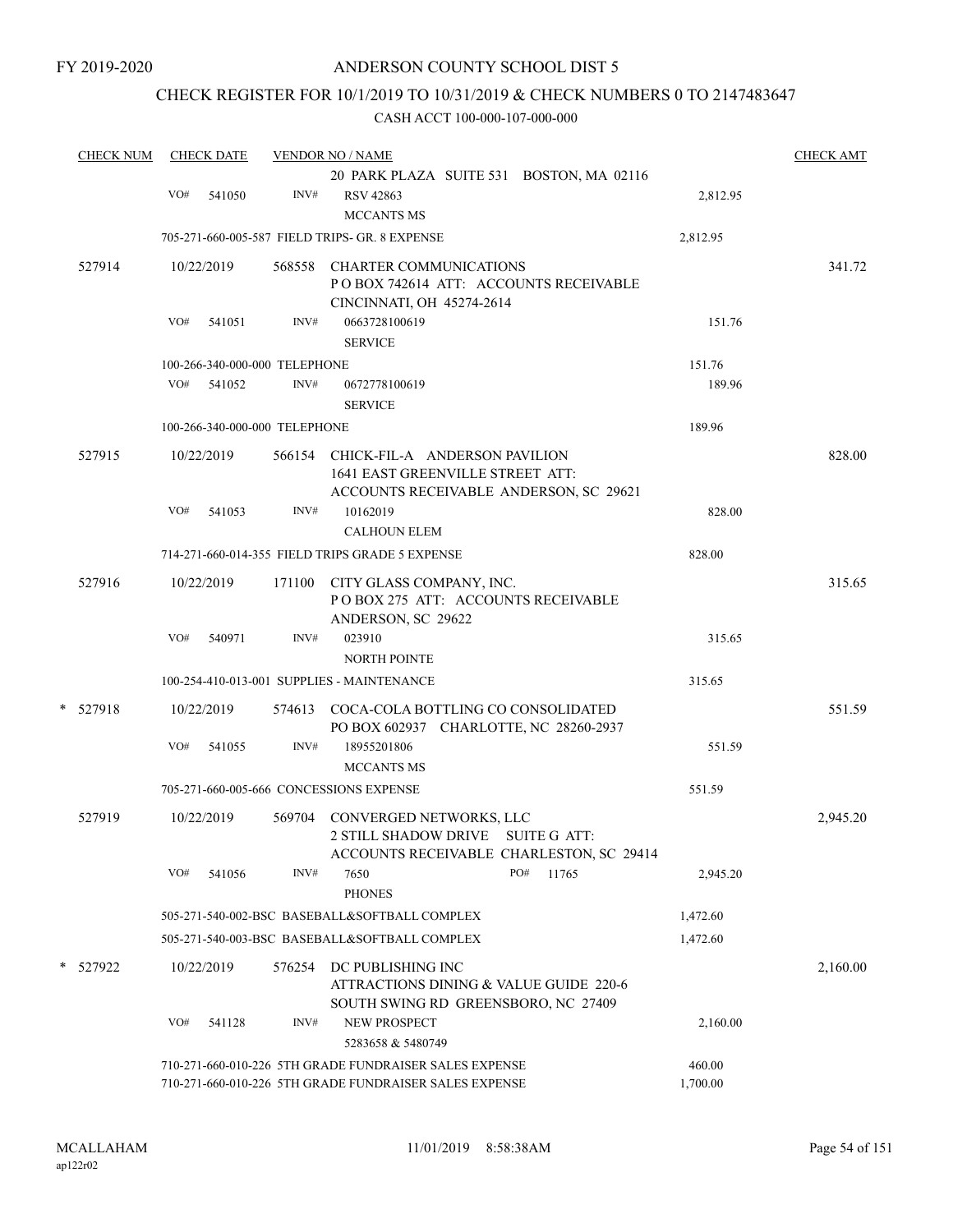## CHECK REGISTER FOR 10/1/2019 TO 10/31/2019 & CHECK NUMBERS 0 TO 2147483647

| <b>CHECK NUM</b> | <b>CHECK DATE</b>                   |        | <b>VENDOR NO / NAME</b>                                                                                 |     |       |          | <b>CHECK AMT</b> |
|------------------|-------------------------------------|--------|---------------------------------------------------------------------------------------------------------|-----|-------|----------|------------------|
| 527923           | 10/22/2019                          |        | 575117 DECOSTA, CYNTHIA**<br>320 SPRING VALLEY LIBERTY, SC 29657                                        |     |       |          | 148.10           |
|                  | VO#<br>540996                       | INV#   | 10/15 WHS<br><b>VB OFFICIAL</b>                                                                         |     |       | 96.10    |                  |
|                  |                                     |        | 703-271-660-003-679 VOLLEYBALL GATE RECEIPTS EXPENSE                                                    |     |       | 96.10    |                  |
|                  | VO#<br>541027                       | INV#   | 9/4 MCCANTS                                                                                             |     |       | 52.00    |                  |
|                  |                                     |        | <b>VB OFFICIAL</b>                                                                                      |     |       |          |                  |
|                  |                                     |        | 705-271-660-005-679 VOLLEYBALL GATE RECEIPTS EXPENSE                                                    |     |       | 52.00    |                  |
| 527924           | 10/22/2019                          |        | 572450 DECUBELLIS, MATTHEW**<br>103 PERIWINKLE COURT PENDLETON, SC 29670                                |     |       |          | 121.80           |
|                  | VO#<br>540995                       | INV#   | 9/16 MCCANTS<br><b>VB OFFICIAL</b>                                                                      |     |       | 121.80   |                  |
|                  |                                     |        | 705-271-660-005-679 VOLLEYBALL GATE RECEIPTS EXPENSE                                                    |     |       | 121.80   |                  |
| 527925           | 10/22/2019                          | 573355 | DENVER DOWNS FARM<br>PO BOX 400 SANDY SPRINGS, SC 29677                                                 |     |       |          | 1,080.00         |
|                  | VO#<br>541059                       | INV#   | 2019325<br><b>MCLEES ELEM</b>                                                                           |     |       | 1,080.00 |                  |
|                  |                                     |        | 708-271-660-008-350 FIELD TRIPS KINDERGARTEN EXPENSE                                                    |     |       | 1,080.00 |                  |
| 527926           | 10/22/2019                          |        | 573355 DENVER DOWNS FARM<br>PO BOX 400 SANDY SPRINGS, SC 29677                                          |     |       |          | 1,230.00         |
|                  | VO#<br>541058                       | INV#   | 2019250<br><b>4K SOUTH FANT</b>                                                                         |     |       | 1,230.00 |                  |
|                  |                                     |        | 715-271-660-015-357 FIELD TRIPS EXPENSE                                                                 |     |       | 1,230.00 |                  |
| 527927           | 10/22/2019                          |        | 574057 DOMINO'S PIZZA<br>4420 HWY 24 ANDERSON, SC 29626                                                 |     |       |          | 625.02           |
|                  | VO#<br>541061                       | INV#   | ORD 1032873<br><b>NEW PROSPECT</b>                                                                      |     |       | 625.02   |                  |
|                  |                                     |        | 201-188-410-010-000 SUPPLIES-PARENTING                                                                  |     |       | 585.02   |                  |
|                  |                                     |        | 201-188-410-010-000 SUPPLIES-PARENTING                                                                  |     |       | 40.00    |                  |
| 527928           | 10/22/2019                          | 573762 | DONALD, JOHNNY<br>BOARD OF TRUSTEES 2010 BOLT DRIVE<br>ANDERSON, SC 29621                               |     |       |          | 584.10           |
|                  | VO#<br>541122                       | INV#   | <b>OCT 16-18</b><br><b>SCSBIT</b>                                                                       |     |       | 406.10   |                  |
|                  | 100-231-334-000-000 TRUSTEE EXPENSE |        |                                                                                                         |     |       | 406.10   |                  |
|                  | VO#<br>541123                       | INV#   | <b>OCT 16-18</b>                                                                                        |     |       | 178.00   |                  |
|                  |                                     |        | <b>SCSBIT</b>                                                                                           |     |       |          |                  |
|                  | 100-231-334-000-000 TRUSTEE EXPENSE |        |                                                                                                         |     |       | 178.00   |                  |
| 527929           | 10/22/2019                          | 215100 | <b>EBSCO INFORMATION SERVICES</b><br>PAYMENT PROCESSING CENTER P.O. BOX 204661<br>DALLAS, TX 75320-4661 |     |       |          | 152.03           |
|                  | VO#<br>541062                       | INV#   | 0711292                                                                                                 | PO# | 11746 | 152.03   |                  |
|                  |                                     |        | <b>CALHOUN ELEM</b>                                                                                     |     |       |          |                  |
|                  | 100-222-410-014-000 SUPPLIES        |        |                                                                                                         |     |       | 152.03   |                  |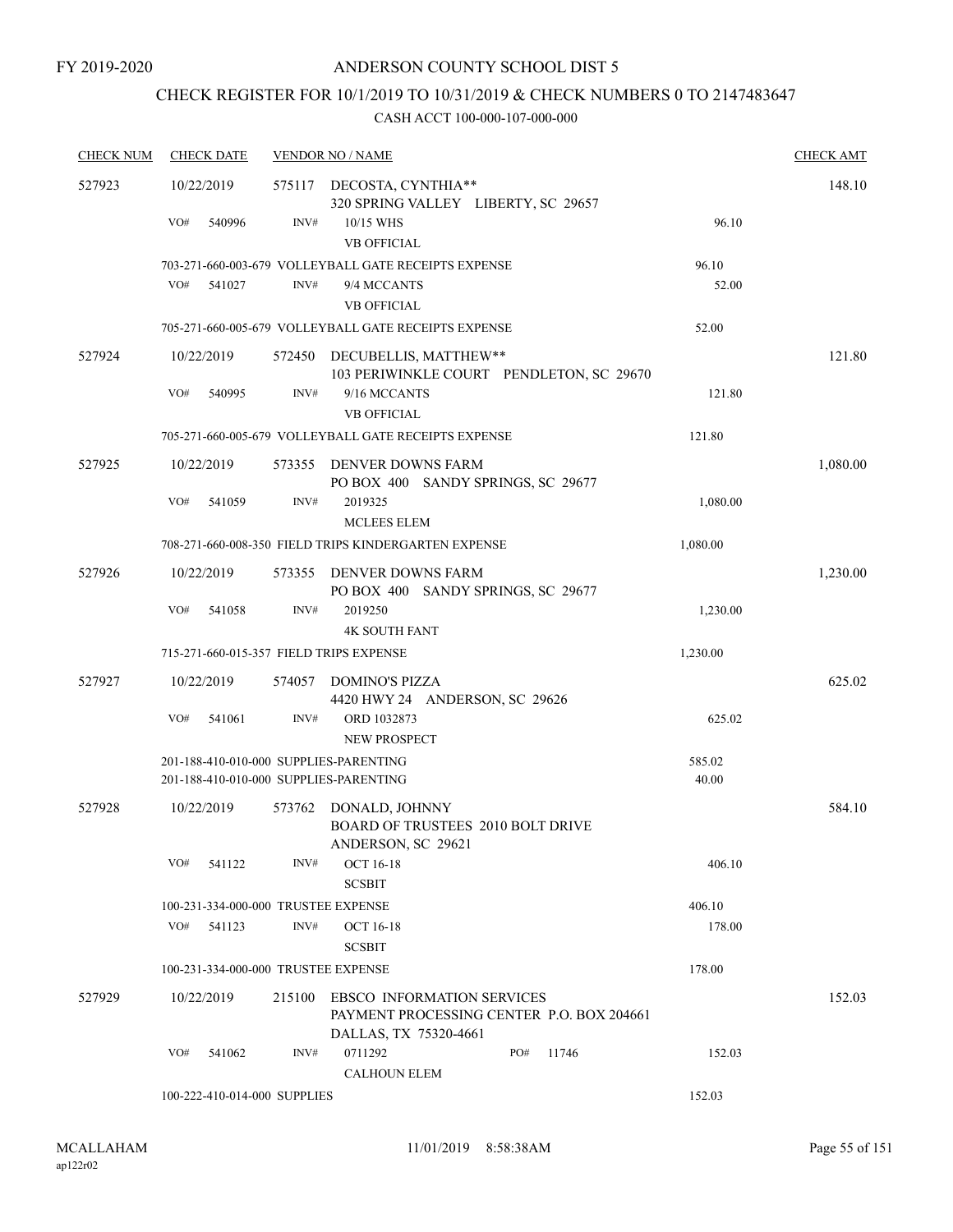## CHECK REGISTER FOR 10/1/2019 TO 10/31/2019 & CHECK NUMBERS 0 TO 2147483647

| <b>CHECK NUM</b> | <b>CHECK DATE</b>               |        | <b>VENDOR NO / NAME</b>                                                                            |     |       |                    | <b>CHECK AMT</b> |
|------------------|---------------------------------|--------|----------------------------------------------------------------------------------------------------|-----|-------|--------------------|------------------|
| * 527933         | 10/22/2019                      |        | 576209 FIREFLY COMPUTERS, LLC<br>1271 RED FOX ROAD SAINT PAUL, MN 55112                            |     |       |                    | 1,639.24         |
|                  | VO#<br>541064                   | INV#   | 1000169538<br><b>TECHNOLOGY</b>                                                                    | PO# | 11781 | 1,639.24           |                  |
|                  |                                 |        | 100-266-345-000-000 TECHNOLOGY INFRASTRUCTURE                                                      |     |       | 1,639.24           |                  |
| 527934           | 10/22/2019                      |        | 576249 FORMAX LLC<br>1 EDUCATION WAY DOVER, NH 03820                                               |     |       |                    | 289.00           |
|                  | VO#<br>541068                   | INV#   | 118184<br><b>SOUTHWOOD</b>                                                                         |     |       | 289.00             |                  |
|                  |                                 |        | 100-113-410-021-VEN SUPPLY-ADDT'L FOR LOST VENDING                                                 |     |       | 289.00             |                  |
| 527938           | 10/22/2019                      |        | 576027 HOME DEPOT USA, INC<br>PO BOX 742604 ATLANTA, GA 30374-2604                                 |     |       |                    | 13,472.58        |
|                  | VO#<br>541073                   | INV#   | 507862373<br>508785912,323441                                                                      | PO# | 11374 | 4,067.28           |                  |
|                  |                                 |        | 100-000-170-000-000 WAREHOUSE INVENTORY                                                            |     |       | $-50.85$           |                  |
|                  |                                 |        | 100-000-170-000-000 WAREHOUSE INVENTORY                                                            |     |       | 3,711.40           |                  |
|                  | VO#<br>541074                   | INV#   | 100-000-170-000-000 WAREHOUSE INVENTORY<br>509476925                                               | PO# | 11444 | 406.73<br>9,405.30 |                  |
|                  |                                 |        | <b>WHSE SUPPLIES</b>                                                                               |     |       |                    |                  |
|                  |                                 |        | 100-000-170-000-000 WAREHOUSE INVENTORY                                                            |     |       | 9,405.30           |                  |
| 527939           | 10/22/2019                      |        | 282620 IONOSPHERE TOURS<br>307 N. MAIN STREET ANDERSON, SC 29621                                   |     |       |                    | 17,892.00        |
|                  | VO#<br>541076                   | INV#   | <b>RSV 18350</b><br><b>MCCANTS</b>                                                                 |     |       | 12,792.00          |                  |
|                  |                                 |        | 705-271-660-005-593 FIELD TRIPS- MISC. EXPENSE                                                     |     |       | 12,792.00          |                  |
|                  | VO#<br>541120                   | INV#   | <b>CHARTER 6836</b><br><b>MIDWAY ELEM</b>                                                          |     |       | 5,100.00           |                  |
|                  |                                 |        | 717-190-660-017-354 FIELD TRIPS GRADE 4 EXPENSE                                                    |     |       | 5,100.00           |                  |
| 527940           | 10/22/2019                      |        | 575750 JEDLICKA, KIMBERLY**<br>349 WALNUT DRIVE TOWNVILLE, SC 29689                                |     |       |                    | 2,500.00         |
|                  | VO#<br>541030                   | INV#   | <b>MAKE &amp; TAKE</b><br><b>OCTOBER 1</b>                                                         |     |       | 2,500.00           |                  |
|                  | 237-128-312-003-000 CONSULTANTS |        |                                                                                                    |     |       | 2,500.00           |                  |
| * 527942         | 10/22/2019                      | 304900 | KAPLAN EARLY LEARNING COMPANY<br>POBOX 890575 ATT: ACCOUNTS RECEIVABLE<br>CHARLOTTE, NC 28289-0575 |     |       |                    | 319.96           |
|                  | VO#<br>541080                   | INV#   | 5230603<br><b>SOUTH FANT</b>                                                                       | PO# | 11517 | 319.96             |                  |
|                  |                                 |        | 100-221-410-015-000 SUPPLIES AND MATERIALS                                                         |     |       | 319.96             |                  |
| 527943           | 10/22/2019                      | 307745 | KENDALL HUNT PUBLISHING CO<br>PO BOX 1840 ATT: ACCOUNTS RECEIVABLE<br>DUBUQUE, IA 52004-1840       |     |       |                    | 2,500.00         |
|                  | VO#<br>541081                   | INV#   | 12192121<br>OCT 14 TRAINING                                                                        | PO# | 11690 | 2,500.00           |                  |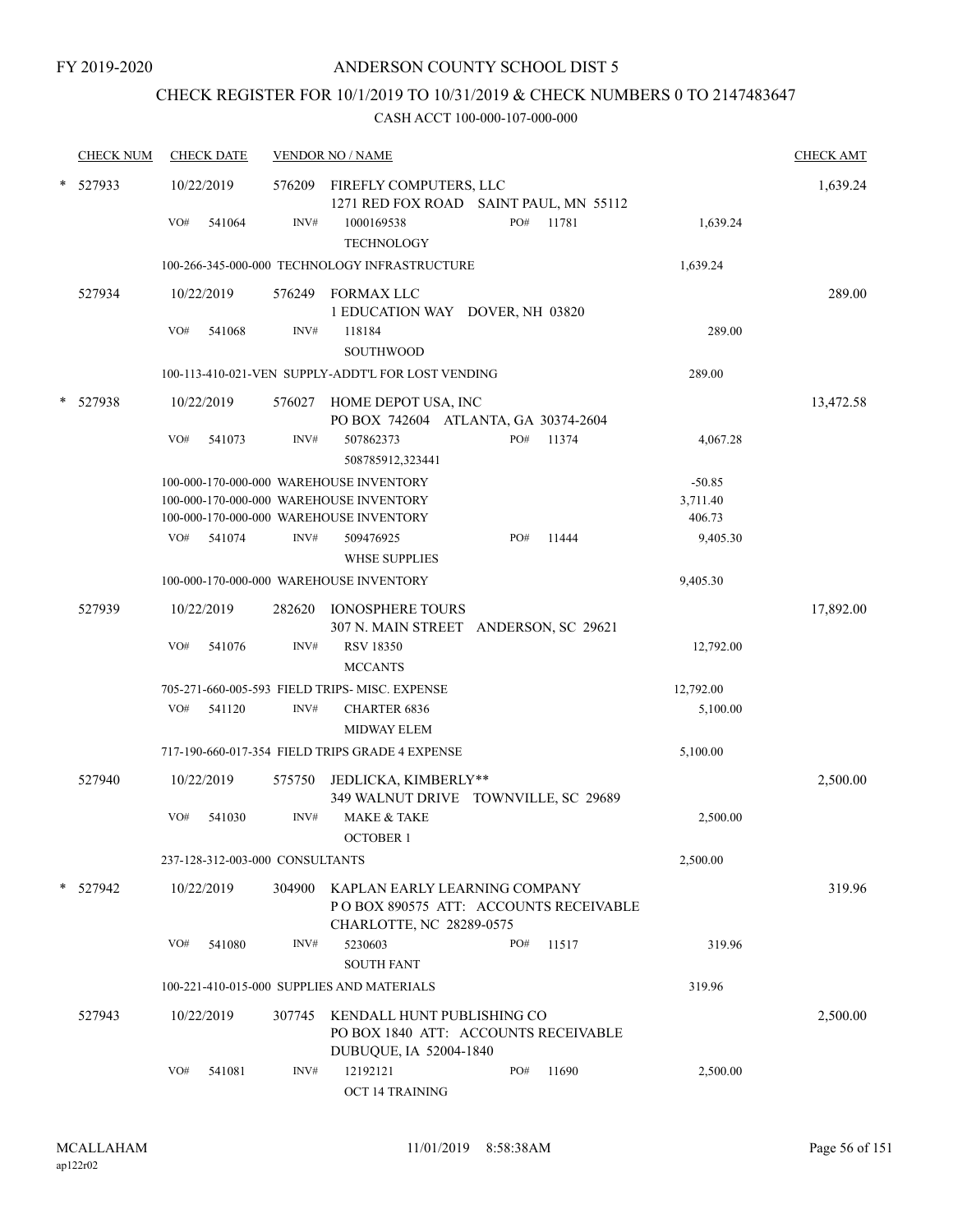## CHECK REGISTER FOR 10/1/2019 TO 10/31/2019 & CHECK NUMBERS 0 TO 2147483647

| <b>CHECK NUM</b> |     | <b>CHECK DATE</b>                 |        | <b>VENDOR NO / NAME</b>                                                                                 |                           |       |          | <b>CHECK AMT</b> |
|------------------|-----|-----------------------------------|--------|---------------------------------------------------------------------------------------------------------|---------------------------|-------|----------|------------------|
|                  |     |                                   |        | 267-224-312-000-PD5 CONTRACTED-SC STANDARDS                                                             |                           |       | 2,500.00 |                  |
|                  |     |                                   |        | 326-113-410-000-000 SCIENCE KITS SUPPLIES                                                               |                           |       | 0.00     |                  |
| 527944           | VO# | 10/22/2019<br>540950              | INV#   | 307795 KEPHART SERVICES<br>PO BOX 5748<br>ACCOUNTS RECEIVABLE ANDERSON, SC 29623<br><b>MCCANTS</b>      | DBA RCI SERVICES INC ATT: |       | 2,495.00 | 2,495.00         |
|                  |     |                                   |        | <b>CABINETS</b>                                                                                         |                           |       |          |                  |
|                  |     |                                   |        | 100-254-323-005-CAP CONTRACTED SERVICES                                                                 |                           |       | 2,495.00 |                  |
| * 527946         |     | 10/22/2019                        | 313476 | LAKESHORE LEARNING MATERIALS<br>2695 EAST DOMINGUEZ STREET ATT: ACCOUNTS<br>RECEIVABLE CARSON, CA 90895 |                           |       |          | 486.78           |
|                  | VO# | 541082                            | INV#   | 2286441019<br><b>NEVITT FOREST</b>                                                                      |                           |       | 486.78   |                  |
|                  |     | 100-112-410-012-000 SUPPLIES      |        |                                                                                                         |                           |       | 486.78   |                  |
| 527947           |     | 10/22/2019                        | 568647 | <b>MANSFIELD OIL COMPANY</b><br>PO BOX 733706 DALLAS, TX 75373-3706                                     |                           |       |          | 4,540.03         |
|                  | VO# | 541083                            | INV#   | SQLCD550509<br><b>FUEL</b>                                                                              |                           |       | 4,540.03 |                  |
|                  |     | 100-255-411-000-000 GASOLINE      |        |                                                                                                         |                           |       | 116.15   |                  |
|                  |     | 100-266-411-000-000 FUEL          |        |                                                                                                         |                           |       | 4,379.22 |                  |
|                  |     | 600-256-690-000-000 OTHER OBJECTS |        |                                                                                                         |                           |       | 44.66    |                  |
| 527948           |     | 10/22/2019                        | 574440 | MCCANTS PETTY CASH                                                                                      |                           |       |          | 400.00           |
|                  | VO# | 541126                            | INV#   | OCT <sub>23</sub><br><b>FOOTBALL</b>                                                                    |                           |       | 400.00   |                  |
|                  |     |                                   |        | 705-271-660-005-666 CONCESSIONS EXPENSE                                                                 |                           |       | 175.00   |                  |
|                  |     |                                   |        | 705-271-660-005-671 FOOTBALL GATE RECEIPTS EXPENSE                                                      |                           |       | 225.00   |                  |
| 527949           |     | 10/22/2019                        | 574440 | MCCANTS PETTY CASH                                                                                      |                           |       |          | 150.00           |
|                  | VO# | 541127                            | INV#   | OCT <sub>25</sub><br>HALLOWEEN HANGOUT                                                                  |                           |       | 150.00   |                  |
|                  |     |                                   |        | 705-271-660-005-495 7TH GRADE EXPENSE                                                                   |                           |       | 150.00   |                  |
| * 527951         |     | 10/22/2019                        | 358500 | <b>MINUTEMAN PRESS</b><br>3308 NORTH MAIN STREET ATT: ACCOUNTS<br>RECEIVABLE ANDERSON, SC 29621-4108    |                           |       |          | 340.56           |
|                  | VO# | 541085                            | INV#   | 88150<br>WHITEHALL ELEM                                                                                 |                           |       | 340.56   |                  |
|                  |     |                                   |        | 719-271-660-019-201 MISCELLANEOUS EXPENSE                                                               |                           |       | 340.56   |                  |
| * 527954         |     | 10/22/2019                        |        | 564378 PEARSON EDUCATION, INC<br>13036 COLLECTION CENTER DRIVE CHICAGO, IL<br>60693                     |                           |       |          | 177.62           |
|                  | VO# | 541090                            | INV#   | 7292087<br>ACCT #3842804                                                                                | PO#                       | 11693 | 177.62   |                  |
|                  |     |                                   |        | 283-127-410-000-000 SUPPLIES-LD/DD/OHI                                                                  |                           |       | 177.62   |                  |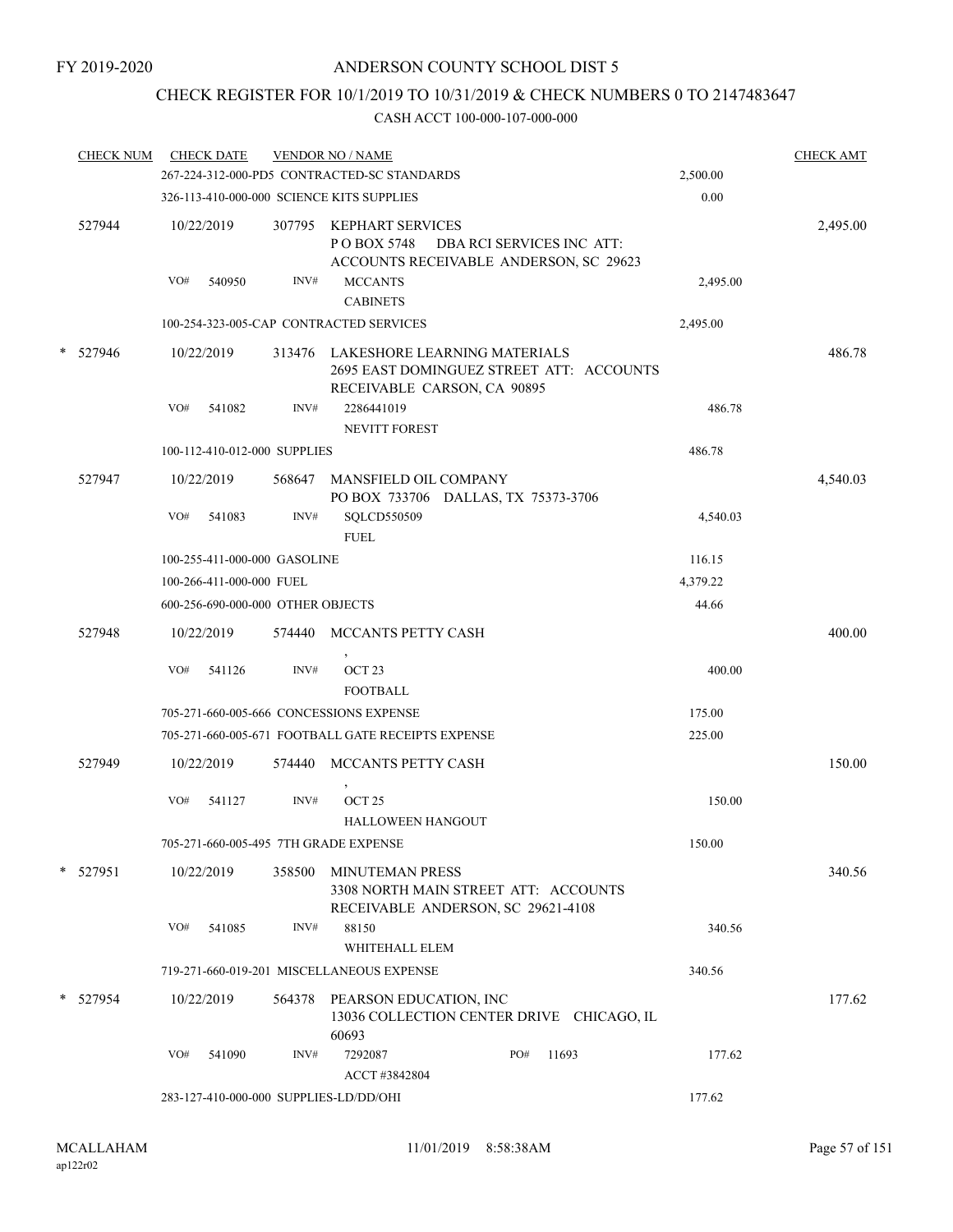## CHECK REGISTER FOR 10/1/2019 TO 10/31/2019 & CHECK NUMBERS 0 TO 2147483647

|   | <b>CHECK NUM</b> |     | <b>CHECK DATE</b>                   |        | <b>VENDOR NO / NAME</b>                                                                                            |        | <b>CHECK AMT</b> |
|---|------------------|-----|-------------------------------------|--------|--------------------------------------------------------------------------------------------------------------------|--------|------------------|
| * | 527956           |     | 10/22/2019                          | 570470 | RICHARD KAY SUPERSTORE<br>1935 PEARMAN DAIRY ROAD ATT: ACCOUNTS<br>RECEIVABLE ANDERSON, SC 29625                   |        | 112.81           |
|   |                  | VO# | 540945                              | INV#   | 81003<br><b>HUB CAP</b>                                                                                            | 112.81 |                  |
|   |                  |     |                                     |        | 100-254-412-000-001 TRUCK SERVICE - MAINTENANCE                                                                    | 112.81 |                  |
|   | 527957           |     | 10/22/2019                          | 575888 | ROWLAND'S AUTOMOTIVE SPECIALIST<br>650 MCGEE RD ANDERSON, SC 29625-1400                                            |        | 619.26           |
|   |                  | VO# | 540944                              | INV#   | 1015864<br><b>BRAKES</b>                                                                                           | 619.26 |                  |
|   |                  |     |                                     |        | 100-254-412-000-001 TRUCK SERVICE - MAINTENANCE                                                                    | 619.26 |                  |
|   | 527959           |     | 10/22/2019                          | 572885 | <b>SCMEA ORCHESTRA DIVISION</b><br>HELEN TIPTON 500 DUPRE DRIVE<br>SPARTANBURG, SC 29302                           |        | 300.00           |
|   |                  | VO# | 541093                              | INV#   | <b>SOUTHWOOD</b><br><b>REGISTRATION</b>                                                                            | 300.00 |                  |
|   |                  |     |                                     |        | 721-190-660-021-658 ORCHESTRA MIDDLE EXPENSE                                                                       | 300.00 |                  |
|   | 527960           |     | 10/22/2019                          | 567791 | NORTH CHARLESTON MARRIOTT<br>4770 GOER DRIVE ATT: RESERVATIONS NORTH<br>CHARLESTON, SC 29406                       |        | 344.08           |
|   |                  | VO# | 541084                              | INV#   | <b>WEBB</b><br>OCTOBER 23-25                                                                                       | 344.08 |                  |
|   |                  |     |                                     |        | 100-255-333-000-000 TRIPS AND CONFERENCES                                                                          | 344.08 |                  |
|   | 527962           |     | 10/22/2019                          |        | 473315 SIGNARAMA<br>4130 CLEMSON BLVD SUITE A ANDERSON, SC<br>29621                                                |        | 373.93           |
|   |                  | VO# | 541101                              | INV#   | 12393<br><b>BANNERS</b>                                                                                            | 373.93 |                  |
|   |                  |     |                                     |        | 705-271-660-005-602 BETA CLUB EXPENSE                                                                              | 373.93 |                  |
|   | 527963           |     | 10/22/2019                          | 571007 | SIMPLIFIED OFFICE SYSTEMS<br>6220 BUSH RIVER ROAD COLUMBIA, SC 29212                                               |        | 411.39           |
|   |                  | VO# | 541102                              | INV#   | 191007-0006<br><b>HOMELAND PARK</b>                                                                                | 114.37 |                  |
|   |                  |     | 201-112-490-011-000 COPIER COST     |        |                                                                                                                    | 114.37 |                  |
|   |                  | VO# | 541103                              | INV#   | 191017-0077<br><b>SOUTHWOOD</b>                                                                                    | 150.10 |                  |
|   |                  |     | 721-190-660-021-562 COPIERS EXPENSE |        |                                                                                                                    | 150.10 |                  |
|   |                  | VO# | 541104                              | INV#   | 191017-0043<br><b>MCCANTS</b>                                                                                      | 146.92 |                  |
|   |                  |     | 100-113-410-005-000 SUPPLIES        |        |                                                                                                                    | 146.92 |                  |
|   | 527964           |     | 10/22/2019                          | 481650 | SOUTHERN STATES #71029 - FARM PLAN<br>4010 SOUTH MURRAY AVENUE ATT: ACCOUNTS<br>RECEIVABLE ANDERSON, SC 02962-4429 |        | 256.79           |
|   |                  | VO# | 540940                              | INV#   | F347836                                                                                                            | 256.79 |                  |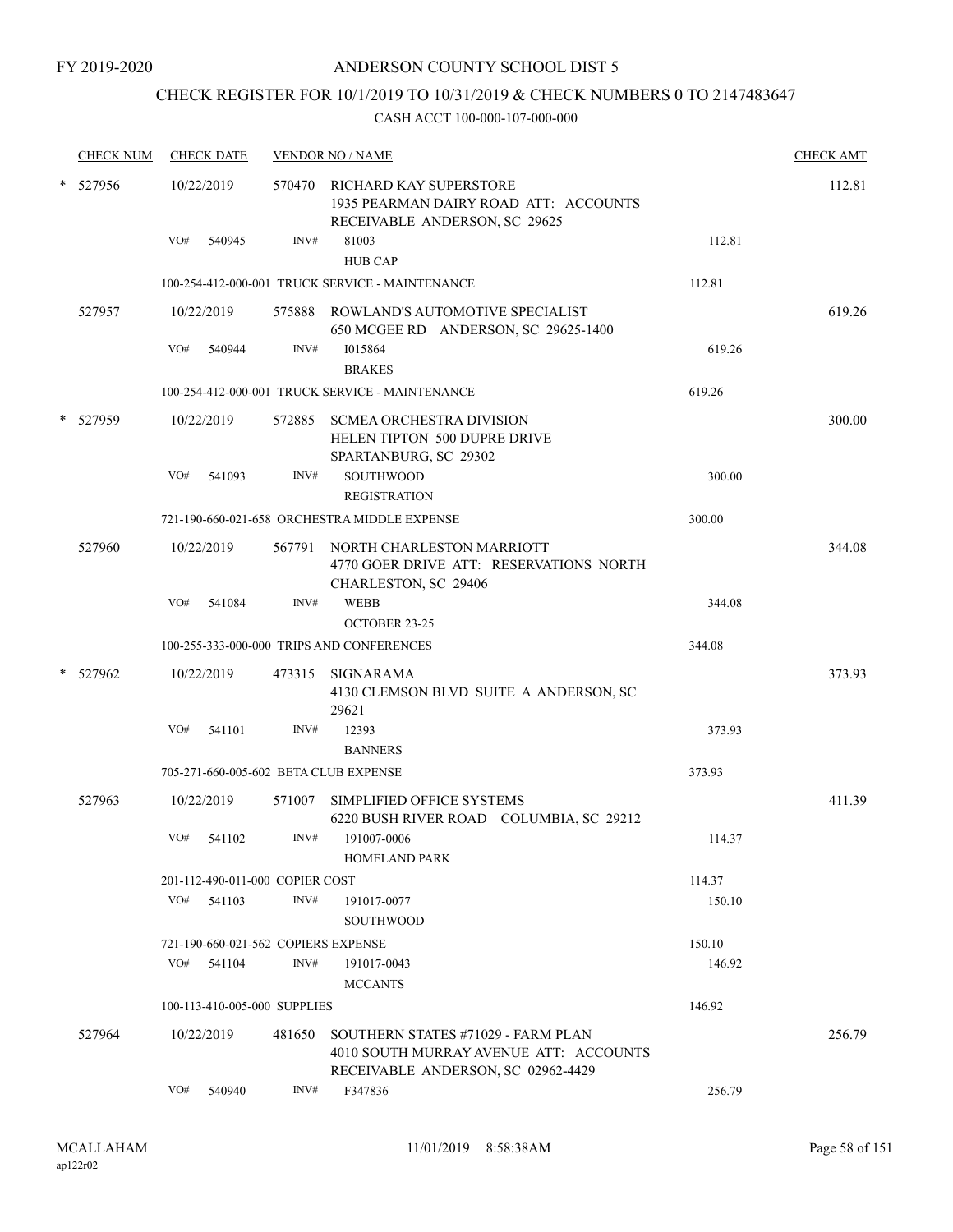### CHECK REGISTER FOR 10/1/2019 TO 10/31/2019 & CHECK NUMBERS 0 TO 2147483647

| <b>CHECK NUM</b> | <b>CHECK DATE</b>                        |        | <b>VENDOR NO / NAME</b>                                      |                                         |       |          | <b>CHECK AMT</b> |
|------------------|------------------------------------------|--------|--------------------------------------------------------------|-----------------------------------------|-------|----------|------------------|
|                  |                                          |        | <b>SPRAY PUMP</b>                                            |                                         |       |          |                  |
|                  | 100-254-410-000-100 SMALL EQUIPMENT      |        |                                                              |                                         |       | 256.79   |                  |
| 527965           | 10/22/2019                               |        | 572122 THE ELECTRIC CITY NEWS                                | POBOX 1015 ANDERSON, SC 29622           |       |          | 1,175.00         |
|                  | VO#<br>541124                            | INV#   | 6757                                                         |                                         |       | 1,175.00 |                  |
|                  |                                          |        | <b>ADS</b>                                                   |                                         |       |          |                  |
|                  | 100-263-360-000-000 PRINTING AND BINDING |        |                                                              |                                         |       | 1,175.00 |                  |
| 527966           | 10/22/2019                               | 563611 | THE GREENVILLE ZOO<br>29601                                  | 150 CLEVELAND PARK DRIVE GREENVILLE, SC |       |          | 850.25           |
|                  | VO#<br>541106                            | INV#   | <b>CENTERVILLE</b><br>VISIT 10/23/19                         |                                         |       | 850.25   |                  |
|                  |                                          |        | 707-190-660-007-351 FIELD TRIPS GRADE 1 EXPENSE              |                                         |       | 850.25   |                  |
| 527967           | 10/22/2019                               | 576122 | THERE IS HOPE COUNSELING, LLC<br>SUITE 210 CLEMSON, SC 29631 | ROYCE V. MILLER 145 THOMAS GREEN BLVD,  |       |          | 900.00           |
|                  | VO#<br>541107                            | INV#   | 161485<br>OCT 9 & 11                                         |                                         |       | 900.00   |                  |
|                  |                                          |        | 237-128-313-002-000 STUDENT SERVICES/ COUNSELOR              |                                         |       | 450.00   |                  |
|                  |                                          |        | 237-128-313-003-000 STUDENT SERVICES/COUNSELOR               |                                         |       | 450.00   |                  |
| 527968           | 10/22/2019                               | 563377 | UNIFIED TECHNOLOGY SYSTEMS                                   | PO BOX 161122 ATLANTA, GA 30321-1122    |       |          | 683.11           |
|                  | VO#<br>541108                            | INV#   | 340198<br>MICROPHONE KIT                                     | PO#                                     | 11678 | 683.11   |                  |
|                  | 100-266-314-006-000 REPAIRS TO EQUIPMENT |        |                                                              |                                         |       | 683.11   |                  |
| 527969           | 10/22/2019                               | 572513 | <b>UNITED LASER</b>                                          | P.O. BOX 6889 FLORENCE, SC 29501        |       |          | 535.00           |
|                  | VO#<br>541109                            | INV#   | 188438<br><b>TONER</b>                                       | PO#                                     | 11775 | 535.00   |                  |
|                  | 201-112-445-012-000 TECHNOLOGY SUPPLIES  |        |                                                              |                                         |       | 535.00   |                  |
| 527970           | 10/22/2019                               |        | 573815 UNITED REFRIGERATION, INC                             | PO BOX 740703 ATLANTA, GA 30374-0703    |       |          | 749.07           |
|                  | VO#<br>540931                            | INV#   | 69461264-01<br><b>REPAIR PARTS</b>                           |                                         |       | 12.84    |                  |
|                  |                                          |        | 100-254-410-012-400 HVAC/ELECTRICAL/PLUMBING                 |                                         |       | 12.84    |                  |
|                  | VO#<br>540932                            | INV#   | 70667556<br><b>REPAIR PARTS</b>                              |                                         |       | 279.55   |                  |
|                  |                                          |        | 100-254-410-003-400 HVAC/ELECTRICAL/PLUMBING                 |                                         |       | 279.55   |                  |
|                  | VO#<br>540933                            | INV#   | 70316393<br><b>REPAIR PARTS</b>                              |                                         |       | 189.76   |                  |
|                  |                                          |        | 100-254-410-002-400 HVAC/ELECTRICAL/PLUMBING                 |                                         |       | 189.76   |                  |
|                  | VO#<br>540934                            | INV#   | 70604335<br><b>REPAIR PARTS</b>                              |                                         |       | 135.40   |                  |
|                  |                                          |        | 100-254-410-011-400 HVAC/ELECTRICAL/PLUMBING                 |                                         |       | 135.40   |                  |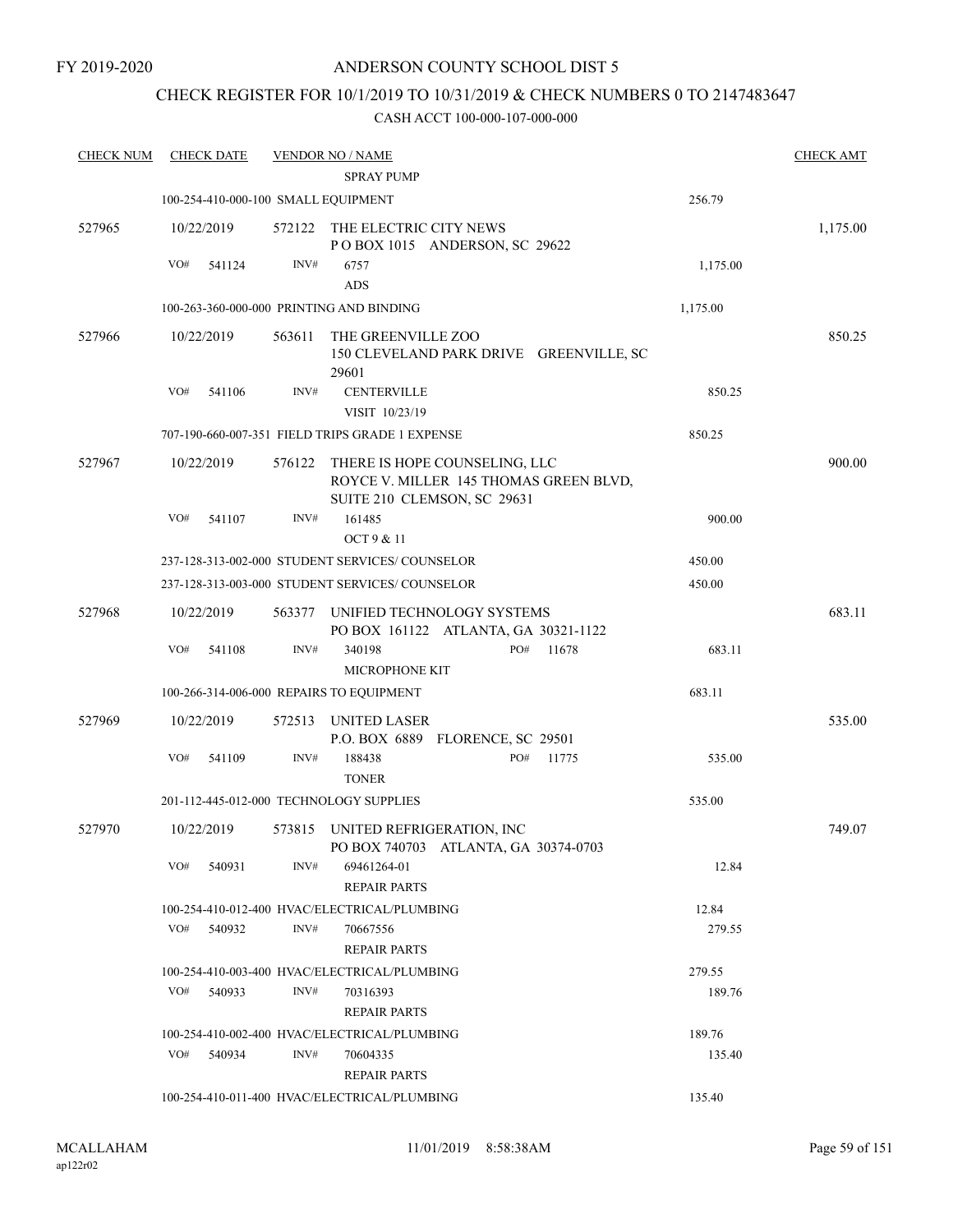### CHECK REGISTER FOR 10/1/2019 TO 10/31/2019 & CHECK NUMBERS 0 TO 2147483647

| <b>CHECK NUM</b> | <b>CHECK DATE</b>                   |        | <b>VENDOR NO / NAME</b>                      |          | <b>CHECK AMT</b> |
|------------------|-------------------------------------|--------|----------------------------------------------|----------|------------------|
|                  | VO# 540935                          | INV#   | 70593269                                     | 66.49    |                  |
|                  |                                     |        | <b>SUPPLIES</b>                              |          |                  |
|                  | 100-254-410-000-400 HVAC SUPPLIES   |        |                                              | 66.49    |                  |
|                  | VO#<br>540936                       | INV#   | 70627226                                     | 30.17    |                  |
|                  |                                     |        | <b>REPAIR PARTS</b>                          |          |                  |
|                  |                                     |        | 100-254-410-002-400 HVAC/ELECTRICAL/PLUMBING | 30.17    |                  |
|                  | VO# 540937                          | INV#   | 70598017                                     | 12.99    |                  |
|                  |                                     |        | <b>SUPPLIES</b>                              |          |                  |
|                  |                                     |        | 100-254-410-011-400 HVAC/ELECTRICAL/PLUMBING | 12.99    |                  |
|                  | VO# 540938                          | INV#   | 70631616                                     | 11.21    |                  |
|                  |                                     |        | <b>REPAIR PARTS</b>                          |          |                  |
|                  | 100-254-410-000-400 HVAC SUPPLIES   |        |                                              | 11.21    |                  |
|                  | VO#<br>540939                       | INV#   | 70667790                                     | 10.66    |                  |
|                  |                                     |        | <b>SUPPLIES</b>                              |          |                  |
|                  |                                     |        | 100-254-410-003-400 HVAC/ELECTRICAL/PLUMBING | 10.66    |                  |
| 527971           | 10/22/2019                          |        | 574511 VERIFIED SERVICES LTD, LLC            |          | 314.55           |
|                  |                                     |        | 518 COUNTRY MDWS ANDERSON, SC 29626          |          |                  |
|                  | VO#<br>540930                       | INV#   | 180692                                       | 314.55   |                  |
|                  |                                     |        | STEEL LOUVER                                 |          |                  |
|                  |                                     |        | 100-254-410-002-400 HVAC/ELECTRICAL/PLUMBING | 314.55   |                  |
| * 527973         | 10/22/2019                          |        | 524353 WAL-MART COMMUNITY/GEMB               |          | 274.41           |
|                  |                                     |        | POBOX 530934 ATT: ACCOUNTS RECEIVABLE        |          |                  |
|                  |                                     |        | ATLANTA, GA 30353-0934                       |          |                  |
|                  | VO# 541113                          | INV#   | 1016 1838                                    | 274.41   |                  |
|                  |                                     |        | <b>MIDWAY ELEM</b>                           |          |                  |
|                  |                                     |        | 717-190-660-017-201 MISCELLANEOUS EXPENSE    | 54.78    |                  |
|                  | 717-190-660-017-211 SCIENCE EXPENSE |        |                                              | 126.98   |                  |
|                  |                                     |        | 717-190-660-017-286 READING CLUB EXPENSE     | 92.65    |                  |
| 527974           | 10/22/2019                          |        | 529150 WEST MUSIC                            |          | 375.15           |
|                  |                                     |        | POBOX 5521 ATT: ACCOUNTS RECEIVABLE          |          |                  |
|                  |                                     |        | CORALVILLE, IA 52241                         |          |                  |
|                  | VO#<br>541112                       | INV#   | 1790228                                      | 375.15   |                  |
|                  |                                     |        | CUST #C979942                                |          |                  |
|                  |                                     |        | 100-113-410-020-COB CHORUS, ORCHESTRA & BAND | 375.15   |                  |
| 527975           | 10/22/2019                          | 570755 | WILSON & ASSOCIATES SPORTS TURF              |          | 2,700.00         |
|                  |                                     |        | 1737 SOUTH LAKE DRIVE ATT: ACCOUNTS          |          |                  |
|                  |                                     |        | RECEIVABLE LEXINGTON, SC 29073               |          |                  |
|                  | VO#<br>541114                       | INV#   | 16170<br>PO#<br>11340                        | 2,700.00 |                  |
|                  |                                     |        | <b>FIELD SERVICE</b>                         |          |                  |
|                  |                                     |        | 100-254-323-002-001 CONTRACTED SERVICES      | 960.00   |                  |
|                  |                                     |        | 100-254-323-003-001 CONTRACTED SERVICES      | 840.00   |                  |
|                  |                                     |        | 100-254-323-005-001 CONTRACTED SERVICES      | 300.00   |                  |
|                  |                                     |        | 100-254-323-006-001 CONTRACTED SERVICES      | 300.00   |                  |
|                  |                                     |        | 100-254-323-020-001 CONTRACTED SERVICES      | 300.00   |                  |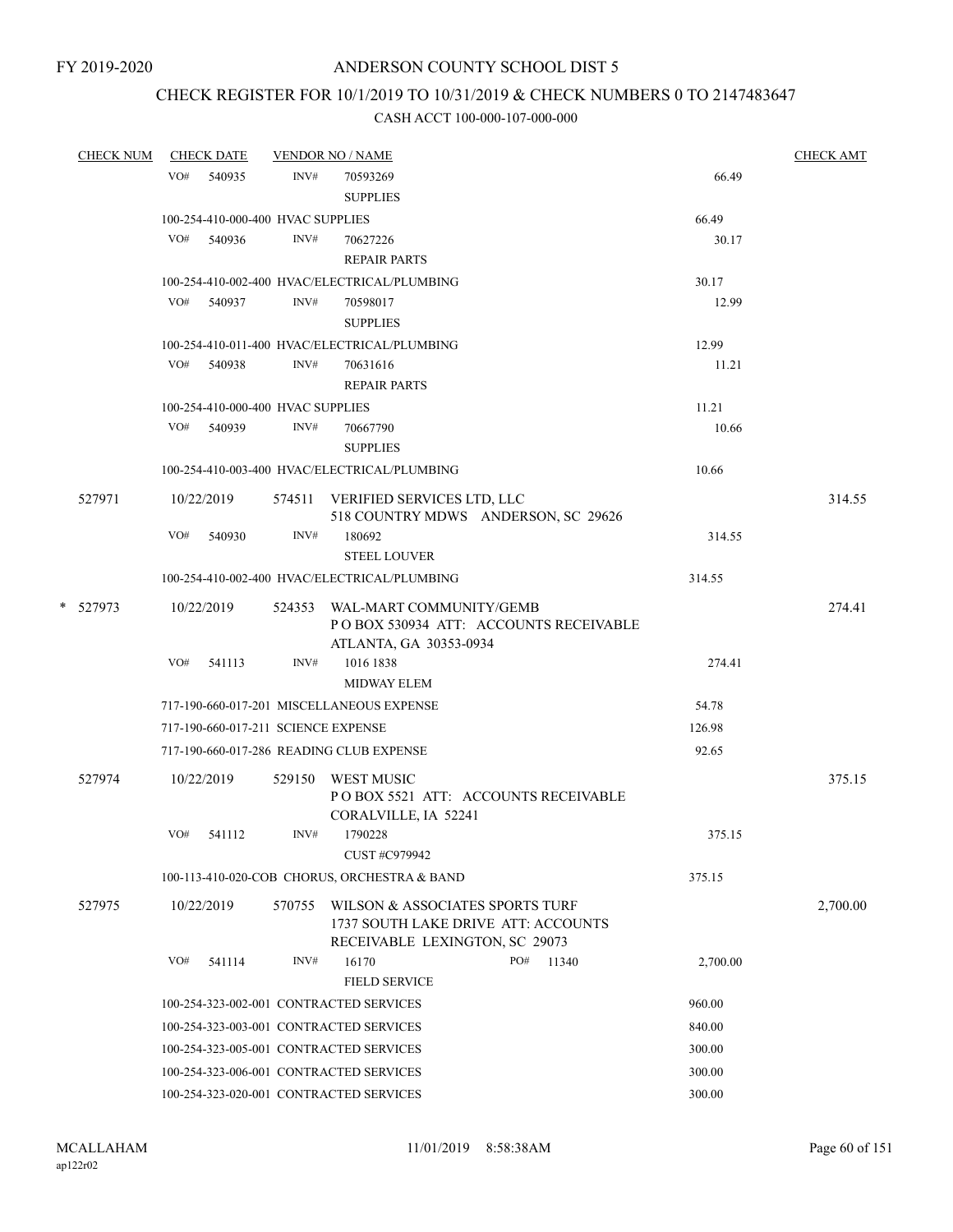## CHECK REGISTER FOR 10/1/2019 TO 10/31/2019 & CHECK NUMBERS 0 TO 2147483647

| <b>CHECK NUM</b> | <b>CHECK DATE</b>                 |        | <b>VENDOR NO / NAME</b>                                                                            |                  | <b>CHECK AMT</b> |
|------------------|-----------------------------------|--------|----------------------------------------------------------------------------------------------------|------------------|------------------|
| 527976           | 10/22/2019                        |        | 575756 WOODS, JENNIFER YOUNG**<br>104 PINE COURT PIEDMONT, SC 29673                                |                  | 2,500.00         |
|                  | VO#<br>541031                     | INV#   | <b>MAKE &amp; TAKE</b><br><b>OCTOBER 2</b>                                                         | 2,500.00         |                  |
|                  | 237-128-312-002-000 CONSULTANTS   |        |                                                                                                    | 2,500.00         |                  |
| 527977           | 10/24/2019                        |        | 572683 ABLES, JAMES**<br>302 BRIDGEVIEW DR. ANDERSON, SC 29625                                     |                  | 110.00           |
|                  | VO#<br>541138                     | INV#   | OCT <sub>5</sub><br><b>TLH BAND</b>                                                                | 110.00           |                  |
|                  | 100-114-410-002-001 BAND SUPPLIES |        |                                                                                                    | 110.00           |                  |
| 527978           | 10/24/2019                        | 570950 | ANDERSON COUNTY SHERIFF'S OFFICE<br>ATTN: JAMIE LAZAR 305 CAMSON ROAD<br>ANDERSON, SC 29621        |                  | 2,205.00         |
|                  | VO#<br>541172                     | INV#   | 10/18 WHS<br><b>FOOTBALL SECURITY</b>                                                              | 980.00           |                  |
|                  |                                   |        | 703-271-660-003-671 FOOTBALL GATE RECEIPTS EXPENSE                                                 | 980.00           |                  |
|                  | VO#<br>541173                     | INV#   | 10/21 HEARING<br><b>NORTH POINTE</b>                                                               | 35.00            |                  |
|                  |                                   |        | 100-233-312-000-SRO DISTRICT OFFICE SECURITY                                                       | 35.00            |                  |
|                  | VO#<br>541174                     | INV#   | 10/17 TLH<br><b>FOOTBALL SECURITY</b>                                                              | 122.50           |                  |
|                  |                                   |        | 702-271-660-002-671 FOOTBALL GATE RECEIPTS EXPENSE                                                 | 122.50           |                  |
|                  | VO#<br>541258                     | INV#   | OCT 14 & 16<br><b>VB &amp; FB SECURITY</b>                                                         | 227.50           |                  |
|                  |                                   |        | 706-271-660-006-671 FOOTBALL GATE RECEIPTS EXPENSE                                                 | 122.50           |                  |
|                  |                                   |        | 706-271-660-006-679 VOLLEYBALL GATE RECEIPTS EXPENSE                                               | 105.00           |                  |
|                  | VO#<br>541259                     | INV#   | OCT 16-19<br><b>MARTIN OVERTIME</b>                                                                | 87.50            |                  |
|                  | 100-113-410-006-000 SUPPLIES      |        |                                                                                                    | 87.50            |                  |
|                  | VO#<br>541260                     | INV#   | $10/18$ TLH<br><b>FOOTBALL SECURITY</b>                                                            | 210.00           |                  |
|                  | VO#<br>541261                     | INV#   | 702-271-660-002-671 FOOTBALL GATE RECEIPTS EXPENSE<br>10/16GLENVIEW<br><b>VB &amp; FB SECURITY</b> | 210.00<br>227.50 |                  |
|                  |                                   |        | 720-271-660-020-671 FOOTBALL GATE RECEIPTS EXPENSE                                                 | 122.50           |                  |
|                  |                                   |        | 720-271-660-020-679 VOLLEYBALL GATE RECEIPTS EXPENSE                                               | 105.00           |                  |
|                  | VO#<br>541262                     | INV#   | OCT 17<br><b>VARENNES SECURITY</b>                                                                 | 210.00           |                  |
|                  | 100-112-410-016-000 SUPPLIES      |        |                                                                                                    | 210.00           |                  |
|                  | VO#<br>541263                     | INV#   | OCT <sub>17</sub><br><b>W MARKET SECURITY</b>                                                      | 105.00           |                  |
|                  |                                   |        | 718-271-660-018-290 MISC. FUNDRAISER EXPENSE                                                       | 105.00           |                  |
| 527979           | 10/24/2019                        | 575868 | AVEANNA HEALTHCARE<br>PO BOX 102714 ATLANTA, GA 30368-2714                                         |                  | 6,767.60         |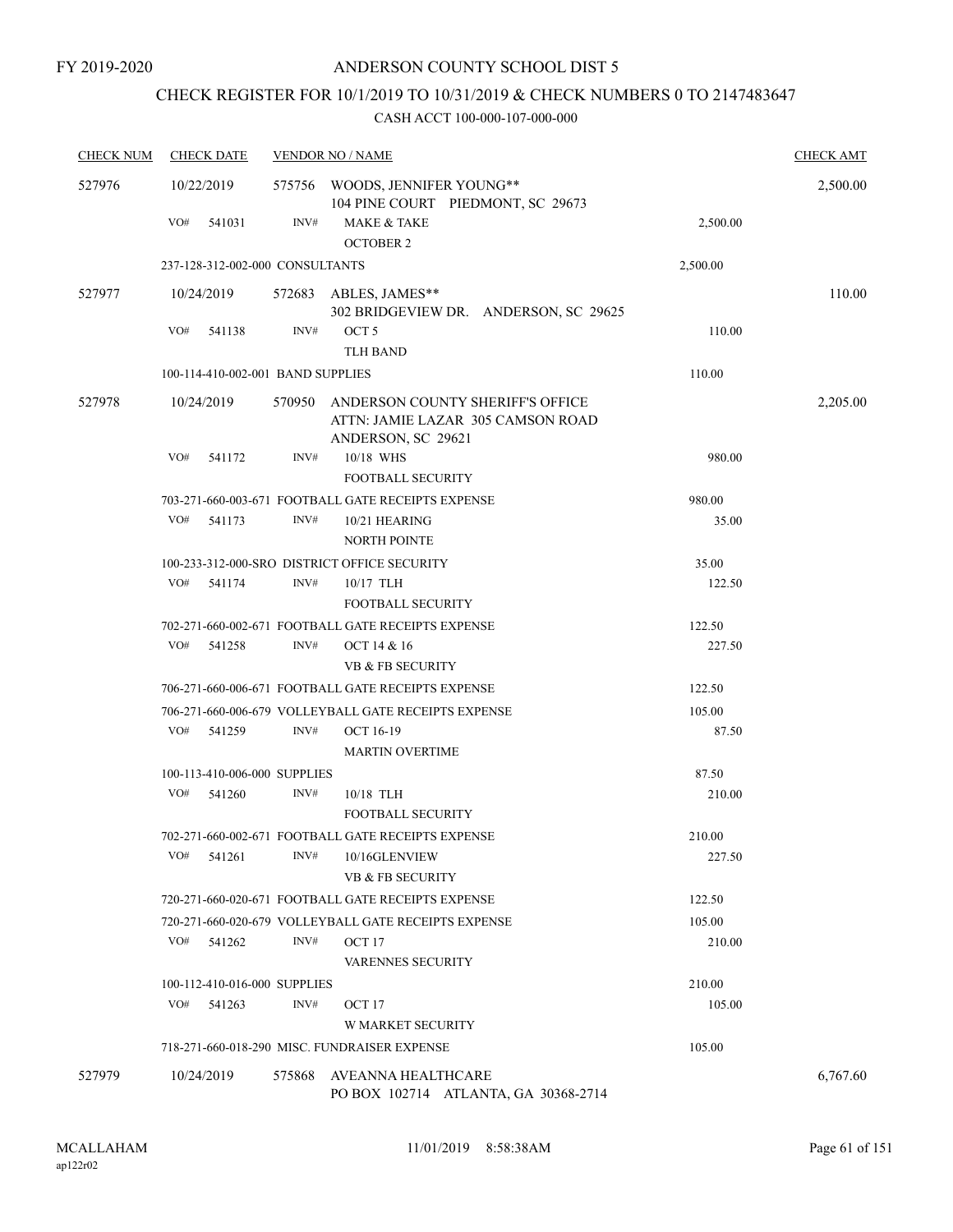### CHECK REGISTER FOR 10/1/2019 TO 10/31/2019 & CHECK NUMBERS 0 TO 2147483647

#### CASH ACCT 100-000-107-000-000

|   | <b>CHECK NUM</b> |     | <b>CHECK DATE</b>                  |        | <b>VENDOR NO / NAME</b>                                                  |     |       |           | <b>CHECK AMT</b> |
|---|------------------|-----|------------------------------------|--------|--------------------------------------------------------------------------|-----|-------|-----------|------------------|
|   |                  | VO# | 541175                             | INV#   | AUG 19-30                                                                | PO# | 11761 | 2,166.00  |                  |
|   |                  |     |                                    |        | CLAIM #5930423                                                           |     |       |           |                  |
|   |                  |     |                                    |        | 283-126-312-017-000 CONTRACTED SERVICES                                  |     |       | 2,166.00  |                  |
|   |                  | VO# | 541176                             | INV#   | 5933925<br><b>SEPT 3-27</b>                                              | PO# | 11761 | 4,601.60  |                  |
|   |                  |     |                                    |        | 283-126-312-017-000 CONTRACTED SERVICES                                  |     |       | 4,601.60  |                  |
|   | 527980           |     | 10/24/2019                         | 575063 | BAYADA HOME HEALTH CARE, INC.<br>PO BOX 536446 PITTSBURGH, PA 15253-5906 |     |       |           | 1,438.50         |
|   |                  | VO# | 541177                             | INV#   | 14986029<br>$9/30 - 10/4$                                                | PO# | 11607 | 1,438.50  |                  |
|   |                  |     |                                    |        | 283-126-312-017-000 CONTRACTED SERVICES                                  |     |       | 1,438.50  |                  |
|   | 527981           |     | 10/24/2019                         | 576174 | BAYS, DUSTIN**<br>23 WILTON ST APT B GREENVILLE, SC 29601                |     |       |           | 160.00           |
|   |                  | VO# | 541139                             | INV#   | $9/25 - 10/2$<br><b>TLH BAND</b>                                         |     |       | 160.00    |                  |
|   |                  |     | 100-114-410-002-001 BAND SUPPLIES  |        |                                                                          |     |       | 160.00    |                  |
| * | 527983           |     | 10/24/2019                         | 574045 | BORDEN DAIRY COMPANY<br>PO BOX 933179 CLEVELAND, OH 44193                |     |       |           | 38,164.28        |
|   |                  | VO# | 541307                             | INV#   | 2856409<br>CUST #138365                                                  |     |       | 38,164.28 |                  |
|   |                  |     | 600-256-460-002-000 FOOD           |        |                                                                          |     |       | 1,577.44  |                  |
|   |                  |     | 600-256-460-003-000 FOOD           |        |                                                                          |     |       | 1,661.59  |                  |
|   |                  |     | 600-256-460-005-000 FOOD           |        |                                                                          |     |       | 1,533.57  |                  |
|   |                  |     | 600-256-460-006-000 FOOD           |        |                                                                          |     |       | 3,855.69  |                  |
|   |                  |     | 600-256-460-007-000 FOOD           |        |                                                                          |     |       | 2,869.40  |                  |
|   |                  |     | 600-256-460-008-000 FOOD           |        |                                                                          |     |       | 2,191.45  |                  |
|   |                  |     | 600-256-460-009-000 FOOD           |        |                                                                          |     |       | 1,383.31  |                  |
|   |                  |     | 600-256-460-010-000 FOOD           |        |                                                                          |     |       | 3,295.17  |                  |
|   |                  |     | 600-256-460-011-000 FOOD           |        |                                                                          |     |       | 2,620.01  |                  |
|   |                  |     | 600-256-460-012-000 FOOD           |        |                                                                          |     |       | 2,511.95  |                  |
|   |                  |     | 600-256-460-013-000 FOOD           |        |                                                                          |     |       | 1,557.80  |                  |
|   |                  |     | 600-256-460-014-000 FOOD           |        |                                                                          |     |       | 2,349.75  |                  |
|   |                  |     | 600-256-460-015-000 FOOD           |        |                                                                          |     |       | 1,157.80  |                  |
|   |                  |     | 600-256-460-016-000 FOOD           |        |                                                                          |     |       | 1,803.93  |                  |
|   |                  |     | 600-256-460-017-000 FOOD           |        |                                                                          |     |       | 1,760.96  |                  |
|   |                  |     | 600-256-460-018-000 FOOD           |        |                                                                          |     |       | 1,208.40  |                  |
|   |                  |     | 600-256-460-019-000 FOOD           |        |                                                                          |     |       | 2,092.26  |                  |
|   |                  |     | 600-256-460-020-000 FOOD           |        |                                                                          |     |       | 1,728.53  |                  |
|   |                  |     | 600-256-460-021-000 FOOD           |        |                                                                          |     |       | 826.00    |                  |
|   |                  |     | 600-256-460-031-000 PURCHASED FOOD |        |                                                                          |     |       | 179.27    |                  |
|   | 527984           |     | 10/24/2019                         | 575737 | BROCK, PATRICK**                                                         |     |       |           | 109.00           |

433 SPAKE RD PENDLETON, SC 29670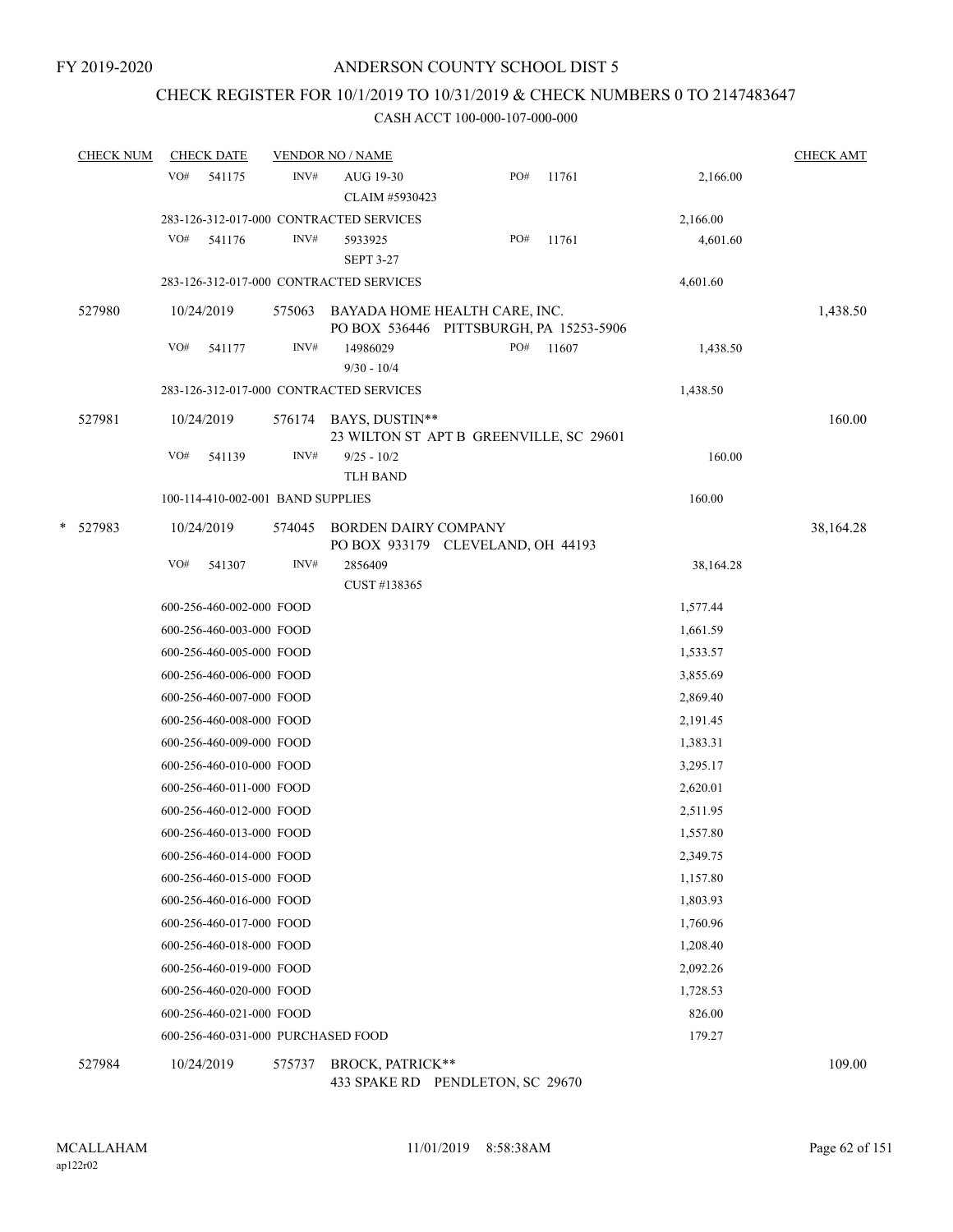### CHECK REGISTER FOR 10/1/2019 TO 10/31/2019 & CHECK NUMBERS 0 TO 2147483647

| <b>CHECK NUM</b> | <b>CHECK DATE</b> |                                     | <b>VENDOR NO / NAME</b>                                                                |           | <b>CHECK AMT</b> |
|------------------|-------------------|-------------------------------------|----------------------------------------------------------------------------------------|-----------|------------------|
|                  | VO#<br>541140     | INV#                                | 10/18 WHS                                                                              | 64.00     |                  |
|                  |                   |                                     | FOOTBALL OFFICIAL                                                                      |           |                  |
|                  |                   |                                     | 703-271-660-003-671 FOOTBALL GATE RECEIPTS EXPENSE                                     | 64.00     |                  |
|                  | VO#<br>541231     | INV#                                | 10/16 RAMS                                                                             | 45.00     |                  |
|                  |                   |                                     | FOOTBALL OFFICIAL                                                                      |           |                  |
|                  |                   |                                     | 706-271-660-006-671 FOOTBALL GATE RECEIPTS EXPENSE                                     | 45.00     |                  |
| 527985           | 10/24/2019        |                                     | 576225 BROWN, CHRISTINA**<br>124 SEA PALMS DRIVE ANDERSON, SC 29621                    |           | 855.00           |
|                  | VO#<br>541129     | INV#                                | <b>OCT 7-17</b>                                                                        | 855.00    |                  |
|                  |                   |                                     | <b>ST JOSEPHS</b>                                                                      |           |                  |
|                  |                   |                                     | 267-370-312-000-SJC PS- ST JOSEPH CATHOLIC                                             | 855.00    |                  |
| 527986           | 10/24/2019        |                                     | 569304 BROWN, DONDI**<br>911 SAVANNAH ST CALHOUN FALLS, SC 29628                       |           | 135.00           |
|                  | VO#<br>541143     | INV#                                | 10/18 WHS<br><b>FOOTBALL OFFICIAL</b>                                                  | 135.00    |                  |
|                  |                   |                                     | 703-271-660-003-671 FOOTBALL GATE RECEIPTS EXPENSE                                     | 135.00    |                  |
| * 527988         | 10/24/2019        |                                     | 152495 CAMCOR, INC<br>POBOX 1899 ATT: ACCOUNTS RECEIVABLE<br>BURLINGTON, NC 27216-1899 |           | 1,320.11         |
|                  | VO#<br>541265     | INV#                                | 2481001<br>PO#<br>11797<br><b>TECH SUPPLIES</b>                                        | 1,185.30  |                  |
|                  |                   |                                     | 201-112-445-014-000 TECHNOLOGY SUPPLIES                                                | 1,185.30  |                  |
|                  | VO#<br>541266     | INV#                                | PO#<br>2481104<br>11747                                                                | 134.81    |                  |
|                  |                   |                                     | <b>TECH SUPPLIES</b>                                                                   |           |                  |
|                  |                   |                                     | 100-266-314-014-000 REPAIRS TO EQUIPMENT                                               | 134.81    |                  |
| 527989           | 10/24/2019        | 565588                              | <b>CHAMBER THEATRE PRODUCTIONS</b><br>20 PARK PLAZA SUITE 531 BOSTON, MA 02116         |           | 3,733.60         |
|                  | VO#<br>541267     | INV#                                | RSV 41472<br>PATRON 10001870                                                           | 3,733.60  |                  |
|                  |                   |                                     | 720-271-660-020-587 FIELD TRIPS- GR. 8 EXPENSE                                         | 3,733.60  |                  |
| 527990           | 10/24/2019        | 570581                              | CITY OF ANDERSON POLICE DEPT<br>401 SOUTH MAIN ST ANDERSON, SC 29624                   |           | 90,453.30        |
|                  | VO#<br>541179     | INV#                                | PO#<br>11449<br>PMT#1 19/20<br><b>CROSSING GUARDS</b>                                  | 5,104.07  |                  |
|                  |                   | 100-258-690-000-000 CROSSING GUARDS |                                                                                        | 5,104.07  |                  |
|                  | VO#<br>541180     | INV#                                | PMT#1 19/20<br>PO#<br>11452<br><b>RESOURCE OFFICERS</b>                                | 85,349.23 |                  |
|                  |                   |                                     | 100-258-312-000-000 CONTRACTED SERVICES - RESOURCE OFFR                                | 85,349.23 |                  |
| 527991           | 10/24/2019        | 576256                              | CUNNINGHAM, TERRY**<br>708 OVERTON RIDGEWAY BOILING SPINGS, SC<br>29316                |           | 155.70           |
|                  | VO#<br>541146     | INV#                                | 10/18 WHS<br>FOOTBALL OFFICIAL                                                         | 155.70    |                  |
|                  |                   |                                     | 703-271-660-003-671 FOOTBALL GATE RECEIPTS EXPENSE                                     | 155.70    |                  |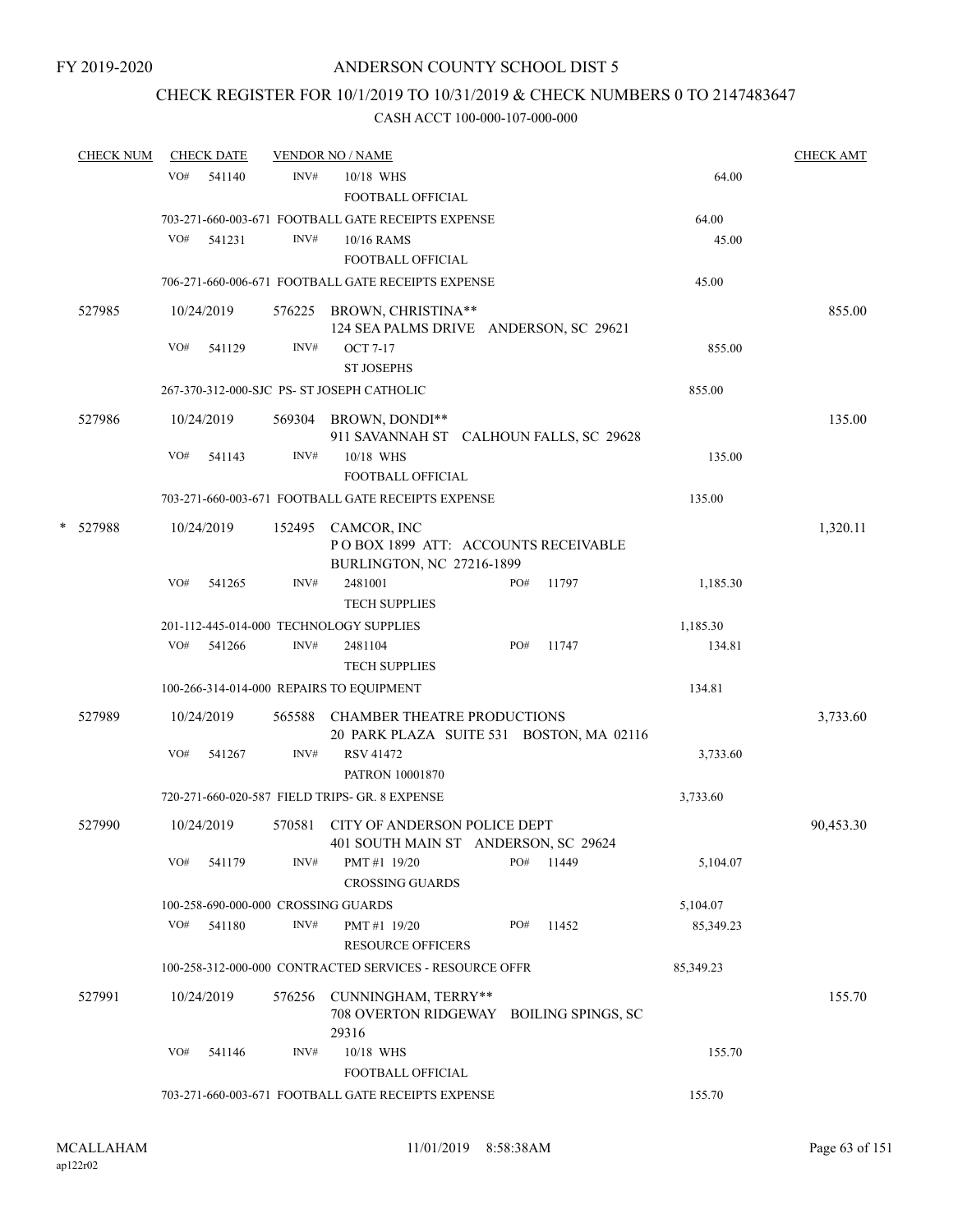FY 2019-2020

### ANDERSON COUNTY SCHOOL DIST 5

## CHECK REGISTER FOR 10/1/2019 TO 10/31/2019 & CHECK NUMBERS 0 TO 2147483647

|   | <b>CHECK NUM</b> |     | <b>CHECK DATE</b>                 |        | <b>VENDOR NO / NAME</b>                                                                     |           | <b>CHECK AMT</b> |
|---|------------------|-----|-----------------------------------|--------|---------------------------------------------------------------------------------------------|-----------|------------------|
|   | 527992           |     | 10/24/2019                        |        | 575816 DEEDY, CARMEN**<br>1956 CARRINGTON CT STONE MOUNTAIN, GA<br>30087                    |           | 221.14           |
|   |                  | VO# | 541181                            | INV#   | <b>OCTOBER 17</b><br><b>EXPENSES</b>                                                        | 221.14    |                  |
|   |                  |     |                                   |        | 709-271-660-009-305 LIBRARY EXPENSE                                                         | 221.14    |                  |
|   | 527993           |     | 10/24/2019                        |        | 567489 DE LAGE LANDEN                                                                       |           | 508.58           |
|   |                  |     |                                   |        | POBOX 41602 PHILADELPHIA, PA 19101-1602                                                     |           |                  |
|   |                  | VO# | 541182                            | INV#   | PO# 11248<br>65561273<br><b>COPIER</b>                                                      | 156.22    |                  |
|   |                  |     | 100-113-410-009-000 SUPPLIES      |        |                                                                                             | 156.22    |                  |
|   |                  | VO# | 541183                            | INV#   | PO#<br>65564793<br>11249<br><b>COPIER</b>                                                   | 265.73    |                  |
|   |                  |     | 100-113-410-017-000 SUPPLIES      |        |                                                                                             | 265.73    |                  |
|   |                  | VO# | 541184                            | INV#   | 65477427<br><b>COPIER</b>                                                                   | 86.63     |                  |
|   |                  |     | 100-114-410-003-000 SUPPLIES      |        |                                                                                             | 86.63     |                  |
|   | 527994           |     | 10/24/2019                        | 198651 | DELL MARKETING LP<br>POBOX 534118 ATT: ACCOUNTS RECEIVABLE<br>ATLANTA, GA 30353-4118        |           | 27,041.02        |
|   |                  | VO# | 541194                            | INV#   | PO#<br>10339028580<br>11431<br><b>TECHNOLOGY</b>                                            | 27,041.02 |                  |
|   |                  |     |                                   |        | 515-253-540-031-AER AEROSPACE EQUIPMENT                                                     | 27,041.02 |                  |
| * | 527996           |     | 10/24/2019                        |        | 573355 DENVER DOWNS FARM<br>PO BOX 400 SANDY SPRINGS, SC 29677                              |           | 200.00           |
|   |                  | VO# | 541186                            | INV#   | 10/29 VISIT<br>WHITEHALL ELEM                                                               | 200.00    |                  |
|   |                  |     |                                   |        | 719-271-660-019-355 FIELD TRIPS GRADE 5 EXPENSE                                             | 200.00    |                  |
|   | 527997           |     | 10/24/2019                        | 575579 | DIAMOND DEL'S GEM MINING LLC<br>3607 COLONAL VANDERHORST CIRCLE MOUNT<br>PLEASANT, SC 29466 |           | 860.00           |
|   |                  | VO# | 541268                            | INV#   | <b>VISIT 10/22</b><br><b>CALHOUN ELEM</b>                                                   | 860.00    |                  |
|   |                  |     |                                   |        | 714-271-660-014-353 FIELD TRIPS GRADE 3 EXPENSE                                             | 860.00    |                  |
|   | 527998           |     | 10/24/2019                        | 573965 | DICKEY, DARIN**<br>1014 FAIRVIEW ROAD BEECH ISLAND, SC 29842                                |           | 370.00           |
|   |                  | VO# | 541131                            | INV#   | $9/24 - 10/5$<br><b>TLH BAND</b>                                                            | 370.00    |                  |
|   |                  |     | 100-114-410-002-001 BAND SUPPLIES |        |                                                                                             | 370.00    |                  |
|   | 527999           |     | 10/24/2019                        | 211302 | <b>DUKE ENERGY</b><br>PO BOX 70516 CHARLOTTE, NC 28272-0516                                 |           | 15,529.57        |
|   |                  | VO# | 541308                            | INV#   | <b>DUE 10/30</b><br><b>UTILITIES</b>                                                        | 15,529.57 |                  |
|   |                  |     |                                   |        | 100-254-470-001-000 ENERGY-ELECTRICITY & WATER                                              | 6,836.59  |                  |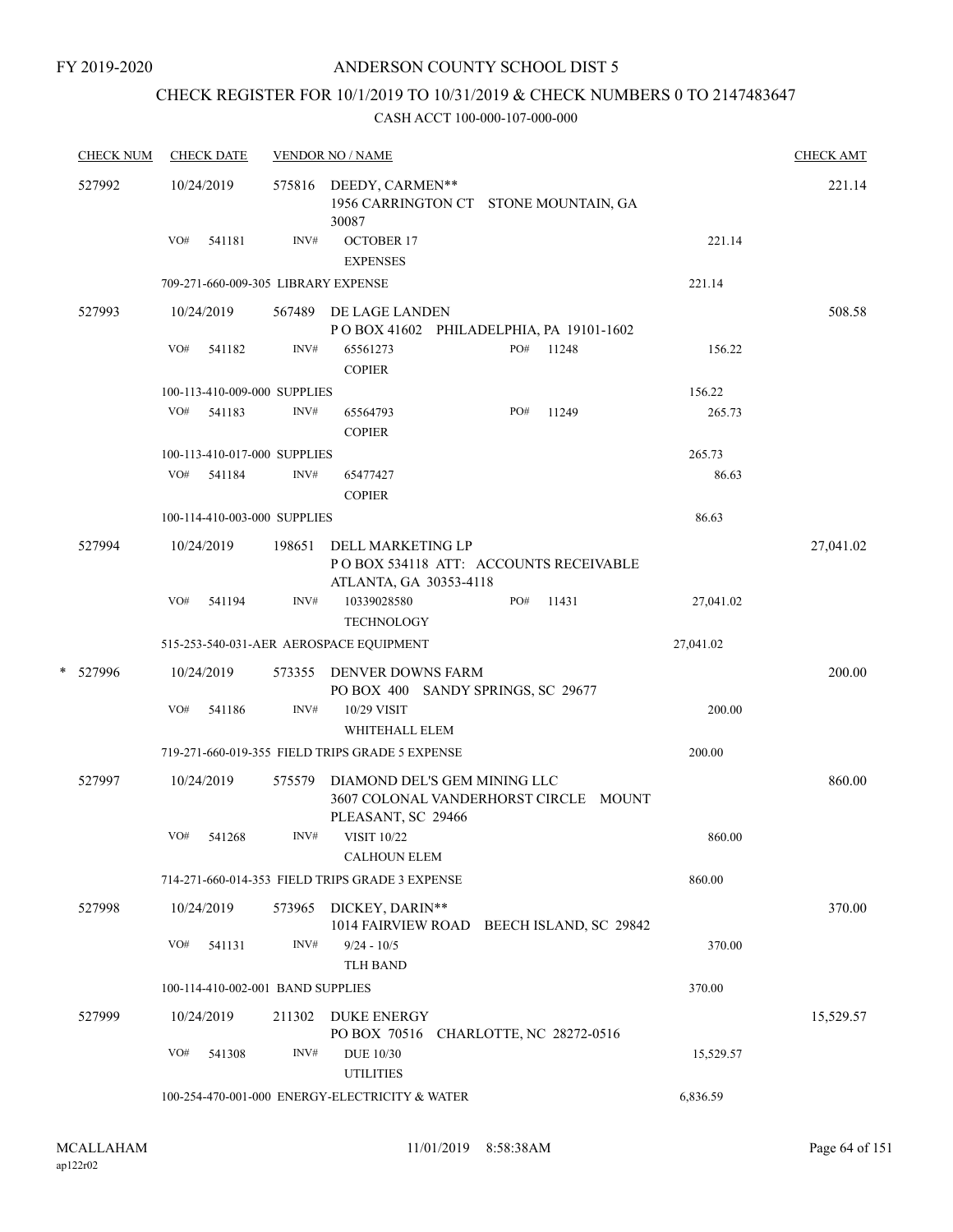### CHECK REGISTER FOR 10/1/2019 TO 10/31/2019 & CHECK NUMBERS 0 TO 2147483647

|   | <b>CHECK NUM</b> |     | <b>CHECK DATE</b>            |        | <b>VENDOR NO / NAME</b>                                                                              |     |       |           | <b>CHECK AMT</b> |
|---|------------------|-----|------------------------------|--------|------------------------------------------------------------------------------------------------------|-----|-------|-----------|------------------|
|   |                  |     |                              |        | 100-254-470-008-000 ENERGY-ELECTRICITY & WATER                                                       |     |       | 25.09     |                  |
|   |                  |     |                              |        | 100-254-470-010-000 ENERGY-ELECTRICITY & WATER                                                       |     |       | 28.83     |                  |
|   |                  |     |                              |        | 100-254-470-019-000 ENERGY-ELECTRICITY & WATER                                                       |     |       | 6,155.93  |                  |
|   |                  |     |                              |        | 100-254-470-023-000 ENERGY-ELECTRICITY & WATER                                                       |     |       | 2,483.13  |                  |
|   | 528000           |     | 10/24/2019                   | 179840 | ENCORE TECHNOLOGY GROUP LLC<br>DEPT 720017 P.O. BOX 1335 CHARLOTTE, NC<br>28201-1335                 |     |       |           | 39,513.71        |
|   |                  | VO# | 541187                       | INV#   | 144999<br><b>SOUTHWOOD</b>                                                                           | PO# | 11550 | 17,183.02 |                  |
|   |                  |     |                              |        | 515-253-520-000-ART FINE ARTS CENTER                                                                 |     |       | 17,183.02 |                  |
|   |                  | VO# | 541188                       | INV#   | 144998<br><b>ORDER #9849</b>                                                                         | PO# | 11588 | 22,330.69 |                  |
|   |                  |     |                              |        | 860-266-345-000-000 TECHNOLOGY PURCHASED SERV                                                        |     |       | 22,330.69 |                  |
|   | 528001           |     | 10/24/2019                   | 576259 | EPN TRAVEL SERVICES INC<br>1784 WEST SCHUYLKILL ROAD<br>DOUGLASSVILLE, PA 19518                      |     |       |           | 475.00           |
|   |                  | VO# | 541269                       | INV#   | 10189<br>SOUTHWOOD                                                                                   |     |       | 475.00    |                  |
|   |                  |     |                              |        | 721-190-660-021-642 CHORUS HIGH EXPENSE                                                              |     |       | 475.00    |                  |
| * | 528003           |     | 10/24/2019                   | 576258 | <b>GOGO CHARTERS LLC</b><br>3340 PEACTREE RD NE, STE 100 ATLANTA, GA<br>30326                        |     |       |           | 962.30           |
|   |                  | VO# | 541276                       | INV#   | 357963                                                                                               |     |       | 962.30    |                  |
|   |                  |     |                              |        | <b>GLENVIEW MS</b>                                                                                   |     |       |           |                  |
|   |                  |     |                              |        | 720-271-660-020-586 FIELD TRIPS- GR.7 EXPENSE                                                        |     |       | 962.30    |                  |
|   | 528004           |     | 10/24/2019                   | 569372 | <b>GREAT AMERICA LEASING CORP</b><br>PO BOX 660831 ATT: ACCOUNTS RECEIVABLE<br>DALLAS, TX 75266-0831 |     |       |           | 1,761.46         |
|   |                  | VO# | 541190                       | INV#   | 25660734<br><b>COPIER</b>                                                                            | PO# | 11246 | 1,641.62  |                  |
|   |                  |     | 100-252-325-000-000 RENTALS  |        |                                                                                                      |     |       | 1,641.62  |                  |
|   |                  | VO# | 541277                       | INV#   | 25716161<br><b>COPIER</b>                                                                            | PO# | 11247 | 119.84    |                  |
|   |                  |     | 100-113-410-005-000 SUPPLIES |        |                                                                                                      |     |       | 119.84    |                  |
|   | * 528006         |     | 10/24/2019                   | 566044 | <b>HAWKINS, GREGORY **</b><br>1106 GILREATH ROAD ANDERSON, SC 29621                                  |     |       |           | 108.00           |
|   |                  | VO# | 541142                       | INV#   | 10/18 WHS<br>FOOTBALL OFFICIAL                                                                       |     |       | 108.00    |                  |
|   |                  |     |                              |        | 703-271-660-003-671 FOOTBALL GATE RECEIPTS EXPENSE                                                   |     |       | 108.00    |                  |
|   | 528007           |     | 10/24/2019                   | 576027 | HOME DEPOT USA, INC<br>PO BOX 742604 ATLANTA, GA 30374-2604                                          |     |       |           | 2,568.00         |
|   |                  | VO# | 541278                       | INV#   | 516964624<br>518124573                                                                               | PO# | 11810 | 2,568.00  |                  |
|   |                  |     |                              |        | 100-000-170-000-000 WAREHOUSE INVENTORY                                                              |     |       | 2,608.13  |                  |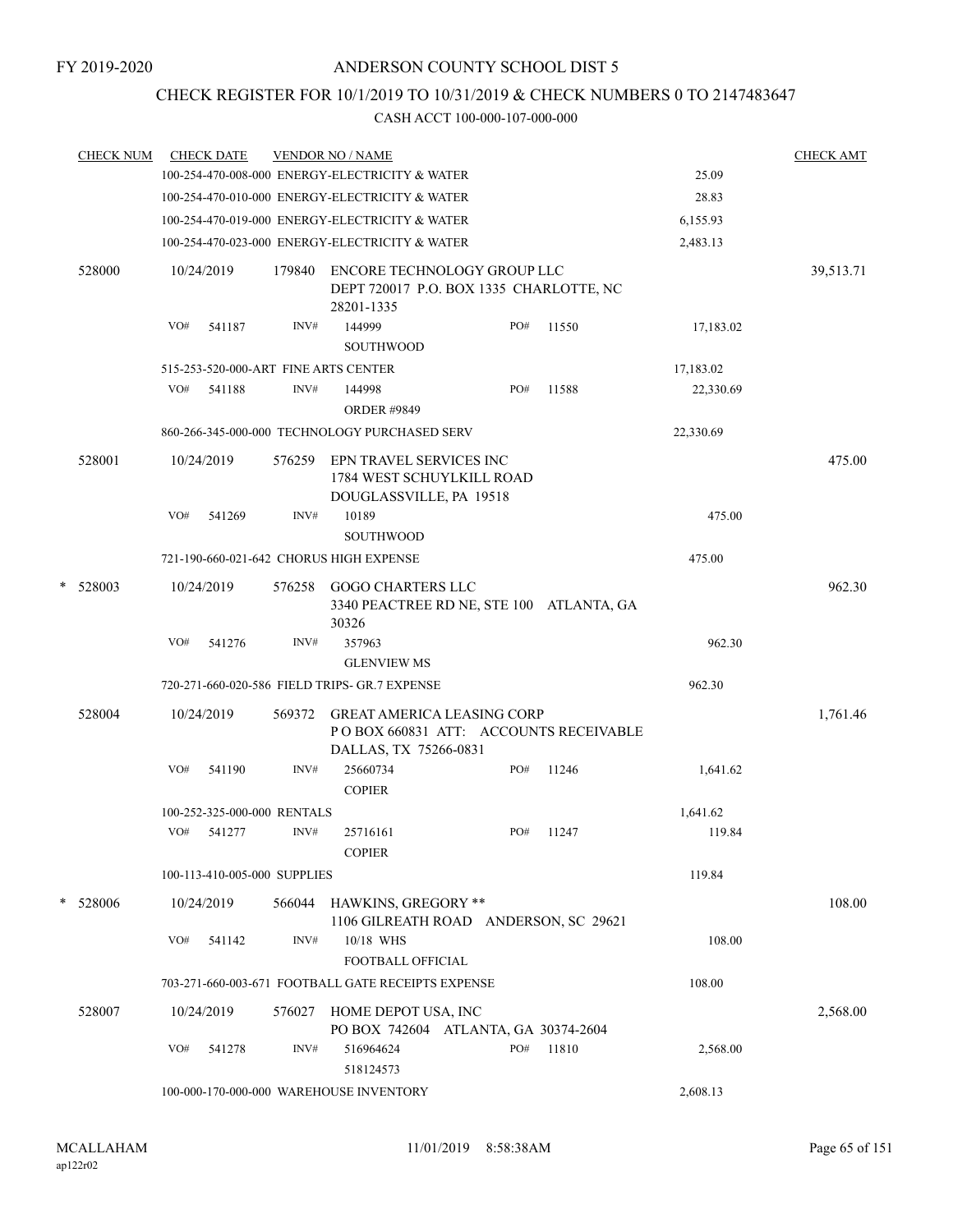### CHECK REGISTER FOR 10/1/2019 TO 10/31/2019 & CHECK NUMBERS 0 TO 2147483647

|        | <b>CHECK NUM</b> |            | <b>CHECK DATE</b>                   |        | <b>VENDOR NO / NAME</b>                                                                  |          | <b>CHECK AMT</b> |
|--------|------------------|------------|-------------------------------------|--------|------------------------------------------------------------------------------------------|----------|------------------|
|        |                  |            |                                     |        | 100-000-170-000-000 WAREHOUSE INVENTORY                                                  | $-40.13$ |                  |
|        | $*$ 528009       | 10/24/2019 |                                     |        | 574294 INDEPENDENT MAIL<br>SUBSCRIPTIONS PO BOX 742699 CINCINNATI, OH<br>45274-2699      |          | 177.06           |
|        |                  | VO#        | 541191                              | INV#   | A10774984<br>19-20 SUBSCRIPTION                                                          | 177.06   |                  |
|        |                  |            | 708-271-660-008-305 LIBRARY EXPENSE |        |                                                                                          | 177.06   |                  |
| $\ast$ | 528011           |            | 10/24/2019                          | 572280 | EMPLOYEE VENDOR                                                                          |          | 383.52           |
|        |                  |            | VO# 541247                          | INV#   | <b>MOVIE TIX</b>                                                                         | 383.52   |                  |
|        |                  |            |                                     |        | REIMBURSEMENT                                                                            |          |                  |
|        |                  |            |                                     |        | 708-271-660-008-356 FIELD TRIPS - SPECIAL EXPENSE                                        | 383.52   |                  |
|        | 528012           |            | 10/24/2019                          |        | 575680 JOHNSON, JASON**<br>132 MEDITTERANEAN AVENUE ANDERSON, SC<br>29621                |          | 114.00           |
|        |                  | VO#        | 525470                              | INV#   | <b>TL HANNA</b><br><b>BATH FIZZERS</b>                                                   | 19.00    |                  |
|        |                  |            |                                     |        | 100-271-312-002-000 ADDITIONAL SECURITY                                                  | 19.00    |                  |
|        |                  | VO#        | 527005                              | INV#   | TL HANNA<br><b>BATH FIZZERS</b>                                                          | 25.00    |                  |
|        |                  |            |                                     |        | 100-271-312-002-000 ADDITIONAL SECURITY                                                  | 25.00    |                  |
|        |                  | VO#        | 531158                              | INV#   | <b>TLH 2019</b><br><b>BATH FIZZERS</b>                                                   | 30.00    |                  |
|        |                  |            |                                     |        | 100-271-312-002-000 ADDITIONAL SECURITY                                                  | 30.00    |                  |
|        |                  | VO#        | 533355                              | INV#   | <b>TL HANNA</b><br><b>BATH FIZZERS</b>                                                   | 40.00    |                  |
|        |                  |            |                                     |        | 100-271-312-002-000 ADDITIONAL SECURITY                                                  | 40.00    |                  |
| $\ast$ | 528014           |            | 10/24/2019                          |        | 575955 LEWIS, JALEN**<br>108 SHERMAN COURT EXT PIEDMONT, SC 29673                        |          | 740.00           |
|        |                  | VO#        | 541134                              | INV#   | $9/23 - 10/5$<br><b>TLH BAND</b>                                                         | 740.00   |                  |
|        |                  |            | 100-114-410-002-001 BAND SUPPLIES   |        |                                                                                          | 740.00   |                  |
|        | 528015           |            | 10/24/2019                          |        | 329401 LOWES BUSINESS ACCOUNT<br>PO BOX 530954 CREDIT SERVICES ATLANTA, GA<br>30353-0954 |          | 454.31           |
|        |                  |            | VO# 541193                          | INV#   | 4309542<br><b>TOOLS</b>                                                                  | 454.31   |                  |
|        |                  |            | 131-115-410-031-000 SUPPLIES        |        |                                                                                          | 454.31   |                  |
|        | 528016           |            | 10/24/2019                          |        | 576096 MASSIE, JONATHAN**<br>120 SPRUCE AVE GREER, SC 29651                              |          | 780.00           |
|        |                  | VO#        | 541133                              | INV#   | $9/23 - 10/5$                                                                            | 780.00   |                  |
|        |                  |            |                                     |        | <b>TLH BAND</b>                                                                          |          |                  |
|        |                  |            | 100-114-410-002-001 BAND SUPPLIES   |        |                                                                                          | 780.00   |                  |
|        | 528017           |            | 10/24/2019                          |        | 576100 MATHEWS, PARKER**                                                                 |          | 140.00           |
|        |                  |            |                                     |        | 231 RIGGS DRIVE CLEMSON, SC 29631                                                        |          |                  |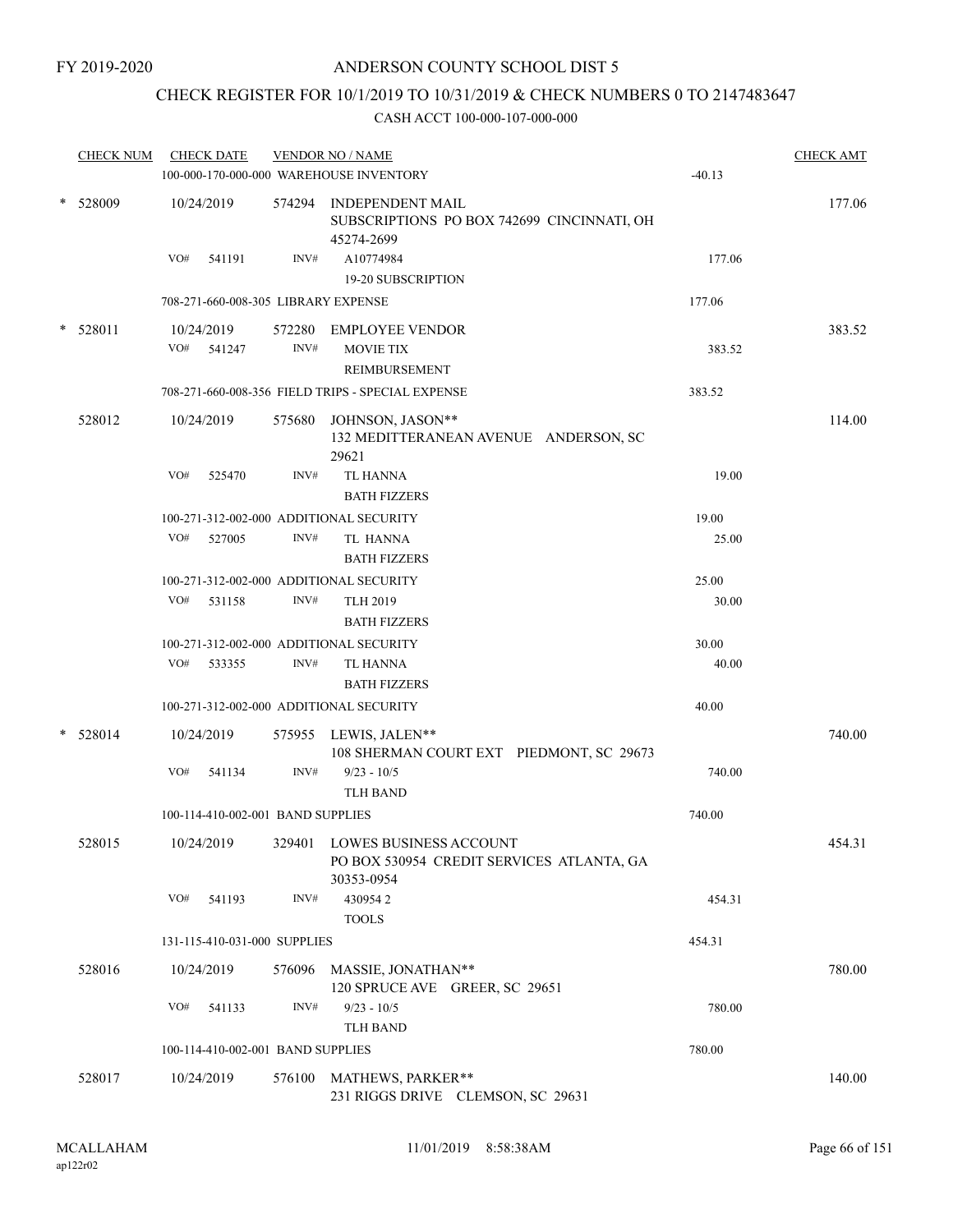## CHECK REGISTER FOR 10/1/2019 TO 10/31/2019 & CHECK NUMBERS 0 TO 2147483647

|   | <b>CHECK NUM</b> |            | <b>CHECK DATE</b>                                                |        | <b>VENDOR NO / NAME</b>                                                                  |                                         |                | <b>CHECK AMT</b> |
|---|------------------|------------|------------------------------------------------------------------|--------|------------------------------------------------------------------------------------------|-----------------------------------------|----------------|------------------|
|   |                  | VO#        | 541136                                                           | INV#   | $10/1 - 10/3$<br><b>TLH BAND</b>                                                         |                                         | 140.00         |                  |
|   |                  |            | 100-114-410-002-001 BAND SUPPLIES                                |        |                                                                                          |                                         | 140.00         |                  |
|   | 528018           | 10/24/2019 |                                                                  |        | 569988 MCMILLAN PAZDAN SMITH, LLC<br>30353-7044                                          | DEPT 999450 PO BOX 537044 ATLANTA, GA   |                | 6,299.02         |
|   |                  | VO#        | 541195                                                           | INV#   | 01903642<br>PROJ #017396                                                                 |                                         | 5,100.08       |                  |
|   |                  |            |                                                                  |        | 505-271-540-002-BSC BASEBALL&SOFTBALL COMPLEX                                            |                                         | 2,550.04       |                  |
|   |                  |            |                                                                  |        | 505-271-540-003-BSC BASEBALL&SOFTBALL COMPLEX                                            |                                         | 2,550.04       |                  |
|   |                  | VO#        | 541196                                                           | INV#   | 01903649<br>PROJ #018489                                                                 |                                         | 1,198.94       |                  |
|   |                  |            |                                                                  |        | 505-253-520-002-STD STADIUM RENOVATIONS                                                  |                                         | 1,198.94       |                  |
|   | * 528020         | 10/24/2019 |                                                                  |        | 364515 MOSS, MARTY D**<br>PO BOX 596 WESTMINISTER, SC 29693                              |                                         |                | 115.40           |
|   |                  | VO#        | 528922                                                           | INV#   | JAN 29 WHS<br><b>BBALL OFFICIAL</b>                                                      |                                         | 115.40         |                  |
|   |                  |            |                                                                  |        | 100-271-312-003-000 ADDITIONAL SECURITY                                                  |                                         | 115.40         |                  |
|   | 528021           | 10/24/2019 |                                                                  |        | 567126 MUSIC & ARTS CENTER<br>5295 WESTVIEW DR SUITE 300 ATTN: CA<br>FREDERICK, MD 21703 |                                         |                | 108.20           |
|   |                  | VO#        | 541280                                                           | INV#   | 19540713<br><b>GLENVIEW MS</b>                                                           |                                         | 108.20         |                  |
|   |                  |            |                                                                  |        | 720-271-660-020-601 BAND CLUB EXPENSE                                                    |                                         | 108.20         |                  |
| * | 528025           | 10/24/2019 |                                                                  |        | 568036 PIEDMONT NATURAL GAS                                                              | PO BOX 1246 CHARLOTTE, NC 28201-1246    |                | 5,353.35         |
|   |                  | VO#        | 541309                                                           | INV#   | <b>DUE 11/01</b><br><b>UTILITIES</b>                                                     |                                         | 5,353.35       |                  |
|   |                  |            | 100-254-472-000-000 ENERGY-GAS<br>100-254-472-000-000 ENERGY-GAS |        |                                                                                          |                                         | 23.54<br>27.20 |                  |
|   |                  |            | 100-254-472-003-000 ENERGY-GAS                                   |        |                                                                                          |                                         | 492.16         |                  |
|   |                  |            | 100-254-472-006-000 ENERGY-GAS                                   |        |                                                                                          |                                         | 162.78         |                  |
|   |                  |            | 100-254-472-007-000 ENERGY-GAS                                   |        |                                                                                          |                                         | 23.54          |                  |
|   |                  |            | 100-254-472-010-000 ENERGY-GAS                                   |        |                                                                                          |                                         | 23.54          |                  |
|   |                  |            |                                                                  |        | 131-254-472-031-000 ENERGY-NATURAL GAS                                                   |                                         | 3,990.44       |                  |
|   |                  |            | 600-256-470-003-000 ENERGY                                       |        |                                                                                          |                                         | 91.69          |                  |
|   |                  |            | 600-256-470-007-000 ENERGY                                       |        |                                                                                          |                                         | 116.61         |                  |
|   |                  |            | 600-256-470-008-000 ENERGY                                       |        |                                                                                          |                                         | 137.13         |                  |
|   |                  |            | 600-256-470-010-000 ENERGY                                       |        |                                                                                          |                                         | 167.17         |                  |
|   |                  |            | 600-256-470-018-000 ENERGY                                       |        |                                                                                          |                                         | 97.55          |                  |
|   | 528026           | 10/24/2019 |                                                                  | 575168 | PLANETBULB.COM                                                                           | 1100 MCALPINE AVE KANSAS CITY, KS 66105 |                | 6,088.74         |
|   |                  | VO#        | 541207                                                           | INV#   | 96349                                                                                    | PO#<br>11780                            | 413.28         |                  |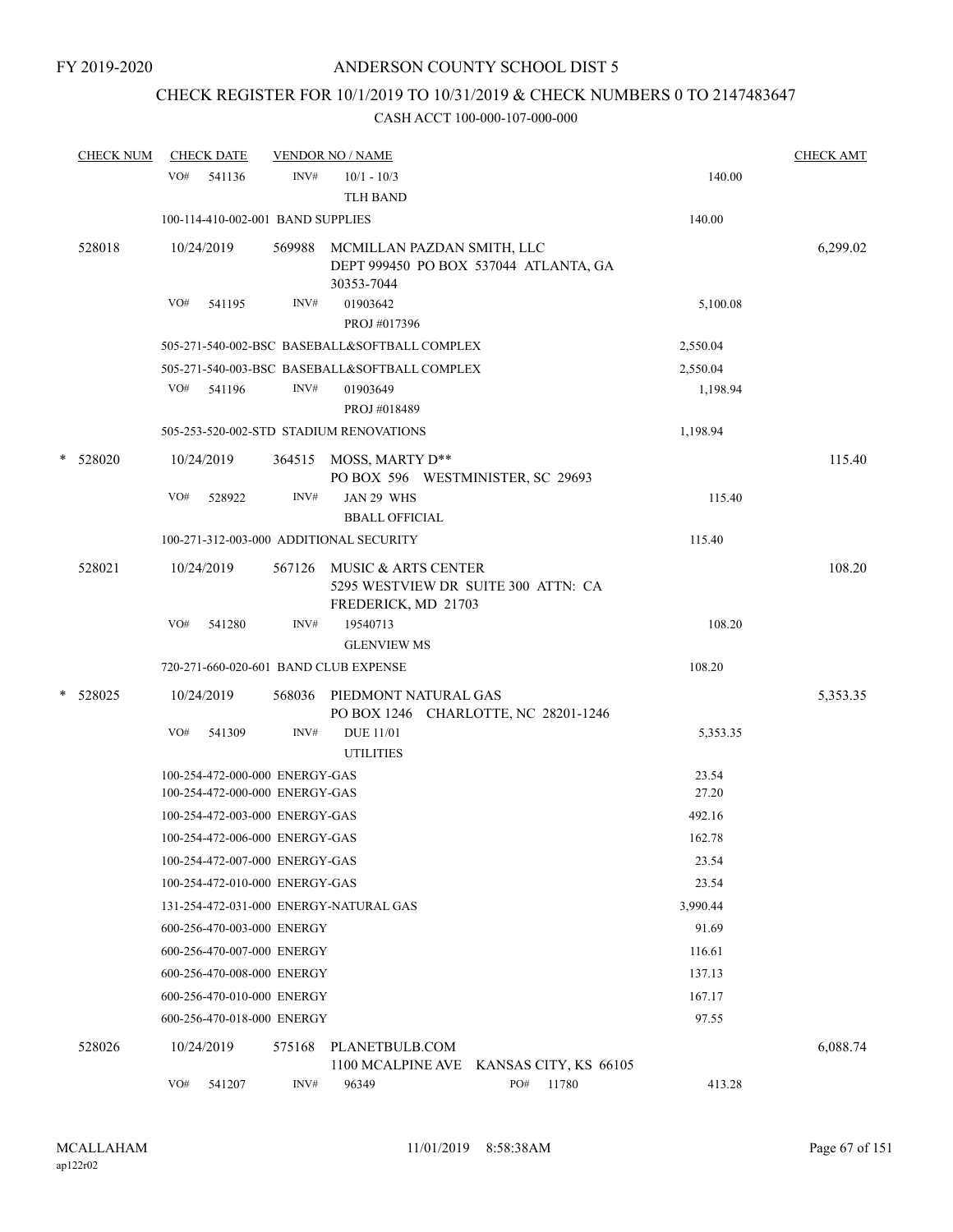### CHECK REGISTER FOR 10/1/2019 TO 10/31/2019 & CHECK NUMBERS 0 TO 2147483647

| <b>CHECK NUM</b> |     | <b>CHECK DATE</b> |        | <b>VENDOR NO / NAME</b>                                                                                      |                                            |       |                    | <b>CHECK AMT</b> |
|------------------|-----|-------------------|--------|--------------------------------------------------------------------------------------------------------------|--------------------------------------------|-------|--------------------|------------------|
|                  |     |                   |        | <b>INVENTORY</b>                                                                                             |                                            |       |                    |                  |
|                  |     |                   |        | 100-266-314-000-000 REPAIRS TO EQUIPMENT                                                                     |                                            |       | 413.28             |                  |
|                  | VO# | 541208            | INV#   | 96024                                                                                                        | PO#                                        | 11803 | 5,675.46           |                  |
|                  |     |                   |        | <b>TECH SUPPLIES</b>                                                                                         |                                            |       |                    |                  |
|                  |     |                   |        | 100-266-314-000-000 REPAIRS TO EQUIPMENT                                                                     |                                            |       | 5,675.46           |                  |
| 528028           |     | 10/24/2019        |        | 563979 POWELL, RHETT**                                                                                       |                                            |       |                    | 127.80           |
|                  |     |                   |        |                                                                                                              | 567 SOUTH GLASSY MOUNTAIN RD PICKENS, SC   |       |                    |                  |
|                  |     |                   |        | 29671                                                                                                        |                                            |       |                    |                  |
|                  | VO# | 541144            | INV#   | 10/18 WHS                                                                                                    |                                            |       | 127.80             |                  |
|                  |     |                   |        | FOOTBALL OFFICIAL                                                                                            |                                            |       |                    |                  |
|                  |     |                   |        | 703-271-660-003-671 FOOTBALL GATE RECEIPTS EXPENSE                                                           |                                            |       | 127.80             |                  |
| 528029           |     | 10/24/2019        |        | 576162 PPSS NORTH AMERICA INC                                                                                |                                            |       |                    | 2,707.65         |
|                  |     |                   |        |                                                                                                              | 19 W. 34TH STREET, SUITE 1018 NEW YORK, NY |       |                    |                  |
|                  |     |                   |        | 10001                                                                                                        |                                            |       |                    |                  |
|                  | VO# | 541209            | INV#   | 300650                                                                                                       | PO#                                        | 11576 | 2,707.65           |                  |
|                  |     |                   |        | <b>ARMGUARD</b>                                                                                              |                                            |       |                    |                  |
|                  |     |                   |        | 100-252-410-000-INS INSURANCE GRANT                                                                          |                                            |       | 2,707.65           |                  |
| 528031           |     | 10/24/2019        |        | ROBERTS, KIMBERLY**                                                                                          |                                            |       |                    | 4,105.00         |
|                  |     |                   | 576248 |                                                                                                              | PANTASIA, LLC 118 BIG THICKET COURT        |       |                    |                  |
|                  |     |                   |        | LEXINGTON, SC 29072                                                                                          |                                            |       |                    |                  |
|                  | VO# | 541287            | INV#   | <b>SEPT 13-19</b>                                                                                            | PO#                                        | 11873 | 4,105.00           |                  |
|                  |     |                   |        | <b>CALHOUN ELEM</b>                                                                                          |                                            |       |                    |                  |
|                  |     |                   |        | 817-112-312-014-000 PURCHASED SERVICES                                                                       |                                            |       | 4,105.00           |                  |
|                  |     |                   |        |                                                                                                              |                                            |       |                    |                  |
| 528033           |     | 10/24/2019        | 567525 | ROWLAND MECHANICAL                                                                                           |                                            |       |                    | 5,165.09         |
|                  |     |                   |        |                                                                                                              | 4035 HWY 24 ANDERSON, SC 29626             |       |                    |                  |
|                  | VO# | 541210            | INV#   | 9587                                                                                                         | PO#                                        | 11201 | 1,167.73           |                  |
|                  |     |                   |        | <b>BUS REPAIR</b>                                                                                            |                                            |       |                    |                  |
|                  |     |                   |        | 100-255-323-000-ACT ACTIVITY BUS CONTRACTED SERVICES                                                         |                                            |       | 1,167.73           |                  |
|                  | VO# | 541211            | INV#   | 9572-9586                                                                                                    | PO#                                        | 11201 | 3,997.36           |                  |
|                  |     |                   |        | <b>BUS REPAIR</b>                                                                                            |                                            |       |                    |                  |
|                  |     |                   |        | 100-255-323-000-ACT ACTIVITY BUS CONTRACTED SERVICES                                                         |                                            |       | 118.15             |                  |
|                  |     |                   |        | 100-255-323-000-ACT ACTIVITY BUS CONTRACTED SERVICES                                                         |                                            |       | 134.54             |                  |
|                  |     |                   |        | 100-255-323-000-ACT ACTIVITY BUS CONTRACTED SERVICES                                                         |                                            |       | 46.00              |                  |
|                  |     |                   |        | 100-255-323-000-ACT ACTIVITY BUS CONTRACTED SERVICES                                                         |                                            |       | 92.00              |                  |
|                  |     |                   |        | 100-255-323-000-ACT ACTIVITY BUS CONTRACTED SERVICES                                                         |                                            |       | 230.70             |                  |
|                  |     |                   |        | 100-255-323-000-ACT ACTIVITY BUS CONTRACTED SERVICES                                                         |                                            |       | 502.00             |                  |
|                  |     |                   |        | 100-255-323-000-ACT ACTIVITY BUS CONTRACTED SERVICES                                                         |                                            |       | 460.00             |                  |
|                  |     |                   |        | 100-255-323-000-ACT ACTIVITY BUS CONTRACTED SERVICES                                                         |                                            |       | 59.20              |                  |
|                  |     |                   |        | 100-255-323-000-ACT ACTIVITY BUS CONTRACTED SERVICES<br>100-255-323-000-ACT ACTIVITY BUS CONTRACTED SERVICES |                                            |       | 1,014.40<br>101.79 |                  |
|                  |     |                   |        | 100-255-323-000-ACT ACTIVITY BUS CONTRACTED SERVICES                                                         |                                            |       | 93.59              |                  |
|                  |     |                   |        | 100-255-323-000-ACT ACTIVITY BUS CONTRACTED SERVICES                                                         |                                            |       | 101.79             |                  |
|                  |     |                   |        | 100-255-323-000-ACT ACTIVITY BUS CONTRACTED SERVICES                                                         |                                            |       | 140.00             |                  |
|                  |     |                   |        | 100-255-323-000-ACT ACTIVITY BUS CONTRACTED SERVICES                                                         |                                            |       | 857.20             |                  |
|                  |     |                   |        | 100-255-323-000-ACT ACTIVITY BUS CONTRACTED SERVICES                                                         |                                            |       | 46.00              |                  |
| 528034           |     | 10/24/2019        | 576099 | SALSBURG, TIMOTHY**                                                                                          |                                            |       |                    | 780.00           |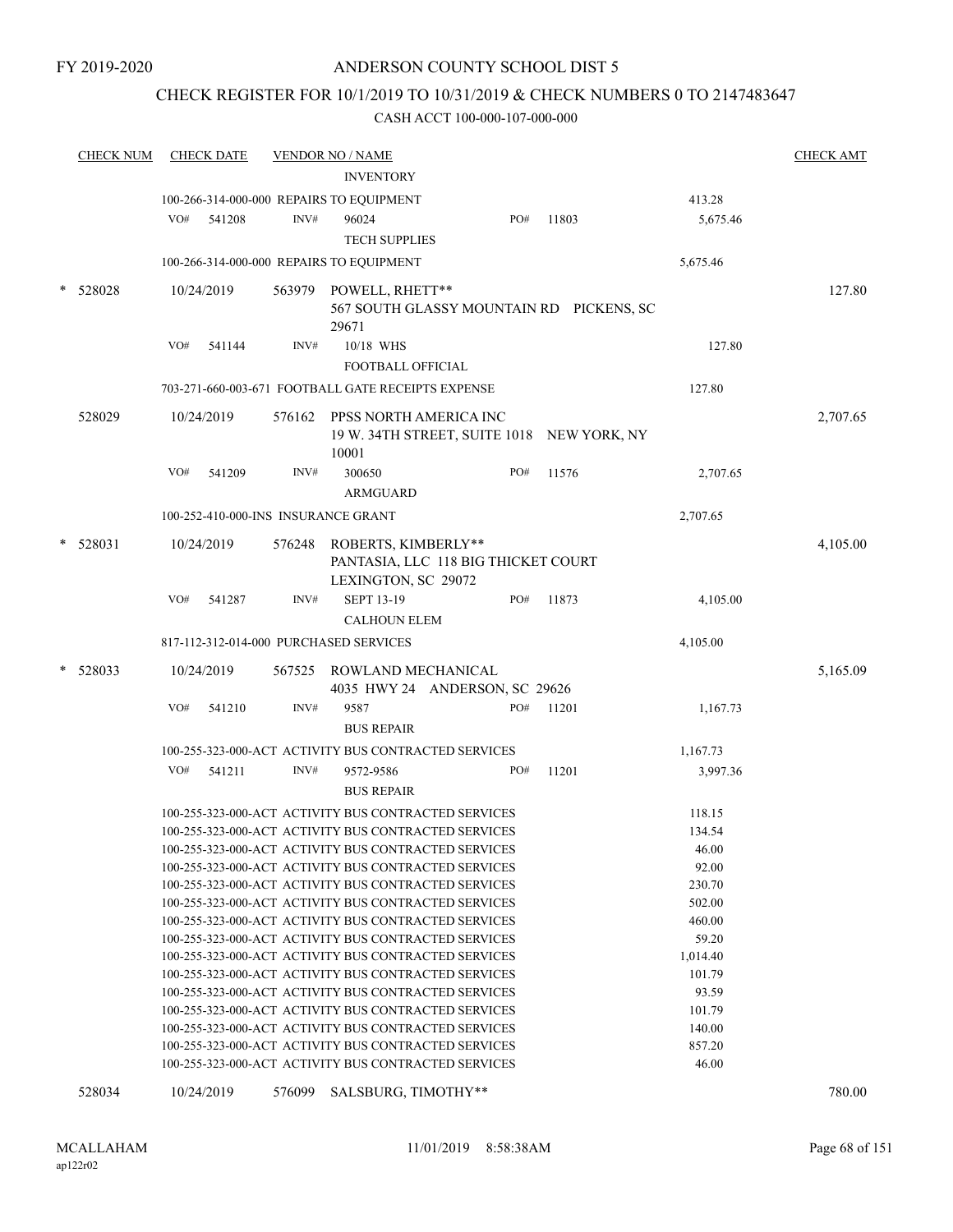### CHECK REGISTER FOR 10/1/2019 TO 10/31/2019 & CHECK NUMBERS 0 TO 2147483647

|   | <b>CHECK NUM</b> |            | <b>CHECK DATE</b>                 |        | <b>VENDOR NO / NAME</b>                                                                                     |     |       |          | <b>CHECK AMT</b> |
|---|------------------|------------|-----------------------------------|--------|-------------------------------------------------------------------------------------------------------------|-----|-------|----------|------------------|
|   |                  | $\rm VO\#$ | 541135                            | INV#   | 402 N MAIN ST, APT 202 ANDERSON, SC 29621<br>$9/23 - 10/5$                                                  |     |       | 780.00   |                  |
|   |                  |            |                                   |        | <b>TLH BAND</b>                                                                                             |     |       |          |                  |
|   |                  |            | 100-114-410-002-001 BAND SUPPLIES |        |                                                                                                             |     |       | 780.00   |                  |
|   | 528036           |            | 10/24/2019                        |        | 576098 SCOTT, TYLER**                                                                                       |     |       |          | 530.00           |
|   |                  |            |                                   |        | 420 FAIRMONT DRIVE GREENVILLE, SC 29605                                                                     |     |       |          |                  |
|   |                  | VO#        | 541137                            | INV#   | $9/23 - 10/5$<br><b>TLH BAND</b>                                                                            |     |       | 530.00   |                  |
|   |                  |            | 100-114-410-002-001 BAND SUPPLIES |        |                                                                                                             |     |       | 530.00   |                  |
|   |                  |            |                                   |        |                                                                                                             |     |       |          |                  |
|   | 528037           |            | 10/24/2019                        | 564792 | <b>SERRA</b><br>SOUTHEASTERN READING RECOVERY PO BOX<br>1367 MT PLEASANT, SC 29465                          |     |       |          | 980.00           |
|   |                  | VO#        | 541291                            | INV#   | 20190032,0033<br><b>CONFERENCE</b>                                                                          | PO# | 11662 | 980.00   |                  |
|   |                  |            |                                   |        | 100-221-333-010-000 TRIPS AND CONFERENCES                                                                   |     |       | 290.00   |                  |
|   |                  |            |                                   |        | 100-221-333-012-000 TRIPS AND CONFERENCES                                                                   |     |       | 400.00   |                  |
|   |                  |            |                                   |        | 100-221-333-019-000 TRIPS AND CONFERENCES                                                                   |     |       | 290.00   |                  |
|   | 528039           |            | 10/24/2019                        | 568175 | SNA EMPORIUM LLC<br>140 W MT HARMONY RD SUITE 101 OWINGS, MD<br>20736                                       |     |       |          | 1,535.20         |
|   |                  | VO#        | 541219                            | INV#   | 38757                                                                                                       |     |       | 1,535.20 |                  |
|   |                  |            |                                   |        | CUSTOMER #10023                                                                                             |     |       |          |                  |
|   |                  |            | 600-256-410-000-000 SUPPLIES      |        |                                                                                                             |     |       | 1,535.20 |                  |
|   | 528040           |            | 10/24/2019                        | 573288 | STAYANOFF, KENDALL**<br>200 BOGGS RD BELTON, SC 29627                                                       |     |       |          | 150.00           |
|   |                  | VO#        | 541130                            | INV#   | $9/24 - 10/5$<br><b>TLH BAND</b>                                                                            |     |       | 150.00   |                  |
|   |                  |            | 100-114-410-002-001 BAND SUPPLIES |        |                                                                                                             |     |       | 150.00   |                  |
|   | 528041           |            | 10/24/2019                        | 572801 | <b>SWEETWATER</b><br>5501 US HIGHWAY 30 W FORT WAYNE, IN 46818                                              |     |       |          | 1,865.56         |
|   |                  | VO#        | 541298                            | INV#   | 20740349                                                                                                    | PO# | 11773 | 1,865.56 |                  |
|   |                  |            |                                   |        | CUST #1507384<br>505-253-520-021-ART SOUTHWOOD AUDITORIUM                                                   |     |       | 1,865.56 |                  |
|   |                  |            |                                   |        |                                                                                                             |     |       |          |                  |
|   | 528042           |            | 10/24/2019                        | 576097 | TANNER, CHARLOTTE**<br>3015 SWEET BASIL LN LOGANVILLE, GA 30052                                             |     |       |          | 290.00           |
|   |                  | VO#        | 541132                            | INV#   | $9/26 - 10/5$<br><b>TLH BAND</b>                                                                            |     |       | 290.00   |                  |
|   |                  |            | 100-114-410-002-001 BAND SUPPLIES |        |                                                                                                             |     |       | 290.00   |                  |
| * | 528044           |            | 10/24/2019                        | 575941 | TRIPLE P AMERICA<br>ATTN: KRISTIN PATTERSON, TRAINING COORDI<br>1201 LINCOLN STREET, SUITE 201 COLUMBIA, SC |     |       |          | 1,740.00         |
|   |                  | VO#        | 541221                            | INV#   | 29201<br><b>INTPA14437</b><br>P. WILLIAMS                                                                   | PO# | 11855 | 1,740.00 |                  |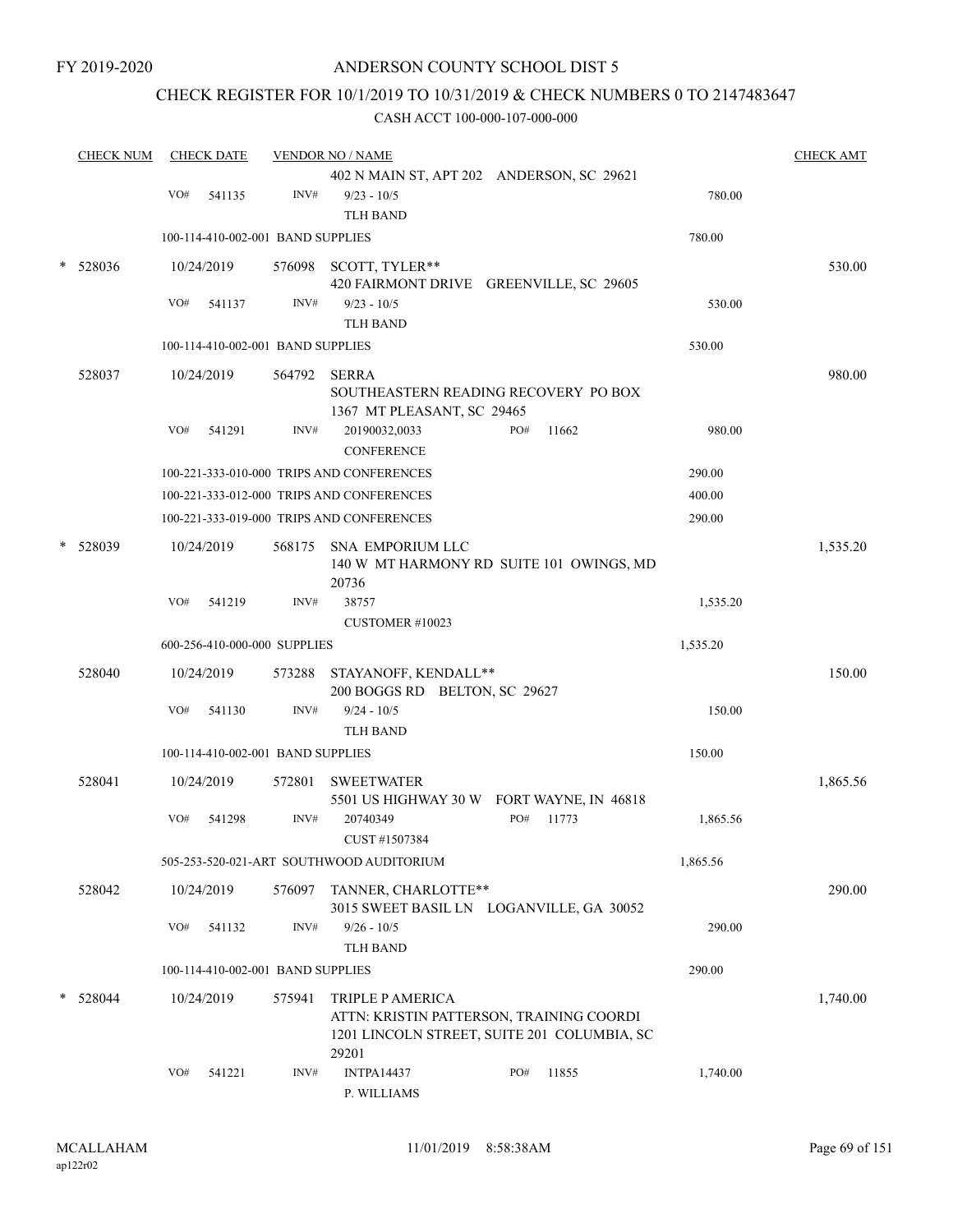## CHECK REGISTER FOR 10/1/2019 TO 10/31/2019 & CHECK NUMBERS 0 TO 2147483647

| <b>CHECK NUM</b> |     | <b>CHECK DATE</b>                                            |        | <b>VENDOR NO / NAME</b>                                                                     |     |       |                  | <b>CHECK AMT</b> |
|------------------|-----|--------------------------------------------------------------|--------|---------------------------------------------------------------------------------------------|-----|-------|------------------|------------------|
|                  |     | 201-188-333-000-000 TRIPS- PAT                               |        |                                                                                             |     |       | 1,740.00         |                  |
| 528045           |     | 10/24/2019                                                   |        | 573815 UNITED REFRIGERATION, INC<br>PO BOX 740703 ATLANTA, GA 30374-0703                    |     |       |                  | 155.03           |
|                  | VO# | 541167                                                       | INV#   | 70604075<br><b>REPAIR PARTS</b>                                                             |     |       | 108.87           |                  |
|                  |     |                                                              |        | 600-256-323-017-000 REPAIRS TO EQUIPMENT                                                    |     |       | 108.87           |                  |
|                  |     | VO# 541168                                                   | INV#   | 70532685<br><b>REPAIR PARTS</b>                                                             |     |       | 46.16            |                  |
|                  |     |                                                              |        | 600-256-323-017-000 REPAIRS TO EQUIPMENT                                                    |     |       | 46.16            |                  |
| 528046           |     | 10/24/2019                                                   |        | 576255 VICK, SEAN**<br>104 SANDERLING LANE GREENVILLE, SC 29607                             |     |       |                  | 129.60           |
|                  | VO# | 541145                                                       | INV#   | 10/18 WHS<br>FOOTBALL OFFICIAL                                                              |     |       | 129.60           |                  |
|                  |     |                                                              |        | 703-271-660-003-671 FOOTBALL GATE RECEIPTS EXPENSE                                          |     |       | 129.60           |                  |
| 528047           |     | 10/24/2019                                                   | 524353 | WAL-MART COMMUNITY/GEMB<br>PO BOX 530934 ATT: ACCOUNTS RECEIVABLE<br>ATLANTA, GA 30353-0934 |     |       |                  | 365.76           |
|                  | VO# | 541222                                                       | INV#   | 1013 3709<br><b>OPERATIONS</b>                                                              |     |       | 365.76           |                  |
|                  |     | 100-255-410-000-000 SUPPLIES                                 |        |                                                                                             |     |       | 329.86           |                  |
|                  |     | 600-256-410-000-000 SUPPLIES<br>600-256-410-000-000 SUPPLIES |        |                                                                                             |     |       | 37.23<br>$-1.33$ |                  |
| 528048           |     | 10/24/2019                                                   | 524353 | WAL-MART COMMUNITY/GEMB<br>PO BOX 530934 ATT: ACCOUNTS RECEIVABLE<br>ATLANTA, GA 30353-0934 |     |       |                  | 352.15           |
|                  | VO# | 541299                                                       | INV#   | 2022 0157<br>SOUTHWOOD                                                                      |     |       | 352.15           |                  |
|                  |     |                                                              |        | 100-113-410-021-VEN SUPPLY-ADDT'L FOR LOST VENDING                                          |     |       | 182.52           |                  |
|                  |     | 721-190-660-021-429 FACULTY EXPENSE                          |        |                                                                                             |     |       | 120.48           |                  |
|                  |     |                                                              |        | 721-190-660-021-602 BETA CLUB EXPENSE                                                       |     |       | 49.15            |                  |
| * 528050         |     | 10/24/2019                                                   | 573864 | WELLS FARGO VENDOR FIN SERV<br>PO BOX 105710 ATLANTA, GA 30348-5710                         |     |       |                  | 3,824.86         |
|                  | VO# | 541223                                                       | INV#   | 5007654157<br><b>COPIER</b>                                                                 | PO# | 11266 | 355.24           |                  |
|                  |     | 100-113-410-021-000 SUPPLIES                                 |        |                                                                                             |     |       | 355.24           |                  |
|                  |     | 100-114-410-021-000 SUPPLIES                                 |        |                                                                                             |     |       | 0.00             |                  |
|                  |     | VO# 541224                                                   | INV#   | <b>COPIERS</b><br>CUST#3000878291                                                           | PO# | 11265 | 839.07           |                  |
|                  |     |                                                              |        | 100-255-323-000-000 CONTRACTED SERVICES                                                     |     |       | 279.69           |                  |
|                  |     |                                                              |        | 100-255-323-000-000 CONTRACTED SERVICES                                                     |     |       | 279.69           |                  |
|                  |     |                                                              |        | 100-255-323-000-000 CONTRACTED SERVICES                                                     |     |       | 279.69           |                  |
|                  |     | VO# 541225                                                   | INV#   | 5007638723<br><b>COPIER</b>                                                                 | PO# | 11260 | 214.00           |                  |
|                  |     | 100-112-410-017-000 SUPPLIES                                 |        |                                                                                             |     |       | 214.00           |                  |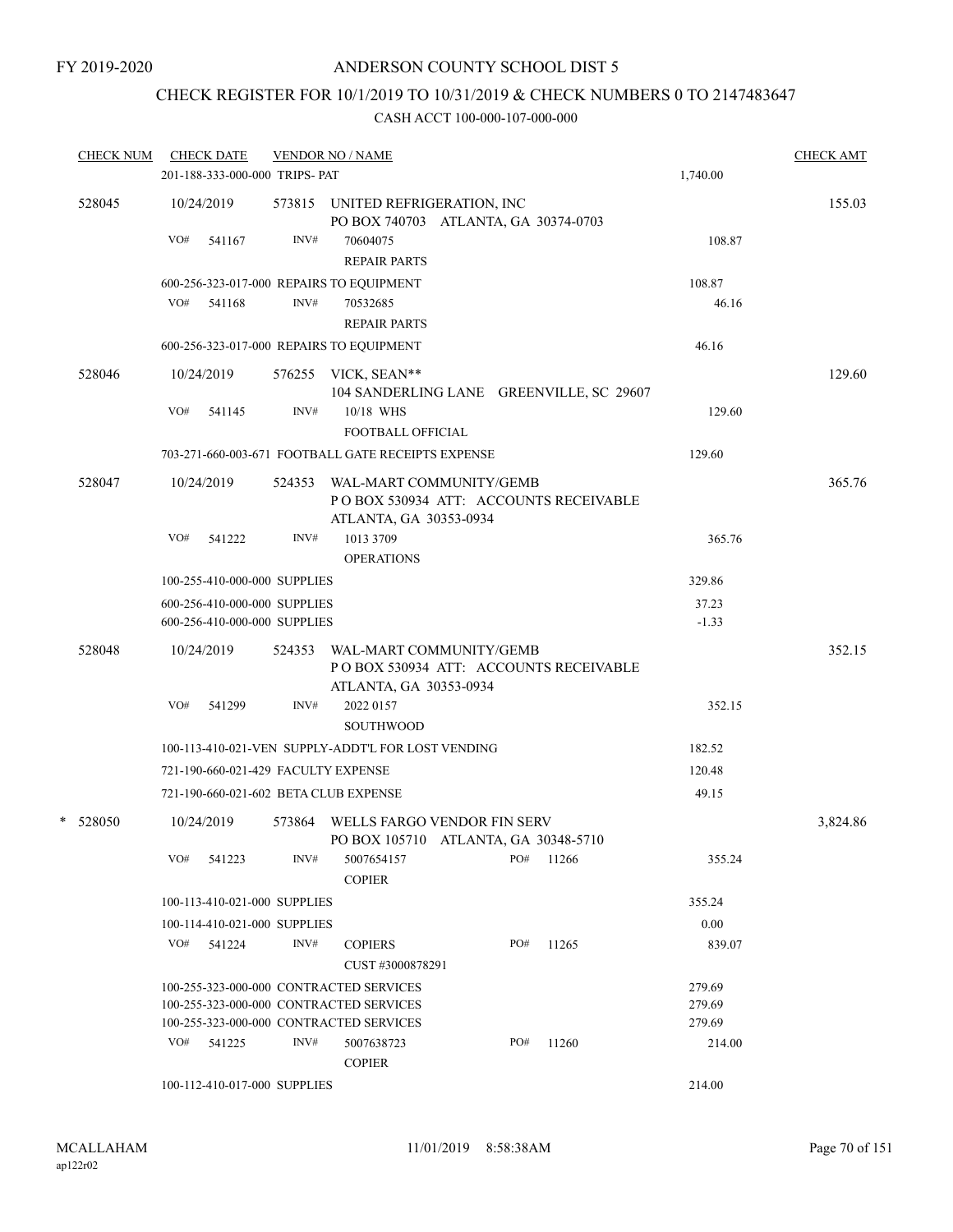### CHECK REGISTER FOR 10/1/2019 TO 10/31/2019 & CHECK NUMBERS 0 TO 2147483647

|   | <b>CHECK NUM</b> | <b>CHECK DATE</b> |            |                              | <b>VENDOR NO / NAME</b>                                                                     |     |       |          | <b>CHECK AMT</b> |  |
|---|------------------|-------------------|------------|------------------------------|---------------------------------------------------------------------------------------------|-----|-------|----------|------------------|--|
|   |                  | VO#               | 541226     | INV#                         | 5007501466<br><b>COPIER</b>                                                                 | PO# | 11485 | 1,179.69 |                  |  |
|   |                  |                   |            | 100-114-410-003-000 SUPPLIES |                                                                                             |     |       | 1,179.69 |                  |  |
|   |                  | VO#               | 541227     | INV#                         | 5007552079<br><b>COPIER</b>                                                                 | PO# | 11255 | 369.15   |                  |  |
|   |                  |                   |            | 100-113-410-020-000 SUPPLIES |                                                                                             |     |       | 369.15   |                  |  |
|   |                  | VO#               | 541301     | INV#                         | 5007699170<br><b>COPIER</b>                                                                 | PO# | 11254 | 642.35   |                  |  |
|   |                  |                   |            |                              | 100-113-410-005-VEN SUPPLY-ADDT'L FOR LOST VENDING                                          |     |       | 642.35   |                  |  |
|   |                  | VO#               | 541302     | INV#                         | 5007685354<br><b>COPIER</b>                                                                 | PO# | 11261 | 225.36   |                  |  |
|   |                  |                   |            | 100-147-410-015-000 SUPPLIES |                                                                                             |     |       | 225.36   |                  |  |
|   | 528051           |                   | 10/29/2019 | 570950                       | ANDERSON COUNTY SHERIFF'S OFFICE<br>ATTN: JAMIE LAZAR 305 CAMSON ROAD<br>ANDERSON, SC 29621 |     |       |          | 1,260.00         |  |
|   |                  | VO#               | 541335     | INV#                         | OCT 4 TLH<br>FOOTBALL SECURITY                                                              |     |       | 1,260.00 |                  |  |
|   |                  |                   |            |                              | 702-271-660-002-671 FOOTBALL GATE RECEIPTS EXPENSE                                          |     |       | 1,260.00 |                  |  |
|   | 528052           |                   | 10/29/2019 | 568170                       | ANDERSON UNIVERSITY<br>316 BOULEVARD ANDERSON, SC 29621                                     |     |       |          | 6,400.00         |  |
|   |                  | VO#               | 541336     | INV#                         | <b>TL HANNA</b><br><b>FALL SEMESTER</b>                                                     | PO# | 11868 | 6,400.00 |                  |  |
|   |                  |                   |            |                              | 100-221-312-002-DCC DUAL CREDIT COURSES                                                     |     |       | 6,400.00 |                  |  |
| * | 528055           |                   | 10/29/2019 | 576264                       | BON APPETIT MANAGEMENT COMPANY<br>3300 POINSETT HWY GREENVILLE, SC 29613                    |     |       |          | 1,192.00         |  |
|   |                  | VO#               | 541337     | INV#                         | <b>LUNCH 11/12</b><br><b>MCCANTS MS</b>                                                     |     |       | 1,192.00 |                  |  |
|   |                  |                   |            |                              | 705-271-660-005-587 FIELD TRIPS- GR. 8 EXPENSE                                              |     |       | 1,192.00 |                  |  |
|   | 528056           |                   | 10/29/2019 | 152495                       | CAMCOR, INC<br>POBOX 1899 ATT: ACCOUNTS RECEIVABLE<br>BURLINGTON, NC 27216-1899             |     |       |          | 1,265.80         |  |
|   |                  | VO#               | 541414     | INV#                         | 2481306<br><b>TECH REPAIRS</b>                                                              | PO# | 11840 | 1,265.80 |                  |  |
|   |                  |                   |            |                              | 100-266-314-017-000 REPAIRS TO EQUIPMENT                                                    |     |       | 1,265.80 |                  |  |
|   | * 528062         |                   | 10/29/2019 |                              | 573355 DENVER DOWNS FARM<br>PO BOX 400 SANDY SPRINGS, SC 29677                              |     |       |          | 1,840.00         |  |
|   |                  | VO#               | 541342     | INV#                         | 2019251<br>NORTH POINTE                                                                     |     |       | 920.00   |                  |  |
|   |                  |                   |            |                              | 713-271-660-013-350 FIELD TRIPS KINDERGARTEN EXPENSE                                        |     |       | 920.00   |                  |  |
|   |                  | VO#               | 541343     | INV#                         | 2019350<br><b>NEVITT FOREST</b>                                                             |     |       | 920.00   |                  |  |
|   |                  |                   |            |                              | 712-271-660-012-351 FIELD TRIPS GRADE 1 EXPENSE                                             |     |       | 920.00   |                  |  |
|   | 528063           |                   | 10/29/2019 | 573962 ECMC                  |                                                                                             |     |       |          | 230.27           |  |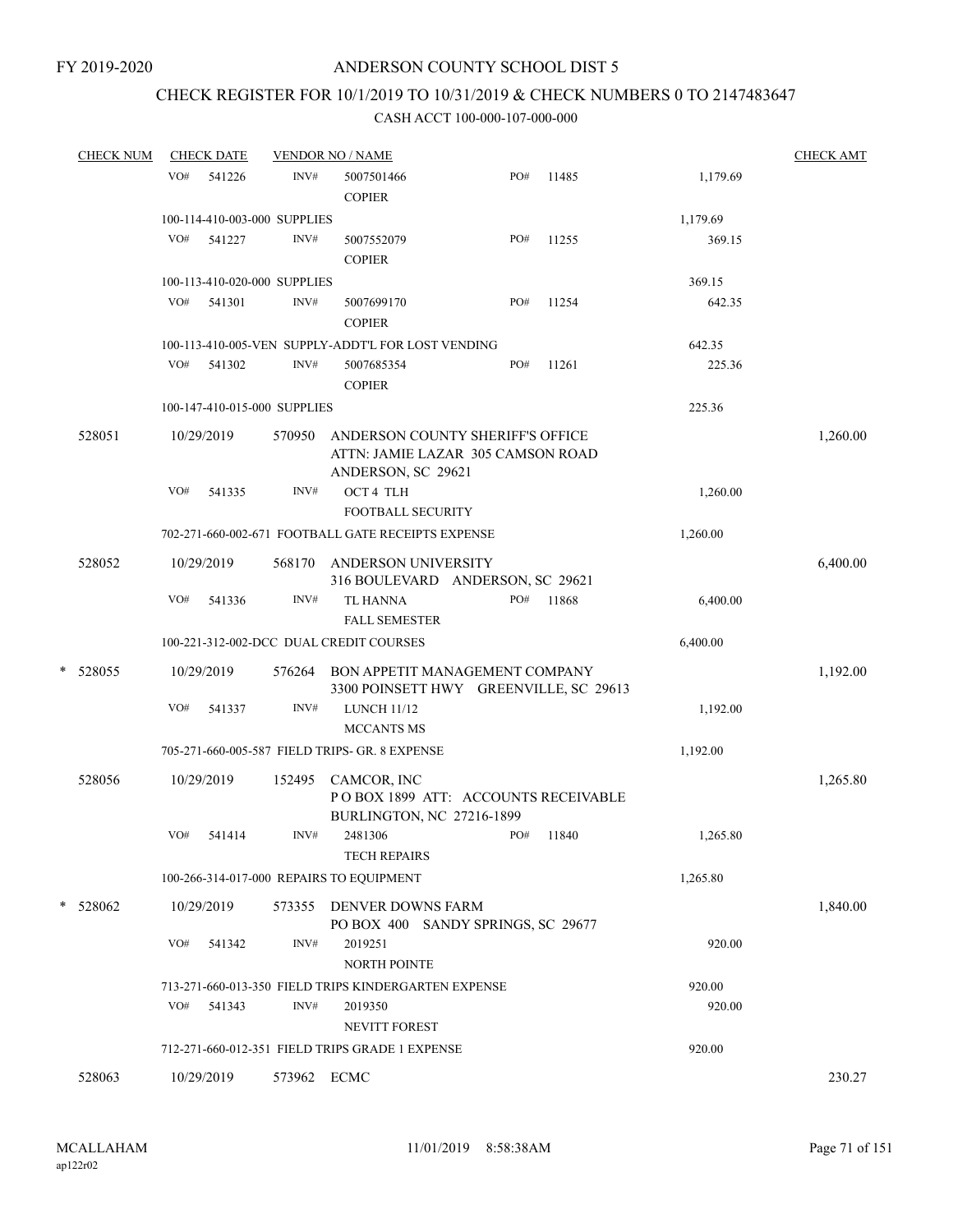### CHECK REGISTER FOR 10/1/2019 TO 10/31/2019 & CHECK NUMBERS 0 TO 2147483647

| <b>CHECK NUM</b> |     | <b>CHECK DATE</b> |                                   | <b>VENDOR NO / NAME</b>                                                                                                     |                 | <b>CHECK AMT</b> |
|------------------|-----|-------------------|-----------------------------------|-----------------------------------------------------------------------------------------------------------------------------|-----------------|------------------|
|                  |     |                   |                                   | LOCKBOX 7096 P.O. BOX 16478 ST. PAUL, MN<br>55116-0478                                                                      |                 |                  |
|                  | VO# | 541404            | INV#                              | PAYROLL 10/30<br><b>DEDUCTIONS</b>                                                                                          | 230.27          |                  |
|                  |     |                   | 100-000-441-000-000 MISCELLANEOUS |                                                                                                                             | 230.27          |                  |
| 528064           |     | 10/29/2019        |                                   | 576251 FORMATIVE<br>1158 26TH ST., #161 SANTA MONICA, CA 90403                                                              |                 | 1,099.00         |
|                  | VO# | 541344            | INV#                              | 2317<br>PO#<br>11857<br>19/20 SOUTHWOOD                                                                                     | 1,099.00        |                  |
|                  |     |                   |                                   | 100-113-410-021-VEN SUPPLY-ADDT'L FOR LOST VENDING                                                                          | 1,099.00        |                  |
| 528065           |     | 10/29/2019        | 252100                            | <b>GRACE'S COFFEE HOUSE AND RESTAURANT</b><br>1510 NORTH MURRAY AVENUE ATT: ACCOUNTS<br>RECEIVABLE ANDERSON, SC 29625       |                 | 102.58           |
|                  | VO# | 541347            | INV#                              | <b>CLUB TRAYS</b><br>OCT 21 AIT                                                                                             | 102.58          |                  |
|                  |     |                   | 131-115-410-031-000 SUPPLIES      |                                                                                                                             | 102.58          |                  |
| 528066           |     | 10/29/2019        |                                   | 572552 GREAT LAKES HIGHER EDUC GUARANTY CORP<br>ADMINISTRATIVE WAGE GARNISHMENT UNIT PO<br>BOX 83230 CHICAGO, IL 60691-0230 |                 | 221.53           |
|                  | VO# | 541403            | INV#                              | PAYROLL 10/30<br><b>DEDUCTIONS</b>                                                                                          | 221.53          |                  |
|                  |     |                   | 100-000-441-000-000 MISCELLANEOUS |                                                                                                                             | 221.53          |                  |
| * 528068         |     | 10/29/2019        |                                   | 574572 HG REYNOLDS COMPANY INC<br>113 CONTRACT DRIVE AIKEN, SC 29801                                                        |                 | 917,522.50       |
|                  | VO# | 541348            | INV#                              | APP <sub>28</sub><br>PROJ #5-5124                                                                                           | 917,522.50      |                  |
|                  |     |                   | 515-253-520-031-CAR CAREER CENTER |                                                                                                                             | 917,522.50      |                  |
| 528069           |     | 10/29/2019        | 299410                            | JONES SCHOOL SUPPLY<br>PO BOX 7008 COLUMBIA, SC 29202                                                                       |                 | 157.92           |
|                  | VO# | 541349            | INV#                              | 1718328<br>CUST #184540                                                                                                     | 157.92          |                  |
|                  |     |                   |                                   | 713-271-660-013-201 MISCELLANEOUS EXPENSE                                                                                   | 157.92          |                  |
| * 528072         |     | 10/29/2019        | 329401                            | LOWES BUSINESS ACCOUNT<br>PO BOX 530954 CREDIT SERVICES ATLANTA, GA<br>30353-0954                                           |                 | 210.85           |
|                  | VO# | 541351            | INV#                              | 15697,01110<br><b>EQUIPMENT</b>                                                                                             | 210.85          |                  |
|                  |     |                   |                                   | 131-254-410-031-100 CUSTODIAL EQUIPMENT<br>131-254-410-031-100 CUSTODIAL EQUIPMENT                                          | 151.46<br>59.39 |                  |
| 528073           |     | 10/29/2019        | 329401                            | <b>LOWES BUSINESS ACCOUNT</b><br>PO BOX 530954 CREDIT SERVICES ATLANTA, GA<br>30353-0954                                    |                 | 234.62           |
|                  | VO# | 541352            | INV#                              | 7288008<br><b>FOOD SERVICE</b>                                                                                              | 234.62          |                  |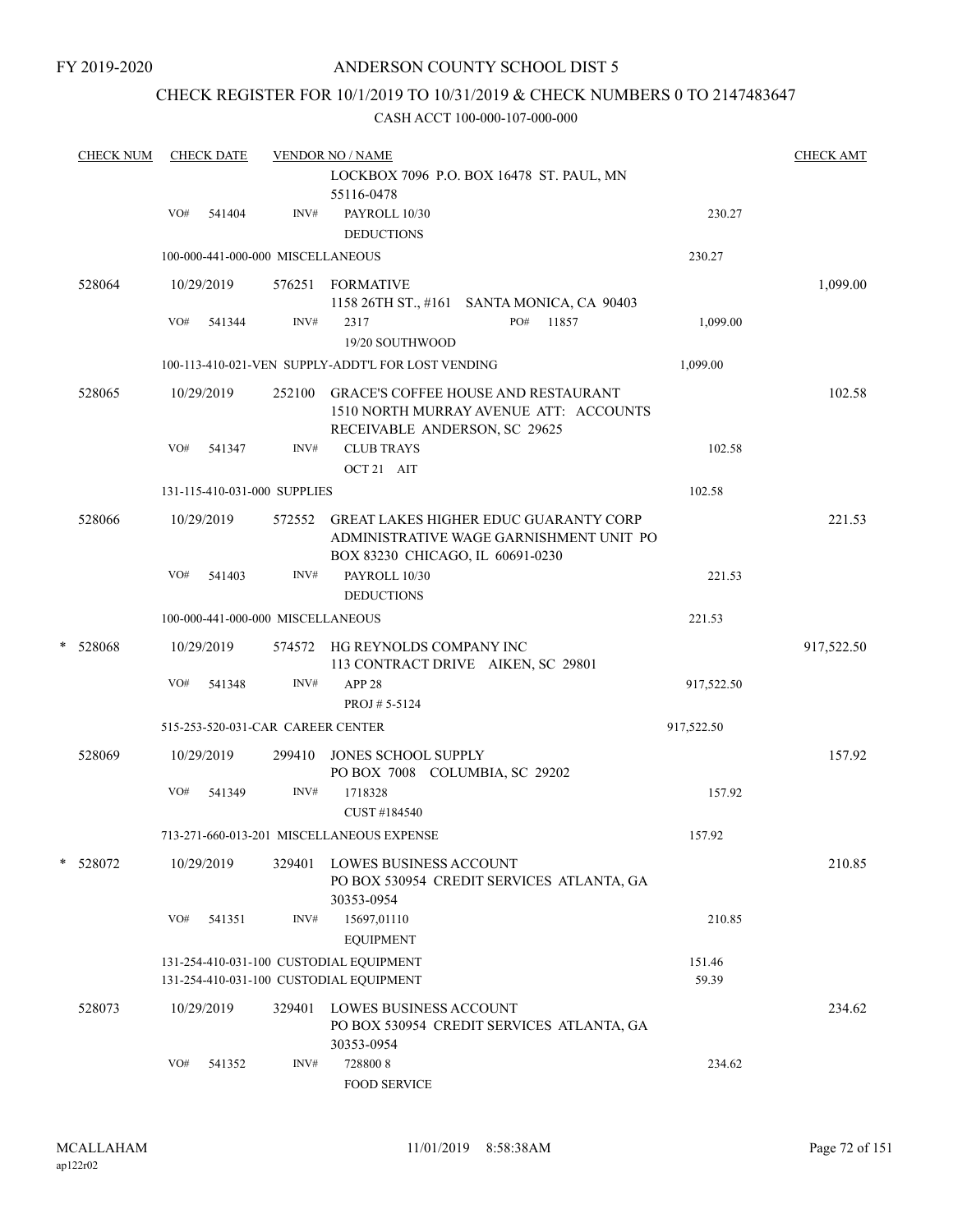## CHECK REGISTER FOR 10/1/2019 TO 10/31/2019 & CHECK NUMBERS 0 TO 2147483647

| <b>CHECK NUM</b> | <b>CHECK DATE</b>                        |        | <b>VENDOR NO / NAME</b>                                                                                     |     |       |          | <b>CHECK AMT</b> |
|------------------|------------------------------------------|--------|-------------------------------------------------------------------------------------------------------------|-----|-------|----------|------------------|
|                  | 600-256-323-000-000 REPAIRS TO EQUIPMENT |        |                                                                                                             |     |       | 55.88    |                  |
|                  | 600-256-323-010-000 REPAIRS TO EQUIPMENT |        |                                                                                                             |     |       | 8.03     |                  |
|                  | 600-256-323-015-000 REPAIRS TO EQUIPMENT |        |                                                                                                             |     |       | 66.59    |                  |
|                  | 600-256-323-016-000 REPAIRS TO EQUIPMENT |        |                                                                                                             |     |       | 29.95    |                  |
|                  | 600-256-323-020-000 REPAIRS TO EQUIPMENT |        |                                                                                                             |     |       | 74.17    |                  |
| 528074           | 10/29/2019                               |        | 329401 LOWES BUSINESS ACCOUNT<br>PO BOX 530954 CREDIT SERVICES ATLANTA, GA<br>30353-0954                    |     |       |          | 1,455.30         |
|                  | VO#<br>541353                            | INV#   | 7288008<br><b>SUPPLIES</b>                                                                                  |     |       | 1,455.30 |                  |
|                  |                                          |        | 100-254-410-000-001 MAINT. SUPPLIES-STRUCTURES                                                              |     |       | 588.55   |                  |
|                  | 100-254-410-000-400 HVAC SUPPLIES        |        |                                                                                                             |     |       | 31.42    |                  |
|                  | 100-254-410-000-500 PEST MANAGEMENT      |        |                                                                                                             |     |       | 80.94    |                  |
|                  |                                          |        | 100-254-410-002-001 SUPPLIES - MAINTENANCE                                                                  |     |       | 76.72    |                  |
|                  |                                          |        | 100-254-410-002-400 HVAC/ELECTRICAL/PLUMBING                                                                |     |       | 25.84    |                  |
|                  |                                          |        | 100-254-410-003-001 SUPPLIES - MAINTENANCE                                                                  |     |       | 99.59    |                  |
|                  |                                          |        | 100-254-410-003-400 HVAC/ELECTRICAL/PLUMBING                                                                |     |       | 152.43   |                  |
|                  |                                          |        | 100-254-410-005-001 SUPPLIES - MAINTENANCE                                                                  |     |       | 6.03     |                  |
|                  | 100-254-410-008-000 SUPPLIES             |        |                                                                                                             |     |       | 75.96    |                  |
|                  |                                          |        | 100-254-410-008-001 SUPPLIES - MAINTENANCE                                                                  |     |       | 4.76     |                  |
|                  |                                          |        | 100-254-410-010-001 SUPPLIES - MAINTENANCE                                                                  |     |       | 70.63    |                  |
|                  |                                          |        | 100-254-410-016-001 SUPPLIES - MAINTENANCE                                                                  |     |       | 100.04   |                  |
|                  |                                          |        | 100-254-410-018-400 HVAC/ELECTRICAL/PLUMBING                                                                |     |       | 26.00    |                  |
|                  |                                          |        | 100-254-410-019-001 SUPPLIES - MAINTENANCE                                                                  |     |       | 4.06     |                  |
|                  |                                          |        | 100-254-410-020-001 SUPPLIES - MAINTENANCE                                                                  |     |       | 31.07    |                  |
|                  |                                          |        | 100-254-410-021-001 SUPPLIES - MAINTENANCE                                                                  |     |       | 81.26    |                  |
| * 528076         | 10/29/2019                               | 574358 | MONSTER TECHNOLOGY, LLC<br>8726 S. SEPULVEDA BLVD SUITE D #B-152 LOS<br>ANGELES, CA 90045                   |     |       |          | 454.00           |
|                  | VO#<br>541354                            | INV#   | IJH 4345<br><b>TONER</b>                                                                                    |     |       | 454.00   |                  |
|                  | 100-113-410-005-000 SUPPLIES             |        |                                                                                                             |     |       | 454.00   |                  |
| 528077           | 10/29/2019                               | 564010 | NC CHILD SUPPORT CENTRALIZED COLLECTNS<br>POBOX 900012 RALEIGH, NC 27675-9012                               |     |       |          | 305.50           |
|                  | VO#<br>541398                            | INV#   | PAYROLL 10/30<br><b>DEDUCTIONS</b>                                                                          |     |       | 305.50   |                  |
|                  |                                          |        | 100-000-435-000-000 WAGE GARNISH/CH SUPPORT                                                                 |     |       | 305.50   |                  |
| 528078           | 10/29/2019                               | 382750 | NEW FOUNDATIONS CHILDREN & FAM SVCS INC<br>2300 STANDRIDGE ROAD ATT: DONNA<br>HARRINGTON ANDERSON, SC 29625 |     |       |          | 4,215.69         |
|                  | VO#<br>541416                            | INV#   | 1710<br>SEPT PAYROLL                                                                                        | PO# | 11865 | 4,215.69 |                  |
|                  |                                          |        | 221-113-312-000-NFH ADMIN COORD/VOC FACIL/TUTORS                                                            |     |       | 4,215.69 |                  |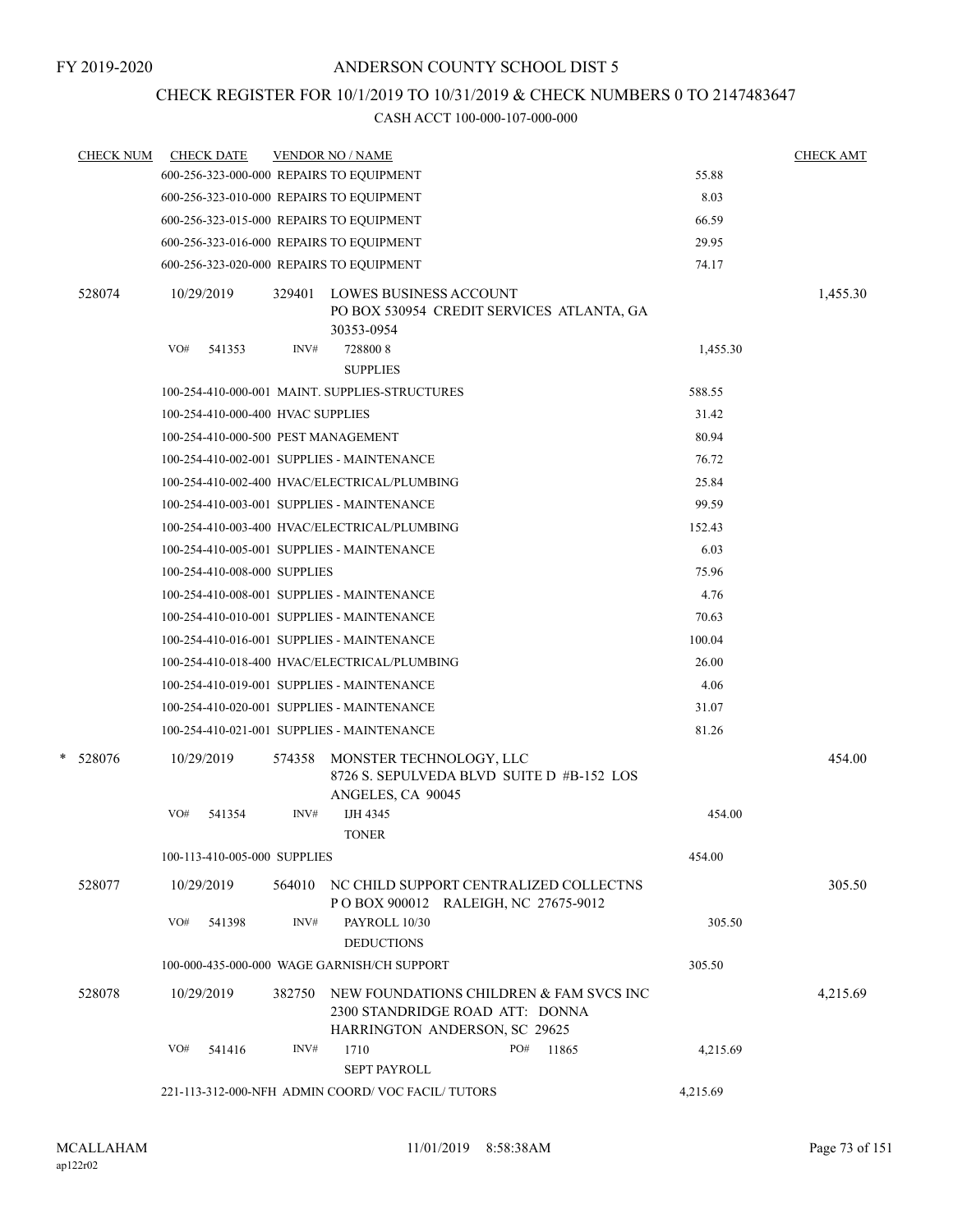# CHECK REGISTER FOR 10/1/2019 TO 10/31/2019 & CHECK NUMBERS 0 TO 2147483647

|        | <b>CHECK NUM</b> | <b>CHECK DATE</b>                      |        | <b>VENDOR NO / NAME</b>                                                                                          |           | <b>CHECK AMT</b> |
|--------|------------------|----------------------------------------|--------|------------------------------------------------------------------------------------------------------------------|-----------|------------------|
| $\ast$ | 528081           | 10/29/2019                             | 573466 | SCCTM<br>C/O CINDY PARKER, REGISTRAR 6 SANDALWOOD<br>LANE SUMTER, SC 29154-5315                                  |           | 160.00           |
|        |                  | VO#<br>541422                          | INV#   | <b>NOV 14-15</b><br><b>HEATHER THORE</b>                                                                         | 160.00    |                  |
|        |                  |                                        |        | 100-211-333-006-000 TRIPS AND CONFERENCES                                                                        | 160.00    |                  |
|        | 528082           | 10/29/2019                             |        | 450701 SC RETIREMENT SYSTEM (SPP)<br>POBOX 11960 CAPITOL STATION COLUMBIA, SC<br>29211                           |           | 903.81           |
|        |                  | VO#<br>541395                          | INV#   | PAYROLL 10/30<br><b>DEDUCTIONS</b>                                                                               | 903.81    |                  |
|        |                  |                                        |        | 100-000-438-000-000 RETIREMENT SERV PURCHASE                                                                     | 903.81    |                  |
|        | 528083           | 10/29/2019                             |        | 576084 SC STATE REIMBURSEMENT UNIT<br>PO BOX 100303 COLUMBIA, SC 29202-3303                                      |           | 751.90           |
|        |                  | VO#<br>541397                          | INV#   | PAYROLL 10/30<br><b>DEDUCTIONS</b>                                                                               | 751.90    |                  |
|        |                  |                                        |        | 100-000-435-000-000 WAGE GARNISH/CH SUPPORT                                                                      | 751.90    |                  |
|        | 528084           | 10/29/2019                             |        | 564974 SONEFELT, TIMOTHY**<br>POBOX 4260 ANDERSON, SC 29622                                                      |           | 675.00           |
|        |                  | VO#<br>541424                          | INV#   | 1247-327<br><b>HOMELAND PARK</b>                                                                                 | 675.00    |                  |
|        |                  |                                        |        | 711-271-660-011-222 BUSINESS PARTNERSHIP EXPENSE                                                                 | 675.00    |                  |
|        | 528085           | 10/29/2019                             | 573721 | SSBT AS TTEE FOR SCORP MM61953-001-042<br>MASS MUTUAL RETIREMENT SERVICES PO BOX<br>219062 KANSAS CITY, MO 64121 |           | 21,389.68        |
|        |                  | VO#<br>541392                          | INV#   | PAYROLL 10/30<br><b>DEDUCTIONS</b>                                                                               | 21,389.68 |                  |
|        |                  |                                        |        | 100-000-468-000-000 OPTIONAL RETIREMENT PLAN                                                                     | 13,750.52 |                  |
|        |                  |                                        |        | 100-000-484-000-000 EMPLOYER RETIREMENT PAYABLE                                                                  | 7,639.16  |                  |
|        | * 528087         | 10/29/2019                             | 572503 | TG<br>P O BOX 659601 SAN ANTONIO, TX 78265-9601                                                                  |           | 478.73           |
|        |                  | VO#<br>541399                          | INV#   | PAYROLL 10/30<br><b>DEDUCTIONS</b>                                                                               | 478.73    |                  |
|        |                  | 100-000-441-000-000 MISCELLANEOUS      |        |                                                                                                                  | 478.73    |                  |
|        | 528088           | 10/29/2019                             | 501900 | THE SWEETERY<br>1814 EAST GREENVILLE STREET ATT:<br>ACCOUNTS RECEIVABLE ANDERSON, SC 29621                       |           | 131.60           |
|        |                  | VO#<br>541368                          | INV#   | <b>COOKIES</b><br><b>MCCANTS</b>                                                                                 | 131.60    |                  |
|        |                  | 705-271-660-005-611 PEP CLUB EXPENSE   |        |                                                                                                                  | 43.86     |                  |
|        |                  | 705-271-660-005-674 FOOTBALL EXPENSE   |        |                                                                                                                  | 43.88     |                  |
|        |                  | 705-271-660-005-682 VOLLEYBALL EXPENSE |        |                                                                                                                  | 43.86     |                  |
|        | 528089           | 10/29/2019                             | 504890 | <b>TIAA-CREF</b>                                                                                                 |           | 26,680.04        |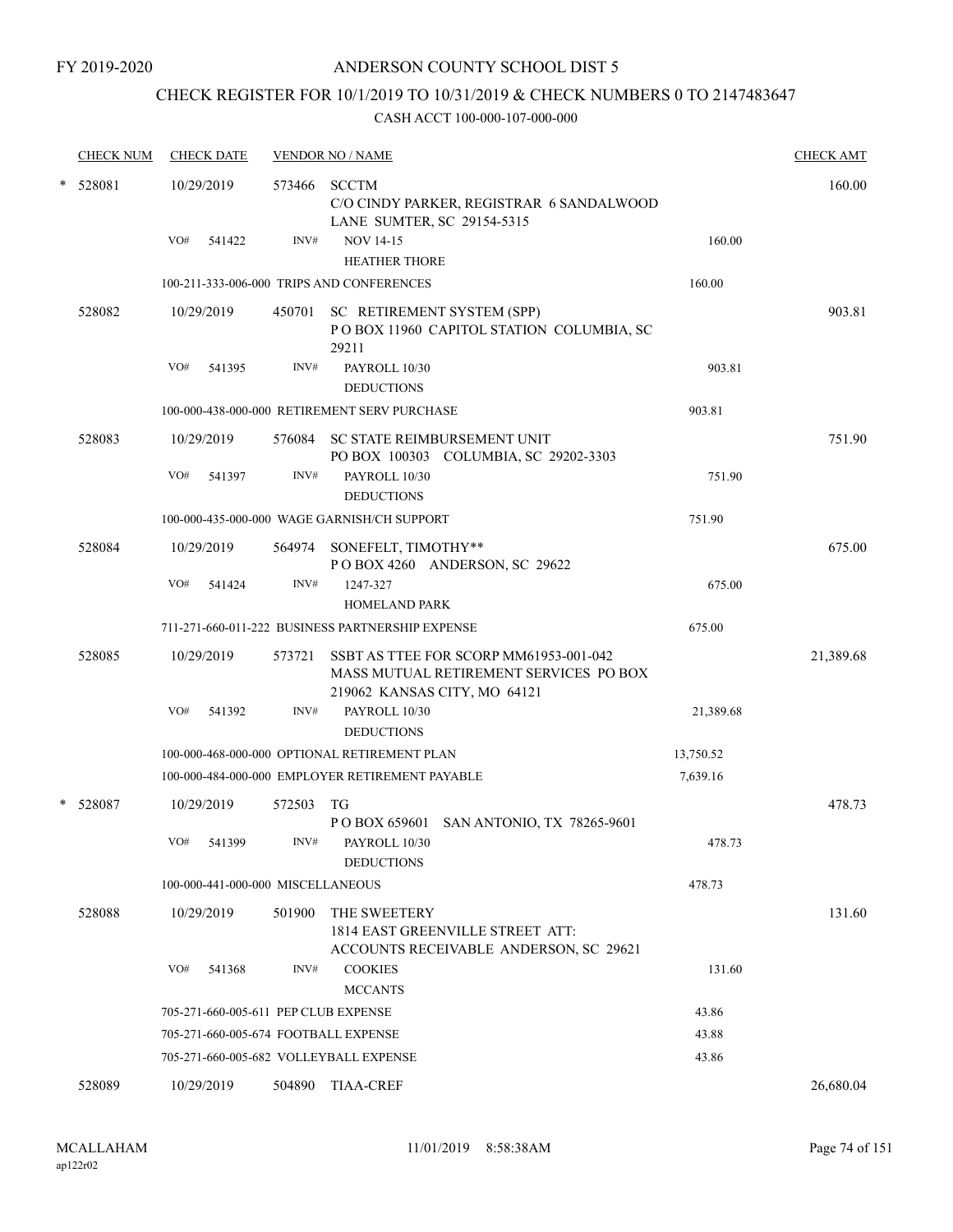## CHECK REGISTER FOR 10/1/2019 TO 10/31/2019 & CHECK NUMBERS 0 TO 2147483647

| <b>CHECK NUM</b> | <b>CHECK DATE</b>                               |        | <b>VENDOR NO / NAME</b>                                                    |     |                                          |           | <b>CHECK AMT</b> |
|------------------|-------------------------------------------------|--------|----------------------------------------------------------------------------|-----|------------------------------------------|-----------|------------------|
|                  |                                                 |        | POBOX 105316 ATLANTA, GA 30348-5316                                        |     |                                          |           |                  |
|                  | VO#<br>541394                                   | INV#   | PAYROLL 10/30<br><b>DEDUCTIONS</b>                                         |     |                                          | 26,680.04 |                  |
|                  | 100-000-468-000-000 OPTIONAL RETIREMENT PLAN    |        |                                                                            |     |                                          | 17,151.46 |                  |
|                  | 100-000-484-000-000 EMPLOYER RETIREMENT PAYABLE |        |                                                                            |     |                                          | 9,528.58  |                  |
| 528090           | 10/29/2019                                      | 576093 | <b>TRELLIS COMPANY</b>                                                     |     | PO BOX 659601 SAN ANTONIO, TX 78265-9601 |           | 285.54           |
|                  | VO#<br>541400                                   | INV#   | PAYROLL 10/30<br><b>DEDUCTIONS</b>                                         |     |                                          | 285.54    |                  |
|                  | 100-000-441-000-000 MISCELLANEOUS               |        |                                                                            |     |                                          | 285.54    |                  |
| 528091           | 10/29/2019                                      | 575923 | TWEITO, ROBBIE**<br>230 RIDGELAND DR. SIX MILE, SC 29682                   |     |                                          |           | 1,300.00         |
|                  | VO#<br>541369                                   | INV#   | 4002<br><b>CAREER DEV</b>                                                  |     |                                          | 1,300.00  |                  |
|                  | 395-212-312-000-000 PURCHASED SERVICES          |        |                                                                            |     |                                          | 1,300.00  |                  |
| 528092           | 10/29/2019                                      | 564298 | UNITED WAY OF ANDERSON COUNTY<br>POBOX 2067 ANDERSON, SC 29622             |     |                                          |           | 1,920.54         |
|                  | VO#<br>541396                                   | INV#   | PAYROLL 10/30<br><b>DEDUCTIONS</b>                                         |     |                                          | 1,920.54  |                  |
|                  | 100-000-455-000-000 UNITED FUND - PAYABLE       |        |                                                                            |     |                                          | 1,920.54  |                  |
| 528093           | 10/29/2019                                      | 572350 | US DEPARTMENT OF EDUCATION AWG<br>LOUIS, MO 63179-0356                     |     | NATIONAL PAYMENT CENTER PO BOX 790356 ST |           | 280.81           |
|                  | VO#<br>541401                                   | INV#   | PAYROLL 10/30<br><b>DEDUCTIONS</b>                                         |     |                                          | 280.81    |                  |
|                  | 100-000-441-000-000 MISCELLANEOUS               |        |                                                                            |     |                                          | 280.81    |                  |
| 528094           | 10/29/2019                                      | 575086 | <b>VALIC</b><br>C/O JP MORGAN CHASE PO BOX 301701<br>DALLAS, TX 75303-1701 |     |                                          |           | 47,816.80        |
|                  | VO#<br>541393                                   | INV#   | PAYROLL 10/30<br><b>DEDUCTIONS</b>                                         |     |                                          | 47,816.80 |                  |
|                  | 100-000-468-000-000 OPTIONAL RETIREMENT PLAN    |        |                                                                            |     |                                          | 30,739.33 |                  |
|                  | 100-000-484-000-000 EMPLOYER RETIREMENT PAYABLE |        |                                                                            |     |                                          | 17,077.47 |                  |
| * 528096         | 10/29/2019                                      | 524353 | WAL-MART COMMUNITY/GEMB<br>ATLANTA, GA 30353-0934                          |     | PO BOX 530934 ATT: ACCOUNTS RECEIVABLE   |           | 184.70           |
|                  | VO#<br>541370                                   | INV#   | 2022 8960<br><b>NORTH POINTE</b>                                           |     |                                          | 184.70    |                  |
|                  | 100-212-410-013-000 SUPPLIES                    |        |                                                                            |     |                                          | 75.50     |                  |
|                  | 713-271-660-013-201 MISCELLANEOUS EXPENSE       |        |                                                                            |     |                                          | 40.50     |                  |
|                  | 713-271-660-013-314 LEGO LEAGUE EXPENSE         |        |                                                                            |     |                                          | 68.70     |                  |
| *<br>528098      | 10/31/2019                                      | 573069 | <b>ACT RESEARCH SERVICES (64)</b><br>PO BOX 168 IOWA CITY, IA 52243-0168   |     |                                          |           | 175.30           |
|                  | VO#<br>541549                                   | INV#   | 32173072                                                                   | PO# | 11206                                    | 175.30    |                  |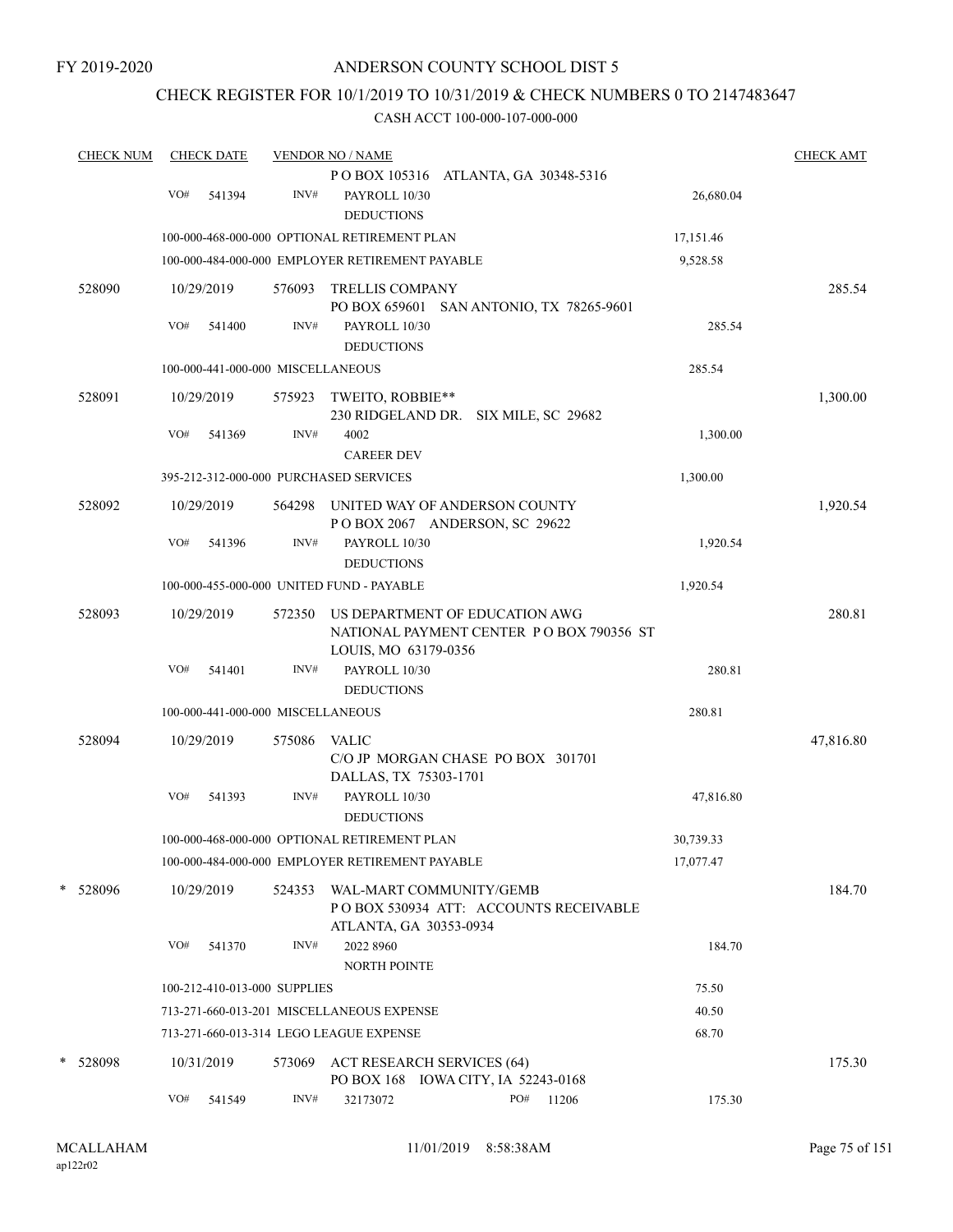## CHECK REGISTER FOR 10/1/2019 TO 10/31/2019 & CHECK NUMBERS 0 TO 2147483647

|        | <b>CHECK NUM</b> |            | <b>CHECK DATE</b>                 |        | <b>VENDOR NO / NAME</b>                                                                                        |          | <b>CHECK AMT</b> |
|--------|------------------|------------|-----------------------------------|--------|----------------------------------------------------------------------------------------------------------------|----------|------------------|
|        |                  |            |                                   |        | 2019 ACT District Profile Report                                                                               |          |                  |
|        |                  |            |                                   |        | 100-221-410-000-TST SUPPLIES-TESTING                                                                           | 175.30   |                  |
| $\ast$ | 528100           | 10/31/2019 |                                   |        | 570950 ANDERSON COUNTY SHERIFF'S OFFICE<br>ATTN: JAMIE LAZAR 305 CAMSON ROAD<br>ANDERSON, SC 29621             |          | 341.25           |
|        |                  | VO#        | 541455                            | INV#   | 10/23 HANNA<br><b>FOOTBALL SECURITY</b>                                                                        | 148.75   |                  |
|        |                  |            |                                   |        | 720-271-660-020-671 FOOTBALL GATE RECEIPTS EXPENSE                                                             | 148.75   |                  |
|        |                  | VO#        | 541556                            | INV#   | <b>SEECURITY</b><br>TLH VOLLEYBALL                                                                             | 87.50    |                  |
|        |                  |            |                                   |        | 702-271-660-002-671 FOOTBALL GATE RECEIPTS EXPENSE                                                             | 87.50    |                  |
|        |                  | VO#        | 541558                            | INV#   | <b>SEECURITY</b><br>NORTH POINT FALL FESTIVAL                                                                  | 105.00   |                  |
|        |                  |            |                                   |        | 100-112-410-013-WRH WAREHOUSE ORDERS                                                                           | 105.00   |                  |
|        | 528101           | 10/31/2019 |                                   |        | 569488 ANDERSON SCREEN PRINT<br>412 WILLIAMSTON ROAD ATT: ACCOUNTS<br>RECEIVABLE ANDERSON, SC 29621            |          | 406.28           |
|        |                  | VO#        | 541503                            | INV#   | 3806<br><b>SIGNS</b>                                                                                           | 224.54   |                  |
|        |                  |            |                                   |        | 100-254-410-002-001 SUPPLIES - MAINTENANCE                                                                     | 149.69   |                  |
|        |                  |            |                                   |        | 100-254-410-005-001 SUPPLIES - MAINTENANCE                                                                     | 74.85    |                  |
|        |                  |            | VO# 541504                        | INV#   | 3808<br><b>SIGNS</b>                                                                                           | 181.74   |                  |
|        |                  |            |                                   |        | 100-254-410-000-001 MAINT. SUPPLIES-STRUCTURES                                                                 | 181.74   |                  |
|        | 528102           | 10/31/2019 |                                   | 116800 | ANDERSON TILE & CARPET DIST CO, INC<br>1109 WHITEHALL ROAD ATT: ACCOUNTS<br>RECEIVABLE ANDERSON, SC 29625-2127 |          | 1,432.72         |
|        |                  | VO#        | 541536                            | INV#   | 21687<br><b>TL HANNA</b>                                                                                       | 1,432.72 |                  |
|        |                  |            | 505-254-323-002-CAR CARPETS       |        |                                                                                                                | 1,432.72 |                  |
|        | 528103           | 10/31/2019 |                                   |        | 115205 ASD5 GENERAL FUND PETTY CASH                                                                            |          | 230.63           |
|        |                  | VO#        | 541453                            | INV#   | <b>EXPENSES</b><br>REIMBURSEMENT                                                                               | 230.63   |                  |
|        |                  |            |                                   |        | 100-213-411-000-000 NURSING SERVICES - GASOLINE                                                                | 25.00    |                  |
|        |                  |            | 100-233-410-000-000 SUPPLIES      |        |                                                                                                                | 6.42     |                  |
|        |                  |            |                                   |        | 100-254-410-000-000 CUSTODIAL SUPPLIES                                                                         | 64.07    |                  |
|        |                  |            | 100-257-412-000-000 TRUCK SERVICE |        |                                                                                                                | 12.83    |                  |
|        |                  |            | 100-257-412-000-000 TRUCK SERVICE |        |                                                                                                                | 21.55    |                  |
|        |                  |            | 100-266-410-000-000 SUPPLIES      |        |                                                                                                                | 20.71    |                  |
|        |                  |            |                                   |        | 203-127-410-000-000 SUPPLIES- LD/DD/OHI, SUPPLEMENTAL                                                          | 11.13    |                  |
|        |                  |            |                                   |        | 850-266-410-000-000 SUPPLIES AND MATERIALS                                                                     | 17.00    |                  |
|        |                  |            | 852-252-410-000-000 SUPPLIES      |        |                                                                                                                | 21.92    |                  |
|        |                  |            |                                   |        | 900-188-410-000-006 HOMELESS SUPPLIES                                                                          | 30.00    |                  |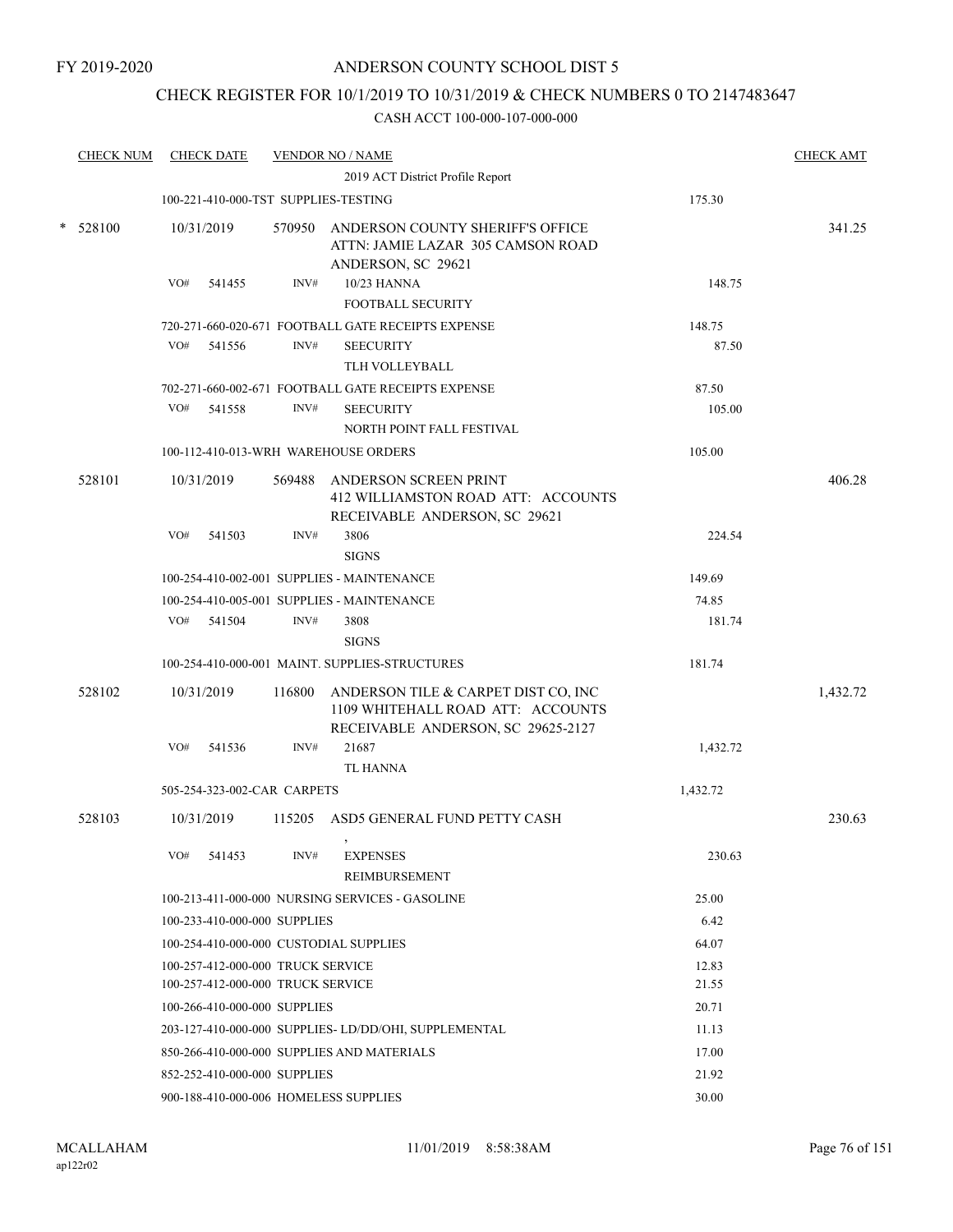# CHECK REGISTER FOR 10/1/2019 TO 10/31/2019 & CHECK NUMBERS 0 TO 2147483647

| <b>CHECK NUM</b> | <b>CHECK DATE</b>             |        | <b>VENDOR NO / NAME</b>        |                                                                                     |     |                                         |          | <b>CHECK AMT</b> |
|------------------|-------------------------------|--------|--------------------------------|-------------------------------------------------------------------------------------|-----|-----------------------------------------|----------|------------------|
| 528104           | 10/31/2019                    | 567907 | AT&T                           | $(864 M10-0346)$<br>POBOX 105503 ATT: ACCOUNTS RECEIVABLE<br>ATLANTA, GA 30348-5503 |     |                                         |          | 3,994.72         |
|                  | VO#<br>541560                 | INV#   | 864M10-0346<br><b>SERVICE</b>  |                                                                                     |     |                                         | 3,994.72 |                  |
|                  | 100-266-340-000-000 TELEPHONE |        |                                |                                                                                     |     |                                         | 16.59    |                  |
|                  | 100-266-340-000-000 TELEPHONE |        |                                |                                                                                     |     |                                         | 118.00   |                  |
|                  | 100-266-340-000-000 TELEPHONE |        |                                |                                                                                     |     |                                         | 1,244.92 |                  |
|                  | 100-266-340-000-000 TELEPHONE |        |                                |                                                                                     |     |                                         | 82.92    |                  |
|                  | 100-266-340-001-000 TELEPHONE |        |                                |                                                                                     |     |                                         | 69.27    |                  |
|                  | 100-266-340-002-000 TELEPHONE |        |                                |                                                                                     |     |                                         | 379.20   |                  |
|                  | 100-266-340-003-000 TELEPHONE |        |                                |                                                                                     |     |                                         | 383.67   |                  |
|                  | 100-266-340-005-000 TELEPHONE |        |                                |                                                                                     |     |                                         | 82.92    |                  |
|                  | 100-266-340-006-000 TELEPHONE |        |                                |                                                                                     |     |                                         | 69.03    |                  |
|                  | 100-266-340-007-000 TELEPHONE |        |                                |                                                                                     |     |                                         | 64.48    |                  |
|                  | 100-266-340-008-000 TELEPHONE |        |                                |                                                                                     |     |                                         | 55.92    |                  |
|                  | 100-266-340-009-000 TELEPHONE |        |                                |                                                                                     |     |                                         | 78.28    |                  |
|                  | 100-266-340-010-000 TELEPHONE |        |                                |                                                                                     |     |                                         | 69.03    |                  |
|                  | 100-266-340-011-000 TELEPHONE |        |                                |                                                                                     |     |                                         | 250.23   |                  |
|                  | 100-266-340-012-000 TELEPHONE |        |                                |                                                                                     |     |                                         | 96.14    |                  |
|                  | 100-266-340-013-000 TELEPHONE |        |                                |                                                                                     |     |                                         | 82.14    |                  |
|                  | 100-266-340-014-000 TELEPHONE |        |                                |                                                                                     |     |                                         | 82.92    |                  |
|                  | 100-266-340-015-000 TELEPHONE |        |                                |                                                                                     |     |                                         | 69.69    |                  |
|                  | 100-266-340-016-000 TELEPHONE |        |                                |                                                                                     |     |                                         | 90.64    |                  |
|                  | 100-266-340-017-000 TELEPHONE |        |                                |                                                                                     |     |                                         | 82.14    |                  |
|                  | 100-266-340-018-000 TELEPHONE |        |                                |                                                                                     |     |                                         | 82.14    |                  |
|                  |                               |        |                                |                                                                                     |     |                                         |          |                  |
|                  | 100-266-340-019-000 TELEPHONE |        |                                |                                                                                     |     |                                         | 65.04    |                  |
|                  | 100-266-340-020-000 TELEPHONE |        |                                |                                                                                     |     |                                         | 55.92    |                  |
|                  | 100-266-340-021-000 TELEPHONE |        |                                |                                                                                     |     |                                         | 82.92    |                  |
|                  | 100-266-340-023-000 TELEPHONE |        |                                |                                                                                     |     |                                         | 43.20    |                  |
|                  | 124-266-340-024-000 TELEPHONE |        |                                |                                                                                     |     |                                         | 55.92    |                  |
|                  | 131-266-340-031-000 TELEPHONE |        |                                |                                                                                     |     |                                         | 29.70    |                  |
|                  | 600-256-340-000-000 TELEPHONE |        |                                |                                                                                     |     |                                         | 111.75   |                  |
| 528105           | 10/31/2019                    | 570814 | AT&T                           | $(864 M09-9122)$<br>ATLANTA, GA 30348-5262                                          |     | PO BOX 105262 ATTN: ACCOUNTS RECEIVABLE |          | 928.64           |
|                  | VO#<br>541456                 | INV#   | 864 M09-9122<br><b>SERVICE</b> |                                                                                     |     |                                         | 928.64   |                  |
|                  | 100-266-340-000-000 TELEPHONE |        |                                |                                                                                     |     |                                         | 928.64   |                  |
| 528106           | 10/31/2019                    | 569220 | <b>AUTECH</b>                  | PO BOX 248 ATT: ACCOUNTS RECEIVABLE<br>WILLIAMSTON, SC 29697                        |     |                                         |          | 5,684.08         |
|                  | VO#<br>541458                 | INV#   | 7537                           |                                                                                     | PO# | 11680                                   | 4,347.83 |                  |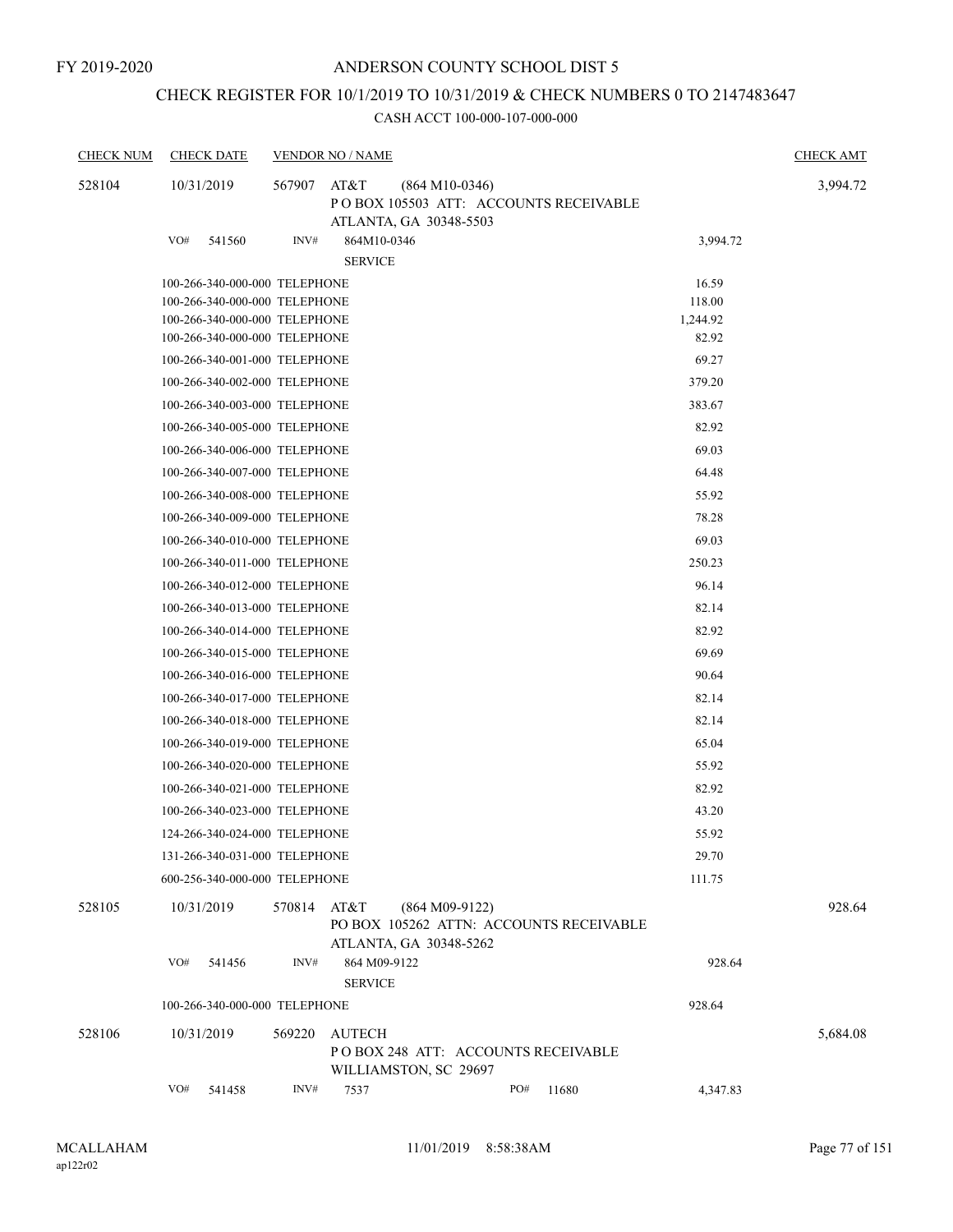FY 2019-2020

## ANDERSON COUNTY SCHOOL DIST 5

## CHECK REGISTER FOR 10/1/2019 TO 10/31/2019 & CHECK NUMBERS 0 TO 2147483647

| <b>CHECK NUM</b> |     | <b>CHECK DATE</b> |                              | <b>VENDOR NO / NAME</b>                                                                             |     |       |          | <b>CHECK AMT</b> |
|------------------|-----|-------------------|------------------------------|-----------------------------------------------------------------------------------------------------|-----|-------|----------|------------------|
|                  |     |                   |                              | <b>PROCESSOR</b>                                                                                    |     |       |          |                  |
|                  |     |                   |                              | 515-253-520-031-CAR CAREER CENTER                                                                   |     |       | 4,347.83 |                  |
|                  | VO# | 541505            | INV#                         | 7592                                                                                                |     |       | 471.82   |                  |
|                  |     |                   |                              | <b>FIRE ALARMS</b>                                                                                  |     |       |          |                  |
|                  |     |                   |                              | 100-254-410-007-400 HVAC/ELECTRICAL/PLUMBING                                                        |     |       | 304.07   |                  |
|                  |     |                   |                              | 100-254-410-020-400 HVAC/ELECTRICAL/PLUMBING                                                        |     |       | 167.75   |                  |
|                  | VO# | 541506            | INV#                         | 7609                                                                                                |     |       | 352.68   |                  |
|                  |     |                   |                              | <b>TL HANNA</b>                                                                                     |     |       |          |                  |
|                  |     |                   | 397-114-410-002-000 SUPPLIES |                                                                                                     |     |       | 352.68   |                  |
|                  | VO# | 541507            | INV#                         | 7559                                                                                                |     |       | 149.08   |                  |
|                  |     |                   |                              | <b>WESTSIDE</b>                                                                                     |     |       |          |                  |
|                  |     |                   |                              | 100-254-323-003-400 CONTR SERV-HVAC/ELECT/PLUMBING                                                  |     |       | 149.08   |                  |
|                  | VO# | 541508            | INV#                         | 74868                                                                                               |     |       | 362.67   |                  |
|                  |     |                   |                              | <b>AVCC</b>                                                                                         |     |       |          |                  |
|                  |     |                   |                              | 100-254-323-001-400 CONTR SERV-HVAC/ELECT/PLUMBING                                                  |     |       | 362.67   |                  |
| 528107           |     | 10/31/2019        |                              | 575063 BAYADA HOME HEALTH CARE, INC.<br>PO BOX 536446 PITTSBURGH, PA 15253-5906                     |     |       |          | 2,612.00         |
|                  | VO# | 541459            | INV#                         | 15006591                                                                                            | PO# | 11607 | 2,612.00 |                  |
|                  |     |                   |                              | <b>OCT 7-11</b>                                                                                     |     |       |          |                  |
|                  |     |                   |                              | 283-126-312-017-000 CONTRACTED SERVICES                                                             |     |       | 2,612.00 |                  |
|                  |     |                   |                              |                                                                                                     |     |       |          |                  |
| 528108           |     | 10/31/2019        |                              | 576267 BEDENBAUGH, MICHELLE<br>4030 BRACKENBERRY DR ANDERSON, SC 29621                              |     |       |          | 698.50           |
|                  | VO# | 541460            | INV#                         | <b>VETA NEW</b>                                                                                     |     |       | 698.50   |                  |
|                  |     |                   |                              | <b>BENCH CUSHIONS</b>                                                                               |     |       |          |                  |
|                  |     |                   |                              | 900-390-410-000-040 TOLBERT DONATION                                                                |     |       | 698.50   |                  |
|                  |     |                   |                              |                                                                                                     |     |       |          |                  |
| 528109           |     | 10/31/2019        | 573507                       | BRIDGEWAY SOLUTIONS<br>600 EAST UNION STREET MORGANTON, NC<br>28655                                 |     |       |          | 498.00           |
|                  | VO# | 541461            | INV#                         | P103946                                                                                             |     |       | 498.00   |                  |
|                  |     |                   |                              | ACCT# A504                                                                                          |     |       |          |                  |
|                  |     |                   | 100-233-410-000-000 SUPPLIES |                                                                                                     |     |       | 498.00   |                  |
|                  |     |                   |                              |                                                                                                     |     |       |          |                  |
| 528110           |     |                   |                              | 10/31/2019 571698 CAMPBELL, JENNIFER R**<br>CAMPBELL CREATIONS 216 EDWARDS DRIVE                    |     |       |          | 1,849.00         |
|                  |     |                   |                              | ANDERSON, SC 29626                                                                                  |     |       |          |                  |
|                  | VO# | 541463            | INV#                         | 20191025                                                                                            |     |       | 1,849.00 |                  |
|                  |     |                   |                              | <b>RAMS AVID</b>                                                                                    |     |       |          |                  |
|                  |     |                   |                              | 706-271-660-006-481 AVID FUNDRAISER EXPENSE                                                         |     |       | 1,849.00 |                  |
| 528111           |     | 10/31/2019        | 160602                       | CDW GOVERNMENT<br>75 REMITTANCE DRIVE SUITE 1515 ATT:<br>ACCOUNTS RECEIVABLE CHICAGO, IL 60675-1515 |     |       |          | 799.85           |
|                  | VO# | 541465            | INV#                         | VJM4470                                                                                             | PO# | 11826 | 481.80   |                  |
|                  |     |                   |                              | <b>TONER</b>                                                                                        |     |       |          |                  |
|                  |     |                   | 100-264-410-000-000 SUPPLIES |                                                                                                     |     |       | 481.80   |                  |
|                  | VO# | 541466            | INV#                         | <b>VLD8240</b>                                                                                      | PO# | 11874 | 318.05   |                  |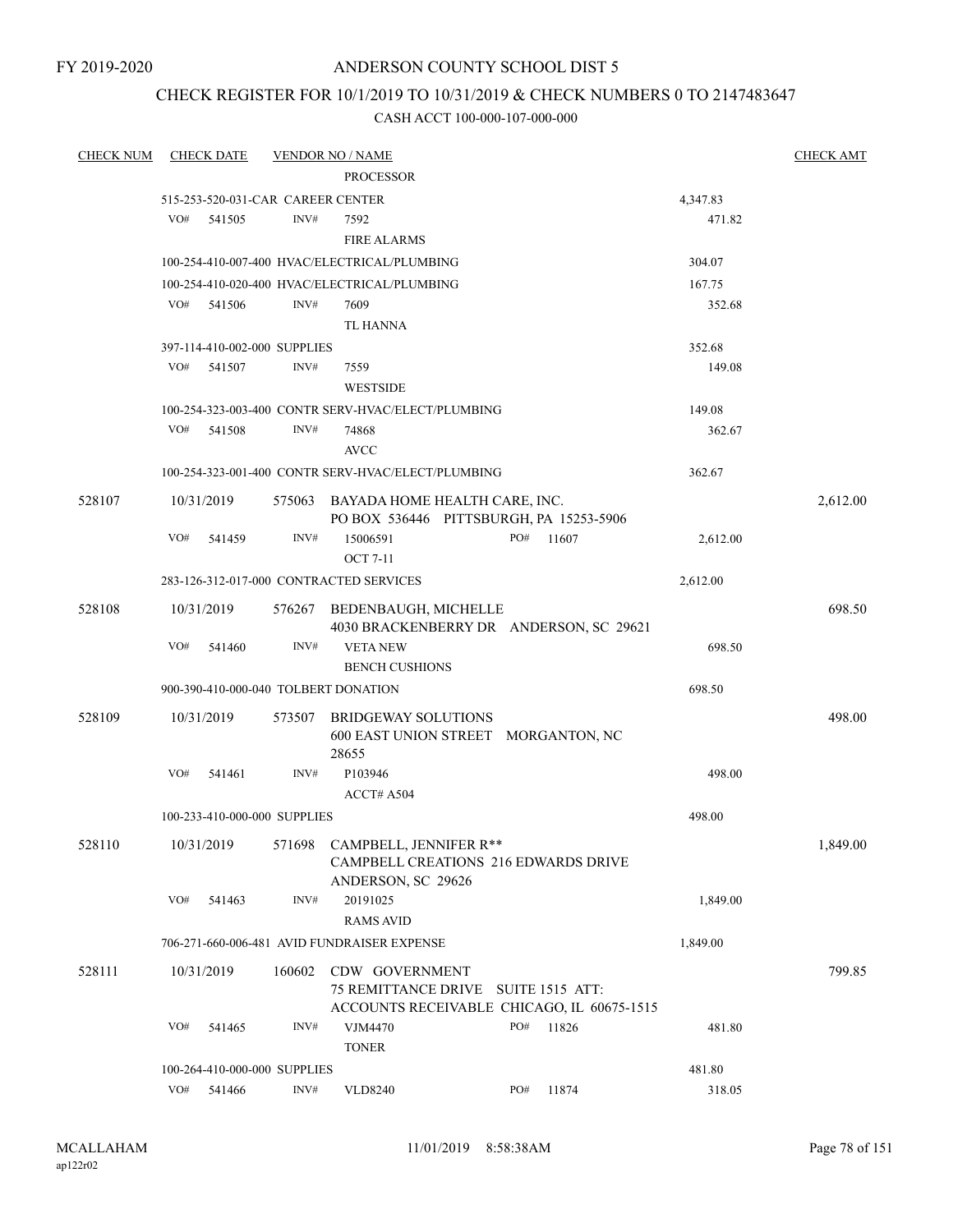## CHECK REGISTER FOR 10/1/2019 TO 10/31/2019 & CHECK NUMBERS 0 TO 2147483647

| <b>CHECK NUM</b> | <b>CHECK DATE</b>                                                                    | <b>VENDOR NO / NAME</b> |                                                                                                      |                     | <b>CHECK AMT</b> |
|------------------|--------------------------------------------------------------------------------------|-------------------------|------------------------------------------------------------------------------------------------------|---------------------|------------------|
|                  |                                                                                      |                         | <b>VLV1757</b>                                                                                       |                     |                  |
|                  | 100-266-314-019-000 REPAIRS TO EQUIPMENT<br>100-266-314-019-000 REPAIRS TO EQUIPMENT |                         |                                                                                                      | 449.06<br>$-131.01$ |                  |
| 528112           | 10/31/2019                                                                           | 564987                  | COMPUTER ENGRAVING BY WALKER INC<br>1650 RED BARN ROAD ATT: ACCOUNTS<br>RECEIVABLE LIBERTY, SC 29657 |                     | 250.00           |
|                  | VO#<br>541511                                                                        | INV#                    | 1255<br><b>ARROW - MCCANTS</b>                                                                       | 250.00              |                  |
|                  | 100-254-410-005-001 SUPPLIES - MAINTENANCE                                           |                         |                                                                                                      | 250.00              |                  |
| 528113           | 10/31/2019                                                                           | 573223                  | <b>DEPT OF ADMINISTRATION</b><br>SUITE 409 1200 SENATE STREET COLUMBIA, SC<br>29201                  |                     | 783.17           |
|                  | VO#<br>541468                                                                        | INV#                    | C132149<br>SAP 2000466469                                                                            | 783.17              |                  |
|                  | 100-266-340-000-000 TELEPHONE                                                        |                         |                                                                                                      | 76.45               |                  |
|                  | 100-266-340-001-000 TELEPHONE                                                        |                         |                                                                                                      | 44.17               |                  |
|                  | 100-266-340-005-000 TELEPHONE                                                        |                         |                                                                                                      | 44.17               |                  |
|                  | 100-266-340-007-000 TELEPHONE                                                        |                         |                                                                                                      | 44.17               |                  |
|                  | 100-266-340-008-000 TELEPHONE                                                        |                         |                                                                                                      | 44.17               |                  |
|                  | 100-266-340-009-000 TELEPHONE                                                        |                         |                                                                                                      | 44.17               |                  |
|                  | 100-266-340-010-000 TELEPHONE                                                        |                         |                                                                                                      | 44.17               |                  |
|                  | 100-266-340-011-000 TELEPHONE                                                        |                         |                                                                                                      | 44.17               |                  |
|                  | 100-266-340-012-000 TELEPHONE                                                        |                         |                                                                                                      | 44.17               |                  |
|                  | 100-266-340-013-000 TELEPHONE                                                        |                         |                                                                                                      | 44.17               |                  |
|                  | 100-266-340-014-000 TELEPHONE                                                        |                         |                                                                                                      | 44.17               |                  |
|                  | 100-266-340-016-000 TELEPHONE                                                        |                         |                                                                                                      | 44.17               |                  |
|                  | 100-266-340-017-000 TELEPHONE                                                        |                         |                                                                                                      | 44.17               |                  |
|                  | 100-266-340-019-000 TELEPHONE                                                        |                         |                                                                                                      | 44.17               |                  |
|                  | 100-266-340-020-000 TELEPHONE                                                        |                         |                                                                                                      | 44.17               |                  |
|                  | 100-266-340-021-000 TELEPHONE                                                        |                         |                                                                                                      | 44.17               |                  |
|                  | 131-266-340-031-000 TELEPHONE                                                        |                         |                                                                                                      | 44.17               |                  |
| $*$ 528115       | 10/31/2019                                                                           | 576270                  | DIMOND, THOMAS**<br>103 SHALLOWFORD WAY SECECA, SC 29672                                             |                     | 250.00           |
|                  | VO#<br>541574                                                                        | INV#                    | 10/14/19<br><b>HOMELAND PARK</b>                                                                     | 250.00              |                  |
|                  | 100-221-312-000-000 PURCHASED SERVICES                                               |                         |                                                                                                      | 250.00              |                  |
|                  |                                                                                      |                         |                                                                                                      |                     |                  |
| 528116           | 10/31/2019                                                                           | 211302                  | <b>DUKE ENERGY</b><br>PO BOX 70516 CHARLOTTE, NC 28272-0516                                          |                     | 45,307.29        |
|                  | VO#<br>541644                                                                        | INV#                    | <b>DUE 11/05</b><br><b>UTILITIES</b>                                                                 | 45,307.29           |                  |
|                  |                                                                                      |                         | 100-254-470-000-000 ENERGY-ELECTRICITY & WATER                                                       | 84.26               |                  |
|                  |                                                                                      |                         | 100-254-470-001-000 ENERGY-ELECTRICITY & WATER                                                       | 70.09               |                  |
|                  |                                                                                      |                         | 100-254-470-002-000 ENERGY-ELECTRICITY & WATER                                                       | 177.91              |                  |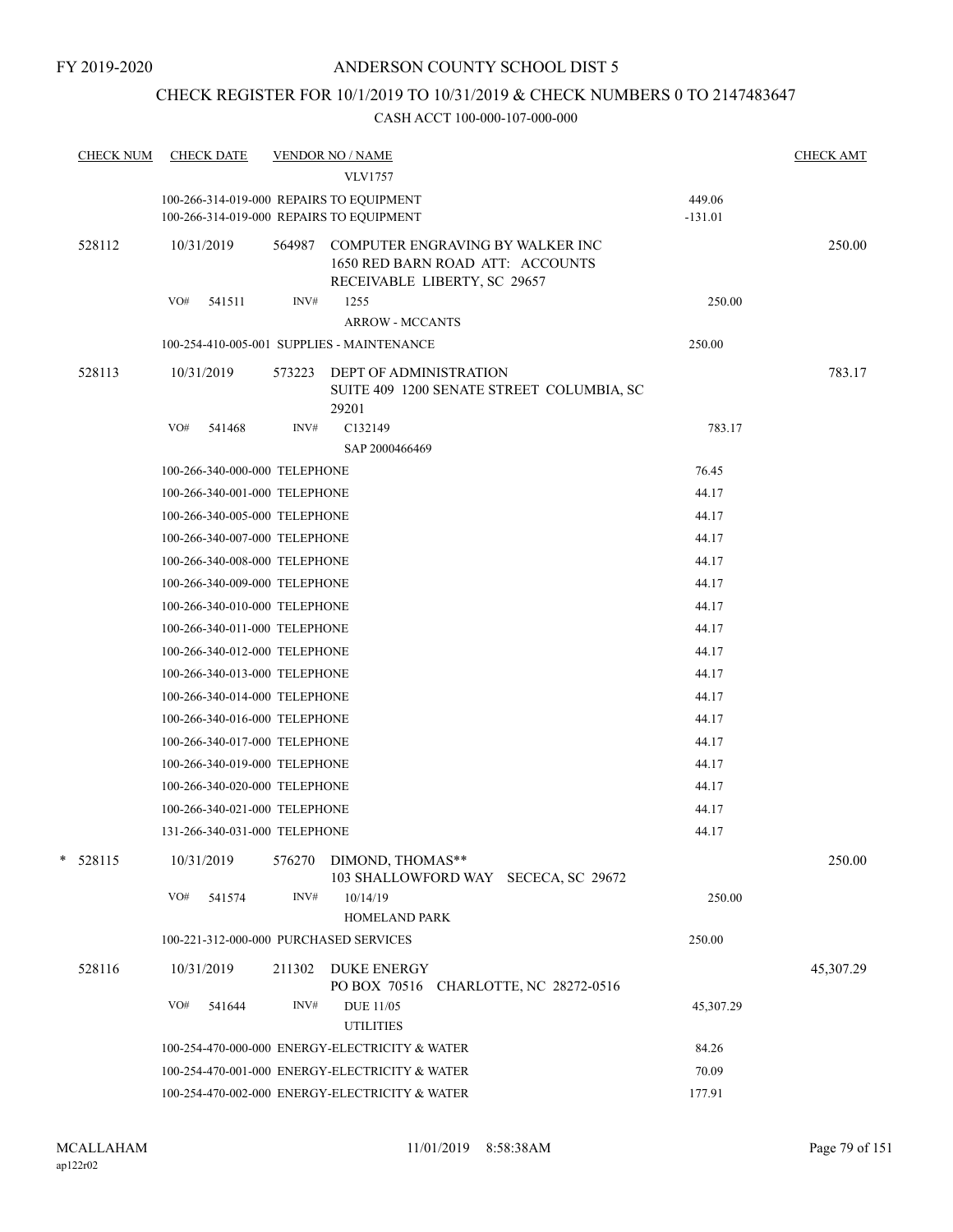## CHECK REGISTER FOR 10/1/2019 TO 10/31/2019 & CHECK NUMBERS 0 TO 2147483647

| <b>CHECK NUM</b> |            | <b>CHECK DATE</b> |        | <b>VENDOR NO / NAME</b>                                                                    |     |       |           | <b>CHECK AMT</b> |
|------------------|------------|-------------------|--------|--------------------------------------------------------------------------------------------|-----|-------|-----------|------------------|
|                  |            |                   |        | 100-254-470-003-000 ENERGY-ELECTRICITY & WATER                                             |     |       | 22,226.67 |                  |
|                  |            |                   |        | 100-254-470-005-000 ENERGY-ELECTRICITY & WATER                                             |     |       | 84.46     |                  |
|                  |            |                   |        | 100-254-470-007-000 ENERGY-ELECTRICITY & WATER                                             |     |       | 6,592.10  |                  |
|                  |            |                   |        | 100-254-470-009-000 ENERGY-ELECTRICITY & WATER                                             |     |       | 7,473.06  |                  |
|                  |            |                   |        | 100-254-470-010-000 ENERGY-ELECTRICITY & WATER                                             |     |       | 8,475.68  |                  |
|                  |            |                   |        | 100-254-470-012-000 ENERGY-ELECTRICITY & WATER                                             |     |       | 23.68     |                  |
|                  |            |                   |        | 100-254-470-014-000 ENERGY-ELECTRICITY & WATER                                             |     |       | 53.40     |                  |
|                  |            |                   |        | 100-254-470-015-000 ENERGY-ELECTRICITY & WATER                                             |     |       | 45.98     |                  |
| 528117           | 10/31/2019 |                   | 563495 | <b>ELECTRIC CITY UTILITIES</b><br>CITY OF ANDERSON 601 SOUTH MAIN ST<br>ANDERSON, SC 29624 |     |       |           | 5,108.50         |
|                  | VO#        | 541637            | INV#   | 136057641<br><b>WATER &amp; SEWER</b>                                                      |     |       | 1,706.38  |                  |
|                  |            |                   |        | 100-254-470-005-000 ENERGY-ELECTRICITY & WATER                                             |     |       | 1,706.38  |                  |
|                  | VO#        | 541638            | INV#   | 125257581                                                                                  |     |       | 1,778.56  |                  |
|                  |            |                   |        | WATER & SEWER                                                                              |     |       |           |                  |
|                  |            |                   |        | 100-254-470-014-000 ENERGY-ELECTRICITY & WATER                                             |     |       | 1,778.56  |                  |
|                  | VO#        | 541639            | INV#   | 136057611                                                                                  |     |       | 134.59    |                  |
|                  |            |                   |        | <b>WATER &amp; SEWER</b>                                                                   |     |       |           |                  |
|                  |            |                   |        | 100-254-470-005-000 ENERGY-ELECTRICITY & WATER                                             |     |       | 134.59    |                  |
|                  | VO#        | 541640            | INV#   | 165357731                                                                                  |     |       | 187.29    |                  |
|                  |            |                   |        | <b>WATER &amp; SEWER</b>                                                                   |     |       |           |                  |
|                  |            |                   |        | 100-254-470-023-000 ENERGY-ELECTRICITY & WATER                                             |     |       | 187.29    |                  |
|                  | VO#        | 541641            | INV#   | 145114721                                                                                  |     |       | 198.79    |                  |
|                  |            |                   |        | WATER & SEWER                                                                              |     |       |           |                  |
|                  |            |                   |        | 100-254-470-009-000 ENERGY-ELECTRICITY & WATER                                             |     |       | 198.79    |                  |
|                  | VO#        | 541642            | INV#   | 145157672<br><b>WATER &amp; SEWER</b>                                                      |     |       | 1,102.89  |                  |
|                  |            |                   |        | 100-254-470-009-000 ENERGY-ELECTRICITY & WATER                                             |     |       | 1,102.89  |                  |
| 528118           | 10/31/2019 |                   | 179840 | ENCORE TECHNOLOGY GROUP LLC<br>DEPT 720017 P.O. BOX 1335 CHARLOTTE, NC<br>28201-1335       |     |       |           | 9,159.37         |
|                  | VO#        | 541472            | INV#   | 145189<br><b>TECHNOLOGY</b>                                                                | PO# | 11869 | 9,159.37  |                  |
|                  |            |                   |        | 505-271-540-002-BSC BASEBALL&SOFTBALL COMPLEX                                              |     |       | 4,579.68  |                  |
|                  |            |                   |        | 505-271-540-003-BSC BASEBALL&SOFTBALL COMPLEX                                              |     |       | 4,579.69  |                  |
| 528119           | 10/31/2019 |                   | 573685 | <b>EPIC SPORTS</b><br>ATTN: MAIL ORDER DEPT 9750 E 53RD ST N BEL<br>AIRE, KS 67226         |     |       |           | 734.70           |
|                  | VO#        | 541473            | INV#   | 4429835<br>MIDWAY ELEM                                                                     |     |       | 734.70    |                  |
|                  |            |                   |        | 717-190-660-017-321 VOLLEYBALL CLUB EXPENSE                                                |     |       | 734.70    |                  |
|                  |            |                   |        |                                                                                            |     |       |           |                  |
| 528120           | 10/31/2019 |                   | 574009 | FUN EXPRESS, LLC<br>PO BOX 14463 DES MOINES, IA 50306                                      |     |       |           | 160.50           |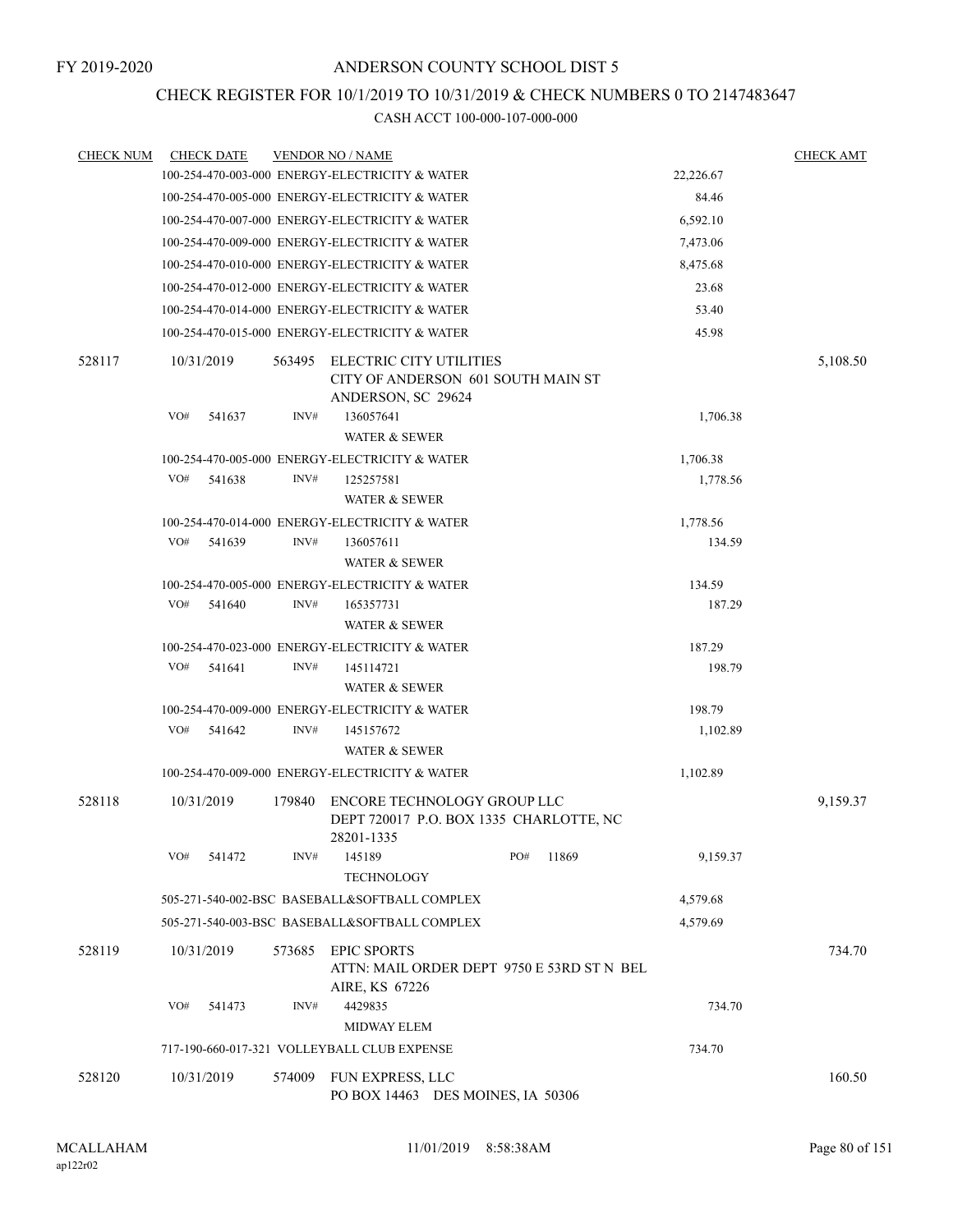# CHECK REGISTER FOR 10/1/2019 TO 10/31/2019 & CHECK NUMBERS 0 TO 2147483647

|   | <b>CHECK NUM</b> |            | <b>CHECK DATE</b> |                              | <b>VENDOR NO / NAME</b>                                                                                    |          | <b>CHECK AMT</b> |
|---|------------------|------------|-------------------|------------------------------|------------------------------------------------------------------------------------------------------------|----------|------------------|
|   |                  | VO#        | 541476            | INV#                         | 698968323                                                                                                  | 160.50   |                  |
|   |                  |            |                   |                              | <b>MIDWAY ELEM</b>                                                                                         |          |                  |
|   |                  |            |                   | 100-233-410-017-000 SUPPLIES |                                                                                                            | 160.50   |                  |
| * | 528123           | 10/31/2019 |                   |                              | 268000 HOFFMAN & HOFFMAN, INC<br>POBOX 896000 ATT: ACCOUNTS RECEIVABLE<br>CHARLOTTE, NC 28289              |          | 427.40           |
|   |                  | VO#        | 541518            | INV#                         | 512094                                                                                                     | 427.40   |                  |
|   |                  |            |                   |                              | <b>FAN MOTOR</b>                                                                                           |          |                  |
|   |                  |            |                   |                              | 100-254-410-005-400 HVAC/ELECTRICAL/PLUMBING                                                               | 427.40   |                  |
|   | 528124           | 10/31/2019 |                   |                              | 576027 HOME DEPOT USA, INC<br>PO BOX 742604 ATLANTA, GA 30374-2604                                         |          | 2,981.59         |
|   |                  | VO#        | 541522            | INV#                         | 514593284<br>516496593                                                                                     | 1,193.73 |                  |
|   |                  |            |                   |                              | 100-254-410-005-001 SUPPLIES - MAINTENANCE                                                                 | 795.82   |                  |
|   |                  |            |                   |                              | 100-254-410-005-001 SUPPLIES - MAINTENANCE                                                                 | 397.91   |                  |
|   |                  |            | VO# 541645        | INV#                         | 515301059<br>PAPER HOLDERS                                                                                 | 1,214.00 |                  |
|   |                  |            |                   |                              | 505-271-540-002-BSC BASEBALL&SOFTBALL COMPLEX                                                              | 455.09   |                  |
|   |                  |            |                   |                              | 505-271-540-003-BSC BASEBALL&SOFTBALL COMPLEX                                                              | 455.09   |                  |
|   |                  |            |                   |                              | 515-253-520-000-ART FINE ARTS CENTER                                                                       | 303.82   |                  |
|   |                  | VO#        | 541646            | INV#                         | 515301067<br>PAPER HOLDERS                                                                                 | 338.89   |                  |
|   |                  |            |                   |                              | 515-253-520-000-ART FINE ARTS CENTER                                                                       | 338.89   |                  |
|   |                  | VO#        | 541647            | INV#                         | 515543536<br><b>TOWEL DISPENSERS</b>                                                                       | 234.97   |                  |
|   |                  |            |                   |                              | 505-271-540-002-BSC BASEBALL&SOFTBALL COMPLEX                                                              | 46.99    |                  |
|   |                  |            |                   |                              | 505-271-540-003-BSC BASEBALL&SOFTBALL COMPLEX                                                              | 46.99    |                  |
|   |                  |            |                   |                              | 515-253-520-000-ART FINE ARTS CENTER                                                                       | 140.99   |                  |
| * | 528126           | 10/31/2019 |                   |                              | 304900 KAPLAN EARLY LEARNING COMPANY<br>PO BOX 890575 ATT: ACCOUNTS RECEIVABLE<br>CHARLOTTE, NC 28289-0575 |          | 727.96           |
|   |                  | VO#        | 541585            | INV#                         | 0005241279<br><b>CLUBHOUSE CLIMMBER</b>                                                                    | 727.96   |                  |
|   |                  |            |                   |                              | 715-271-660-015-280 REGISTRATION/WKLY FEES EXPENSE                                                         | 727.96   |                  |
|   | $* 528128$       | 10/31/2019 |                   |                              | 313476 LAKESHORE LEARNING MATERIALS<br>2695 EAST DOMINGUEZ STREET ATT: ACCOUNTS                            |          | 459.06           |
|   |                  | VO#        | 541477            | INV#                         | RECEIVABLE CARSON, CA 90895<br>1500910919<br>PO#<br>11554<br><b>HOMELAND PARK</b>                          | 459.06   |                  |
|   |                  |            |                   | 100-147-410-011-000 SUPPLIES |                                                                                                            | 459.06   |                  |
|   | 528129           | 10/31/2019 |                   | 575955                       | LEWIS, JALEN**<br>108 SHERMAN COURT EXT PIEDMONT, SC 29673                                                 |          | 520.00           |
|   |                  | VO#        | 541547            | INV#                         | <b>PAYROLL</b><br>PERCUSSION/MARCHING                                                                      | 520.00   |                  |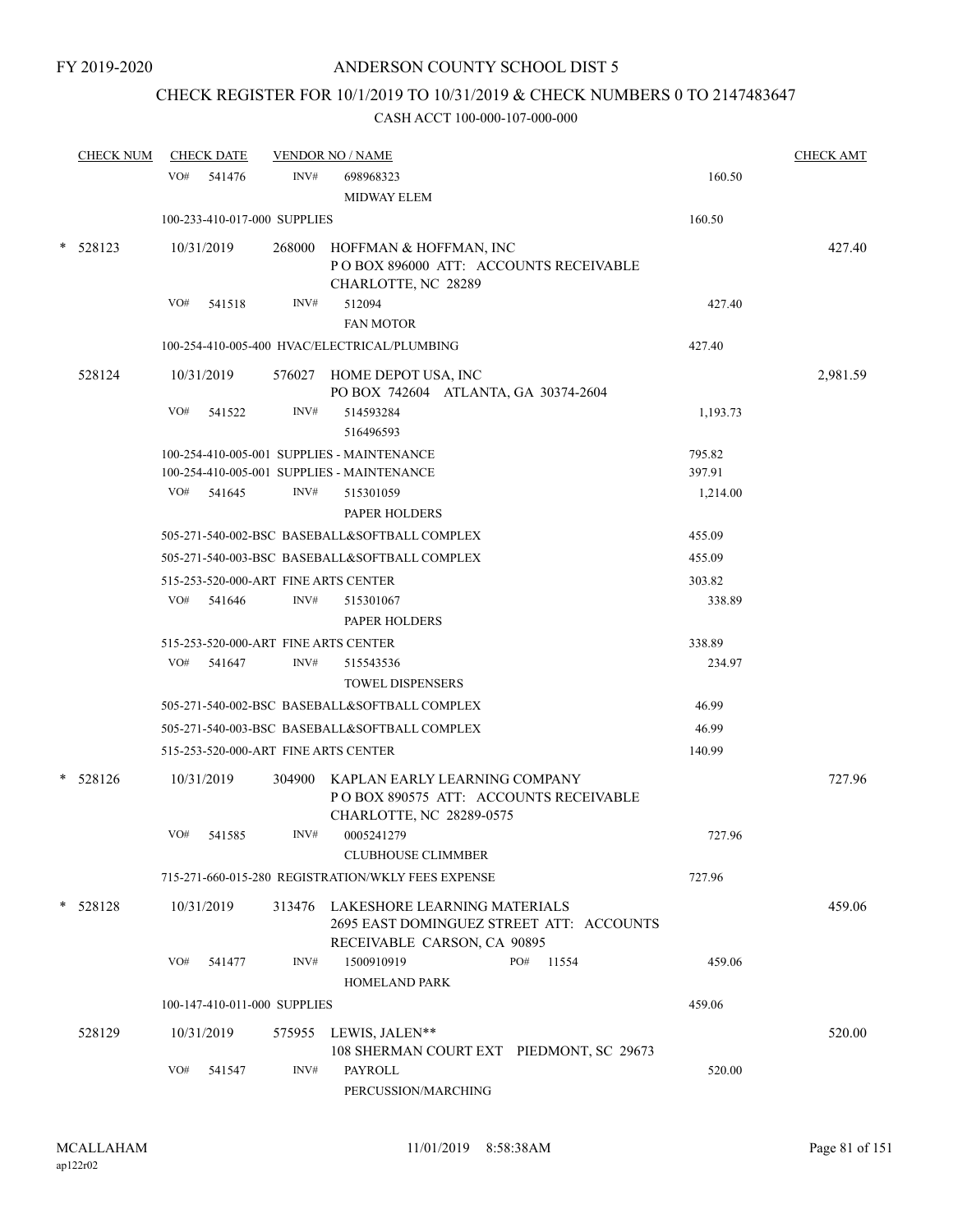# CHECK REGISTER FOR 10/1/2019 TO 10/31/2019 & CHECK NUMBERS 0 TO 2147483647

| <b>CHECK NUM</b> | <b>CHECK DATE</b> |                                   |        | <b>VENDOR NO / NAME</b>                                                            |          | <b>CHECK AMT</b> |
|------------------|-------------------|-----------------------------------|--------|------------------------------------------------------------------------------------|----------|------------------|
|                  |                   | 100-114-410-002-001 BAND SUPPLIES |        |                                                                                    | 520.00   |                  |
| 528130           | 10/31/2019        |                                   |        | 576096 MASSIE, JONATHAN**<br>120 SPRUCE AVE GREER, SC 29651                        |          | 520.00           |
|                  | VO#               | 541546                            | INV#   | <b>PAYROLL</b><br><b>FRONT ENSEMBLE</b>                                            | 520.00   |                  |
|                  |                   | 100-114-410-002-001 BAND SUPPLIES |        |                                                                                    | 520.00   |                  |
| 528131           | 10/31/2019        |                                   |        | 573515 MATHCOUNTS REGISTRATION<br>1420 KING STREET ALEXANDRIA, VA 22314            |          | 120.00           |
|                  | VO#               | 541479                            | INV#   | 249392-249980<br><b>REGISTRATION</b>                                               | 120.00   |                  |
|                  |                   |                                   |        | 705-271-660-005-645 ENGINEERING CLUB EXPENSE                                       | 120.00   |                  |
| 528132           | 10/31/2019        |                                   |        | 563430 NATIONAL CENTER FOR YOUTH ISSUES<br>PO BOX 22185 CHATTANOOGA, TN 37422-2185 |          | 407.00           |
|                  | VO#               | 541590                            | INV#   | $1/23 - 1/25/20$<br><b>REGISTRATION</b>                                            | 407.00   |                  |
|                  |                   |                                   |        | 100-212-333-000-000 TRIPS AND CONFERENCES                                          | 407.00   |                  |
| $*$ 528134       | 10/31/2019        |                                   |        | 568036 PIEDMONT NATURAL GAS<br>PO BOX 1246 CHARLOTTE, NC 28201-1246                |          | 2,223.24         |
|                  | VO#               | 541643                            | INV#   | <b>DUE 11/07</b><br><b>UTILITIES</b>                                               | 2,223.24 |                  |
|                  |                   | 100-254-472-002-000 ENERGY-GAS    |        |                                                                                    | 814.61   |                  |
|                  |                   | 100-254-472-005-000 ENERGY-GAS    |        |                                                                                    | 151.10   |                  |
|                  |                   | 100-254-472-009-000 ENERGY-GAS    |        |                                                                                    | 123.98   |                  |
|                  |                   | 100-254-472-013-000 ENERGY-GAS    |        |                                                                                    | 93.15    |                  |
|                  |                   | 100-254-472-014-000 ENERGY-GAS    |        |                                                                                    | 75.68    |                  |
|                  |                   | 100-254-472-019-000 ENERGY-GAS    |        |                                                                                    | 24.72    |                  |
|                  |                   | 100-254-472-020-000 ENERGY-GAS    |        |                                                                                    | 169.37   |                  |
|                  |                   | 100-254-472-023-000 ENERGY-GAS    |        |                                                                                    | 49.44    |                  |
|                  |                   | 600-256-470-002-000 ENERGY        |        |                                                                                    | 88.03    |                  |
|                  |                   | 600-256-470-005-000 ENERGY        |        |                                                                                    | 128.59   |                  |
|                  |                   | 600-256-470-009-000 ENERGY        |        |                                                                                    | 24.72    |                  |
|                  |                   | 600-256-470-014-000 ENERGY        |        |                                                                                    | 201.70   |                  |
|                  |                   | 600-256-470-017-000 ENERGY        |        |                                                                                    | 150.32   |                  |
|                  |                   | 600-256-470-019-000 ENERGY        |        |                                                                                    | 127.83   |                  |
| 528135           | 10/31/2019        |                                   | 571652 | PROSOURCE LLC<br>P.O. BOX 5339 GREENVILLE, SC 29606                                |          | 1,690.22         |
|                  | VO#               | 541562                            | INV#   | S2136327<br><b>WATER FILTERS</b>                                                   | 596.40   |                  |
|                  |                   |                                   |        | 100-254-410-002-400 HVAC/ELECTRICAL/PLUMBING                                       | 298.20   |                  |
|                  |                   |                                   |        | 100-254-410-003-400 HVAC/ELECTRICAL/PLUMBING                                       | 298.20   |                  |
|                  | VO#               | 541563                            | INV#   | S2136328<br><b>WATER FILTERS</b>                                                   | 1,093.82 |                  |
|                  |                   |                                   |        | 100-254-410-001-400 HVAC/ELECTRICAL/PLUMBING                                       | 1,093.82 |                  |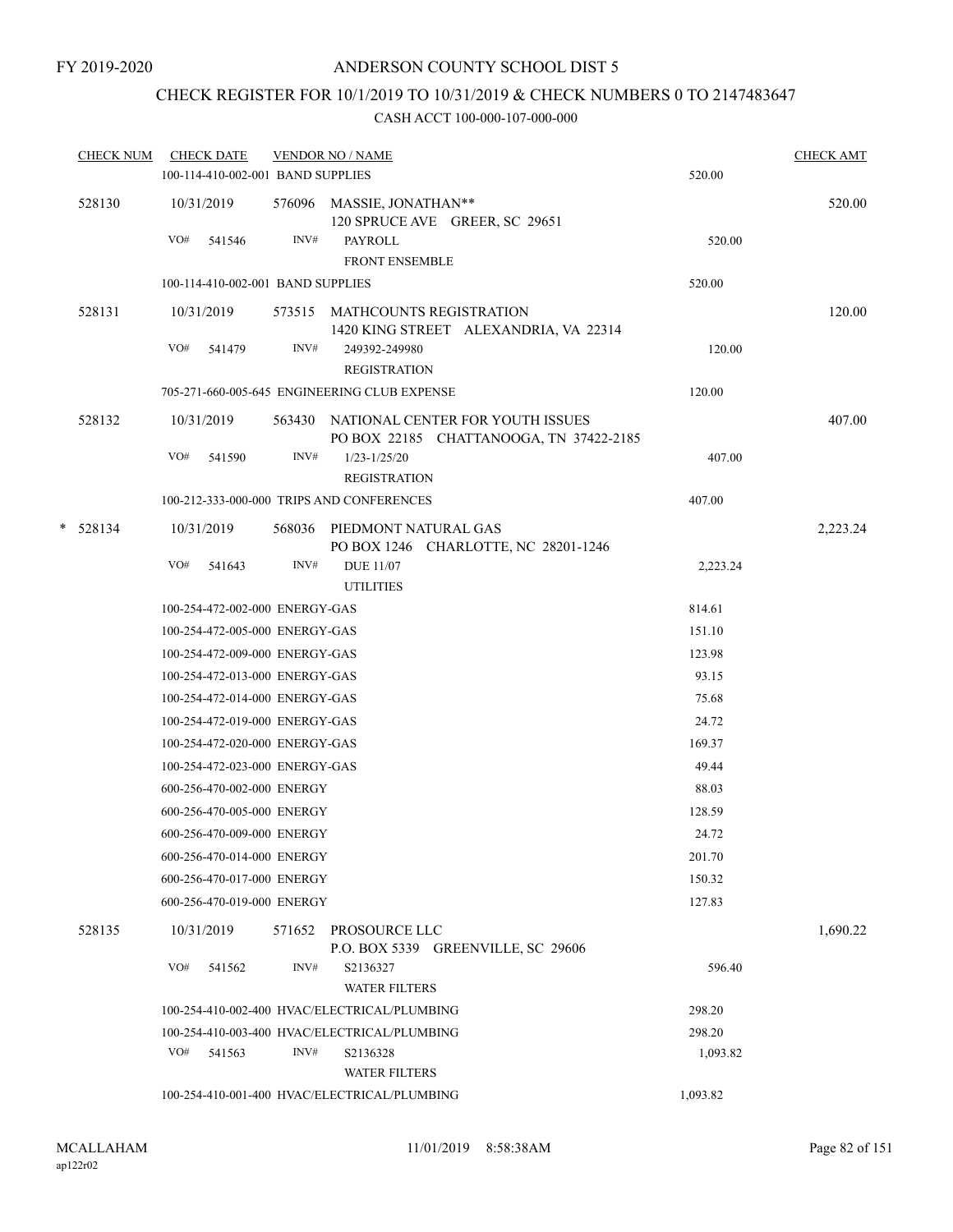# CHECK REGISTER FOR 10/1/2019 TO 10/31/2019 & CHECK NUMBERS 0 TO 2147483647

| <b>CHECK NUM</b> | <b>CHECK DATE</b>                 |        | <b>VENDOR NO / NAME</b>                                                                |     |       |                   | <b>CHECK AMT</b> |
|------------------|-----------------------------------|--------|----------------------------------------------------------------------------------------|-----|-------|-------------------|------------------|
| 528136           | 10/31/2019                        | 571696 | PRO-TECH SYSTEMS<br>604 NEW HOPE RD ANDERSON, SC 29626                                 |     |       |                   | 1,491.58         |
|                  | VO#<br>541606                     | INV#   | 02191385<br><b>SYSTEM</b>                                                              | PO# | 11672 | 1,491.58          |                  |
|                  |                                   |        | 505-253-520-021-ART SOUTHWOOD AUDITORIUM                                               |     |       | 1,491.58          |                  |
| 528137           | 10/31/2019                        | 576205 | RONALD J. PATANE<br>UPSTATE FENCE CO, INC 104 VALLEY FORGE<br>DRIVE GREER, SC 29650    |     |       |                   | 23,669.80        |
|                  | VO#<br>541633                     | INV#   | 10-0341<br>HOMELAND PARK                                                               | PO# | 11727 | 23,669.80         |                  |
|                  | 505-254-323-011-FEN FENCE         |        |                                                                                        |     |       | 23,669.80         |                  |
| 528138           | 10/31/2019                        | 567525 | ROWLAND MECHANICAL<br>4035 HWY 24 ANDERSON, SC 29626                                   |     |       |                   | 3,645.41         |
|                  | VO#<br>541608                     | INV#   | 9588-9602<br><b>SERVICE</b>                                                            | PO# | 11201 | 3,085.41          |                  |
|                  |                                   |        | 100-255-323-000-ACT ACTIVITY BUS CONTRACTED SERVICES                                   |     |       | 3,085.41          |                  |
|                  | VO#<br>541609                     | INV#   | 9603<br><b>SERVICE</b>                                                                 | PO# | 11201 | 560.00            |                  |
|                  |                                   |        | 100-255-323-000-ACT ACTIVITY BUS CONTRACTED SERVICES                                   |     |       | 560.00            |                  |
| 528139           | 10/31/2019                        | 574561 | RUZGA, MARY**<br>521 CAMBRIDGE DRIVE SPARTANBURG, SC<br>29301                          |     |       |                   | 12,457.52        |
|                  | VO#<br>541610                     | INV#   | <b>PD</b><br><b>SERVICES</b>                                                           | PO# | 11290 | 12,457.52         |                  |
|                  |                                   |        | 267-224-312-007-PD2 CONTRACT- MATH/ RUZKA                                              |     |       | 57.75             |                  |
|                  |                                   |        | 267-224-312-007-PD2 CONTRACT- MATH/ RUZKA                                              |     |       | 1,500.00          |                  |
|                  |                                   |        | 267-224-312-009-PD2 CONTRACT- MATH/ RUZKA<br>267-224-312-009-PD2 CONTRACT- MATH/ RUZKA |     |       | 1,500.00<br>54.67 |                  |
|                  |                                   |        | 267-224-312-010-PD2 CONTRACT- MATH/ RUZKA                                              |     |       | 4,500.00          |                  |
|                  |                                   |        | 267-224-312-010-PD2 CONTRACT- MATH/ RUZKA                                              |     |       | 181.50            |                  |
|                  |                                   |        | 267-224-312-012-PD2_CONTRACT- MATH/ RUZKA                                              |     |       | 1,500.00          |                  |
|                  |                                   |        | 267-224-312-012-PD2 CONTRACT- MATH/ RUZKA                                              |     |       | 50.30             |                  |
|                  |                                   |        | 267-224-312-014-PD2 CONTRACT- MATH/RUZKA                                               |     |       | 1,500.00          |                  |
|                  |                                   |        | 267-224-312-014-PD2 CONTRACT- MATH/RUZKA                                               |     |       | 55.00             |                  |
|                  |                                   |        | 267-224-312-019-PD2 CONTRACT- MATH/ RUZKA<br>267-224-312-019-PD2 CONTRACT- MATH/ RUZKA |     |       | 1,500.00<br>58.30 |                  |
| 528140           | 10/31/2019                        | 576099 | SALSBURG, TIMOTHY**<br>402 N MAIN ST, APT 202 ANDERSON, SC 29621                       |     |       |                   | 780.00           |
|                  | VO#<br>541548                     | INV#   | PAYROLL<br><b>BATTERY PERCUSSION</b>                                                   |     |       | 780.00            |                  |
|                  | 100-114-410-002-001 BAND SUPPLIES |        |                                                                                        |     |       | 780.00            |                  |
| 528141           | 10/31/2019                        | 573474 | <b>SCBDA</b><br>RICK LANGDALE 154 GREEN WAVE BLVD<br>EASLEY, SC 29642                  |     |       |                   | 216.00           |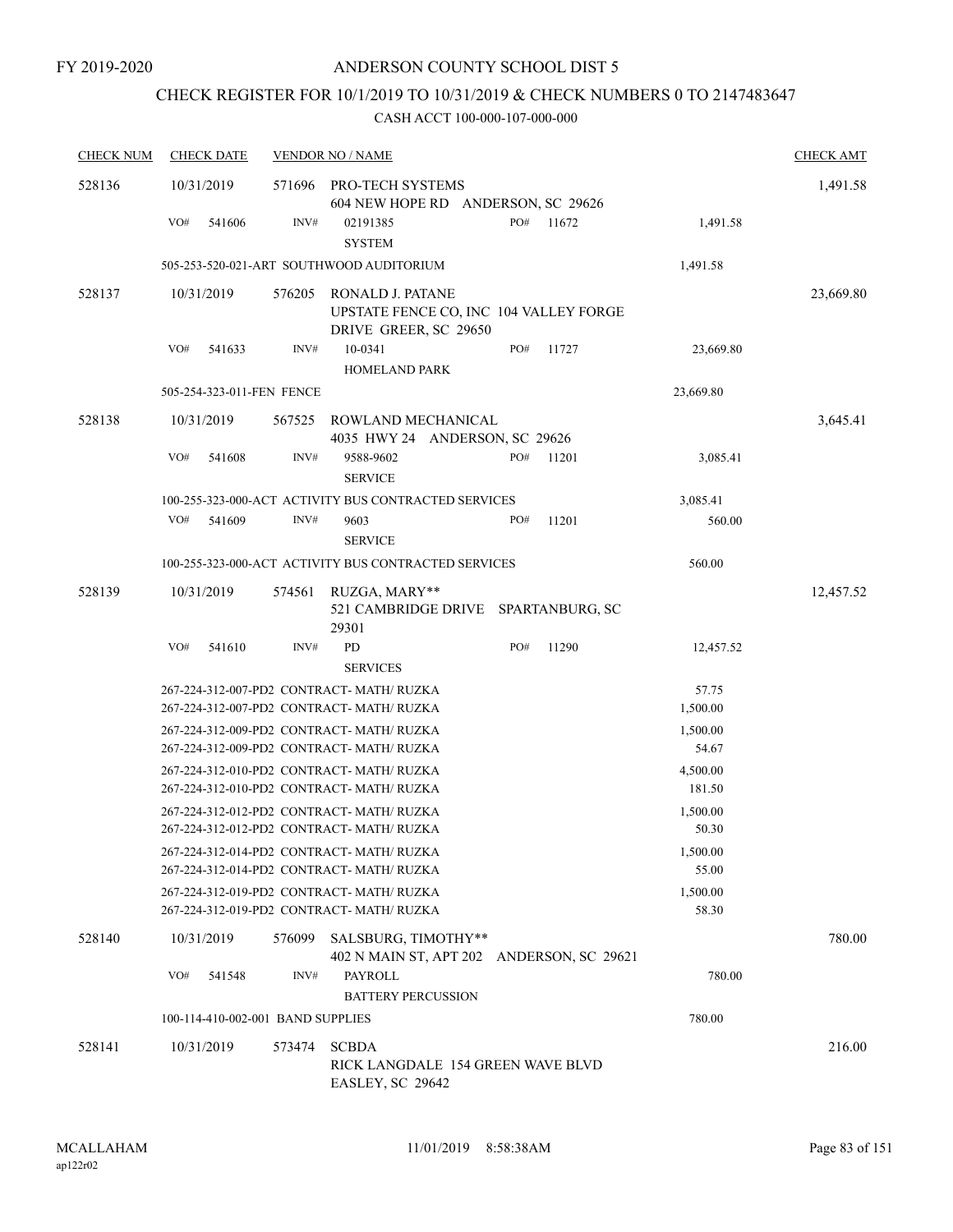# CHECK REGISTER FOR 10/1/2019 TO 10/31/2019 & CHECK NUMBERS 0 TO 2147483647

|        | <b>CHECK NUM</b> | <b>CHECK DATE</b> |                                       | <b>VENDOR NO / NAME</b>                                                   |                                              |          | <b>CHECK AMT</b> |
|--------|------------------|-------------------|---------------------------------------|---------------------------------------------------------------------------|----------------------------------------------|----------|------------------|
|        |                  | VO#<br>541626     | INV#                                  | <b>REGISTRATION</b><br><b>GLENVIEW</b>                                    |                                              | 216.00   |                  |
|        |                  |                   | 720-271-660-020-601 BAND CLUB EXPENSE |                                                                           |                                              | 216.00   |                  |
|        | 528142           | 10/31/2019        |                                       | 568406 SC EDTECH<br>LAMONT, FL 32336                                      | TOTAL MEETING CONCEPTS 397 KIM'S LANE        |          | 595.00           |
|        |                  | VO#<br>541620     | INV#                                  | 91220192<br><b>REGISTRATION</b>                                           | PO#<br>11578                                 | 255.00   |                  |
|        |                  |                   |                                       | 100-266-333-000-000 TRIPS & CONFERENCES                                   |                                              | 255.00   |                  |
|        |                  | VO#<br>541622     | INV#                                  | 91620191<br><b>REGISTRATION</b>                                           | PO#<br>11599                                 | 340.00   |                  |
|        |                  |                   |                                       | 100-266-333-000-000 TRIPS & CONFERENCES                                   |                                              | 340.00   |                  |
|        | $* 528144$       | 10/31/2019        | 576098                                | SCOTT, TYLER**                                                            | 420 FAIRMONT DRIVE GREENVILLE, SC 29605      |          | 340.00           |
|        |                  | VO#<br>541543     | INV#                                  | <b>PAYROLL</b><br><b>COLORGUARD INSTRUCTOR</b>                            |                                              | 340.00   |                  |
|        |                  |                   | 100-114-410-002-001 BAND SUPPLIES     |                                                                           |                                              | 340.00   |                  |
| $\ast$ | 528146           | 10/31/2019        | 569972                                | <b>SOUTHSIDE HIGH SCHOOL</b>                                              | 6630 FRONTAGE ROAD GREENVILLE, SC 29605      |          | 200.00           |
|        |                  | VO#<br>541636     | INV#                                  | <b>BBALL REGISTRATION</b><br><b>GLENVIEW</b>                              |                                              | 200.00   |                  |
|        |                  |                   |                                       | 720-271-660-020-751 BASKETBALL BOYS EXPENSE                               |                                              | 100.00   |                  |
|        |                  |                   |                                       | 720-271-660-020-752 BASKETBALL GIRLS EXPENSE                              |                                              | 100.00   |                  |
|        | 528147           | 10/31/2019        | 573158                                | SPELLINGCITY.COM<br>FL 33334                                              | 6300 NE 1ST AVE., SUITE 203 FORT LAUDERDALE, |          | 1,459.62         |
|        |                  | VO#<br>541478     | INV#                                  | 00010453<br><b>SPELLING CITY</b>                                          | PO#<br>11842                                 | 1,459.62 |                  |
|        |                  |                   |                                       | 201-112-445-014-000 TECHNOLOGY SUPPLIES                                   |                                              | 1,459.62 |                  |
|        | $* 528151$       | 10/31/2019        | 575405                                | TC EDUCATIONAL CONSULTING LLC                                             | 219 COUNTRY GLEN LANE PELZER, SC 29669       |          | 1,500.00         |
|        |                  | VO#<br>541495     | INV#                                  | <b>VARENNES</b><br>OCT CONSULTING                                         | PO# 11553                                    | 1,500.00 |                  |
|        |                  |                   | 201-224-312-016-000 PD CONSULTANT     |                                                                           |                                              | 1,500.00 |                  |
|        | 528152           | 10/31/2019        |                                       | 576122 THERE IS HOPE COUNSELING, LLC<br>SUITE 210 CLEMSON, SC 29631       | ROYCE V. MILLER 145 THOMAS GREEN BLVD,       |          | 900.00           |
|        |                  | VO#<br>541496     | INV#                                  | 161494<br>OCT 23 & 25                                                     |                                              | 900.00   |                  |
|        |                  |                   |                                       | 237-128-313-002-000 STUDENT SERVICES/COUNSELOR                            |                                              | 450.00   |                  |
|        |                  |                   |                                       | 237-128-313-003-000 STUDENT SERVICES/ COUNSELOR                           |                                              | 450.00   |                  |
|        | 528153           | 10/31/2019        |                                       | 563377 UNIFIED TECHNOLOGY SYSTEMS<br>PO BOX 161122 ATLANTA, GA 30321-1122 |                                              |          | 221.62           |
|        |                  | VO#<br>541497     | INV#                                  | 340324                                                                    | 11819<br>PO#                                 | 221.62   |                  |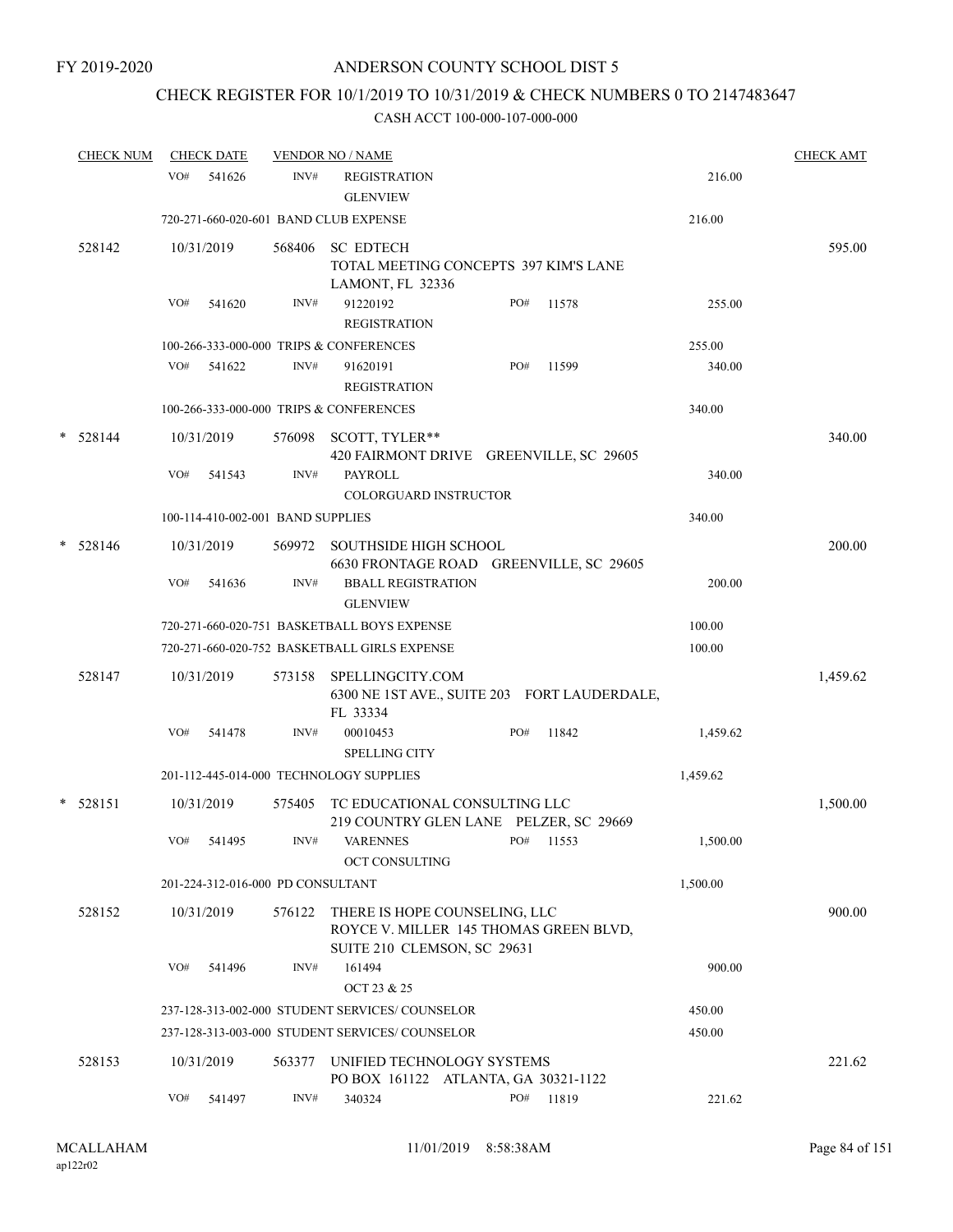## CHECK REGISTER FOR 10/1/2019 TO 10/31/2019 & CHECK NUMBERS 0 TO 2147483647

| <b>CHECK NUM</b> |            | <b>CHECK DATE</b>                 |        | <b>VENDOR NO / NAME</b>                                                                            |                 | <b>CHECK AMT</b> |
|------------------|------------|-----------------------------------|--------|----------------------------------------------------------------------------------------------------|-----------------|------------------|
|                  |            |                                   |        | <b>TECH SUPPLIES</b>                                                                               |                 |                  |
|                  |            |                                   |        | 100-266-314-000-000 REPAIRS TO EQUIPMENT                                                           | 221.62          |                  |
| 528154           | 10/31/2019 |                                   |        | 573815 UNITED REFRIGERATION, INC<br>PO BOX 740703 ATLANTA, GA 30374-0703                           |                 | 476.59           |
|                  | VO#        | 541586                            | INV#   | 70707132                                                                                           | 37.47           |                  |
|                  |            |                                   |        | <b>HVAC REPAIR</b>                                                                                 |                 |                  |
|                  |            |                                   |        | 100-254-410-019-400 HVAC/ELECTRICAL/PLUMBING                                                       | 37.47           |                  |
|                  |            | VO# 541587                        | INV#   | 70699225<br><b>REPAIR PARTS</b>                                                                    | 40.34           |                  |
|                  |            |                                   |        | 100-254-410-014-400 HVAC/ELECTRICAL/PLUMBING                                                       | 40.34           |                  |
|                  | VO#        | 541589                            | INV#   | 70728433                                                                                           | 141.24          |                  |
|                  |            |                                   |        | <b>REPAIR PARTS</b>                                                                                |                 |                  |
|                  |            | 100-254-410-000-400 HVAC SUPPLIES |        |                                                                                                    | 30.69           |                  |
|                  |            |                                   |        | 100-254-410-012-400 HVAC/ELECTRICAL/PLUMBING                                                       | 36.85           |                  |
|                  |            |                                   |        | 100-254-410-017-400 HVAC/ELECTRICAL/PLUMBING                                                       | 36.85           |                  |
|                  |            |                                   |        |                                                                                                    |                 |                  |
|                  | VO# 541591 |                                   | INV#   | 100-254-410-020-400 HVAC/ELECTRICAL/PLUMBING<br>70699066                                           | 36.85<br>153.55 |                  |
|                  |            |                                   |        | <b>REPAIR PARTS</b>                                                                                |                 |                  |
|                  |            |                                   |        | 100-254-410-002-400 HVAC/ELECTRICAL/PLUMBING                                                       | 153.55          |                  |
|                  |            | VO# 541594                        | INV#   | 70738618                                                                                           | 24.95           |                  |
|                  |            |                                   |        | <b>REPAIR PARTS</b>                                                                                |                 |                  |
|                  |            |                                   |        | 100-254-410-001-400 HVAC/ELECTRICAL/PLUMBING                                                       | 24.95           |                  |
|                  | VO# 541596 |                                   | INV#   | 70641229                                                                                           | 79.04           |                  |
|                  |            |                                   |        | <b>REPAIR PARTS</b>                                                                                |                 |                  |
|                  |            |                                   |        | 100-254-410-020-400 HVAC/ELECTRICAL/PLUMBING                                                       | 79.04           |                  |
| 528155           | 10/31/2019 |                                   |        | 524353 WAL-MART COMMUNITY/GEMB<br>PO BOX 530934 ATT: ACCOUNTS RECEIVABLE                           |                 | 1,175.87         |
|                  | VO#        | 541634                            | INV#   | ATLANTA, GA 30353-0934<br>8488                                                                     |                 |                  |
|                  |            |                                   |        | <b>MCCANTS</b>                                                                                     | 1,175.87        |                  |
|                  |            |                                   |        | 705-271-660-005-517 SCHOOL STORE EXPENSE                                                           | 757.66          |                  |
|                  |            |                                   |        | 705-271-660-005-602 BETA CLUB EXPENSE                                                              | 343.74          |                  |
|                  |            |                                   |        | 705-271-660-005-674 FOOTBALL EXPENSE                                                               | 74.47           |                  |
| 528156           | 10/31/2019 |                                   |        | 524353 WAL-MART COMMUNITY/GEMB<br>PO BOX 530934 ATT: ACCOUNTS RECEIVABLE<br>ATLANTA, GA 30353-0934 |                 | 261.57           |
|                  | VO#        | 541635                            | INV#   | 3717<br>NEVITT FOREST                                                                              | 261.57          |                  |
|                  |            |                                   |        | 712-271-660-012-201 MISCELLANEOUS EXPENSE                                                          | 154.18          |                  |
|                  |            |                                   |        | 712-271-660-012-310 RUNNING CLUB EXPENSE                                                           | 19.01           |                  |
|                  |            |                                   |        | 712-271-660-012-324 POSTIVE BEHAVIOR I.S. EXPENSE                                                  | 88.38           |                  |
| $* 528158$       | 10/31/2019 |                                   | 524353 | WAL-MART COMMUNITY/GEMB<br>PO BOX 530934 ATT: ACCOUNTS RECEIVABLE<br>ATLANTA, GA 30353-0934        |                 | 223.25           |
|                  |            |                                   |        |                                                                                                    |                 |                  |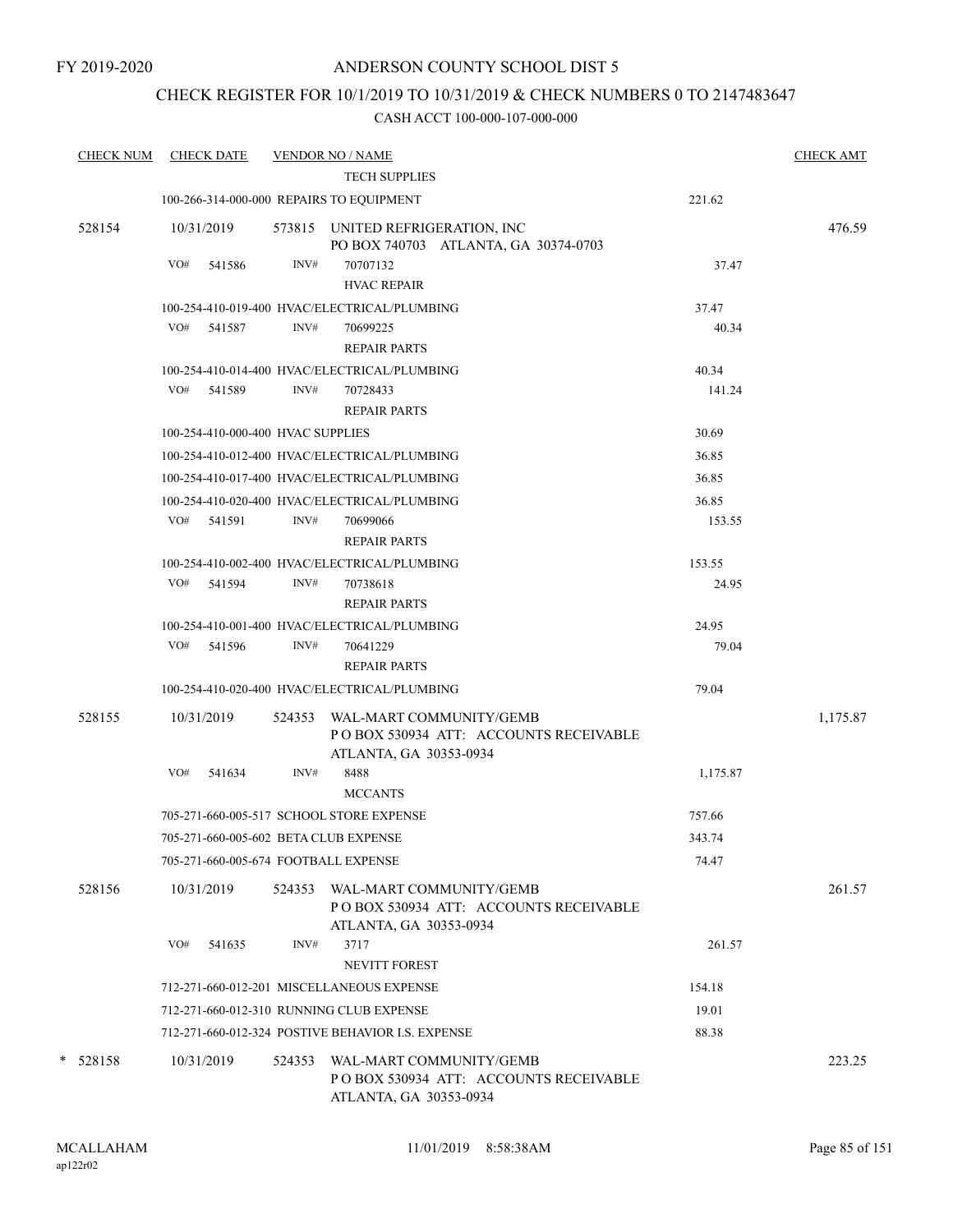## CHECK REGISTER FOR 10/1/2019 TO 10/31/2019 & CHECK NUMBERS 0 TO 2147483647

|        | <b>CHECK NUM</b> |     | <b>CHECK DATE</b>    |                                   | <b>VENDOR NO / NAME</b>                                                                                        |          | <b>CHECK AMT</b> |  |
|--------|------------------|-----|----------------------|-----------------------------------|----------------------------------------------------------------------------------------------------------------|----------|------------------|--|
|        |                  | VO# | 541499               | INV#                              | 2017 9874<br>WEST MARKET                                                                                       | 223.25   |                  |  |
|        |                  |     |                      |                                   | 718-271-660-018-290 MISC. FUNDRAISER EXPENSE                                                                   | 223.25   |                  |  |
|        | $* 528161$       |     | 10/31/2019           |                                   | 575647 YMCA CAMP GREENVILLE<br>PO BOX 9039 GREENVILLE, SC 29604                                                |          | 400.00           |  |
|        |                  | VO# | 541554               | INV#                              | <b>CENTERVILLE</b><br><b>DEPOSIT</b>                                                                           | 400.00   |                  |  |
|        |                  |     |                      |                                   | 707-190-660-007-354 FIELD TRIPS GRADE 4 EXPENSE                                                                | 400.00   |                  |  |
| $\ast$ | 10167            | VO# | 10/01/2019<br>539888 | 572519<br>INV#                    | <b>EMPLOYEE VENDOR</b><br><b>TOWING</b>                                                                        | 115.00   | 115.00 E         |  |
|        |                  |     |                      |                                   | REIMBURSEMENT                                                                                                  |          |                  |  |
|        |                  |     |                      | 131-115-410-031-000 SUPPLIES      |                                                                                                                | 115.00   |                  |  |
|        | 10168            |     | 10/01/2019           |                                   | 114225 ANDERSON RESTAURANT EQUIPMENT<br>112 EAST MAULDIN STREET ATT: ACCOUNTS<br>RECEIVABLE ANDERSON, SC 29621 |          | 221.43 E         |  |
|        |                  | VO# | 539908               | INV#                              | 55829<br><b>THERMOMETERS</b>                                                                                   | 115.52   |                  |  |
|        |                  |     |                      | 600-256-410-002-000 SUPPLIES      |                                                                                                                | 115.52   |                  |  |
|        |                  | VO# | 539909               | INV#                              | 55794<br><b>PANS</b>                                                                                           | 62.62    |                  |  |
|        |                  |     |                      | 600-256-410-018-000 SUPPLIES      |                                                                                                                | 62.62    |                  |  |
|        |                  |     | VO# 539910           | INV#                              | 56115<br><b>SUPPLIES</b>                                                                                       | 43.29    |                  |  |
|        |                  |     |                      |                                   | 600-256-323-008-000 REPAIRS TO EQUIPMENT                                                                       | 43.29    |                  |  |
|        | 10169            |     | 10/01/2019           |                                   | 574765 APPLIED EDUCATIONAL SYSTEMS<br>312 E. WALNUT ST., SUITE 200 LANCASTER, PA<br>17602                      |          | 375.00 E         |  |
|        |                  | VO# | 539963               | INV#                              | 11098<br><b>LICENSES</b>                                                                                       | 375.00   |                  |  |
|        |                  |     |                      |                                   | 124-114-445-024-000 TECHNOLOGY SUPPLIES                                                                        | 375.00   |                  |  |
|        | 10170            |     | 10/01/2019           |                                   | 126675 ATTAWAY INC<br>PO BOX 302 ATT: ACCOUNTS RECEIVABLE<br>ANDERSON, SC 29622                                |          | 639.44 E         |  |
|        |                  | VO# | 539912               | INV#                              | 224181<br><b>ROBERT ANDERSON</b>                                                                               | 639.44   |                  |  |
|        |                  |     |                      |                                   | 100-113-410-006-VEN SUPPLY-ADDT'L FOR LOST VENDING                                                             | 639.44   |                  |  |
|        | 10171            |     | 10/01/2019           | 574644                            | CEV MULTIMEDA<br>1020 SE LOOP 289 LUBBOCK, TX 79404                                                            |          | 4,800.00 E       |  |
|        |                  | VO# | 539915               | INV#                              | 110534<br>PO#<br>11528<br><b>LICENSE</b>                                                                       | 4,800.00 |                  |  |
|        |                  |     |                      | 515-253-520-031-CAR CAREER CENTER |                                                                                                                | 4,800.00 |                  |  |
|        | 10172            |     | 10/01/2019           |                                   | 565615 COMMUNICATION SERVICE CENTER, INC<br>PO BOX 4118 ATT: ACCOUNTS RECEIVABLE<br>GREENVILLE, SC 29608       |          | 387.00 E         |  |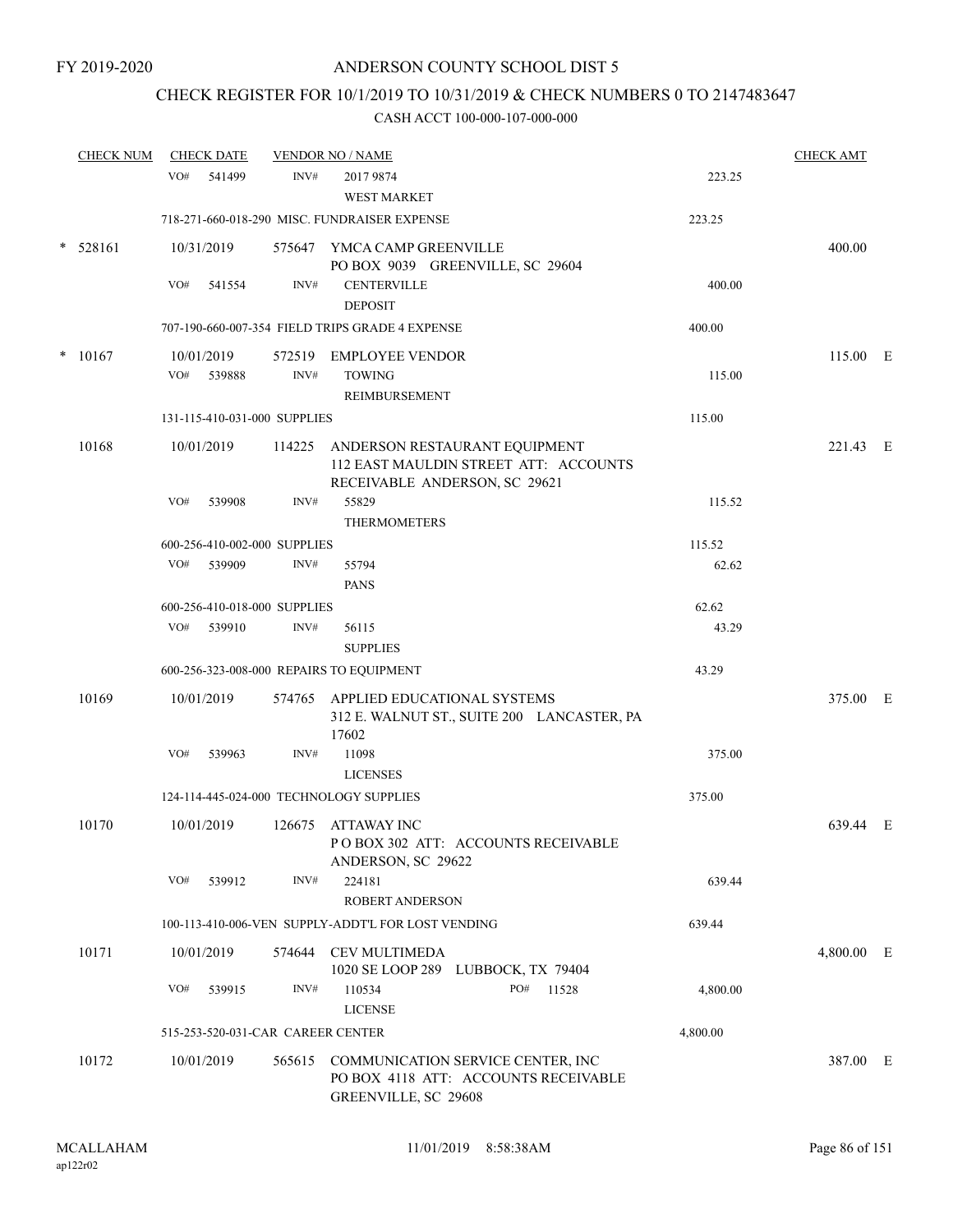# CHECK REGISTER FOR 10/1/2019 TO 10/31/2019 & CHECK NUMBERS 0 TO 2147483647

|        | <b>CHECK NUM</b> | <b>CHECK DATE</b>                      |                          | <b>VENDOR NO / NAME</b>                                                                              |     |       |          | <b>CHECK AMT</b> |  |
|--------|------------------|----------------------------------------|--------------------------|------------------------------------------------------------------------------------------------------|-----|-------|----------|------------------|--|
|        |                  | VO#<br>539964                          | INV#                     | 142742<br><b>BATTERIES</b>                                                                           |     |       | 387.00   |                  |  |
|        |                  | 100-233-410-017-000 SUPPLIES           |                          |                                                                                                      |     |       | 387.00   |                  |  |
|        | 10173            | 10/01/2019                             | 202600                   | <b>DILLARD'S SPORTS CENTER</b><br>708 WHITEHALL ROAD ATT: ACCOUNTS<br>RECEIVABLE ANDERSON, SC 29625  |     |       |          | 2,300.00 E       |  |
|        |                  | VO#<br>539922                          | INV#                     | 104593                                                                                               |     |       | 2,300.00 |                  |  |
|        |                  |                                        |                          | <b>GLENVIEW VB</b>                                                                                   |     |       |          |                  |  |
|        |                  | 720-271-660-020-682 VOLLEYBALL EXPENSE |                          |                                                                                                      |     |       | 2,300.00 |                  |  |
|        | $*$ 10175        | 10/01/2019                             |                          | 237555 FORMS & SUPPLY<br>POBOX 563953 ATT: ACCOUNTS RECEIVABLE<br>CHARLOTTE, NC 28256                |     |       |          | 805.50 E         |  |
|        |                  | VO#<br>539924                          | INV#                     | 5176228<br><b>SUPPLIES</b>                                                                           |     |       | 172.06   |                  |  |
|        |                  |                                        |                          | 201-112-410-012-000 SUPPLIES AND MATERIALS                                                           |     |       | 172.06   |                  |  |
|        |                  | VO#<br>539925                          | INV#                     | 5137302<br><b>SUPPLIES</b>                                                                           | PO# | 11477 | 594.92   |                  |  |
|        |                  | 515-253-520-031-CAR CAREER CENTER      |                          |                                                                                                      |     |       | 297.46   |                  |  |
|        |                  | 515-253-520-031-CAR CAREER CENTER      |                          |                                                                                                      |     |       | 297.46   |                  |  |
|        |                  | VO#<br>539926                          | INV#                     | 5183547<br><b>SUPPLIES</b>                                                                           |     |       | 38.52    |                  |  |
|        |                  | 100-233-410-012-000 SUPPLIES           |                          |                                                                                                      |     |       | 38.52    |                  |  |
| $\ast$ | 10178            | 10/01/2019<br>VO#<br>539895            | 572115<br>INV#           | <b>EMPLOYEE VENDOR</b><br><b>SEPT 24-26</b>                                                          |     |       | 432.12   | 432.12 E         |  |
|        |                  |                                        |                          | <b>COLUMLBIA</b><br>600-256-333-000-000 TRIPS AND CONFERENCES                                        |     |       | 432.12   |                  |  |
|        |                  |                                        |                          |                                                                                                      |     |       |          |                  |  |
|        | 10179            | 10/01/2019                             | 566745                   | <b>JUNIOR LIBRARY GUILD</b><br>P.O. BOX 6308 ATT: ACCOUNTS RECEIVABLE<br>CAROL STREAM, IL 60197-6308 |     |       |          | 711.19 E         |  |
|        |                  | VO#<br>539930                          | INV#                     | 480576<br>NEW PROSPECT                                                                               |     |       | 711.19   |                  |  |
|        |                  | 100-222-410-010-000 SUPPLIES           |                          |                                                                                                      |     |       | 711.19   |                  |  |
|        | $* 10183$        | 10/01/2019                             |                          | 574848 KNOWBE4, INC<br>PO BOX 392286 PITTSBURGH, PA 15251-9286                                       |     |       |          | 722.25 E         |  |
|        |                  | VO#<br>539933                          | INV#                     | 70318<br>2019-2020                                                                                   | PO# | 11728 | 722.25   |                  |  |
|        |                  |                                        |                          | 860-266-345-000-000 TECHNOLOGY PURCHASED SERV                                                        |     |       | 722.25   |                  |  |
|        | $* 10185$        | 10/01/2019<br>VO#<br>539968            | 574918<br>INV#           | <b>EMPLOYEE VENDOR</b><br>SEPT <sub>26</sub><br><b>LEXINGTON SC</b>                                  |     |       | 156.65   | 156.65 E         |  |
|        |                  | 100-221-333-000-EOC ELEARNING TRIPS    |                          |                                                                                                      |     |       | 156.65   |                  |  |
|        | 10186            | 10/01/2019<br>VO#<br>539886            | 345710<br>$\text{INV}\#$ | <b>EMPLOYEE VENDOR</b><br><b>JULY-SEPT</b><br><b>MILEAGE</b>                                         |     |       | 155.78   | 263.74 E         |  |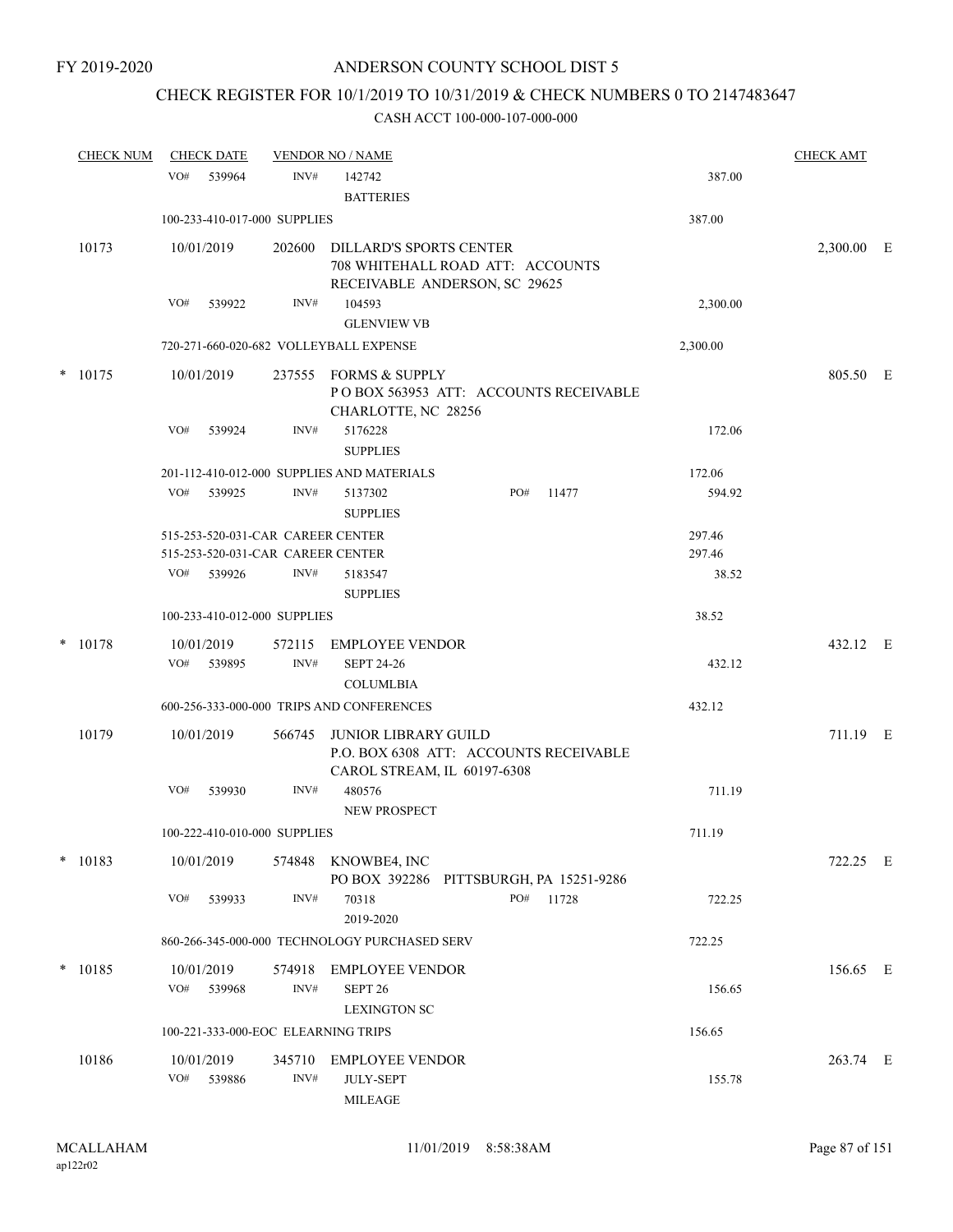## CHECK REGISTER FOR 10/1/2019 TO 10/31/2019 & CHECK NUMBERS 0 TO 2147483647

| <b>CHECK NUM</b> | <b>CHECK DATE</b>                   |      | <b>VENDOR NO / NAME</b>                                                            |          | <b>CHECK AMT</b> |  |
|------------------|-------------------------------------|------|------------------------------------------------------------------------------------|----------|------------------|--|
|                  |                                     |      | 100-264-333-000-000 TRIPS AND CONFERENCES                                          | 155.78   |                  |  |
|                  | VO# 539978                          | INV# | <b>SEPT 26-27</b><br><b>GREENVILLE</b>                                             | 107.96   |                  |  |
|                  |                                     |      | 100-264-333-000-000 TRIPS AND CONFERENCES                                          | 107.96   |                  |  |
| $* 10189$        | 10/01/2019                          |      | 389900 OFFICE DEPOT                                                                |          | 1,207.09 E       |  |
|                  |                                     |      | POBOX 1413 CHARLOTTE, NC 28201-1413                                                |          |                  |  |
|                  | VO# 539943                          | INV# | 375660384001                                                                       | 450.23   |                  |  |
|                  |                                     |      | <b>SUPPLIES</b>                                                                    |          |                  |  |
|                  | 100-113-410-020-000 SUPPLIES        |      |                                                                                    | 450.23   |                  |  |
|                  | VO# 539944                          | INV# | 377352224001                                                                       | 230.44   |                  |  |
|                  |                                     |      | <b>SUPPLIES</b>                                                                    |          |                  |  |
|                  | 600-256-410-000-000 SUPPLIES        |      |                                                                                    | 230.44   |                  |  |
|                  | VO# 539945                          | INV# | 375756648001<br><b>SUPPLIES</b>                                                    | 154.52   |                  |  |
|                  | 600-256-410-000-000 SUPPLIES        |      |                                                                                    | 154.52   |                  |  |
|                  | VO# 539946                          | INV# | 366768333001                                                                       | 62.84    |                  |  |
|                  |                                     |      | <b>SUPPLIES</b>                                                                    |          |                  |  |
|                  | 100-113-410-010-000 SUPPLIES        |      |                                                                                    | 62.84    |                  |  |
|                  | VO# 539947                          | INV# | 369669677001                                                                       | 254.51   |                  |  |
|                  |                                     |      | <b>SUPPLIES</b>                                                                    |          |                  |  |
|                  | 100-113-410-010-000 SUPPLIES        |      |                                                                                    | 254.51   |                  |  |
|                  | VO# 539948                          | INV# | 369931400001                                                                       | 22.46    |                  |  |
|                  |                                     |      | <b>SUPPLIES</b>                                                                    |          |                  |  |
|                  | 100-113-410-010-000 SUPPLIES        |      |                                                                                    | 22.46    |                  |  |
|                  | VO# 539949                          | INV# | 369931399001<br><b>SUPPLIES</b>                                                    | 32.09    |                  |  |
|                  | 100-113-410-010-000 SUPPLIES        |      |                                                                                    | 32.09    |                  |  |
|                  |                                     |      |                                                                                    |          |                  |  |
| 10190            | 10/01/2019<br>VO# 539893            | INV# | 574722 EMPLOYEE VENDOR<br><b>SCMEA</b>                                             | 144.85   | 144.85 E         |  |
|                  |                                     |      | REIMBURSEMENT                                                                      |          |                  |  |
|                  | 817-113-410-021-000 SUPPLIES        |      |                                                                                    | 144.85   |                  |  |
|                  |                                     |      |                                                                                    |          |                  |  |
| * 10192          | 10/01/2019                          |      | 462725 SCHOLASTIC BOOK CLUBS, INC<br>POBOX 3745 ATT: ACCOUNTS RECEIVABLE           |          | 2,674.21 E       |  |
|                  |                                     |      | JEFFERSON CITY, MO 65102-3720                                                      |          |                  |  |
|                  | VO# 539954                          | INV# | W4226526BF                                                                         | 2,674.21 |                  |  |
|                  |                                     |      | SOUTHWOOD                                                                          |          |                  |  |
|                  | 721-190-660-021-519 LIBRARY EXPENSE |      |                                                                                    | 2,674.21 |                  |  |
| 10193            | 10/01/2019                          |      | 574624 SCHOLASTIC CLASSROOM MAGAZINES<br>PO BOX 3710 JEFFERSON CITY, MO 65102-9733 |          | 104.39 E         |  |
|                  | VO# 539952                          | INV# | PO# 11707<br>M68720432<br><b>WESTSIDE HS</b>                                       | 104.39   |                  |  |
|                  | 237-128-410-003-000 SUPPLIES        |      |                                                                                    | 104.39   |                  |  |
| 10194            | 10/01/2019                          |      | 569256 SNAP-ON INDUSTRIAL                                                          |          | 29,914.34 E      |  |
|                  |                                     |      |                                                                                    |          |                  |  |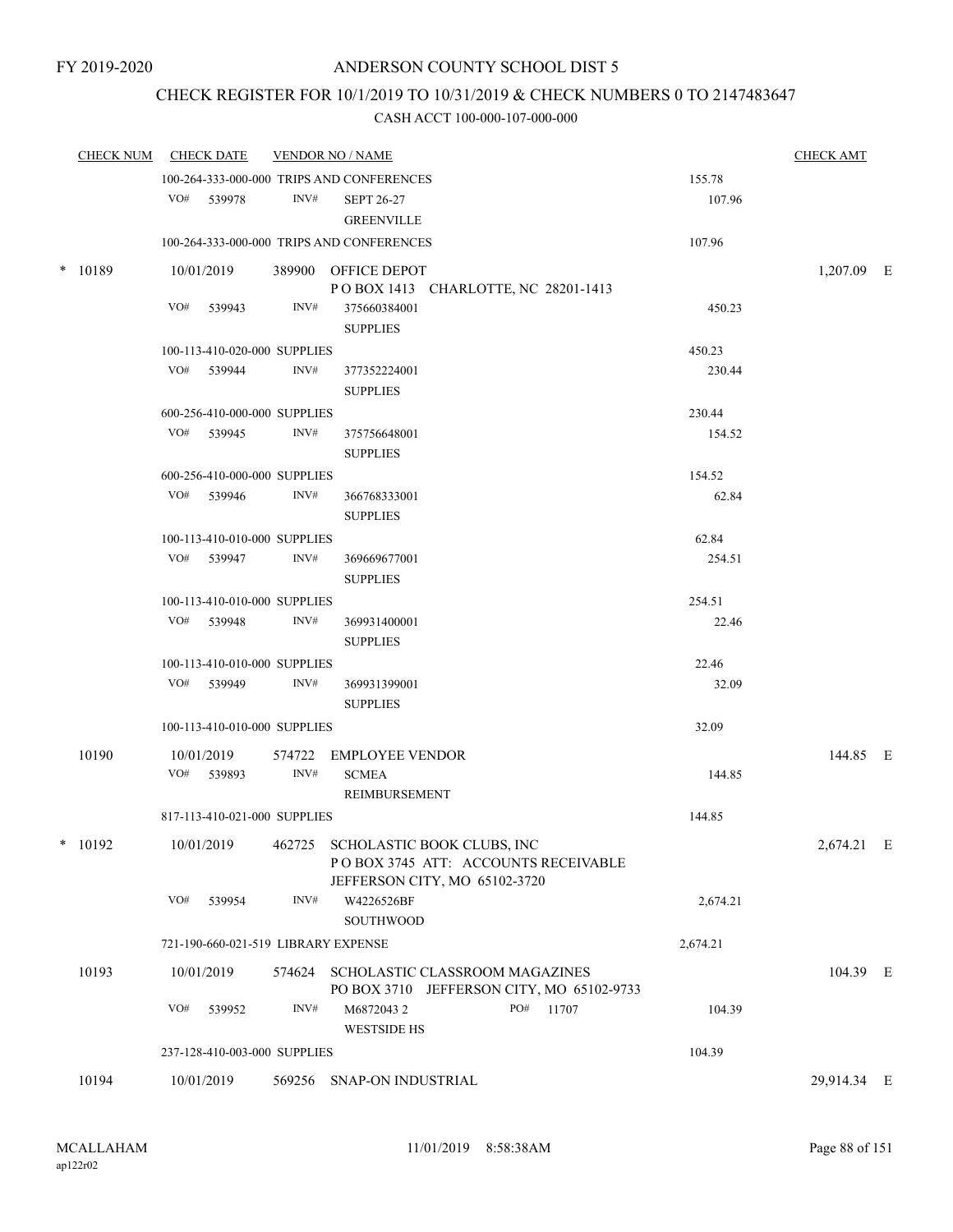## CHECK REGISTER FOR 10/1/2019 TO 10/31/2019 & CHECK NUMBERS 0 TO 2147483647

| <b>CHECK NUM</b> |     | <b>CHECK DATE</b>                                                                                           |                | <b>VENDOR NO / NAME</b>                                                                                   |     |       |                               | <b>CHECK AMT</b> |  |
|------------------|-----|-------------------------------------------------------------------------------------------------------------|----------------|-----------------------------------------------------------------------------------------------------------|-----|-------|-------------------------------|------------------|--|
|                  |     |                                                                                                             |                | 21755 NETWORK PLACE ATT: ACCOUNTS<br>RECEIVABLE CHICAGO, IL 60673-1217                                    |     |       |                               |                  |  |
|                  | VO# | 539970                                                                                                      | INV#           | 40923620<br>CUST 200052132                                                                                | PO# | 11155 | 9,337.25                      |                  |  |
|                  |     | 207-115-410-031-C06 SUPPLIES (C/O)                                                                          |                |                                                                                                           |     |       | 9,337.25                      |                  |  |
|                  | VO# | 539971                                                                                                      | INV#           | PO 10554<br>CUST 200052132                                                                                | PO# | 10554 | 20,577.09                     |                  |  |
|                  |     | 515-253-520-031-CAR CAREER CENTER<br>515-253-520-031-CAR CAREER CENTER<br>515-253-520-031-CAR CAREER CENTER |                |                                                                                                           |     |       | 925.27<br>791.80<br>18,860.02 |                  |  |
| 10195            |     | 10/03/2019                                                                                                  | 572731         | ACCO BRANDS USA LLC<br>PO BOX 203412 DALLAS, TX 75320-3412                                                |     |       |                               | 320.89 E         |  |
|                  | VO# | 540024                                                                                                      | INV#           | 2866065<br><b>SUPPLIES</b>                                                                                |     |       | 320.89                        |                  |  |
|                  |     |                                                                                                             |                | 708-271-660-008-201 MISCELLANEOUS EXPENSE                                                                 |     |       | 320.89                        |                  |  |
| 10196            |     | 10/03/2019                                                                                                  | 102640         | ACTION AUTO<br>529 FAIR STREET ATT: ACCOUNTS RECEIVABLE<br>ANDERSON, SC 29625                             |     |       |                               | 530.11 E         |  |
|                  | VO# | 539979                                                                                                      | INV#           | 87930<br><b>BRAKES</b>                                                                                    |     |       | 530.11                        |                  |  |
|                  |     |                                                                                                             |                | 100-254-412-000-001 TRUCK SERVICE - MAINTENANCE                                                           |     |       | 530.11                        |                  |  |
| 10197            |     | 10/03/2019                                                                                                  | 569031         | AIRGAS USA<br>POBOX 532609 ATT: ACCOUNTS RECEIVABLE<br>ATLANTA, GA 30353-2609                             |     |       |                               | 2,350.09 E       |  |
|                  | VO# | 540025                                                                                                      | INV#           | 9092946832<br><b>SUPPLIES</b>                                                                             | PO# | 11567 | 265.73                        |                  |  |
|                  |     |                                                                                                             |                | 329-115-410-031-000 SUPPLIES-STATE EQUIPMENT                                                              |     |       | 265.73                        |                  |  |
|                  | VO# | 540026                                                                                                      | INV#           | 9092447043<br><b>SUPPLIES</b>                                                                             | PO# | 11497 | 1,917.44                      |                  |  |
|                  |     |                                                                                                             |                | 329-115-410-031-000 SUPPLIES-STATE EQUIPMENT                                                              |     |       | 1,917.44                      |                  |  |
|                  | VO# | 540027                                                                                                      | INV#           | 9092287819<br><b>SUPPLIES</b>                                                                             | PO# | 11428 | 166.92                        |                  |  |
|                  |     |                                                                                                             |                | 329-115-410-031-000 SUPPLIES-STATE EQUIPMENT                                                              |     |       | 166.92                        |                  |  |
| $*$ 10199        |     | 10/03/2019                                                                                                  | 566562         | ANDERSON OUTDOOR POWER EQUIPMENT<br>110 MIRACLE MILE DRIVE ATT: ACCOUNTS<br>RECEIVABLE ANDERSON, SC 29621 |     |       |                               | 148.63 E         |  |
|                  | VO# | 539980                                                                                                      | INV#           | 226354<br><b>SUPPLIES</b>                                                                                 |     |       | 127.44                        |                  |  |
|                  |     |                                                                                                             |                | 100-254-410-000-001 MAINT. SUPPLIES-STRUCTURES                                                            |     |       | 127.44                        |                  |  |
|                  | VO# | 539981                                                                                                      | INV#           | 226146<br><b>SUPPLIES</b>                                                                                 |     |       | 21.19                         |                  |  |
|                  |     |                                                                                                             |                | 100-254-410-000-001 MAINT. SUPPLIES-STRUCTURES                                                            |     |       | 21.19                         |                  |  |
| $*$ 10204        | VO# | 10/03/2019<br>540124                                                                                        | 141455<br>INV# | <b>EMPLOYEE VENDOR</b>                                                                                    |     |       | 171.48                        | 171.48 E         |  |
|                  |     |                                                                                                             |                | <b>SEPT 25-26</b><br><b>COLUMBIA</b>                                                                      |     |       |                               |                  |  |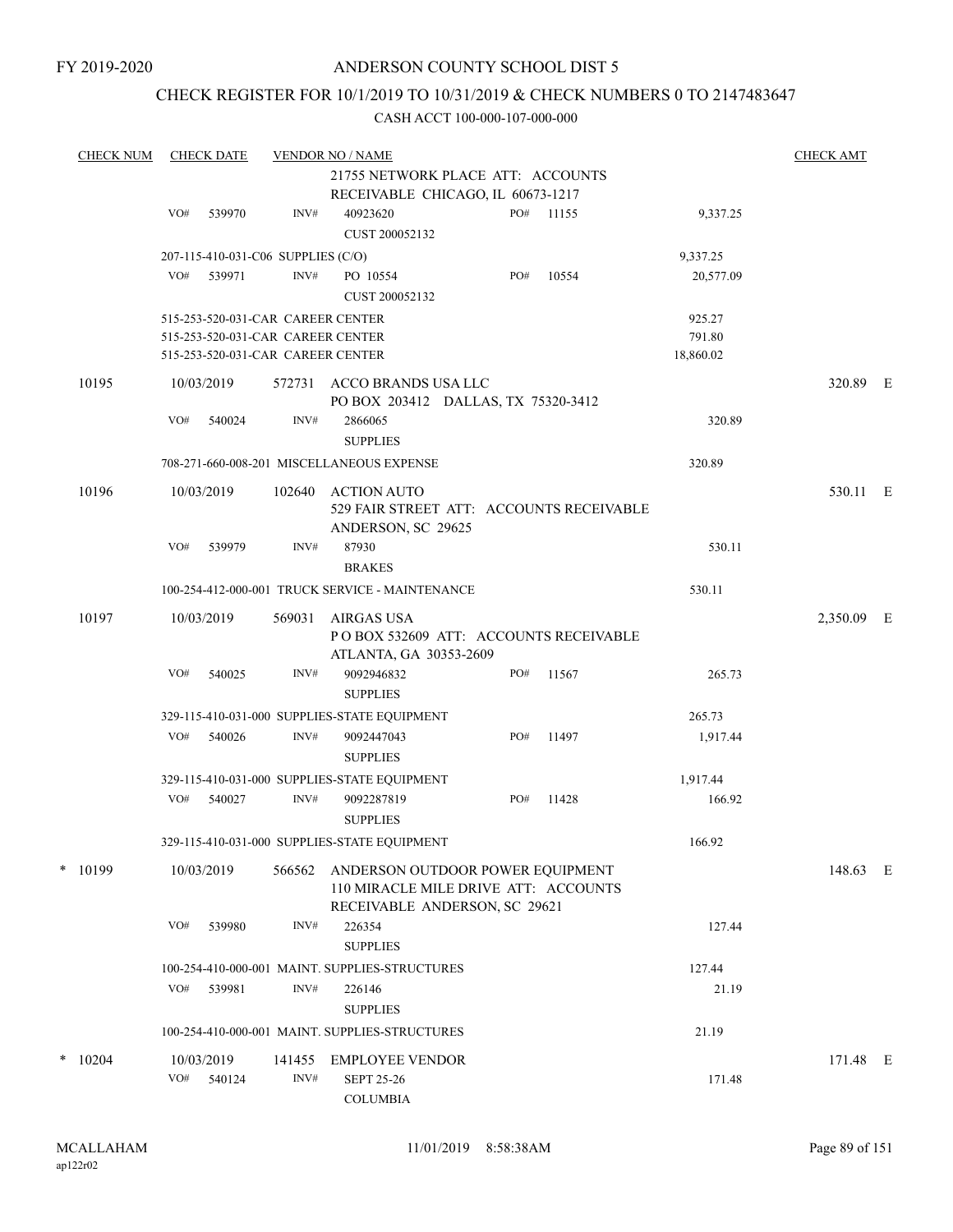## CHECK REGISTER FOR 10/1/2019 TO 10/31/2019 & CHECK NUMBERS 0 TO 2147483647

|           | CHECK NUM CHECK DATE                     |      | <b>VENDOR NO / NAME</b>                                                                                      |                  | <b>CHECK AMT</b> |  |
|-----------|------------------------------------------|------|--------------------------------------------------------------------------------------------------------------|------------------|------------------|--|
|           |                                          |      | 100-213-333-000-000 TRIPS AND CONFERENCES                                                                    | 171.48           |                  |  |
| $* 10210$ | 10/03/2019<br>VO#<br>540086              | INV# | 141800 EMPLOYEE VENDOR<br>SEPT <sub>25</sub><br><b>COLUMBIA</b><br>207-224-333-031-004 TRIPS AND CONFERENCES | 121.80<br>121.80 | 121.80 E         |  |
|           |                                          |      |                                                                                                              |                  |                  |  |
| $*$ 10212 | 10/03/2019                               |      | 187300 CRESCENT SUPPLY CO, INC<br>POBOX 8798 ATT: ACCOUNTS RECEIVABLE<br>GREENVILLE, SC 29604                |                  | 803.38 E         |  |
|           | VO#<br>539982                            | INV# | 397613<br><b>BULBS</b>                                                                                       | 189.39           |                  |  |
|           | 100-254-410-013-000 SUPPLIES             |      |                                                                                                              | 189.39           |                  |  |
|           | VO# 539983                               | INV# | 397607<br><b>BULBS</b>                                                                                       | 110.25           |                  |  |
|           |                                          |      | 100-254-410-012-400 HVAC/ELECTRICAL/PLUMBING                                                                 | 22.05            |                  |  |
|           |                                          |      | 100-254-410-013-400 HVAC/ELECTRICAL/PLUMBING                                                                 | 22.05            |                  |  |
|           |                                          |      | 100-254-410-017-400 HVAC/ELECTRICAL/PLUMBING                                                                 | 22.05            |                  |  |
|           |                                          |      | 100-254-410-018-400 HVAC/ELECTRICAL/PLUMBING                                                                 | 22.05            |                  |  |
|           |                                          |      | 100-254-410-021-400 HVAC/ELECTRICAL/PLUMBING                                                                 | 22.05            |                  |  |
|           | VO# 539984                               | INV# | 397612<br><b>BULBS</b>                                                                                       | 61.53            |                  |  |
|           |                                          |      | 100-254-410-019-400 HVAC/ELECTRICAL/PLUMBING                                                                 | 61.53            |                  |  |
|           | VO# 539985                               | INV# | 397608<br><b>BULBS</b>                                                                                       | 54.87            |                  |  |
|           | 100-254-410-000-400 HVAC SUPPLIES        |      |                                                                                                              | 54.87            |                  |  |
|           | VO# 539986                               | INV# | 397670<br><b>SUPPLIES</b>                                                                                    | 83.78            |                  |  |
|           |                                          |      | 100-254-410-002-400 HVAC/ELECTRICAL/PLUMBING                                                                 | 83.78            |                  |  |
|           | VO#<br>539987                            | INV# | 397610<br><b>SUPPLIES</b>                                                                                    | 51.36            |                  |  |
|           |                                          |      | 100-254-410-005-400 HVAC/ELECTRICAL/PLUMBING                                                                 | 51.36            |                  |  |
|           | VO#<br>539988                            | INV# | 397609<br><b>SUPPLIES</b>                                                                                    | 23.76            |                  |  |
|           |                                          |      | 100-254-410-001-400 HVAC/ELECTRICAL/PLUMBING                                                                 | 23.76            |                  |  |
|           | VO#<br>539989                            | INV# | 397669<br><b>SUPPLIES</b>                                                                                    | 143.38           |                  |  |
|           |                                          |      | 100-254-410-019-400 HVAC/ELECTRICAL/PLUMBING                                                                 | 143.38           |                  |  |
|           | VO#<br>539990                            | INV# | 397611<br><b>SUPPLIES</b>                                                                                    | 14.71            |                  |  |
|           |                                          |      | 100-254-410-018-400 HVAC/ELECTRICAL/PLUMBING                                                                 | 14.71            |                  |  |
|           | VO# 539991                               | INV# | 397542<br><b>SUPPLIES</b>                                                                                    | 70.35            |                  |  |
|           | 600-256-323-020-000 REPAIRS TO EQUIPMENT |      |                                                                                                              | 70.35            |                  |  |
| $* 10214$ | 10/03/2019                               |      | 202600 DILLARD'S SPORTS CENTER                                                                               |                  | 827.99 E         |  |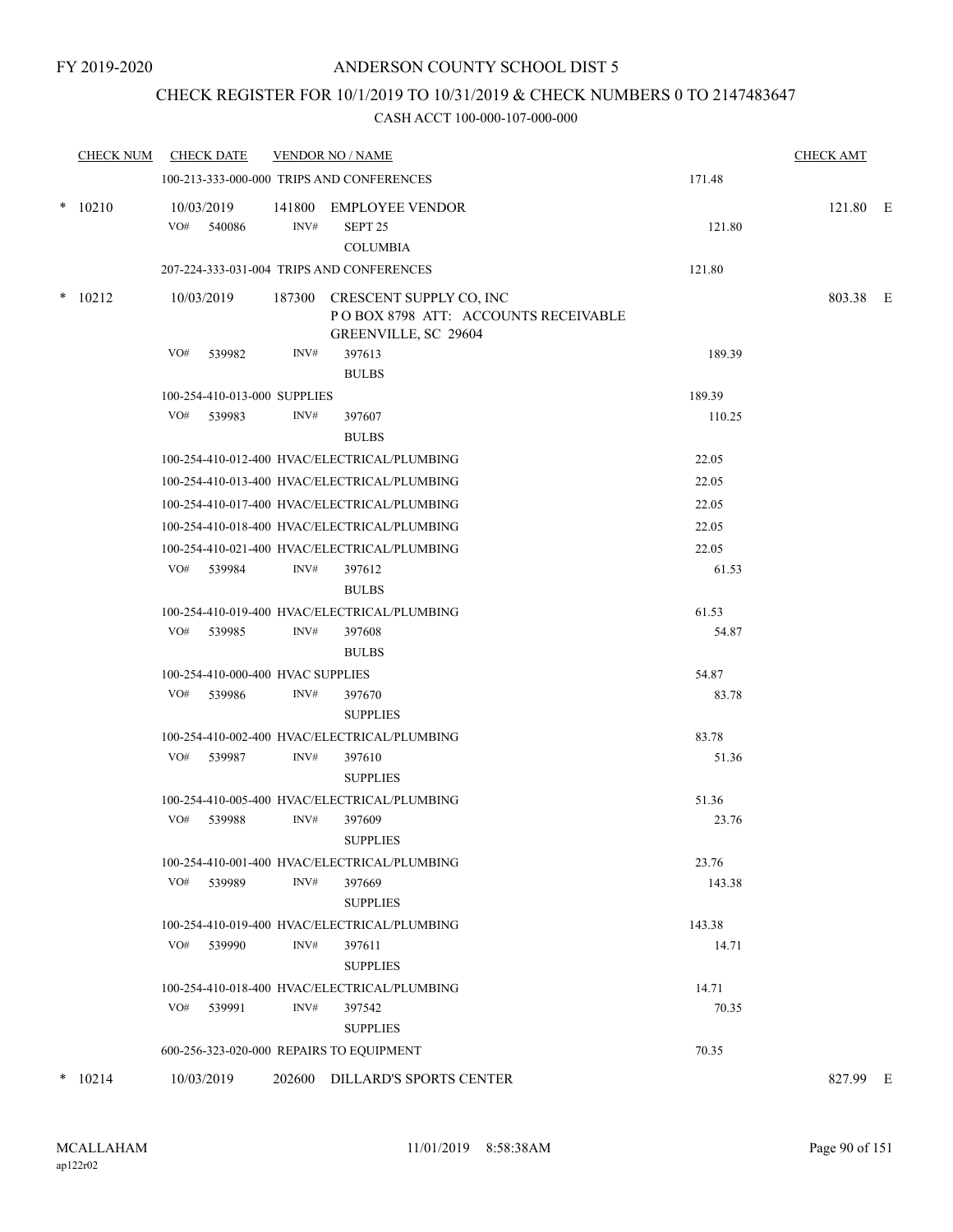## CHECK REGISTER FOR 10/1/2019 TO 10/31/2019 & CHECK NUMBERS 0 TO 2147483647

| <b>CHECK NUM</b> |     | <b>CHECK DATE</b>                |                | <b>VENDOR NO / NAME</b><br>708 WHITEHALL ROAD ATT: ACCOUNTS<br>RECEIVABLE ANDERSON, SC 29625                             |        | <b>CHECK AMT</b> |  |
|------------------|-----|----------------------------------|----------------|--------------------------------------------------------------------------------------------------------------------------|--------|------------------|--|
|                  | VO# | 539992                           | INV#           | 103455                                                                                                                   | 827.99 |                  |  |
|                  |     |                                  |                | <b>PAINT</b>                                                                                                             |        |                  |  |
|                  |     |                                  |                | 100-254-410-002-001 SUPPLIES - MAINTENANCE                                                                               | 827.99 |                  |  |
| $* 10216$        |     | 10/03/2019                       |                | 213300 EBS, INC<br>615 EAST RIVER STREET ATT: ACCOUNTS<br>RECEIVABLE ANDERSON, SC 29624                                  |        | 485.28 E         |  |
|                  | VO# | 539996                           | INV#           | 105869<br><b>KEYS</b>                                                                                                    | 45.48  |                  |  |
|                  |     |                                  |                | 100-254-410-002-001 SUPPLIES - MAINTENANCE                                                                               | 36.38  |                  |  |
|                  |     |                                  |                | 100-254-410-006-001 SUPPLIES - MAINTENANCE                                                                               | 9.10   |                  |  |
|                  |     | VO# 539997                       | INV#           | 105808<br><b>KEYS</b>                                                                                                    | 44.01  |                  |  |
|                  |     |                                  |                | 131-254-410-031-001 SUPPLIES - MAINTENANCE                                                                               | 44.01  |                  |  |
|                  | VO# | 539998                           | $\text{INV}\#$ | 105789                                                                                                                   | 171.74 |                  |  |
|                  |     |                                  |                | <b>KEYS</b>                                                                                                              |        |                  |  |
|                  |     |                                  |                | 131-254-410-031-001 SUPPLIES - MAINTENANCE                                                                               | 171.74 |                  |  |
|                  |     | VO# 539999                       | INV#           | 105802                                                                                                                   | 20.06  |                  |  |
|                  |     |                                  |                | <b>KEYS</b>                                                                                                              |        |                  |  |
|                  |     |                                  |                | 100-254-410-016-001 SUPPLIES - MAINTENANCE                                                                               | 20.06  |                  |  |
|                  | VO# | 540000                           | INV#           | 105880                                                                                                                   | 53.17  |                  |  |
|                  |     |                                  |                | <b>KEYS</b>                                                                                                              |        |                  |  |
|                  |     |                                  |                | 100-254-410-001-001 SUPPLIES - MAINTENANCE                                                                               | 53.17  |                  |  |
|                  | VO# | 540001                           | INV#           | 105769                                                                                                                   | 150.82 |                  |  |
|                  |     |                                  |                | <b>KEYS</b>                                                                                                              |        |                  |  |
|                  |     |                                  |                | 100-254-410-003-001 SUPPLIES - MAINTENANCE                                                                               | 150.82 |                  |  |
| $* 10218$        |     | 10/03/2019                       |                | 569871 FOLLETT SCHOOL SOLUTIONS, INC<br>91826 COLLECTION CENTER DRIVE ATT:<br>ACCOUNTS RECEIVABLE CHICAGO, IL 60693-0918 |        | 1,463.00 E       |  |
|                  | VO# | 540033                           | INV#           | 549355F<br><b>CENTERVILLE ELEM</b>                                                                                       | 474.79 |                  |  |
|                  |     | 100-222-410-007-MDA MEDIA EBOOKS |                |                                                                                                                          | 474.79 |                  |  |
|                  |     | $VO#$ 540034                     | INV#           | 549626<br><b>CONCORD ELEM</b>                                                                                            | 330.17 |                  |  |
|                  |     | 100-222-410-009-MDA MEDIA EBOOKS |                |                                                                                                                          | 330.17 |                  |  |
|                  |     | VO# 540035                       | INV#           | 523622F                                                                                                                  | 495.28 |                  |  |
|                  |     |                                  |                | <b>CONCORD ELEM</b>                                                                                                      |        |                  |  |
|                  |     | 100-222-410-009-000 SUPPLIES     |                |                                                                                                                          | 495.28 |                  |  |
|                  |     | VO# 540036                       | INV#           | 549626F                                                                                                                  | 162.76 |                  |  |
|                  |     |                                  |                | <b>CONCORD ELEM</b>                                                                                                      |        |                  |  |
|                  |     | 100-222-410-009-000 SUPPLIES     |                |                                                                                                                          | 162.76 |                  |  |
| 10219            |     | 10/03/2019                       |                | 237555 FORMS & SUPPLY<br>POBOX 563953 ATT: ACCOUNTS RECEIVABLE<br>CHARLOTTE, NC 28256                                    |        | 465.50 E         |  |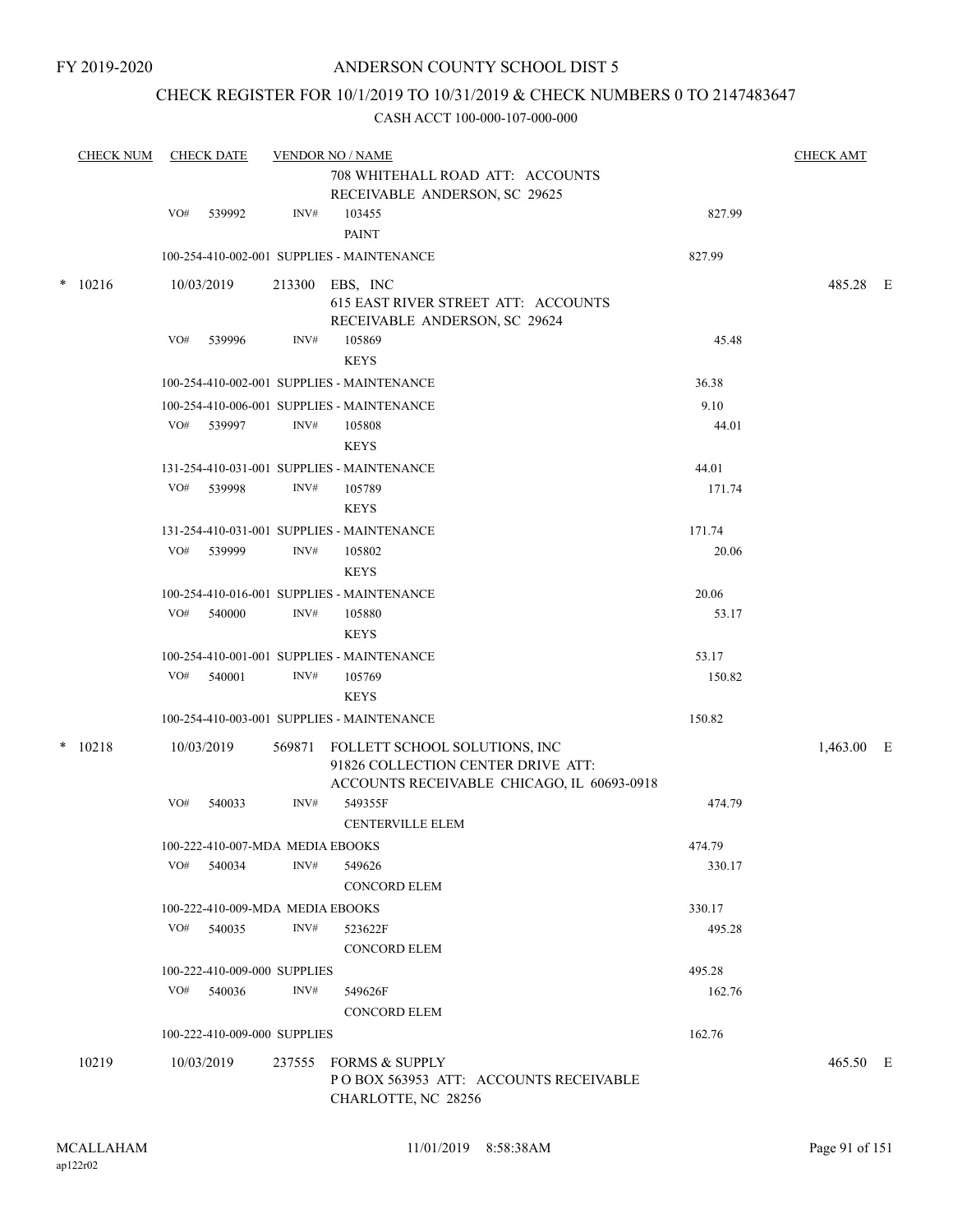## CHECK REGISTER FOR 10/1/2019 TO 10/31/2019 & CHECK NUMBERS 0 TO 2147483647

|        | <b>CHECK NUM</b> | <b>CHECK DATE</b>                      |                | <b>VENDOR NO / NAME</b>                                                           |     |       |        | <b>CHECK AMT</b> |  |
|--------|------------------|----------------------------------------|----------------|-----------------------------------------------------------------------------------|-----|-------|--------|------------------|--|
|        |                  | VO#<br>540037                          | INV#           | 5181659<br><b>SUPPLIES</b>                                                        |     |       | 67.46  |                  |  |
|        |                  | 100-113-410-014-000 SUPPLIES           |                |                                                                                   |     |       | 67.46  |                  |  |
|        |                  | VO#<br>540156                          | INV#           | 5161693<br><b>SUPPLIES</b>                                                        | PO# | 11544 | 398.04 |                  |  |
|        |                  |                                        |                | 100-221-360-000-000 PRINTING AND BINDING                                          |     |       | 0.00   |                  |  |
|        |                  |                                        |                | 100-221-410-000-000 SUPPLIES AND MATERIALS                                        |     |       | 398.04 |                  |  |
| $\ast$ | 10223            | 10/03/2019                             | 570843         | <b>GATEWAY SUPPLY CO</b><br>CORPORATE OFFICES P.O. BOX 2826 COLUMBIA,<br>SC 29202 |     |       |        | 510.03 E         |  |
|        |                  | VO#<br>540002                          | INV#           | S4680170<br><b>SUPPLIES</b>                                                       |     |       | 437.16 |                  |  |
|        |                  | 100-254-410-000-400 HVAC SUPPLIES      |                |                                                                                   |     |       | 125.96 |                  |  |
|        |                  |                                        |                | 100-254-410-002-400 HVAC/ELECTRICAL/PLUMBING                                      |     |       | 30.38  |                  |  |
|        |                  |                                        |                | 100-254-410-003-400 HVAC/ELECTRICAL/PLUMBING                                      |     |       | 102.85 |                  |  |
|        |                  |                                        |                | 100-254-410-005-400 HVAC/ELECTRICAL/PLUMBING                                      |     |       | 61.67  |                  |  |
|        |                  |                                        |                | 100-254-410-014-400 HVAC/ELECTRICAL/PLUMBING                                      |     |       | 22.19  |                  |  |
|        |                  |                                        |                | 100-254-410-015-400 HVAC/ELECTRICAL/PLUMBING                                      |     |       | 25.12  |                  |  |
|        |                  |                                        |                | 100-254-410-018-400 HVAC/ELECTRICAL/PLUMBING                                      |     |       | 68.99  |                  |  |
|        |                  | VO#<br>540003                          | INV#           | S4662292.002<br><b>SUPPLIES</b>                                                   |     |       | 72.87  |                  |  |
|        |                  |                                        |                | 100-254-410-003-400 HVAC/ELECTRICAL/PLUMBING                                      |     |       | 36.44  |                  |  |
|        |                  |                                        |                | 100-254-410-012-400 HVAC/ELECTRICAL/PLUMBING                                      |     |       | 36.43  |                  |  |
|        | $*$ 10225        | 10/03/2019<br>VO#<br>540109            | INV#           | 573954 EMPLOYEE VENDOR<br><b>SEPT 2019</b><br><b>MILEAGE</b>                      |     |       | 128.93 | 128.93 E         |  |
|        |                  | 203-223-332-000-000 TRAVEL/IN-DISTRICT |                |                                                                                   |     |       | 128.93 |                  |  |
|        | $*$ 10227        | 10/03/2019                             | 573279         | HERSHEY CREAMERY COMPANY<br>710 CORPORATE CIRCLE SALISBURY, NC 28145              |     |       |        | 238.25 E         |  |
|        |                  | VO#<br>540157                          | INV#           | 14623380<br>WHITEHALL                                                             |     |       | 238.25 |                  |  |
|        |                  |                                        |                | 719-271-660-019-391 ICE CREAM SALES EXPENSE                                       |     |       | 238.25 |                  |  |
|        | $*$ 10230        | 10/03/2019<br>VO#<br>540132            | INV#           | 574362 EMPLOYEE VENDOR<br>SEPT 24<br><b>SPARTANBURG</b>                           |     |       | 69.83  | 108.23 E         |  |
|        |                  |                                        |                | 100-212-333-002-000 TRIPS AND CONFERENCES                                         |     |       | 69.83  |                  |  |
|        |                  | VO#<br>540133                          | INV#           | SEPT 27<br><b>GREENVILLE</b>                                                      |     |       | 38.40  |                  |  |
|        |                  |                                        |                | 100-212-333-002-000 TRIPS AND CONFERENCES                                         |     |       | 38.40  |                  |  |
|        | 10231            | 10/03/2019<br>VO#<br>540107            | 572225<br>INV# | <b>EMPLOYEE VENDOR</b><br><b>SEPT 2019</b>                                        |     |       | 114.43 | 114.43 E         |  |
|        |                  | 100-266-332-000-000 IN-DISTRICT TRAVEL |                | <b>MILEAGE</b>                                                                    |     |       | 114.43 |                  |  |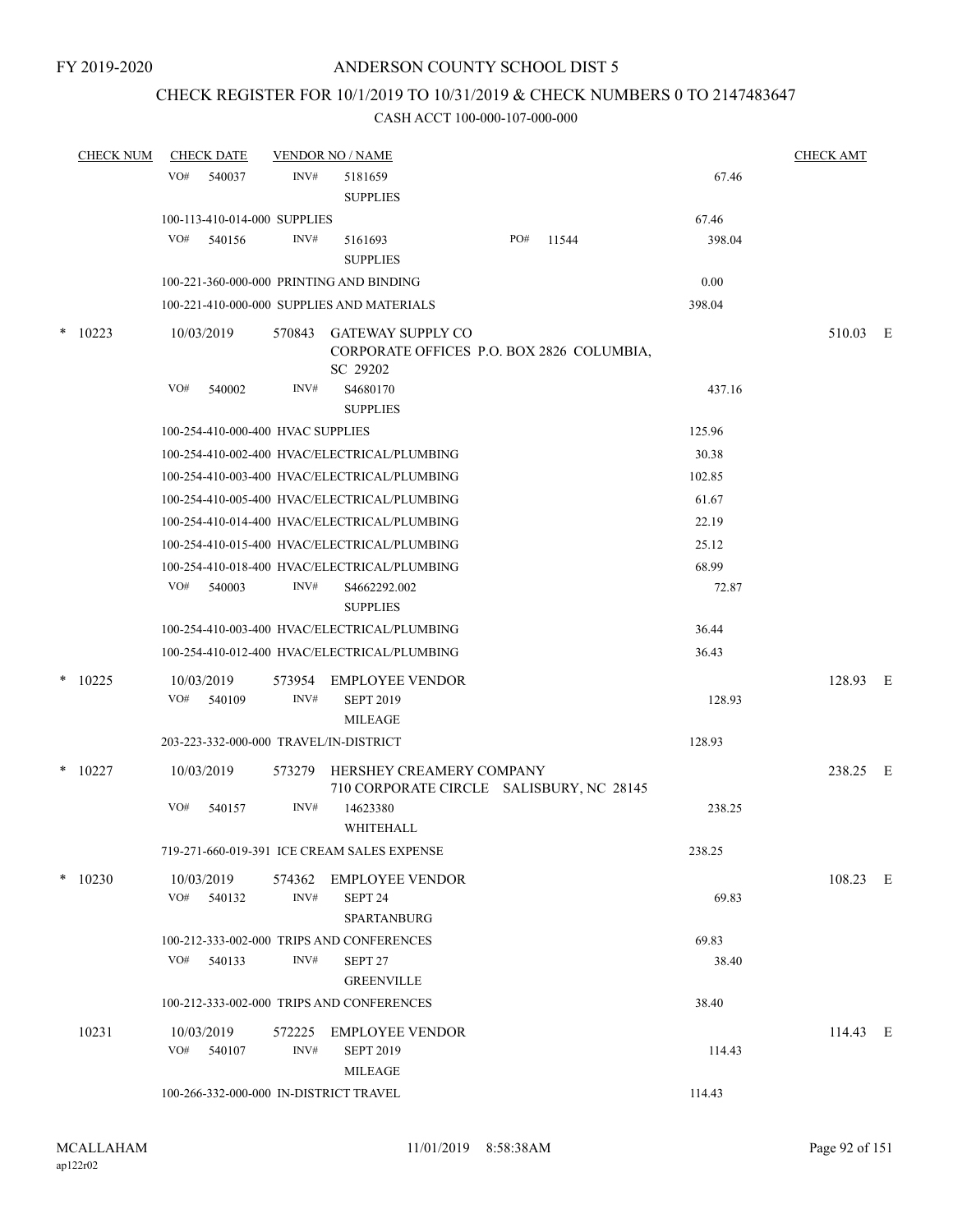## CHECK REGISTER FOR 10/1/2019 TO 10/31/2019 & CHECK NUMBERS 0 TO 2147483647

| <b>CHECK NUM</b> | <b>CHECK DATE</b>                      |      | <b>VENDOR NO / NAME</b>                                                                                 |        | <b>CHECK AMT</b> |  |
|------------------|----------------------------------------|------|---------------------------------------------------------------------------------------------------------|--------|------------------|--|
| $*$ 10236        | 10/03/2019<br>VO#<br>540100            | INV# | 574514 EMPLOYEE VENDOR<br><b>SEPT 2019</b><br><b>MILEAGE</b>                                            | 147.95 | 147.95 E         |  |
|                  | 100-266-332-000-000 IN-DISTRICT TRAVEL |      |                                                                                                         | 147.95 |                  |  |
| $*$ 10240        | 10/03/2019                             |      | 349701 MED CENTRAL HEALTH RESOURCES<br>3424 CLEMSON BLVD ATT: ACCOUNTS<br>RECEIVABLE ANDERSON, SC 29621 |        | 710.00 E         |  |
|                  | VO#<br>540039                          | INV# | 53080<br>WRIGHT                                                                                         | 65.00  |                  |  |
|                  |                                        |      | 100-255-323-000-000 CONTRACTED SERVICES                                                                 | 65.00  |                  |  |
|                  | VO#<br>540040                          | INV# | 54441<br>PRESSLEY                                                                                       | 45.00  |                  |  |
|                  |                                        |      | 100-255-323-000-000 CONTRACTED SERVICES                                                                 | 45.00  |                  |  |
|                  | VO# 540041                             | INV# | 45520<br><b>WEBB</b>                                                                                    | 65.00  |                  |  |
|                  |                                        |      | 100-255-323-000-000 CONTRACTED SERVICES                                                                 | 65.00  |                  |  |
|                  | VO# 540042                             | INV# | 3827<br><b>BLANDING</b>                                                                                 | 65.00  |                  |  |
|                  |                                        |      | 100-255-323-000-000 CONTRACTED SERVICES                                                                 | 65.00  |                  |  |
|                  | VO# 540043                             | INV# | 38339<br><b>OSBORNE</b>                                                                                 | 65.00  |                  |  |
|                  |                                        |      | 100-255-323-000-000 CONTRACTED SERVICES                                                                 | 65.00  |                  |  |
|                  | VO# 540044                             | INV# | 35052<br><b>DIXON</b>                                                                                   | 65.00  |                  |  |
|                  |                                        |      | 100-255-323-000-000 CONTRACTED SERVICES                                                                 | 65.00  |                  |  |
|                  | VO#<br>540045                          | INV# | 53931<br><b>MCALISTER</b>                                                                               | 65.00  |                  |  |
|                  |                                        |      | 100-255-323-000-000 CONTRACTED SERVICES                                                                 | 65.00  |                  |  |
|                  | VO#<br>540046                          | INV# | 16819<br>LEE                                                                                            | 65.00  |                  |  |
|                  |                                        |      | 100-255-323-000-000 CONTRACTED SERVICES                                                                 | 65.00  |                  |  |
|                  | VO# 540047                             | INV# | 52922<br><b>HARRIS</b>                                                                                  | 85.00  |                  |  |
|                  |                                        |      | 100-255-323-000-000 CONTRACTED SERVICES                                                                 | 85.00  |                  |  |
|                  | VO# 540048                             | INV# | 52922<br><b>HARRIS</b>                                                                                  | 20.00  |                  |  |
|                  |                                        |      | 100-255-323-000-000 CONTRACTED SERVICES                                                                 | 20.00  |                  |  |
|                  | VO#<br>540049                          | INV# | 55761<br><b>MAULDIN</b>                                                                                 | 85.00  |                  |  |
|                  |                                        |      | 100-255-323-000-000 CONTRACTED SERVICES                                                                 | 85.00  |                  |  |
|                  | VO#<br>540050                          | INV# | 55761<br><b>MAULDIN</b>                                                                                 | 20.00  |                  |  |
|                  |                                        |      | 100-255-323-000-000 CONTRACTED SERVICES                                                                 | 20.00  |                  |  |
| $*$ 10243        | 10/03/2019                             |      | 391100 OLD STONE TRACTOR CO, INC                                                                        |        | 744.04 E         |  |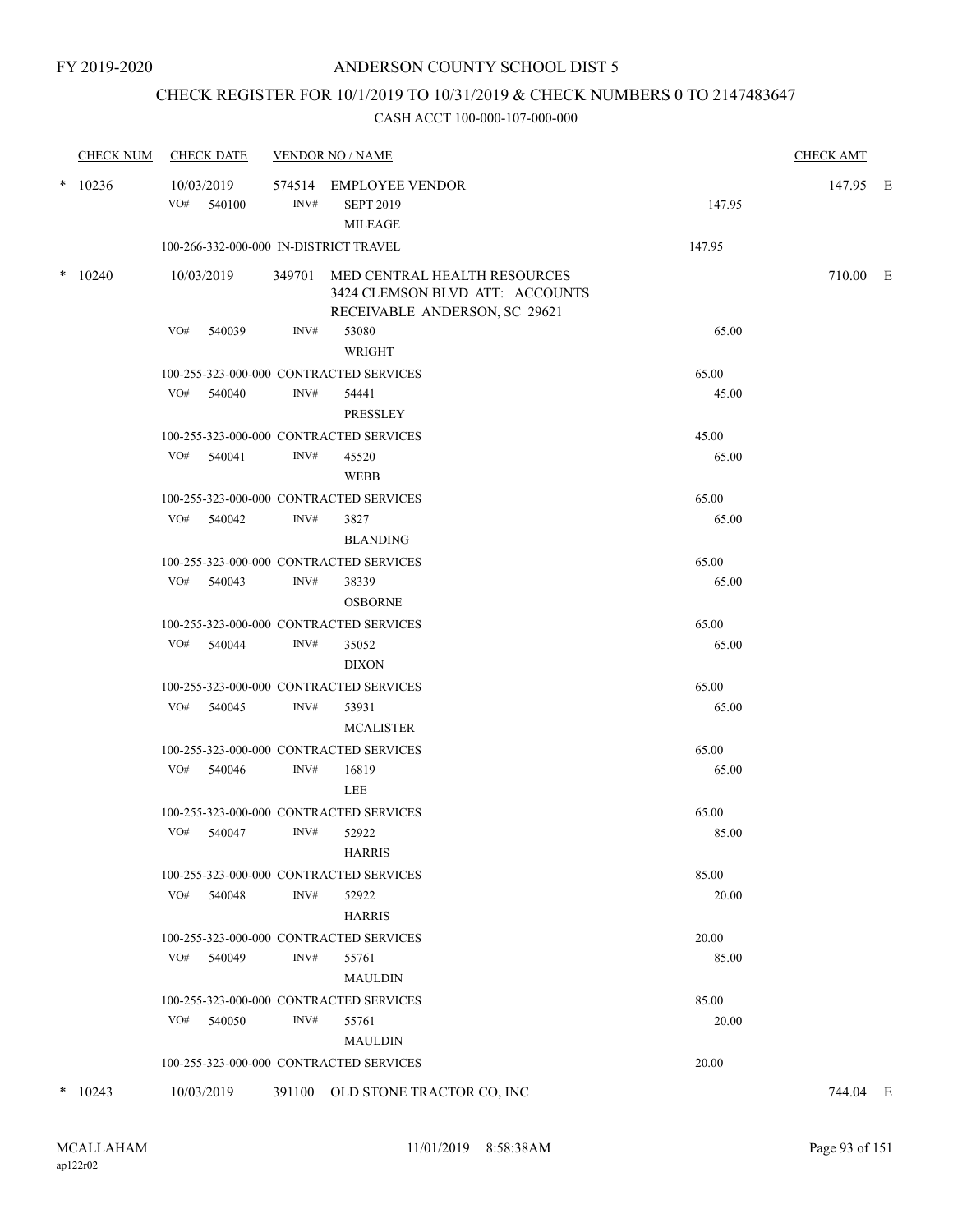### CHECK REGISTER FOR 10/1/2019 TO 10/31/2019 & CHECK NUMBERS 0 TO 2147483647

| <b>CHECK NUM</b> | <b>CHECK DATE</b> |                                    |                | <b>VENDOR NO / NAME</b>                                                                      |        | <b>CHECK AMT</b> |  |
|------------------|-------------------|------------------------------------|----------------|----------------------------------------------------------------------------------------------|--------|------------------|--|
|                  |                   |                                    |                | PO BOX 13565 ATT: ACCOUNTS RECEIVABLE<br>ANDERSON, SC 29624                                  |        |                  |  |
|                  | VO#               | 540008                             | INV#           | 37913<br><b>REPAIR</b>                                                                       | 744.04 |                  |  |
|                  |                   | 100-254-323-000-001 CONTRACT SRVS  |                |                                                                                              | 744.04 |                  |  |
| $*$ 10246        |                   | 10/03/2019                         |                | 394675 PIP PRINTING<br>1005 NORTH FANT STREET ATT: ACCOUNTS<br>RECEIVABLE ANDERSON, SC 29621 |        | 100.05 E         |  |
|                  | VO#               | 540057                             | INV#           | 99437<br><b>SOUTHWOOD</b>                                                                    | 100.05 |                  |  |
|                  |                   |                                    |                | 721-190-660-021-411 MISCELLANEOUS EXPENSE                                                    | 100.05 |                  |  |
| $*$ 10249        |                   | 10/03/2019<br>VO# 540094           | 574513<br>INV# | <b>EMPLOYEE VENDOR</b><br><b>SEPT 2019</b>                                                   | 140.88 | 140.88 E         |  |
|                  |                   |                                    |                | <b>MILEAGE</b>                                                                               |        |                  |  |
|                  |                   | 100-221-332-000-000 TRAVEL         |                |                                                                                              | 140.88 |                  |  |
| $*$ 10254        |                   | 10/03/2019                         | 570059         | <b>SHARP BUSINESS SYSTEMS</b><br>DEPT 1216 PO BOX 121216 DALLAS, TX<br>75312-1216            |        | 2,107.53 E       |  |
|                  | VO#               | 540011                             | INV#           | 9002240167<br><b>COPIES</b>                                                                  | 61.58  |                  |  |
|                  |                   |                                    |                | 100-254-410-000-055 OFFICE SUPPLIES & FURNITURE                                              | 61.58  |                  |  |
|                  |                   | VO# 540063                         | INV#           | 9002245923<br><b>COPIES</b>                                                                  | 241.36 |                  |  |
|                  |                   | 201-112-490-011-000 COPIER COST    |                |                                                                                              | 241.36 |                  |  |
|                  | VO#               | 540064                             | INV#           | 9002245907<br><b>COPIES</b>                                                                  | 15.15  |                  |  |
|                  |                   | 201-112-490-011-000 COPIER COST    |                |                                                                                              | 15.15  |                  |  |
|                  | VO#               | 540065                             | INV#           | 9002245904<br><b>COPIES</b>                                                                  | 168.45 |                  |  |
|                  |                   | 708-271-660-008-362 COPIER EXPENSE |                |                                                                                              | 168.45 |                  |  |
|                  | VO#               | 540066                             | INV#           | 9002260859<br><b>COPIES</b>                                                                  | 81.39  |                  |  |
|                  |                   | 709-271-660-009-362 COPIER EXPENSE |                |                                                                                              | 81.39  |                  |  |
|                  | VO#               | 540163                             | INV#           | 9002245900<br><b>COPIES</b>                                                                  | 16.08  |                  |  |
|                  |                   |                                    |                | 329-115-690-031-000 OTHER OBJECTS-WBL                                                        | 16.08  |                  |  |
|                  | VO#               | 540164                             | INV#           | 9002245918<br><b>COPIES</b>                                                                  | 1.47   |                  |  |
|                  |                   |                                    |                | 329-115-690-031-000 OTHER OBJECTS-WBL                                                        | 1.47   |                  |  |
|                  | VO#               | 540165                             | INV#           | 9002245905<br><b>COPIES</b>                                                                  | 347.88 |                  |  |
|                  |                   |                                    |                | 329-115-690-031-000 OTHER OBJECTS-WBL                                                        | 347.88 |                  |  |
|                  | VO#               | 540166                             | INV#           | 9002245910<br><b>COPIES</b>                                                                  | 50.27  |                  |  |
|                  |                   |                                    |                | 329-115-690-031-000 OTHER OBJECTS-WBL                                                        | 50.27  |                  |  |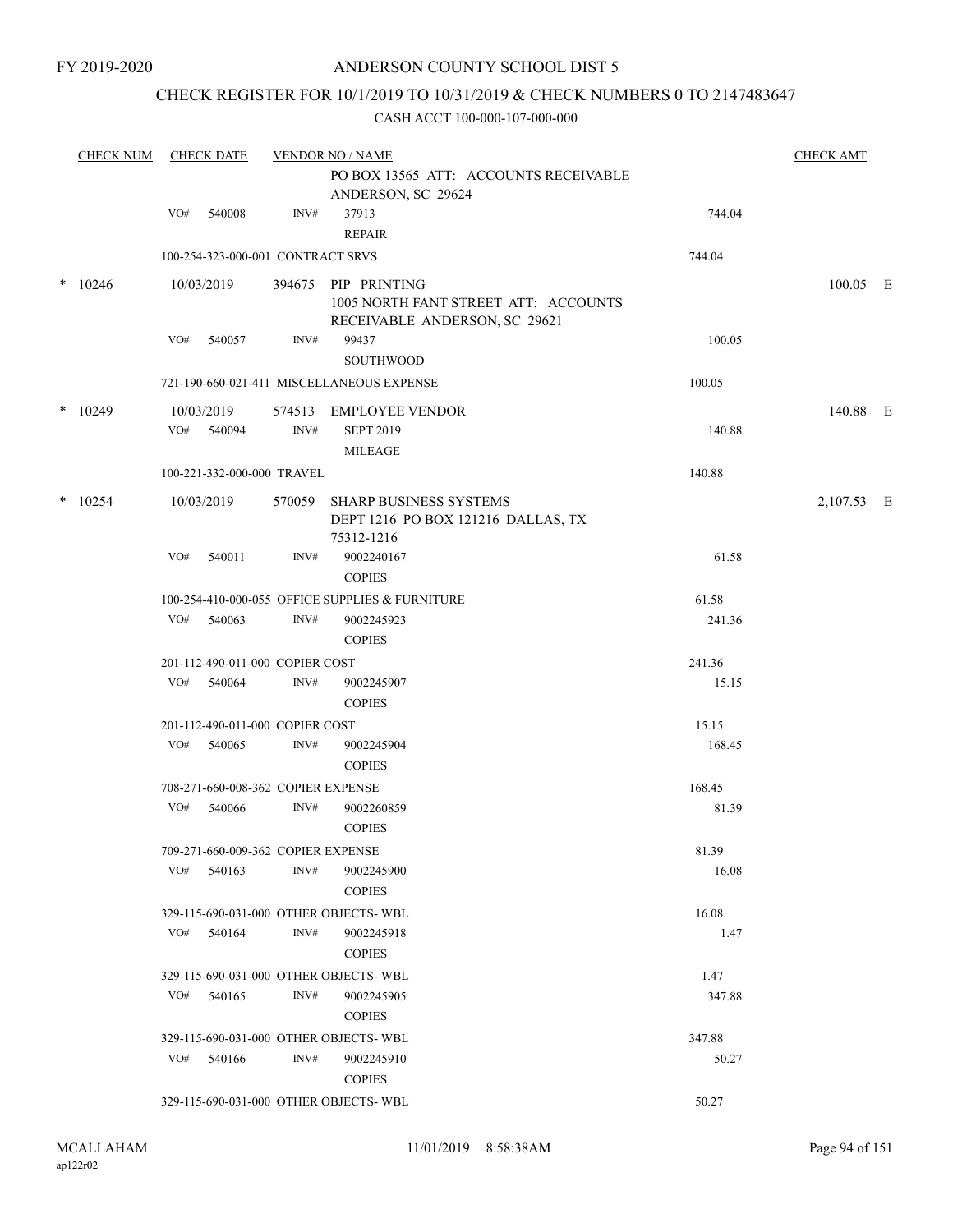# CHECK REGISTER FOR 10/1/2019 TO 10/31/2019 & CHECK NUMBERS 0 TO 2147483647

| <b>CHECK NUM</b> |     | <b>CHECK DATE</b>               |                | <b>VENDOR NO / NAME</b>                                                                                      |                 | <b>CHECK AMT</b> |  |
|------------------|-----|---------------------------------|----------------|--------------------------------------------------------------------------------------------------------------|-----------------|------------------|--|
|                  | VO# | 540167                          | INV#           | 9002245896<br><b>COPIES</b>                                                                                  | 160.52          |                  |  |
|                  |     |                                 |                | 124-114-445-024-000 TECHNOLOGY SUPPLIES                                                                      | 160.52          |                  |  |
|                  | VO# | 540168                          | INV#           | 9002247363<br><b>COPIES</b>                                                                                  | 446.41          |                  |  |
|                  |     | 100-113-410-020-000 SUPPLIES    |                |                                                                                                              | 446.41          |                  |  |
|                  |     | VO# 540169                      | INV#           | 9002245914<br><b>COPIES</b>                                                                                  | 516.97          |                  |  |
|                  |     | 201-113-490-006-000 COPIER COST |                |                                                                                                              | 516.97          |                  |  |
| $*$ 10256        |     | 10/03/2019                      | 576025         | EMPLOYEE VENDOR                                                                                              |                 | 109.71 E         |  |
|                  |     | VO# 540118                      | INV#           | <b>STEP SUPPLIES</b><br>REIMBURSEMENT                                                                        | 109.71          |                  |  |
|                  |     |                                 |                | 710-271-660-010-320 CHEERLEADER / STEP CLUB EXPENSE                                                          | 109.71          |                  |  |
| $*10260$         |     | 10/03/2019                      |                | 569789 UNIFIRST CORPORATION<br>322 STANDING SPRINGS COURT ATT: ACCOUNTS<br>RECEIVABLE SIMPSONVILLE, SC 29680 |                 | 168.26 E         |  |
|                  | VO# | 540069                          | INV#           | PO# 11483<br>296 1725285<br><b>UNIFORMS</b>                                                                  | 168.26          |                  |  |
|                  |     |                                 |                | 100-254-410-019-075 UNIFORM PURCHASES                                                                        | 168.26          |                  |  |
| $*10263$         |     | 10/03/2019                      | 532300         | WHITE JONES ACE HARDWARE<br>POBOX 13012 ATT: ACCOUNTS RECEIVABLE<br>ANDERSON, SC 29624                       |                 | 124.30 E         |  |
|                  | VO# | 540022                          | INV#           | 400368<br><b>SUPPLIES</b>                                                                                    | 49.20           |                  |  |
|                  |     |                                 |                | 100-254-410-003-001 SUPPLIES - MAINTENANCE                                                                   | 49.20           |                  |  |
|                  | VO# | 540023                          | INV#           | 885368<br><b>SUPPLIES</b>                                                                                    | 75.10           |                  |  |
|                  |     |                                 |                | 100-254-410-000-001 MAINT. SUPPLIES-STRUCTURES                                                               | 75.10           |                  |  |
| $*$ 10265        | VO# | 10/03/2019<br>540084            | 574654<br>INV# | <b>EMPLOYEE VENDOR</b><br><b>SEPT 25-26</b>                                                                  | 217.10          | 240.50 E         |  |
|                  |     |                                 |                | ORANGEBURG                                                                                                   |                 |                  |  |
|                  |     | $VO#$ 540122                    | INV#           | 100-264-333-010-000 TRIPS AND CONFERENCES<br>WALGREENS<br>REIMBURSEMENT                                      | 217.10<br>23.40 |                  |  |
|                  |     | 100-113-410-010-000 SUPPLIES    |                |                                                                                                              | 23.40           |                  |  |
| 10266            |     | 10/03/2019<br>VO# 540085        | INV#           | 575460 EMPLOYEE VENDOR<br>SEPT <sub>21</sub>                                                                 | 179.24          | 179.24 E         |  |
|                  |     |                                 |                | MIDLAND TECH                                                                                                 |                 |                  |  |
|                  |     |                                 |                | 207-224-333-031-004 TRIPS AND CONFERENCES                                                                    | 179.24          |                  |  |
| 10267            |     | 10/03/2019<br>VO# 540113        | INV#           | 536250 EMPLOYEE VENDOR<br><b>SCIENCE KITS</b><br>REIMBURSEMENT                                               | 260.37          | 260.37 E         |  |
|                  |     |                                 |                | 326-112-410-000-000 SCIENCE KITS SUPPLIES                                                                    | 260.37          |                  |  |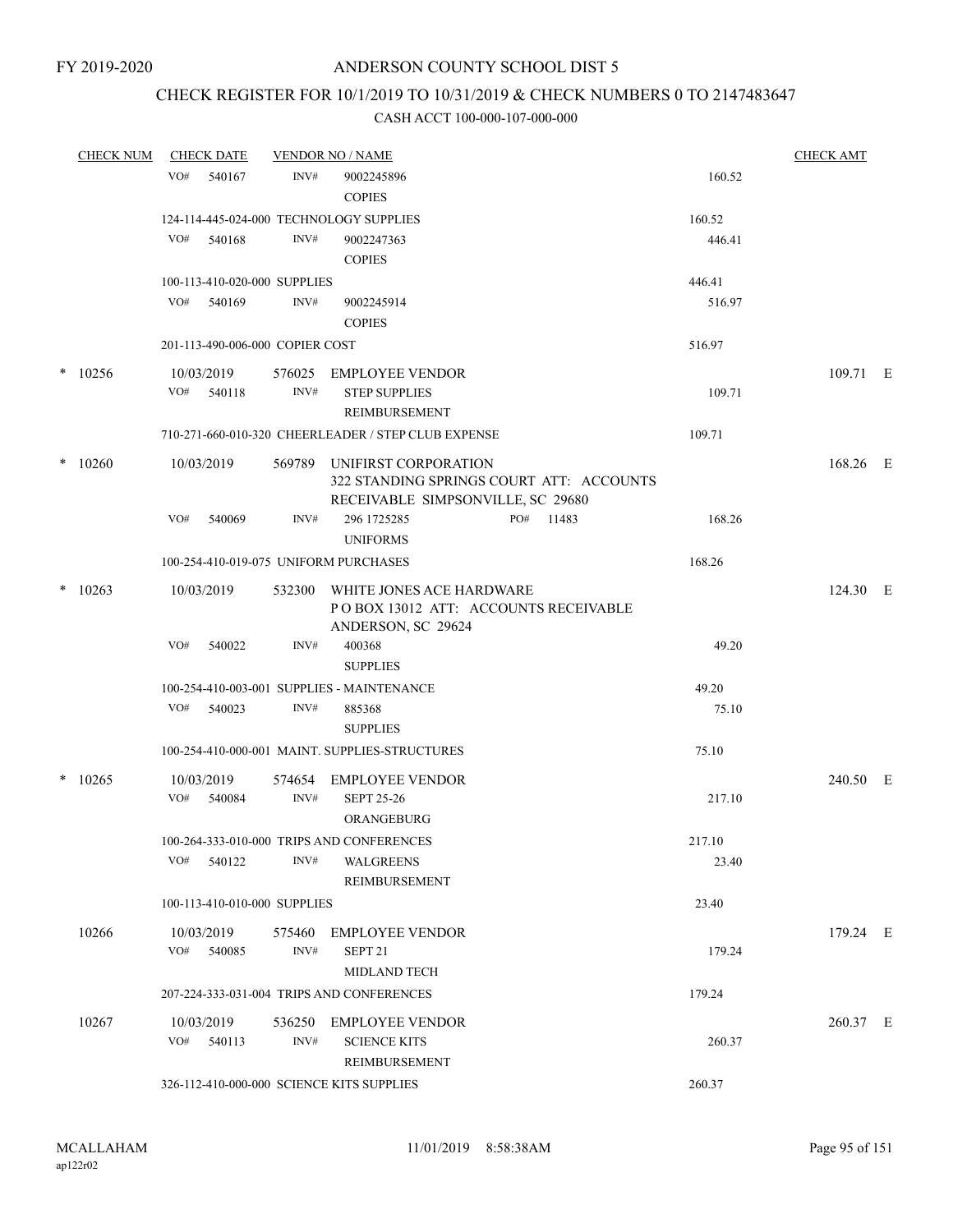# CHECK REGISTER FOR 10/1/2019 TO 10/31/2019 & CHECK NUMBERS 0 TO 2147483647

| <b>CHECK NUM</b> | <b>CHECK DATE</b>                  |                                                              |                | <b>VENDOR NO / NAME</b>                                                              |     |                                            |                 | <b>CHECK AMT</b> |  |
|------------------|------------------------------------|--------------------------------------------------------------|----------------|--------------------------------------------------------------------------------------|-----|--------------------------------------------|-----------------|------------------|--|
| 10268            | 10/08/2019                         |                                                              |                | 572731 ACCO BRANDS USA LLC<br>PO BOX 203412 DALLAS, TX 75320-3412                    |     |                                            |                 | 256.71 E         |  |
|                  | VO#                                | 540223                                                       | INV#           | 2869281<br><b>SUPPLIES</b>                                                           | PO# | 11649                                      | 256.71          |                  |  |
|                  |                                    | 100-112-410-011-000 SUPPLIES                                 |                |                                                                                      |     |                                            | 256.71          |                  |  |
| 10269            | 10/08/2019                         |                                                              | 111125         | ANDERSON AWARDS<br>716 WHITEHALL ROAD ATT: ACCOUNTS<br>RECEIVABLE ANDERSON, SC 29625 |     |                                            |                 | 186.18 E         |  |
|                  | VO#                                | 540224                                                       | INV#           | <b>CF REAMES</b><br><b>NAME BADGES</b>                                               |     |                                            | 147.66          |                  |  |
|                  |                                    | 100-233-410-001-000 SUPPLIES<br>100-233-410-001-000 SUPPLIES |                |                                                                                      |     |                                            | 25.68<br>121.98 |                  |  |
|                  | VO#                                | 540225                                                       | INV#           | <b>CULINARY</b><br><b>NAME BADGES</b>                                                |     |                                            | 25.68           |                  |  |
|                  |                                    | 600-256-410-000-000 SUPPLIES                                 |                |                                                                                      |     |                                            | 25.68           |                  |  |
|                  | VO# 540310                         |                                                              | INV#           | <b>CULINARY</b><br><b>NAME BADGES</b>                                                |     |                                            | 12.84           |                  |  |
|                  |                                    | 600-256-410-000-000 SUPPLIES                                 |                |                                                                                      |     |                                            | 12.84           |                  |  |
| 10270            | 10/08/2019                         |                                                              | 563865         | ANDERSON WINNELSON CO<br>POBOX 1446 ATT: ACCOUNTS RECEIVABLE<br>ANDERSON, SC 29622   |     |                                            |                 | 134.64 E         |  |
|                  | VO#                                | 540228                                                       | INV#           | 239548<br><b>SUPPLIES</b>                                                            |     |                                            | 134.64          |                  |  |
|                  |                                    |                                                              |                | 600-256-323-010-000 REPAIRS TO EQUIPMENT                                             |     |                                            | 134.64          |                  |  |
| 10271            | 10/08/2019                         |                                                              | 574765         | APPLIED EDUCATIONAL SYSTEMS<br>17602                                                 |     | 312 E. WALNUT ST., SUITE 200 LANCASTER, PA |                 | 3,500.00 E       |  |
|                  | VO#                                | 540229                                                       | INV#           | 10657<br><b>LICENSES</b>                                                             | PO# | 11699                                      | 3,500.00        |                  |  |
|                  | 207-115-410-031-C06 SUPPLIES (C/O) |                                                              |                |                                                                                      |     |                                            | 3,500.00        |                  |  |
| 10272            | 10/08/2019<br>VO#                  | 540296                                                       | 574673<br>INV# | <b>EMPLOYEE VENDOR</b><br><b>AG TOOLS</b><br>REIMBURSEMENT                           |     |                                            | 921.09          | 921.09 E         |  |
|                  |                                    | 207-115-410-031-C06 SUPPLIES (C/O)                           |                |                                                                                      |     |                                            | 921.09          |                  |  |
| $*$ 10276        | 10/08/2019                         |                                                              |                |                                                                                      |     |                                            |                 | 135.72 E         |  |
|                  | VO#                                | 540288                                                       | 144200<br>INV# | <b>EMPLOYEE VENDOR</b><br>OCT <sub>4</sub><br><b>COLUMBIA</b>                        |     |                                            | 135.72          |                  |  |
|                  |                                    | 100-221-333-000-EOC ELEARNING TRIPS                          |                |                                                                                      |     |                                            | 135.72          |                  |  |
| 10277            | 10/08/2019                         |                                                              | 564176         | BSN SPORTS, LLC<br>PO BOX 660176 DALLAS, TX 75209-0176                               |     |                                            |                 | 2,412.03 E       |  |
|                  | VO#                                | 540240                                                       | INV#           | 905982858<br><b>WESTSIDE HS</b>                                                      |     |                                            | 2,131.80        |                  |  |
|                  |                                    | 100-271-410-003-000 SUPPLIES                                 |                |                                                                                      |     |                                            | 2,131.80        |                  |  |
|                  | VO#                                | 540241                                                       | INV#           | 906021121                                                                            |     |                                            | 298.72          |                  |  |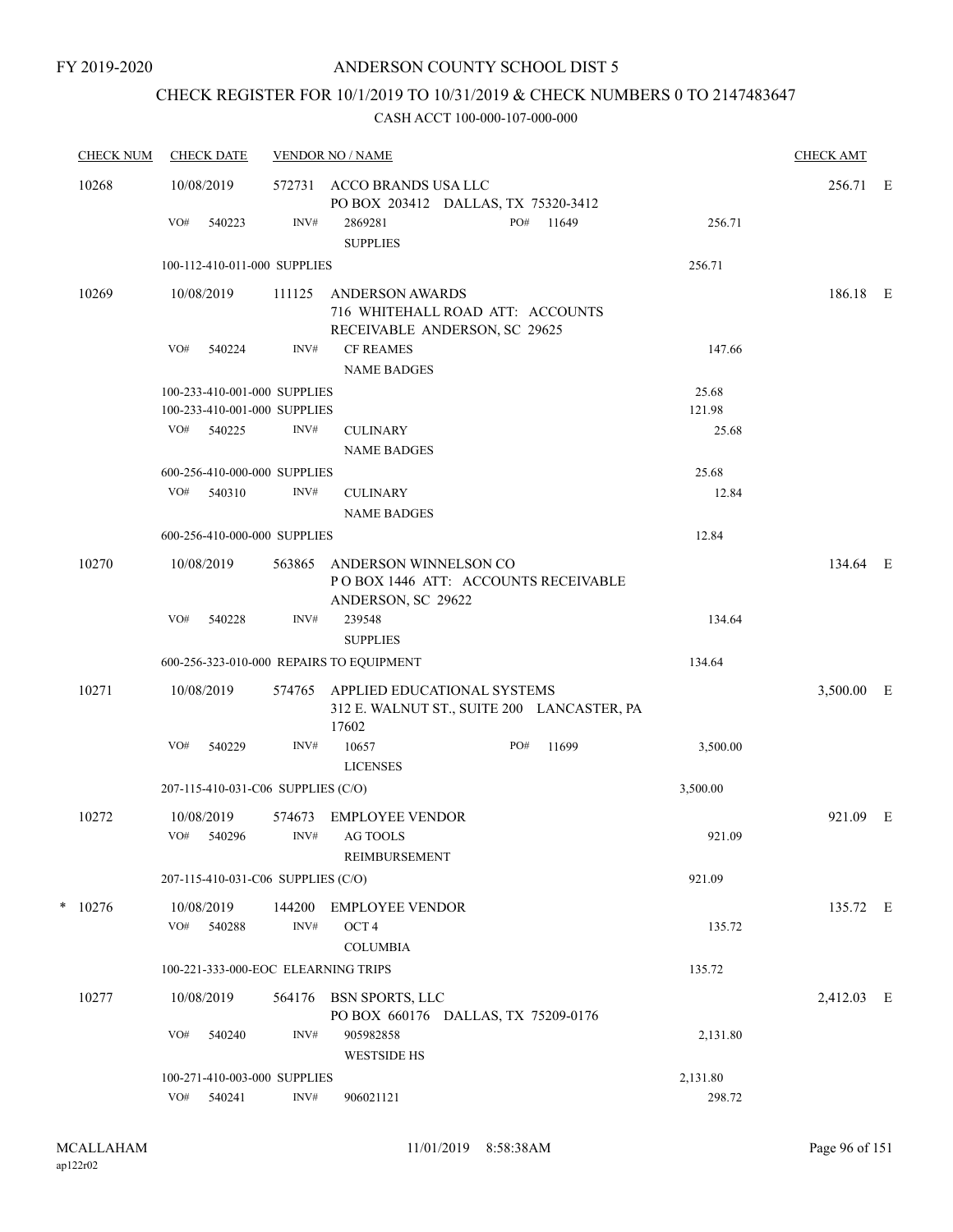FY 2019-2020

## ANDERSON COUNTY SCHOOL DIST 5

## CHECK REGISTER FOR 10/1/2019 TO 10/31/2019 & CHECK NUMBERS 0 TO 2147483647

|   | <b>CHECK NUM</b> |            | <b>CHECK DATE</b> |                              | <b>VENDOR NO / NAME</b>                                       |     |       |           | <b>CHECK AMT</b> |  |
|---|------------------|------------|-------------------|------------------------------|---------------------------------------------------------------|-----|-------|-----------|------------------|--|
|   |                  |            |                   |                              | <b>WESTSIDE HS</b>                                            |     |       |           |                  |  |
|   |                  |            |                   | 100-271-410-003-000 SUPPLIES |                                                               |     |       | 298.72    |                  |  |
|   |                  | VO#        | 540242            | INV#                         | 905770967                                                     |     |       | 157.32    |                  |  |
|   |                  |            |                   |                              | <b>WESTSIDE HS</b>                                            |     |       |           |                  |  |
|   |                  |            |                   | 100-271-410-003-000 SUPPLIES |                                                               |     |       | 157.32    |                  |  |
|   |                  | VO#        | 540243            | INV#                         | 905312914                                                     |     |       | $-175.81$ |                  |  |
|   |                  |            |                   |                              | <b>CREDIT</b>                                                 |     |       |           |                  |  |
|   |                  |            |                   | 100-271-410-003-000 SUPPLIES |                                                               |     |       | $-175.81$ |                  |  |
|   | 10278            | 10/08/2019 |                   | 155900                       | CAROLINA BIOLOGICAL SUPPLY                                    |     |       |           | 1,043.32 E       |  |
|   |                  |            |                   |                              | POBOX 60232 ATT: ACCOUNTS RECEIVABLE                          |     |       |           |                  |  |
|   |                  | VO#        | 540319            | INV#                         | CHARLOTTE, NC 28260-0232<br>50838127                          |     |       | 188.72    |                  |  |
|   |                  |            |                   |                              | <b>ROCK KIT</b>                                               |     |       |           |                  |  |
|   |                  |            |                   |                              | 100-114-410-003-SCI SUPPLIES AND MATERIALS - SCIENCE          |     |       | 188.72    |                  |  |
|   |                  | VO#        | 540320            | INV#                         | 50827510                                                      |     |       | 854.60    |                  |  |
|   |                  |            |                   |                              | <b>SUPPLIES</b>                                               |     |       |           |                  |  |
|   |                  |            |                   |                              | 100-114-410-003-SCI SUPPLIES AND MATERIALS - SCIENCE          |     |       | 854.60    |                  |  |
| * | 10281            | 10/08/2019 |                   | 565615                       | COMMUNICATION SERVICE CENTER, INC                             |     |       |           | 190.00 E         |  |
|   |                  |            |                   |                              | PO BOX 4118 ATT: ACCOUNTS RECEIVABLE                          |     |       |           |                  |  |
|   |                  |            |                   |                              | GREENVILLE, SC 29608                                          |     |       |           |                  |  |
|   |                  | VO#        | 540245            | INV#                         | 142769                                                        |     |       | 190.00    |                  |  |
|   |                  |            |                   |                              | <b>LABOR</b>                                                  |     |       |           |                  |  |
|   |                  |            |                   |                              | 100-255-323-000-000 CONTRACTED SERVICES                       |     |       | 190.00    |                  |  |
|   | 10282            | 10/08/2019 |                   | 572679                       | DEFENDER SERVICES, INC.                                       |     |       |           | 842.80 E         |  |
|   |                  |            |                   |                              | PO BOX 1775 COLUMBIA, SC 29202                                |     |       |           |                  |  |
|   |                  | VO#        | 540323            | INV#                         | 743229<br>ADULT ED SECURITY                                   | PO# | 11388 | 842.80    |                  |  |
|   |                  |            |                   |                              | 100-181-312-023-000 PURCHASED SERVICES                        |     |       | 842.80    |                  |  |
|   |                  |            |                   |                              |                                                               |     |       |           |                  |  |
| * | 10284            | 10/08/2019 |                   | 212578                       | <b>ETR ASSOCIATES</b><br>100 ENTERPRISE WAY SUITE G300 SCOTTS |     |       |           | 2,923.20 E       |  |
|   |                  |            |                   |                              | VALLEY, CA 95066                                              |     |       |           |                  |  |
|   |                  | VO#        | 540324            | INV#                         | 256341                                                        | PO# | 11612 | 2,923.20  |                  |  |
|   |                  |            |                   |                              | <b>MATERIALS</b>                                              |     |       |           |                  |  |
|   |                  |            |                   | 880-113-410-005-000 SUPPLIES |                                                               |     |       | 613.76    |                  |  |
|   |                  |            |                   | 880-113-410-006-000 SUPPLIES |                                                               |     |       | 1,200.52  |                  |  |
|   |                  |            |                   | 880-113-410-020-000 SUPPLIES |                                                               |     |       | 747.81    |                  |  |
|   |                  |            |                   | 880-113-410-021-000 SUPPLIES |                                                               |     |       | 361.11    |                  |  |
|   | 10285            | 10/08/2019 |                   | 575408                       | <b>EMPLOYEE VENDOR</b>                                        |     |       |           | 127.42 E         |  |
|   |                  | VO#        | 540195            | INV#                         | <b>DECORATIONS</b>                                            |     |       | 127.42    |                  |  |
|   |                  |            |                   |                              | REIMBURSEMENT                                                 |     |       |           |                  |  |
|   |                  |            |                   | 100-113-410-006-000 SUPPLIES |                                                               |     |       | 127.42    |                  |  |
|   | 10286            | 10/08/2019 |                   | 569871                       | FOLLETT SCHOOL SOLUTIONS, INC                                 |     |       |           | 640.69 E         |  |
|   |                  |            |                   |                              | 91826 COLLECTION CENTER DRIVE ATT:                            |     |       |           |                  |  |
|   |                  |            |                   |                              | ACCOUNTS RECEIVABLE CHICAGO, IL 60693-0918                    |     |       |           |                  |  |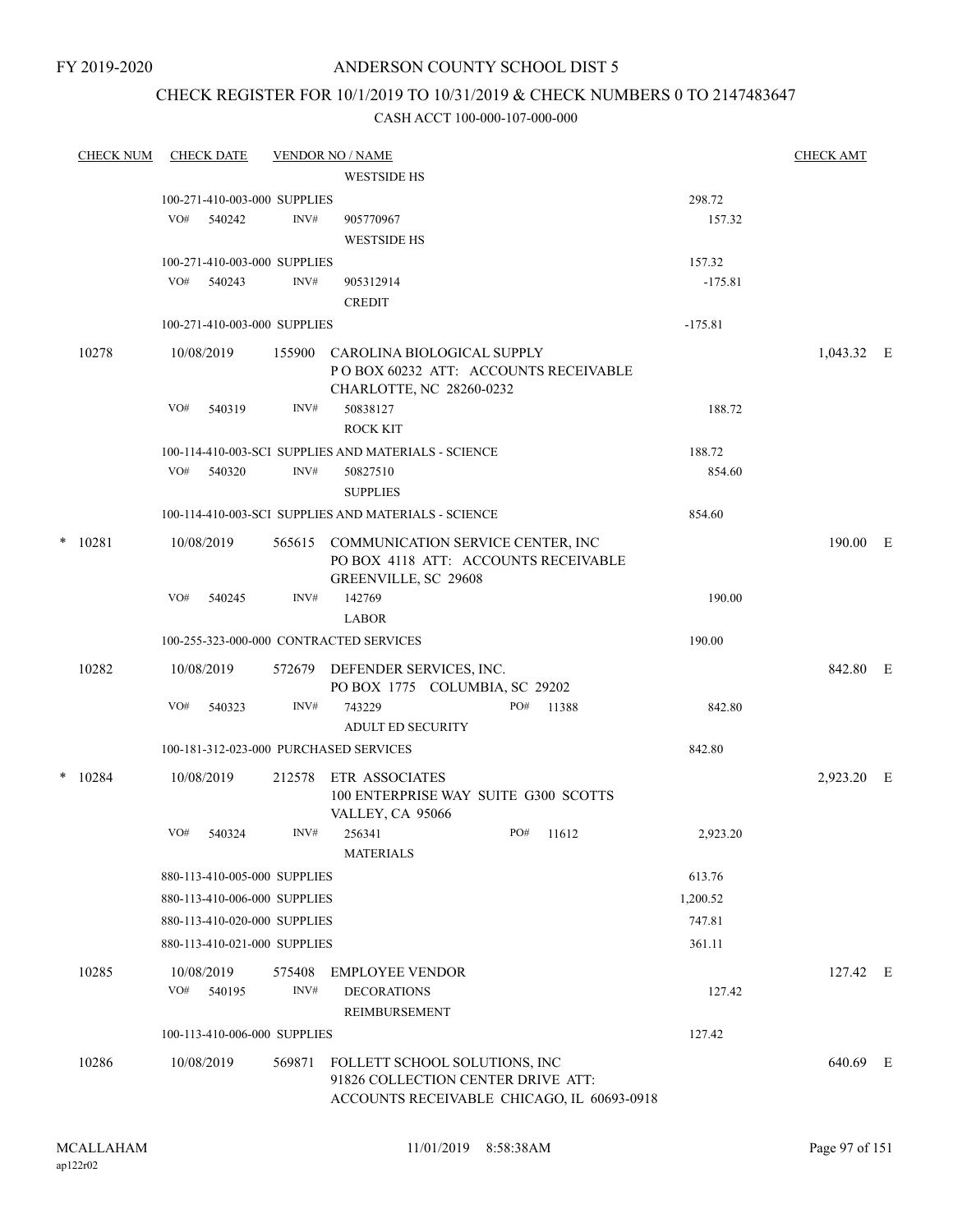## CHECK REGISTER FOR 10/1/2019 TO 10/31/2019 & CHECK NUMBERS 0 TO 2147483647

| <b>CHECK NUM</b> |     | <b>CHECK DATE</b>            |        | <b>VENDOR NO / NAME</b>                             |           |                    | <b>CHECK AMT</b> |  |
|------------------|-----|------------------------------|--------|-----------------------------------------------------|-----------|--------------------|------------------|--|
|                  | VO# | 540246                       | INV#   | 530561F                                             |           | 190.95             |                  |  |
|                  |     |                              |        | <b>CENTERVILLE</b>                                  |           |                    |                  |  |
|                  |     | 100-222-410-007-000 SUPPLIES |        |                                                     |           | 190.95             |                  |  |
|                  | VO# | 540247                       | INV#   | 539260F                                             |           | 449.74             |                  |  |
|                  |     |                              |        | <b>NEW PROSPECT</b>                                 |           |                    |                  |  |
|                  |     | 100-222-410-010-000 SUPPLIES |        |                                                     |           | 449.74             |                  |  |
| 10287            |     | 10/08/2019                   | 575971 | EMPLOYEE VENDOR                                     |           |                    | 122.14 E         |  |
|                  |     | VO# 540211                   | INV#   | <b>SEPT 2019</b>                                    |           | 122.14             |                  |  |
|                  |     |                              |        | <b>MILEAGE</b>                                      |           |                    |                  |  |
|                  |     |                              |        | 600-256-332-000-000 IN DISTRICT TRAVEL              |           | 122.14             |                  |  |
| 10288            |     | 10/08/2019                   |        | 572772 EMPLOYEE VENDOR                              |           |                    | 1,303.07 E       |  |
|                  |     | VO# 540196                   | INV#   | <b>HOME DEPOT</b>                                   |           | 147.38             |                  |  |
|                  |     |                              |        | REIMBURSEMENT                                       |           |                    |                  |  |
|                  |     |                              |        | 100-113-410-006-VEN SUPPLY-ADDT'L FOR LOST VENDING  |           | 147.38             |                  |  |
|                  | VO# | 540292                       | INV#   | <b>FOOTBALL</b>                                     |           | 1,155.69           |                  |  |
|                  |     |                              |        | <b>REIMBURSEMENT</b>                                |           |                    |                  |  |
|                  |     |                              |        | 706-271-660-006-674 FOOTBALL EXPENSE                |           | 1,155.69           |                  |  |
| $*$ 10291        |     | 10/08/2019                   |        | 264114 HEINEMANN                                    |           |                    | 954.00 E         |  |
|                  |     |                              |        | 15963 COLLECTIONS CENTER DRIVE ATT:                 |           |                    |                  |  |
|                  |     |                              |        | ACCOUNTS RECEIVABLE CHICAGO, IL 60693               |           |                    |                  |  |
|                  | VO# | 540326                       | INV#   | 7134371                                             | PO# 11701 | 954.00             |                  |  |
|                  |     |                              |        | <b>CENTERVILLE</b>                                  |           |                    |                  |  |
|                  |     |                              |        | 201-224-333-007-000 TRIPS AND CONFERENCES           |           | 954.00             |                  |  |
| 10292            |     | 10/08/2019                   |        | 570057 HERITAGE FOOD SERVICE GROUP                  |           |                    | 2,968.27 E       |  |
|                  |     |                              |        | P.O. BOX 71595 ATT: ACCOUNTS RECEIVABLE             |           |                    |                  |  |
|                  |     |                              |        | CHICAGO, IL 60694-1595                              |           |                    |                  |  |
|                  | VO# | 540249                       | INV#   | 6110683                                             |           | 250.50             |                  |  |
|                  |     |                              |        | <b>REPAIR PARTS</b>                                 |           |                    |                  |  |
|                  |     |                              |        | 600-256-323-002-000 REPAIRS TO EQUIPMENT            |           | 250.50             |                  |  |
|                  | VO# | 540250                       | INV#   | 6110794                                             |           | 371.22             |                  |  |
|                  |     |                              |        | <b>REPAIR PARTS</b>                                 |           |                    |                  |  |
|                  |     |                              |        | 600-256-323-003-000 REPAIRS TO EQUIPMENT            |           | 371.22             |                  |  |
|                  | VO# | 540251                       | INV#   | 6121521                                             |           | 168.19             |                  |  |
|                  |     |                              |        | <b>REPAIR PARTS</b>                                 |           |                    |                  |  |
|                  |     |                              |        | 600-256-323-003-000 REPAIRS TO EQUIPMENT            |           | 168.19             |                  |  |
|                  | VO# | 540252                       | INV#   | 6110580                                             |           | 144.79             |                  |  |
|                  |     |                              |        | <b>REPAIR PARTS</b>                                 |           |                    |                  |  |
|                  | VO# | 540253                       | INV#   | 600-256-323-010-000 REPAIRS TO EQUIPMENT<br>6107085 |           | 144.79<br>2,061.85 |                  |  |
|                  |     |                              |        | <b>REPAIR PARTS</b>                                 |           |                    |                  |  |
|                  |     |                              |        | 600-256-323-010-000 REPAIRS TO EQUIPMENT            |           | 2,061.85           |                  |  |
|                  | VO# | 540254                       | INV#   | 5960361                                             |           | 89.56              |                  |  |
|                  |     |                              |        | <b>REPAIR PARTS</b>                                 |           |                    |                  |  |
|                  |     |                              |        | 600-256-323-015-000 REPAIRS TO EQUIPMENT            |           | 89.56              |                  |  |
|                  |     |                              |        |                                                     |           |                    |                  |  |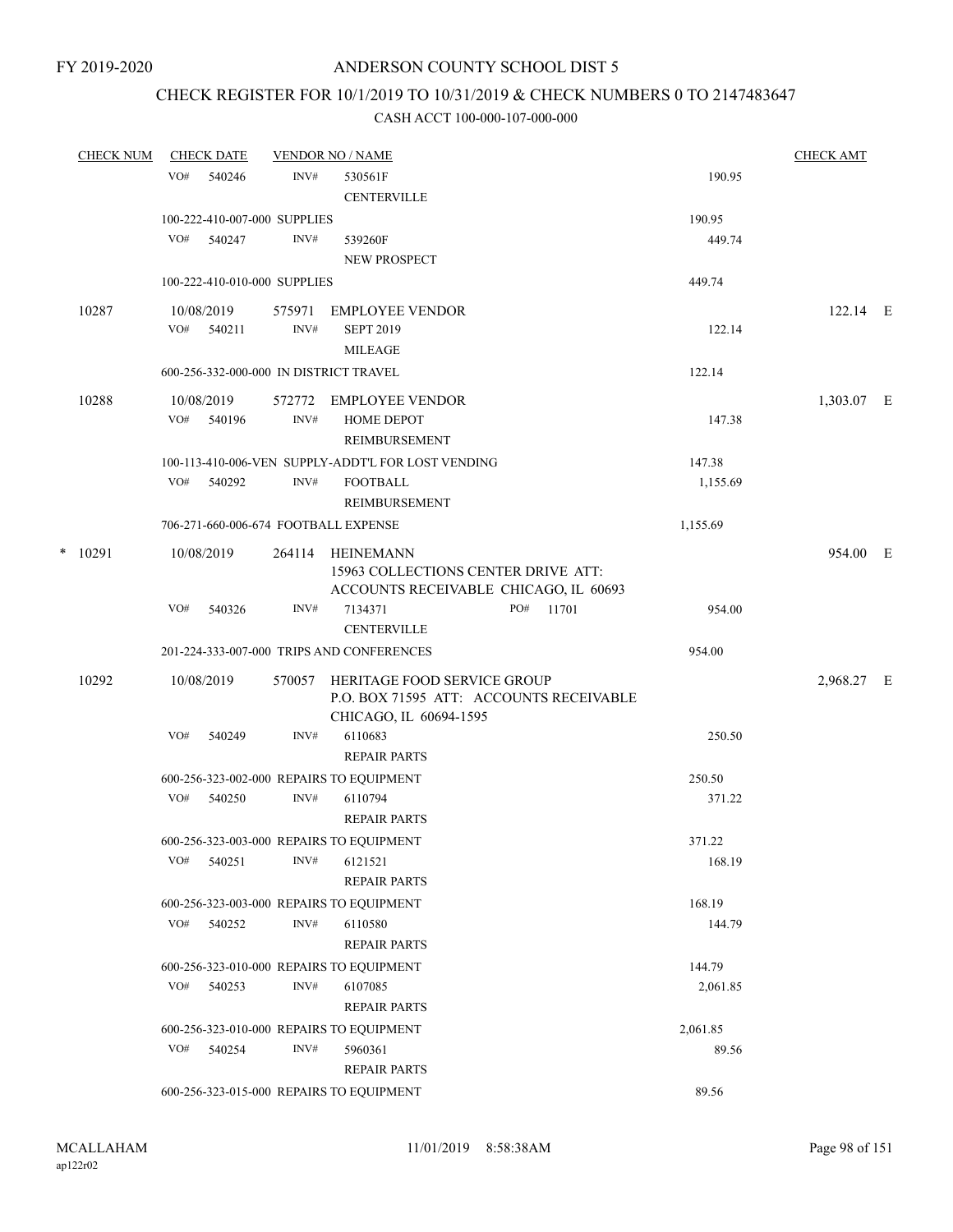## CHECK REGISTER FOR 10/1/2019 TO 10/31/2019 & CHECK NUMBERS 0 TO 2147483647

| <b>CHECK NUM</b> |              | <b>CHECK DATE</b>        |        | <b>VENDOR NO / NAME</b>                                                     |           | <b>CHECK AMT</b> |  |
|------------------|--------------|--------------------------|--------|-----------------------------------------------------------------------------|-----------|------------------|--|
|                  | VO# 540255   |                          | INV#   | 6059146                                                                     | 78.27     |                  |  |
|                  |              |                          |        | <b>REPAIR PARTS</b>                                                         |           |                  |  |
|                  |              |                          |        | 600-256-323-021-000 REPAIRS TO EQUIPMENT                                    | 78.27     |                  |  |
|                  | VO# 540256   |                          | INV#   | 5827820-CM                                                                  | $-196.11$ |                  |  |
|                  |              |                          |        | <b>CREDIT</b>                                                               |           |                  |  |
|                  |              |                          |        | 600-256-323-012-000 REPAIRS TO EQUIPMENT                                    | $-196.11$ |                  |  |
| 10293            | 10/08/2019   |                          |        | 573279 HERSHEY CREAMERY COMPANY<br>710 CORPORATE CIRCLE SALISBURY, NC 28145 |           | 3,099.18 E       |  |
|                  | VO#          | 540257                   | INV#   | 14672856<br><b>NEVITT FOREST</b>                                            | 231.58    |                  |  |
|                  |              |                          |        | 712-271-660-012-391 ICE CREAM SALES EXPENSE                                 | 231.58    |                  |  |
|                  | VO# 540327   |                          | INV#   | 14624349                                                                    | 140.20    |                  |  |
|                  |              |                          |        | TL HANNA                                                                    |           |                  |  |
|                  |              | 600-256-460-002-000 FOOD |        |                                                                             | 140.20    |                  |  |
|                  | VO# 540328   |                          | INV#   | 14567677                                                                    | 206.13    |                  |  |
|                  |              |                          |        | <b>WESTSIDE</b>                                                             |           |                  |  |
|                  |              | 600-256-460-003-000 FOOD |        |                                                                             | 206.13    |                  |  |
|                  | VO# 540329   |                          | INV#   | 14536612                                                                    | 274.28    |                  |  |
|                  |              |                          |        | ROBERT ANDERSON                                                             |           |                  |  |
|                  |              | 600-256-460-006-000 FOOD |        |                                                                             | 274.28    |                  |  |
|                  | VO# 540330   |                          | INV#   | 14614068                                                                    | 254.26    |                  |  |
|                  |              |                          |        | <b>ROBERT ANDERSON</b>                                                      |           |                  |  |
|                  |              | 600-256-460-006-000 FOOD |        |                                                                             | 254.26    |                  |  |
|                  | VO# 540331   |                          | INV#   | 14531623                                                                    | 587.11    |                  |  |
|                  |              |                          |        | <b>CENTERVILLE</b>                                                          |           |                  |  |
|                  |              | 600-256-460-007-000 FOOD |        |                                                                             | 587.11    |                  |  |
|                  | VO# 540332   |                          | INV#   | 14624564                                                                    | 210.60    |                  |  |
|                  |              |                          |        | <b>CENTERVILLE</b>                                                          |           |                  |  |
|                  |              | 600-256-460-007-000 FOOD |        |                                                                             | 210.60    |                  |  |
|                  | $VO#$ 540333 |                          | INV#   | 14625205                                                                    | 564.91    |                  |  |
|                  |              |                          |        | <b>MCLEES ELEM</b>                                                          |           |                  |  |
|                  |              | 600-256-460-008-000 FOOD |        |                                                                             | 564.91    |                  |  |
|                  | VO#          | 540334                   | INV#   | 14556411                                                                    | 347.66    |                  |  |
|                  |              |                          |        | <b>CONCORD</b>                                                              |           |                  |  |
|                  |              | 600-256-460-009-000 FOOD |        |                                                                             | 347.66    |                  |  |
|                  | VO# 540335   |                          | INV#   | 14624622                                                                    | 129.09    |                  |  |
|                  |              |                          |        | <b>GLENVIEW</b>                                                             |           |                  |  |
|                  |              | 600-256-460-020-000 FOOD |        |                                                                             | 129.09    |                  |  |
|                  | VO# 540336   |                          | INV#   | 14625384                                                                    | 153.36    |                  |  |
|                  |              |                          |        | <b>SOUTHWOOD</b>                                                            |           |                  |  |
|                  |              | 600-256-460-021-000 FOOD |        |                                                                             | 153.36    |                  |  |
| 10294            | 10/08/2019   |                          | 269725 | <b>EMPLOYEE VENDOR</b>                                                      |           | 295.13 E         |  |
|                  | VO#          | 540295                   | INV#   | <b>EXPENSES</b>                                                             | 295.13    |                  |  |
|                  |              |                          |        | REIMBURSEMENT                                                               |           |                  |  |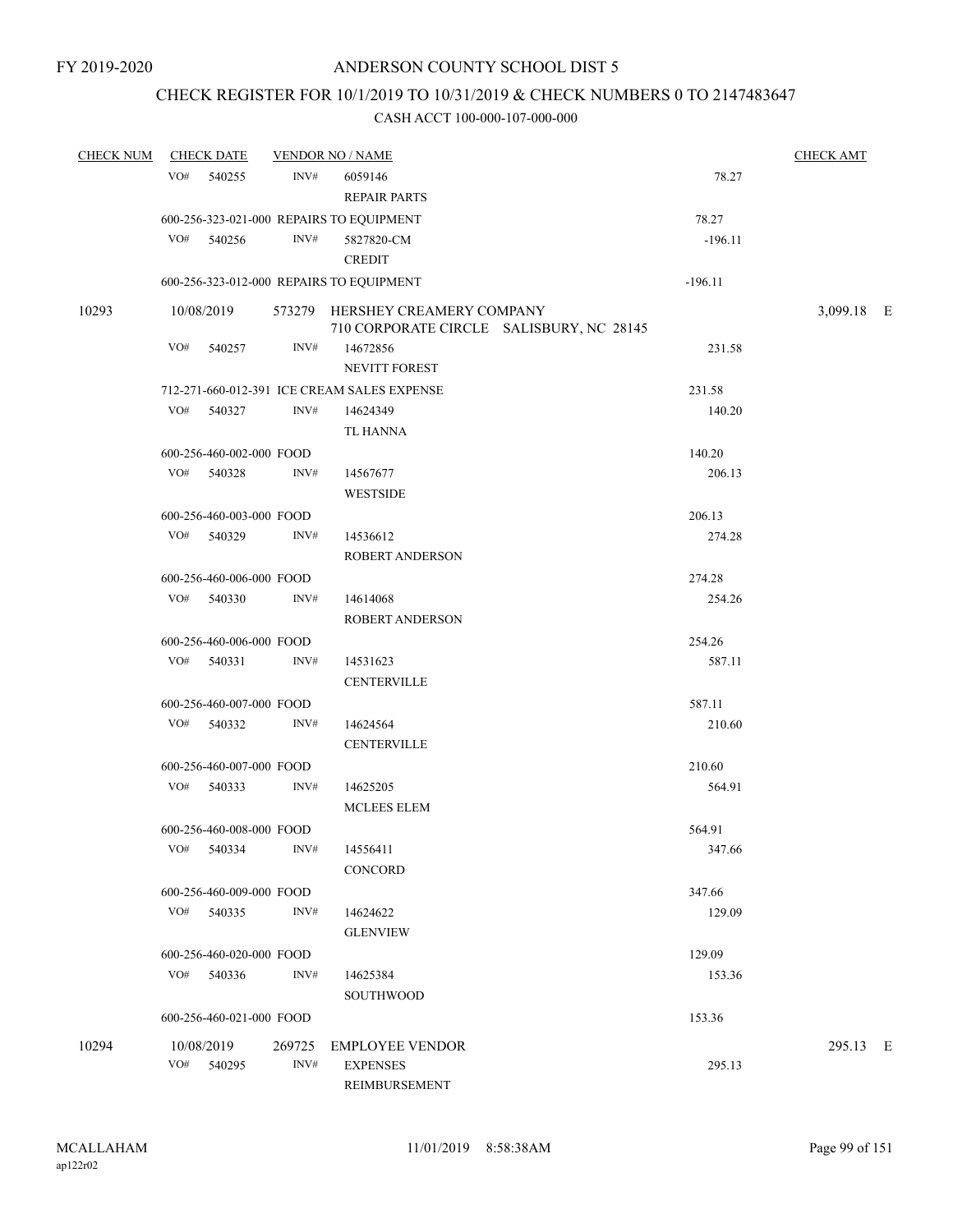## CHECK REGISTER FOR 10/1/2019 TO 10/31/2019 & CHECK NUMBERS 0 TO 2147483647

|        | <b>CHECK NUM</b> | <b>CHECK DATE</b><br>707-190-660-007-310 RUNNING CLUB EXPENSE |        | <b>VENDOR NO / NAME</b>                                                                 | 295.13   | <b>CHECK AMT</b> |  |
|--------|------------------|---------------------------------------------------------------|--------|-----------------------------------------------------------------------------------------|----------|------------------|--|
|        | $*10296$         | 10/08/2019                                                    | 300176 | JOSTENS INC<br>21336 NETWORK PLACE ATT: ACCOUNTS<br>RECEIVABLE CHICAGO, IL 60673        |          | 1,548.29 E       |  |
|        |                  | VO#<br>540340                                                 | INV#   | SOUTHWOOD<br><b>YEARBOOK</b>                                                            | 1,548.29 |                  |  |
|        |                  | 721-190-660-021-552 YEARBOOK EXPENSE                          |        |                                                                                         | 1,548.29 |                  |  |
| $\ast$ | 10298            | 10/08/2019                                                    |        | 574631 EMPLOYEE VENDOR                                                                  |          | $126.67$ E       |  |
|        |                  | VO#<br>540200                                                 | INV#   | <b>SEPT 2019</b><br><b>MILEAGE</b>                                                      | 74.53    |                  |  |
|        |                  | 283-223-333-000-000 TRIPS/MILEAGE                             |        |                                                                                         | 74.53    |                  |  |
|        |                  | VO#<br>540206                                                 | INV#   | <b>SEPT 2019</b><br><b>MILEAGE</b>                                                      | 52.14    |                  |  |
|        |                  | 203-223-332-000-000 TRAVEL/IN-DISTRICT                        |        |                                                                                         | 52.14    |                  |  |
|        | $*10303$         | 10/08/2019                                                    | 575312 | <b>EMPLOYEE VENDOR</b>                                                                  |          | 225.03 E         |  |
|        |                  | VO#<br>540218                                                 | INV#   | SEPT <sub>25</sub><br><b>COLUMBIA</b>                                                   | 111.70   |                  |  |
|        |                  |                                                               |        | 131-115-333-031-000 TRIPS AND CONFERENCES                                               | 111.70   |                  |  |
|        |                  | VO#<br>540219                                                 | INV#   | SEPT <sub>21</sub><br><b>COLUMBIA</b>                                                   | 113.33   |                  |  |
|        |                  |                                                               |        | 131-115-333-031-000 TRIPS AND CONFERENCES                                               | 113.33   |                  |  |
|        | 10304            | 10/08/2019                                                    | 340065 | <b>EMPLOYEE VENDOR</b>                                                                  |          | 103.15 E         |  |
|        |                  | VO#<br>540215                                                 | INV#   | OCT <sub>3</sub><br><b>GREENVILLE</b>                                                   | 50.83    |                  |  |
|        |                  | 100-221-333-000-TST TESTING TRAVEL                            |        |                                                                                         | 50.83    |                  |  |
|        |                  | VO#<br>540221                                                 | INV#   | OCT <sub>4</sub><br><b>SPARTANBURG</b>                                                  | 52.32    |                  |  |
|        |                  | 100-221-333-000-TST TESTING TRAVEL                            |        |                                                                                         | 52.32    |                  |  |
|        | 10305            | 10/08/2019                                                    |        | 568354 MCKAY, ZORN & ASSOCIATES, PA<br>110 FEDERAL STREET STE 5-C ANDERSON, SC<br>29625 |          | 3,915.57 E       |  |
|        |                  | VO#<br>540259                                                 |        | INV# 1465.0919<br>PROJ #1465                                                            | 3,915.57 |                  |  |
|        |                  | 515-253-520-000-ART FINE ARTS CENTER                          |        |                                                                                         | 3,915.57 |                  |  |
|        | 10306            | 10/08/2019                                                    |        | 349300 EMPLOYEE VENDOR                                                                  |          | 482.97 E         |  |
|        |                  | VO# 540287                                                    | INV#   | <b>OCT 1-2</b><br><b>COLUMBIA</b>                                                       | 482.97   |                  |  |
|        |                  |                                                               |        | 201-224-333-006-000 TRIPS AND CONFERENCES                                               | 482.97   |                  |  |
|        | 10307            | 10/08/2019                                                    | 572183 | <b>EMPLOYEE VENDOR</b>                                                                  |          | 590.81 E         |  |
|        |                  | VO# 540197                                                    | INV#   | <b>LABEL MAKER</b><br>REIMBURSEMENT                                                     | 27.26    |                  |  |
|        |                  | 100-233-410-001-000 SUPPLIES                                  |        |                                                                                         | 27.26    |                  |  |
|        |                  | VO# 540294                                                    | INV#   | <b>ART DECOR</b>                                                                        | 563.55   |                  |  |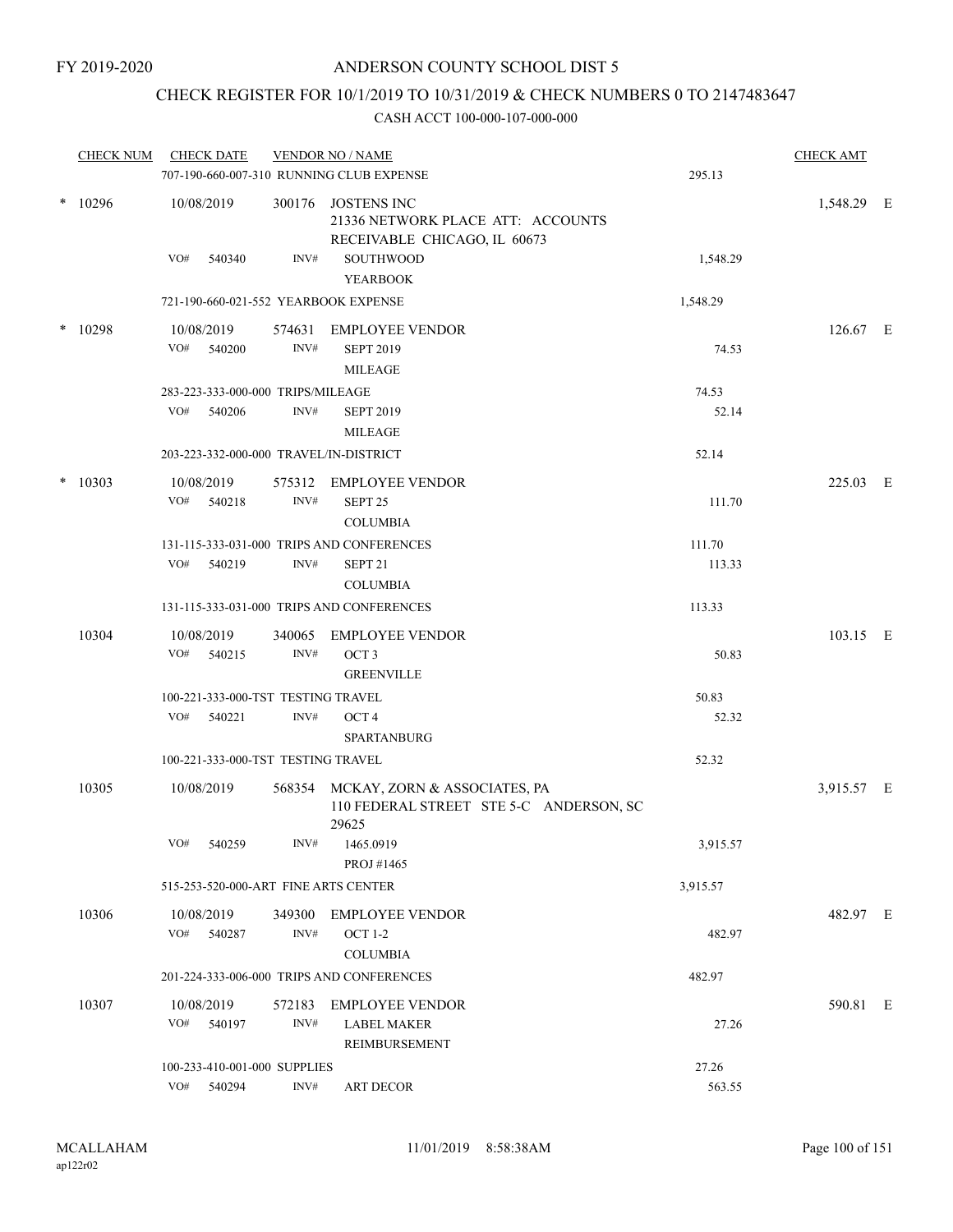## CHECK REGISTER FOR 10/1/2019 TO 10/31/2019 & CHECK NUMBERS 0 TO 2147483647

| <b>CHECK NUM</b> |     | <b>CHECK DATE</b>                  |        | <b>VENDOR NO / NAME</b>                                                                         |     |       |        | <b>CHECK AMT</b> |  |
|------------------|-----|------------------------------------|--------|-------------------------------------------------------------------------------------------------|-----|-------|--------|------------------|--|
|                  |     |                                    |        | REIMBURSEMENT                                                                                   |     |       |        |                  |  |
|                  |     |                                    |        | 900-390-410-000-040 TOLBERT DONATION                                                            |     |       | 563.55 |                  |  |
| 10308            |     | 10/08/2019                         |        | 389900 OFFICE DEPOT<br>POBOX 1413 CHARLOTTE, NC 28201-1413                                      |     |       |        | 654.00 E         |  |
|                  | VO# | 540262                             | INV#   | 375540526001                                                                                    |     |       | 21.35  |                  |  |
|                  |     |                                    |        | <b>SUPPLIES</b>                                                                                 |     |       |        |                  |  |
|                  |     | 100-233-410-013-000 SUPPLIES       |        |                                                                                                 |     |       | 21.35  |                  |  |
|                  |     | VO# 540263                         | INV#   | 375539857001                                                                                    |     |       | 74.38  |                  |  |
|                  |     |                                    |        | <b>SUPPLIES</b>                                                                                 |     |       |        |                  |  |
|                  |     | 100-233-410-013-000 SUPPLIES       |        |                                                                                                 |     |       | 74.38  |                  |  |
|                  | VO# | 540264                             | INV#   | 375903569001                                                                                    |     |       | 210.38 |                  |  |
|                  |     |                                    |        | <b>SUPPLIES</b>                                                                                 |     |       |        |                  |  |
|                  |     | 100-113-410-007-000 SUPPLIES       |        |                                                                                                 |     |       | 210.38 |                  |  |
|                  |     | VO# 540265                         | INV#   | 376753077001                                                                                    |     |       | 12.81  |                  |  |
|                  |     |                                    |        | <b>SUPPLIES</b>                                                                                 |     |       |        |                  |  |
|                  |     | 100-113-410-007-000 SUPPLIES       |        |                                                                                                 |     |       | 12.81  |                  |  |
|                  | VO# | 540266                             | INV#   | 375903206001                                                                                    |     |       | 156.46 |                  |  |
|                  |     |                                    |        | <b>SUPPLIES</b>                                                                                 |     |       |        |                  |  |
|                  |     | 100-112-410-007-000 SUPPLIES       |        |                                                                                                 |     |       | 156.46 |                  |  |
|                  | VO# | 540267                             | INV#   | 376749560001                                                                                    |     |       | 178.62 |                  |  |
|                  |     |                                    |        | <b>SUPPLIES</b>                                                                                 |     |       |        |                  |  |
|                  |     | 100-112-410-007-000 SUPPLIES       |        |                                                                                                 |     |       | 178.62 |                  |  |
| $*$ 10311        |     | 10/08/2019                         |        | 426200 QUILL CORPORATION<br>POBOX 37600 ATT: ACCOUNTS RECEIVABLE<br>PHILADELPHIA, PA 19101-0600 |     |       |        | 498.90 E         |  |
|                  | VO# | 540272                             | INV#   | 1614308<br>ACCT 1387050                                                                         | PO# | 11743 | 498.90 |                  |  |
|                  |     | 131-115-410-031-000 SUPPLIES       |        |                                                                                                 |     |       | 498.90 |                  |  |
| $* 10313$        |     | 10/08/2019                         | 570059 | <b>SHARP BUSINESS SYSTEMS</b><br>DEPT 1216 PO BOX 121216 DALLAS, TX<br>75312-1216               |     |       |        | $1,012.07$ E     |  |
|                  | VO# | 540351                             | INV#   | 9002254550<br><b>COPIES</b>                                                                     |     |       | 113.33 |                  |  |
|                  |     | 713-271-660-013-362 COPIER EXPENSE |        |                                                                                                 |     |       | 113.33 |                  |  |
|                  |     | VO# 540352                         | INV#   | 9002254525<br><b>COPIES</b>                                                                     |     |       | 456.67 |                  |  |
|                  |     | 100-112-410-007-000 SUPPLIES       |        |                                                                                                 |     |       | 456.67 |                  |  |
|                  | VO# | 540353                             | INV#   | 9002274490<br><b>COPIES</b>                                                                     |     |       | 41.68  |                  |  |
|                  |     | 717-190-660-017-362 COPIER EXPENSE |        |                                                                                                 |     |       | 41.68  |                  |  |
|                  | VO# | 540354                             | INV#   | 9002286164<br><b>COPIES</b>                                                                     |     |       | 12.84  |                  |  |
|                  |     | 723-190-660-023-913 COPIER EXPENSE |        |                                                                                                 |     |       | 12.84  |                  |  |
|                  | VO# | 540355                             | INV#   | 9002245902                                                                                      |     |       | 116.08 |                  |  |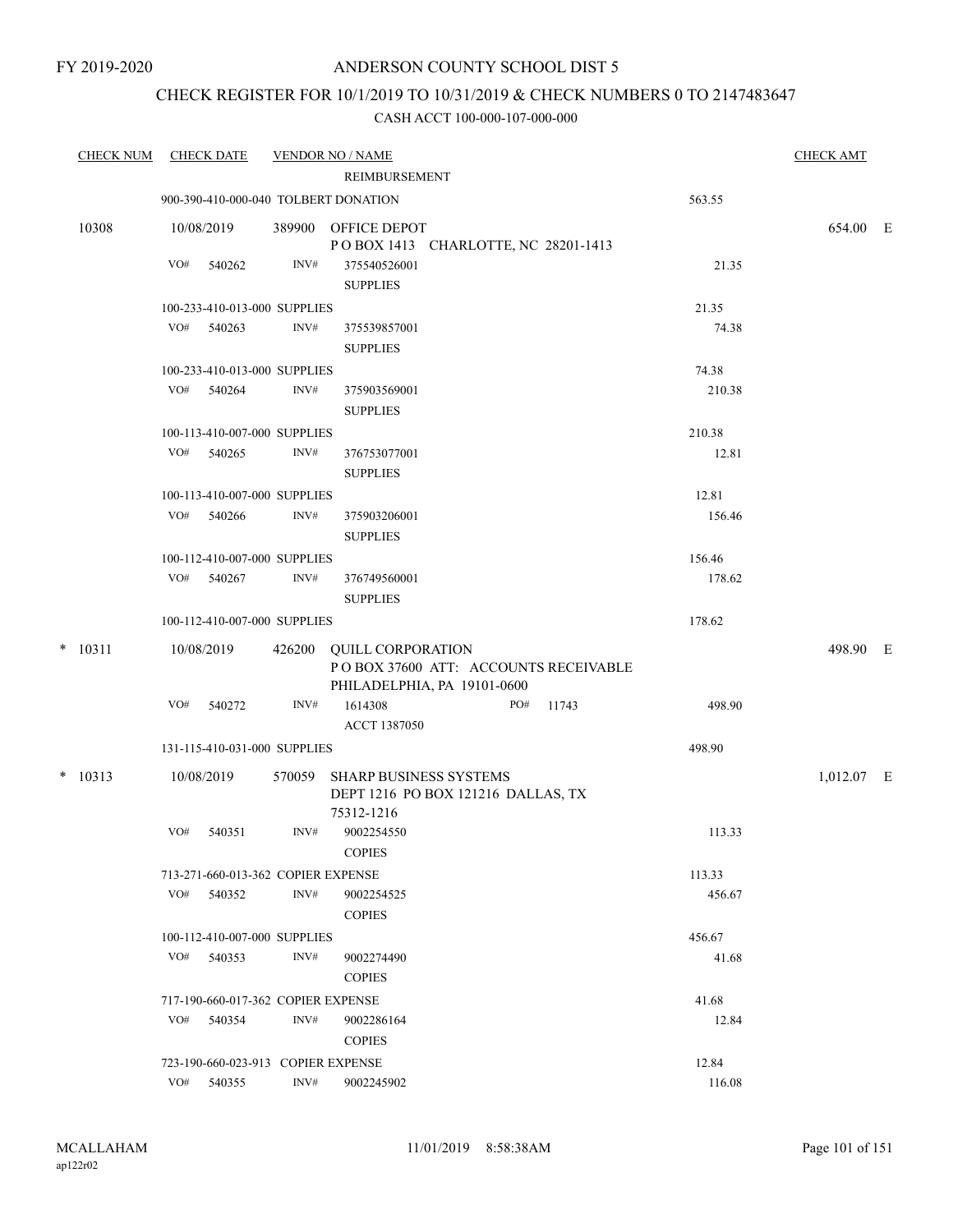## CHECK REGISTER FOR 10/1/2019 TO 10/31/2019 & CHECK NUMBERS 0 TO 2147483647

|   | <b>CHECK NUM</b> | <b>CHECK DATE</b>                                        |                | <b>VENDOR NO / NAME</b><br><b>COPIES</b>                                  |                                      |                  | <b>CHECK AMT</b> |  |
|---|------------------|----------------------------------------------------------|----------------|---------------------------------------------------------------------------|--------------------------------------|------------------|------------------|--|
|   |                  | 201-188-410-019-000 SUPPLIES- PARENTING<br>VO#<br>540356 | INV#           | 9002257186<br><b>COPIES</b>                                               |                                      | 116.08<br>271.47 |                  |  |
|   |                  | 201-112-490-016-000 OTHER/ COPIER COST                   |                |                                                                           |                                      | 271.47           |                  |  |
|   | 10314            | 10/08/2019<br>VO# 540203                                 | INV#           | 574734 EMPLOYEE VENDOR<br><b>SEPT 2019</b><br>MILEAGE                     |                                      | 190.76           | 190.76 E         |  |
|   |                  | 283-223-333-000-000 TRIPS/MILEAGE                        |                |                                                                           |                                      | 190.76           |                  |  |
|   | 10315            | 10/08/2019                                               |                | 569256 SNAP-ON INDUSTRIAL<br>RECEIVABLE CHICAGO, IL 60673-1217            | 21755 NETWORK PLACE ATT: ACCOUNTS    |                  | 1,571.83 E       |  |
|   |                  | VO#<br>540277                                            | INV#           | 41439539<br>CUST#201261858                                                | PO#<br>11526                         | 1,571.83         |                  |  |
|   |                  | 515-253-520-031-CAR CAREER CENTER                        |                |                                                                           |                                      | 1,571.83         |                  |  |
|   | 10316            | 10/08/2019                                               | 572446         | THE NATIONAL BETA CLUB<br>151 BETA CLUB WAY SPARTANBURG, SC<br>29306-3012 |                                      |                  | 325.74 E         |  |
|   |                  | VO#<br>540366                                            | INV#           | M175451<br><b>MCCANTS</b>                                                 |                                      | 325.74           |                  |  |
|   |                  | 705-271-660-005-602 BETA CLUB EXPENSE                    |                |                                                                           |                                      | 325.74           |                  |  |
|   | $*$ 10319        | 10/08/2019                                               |                | 567862 USA TESTPREP LLC<br>PO BOX 2906 TUCKER, GA 30085                   |                                      |                  | 2,358.75 E       |  |
|   |                  | VO#<br>540284                                            | INV#           | 47329<br><b>CENTERVILLE</b>                                               | PO#<br>11755                         | 2,358.75         |                  |  |
|   |                  |                                                          |                | 201-112-445-007-000 TECHNOLOGY SUPPLIES                                   |                                      | 2,358.75         |                  |  |
| * | 10321            | 10/08/2019<br>VO#<br>540220                              | 536030<br>INV# | <b>EMPLOYEE VENDOR</b><br>SEPT <sub>23</sub><br><b>COLUMBIA</b>           |                                      | 156.16           | 156.16 E         |  |
|   |                  | 201-188-333-000-000 TRIPS- PAT                           |                |                                                                           |                                      | 156.16           |                  |  |
|   | 10322            | 10/08/2019<br>VO#<br>540209                              | INV#           | 536250 EMPLOYEE VENDOR<br><b>SEPT 2019</b><br>$\text{MILEAGE}$            |                                      | 104.05           | $104.05$ E       |  |
|   |                  | 100-221-332-000-000 TRAVEL                               |                |                                                                           |                                      | 104.05           |                  |  |
|   | $*$ 10324        | 10/08/2019                                               | 564831         | YELLOW CAB OF ANDERSON, LLC                                               | 522 NORTH MAIN ST ANDERSON, SC 29621 |                  | 504.00 E         |  |
|   |                  | VO#<br>540286                                            | INV#           | 12052-024<br><b>TRANSPORTATION</b>                                        |                                      | 504.00           |                  |  |
|   |                  |                                                          |                | 900-188-313-000-006 HOMELESS STUDENT SERVICES/TUTORS                      |                                      | 504.00           |                  |  |
|   | 10325            | 10/10/2019                                               | 573966         | ALCO SOAP AND SUPPLY<br>PO BOX 1086 MOORESVILLE, NC 28115                 |                                      |                  | 4,723.21 E       |  |
|   |                  | VO#<br>540564                                            | INV#           | 20-ANDE500<br><b>SEPT SUPPLIES</b>                                        |                                      | 4,723.21         |                  |  |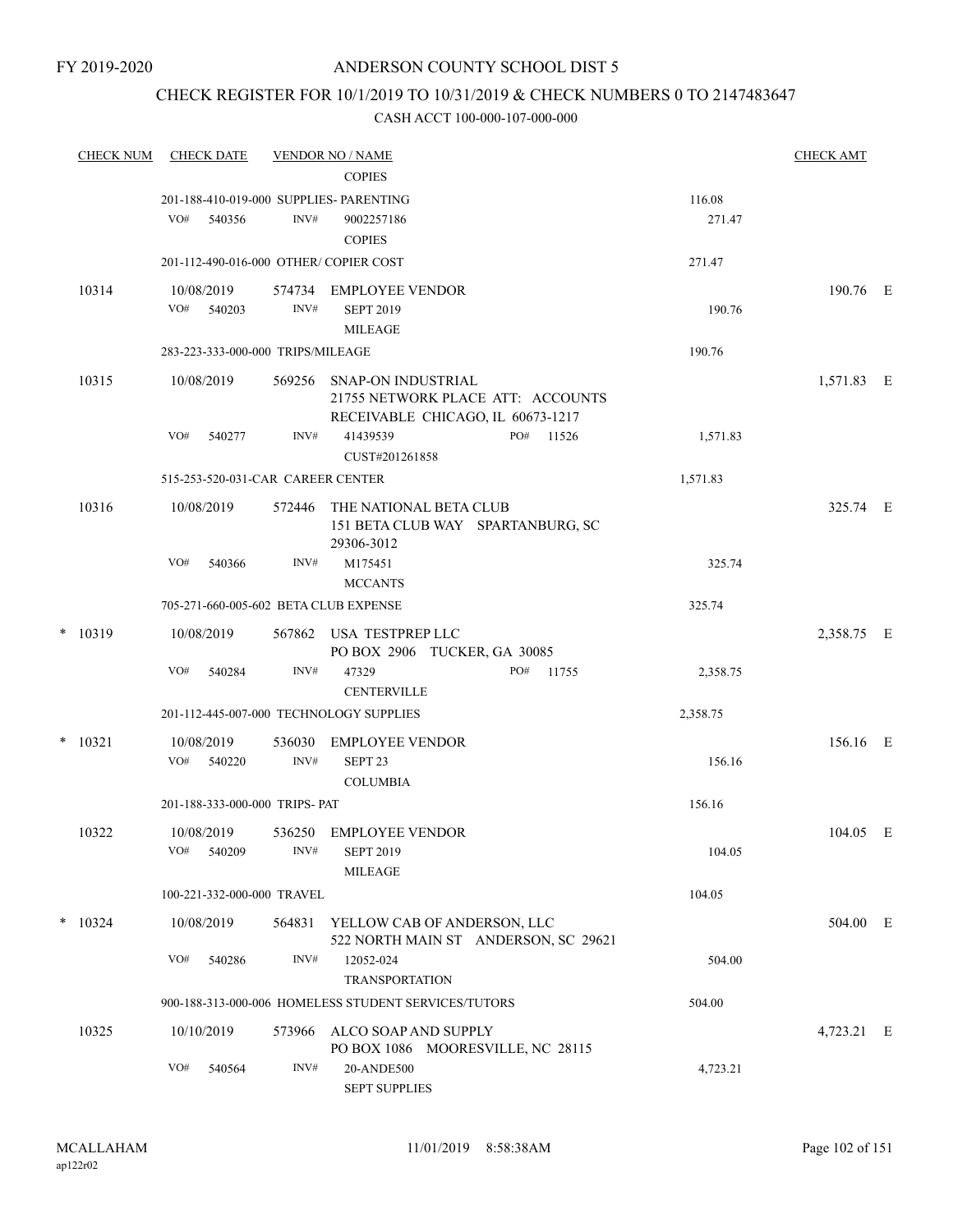## CHECK REGISTER FOR 10/1/2019 TO 10/31/2019 & CHECK NUMBERS 0 TO 2147483647

| <b>CHECK NUM</b> |            | <b>CHECK DATE</b> |                              | <b>VENDOR NO / NAME</b>                                                                                 |        | <b>CHECK AMT</b> |  |
|------------------|------------|-------------------|------------------------------|---------------------------------------------------------------------------------------------------------|--------|------------------|--|
|                  |            |                   |                              | 600-256-410-002-CHE CHEMICAL SUPPLIES                                                                   | 526.41 |                  |  |
|                  |            |                   |                              | 600-256-410-003-CHE CHEMICAL SUPPLIES                                                                   | 417.82 |                  |  |
|                  |            |                   |                              | 600-256-410-005-CHE CHEMICAL SUPPLIES                                                                   | 347.05 |                  |  |
|                  |            |                   |                              | 600-256-410-006-CHE CHEMICAL SUPPLIES                                                                   | 192.71 |                  |  |
|                  |            |                   |                              | 600-256-410-007-CHE CHEMICAL SUPPLIES                                                                   | 206.34 |                  |  |
|                  |            |                   |                              | 600-256-410-008-CHE CHEMICAL SUPPLIES                                                                   | 130.72 |                  |  |
|                  |            |                   |                              | 600-256-410-009-CHE CHEMICAL SUPPLIES                                                                   | 143.58 |                  |  |
|                  |            |                   |                              | 600-256-410-010-CHE CHEMICAL SUPPLIES                                                                   | 170.20 |                  |  |
|                  |            |                   |                              | 600-256-410-011-CHE CHEMICAL SUPPLIES                                                                   | 270.30 |                  |  |
|                  |            |                   |                              | 600-256-410-012-CHE CHEMICAL SUPPLIES                                                                   | 176.85 |                  |  |
|                  |            |                   |                              | 600-256-410-013-CHE CHEMICAL SUPPLIES                                                                   | 396.82 |                  |  |
|                  |            |                   |                              | 600-256-410-014-CHE CHEMICAL SUPPLIES                                                                   | 371.71 |                  |  |
|                  |            |                   |                              | 600-256-410-015-CHE CHEMICAL SUPPLIES                                                                   | 76.57  |                  |  |
|                  |            |                   |                              | 600-256-410-016-CHE CHEMICAL SUPPLIES                                                                   | 330.25 |                  |  |
|                  |            |                   |                              | 600-256-410-017-CHE CHEMICAL SUPPLIES                                                                   | 296.54 |                  |  |
|                  |            |                   |                              | 600-256-410-018-CHE CHEMICAL SUPPLIES                                                                   | 100.28 |                  |  |
|                  |            |                   |                              | 600-256-410-019-CHE CHEMICAL SUPPLIES                                                                   | 135.38 |                  |  |
|                  |            |                   |                              | 600-256-410-020-CHE CHEMICAL SUPPLIES                                                                   | 296.54 |                  |  |
|                  |            |                   |                              | 600-256-410-021-CHE CHEMICAL SUPPLIES                                                                   | 137.14 |                  |  |
| $*$ 10328        | 10/10/2019 |                   | 572893                       | ANDERSON MAGAZINE<br>POBOX 3848 ANDERSON, SC 29622                                                      |        | 235.00 E         |  |
|                  | VO#        | 540504            | INV#                         | 11145                                                                                                   | 235.00 |                  |  |
|                  |            |                   |                              | <b>NOV &amp; DEC ADS</b>                                                                                |        |                  |  |
|                  |            |                   |                              | 100-263-360-000-000 PRINTING AND BINDING                                                                | 235.00 |                  |  |
| 10329            | 10/10/2019 |                   | 114225                       | ANDERSON RESTAURANT EQUIPMENT<br>112 EAST MAULDIN STREET ATT: ACCOUNTS<br>RECEIVABLE ANDERSON, SC 29621 |        | 501.28 E         |  |
|                  | VO#        | 540505            | INV#                         | 41112<br><b>SUPPLIES</b>                                                                                | 303.32 |                  |  |
|                  |            |                   | 600-256-410-002-000 SUPPLIES |                                                                                                         | 151.66 |                  |  |
|                  |            |                   | 600-256-410-003-000 SUPPLIES |                                                                                                         | 151.66 |                  |  |
|                  | VO#        | 540506            | INV#                         | 55890                                                                                                   | 2.14   |                  |  |
|                  |            |                   |                              | <b>SUPPLIES</b>                                                                                         |        |                  |  |
|                  |            |                   | 600-256-410-020-000 SUPPLIES |                                                                                                         | 2.14   |                  |  |
|                  | VO#        | 540507            | INV#                         | 55895<br><b>SUPPLIES</b>                                                                                | 85.07  |                  |  |
|                  |            |                   | 600-256-410-006-000 SUPPLIES |                                                                                                         | 85.07  |                  |  |
|                  |            | VO# 540508        | INV#                         | 55623                                                                                                   | 110.75 |                  |  |
|                  |            |                   |                              | <b>SUPPLIES</b>                                                                                         |        |                  |  |
|                  |            |                   | 600-256-410-031-000 SUPPLIES |                                                                                                         | 110.75 |                  |  |
| 10330            | 10/10/2019 |                   | 123225                       | <b>EMPLOYEE VENDOR</b>                                                                                  |        | 133.98 E         |  |
|                  | VO#        | 540395            | INV#                         | <b>SEPT 2019</b>                                                                                        | 133.98 |                  |  |
|                  |            |                   |                              | <b>MILEAGE</b>                                                                                          |        |                  |  |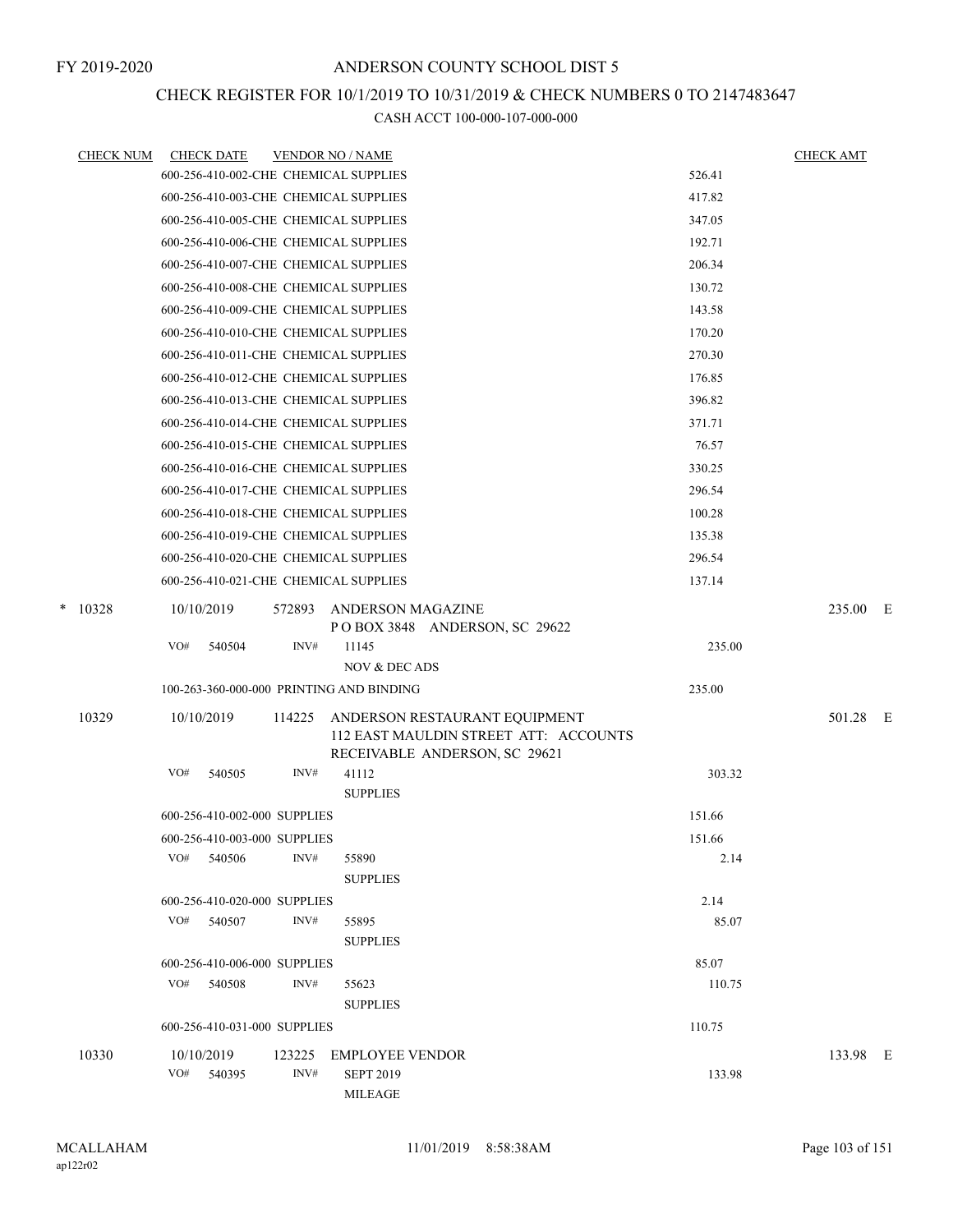## CHECK REGISTER FOR 10/1/2019 TO 10/31/2019 & CHECK NUMBERS 0 TO 2147483647

|   | <b>CHECK NUM</b> | <b>CHECK DATE</b>                   |        | <b>VENDOR NO / NAME</b>                                                                        |     |       |          | <b>CHECK AMT</b> |  |
|---|------------------|-------------------------------------|--------|------------------------------------------------------------------------------------------------|-----|-------|----------|------------------|--|
|   |                  | 100-221-332-000-000 TRAVEL          |        |                                                                                                |     |       | 133.98   |                  |  |
|   | 10331            | 10/10/2019                          | 126675 | <b>ATTAWAY INC</b><br>POBOX 302 ATT: ACCOUNTS RECEIVABLE<br>ANDERSON, SC 29622                 |     |       |          | $1,020.77$ E     |  |
|   |                  | VO#<br>540403                       | INV#   | 00-224409<br>00-224151                                                                         | PO# | 11445 | 869.91   |                  |  |
|   |                  |                                     |        | 100-000-170-000-000 WAREHOUSE INVENTORY                                                        |     |       | 869.91   |                  |  |
|   |                  | VO# 540421                          | INV#   | 00-224279<br><b>BUSINESS CARDS</b>                                                             |     |       | 80.25    |                  |  |
|   |                  |                                     |        | 100-263-410-000-000 SUPPLIES AND MATERIALS                                                     |     |       | 80.25    |                  |  |
|   |                  | VO#<br>540509                       | INV#   | 224336<br><b>SUPPLIES</b>                                                                      | PO# | 11631 | 70.61    |                  |  |
|   |                  |                                     |        | 100-221-410-000-000 SUPPLIES AND MATERIALS                                                     |     |       | 70.61    |                  |  |
|   | 10332            | 10/10/2019                          | 574512 | EMPLOYEE VENDOR                                                                                |     |       |          | 187.79 E         |  |
|   |                  | VO#<br>540446                       | INV#   | OCT <sub>4</sub><br><b>COLUMBIA</b>                                                            |     |       | 149.64   |                  |  |
|   |                  | 100-221-333-000-EOC ELEARNING TRIPS |        |                                                                                                |     |       | 149.64   |                  |  |
|   |                  | VO#<br>540447                       | INV#   | OCT <sub>2</sub><br><b>COLUMBIA</b>                                                            |     |       | 10.00    |                  |  |
|   |                  | 100-221-333-000-EOC ELEARNING TRIPS |        |                                                                                                |     |       | 10.00    |                  |  |
|   |                  | VO# 540488                          | INV#   | <b>EXPENSES</b><br>REIMBURSEMENT                                                               |     |       | 28.15    |                  |  |
|   |                  |                                     |        | 100-221-410-000-DIS DIGITAL INTEGRATION SUPPLIES                                               |     |       | 28.15    |                  |  |
| * | 10334            | 10/10/2019                          | 201391 | BLICK ART MATERIALS<br>6910 EAGLE WAY CHICAGO, IL 60670-1069                                   |     |       |          | 224.09 E         |  |
|   |                  | VO#<br>540511                       | INV#   | 2262548<br><b>SUPPLIES</b>                                                                     |     |       | 224.09   |                  |  |
|   |                  | 817-113-410-021-000 SUPPLIES        |        |                                                                                                |     |       | 224.09   |                  |  |
|   | 10335            | 10/10/2019                          | 147195 | <b>EMPLOYEE VENDOR</b>                                                                         |     |       |          | 336.46 E         |  |
|   |                  | VO#<br>540444                       | INV#   | <b>OCT 1-2</b><br><b>COLUMBIA</b>                                                              |     |       | 336.46   |                  |  |
|   |                  |                                     |        | 356-223-333-023-000 TRIPS AND CONFERENCES                                                      |     |       | 336.46   |                  |  |
|   | $*$ 10338        | 10/10/2019                          | 170630 | CINTAS CORPORATION #216<br>PO BOX 630803 ATT: ACCOUNTS RECEIVABLE<br>CINCINNATI, OH 45263-0803 |     |       |          | 2,636.87 E       |  |
|   |                  | VO#<br>540372                       | INV#   | <b>VARIOUS</b><br><b>DUST MOPS</b>                                                             | PO# | 11408 | 2,636.87 |                  |  |
|   |                  | 100-254-410-001-000 SUPPLIES        |        |                                                                                                |     |       | 118.26   |                  |  |
|   |                  | 100-254-410-002-000 SUPPLIES        |        |                                                                                                |     |       | 254.04   |                  |  |
|   |                  | 100-254-410-003-000 SUPPLIES        |        |                                                                                                |     |       | 174.92   |                  |  |
|   |                  | 100-254-410-005-000 SUPPLIES        |        |                                                                                                |     |       | 126.60   |                  |  |
|   |                  | 100-254-410-006-000 SUPPLIES        |        |                                                                                                |     |       | 190.86   |                  |  |
|   |                  | 100-254-410-007-000 SUPPLIES        |        |                                                                                                |     |       | 81.75    |                  |  |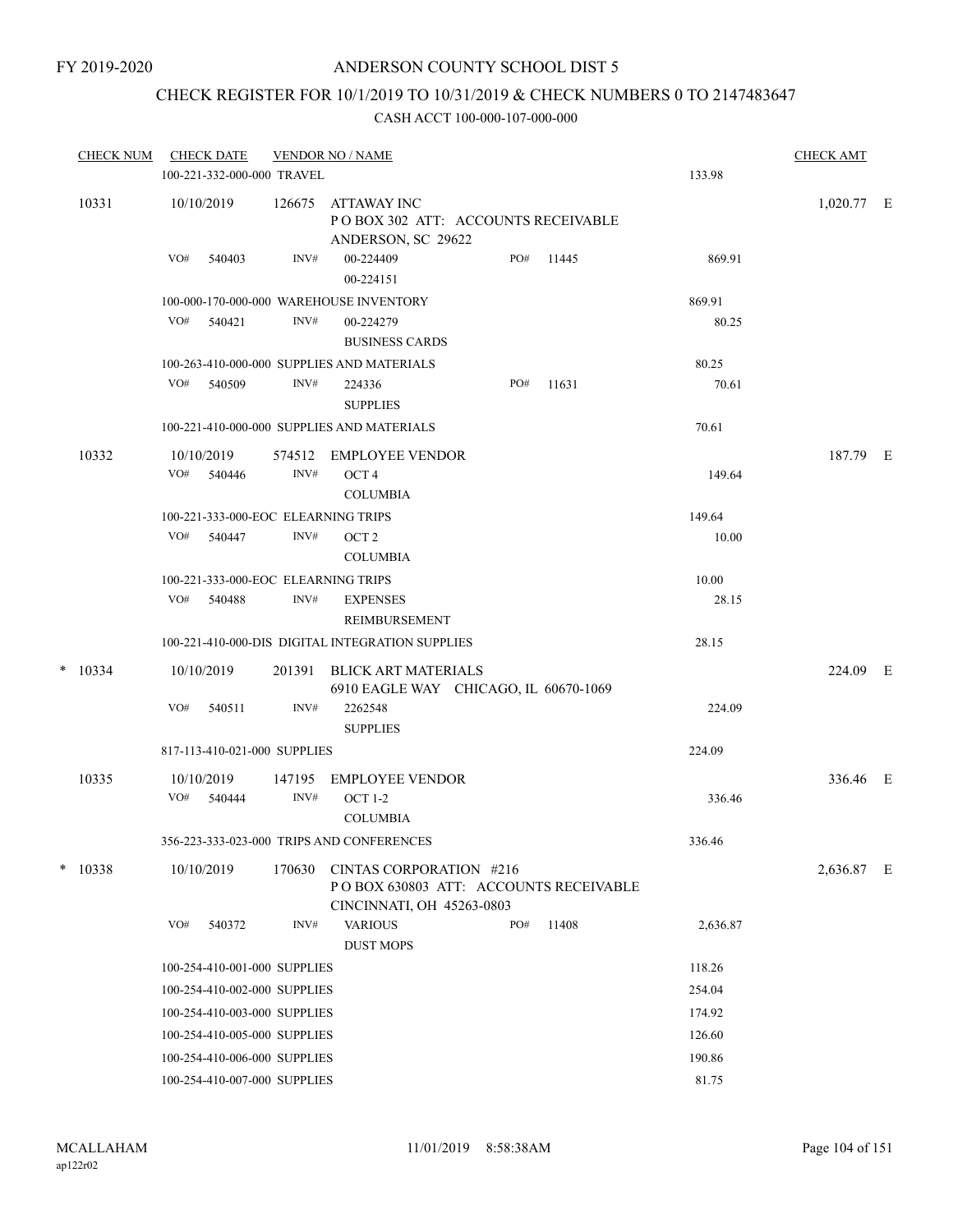# CHECK REGISTER FOR 10/1/2019 TO 10/31/2019 & CHECK NUMBERS 0 TO 2147483647

|   | <u>CHECK NUM</u> | <b>CHECK DATE</b>            |        | <b>VENDOR NO / NAME</b>                                                 |                | <b>CHECK AMT</b> |  |
|---|------------------|------------------------------|--------|-------------------------------------------------------------------------|----------------|------------------|--|
|   |                  | 100-254-410-008-000 SUPPLIES |        |                                                                         | 190.32         |                  |  |
|   |                  | 100-254-410-009-000 SUPPLIES |        |                                                                         | 92.90          |                  |  |
|   |                  | 100-254-410-010-000 SUPPLIES |        |                                                                         | 111.12         |                  |  |
|   |                  | 100-254-410-011-000 SUPPLIES |        |                                                                         | 54.22          |                  |  |
|   |                  | 100-254-410-012-000 SUPPLIES |        |                                                                         | 54.86          |                  |  |
|   |                  | 100-254-410-013-000 SUPPLIES |        |                                                                         | 127.95         |                  |  |
|   |                  | 100-254-410-014-000 SUPPLIES |        |                                                                         | 80.10          |                  |  |
|   |                  | 100-254-410-015-000 SUPPLIES |        |                                                                         | 63.00          |                  |  |
|   |                  | 100-254-410-016-000 SUPPLIES |        |                                                                         | 63.00          |                  |  |
|   |                  | 100-254-410-017-000 SUPPLIES |        |                                                                         | 246.15         |                  |  |
|   |                  | 100-254-410-018-000 SUPPLIES |        |                                                                         | 70.66          |                  |  |
|   |                  | 100-254-410-019-000 SUPPLIES |        |                                                                         | 93.18          |                  |  |
|   |                  | 100-254-410-020-000 SUPPLIES |        |                                                                         | 142.32         |                  |  |
|   |                  | 100-254-410-021-000 SUPPLIES |        |                                                                         | 145.84         |                  |  |
|   |                  | 100-254-410-023-000 SUPPLIES |        |                                                                         | 40.44          |                  |  |
|   |                  | 131-254-410-031-000 SUPPLIES |        |                                                                         | 114.38         |                  |  |
|   | 10339            | 10/10/2019                   | 566330 | <b>CLEAN CARE OF ANDERSON</b><br>P.O. BOX 1563 ATT: ACCOUNTS RECEIVABLE |                | 200.00 E         |  |
|   |                  | VO#<br>540628                | INV#   | ANDERSON, SC 29622<br>26188                                             |                |                  |  |
|   |                  |                              |        | <b>CALHOUN</b>                                                          | 200.00         |                  |  |
|   |                  |                              |        | 100-254-323-014-001 CONTRACTED SERVICES                                 | 200.00         |                  |  |
| * | 10342            | 10/10/2019                   | 187300 | CRESCENT SUPPLY CO, INC                                                 |                | 1,117.99 E       |  |
|   |                  |                              |        | POBOX 8798 ATT: ACCOUNTS RECEIVABLE                                     |                |                  |  |
|   |                  |                              |        | GREENVILLE, SC 29604                                                    |                |                  |  |
|   |                  | VO#<br>540620                | INV#   | 397723                                                                  | 3.05           |                  |  |
|   |                  |                              |        | <b>SUPPLIES</b>                                                         |                |                  |  |
|   |                  |                              |        | 100-254-410-014-400 HVAC/ELECTRICAL/PLUMBING                            | 3.05           |                  |  |
|   |                  | VO#<br>540621                | INV#   | 397757                                                                  | 9.63           |                  |  |
|   |                  |                              |        | <b>SUPPLIES</b>                                                         |                |                  |  |
|   |                  |                              |        | 100-254-410-019-400 HVAC/ELECTRICAL/PLUMBING                            | 9.63           |                  |  |
|   |                  | VO#<br>540622                | INV#   | 397693                                                                  | 19.43          |                  |  |
|   |                  |                              |        | <b>SUPPLIES</b>                                                         |                |                  |  |
|   |                  | VO#<br>540623                | INV#   | 100-254-410-000-001 MAINT. SUPPLIES-STRUCTURES<br>397690                | 19.43<br>37.60 |                  |  |
|   |                  |                              |        | <b>SUPPLIES</b>                                                         |                |                  |  |
|   |                  |                              |        | 100-254-410-008-400 HVAC/ELECTRICAL/PLUMBING                            | 37.60          |                  |  |
|   |                  | VO#<br>540624                | INV#   | 397758                                                                  | 91.46          |                  |  |
|   |                  |                              |        | <b>SUPPLIES</b>                                                         |                |                  |  |
|   |                  |                              |        | 100-254-410-007-400 HVAC/ELECTRICAL/PLUMBING                            | 91.46          |                  |  |
|   |                  | VO# 540625                   | INV#   | 397692                                                                  | 144.36         |                  |  |
|   |                  |                              |        | <b>SUPPLIES</b>                                                         |                |                  |  |
|   |                  |                              |        | 100-254-410-008-400 HVAC/ELECTRICAL/PLUMBING                            | 144.36         |                  |  |
|   |                  | VO#<br>540626                | INV#   | 397691                                                                  | 241.78         |                  |  |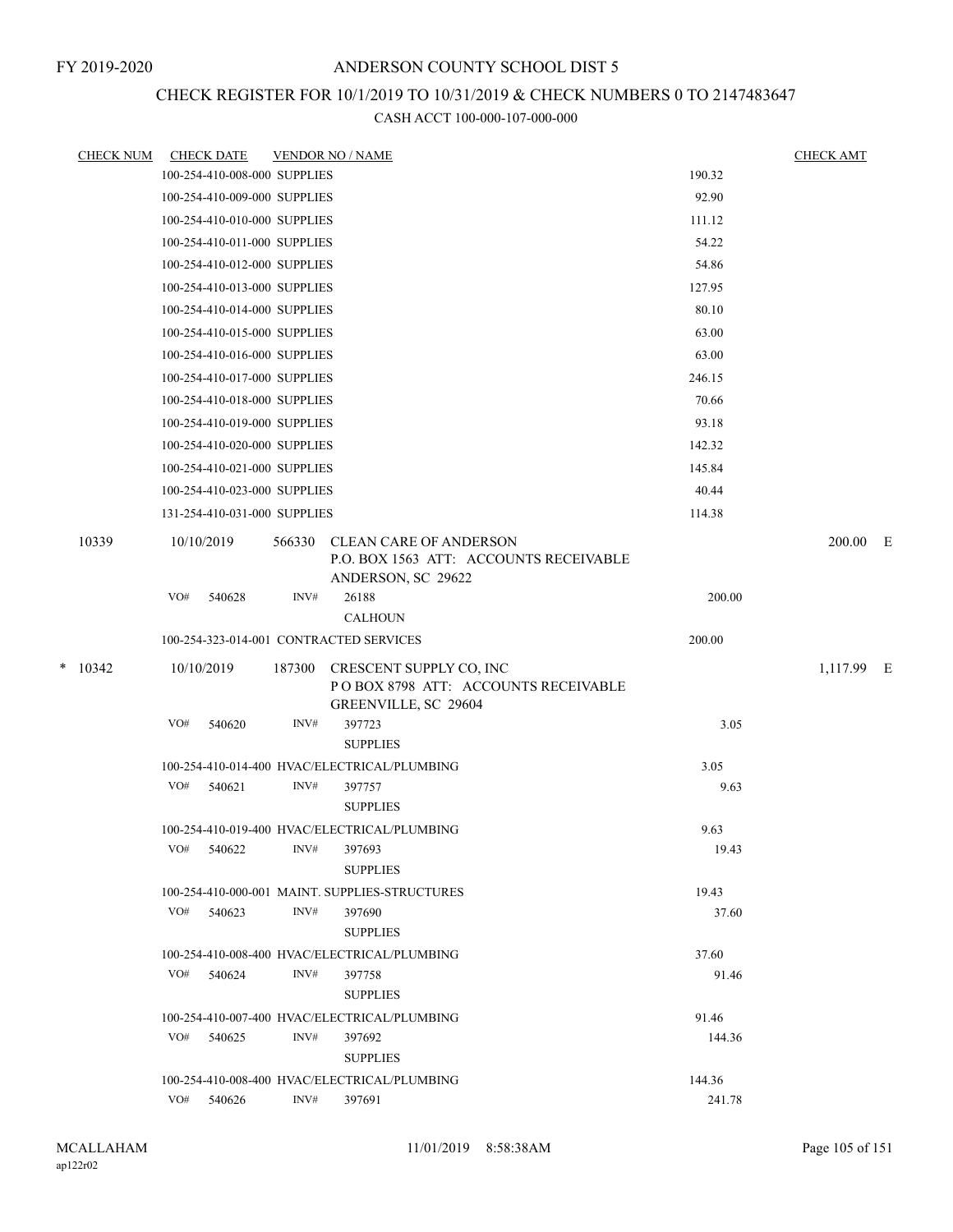## CHECK REGISTER FOR 10/1/2019 TO 10/31/2019 & CHECK NUMBERS 0 TO 2147483647

| <b>CHECK NUM</b> | <b>CHECK DATE</b>                                  |      | <b>VENDOR NO / NAME</b>                      |     |           |          | <b>CHECK AMT</b> |  |
|------------------|----------------------------------------------------|------|----------------------------------------------|-----|-----------|----------|------------------|--|
|                  |                                                    |      | <b>SUPPLIES</b>                              |     |           |          |                  |  |
|                  |                                                    |      | 100-254-410-015-400 HVAC/ELECTRICAL/PLUMBING |     |           | 241.78   |                  |  |
|                  | VO# 540627                                         | INV# | 397721                                       |     |           | 570.68   |                  |  |
|                  |                                                    |      | <b>SUPPLIES</b>                              |     |           |          |                  |  |
|                  |                                                    |      | 100-254-410-013-400 HVAC/ELECTRICAL/PLUMBING |     |           | 570.68   |                  |  |
| $*$ 10344        | 10/10/2019                                         |      | 572679 DEFENDER SERVICES, INC.               |     |           |          | 674.24 E         |  |
|                  |                                                    |      | PO BOX 1775 COLUMBIA, SC 29202               |     |           |          |                  |  |
|                  | VO#<br>540374                                      | INV# | 743401                                       |     | PO# 11388 | 674.24   |                  |  |
|                  |                                                    |      | <b>SECURITY</b>                              |     |           |          |                  |  |
|                  | 100-181-312-023-000 PURCHASED SERVICES             |      |                                              |     |           | 674.24   |                  |  |
| $*$ 10346        | 10/10/2019                                         |      | 213300 EBS, INC                              |     |           |          | 132.26 E         |  |
|                  |                                                    |      | 615 EAST RIVER STREET ATT: ACCOUNTS          |     |           |          |                  |  |
|                  |                                                    |      | RECEIVABLE ANDERSON, SC 29624                |     |           |          |                  |  |
|                  | VO#<br>540614                                      | INV# | 105898                                       |     |           | 27.55    |                  |  |
|                  |                                                    |      | <b>KEYS</b>                                  |     |           |          |                  |  |
|                  |                                                    |      | 100-254-410-009-001 SUPPLIES - MAINTENANCE   |     |           | 27.55    |                  |  |
|                  | VO# 540615                                         | INV# | 105873                                       |     |           | 9.58     |                  |  |
|                  |                                                    |      | <b>KEYS</b>                                  |     |           |          |                  |  |
|                  | 100-254-410-000-400 HVAC SUPPLIES                  |      |                                              |     |           | 9.58     |                  |  |
|                  | VO# 540616                                         | INV# | 105876                                       |     |           | 3.16     |                  |  |
|                  |                                                    |      | <b>KEYS</b>                                  |     |           |          |                  |  |
|                  |                                                    |      |                                              |     |           | 3.16     |                  |  |
|                  | 100-254-410-000-400 HVAC SUPPLIES<br>VO#<br>540617 | INV# | 105888                                       |     |           | 40.13    |                  |  |
|                  |                                                    |      | <b>KEYS</b>                                  |     |           |          |                  |  |
|                  |                                                    |      |                                              |     |           |          |                  |  |
|                  |                                                    |      | 100-254-410-008-001 SUPPLIES - MAINTENANCE   |     |           | 40.13    |                  |  |
|                  | VO# 540618                                         | INV# | 105892                                       |     |           | 22.74    |                  |  |
|                  |                                                    |      | <b>KEYS</b>                                  |     |           |          |                  |  |
|                  |                                                    |      | 100-254-410-001-001 SUPPLIES - MAINTENANCE   |     |           | 22.74    |                  |  |
|                  | VO# 540619                                         | INV# | 105893                                       |     |           | 29.10    |                  |  |
|                  |                                                    |      | <b>KEYS</b>                                  |     |           |          |                  |  |
|                  |                                                    |      | 100-254-410-002-001 SUPPLIES - MAINTENANCE   |     |           | 29.10    |                  |  |
| 10347            | 10/10/2019                                         |      | 571257 EMS LINO, INC.                        |     |           |          | 3,017.00 E       |  |
|                  |                                                    |      | EDUCATION MANAGEMENT SYSTEMS PO BOX          |     |           |          |                  |  |
|                  |                                                    |      | 745000 ATLANTA, GA 30374                     |     |           |          |                  |  |
|                  | VO#<br>540514                                      | INV# | 1355                                         | PO# | 11530     | 382.00   |                  |  |
|                  |                                                    |      | <b>DIGITAL MENU</b>                          |     |           |          |                  |  |
|                  | 600-256-410-000-000 SUPPLIES                       |      |                                              |     |           | 382.00   |                  |  |
|                  | VO# 540515                                         | INV# | 1229                                         | PO# | 11531     | 740.00   |                  |  |
|                  |                                                    |      | <b>DIGITAL MENU</b>                          |     |           |          |                  |  |
|                  | 600-256-445-000-000 SOFTWARE                       |      |                                              |     |           | 740.00   |                  |  |
|                  | VO# 540516                                         | INV# | 1225                                         |     |           | 1,895.00 |                  |  |
|                  |                                                    |      | <b>LICENSE</b>                               |     |           |          |                  |  |
|                  | 600-256-445-000-000 SOFTWARE                       |      |                                              |     |           | 1,895.00 |                  |  |
| 10348            | 10/10/2019                                         |      | 237555 FORMS & SUPPLY                        |     |           |          | 8,830.52 E       |  |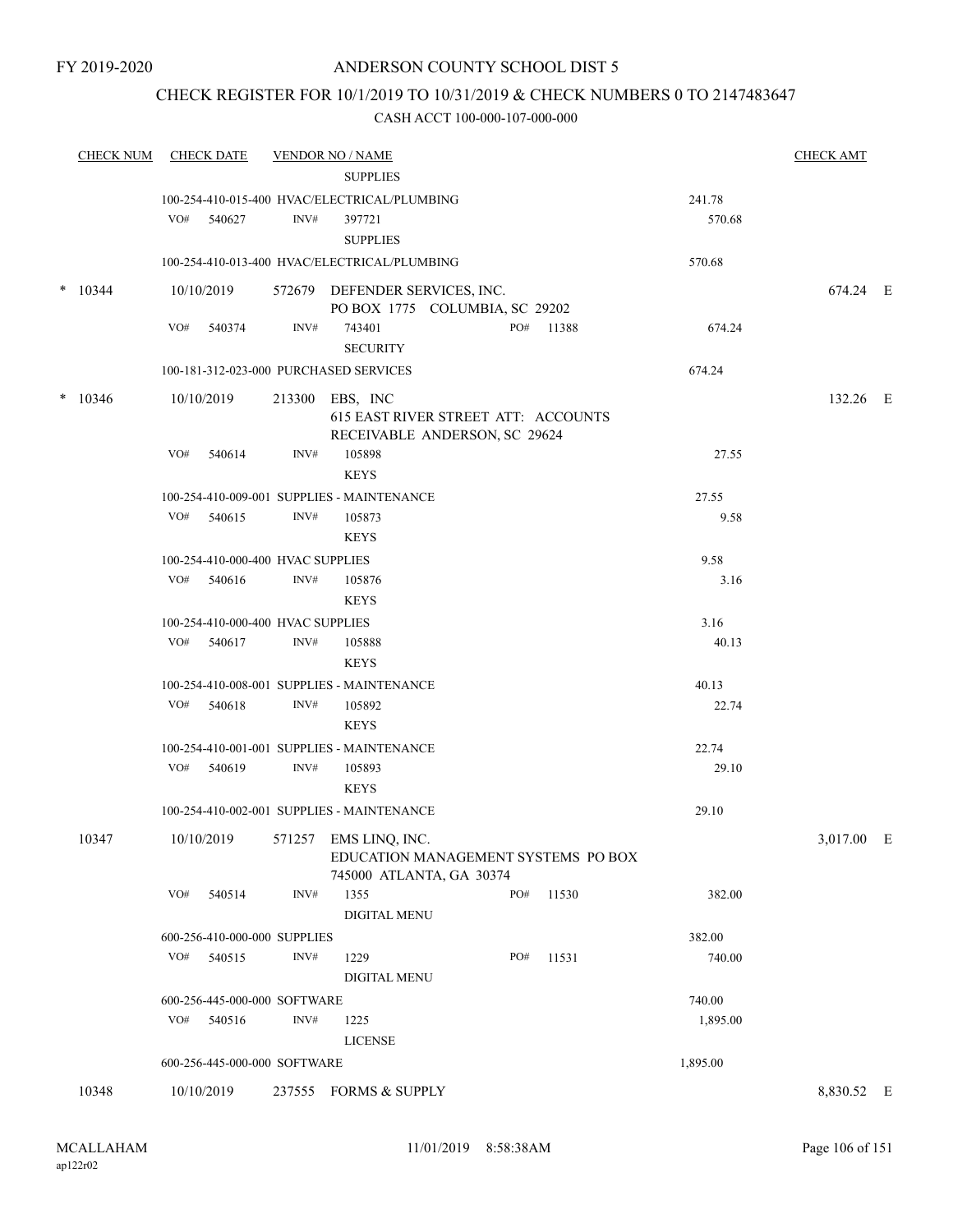## CHECK REGISTER FOR 10/1/2019 TO 10/31/2019 & CHECK NUMBERS 0 TO 2147483647

|   | <b>CHECK NUM</b> |     | <b>CHECK DATE</b>    |                | <b>VENDOR NO / NAME</b>                                                            |                                                                         |       |                | <b>CHECK AMT</b> |   |
|---|------------------|-----|----------------------|----------------|------------------------------------------------------------------------------------|-------------------------------------------------------------------------|-------|----------------|------------------|---|
|   |                  |     |                      |                | CHARLOTTE, NC 28256                                                                | POBOX 563953 ATT: ACCOUNTS RECEIVABLE                                   |       |                |                  |   |
|   |                  | VO# | 540408               | INV#           | 5160112-0, 1<br><b>SUPPLIES</b>                                                    | PO#                                                                     | 11499 | 830.69         |                  |   |
|   |                  |     |                      |                | 100-000-170-000-000 WAREHOUSE INVENTORY                                            |                                                                         |       | 830.69         |                  |   |
|   |                  | VO# | 540409               | INV#           | PO 11443<br><b>SUPPLIES</b>                                                        | PO#                                                                     | 11443 | 7,924.11       |                  |   |
|   |                  |     |                      |                | 100-000-170-000-000 WAREHOUSE INVENTORY                                            |                                                                         |       | 7,924.11       |                  |   |
|   |                  | VO# | 540463               | INV#           | 5174847<br><b>SUPPLIES</b>                                                         | PO#                                                                     | 11636 | 9.81           |                  |   |
|   |                  |     |                      |                | 100-252-410-000-000 SUPPLIES AND MATERIALS                                         |                                                                         |       | 9.81           |                  |   |
|   |                  | VO# | 540517               | INV#           | 5189610<br><b>SUPPLIES</b>                                                         | PO#                                                                     | 11710 | 65.91          |                  |   |
|   |                  |     |                      |                | 201-112-410-012-000 SUPPLIES AND MATERIALS                                         |                                                                         |       | 65.91          |                  |   |
| * | 10350            |     | 10/10/2019           | 564031         | <b>GLOVES PLUS INC</b>                                                             | 227 NEELY FERRY ROAD ATT: ACCOUNTS<br>RECEIVABLE SIMPSONVILLE, SC 29680 |       |                | 923.06 E         |   |
|   |                  | VO# | 540405               | INV#           | GP-141821<br><b>SUPPLIES</b>                                                       | PO#                                                                     | 11602 | 923.06         |                  |   |
|   |                  |     |                      |                | 100-000-170-000-000 WAREHOUSE INVENTORY<br>100-000-170-000-000 WAREHOUSE INVENTORY |                                                                         |       | 918.06<br>5.00 |                  |   |
|   | 10351            | VO# | 10/10/2019<br>540440 | 565738<br>INV# | <b>EMPLOYEE VENDOR</b><br>$9/30 - 10/3$<br><b>TEXAS</b>                            |                                                                         |       | 2,790.03       | 2,790.03         | E |
|   |                  |     |                      |                | 850-266-333-000-000 Trips and Conferences                                          |                                                                         |       | 2,790.03       |                  |   |
|   | 10352            |     | 10/10/2019           | 570057         | CHICAGO, IL 60694-1595                                                             | HERITAGE FOOD SERVICE GROUP<br>P.O. BOX 71595 ATT: ACCOUNTS RECEIVABLE  |       |                | 363.23 E         |   |
|   |                  | VO# | 540565               | INV#           | 6108219<br><b>REPAIR PARTS</b>                                                     |                                                                         |       | 32.87          |                  |   |
|   |                  |     |                      |                | 600-256-323-012-000 REPAIRS TO EQUIPMENT                                           |                                                                         |       | 32.87          |                  |   |
|   |                  | VO# | 540566               | INV#           | 6096512<br><b>REPAIR PARTS</b>                                                     |                                                                         |       | 132.83         |                  |   |
|   |                  |     |                      |                | 600-256-323-012-000 REPAIRS TO EQUIPMENT                                           |                                                                         |       | 132.83         |                  |   |
|   |                  | VO# | 540567               | INV#           | 6110069<br><b>REPAIR PARTS</b>                                                     |                                                                         |       | 197.53         |                  |   |
|   |                  |     |                      |                | 600-256-323-016-000 REPAIRS TO EQUIPMENT                                           |                                                                         |       | 197.53         |                  |   |
| * | 10356            |     | 10/10/2019           | 573295         | <b>EMPLOYEE VENDOR</b>                                                             |                                                                         |       |                | 127.36 E         |   |
|   |                  | VO# | 540392               | INV#           | 09/17-10/08/19<br><b>MILEAGE</b>                                                   |                                                                         |       | 127.36         |                  |   |
|   |                  |     |                      |                | 100-266-332-000-000 IN-DISTRICT TRAVEL                                             |                                                                         |       | 127.36         |                  |   |
|   | 10357            |     | 10/10/2019           | 113700         | INDEPENDENT MAIL                                                                   | PO BOX 1411 CHARLOTTE, NC 28201-1411                                    |       |                | 440.80 E         |   |
|   |                  | VO# | 540379               | INV#           | 0003809140                                                                         | PO#                                                                     | 11697 | 104.40         |                  |   |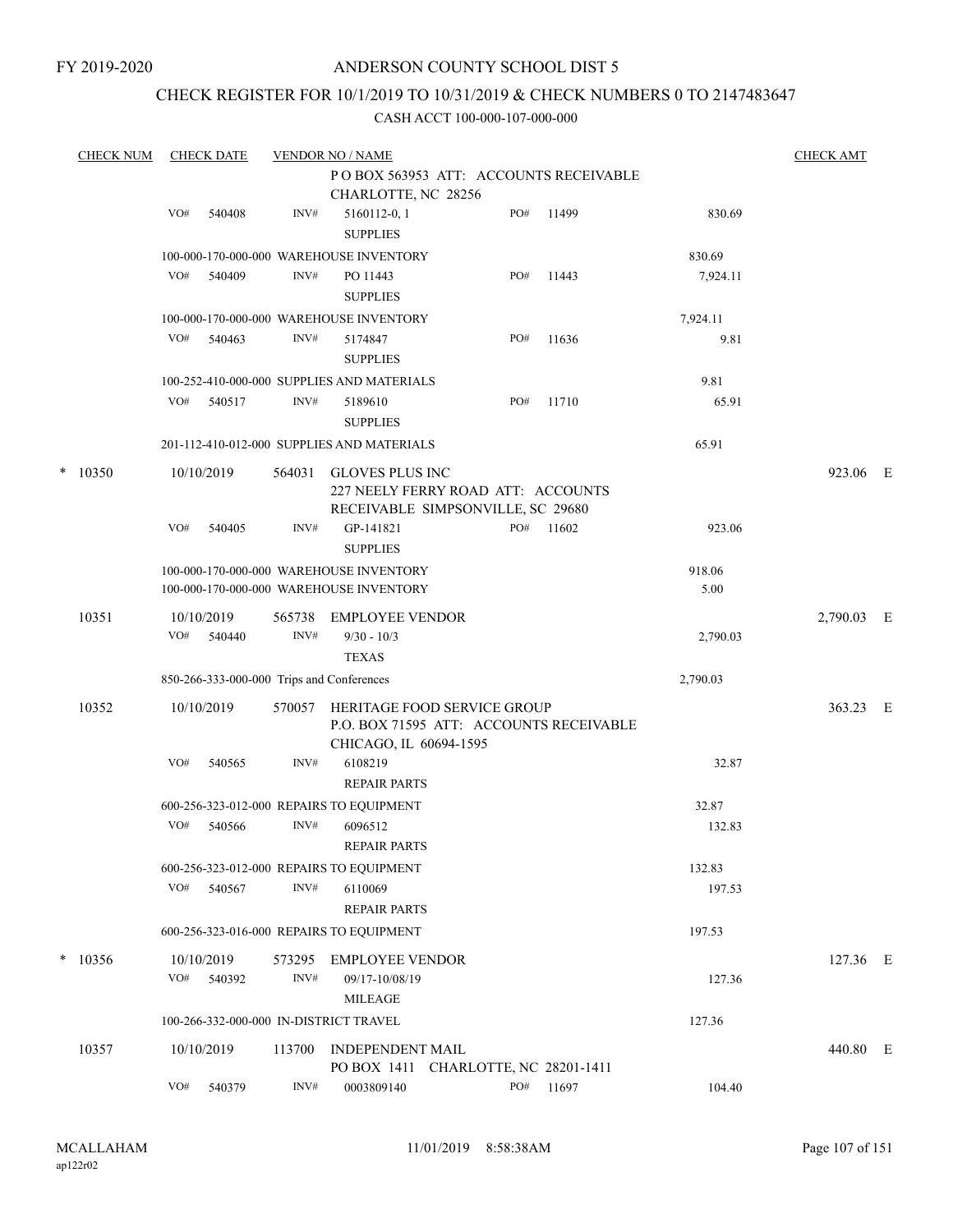#### FY 2019-2020

## ANDERSON COUNTY SCHOOL DIST 5

## CHECK REGISTER FOR 10/1/2019 TO 10/31/2019 & CHECK NUMBERS 0 TO 2147483647

| <b>CHECK NUM</b> |            | <b>CHECK DATE</b>               |                | <b>VENDOR NO / NAME</b>                                                             |     |       |        | <b>CHECK AMT</b> |  |
|------------------|------------|---------------------------------|----------------|-------------------------------------------------------------------------------------|-----|-------|--------|------------------|--|
|                  |            |                                 |                | AD                                                                                  |     |       |        |                  |  |
|                  |            | 100-257-350-000-000 ADVERTISING |                |                                                                                     |     |       | 104.40 |                  |  |
|                  | VO#        | 540380                          | INV#           | 0003802246<br>AD                                                                    | PO# | 11656 | 58.00  |                  |  |
|                  |            | 100-257-350-000-000 ADVERTISING |                |                                                                                     |     |       | 58.00  |                  |  |
|                  | VO#        | 540381                          | INV#           | 0003797109<br>AD                                                                    | PO# | 11635 | 75.40  |                  |  |
|                  |            | 100-257-350-000-000 ADVERTISING |                |                                                                                     |     |       | 75.40  |                  |  |
|                  | VO#        | 540382                          | INV#           | 0003774993<br>AD                                                                    | PO# | 11508 | 58.00  |                  |  |
|                  |            | 100-257-350-000-000 ADVERTISING |                |                                                                                     |     |       | 58.00  |                  |  |
|                  | VO#        | 540383                          | INV#           | 0003762008<br>AD                                                                    | PO# | 11457 | 75.40  |                  |  |
|                  |            | 100-257-350-000-000 ADVERTISING |                |                                                                                     |     |       | 75.40  |                  |  |
|                  | VO# 540384 |                                 | INV#           | 0003737373<br>AD                                                                    | PO# | 11372 | 69.60  |                  |  |
|                  |            | 100-257-350-000-000 ADVERTISING |                |                                                                                     |     |       | 69.60  |                  |  |
| 10358            | 10/10/2019 |                                 |                | 276355 IPC SUPPLY, INC<br>POBOX 1987 ATT: ACCOUNTS RECEIVABLE<br>ANDERSON, SC 29622 |     |       |        | 378.78 E         |  |
|                  | VO#        | 540404                          | INV#           | 40274<br><b>SUPPLIES</b>                                                            | PO# | 11597 | 378.78 |                  |  |
|                  |            |                                 |                | 100-000-170-000-000 WAREHOUSE INVENTORY                                             |     |       | 378.78 |                  |  |
| 10359            | 10/10/2019 |                                 |                | 564696 JOHNSTONE SUPPLY<br>POBOX 17466 GREENVILLE, SC 29606                         |     |       |        | 598.60 E         |  |
|                  | VO#        | 540603                          | INV#           | 4012235<br><b>SUPPLIES</b>                                                          |     |       | 126.65 |                  |  |
|                  |            |                                 |                | 100-254-410-006-400 HVAC/ELECTRICAL/PLUMBING                                        |     |       | 126.65 |                  |  |
|                  | VO# 540604 |                                 | INV#           | 4012288<br><b>BELTS</b>                                                             |     |       | 59.28  |                  |  |
|                  |            |                                 |                | 100-254-410-015-400 HVAC/ELECTRICAL/PLUMBING                                        |     |       | 59.28  |                  |  |
|                  | VO#        | 540605                          | $\text{INV}\#$ | 4011933<br><b>HVAC BOARD</b>                                                        |     |       | 117.48 |                  |  |
|                  |            |                                 |                | 100-254-410-006-400 HVAC/ELECTRICAL/PLUMBING                                        |     |       | 117.48 |                  |  |
|                  | VO#        | 540606                          | INV#           | 4012176<br><b>REPAIR PARTS</b>                                                      |     |       | 73.34  |                  |  |
|                  |            |                                 |                | 100-254-410-012-400 HVAC/ELECTRICAL/PLUMBING                                        |     |       | 73.34  |                  |  |
|                  | VO#        | 540607                          | INV#           | 4012222<br><b>REPAIR PARTS</b>                                                      |     |       | 221.85 |                  |  |
|                  |            |                                 |                | 100-254-410-005-400 HVAC/ELECTRICAL/PLUMBING                                        |     |       | 221.85 |                  |  |
| 10360            | 10/10/2019 |                                 | 300176         | JOSTENS INC<br>21336 NETWORK PLACE ATT: ACCOUNTS<br>RECEIVABLE CHICAGO, IL 60673    |     |       |        | 753.80 E         |  |
|                  | VO#        | 540464                          | INV#           | JOB 43653                                                                           |     |       | 753.80 |                  |  |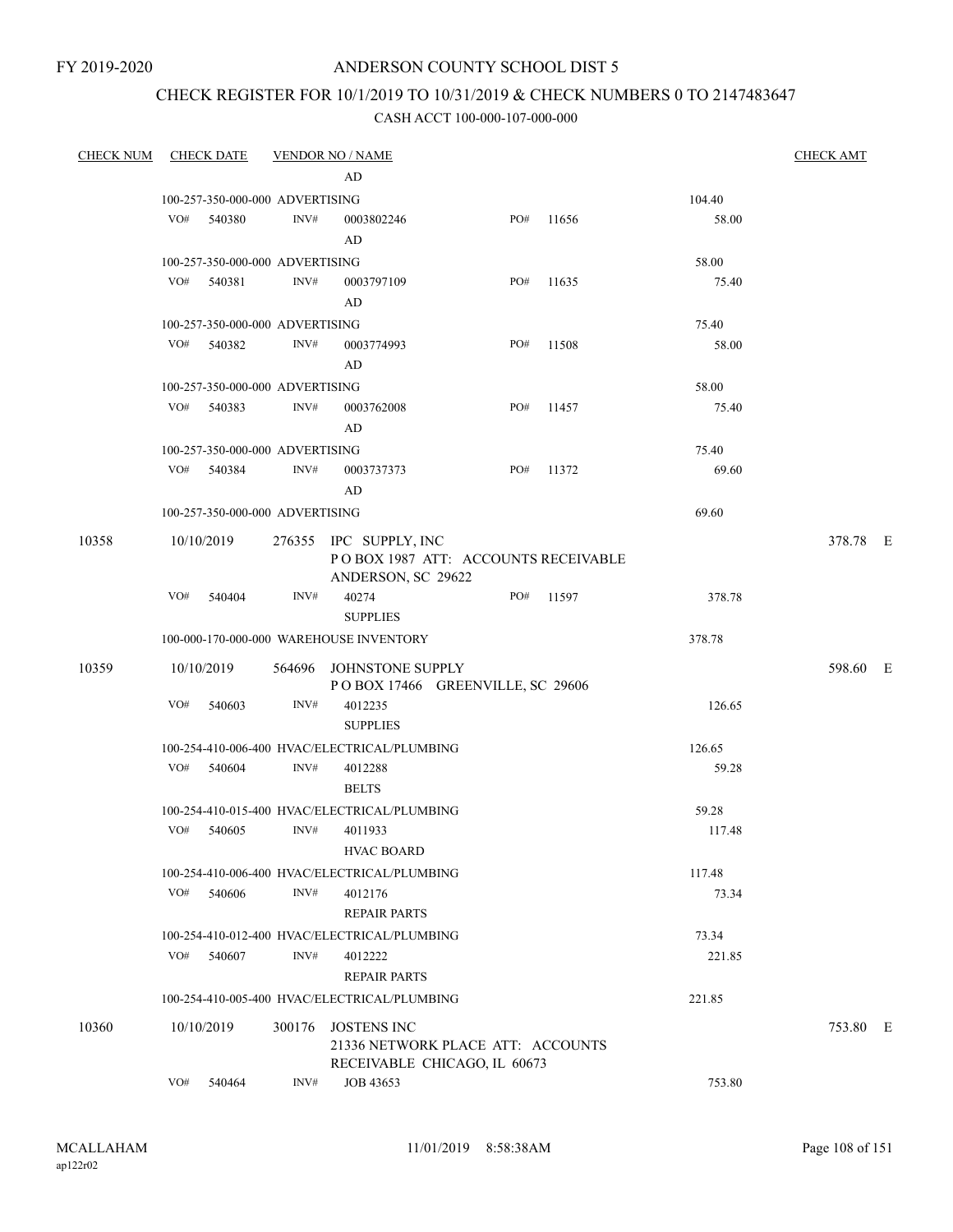## CHECK REGISTER FOR 10/1/2019 TO 10/31/2019 & CHECK NUMBERS 0 TO 2147483647

| <b>CHECK NUM</b> | <b>CHECK DATE</b>                       |                | <b>VENDOR NO / NAME</b><br>ROBERT ANDERSON                                                       |        | <b>CHECK AMT</b> |  |
|------------------|-----------------------------------------|----------------|--------------------------------------------------------------------------------------------------|--------|------------------|--|
|                  | 706-271-660-006-552 YEARBOOK EXPENSE    |                |                                                                                                  | 753.80 |                  |  |
| 10361            | 10/10/2019                              | 566745         | JUNIOR LIBRARY GUILD<br>P.O. BOX 6308 ATT: ACCOUNTS RECEIVABLE<br>CAROL STREAM, IL 60197-6308    |        | 295.25 E         |  |
|                  | VO#<br>540520                           | INV#           | 482500<br>PO#<br>11493<br><b>MCCANTS</b>                                                         | 295.25 |                  |  |
|                  | 100-222-410-005-000 SUPPLIES            |                |                                                                                                  | 295.25 |                  |  |
| 10362            | 10/10/2019                              | 563608         | JW PEPPER & SON, INC<br>POBOX 642 ATT: ACCOUNTS RECEIVABLE<br><b>EXTON, PA 19341</b>             |        | 105.23 E         |  |
|                  | VO#<br>540423                           | INV#           | 178532028<br>WHEN OCT GOES                                                                       | 10.00  |                  |  |
|                  | 100-114-410-021-COB SUPPLIES            |                |                                                                                                  | 10.00  |                  |  |
|                  | VO#<br>540521                           | INV#           | 182652844<br>SOUTHWOOD                                                                           | 95.23  |                  |  |
|                  | 100-114-410-021-COB SUPPLIES            |                |                                                                                                  | 95.23  |                  |  |
| 10363            | 10/10/2019                              | 307650         | <b>EMPLOYEE VENDOR</b>                                                                           |        | 288.02 E         |  |
|                  | VO#<br>540442                           | INV#           | OCT <sub>4</sub><br><b>COLUMBIA</b>                                                              | 132.24 |                  |  |
|                  |                                         |                | 100-221-333-000-000 TRIPS AND CONFERENCES                                                        | 132.24 |                  |  |
|                  | VO#<br>540443                           | INV#           | OCT <sub>2</sub><br><b>COLUMBIA</b>                                                              | 155.78 |                  |  |
|                  | 100-221-333-000-EOC ELEARNING TRIPS     |                |                                                                                                  | 155.78 |                  |  |
| 10364            | 10/10/2019<br>VO# 540445                | 574631<br>INV# | <b>EMPLOYEE VENDOR</b><br>OCT <sub>2</sub>                                                       | 255.68 | 255.68 E         |  |
|                  |                                         |                | <b>COLUMBIA</b>                                                                                  |        |                  |  |
|                  | 283-223-333-000-000 TRIPS/MILEAGE       |                |                                                                                                  | 255.68 |                  |  |
| 10365            | 10/10/2019<br>VO#<br>540450             | 574918<br>INV# | <b>EMPLOYEE VENDOR</b><br>OCT <sub>4</sub><br><b>COLUMBIA</b>                                    | 133.44 | 133.44 E         |  |
|                  | 100-221-333-000-EOC ELEARNING TRIPS     |                |                                                                                                  | 133.44 |                  |  |
| 10366            | 10/10/2019                              | 349701         | MED CENTRAL HEALTH RESOURCES<br>3424 CLEMSON BLVD ATT: ACCOUNTS<br>RECEIVABLE ANDERSON, SC 29621 |        | 150.00 E         |  |
|                  | VO#<br>540424                           | INV#           | 12508<br><b>SHETROMPF</b>                                                                        | 65.00  |                  |  |
|                  | 100-255-323-000-000 CONTRACTED SERVICES |                |                                                                                                  | 65.00  |                  |  |
|                  | VO#<br>540425                           | INV#           | 44957<br><b>ROBERTS</b>                                                                          | 85.00  |                  |  |
|                  | 100-255-323-000-000 CONTRACTED SERVICES |                |                                                                                                  | 85.00  |                  |  |
| $*$ 10368        | 10/10/2019                              | 127350         | <b>EMPLOYEE VENDOR</b>                                                                           |        | 130.85 E         |  |
|                  | VO#<br>540396                           | INV#           | <b>SEPT 2019</b>                                                                                 | 130.85 |                  |  |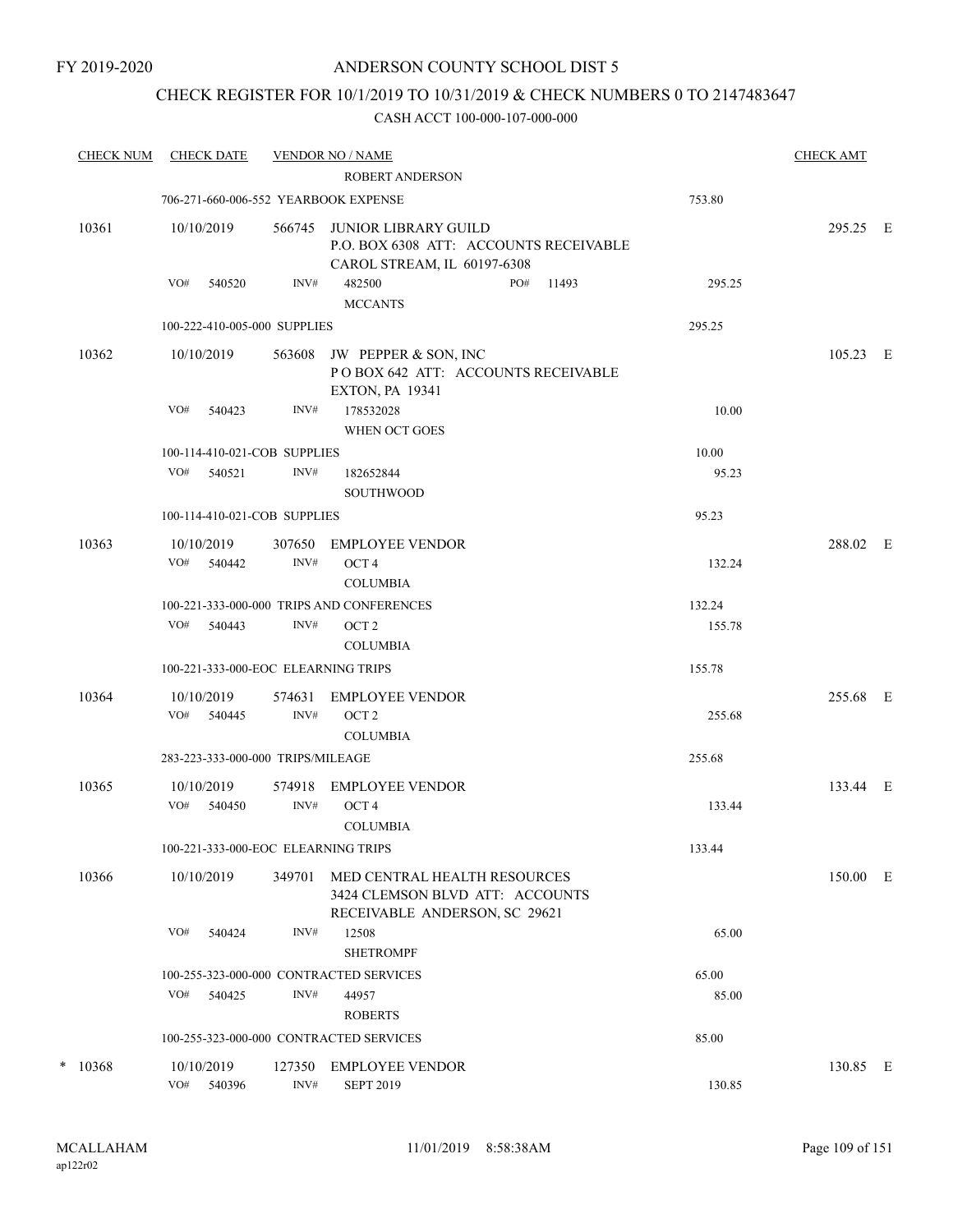FY 2019-2020

### ANDERSON COUNTY SCHOOL DIST 5

## CHECK REGISTER FOR 10/1/2019 TO 10/31/2019 & CHECK NUMBERS 0 TO 2147483647

| <b>CHECK NUM</b> | <b>CHECK DATE</b>            | <b>VENDOR NO / NAME</b>                                           | <b>CHECK AMT</b>       |
|------------------|------------------------------|-------------------------------------------------------------------|------------------------|
|                  |                              | <b>MILEAGE</b>                                                    |                        |
|                  | 100-221-332-000-000 TRAVEL   |                                                                   | 130.85                 |
| 10369            | 10/10/2019                   | 574388 NAPA AUTO PARTS<br>508 SOUTH MAIN ST ANDERSON, SC 29624    | 147.84 E               |
|                  | VO#<br>540598                | INV#<br>730003<br><b>SUPPLIES</b>                                 | 14.45                  |
|                  |                              | 100-254-410-000-001 MAINT. SUPPLIES-STRUCTURES                    | 14.45                  |
|                  | VO#<br>540599                | INV#<br>728414<br><b>SUPPLIES</b>                                 | 133.39                 |
|                  |                              | 100-254-412-000-001 TRUCK SERVICE - MAINTENANCE                   | 133.39                 |
| 10370            | 10/10/2019                   | 570874 NEW READERS PRESS<br>101 WYOMING STREET SYRACUSE, NY 13204 | 100.93 E               |
|                  | VO#<br>540528                | INV#<br>9053579<br>CUST #871357                                   | 49.99                  |
|                  |                              | 723-190-660-023-911 MISCELLANEOUS- ADULT ED EXPENSE               | 49.99                  |
|                  | VO# 540529                   | INV#<br>9049833<br>CUST #871357                                   | 50.94                  |
|                  |                              | 723-190-660-023-911 MISCELLANEOUS- ADULT ED EXPENSE               | 50.94                  |
| 10371            | 10/10/2019<br>VO# 540449     | 572025 EMPLOYEE VENDOR<br>INV#<br>$9/30 - 10/3$<br><b>TEXAS</b>   | 1,923.88 E<br>1,923.88 |
|                  |                              | 100-263-333-000-000 TRIPS AND CONFERENCES                         | 1,923.88               |
|                  |                              |                                                                   |                        |
| 10372            | 10/10/2019                   | 389900 OFFICE DEPOT<br>POBOX 1413 CHARLOTTE, NC 28201-1413        | 1,327.15 E             |
|                  | VO#<br>540530                | INV#<br>PO# 11686<br>2344414415<br><b>SUPPLIES</b>                | 6.48                   |
|                  | 100-266-410-000-000 SUPPLIES |                                                                   | 6.48                   |
|                  | VO# 540531                   | INV#<br>383318947001<br><b>SUPPLIES</b>                           | 39.75                  |
|                  | 600-256-410-000-000 SUPPLIES |                                                                   | 39.75                  |
|                  | VO#<br>540532                | INV#<br>381547959001<br><b>SUPPLIES</b>                           | 71.12                  |
|                  | 600-256-410-000-000 SUPPLIES |                                                                   | 71.12                  |
|                  | VO# 540533                   | INV#<br>383338120001<br><b>SUPPLIES</b>                           | 34.23                  |
|                  |                              | 723-190-660-023-911 MISCELLANEOUS- ADULT ED EXPENSE               | 34.23                  |
|                  | VO# 540534                   | INV#<br>383337861001<br><b>SUPPLIES</b>                           | 210.89                 |
|                  |                              | 723-190-660-023-911 MISCELLANEOUS- ADULT ED EXPENSE               | 210.89                 |
|                  | VO# 540535                   | INV#<br>382431068001<br><b>SUPPLIES</b>                           | 189.05                 |
|                  |                              | 723-190-660-023-911 MISCELLANEOUS- ADULT ED EXPENSE               | 189.05                 |
|                  | VO#<br>540536                | INV#<br>380856008001<br><b>SUPPLIES</b>                           | 460.09                 |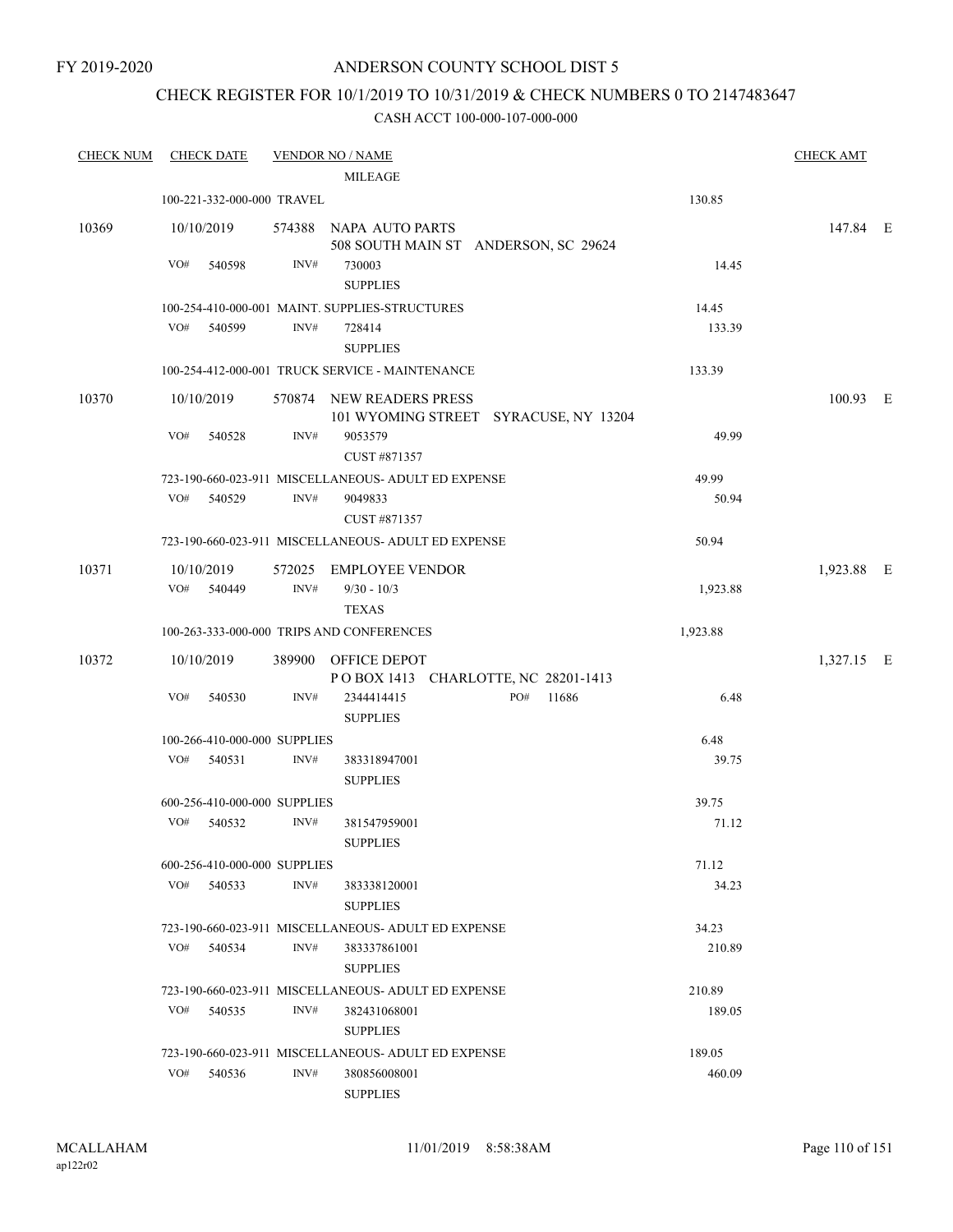## CHECK REGISTER FOR 10/1/2019 TO 10/31/2019 & CHECK NUMBERS 0 TO 2147483647

|        | <b>CHECK NUM</b> |     | <b>CHECK DATE</b>            |        | <b>VENDOR NO / NAME</b>                             |     |       |          | <b>CHECK AMT</b> |  |
|--------|------------------|-----|------------------------------|--------|-----------------------------------------------------|-----|-------|----------|------------------|--|
|        |                  |     |                              |        | 723-190-660-023-911 MISCELLANEOUS- ADULT ED EXPENSE |     |       | 460.09   |                  |  |
|        |                  | VO# | 540537                       | INV#   | 383704527001<br><b>SUPPLIES</b>                     |     |       | 48.14    |                  |  |
|        |                  |     |                              |        | 723-190-660-023-911 MISCELLANEOUS- ADULT ED EXPENSE |     |       | 48.14    |                  |  |
|        |                  | VO# | 540538                       | INV#   | 383330413001                                        | PO# | 11723 | 267.40   |                  |  |
|        |                  |     |                              |        | <b>SUPPLIES</b>                                     |     |       |          |                  |  |
|        |                  |     |                              |        | 395-212-410-000-000 SUPPLIES AND MATERIALS          |     |       | 267.40   |                  |  |
| *      | 10374            |     | 10/10/2019                   |        | 405100 PERMA-BOUND                                  |     |       |          | 151.50 E         |  |
|        |                  |     |                              |        | 617 EAST VANDALIA ROAD ATT: ACCOUNTS                |     |       |          |                  |  |
|        |                  |     |                              |        | RECEIVABLE JACKSONVILLE, IL 62650-3599              |     |       |          |                  |  |
|        |                  | VO# | 540539                       | INV#   | 1838268                                             | PO# | 11614 | 151.50   |                  |  |
|        |                  |     |                              |        | <b>MCCANTS</b>                                      |     |       |          |                  |  |
|        |                  |     | 100-222-410-005-000 SUPPLIES |        |                                                     |     |       | 151.50   |                  |  |
| $\ast$ | 10376            |     | 10/10/2019                   | 569814 | PITSCO EDUCATION                                    |     |       |          | 114.77 E         |  |
|        |                  |     |                              |        | PO BOX 804908 KANSAS CITY, MO 64180-4908            |     |       |          |                  |  |
|        |                  | VO# | 540540                       | INV#   | 749696-1                                            | PO# | 11698 | 114.77   |                  |  |
|        |                  |     |                              |        | <b>SUPPLIES</b>                                     |     |       |          |                  |  |
|        |                  |     |                              |        | 100-113-410-021-INQ INQUIRY BASED LEARNING          |     |       | 114.77   |                  |  |
| *      | 10378            |     | 10/10/2019                   |        | 574687 PRIORITY ONE SECURITY                        |     |       |          | 1,282.00 E       |  |
|        |                  |     |                              |        | 18 INTERCHANGE BLVD., SUITE B GREENVILLE,           |     |       |          |                  |  |
|        |                  | VO# | 540411                       | INV#   | SC 29607<br>1888896                                 | PO# | 11398 |          |                  |  |
|        |                  |     |                              |        | <b>SECURITY</b>                                     |     |       | 1,282.00 |                  |  |
|        |                  |     |                              |        |                                                     |     |       |          |                  |  |
|        |                  |     |                              |        | 100-254-323-000-600 MAINTENANCE SERVICES            |     |       | 92.00    |                  |  |
|        |                  |     |                              |        | 100-254-323-001-600 MAINTENANCE SERVICES            |     |       | 46.00    |                  |  |
|        |                  |     |                              |        | 100-254-323-002-600 MAINTENANCE SERVICES            |     |       | 168.00   |                  |  |
|        |                  |     |                              |        | 100-254-323-003-600 MAINTENANCE SERVICES            |     |       | 102.00   |                  |  |
|        |                  |     |                              |        | 100-254-323-005-600 MAINTENANCE SERVICES            |     |       | 46.00    |                  |  |
|        |                  |     |                              |        | 100-254-323-006-600 MAINTENANCE SERVICES            |     |       | 69.00    |                  |  |
|        |                  |     |                              |        | 100-254-323-007-600 MAINTENANCE SERVICES            |     |       | 46.00    |                  |  |
|        |                  |     |                              |        | 100-254-323-008-600 MAINTENANCE SERVICES            |     |       | 46.00    |                  |  |
|        |                  |     |                              |        | 100-254-323-009-600 MAINTENANCE SERVICES            |     |       | 46.00    |                  |  |
|        |                  |     |                              |        | 100-254-323-010-600 MAINTENANCE SERVICES            |     |       | 46.00    |                  |  |
|        |                  |     |                              |        | 100-254-323-011-600 MAINTENANCE SERVICES            |     |       | 46.00    |                  |  |
|        |                  |     |                              |        | 100-254-323-012-600 MAINTENANCE SERVICES            |     |       | 46.00    |                  |  |
|        |                  |     |                              |        | 100-254-323-013-600 MAINTENANCE SERVICES            |     |       | 46.00    |                  |  |
|        |                  |     |                              |        | 100-254-323-014-600 MAINTENANCE SERVICES            |     |       | 46.00    |                  |  |
|        |                  |     |                              |        | 100-254-323-015-600 MAINTENANCE SERVICES            |     |       | 46.00    |                  |  |
|        |                  |     |                              |        | 100-254-323-016-600 MAINTENANCE SERVICES            |     |       | 46.00    |                  |  |
|        |                  |     |                              |        | 100-254-323-017-600 MAINTENANCE SERVICES            |     |       | 46.00    |                  |  |
|        |                  |     |                              |        |                                                     |     |       |          |                  |  |
|        |                  |     |                              |        | 100-254-323-018-600 MAINTENANCE SERVICES            |     |       | 46.00    |                  |  |
|        |                  |     |                              |        | 100-254-323-019-600 MAINTENANCE SERVICES            |     |       | 46.00    |                  |  |
|        |                  |     |                              |        | 100-254-323-020-600 MAINTENANCE SERVICES            |     |       | 46.00    |                  |  |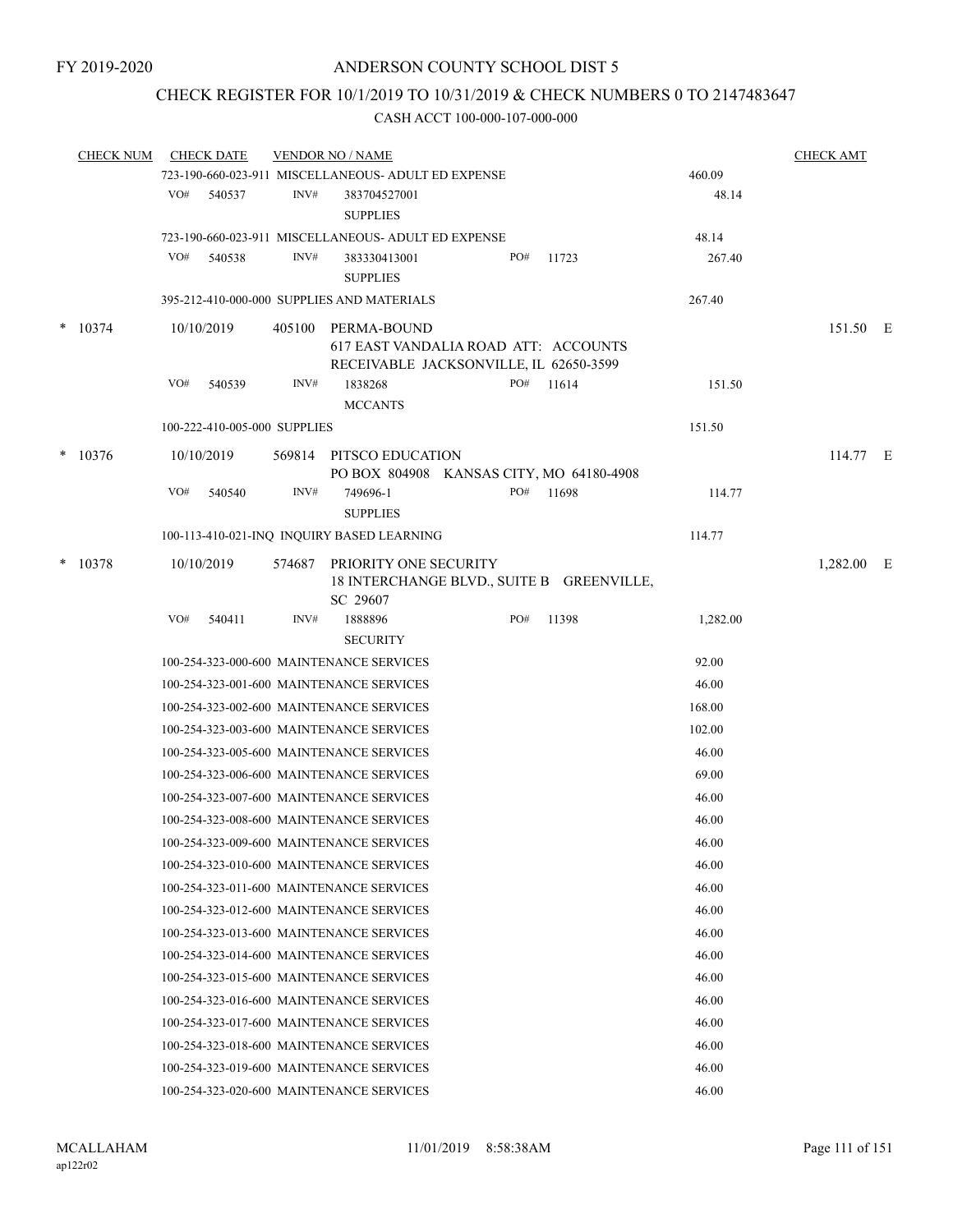## CHECK REGISTER FOR 10/1/2019 TO 10/31/2019 & CHECK NUMBERS 0 TO 2147483647

| <b>CHECK NUM</b> |     | <b>CHECK DATE</b>            |        | <b>VENDOR NO / NAME</b>                                                                                  |     |       |          | <b>CHECK AMT</b> |  |
|------------------|-----|------------------------------|--------|----------------------------------------------------------------------------------------------------------|-----|-------|----------|------------------|--|
|                  |     |                              |        | 100-254-323-021-600 MAINTENANCE SERVICES                                                                 |     |       | 46.00    |                  |  |
|                  |     |                              |        | 100-254-323-023-600 MAINTENANCE SERVICES                                                                 |     |       | 69.00    |                  |  |
| 10379            |     | 10/10/2019                   | 571719 | REPUBLIC SERVICES #744                                                                                   |     |       |          | 8,374.46 E       |  |
|                  |     |                              |        | PO BOX 9001099 LOUISVILLE, KY 40290-1099                                                                 |     |       |          |                  |  |
|                  | VO# | 540412                       | INV#   | 0744-001901491<br><b>SERVICE</b>                                                                         | PO# | 11399 | 8,374.46 |                  |  |
|                  |     |                              |        | 100-254-323-000-600 MAINTENANCE SERVICES                                                                 |     |       | 589.91   |                  |  |
|                  |     |                              |        | 100-254-323-001-600 MAINTENANCE SERVICES                                                                 |     |       | 687.67   |                  |  |
|                  |     |                              |        | 100-254-323-002-600 MAINTENANCE SERVICES                                                                 |     |       | 619.15   |                  |  |
|                  |     |                              |        | 100-254-323-003-600 MAINTENANCE SERVICES                                                                 |     |       | 689.86   |                  |  |
|                  |     |                              |        | 100-254-323-005-600 MAINTENANCE SERVICES                                                                 |     |       | 583.80   |                  |  |
|                  |     |                              |        | 100-254-323-006-600 MAINTENANCE SERVICES                                                                 |     |       | 475.61   |                  |  |
|                  |     |                              |        | 100-254-323-007-600 MAINTENANCE SERVICES                                                                 |     |       | 237.81   |                  |  |
|                  |     |                              |        | 100-254-323-008-600 MAINTENANCE SERVICES                                                                 |     |       | 286.01   |                  |  |
|                  |     |                              |        | 100-254-323-009-600 MAINTENANCE SERVICES                                                                 |     |       | 237.81   |                  |  |
|                  |     |                              |        | 100-254-323-010-600 MAINTENANCE SERVICES                                                                 |     |       | 237.81   |                  |  |
|                  |     |                              |        | 100-254-323-011-600 MAINTENANCE SERVICES                                                                 |     |       | 237.81   |                  |  |
|                  |     |                              |        | 100-254-323-012-600 MAINTENANCE SERVICES                                                                 |     |       | 416.70   |                  |  |
|                  |     |                              |        | 100-254-323-013-600 MAINTENANCE SERVICES                                                                 |     |       | 237.81   |                  |  |
|                  |     |                              |        | 100-254-323-014-600 MAINTENANCE SERVICES                                                                 |     |       | 237.81   |                  |  |
|                  |     |                              |        | 100-254-323-015-600 MAINTENANCE SERVICES                                                                 |     |       | 237.81   |                  |  |
|                  |     |                              |        | 100-254-323-016-600 MAINTENANCE SERVICES                                                                 |     |       | 237.81   |                  |  |
|                  |     |                              |        | 100-254-323-017-600 MAINTENANCE SERVICES                                                                 |     |       | 286.01   |                  |  |
|                  |     |                              |        | 100-254-323-018-600 MAINTENANCE SERVICES                                                                 |     |       | 237.81   |                  |  |
|                  |     |                              |        | 100-254-323-019-600 MAINTENANCE SERVICES                                                                 |     |       | 237.81   |                  |  |
|                  |     |                              |        | 100-254-323-020-600 MAINTENANCE SERVICES                                                                 |     |       | 475.61   |                  |  |
|                  |     |                              |        | 100-254-323-021-600 MAINTENANCE SERVICES                                                                 |     |       | 570.95   |                  |  |
|                  |     |                              |        | 100-254-323-023-600 MAINTENANCE SERVICES                                                                 |     |       | 177.82   |                  |  |
|                  |     |                              |        | 131-254-323-031-600 MAINTENANCE SERVICES                                                                 |     |       | 137.26   |                  |  |
| $*$ 10381        |     | 10/10/2019                   | 463000 | SCHOLASTIC INC/SCHOLASTIC MAGAZINES                                                                      |     |       |          | 648.00 E         |  |
|                  |     |                              |        | POBOX 3725 ATT: ACCOUNTS RECEIVABLE                                                                      |     |       |          |                  |  |
|                  | VO# | 540546                       | INV#   | JEFFERSON CITY, MO 65102-3725<br>20049691                                                                | PO# | 11655 | 648.00   |                  |  |
|                  |     |                              |        | ROBERT ANDERSON                                                                                          |     |       |          |                  |  |
|                  |     |                              |        | 201-113-445-006-000 TECHNOLOGY SUPPLIES                                                                  |     |       | 648.00   |                  |  |
| $*$ 10383        |     | 10/10/2019                   | 570099 |                                                                                                          |     |       |          |                  |  |
|                  |     |                              |        | SCHOOL SPECIALTY, INC.<br>32656 COLLECTION CENTER DR. ATT:<br>ACCOUNTS RECEIVABLE CHICAGO, IL 60693-0656 |     |       |          | 475.37 E         |  |
|                  | VO# | 540389                       | INV#   | 208124017191                                                                                             |     |       | 100.92   |                  |  |
|                  |     |                              |        | <b>SUPPLIES</b>                                                                                          |     |       |          |                  |  |
|                  |     | 100-212-410-010-000 SUPPLIES |        |                                                                                                          |     |       | 100.92   |                  |  |
|                  | VO# | 540547                       | INV#   | 208123991571<br><b>CALHOUN</b>                                                                           |     |       | 256.19   |                  |  |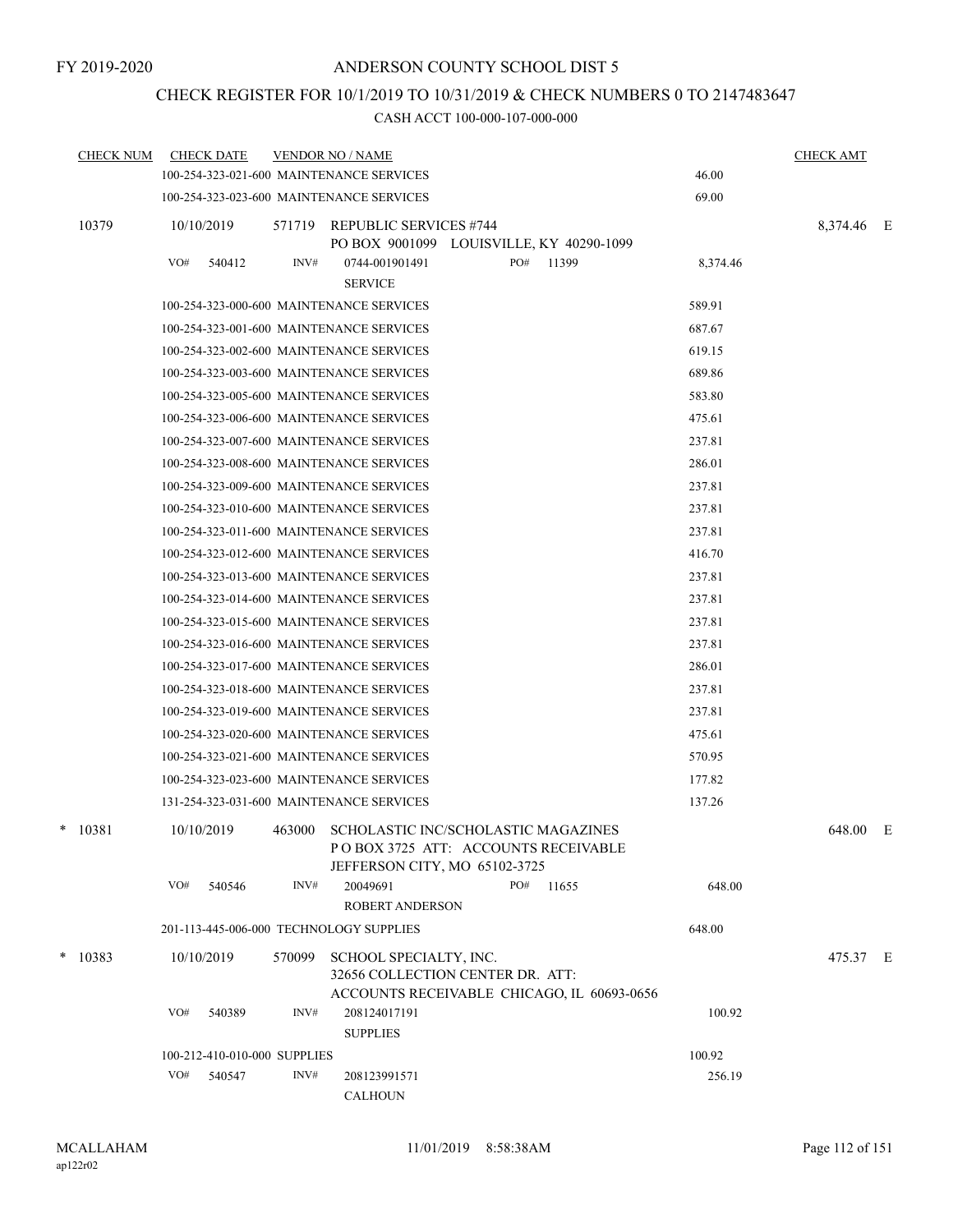# CHECK REGISTER FOR 10/1/2019 TO 10/31/2019 & CHECK NUMBERS 0 TO 2147483647

| <b>CHECK NUM</b> | <b>CHECK DATE</b>                         |        | <b>VENDOR NO / NAME</b>                                                                |                          |           |               | <b>CHECK AMT</b> |  |
|------------------|-------------------------------------------|--------|----------------------------------------------------------------------------------------|--------------------------|-----------|---------------|------------------|--|
|                  | 937-113-410-014-000 SUPPLIES              |        |                                                                                        |                          |           | 256.19        |                  |  |
|                  | VO#<br>540548                             | INV#   | 208124000197<br><b>MCLEES ELEM</b>                                                     | PO#                      | 11660     | 118.26        |                  |  |
|                  | 326-111-410-000-000 SCIENCE KITS SUPPLIES |        |                                                                                        |                          |           | 118.26        |                  |  |
| 10384            | 10/10/2019                                | 570059 | SHARP BUSINESS SYSTEMS<br>DEPT 1216 PO BOX 121216 DALLAS, TX<br>75312-1216             |                          |           |               | 5,886.85 E       |  |
|                  | VO#<br>540473                             | INV#   | 9002267917<br><b>COPIES</b>                                                            |                          |           | 184.11        |                  |  |
|                  |                                           |        | 100-255-323-000-000 CONTRACTED SERVICES                                                |                          |           | 184.11        |                  |  |
|                  | VO#<br>540474                             | INV#   | 9002286232<br><b>COPIES</b>                                                            |                          |           | 12.84         |                  |  |
|                  | 708-271-660-008-362 COPIER EXPENSE        |        |                                                                                        |                          |           | 12.84         |                  |  |
|                  | VO#<br>540475                             | INV#   | 9002286247<br><b>COPIES</b>                                                            |                          |           | 6.42          |                  |  |
|                  | 717-190-660-017-362 COPIER EXPENSE        |        |                                                                                        |                          |           | 6.42          |                  |  |
|                  | VO#<br>540549                             | INV#   | 9002254515<br><b>COPIES</b>                                                            |                          |           | 1,024.19      |                  |  |
|                  |                                           |        | 100-252-360-000-000 PRINTING AND BINDING                                               |                          |           | 1,024.19      |                  |  |
|                  | VO#<br>540550                             | INV#   | <b>ACCT 726714</b><br><b>COPIES</b>                                                    | PO#                      | 11250     | 4,635.24      |                  |  |
|                  | 100-114-410-002-000 SUPPLIES              |        |                                                                                        |                          |           | 19.26         |                  |  |
|                  | 100-114-410-002-000 SUPPLIES              |        |                                                                                        |                          |           | 3,959.64      |                  |  |
|                  | 100-114-410-002-000 SUPPLIES              |        |                                                                                        |                          |           | 656.34        |                  |  |
|                  | VO#<br>540551                             | INV#   | 9002286270<br>9002271383                                                               |                          |           | 24.05         |                  |  |
|                  |                                           |        | 715-271-660-015-201 MISCELLANEOUS EXPENSE<br>715-271-660-015-201 MISCELLANEOUS EXPENSE |                          |           | 6.42<br>17.63 |                  |  |
| 10385            | 10/10/2019                                | 472700 | SHERWIN WILLIAMS<br>613 NORTH MURRAY AVENUE ATT: ACCOUNTS                              |                          |           |               | 342.83 E         |  |
|                  | VO#<br>540590                             | INV#   | RECEIVABLE ANDERSON, SC 29625<br>5656-4<br><b>SUPPLIES</b>                             |                          |           | 192.12        |                  |  |
|                  |                                           |        | 100-254-410-003-001 SUPPLIES - MAINTENANCE                                             |                          |           | 192.12        |                  |  |
|                  | VO#<br>540591                             | INV#   | 5675-4<br><b>SUPPLIES</b>                                                              |                          |           | 81.80         |                  |  |
|                  |                                           |        | 100-254-410-002-001 SUPPLIES - MAINTENANCE                                             |                          |           | 81.80         |                  |  |
|                  |                                           |        |                                                                                        |                          |           |               |                  |  |
|                  | VO#<br>540592                             | INV#   | 5629-1<br><b>SUPPLIES</b>                                                              |                          |           | 68.91         |                  |  |
|                  |                                           |        | 100-254-410-017-001 SUPPLIES - MANTENANCE                                              |                          |           | 68.91         |                  |  |
| 10386            | 10/10/2019                                | 568682 | <b>SNA</b><br>P O BOX 759297                                                           | BALTIMORE, MD 21298-9297 |           |               | 5,178.50 E       |  |
|                  | VO#<br>540376                             | INV#   | SC9302019DEE<br><b>DUES</b>                                                            |                          | PO# 11784 | 5,178.50      |                  |  |
|                  | 600-256-640-000-000 DUES AND FEES         |        |                                                                                        |                          |           | 410.00        |                  |  |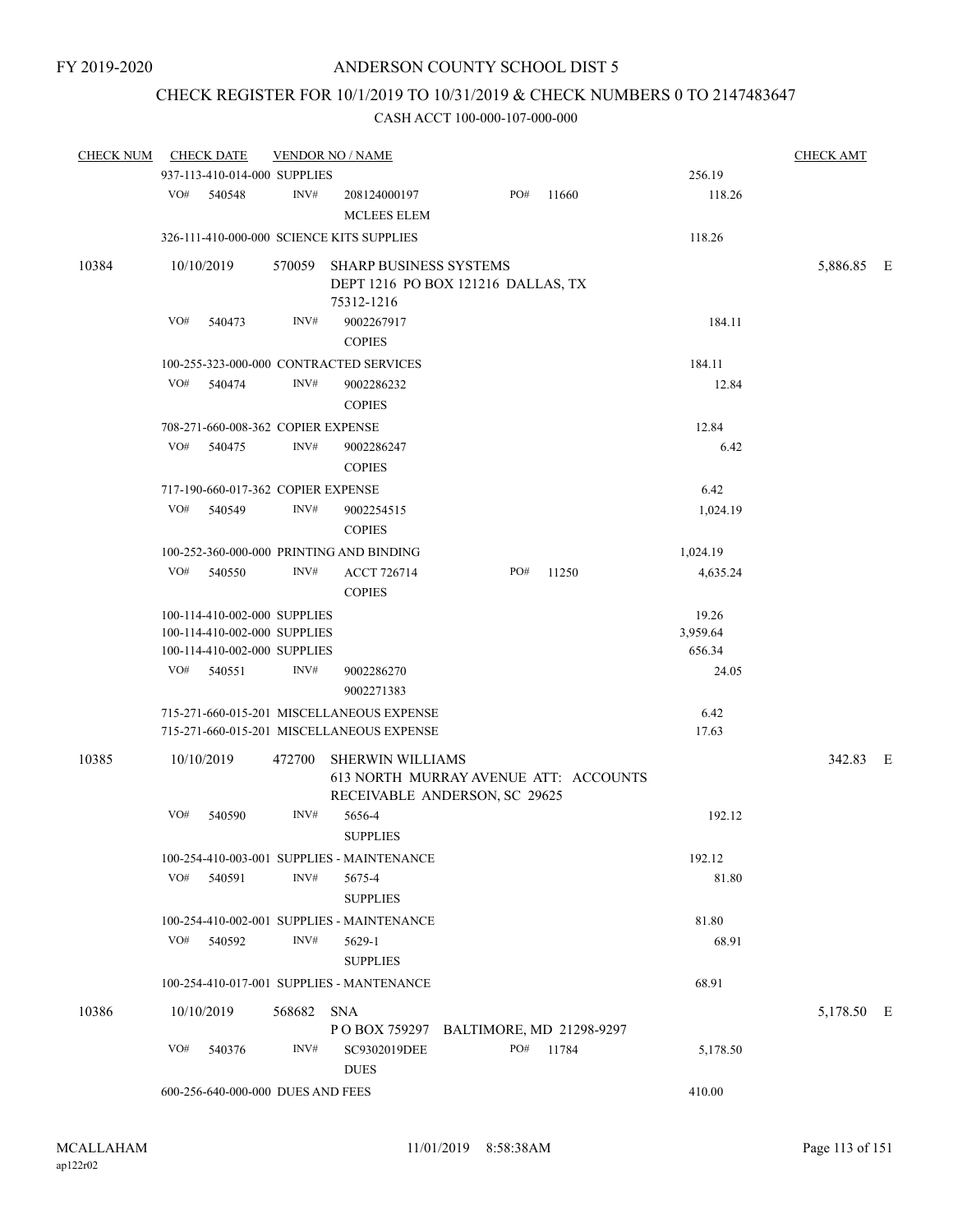# CHECK REGISTER FOR 10/1/2019 TO 10/31/2019 & CHECK NUMBERS 0 TO 2147483647

| <u>CHECK NUM</u> | <b>CHECK DATE</b>                           |        | <b>VENDOR NO / NAME</b>      |                                                                           |       |          | <u>CHECK AMT</u> |     |  |  |
|------------------|---------------------------------------------|--------|------------------------------|---------------------------------------------------------------------------|-------|----------|------------------|-----|--|--|
|                  | 600-256-640-002-000 DUES AND FEES           |        |                              |                                                                           |       | 424.00   |                  |     |  |  |
|                  | 600-256-640-003-000 DUES AND FEES           |        |                              |                                                                           |       | 424.00   |                  |     |  |  |
|                  | 600-256-640-005-000 DUES AND FEES           |        |                              |                                                                           |       | 299.50   |                  |     |  |  |
|                  | 600-256-640-006-000 DUES AND FEES           |        |                              |                                                                           |       | 507.00   |                  |     |  |  |
|                  | 600-256-640-007-000 DUES AND FEES           |        |                              |                                                                           |       | 258.00   |                  |     |  |  |
|                  | 600-256-640-008-000 DUES AND FEES           |        |                              |                                                                           |       | 216.50   |                  |     |  |  |
|                  | 600-256-640-009-000 DUES AND FEES           |        |                              |                                                                           |       | 175.00   |                  |     |  |  |
|                  | 600-256-640-010-000 DUES AND FEES           |        |                              |                                                                           |       | 258.00   |                  |     |  |  |
|                  | 600-256-640-011-000 DUES AND FEES           |        |                              |                                                                           |       | 258.00   |                  |     |  |  |
|                  | 600-256-640-012-000 DUES AND FEES           |        |                              |                                                                           |       | 258.00   |                  |     |  |  |
|                  | 600-256-640-013-000 DUES AND FEES           |        |                              |                                                                           |       | 175.00   |                  |     |  |  |
|                  | 600-256-640-014-000 DUES AND FEES           |        |                              |                                                                           |       | 258.00   |                  |     |  |  |
|                  | 600-256-640-015-000 DUES AND FEES           |        |                              |                                                                           |       | 87.50    |                  |     |  |  |
|                  | 600-256-640-016-000 DUES AND FEES           |        |                              |                                                                           |       | 175.00   |                  |     |  |  |
|                  | 600-256-640-017-000 DUES AND FEES           |        |                              |                                                                           |       | 175.00   |                  |     |  |  |
|                  | 87.50<br>600-256-640-018-000 DUES AND FEES  |        |                              |                                                                           |       |          |                  |     |  |  |
|                  | 600-256-640-019-000 DUES AND FEES<br>216.50 |        |                              |                                                                           |       |          |                  |     |  |  |
|                  | 600-256-640-020-000 DUES AND FEES           |        |                              |                                                                           |       | 253.50   |                  |     |  |  |
|                  | 600-256-640-021-000 DUES AND FEES           |        |                              |                                                                           |       | 175.00   |                  |     |  |  |
| 10387            | 600-256-640-031-000 DUES AND FEES           |        |                              |                                                                           |       | 87.50    |                  |     |  |  |
|                  | 10/10/2019                                  | 563982 | CHARLOTTE, NC 28289-0671     | <b>SOUTHEASTERN PAPER GROUP</b><br>PO BOX 890671 ATT: ACCOUNTS RECEIVABLE |       |          | 818.09           | - E |  |  |
|                  | VO#<br>540406                               | INV#   | 4952440<br>4953636           | PO#                                                                       | 11375 | 555.98   |                  |     |  |  |
|                  | 100-000-170-000-000 WAREHOUSE INVENTORY     |        |                              |                                                                           |       | 555.98   |                  |     |  |  |
|                  | VO#<br>540407                               | INV#   | 4629109<br><b>SUPPLIES</b>   | PO#                                                                       | 11645 | 262.11   |                  |     |  |  |
|                  | 100-000-170-000-000 WAREHOUSE INVENTORY     |        |                              |                                                                           |       | 262.11   |                  |     |  |  |
| 10388            | 10/10/2019                                  | 504870 |                              | THYSSENKRUPP ELEVATOR CORP<br>PO BOX 3796 CAROL STREAM, IL 60132-3796     |       |          | 3,328.05 E       |     |  |  |
|                  | $VO#$ 540414                                | INV#   | 3004870678<br><b>SERVICE</b> | PO#                                                                       | 11393 | 1,152.07 |                  |     |  |  |
|                  | 100-254-323-002-600 MAINTENANCE SERVICES    |        |                              |                                                                           |       | 1,152.07 |                  |     |  |  |
|                  | $VO#$ 540415                                | INV#   | 3004871086<br><b>SERVICE</b> | PO#                                                                       | 11400 | 634.58   |                  |     |  |  |
|                  | 100-254-323-003-600 MAINTENANCE SERVICES    |        |                              |                                                                           |       | 634.58   |                  |     |  |  |
|                  | $VO#$ 540416                                | INV#   | 3004870794<br><b>SERVICE</b> | PO#                                                                       | 11401 | 526.82   |                  |     |  |  |
|                  | 100-254-323-003-600 MAINTENANCE SERVICES    |        |                              |                                                                           |       | 526.82   |                  |     |  |  |
|                  | VO# 540417                                  | INV#   | 3004871085<br><b>SERVICE</b> | PO#                                                                       | 11402 | 634.58   |                  |     |  |  |
|                  | 100-254-323-003-600 MAINTENANCE SERVICES    |        |                              |                                                                           |       | 634.58   |                  |     |  |  |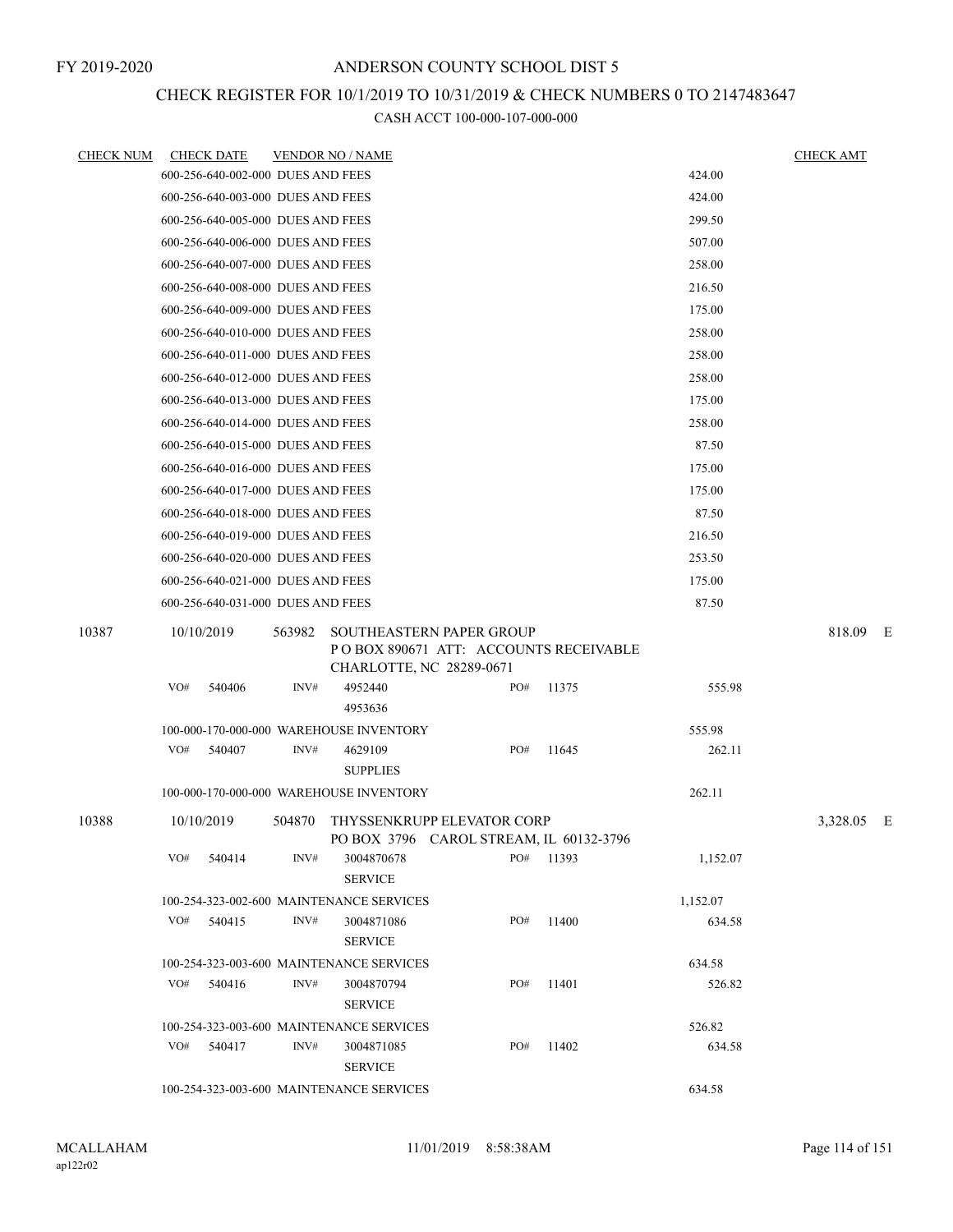## CHECK REGISTER FOR 10/1/2019 TO 10/31/2019 & CHECK NUMBERS 0 TO 2147483647

|        | <b>CHECK NUM</b> |     | <b>CHECK DATE</b>                    |      | <b>VENDOR NO / NAME</b>                                          |                                       |               | <b>CHECK AMT</b> |  |
|--------|------------------|-----|--------------------------------------|------|------------------------------------------------------------------|---------------------------------------|---------------|------------------|--|
|        |                  | VO# | 540584                               | INV# | 5001146624<br><b>WESTSIDE</b>                                    |                                       | 380.00        |                  |  |
|        |                  |     |                                      |      | 100-254-323-003-400 CONTR SERV-HVAC/ELECT/PLUMBING               |                                       | 380.00        |                  |  |
| $\ast$ | 10390            |     | 10/10/2019                           |      | 507850 TRANE<br>ATLANTA, GA 30384-6469                           | POBOX 406469 ATT: ACCOUNTS RECEIVABLE |               | 205.31 E         |  |
|        |                  | VO# | 540583                               | INV# | 7024234<br><b>REPAIR PARTS</b>                                   |                                       | 205.31        |                  |  |
|        |                  |     |                                      |      | 100-254-410-005-400 HVAC/ELECTRICAL/PLUMBING                     |                                       | 205.31        |                  |  |
|        | 10391            |     | 10/10/2019                           |      | 573363 VARSITY SPIRIT FASHION                                    | PO BOX 751210 MEMPHIS, TN 38175-1210  |               | 18,382.57 E      |  |
|        |                  | VO# | 540485                               | INV# | 12688020<br>ACCT 34940533                                        |                                       | 18,382.57     |                  |  |
|        |                  |     | 706-271-660-006-611 PEP CLUB EXPENSE |      |                                                                  |                                       | 18,382.57     |                  |  |
|        | $*10393$         |     | 10/10/2019                           |      | 532300 WHITE JONES ACE HARDWARE<br>ANDERSON, SC 29624            | POBOX 13012 ATT: ACCOUNTS RECEIVABLE  |               | 258.55 E         |  |
|        |                  | VO# | 540487                               | INV# | 400560<br><b>TOOLBOX &amp; TOOLS</b>                             | PO#<br>11763                          | 151.23        |                  |  |
|        |                  |     | 100-255-410-000-000 SUPPLIES         |      |                                                                  |                                       | 151.23        |                  |  |
|        |                  |     | VO# 540568                           | INV# | 885480<br><b>SUPPLIES</b>                                        |                                       | 4.91          |                  |  |
|        |                  |     |                                      |      | 600-256-323-011-000 REPAIRS TO EQUIPMENT                         |                                       | 4.91          |                  |  |
|        |                  |     | VO# 540569                           | INV# | 885405<br><b>SUPPLIES</b>                                        |                                       | 3.93          |                  |  |
|        |                  |     |                                      |      | 100-254-410-015-400 HVAC/ELECTRICAL/PLUMBING                     |                                       | 3.93          |                  |  |
|        |                  | VO# | 540570                               | INV# | 885438<br><b>SUPPLIES</b>                                        |                                       | 13.88         |                  |  |
|        |                  |     |                                      |      | 100-254-323-003-400 CONTR SERV-HVAC/ELECT/PLUMBING               |                                       | 13.88         |                  |  |
|        |                  |     | VO# 540571                           | INV# | 400516<br><b>SUPPLIES</b>                                        |                                       | 10.60         |                  |  |
|        |                  | VO# | 540572                               | INV# | 131-254-410-031-500 PEST MANAGEMENT<br>400515<br><b>SUPPLIES</b> |                                       | 10.60<br>8.83 |                  |  |
|        |                  |     |                                      |      | 100-254-410-003-001 SUPPLIES - MAINTENANCE                       |                                       | 8.83          |                  |  |
|        |                  | VO# | 540573                               | INV# | 885537<br><b>SUPPLIES</b>                                        |                                       | 13.27         |                  |  |
|        |                  |     |                                      |      | 100-254-410-014-400 HVAC/ELECTRICAL/PLUMBING                     |                                       | 13.27         |                  |  |
|        |                  | VO# | 540574                               | INV# | 885422<br><b>SUPPLIES</b>                                        |                                       | 27.72         |                  |  |
|        |                  |     |                                      |      | 100-254-410-016-400 HVAC/ELECTRICAL/PLUMBING                     |                                       | 13.86         |                  |  |
|        |                  |     |                                      |      | 100-254-410-021-400 HVAC/ELECTRICAL/PLUMBING                     |                                       | 13.86         |                  |  |
|        |                  | VO# | 540575                               | INV# | 400525<br><b>SUPPLIES</b>                                        |                                       | 24.18         |                  |  |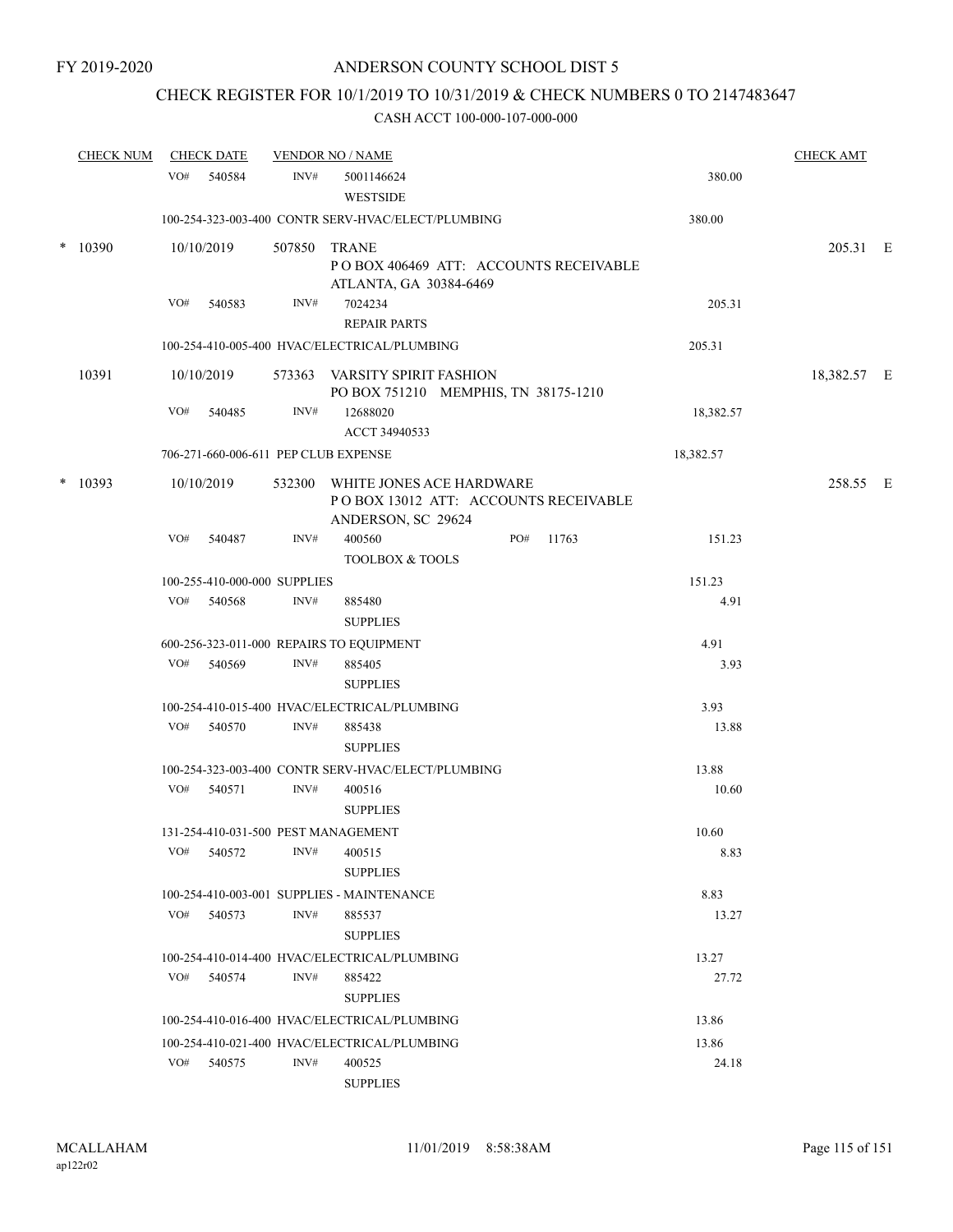## CHECK REGISTER FOR 10/1/2019 TO 10/31/2019 & CHECK NUMBERS 0 TO 2147483647

|           | <b>CHECK NUM</b> | <b>CHECK DATE</b>                     |                                       | <b>VENDOR NO / NAME</b><br>100-254-410-002-400 HVAC/ELECTRICAL/PLUMBING           |     |           | 24.18    | <b>CHECK AMT</b> |  |
|-----------|------------------|---------------------------------------|---------------------------------------|-----------------------------------------------------------------------------------|-----|-----------|----------|------------------|--|
| $*$ 10395 | 10/10/2019       | 332750                                | 1000 NORTH LOMBARD ROAD ATT: ACCOUNTS | 587.52 E                                                                          |     |           |          |                  |  |
|           |                  | VO#<br>540402                         | INV#                                  | RECEIVABLE LOMBARD, IL 60148<br>0691497<br><b>SUPPLIES</b>                        |     | PO# 11595 | 587.52   |                  |  |
|           |                  |                                       |                                       | 100-000-170-000-000 WAREHOUSE INVENTORY                                           |     |           | 587.52   |                  |  |
|           | 10396            | 10/10/2019<br>VO#<br>540489           | 574771<br>INV#                        | EMPLOYEE VENDOR<br><b>SEPT 2019</b><br><b>MILEAGE</b>                             |     |           | 49.13    | 143.15 E         |  |
|           |                  | 283-223-333-000-000 TRIPS/MILEAGE     |                                       |                                                                                   |     |           | 49.13    |                  |  |
|           |                  | VO#<br>540490                         | INV#                                  | AUG 2019<br><b>MILEAGE</b>                                                        |     |           | 94.02    |                  |  |
|           |                  | 283-223-333-000-000 TRIPS/MILEAGE     |                                       |                                                                                   |     |           | 94.02    |                  |  |
|           | 10397            | 10/10/2019<br>VO#<br>540448           | 536315<br>INV#                        | EMPLOYEE VENDOR<br><b>OCT 2-4</b><br><b>NASHVILLE</b>                             |     |           | 537.60   | 537.60 E         |  |
|           |                  | 100-224-333-005-000 STAFF DEVELOPMENT |                                       |                                                                                   |     |           | 537.60   |                  |  |
|           | 10398            | 10/15/2019<br>VO# 540657              | 147400<br>INV#                        | EMPLOYEE VENDOR<br><b>OCT 2-3</b><br><b>LEXINGTON SC</b>                          |     |           | 311.58   | 311.58 E         |  |
|           |                  |                                       |                                       | 237-224-333-010-000 TRIPS AND CONFERENCES                                         |     |           | 311.58   |                  |  |
| $\ast$    | 10402            | 10/15/2019<br>540670<br>VO#           | 147195<br>INV#                        | <b>EMPLOYEE VENDOR</b><br><b>LPR AUDIT</b><br>REIMBURSEMENT                       |     |           | 395.90   | 395.90 E         |  |
|           |                  |                                       |                                       | 723-190-660-023-911 MISCELLANEOUS- ADULT ED EXPENSE                               |     |           | 395.90   |                  |  |
|           | 10403            | 10/15/2019                            |                                       | 564176 BSN SPORTS, LLC<br>PO BOX 660176 DALLAS, TX 75209-0176                     |     |           |          | 1,591.33 E       |  |
|           |                  | VO#<br>540725                         | INV#                                  | 906254536<br><b>WESTSIDE</b>                                                      | PO# | 11629     | 1,591.33 |                  |  |
|           |                  | 100-271-410-003-000 SUPPLIES          |                                       |                                                                                   |     |           | 1,591.33 |                  |  |
|           | 10404            | 10/15/2019<br>VO#<br>540689           | 573552<br>INV#                        | <b>EMPLOYEE VENDOR</b><br><b>MEDIA</b><br>REIMBURSEMENT                           |     |           | 157.88   | 157.88 E         |  |
|           |                  | 100-222-410-003-000 SUPPLIES          |                                       |                                                                                   |     |           | 157.88   |                  |  |
|           | $* 10406$        | 10/15/2019                            | 572787                                | <b>CC&amp;I SERVICES LLC</b><br>4795 S CHURCH ST EXT SUITE 2 ROEBUCK, SC<br>29376 |     |           |          | 3,653.00 E       |  |
|           |                  | VO#<br>540726                         | INV#                                  | 4928<br>WESTSIDE                                                                  | PO# | 98318     | 400.00   |                  |  |
|           |                  |                                       |                                       | 505-271-540-003-BSC BASEBALL&SOFTBALL COMPLEX                                     |     |           | 400.00   |                  |  |
|           |                  | VO#<br>540727                         | INV#                                  | 4926<br>TLH FOOTBALL                                                              | PO# | 11061     | 1,227.00 |                  |  |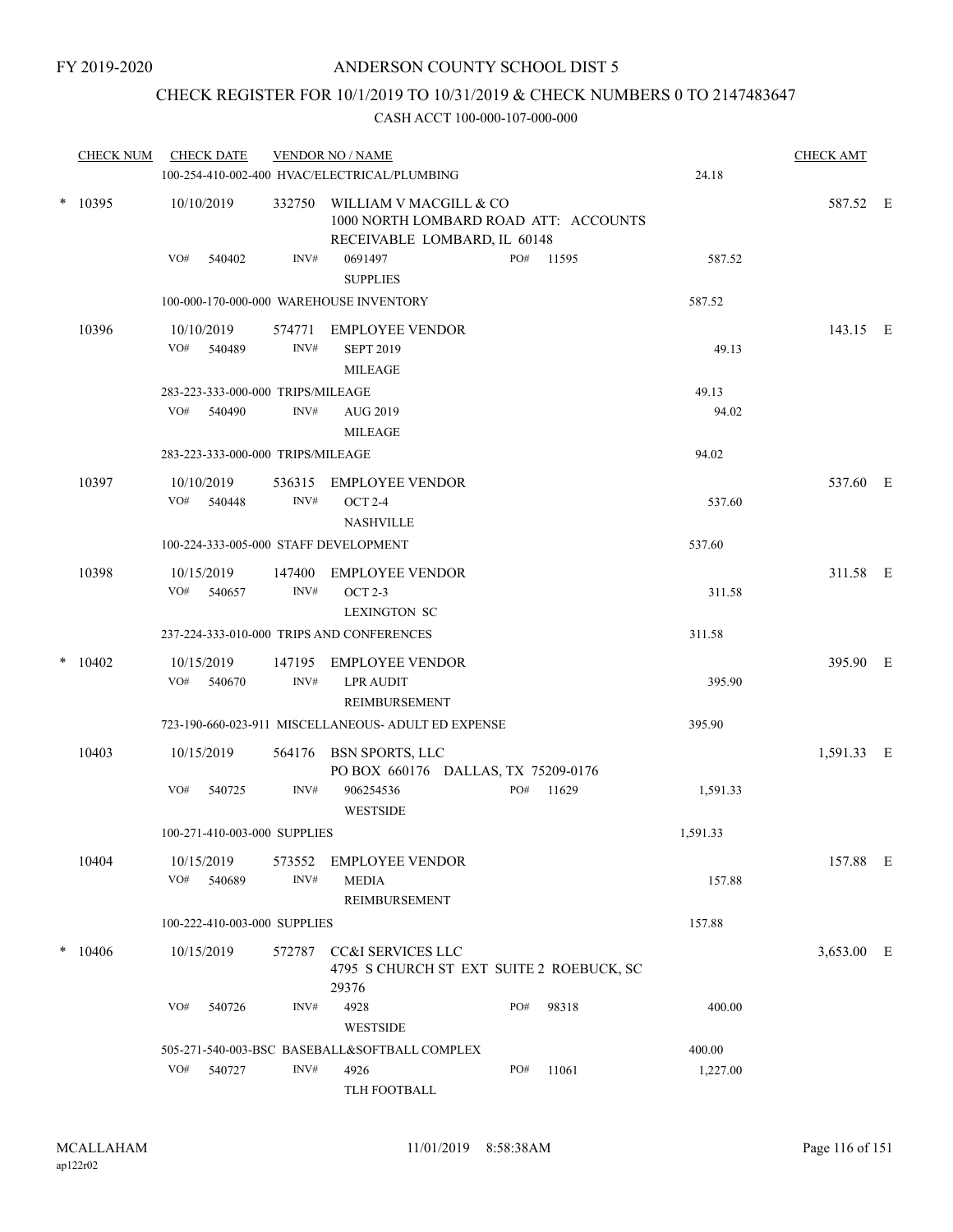## CHECK REGISTER FOR 10/1/2019 TO 10/31/2019 & CHECK NUMBERS 0 TO 2147483647

| <b>CHECK NUM</b> |     | <b>CHECK DATE</b>        |                                   | <b>VENDOR NO / NAME</b>                                                                                  |     |           |           | <b>CHECK AMT</b> |  |
|------------------|-----|--------------------------|-----------------------------------|----------------------------------------------------------------------------------------------------------|-----|-----------|-----------|------------------|--|
|                  |     |                          |                                   | 505-253-520-002-STD STADIUM RENOVATIONS                                                                  |     |           | 1,227.00  |                  |  |
|                  | VO# | 540728                   | INV#                              | 4924                                                                                                     | PO# | 96454     | 1,626.00  |                  |  |
|                  |     |                          |                                   | AIT                                                                                                      |     |           |           |                  |  |
|                  |     |                          | 515-253-520-031-CAR CAREER CENTER |                                                                                                          |     |           | 1,626.00  |                  |  |
|                  | VO# | 540729                   | INV#                              | 4927                                                                                                     | PO# | 98317     | 400.00    |                  |  |
|                  |     |                          |                                   | TL HANNA                                                                                                 |     |           |           |                  |  |
|                  |     |                          |                                   |                                                                                                          |     |           |           |                  |  |
|                  |     |                          |                                   | 505-271-540-002-BSC BASEBALL&SOFTBALL COMPLEX                                                            |     |           | 400.00    |                  |  |
| 10407            |     | 10/15/2019               |                                   | 565615 COMMUNICATION SERVICE CENTER, INC<br>PO BOX 4118 ATT: ACCOUNTS RECEIVABLE<br>GREENVILLE, SC 29608 |     |           |           | 515.00 E         |  |
|                  | VO# | 540736                   | INV#                              | 142769,142362<br><b>LABOR</b>                                                                            |     |           | 515.00    |                  |  |
|                  |     |                          |                                   | 100-255-323-000-000 CONTRACTED SERVICES                                                                  |     |           | 325.00    |                  |  |
|                  |     |                          |                                   | 100-255-323-000-000 CONTRACTED SERVICES                                                                  |     |           | 190.00    |                  |  |
|                  |     |                          |                                   |                                                                                                          |     |           |           |                  |  |
| $* 10410$        |     | 10/15/2019               | 565398                            | <b>EMPLOYEE VENDOR</b>                                                                                   |     |           |           | 1,163.19 E       |  |
|                  | VO# | 540661                   | INV#                              | SEPT <sub>26</sub>                                                                                       |     |           | 248.49    |                  |  |
|                  |     |                          |                                   | <b>COLUMBIA</b>                                                                                          |     |           |           |                  |  |
|                  |     |                          |                                   | 100-264-333-000-000 TRIPS AND CONFERENCES                                                                |     |           | 248.49    |                  |  |
|                  | VO# | 540663                   | INV#                              | <b>OCT 5-8</b>                                                                                           |     |           | 914.70    |                  |  |
|                  |     |                          |                                   | DENVER CO                                                                                                |     |           |           |                  |  |
|                  |     |                          | 394-224-333-063-000 TRIPS/PD      |                                                                                                          |     |           | 914.70    |                  |  |
| $*$ 10412        |     | 10/15/2019               | 572701                            | <b>GILMAN GEAR</b>                                                                                       |     |           |           | 1,840.54 E       |  |
|                  |     |                          |                                   | PO BOX 97 GILMAN, CT 06336                                                                               |     |           |           |                  |  |
|                  | VO# | 540740                   | INV#                              | SO78458                                                                                                  |     |           | 1,840.54  |                  |  |
|                  |     |                          |                                   | TL HANNA                                                                                                 |     |           |           |                  |  |
|                  |     |                          | 100-271-410-002-000 SUPPLIES      |                                                                                                          |     |           | 1,840.54  |                  |  |
| $* 10414$        |     | 10/15/2019               | 573256                            | <b>EMPLOYEE VENDOR</b>                                                                                   |     |           |           | 734.40 E         |  |
|                  | VO# | 540683                   | INV#                              | <b>LANYARDS</b><br>REIMBURSEMENT                                                                         |     |           | 734.40    |                  |  |
|                  |     |                          | 100-113-410-006-000 SUPPLIES      |                                                                                                          |     |           | 734.40    |                  |  |
|                  |     |                          |                                   |                                                                                                          |     |           |           |                  |  |
| 10415            |     | 10/15/2019<br>VO# 540660 | 575071<br>INV#                    | <b>EMPLOYEE VENDOR</b><br>SEPT 30-OCT 2<br><b>COLUMBIA SC</b>                                            |     |           | 373.41    | 373.41 E         |  |
|                  |     |                          | 267-224-333-005-PD1 TRIPS-AVID    |                                                                                                          |     |           | 373.41    |                  |  |
| $* 10417$        |     | 10/15/2019               | 264114                            | HEINEMANN<br>15963 COLLECTIONS CENTER DRIVE ATT:                                                         |     |           |           | 12,799.93 E      |  |
|                  |     |                          |                                   | ACCOUNTS RECEIVABLE CHICAGO, IL 60693                                                                    |     |           |           |                  |  |
|                  | VO# | 540743                   | INV#                              | 7133241<br><b>CENTERVILLE</b>                                                                            |     | PO# 11625 | 12,799.93 |                  |  |
|                  |     |                          |                                   | 201-112-410-007-000 SUPPLIES AND MATERIALS                                                               |     |           | 11,797.17 |                  |  |
|                  |     |                          |                                   | 201-112-410-007-000 SUPPLIES AND MATERIALS                                                               |     |           | 1,002.76  |                  |  |
| $*$ 10421        |     | 10/15/2019               | 572115                            | <b>EMPLOYEE VENDOR</b>                                                                                   |     |           |           | 130.57 E         |  |
|                  |     | VO# 540668               | INV#                              | AUG 20-OCT 14                                                                                            |     |           | 62.76     |                  |  |
|                  |     |                          |                                   | MILEAGE                                                                                                  |     |           |           |                  |  |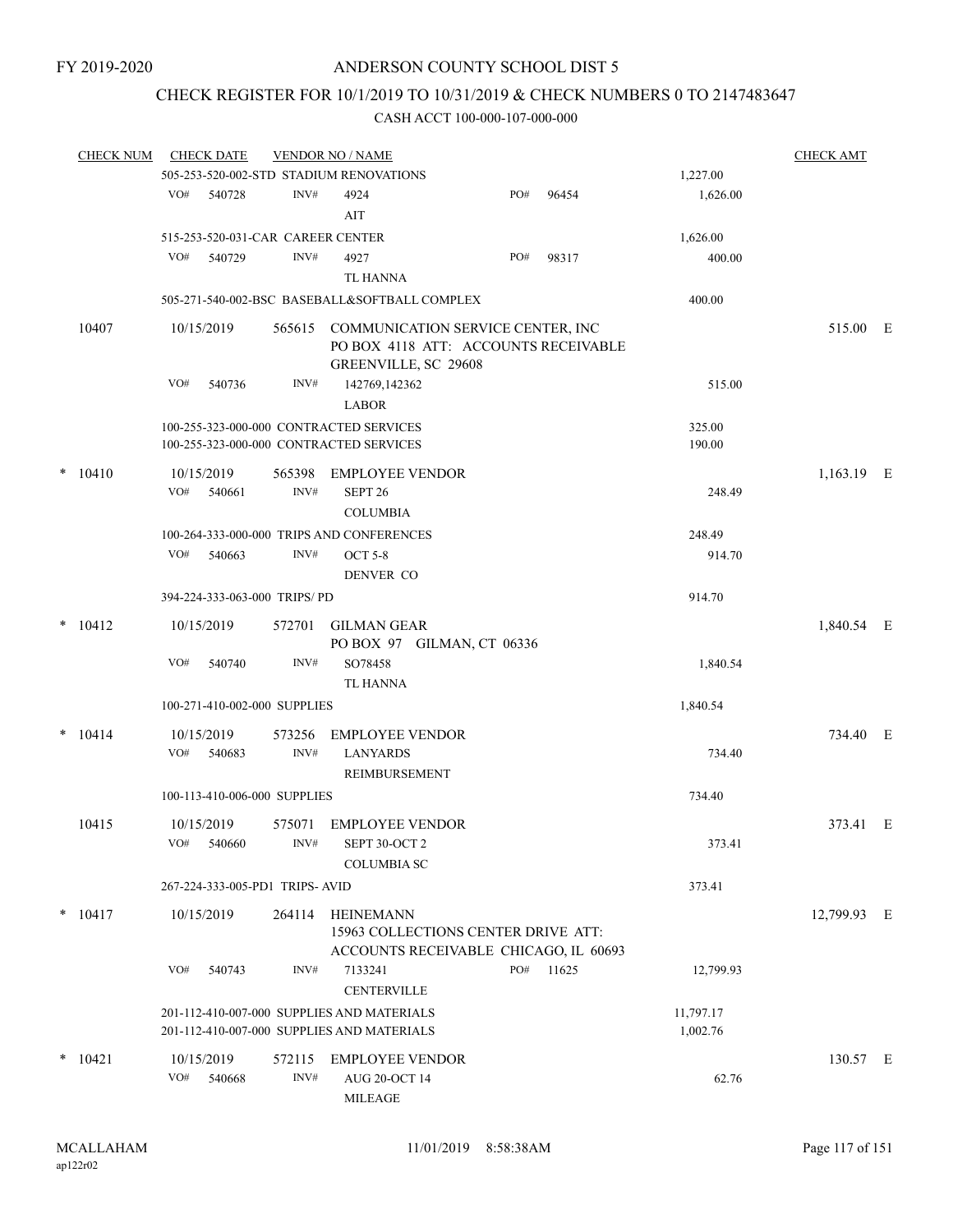## CHECK REGISTER FOR 10/1/2019 TO 10/31/2019 & CHECK NUMBERS 0 TO 2147483647

| <b>CHECK NUM</b> |     | <b>CHECK DATE</b>            |        | <b>VENDOR NO / NAME</b>                             |        | <b>CHECK AMT</b> |  |
|------------------|-----|------------------------------|--------|-----------------------------------------------------|--------|------------------|--|
|                  |     |                              |        | 600-256-332-000-000 IN DISTRICT TRAVEL              | 62.76  |                  |  |
|                  | VO# | 540686                       | INV#   | <b>STAPLES</b>                                      | 27.81  |                  |  |
|                  |     |                              |        | REIMBURSEMENT                                       |        |                  |  |
|                  |     | 600-256-410-000-000 SUPPLIES |        |                                                     | 27.81  |                  |  |
|                  |     | VO# 540710                   | INV#   | <b>COFFEE SHOP</b>                                  | 40.00  |                  |  |
|                  |     |                              |        | REIMBURSEMENT                                       |        |                  |  |
|                  |     | 600-256-410-000-000 SUPPLIES |        |                                                     | 40.00  |                  |  |
| $* 10423$        |     | 10/15/2019                   | 575624 | <b>EMPLOYEE VENDOR</b>                              |        | 439.46 E         |  |
|                  |     | VO# 540671                   | INV#   | <b>LITERACY NT</b>                                  | 439.46 |                  |  |
|                  |     |                              |        | REIMBURSEMENT                                       |        |                  |  |
|                  |     |                              |        | 201-188-410-010-000 SUPPLIES-PARENTING              | 439.46 |                  |  |
| $*10428$         |     | 10/15/2019                   | 340065 | <b>EMPLOYEE VENDOR</b>                              |        | 454.57 E         |  |
|                  | VO# | 540662                       | INV#   | <b>OCT 8-10</b>                                     | 454.57 |                  |  |
|                  |     |                              |        | CAYCE SC                                            |        |                  |  |
|                  |     |                              |        | 395-212-333-000-000 TRIPS AND CONFERENCES           | 454.57 |                  |  |
| $*$ 10430        |     | 10/15/2019                   |        | 576237 EMPLOYEE VENDOR                              |        | 275.00 E         |  |
|                  | VO# | 540709                       | INV#   | 2019-2020                                           | 275.00 |                  |  |
|                  |     |                              |        | <b>TEACHER SUPPLY</b>                               |        |                  |  |
|                  |     |                              |        | 377-115-410-031-000 TEACHER SUPPLY - AIT            | 275.00 |                  |  |
| $*$ 10432        |     | 10/15/2019                   |        | 572025 EMPLOYEE VENDOR                              |        | 677.21 E         |  |
|                  | VO# | 540682                       | INV#   | <b>REGISTRATION</b>                                 | 645.00 |                  |  |
|                  |     |                              |        | REIMBURSEMENT                                       |        |                  |  |
|                  |     |                              |        | 100-224-312-000-000 STAFF DEV. - PURCHASED SERVICES | 645.00 |                  |  |
|                  |     | VO# 540687                   | INV#   | <b>SULLIVANS</b>                                    | 32.21  |                  |  |
|                  |     |                              |        | REIMBURSEMENT                                       |        |                  |  |
|                  |     |                              |        | 100-263-410-000-000 SUPPLIES AND MATERIALS          | 32.21  |                  |  |
| 10433            |     | 10/15/2019                   |        | 389900 OFFICE DEPOT                                 |        | 273.79 E         |  |
|                  |     |                              |        | POBOX 1413 CHARLOTTE, NC 28201-1413                 |        |                  |  |
|                  | VO# | 540753                       | INV#   | 382827851001                                        | 168.38 |                  |  |
|                  |     |                              |        | <b>SUPPLIES</b>                                     |        |                  |  |
|                  |     | 100-113-410-007-000 SUPPLIES |        |                                                     | 168.38 |                  |  |
|                  | VO# | 540754                       | INV#   | 382827957001                                        | 105.41 |                  |  |
|                  |     |                              |        | <b>SUPPLIES</b>                                     |        |                  |  |
|                  |     | 100-112-410-007-000 SUPPLIES |        |                                                     | 105.41 |                  |  |
| 10434            |     | 10/15/2019                   | 574491 | <b>EMPLOYEE VENDOR</b>                              |        | 125.74 E         |  |
|                  | VO# | 540658                       | INV#   | OCT <sub>3</sub>                                    | 125.74 |                  |  |
|                  |     |                              |        | <b>LEXINGTON SC</b>                                 |        |                  |  |
|                  |     |                              |        | 237-224-333-010-000 TRIPS AND CONFERENCES           | 125.74 |                  |  |
| $*$ 10436        |     | 10/15/2019                   | 416350 | PRESENTATION SYSTEMS SOUTH, INC                     |        | 186.49 E         |  |
|                  |     |                              |        | POBOX 3872 ATT: ACCOUNTS RECEIVABLE                 |        |                  |  |
|                  |     |                              |        | MOORESVILLE, NC 28117                               |        |                  |  |
|                  | VO# | 540757                       | INV#   | 192846                                              | 186.49 |                  |  |
|                  |     |                              |        | TL HANNA                                            |        |                  |  |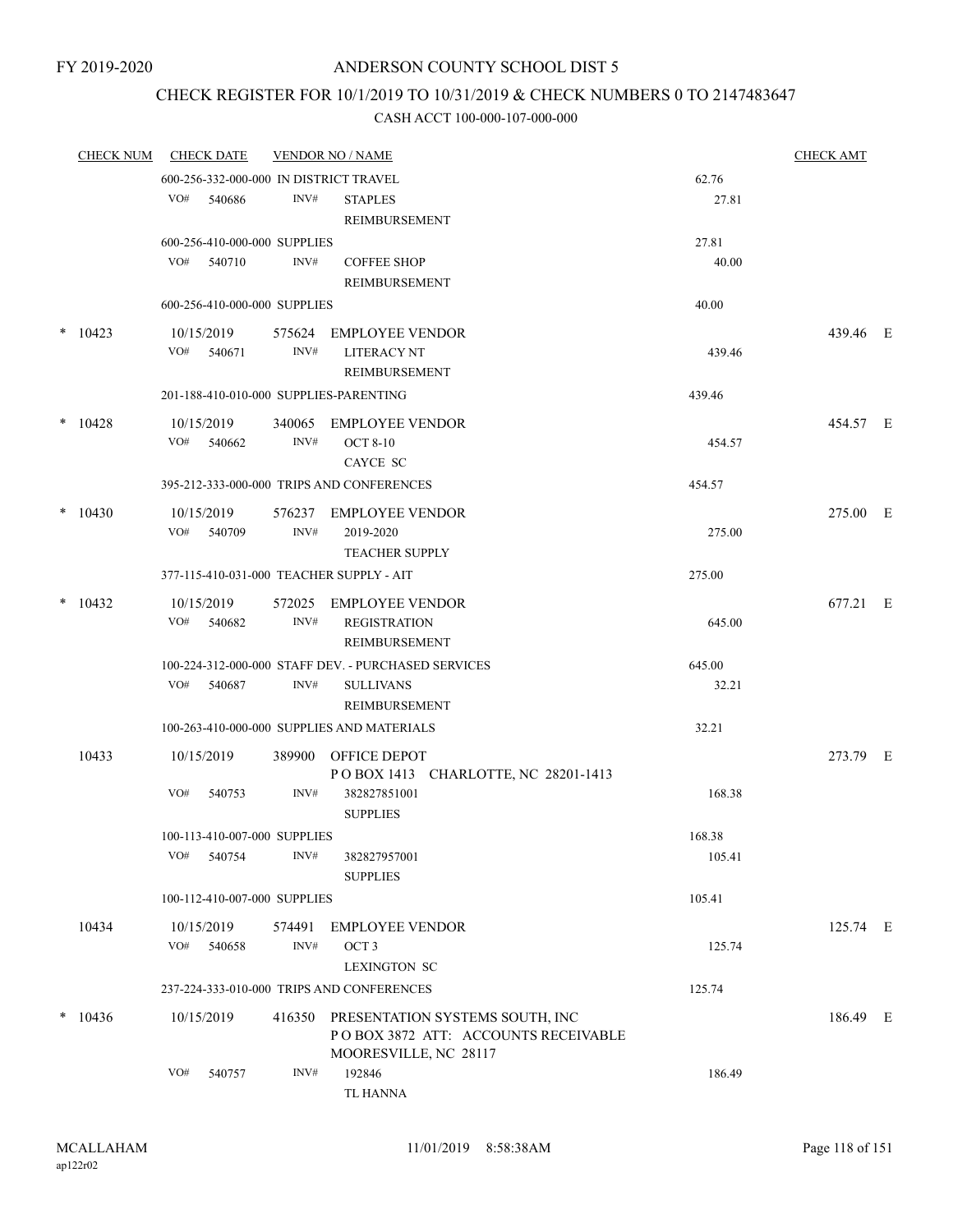## CHECK REGISTER FOR 10/1/2019 TO 10/31/2019 & CHECK NUMBERS 0 TO 2147483647

| <b>CHECK NUM</b> |       |                                                    | <b>CHECK DATE</b>    |                              | <b>VENDOR NO / NAME</b>                                                                                     |     |       |          | <b>CHECK AMT</b> |  |
|------------------|-------|----------------------------------------------------|----------------------|------------------------------|-------------------------------------------------------------------------------------------------------------|-----|-------|----------|------------------|--|
|                  |       | 100-114-410-002-VEN SUPPLY-ADDT'L FOR LOST VENDING | 186.49               |                              |                                                                                                             |     |       |          |                  |  |
|                  | 10437 | VO#                                                | 10/15/2019<br>540708 | 573164<br>INV#               | <b>EMPLOYEE VENDOR</b><br>2019-2020<br><b>TEACHER SUPPLY</b>                                                |     |       | 275.00   | 275.00 E         |  |
|                  |       |                                                    |                      |                              | 377-114-410-002-000 TEACHER SUPPLY - TLH                                                                    |     |       | 275.00   |                  |  |
| *                | 10440 | VO#                                                | 10/15/2019<br>540777 | 445100<br>INV#               | <b>SCASA</b><br>SC ASSOC SCHOOL ADMINISTRATORS 1<br>FERNANDINA COURT COLUMBIA, SC 29212<br>THERESA HAMM     |     |       | 825.00   | 825.00 E         |  |
|                  |       |                                                    |                      |                              | <b>REGISTRATION</b>                                                                                         |     |       |          |                  |  |
|                  |       |                                                    |                      |                              | 201-224-333-006-000 TRIPS AND CONFERENCES                                                                   |     |       | 825.00   |                  |  |
|                  | 10441 | VO#                                                | 10/15/2019<br>540711 | INV#                         | 576238 EMPLOYEE VENDOR<br><b>ART SUPPLIES</b>                                                               |     |       | 417.04   | 417.04 E         |  |
|                  |       |                                                    |                      |                              | REIMBURSEMENT                                                                                               |     |       |          |                  |  |
|                  |       |                                                    |                      |                              | 100-114-410-003-ART SUPPLIES AND MATERIALS - ART                                                            |     |       | 417.04   |                  |  |
|                  | 10442 |                                                    | 10/15/2019           | 463000                       | SCHOLASTIC INC/SCHOLASTIC MAGAZINES<br>POBOX 3725 ATT: ACCOUNTS RECEIVABLE<br>JEFFERSON CITY, MO 65102-3725 |     |       |          | 321.42 E         |  |
|                  |       | VO#                                                | 540776               | INV#                         | M6777278<br>156.58                                                                                          |     |       | 156.58   |                  |  |
|                  |       |                                                    |                      | 237-128-410-019-000 SUPPLIES |                                                                                                             |     |       | 156.58   |                  |  |
|                  |       | VO#                                                | 540778               | INV#                         | M6850159<br><b>TL HANNA</b>                                                                                 |     |       | 164.84   |                  |  |
|                  |       |                                                    |                      | 237-128-410-019-000 SUPPLIES |                                                                                                             |     |       | 164.84   |                  |  |
|                  | 10443 |                                                    | 10/15/2019           | 463575                       | <b>SCHOOL HEALTH CORPORATION</b><br>6764 EAGLE WAY ATT: ACCOUNTS RECEIVABLE<br>CHICAGO, IL 60678-1067       |     |       |          | 3,512.96 E       |  |
|                  |       | VO#                                                | 540758               | INV#                         | 3665611-00<br><b>AED</b>                                                                                    | PO# | 11617 | 3,512.96 |                  |  |
|                  |       |                                                    |                      |                              | 210-213-410-000-000 AED EQUIPMENT/SUPPLIES                                                                  |     |       | 3,512.96 |                  |  |
|                  | 10444 |                                                    | 10/15/2019           |                              | 570059 SHARP BUSINESS SYSTEMS<br>DEPT 1216 PO BOX 121216 DALLAS, TX<br>75312-1216                           |     |       |          | 1,169.88 E       |  |
|                  |       | VO#                                                | 540759               | INV#                         | 9002275839<br><b>COPIES</b>                                                                                 |     |       | 1,066.88 |                  |  |
|                  |       |                                                    |                      | 100-115-410-003-000 SUPPLIES |                                                                                                             |     |       | 1,066.88 |                  |  |
|                  |       | VO#                                                | 540760               | INV#                         | 9002275840<br><b>COPIES</b>                                                                                 |     |       | 45.22    |                  |  |
|                  |       |                                                    |                      | 100-115-410-003-000 SUPPLIES |                                                                                                             |     |       | 45.22    |                  |  |
|                  |       |                                                    | VO# 540761           | INV#                         | 9002286166<br><b>COPIES</b>                                                                                 |     |       | 44.94    |                  |  |
|                  |       |                                                    |                      | 100-115-410-003-000 SUPPLIES |                                                                                                             |     |       | 44.94    |                  |  |
|                  |       | VO#                                                | 540762               | INV#                         | 9002286252<br><b>COPIES</b>                                                                                 |     |       | 12.84    |                  |  |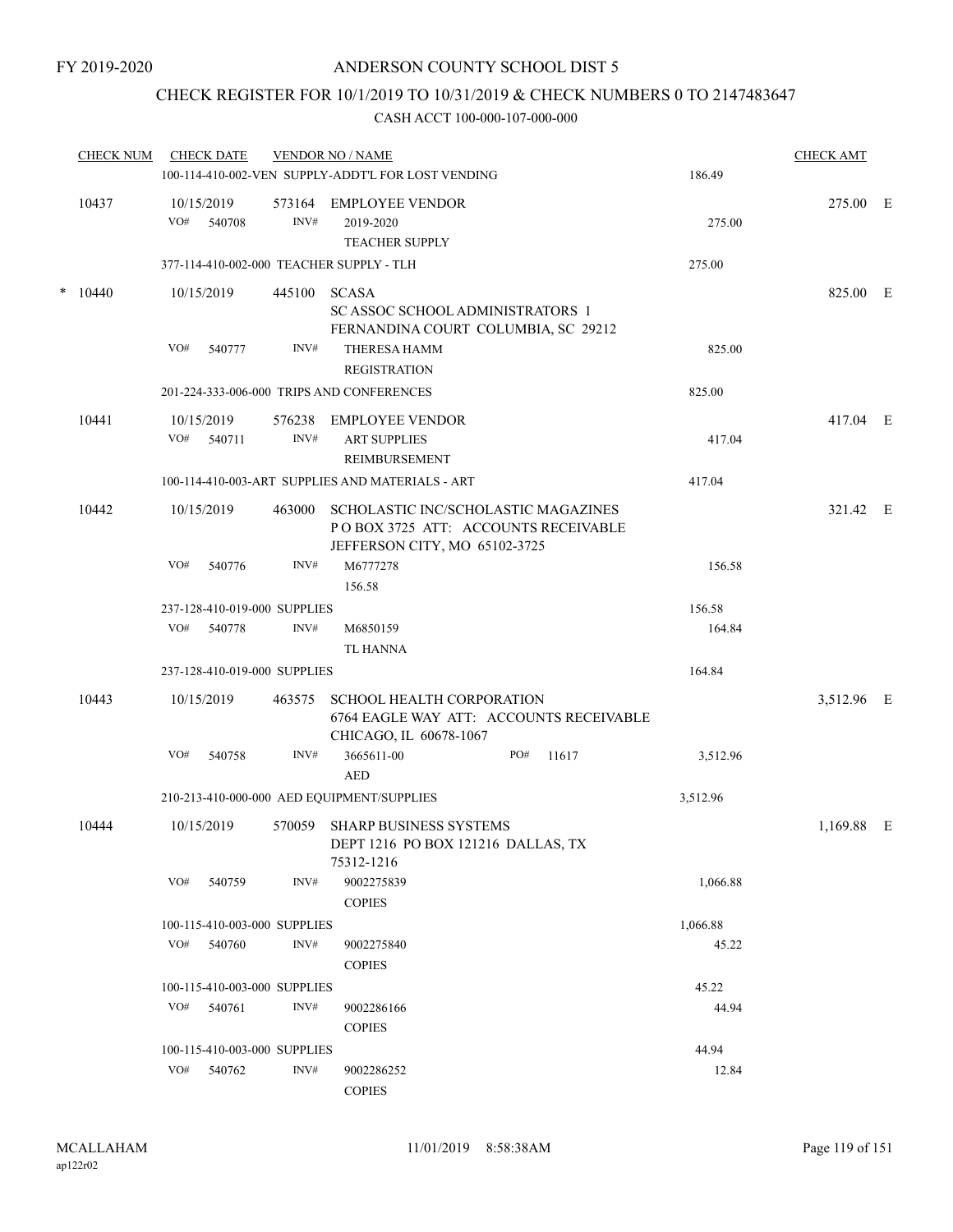## CHECK REGISTER FOR 10/1/2019 TO 10/31/2019 & CHECK NUMBERS 0 TO 2147483647

| <b>CHECK NUM</b> | <b>CHECK DATE</b>                        |                | <b>VENDOR NO / NAME</b>                                                                                |          | <b>CHECK AMT</b> |  |
|------------------|------------------------------------------|----------------|--------------------------------------------------------------------------------------------------------|----------|------------------|--|
|                  | 201-112-490-010-000 COPIER COST          |                |                                                                                                        | 12.84    |                  |  |
| 10445            | 10/15/2019<br>VO#<br>540659              | 571658<br>INV# | EMPLOYEE VENDOR<br>SEPT 30-OCT 2<br><b>COLUMBIA SC</b>                                                 | 526.82   | 526.82 E         |  |
|                  |                                          |                | 871-224-333-006-000 TRIPS AND CONFERENCES                                                              | 526.82   |                  |  |
| $*$ 10450        | 10/15/2019<br>VO# 540664                 | INV#           | 574618 EMPLOYEE VENDOR<br><b>OCT 5-8</b><br>DENVER CO                                                  | 557.96   | 557.96 E         |  |
|                  | 394-224-333-063-000 TRIPS/PD             |                |                                                                                                        | 557.96   |                  |  |
| 10451            | 10/15/2019                               |                | 332750 WILLIAM V MACGILL & CO<br>1000 NORTH LOMBARD ROAD ATT: ACCOUNTS<br>RECEIVABLE LOMBARD, IL 60148 |          | 584.75 E         |  |
|                  | VO#<br>540775                            | INV#           | 0692970<br>PO#<br>11692<br><b>SUPPLIES</b>                                                             | 584.75   |                  |  |
|                  |                                          |                | 100-213-410-000-000 SUPPLIES AND MATERIALS                                                             | 524.06   |                  |  |
|                  |                                          |                | 100-213-410-003-000 SUPPLIES-HEALTH SERVICES                                                           | 7.00     |                  |  |
|                  | 100-213-410-011-000 SUPPLIES             |                |                                                                                                        | 16.70    |                  |  |
|                  | 100-213-410-020-000 SUPPLIES             |                |                                                                                                        | 36.99    |                  |  |
| 10452            | 10/17/2019                               |                | 572731 ACCO BRANDS USA LLC<br>PO BOX 203412 DALLAS, TX 75320-3412                                      |          | 2,253.87 E       |  |
|                  | VO#<br>540881                            | INV#           | 2872121<br>PO#<br>11716<br><b>SUPPLIES</b>                                                             | 2,253.87 |                  |  |
|                  | 100-112-410-017-000 SUPPLIES             |                |                                                                                                        | 2,253.87 |                  |  |
| 10453            | 10/17/2019                               |                | 102640 ACTION AUTO<br>529 FAIR STREET ATT: ACCOUNTS RECEIVABLE<br>ANDERSON, SC 29625                   |          | 394.93 E         |  |
|                  | VO#<br>540857                            | INV#           | 87917<br><b>RADIATOR</b>                                                                               | 394.93   |                  |  |
|                  |                                          |                | 100-254-412-000-001 TRUCK SERVICE - MAINTENANCE                                                        | 394.93   |                  |  |
| $*$ 10455        | 10/17/2019                               |                | 112485 ANDERSON COUNTY WASTEWATER<br>P.O. BOX 13666 ANDERSON, SC 29624                                 |          | 3,273.25 E       |  |
|                  | $\mathrm{VO}\#$<br>540918                | INV#           | ACCT 8<br><b>JULY - SEPT</b>                                                                           | 3,194.60 |                  |  |
|                  |                                          |                | 100-254-470-002-000 ENERGY-ELECTRICITY & WATER                                                         | 3,194.60 |                  |  |
|                  | VO#<br>540919                            | INV#           | <b>ACCT 4931</b><br><b>JULY - SEPT</b>                                                                 | 78.65    |                  |  |
|                  |                                          |                | 100-254-470-002-000 ENERGY-ELECTRICITY & WATER                                                         | 78.65    |                  |  |
| $*$ 10457        | 10/17/2019                               | 576113         | <b>EMPLOYEE VENDOR</b>                                                                                 |          | 421.84 E         |  |
|                  | VO#<br>540873                            | INV#           | <b>OCT 8-10</b><br>CAYCE SC                                                                            | 421.84   |                  |  |
|                  | 329-224-333-000-0CO TRIPS-WBL/HSTW (C/O) |                |                                                                                                        | 421.84   |                  |  |
| $*$ 10459        | 10/17/2019                               | 133925         | <b>EMPLOYEE VENDOR</b>                                                                                 |          | 363.26 E         |  |
|                  | VO#<br>540865                            | INV#           | <b>REGISTRATION</b>                                                                                    | 256.00   |                  |  |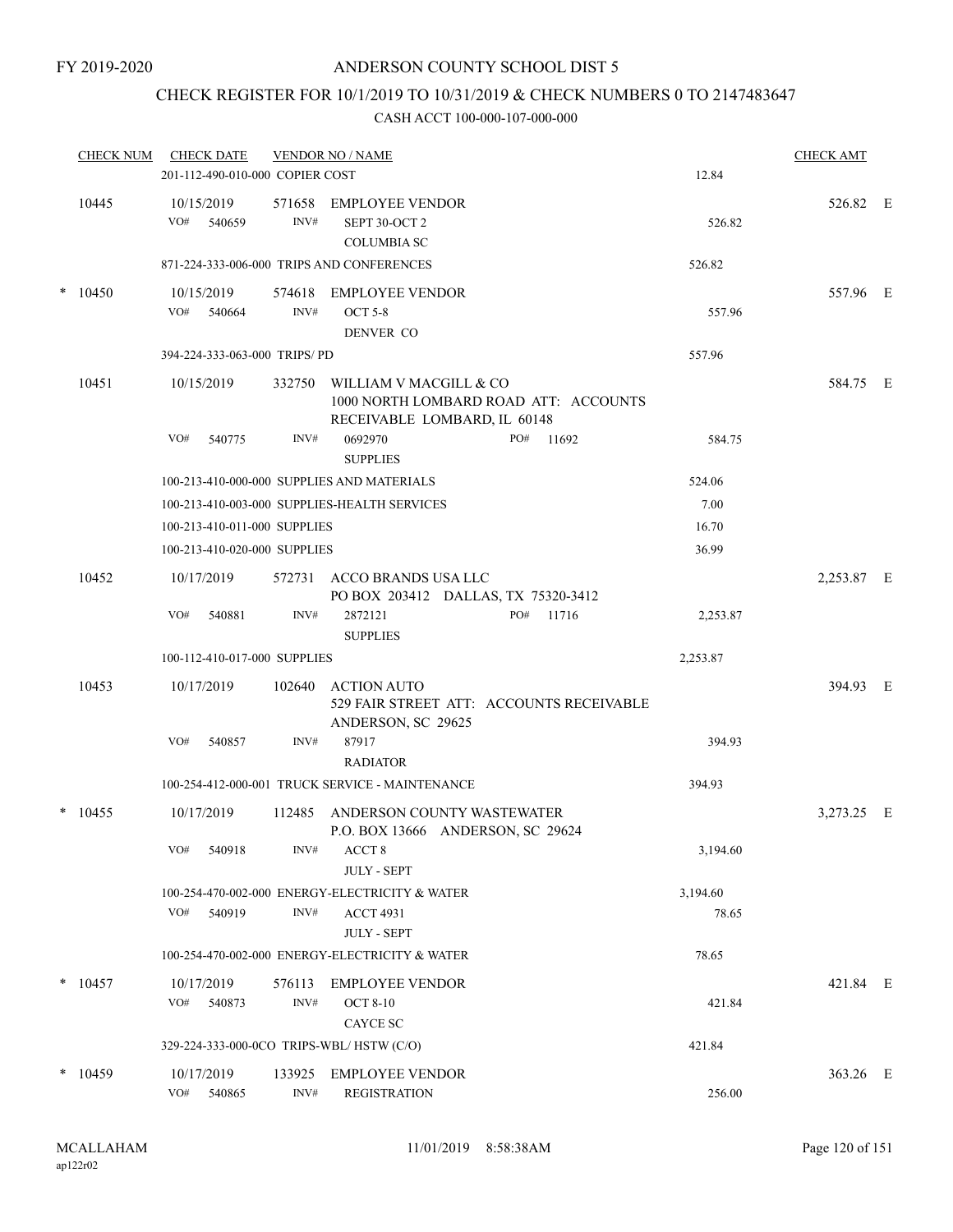## CHECK REGISTER FOR 10/1/2019 TO 10/31/2019 & CHECK NUMBERS 0 TO 2147483647

| <u>CHECK NUM</u> |     | <b>CHECK DATE</b>            |      | <b>VENDOR NO / NAME</b><br>REIMBURSEMENT                                                              |     |       |          | <b>CHECK AMT</b> |  |
|------------------|-----|------------------------------|------|-------------------------------------------------------------------------------------------------------|-----|-------|----------|------------------|--|
|                  |     |                              |      | 100-113-410-020-VEN SUPPLY-ADDT'L FOR LOST VENDING                                                    |     |       | 256.00   |                  |  |
|                  | VO# | 540866                       | INV# | LOWES                                                                                                 |     |       | 107.26   |                  |  |
|                  |     |                              |      | <b>REIMBURSEMENT</b>                                                                                  |     |       |          |                  |  |
|                  |     |                              |      | 720-271-660-020-570 ROBOTICS TEAM EXPENSE                                                             |     |       | 107.26   |                  |  |
| 10460            |     | 10/17/2019                   |      | 147709 EMPLOYEE VENDOR                                                                                |     |       |          | 490.00 E         |  |
|                  |     | VO# 540876                   | INV# | <b>OCT 2-4</b><br><b>NASHVILLE TN</b>                                                                 |     |       | 490.00   |                  |  |
|                  |     |                              |      | 100-224-333-017-000 STAFF DEVELOPMENT                                                                 |     |       | 490.00   |                  |  |
| $*10463$         |     | 10/17/2019                   |      | 155900 CAROLINA BIOLOGICAL SUPPLY<br>POBOX 60232 ATT: ACCOUNTS RECEIVABLE<br>CHARLOTTE, NC 28260-0232 |     |       |          | 1,072.49 E       |  |
|                  | VO# | 540890                       | INV# | 50847934<br><b>SUPPLIES</b>                                                                           | PO# | 11807 | 941.12   |                  |  |
|                  |     | 131-115-410-031-000 SUPPLIES |      |                                                                                                       |     |       | 941.12   |                  |  |
|                  | VO# | 540891                       | INV# | 50836307<br><b>SUPPLIES</b>                                                                           |     |       | 131.37   |                  |  |
|                  |     |                              |      | 100-114-410-003-SCI SUPPLIES AND MATERIALS - SCIENCE                                                  |     |       | 131.37   |                  |  |
| 10464            |     | 10/17/2019                   |      | 569307 CAROLINA PCO SUPPLY CO. INC                                                                    |     |       |          | 120.91 E         |  |
|                  |     |                              |      | PO BOX 3517 ATT: ACCOUNTS RECEIVABLE<br>CAYCE, SC 29171                                               |     |       |          |                  |  |
|                  | VO# | 540858                       | INV# | 002391<br><b>SUPPLIES</b>                                                                             |     |       | 120.91   |                  |  |
|                  |     |                              |      | 100-254-410-000-500 PEST MANAGEMENT                                                                   |     |       | 120.91   |                  |  |
| 10465            |     | 10/17/2019                   |      | 568574 CCP CROWE'S CORPORATE PROMOTIONS                                                               |     |       |          | 2,995.80 E       |  |
|                  |     |                              |      | PO BOX 2647 ANDERSON, SC 29622                                                                        |     |       |          |                  |  |
|                  | VO# | 540801                       | INV# | 14472<br><b>MCCANTS</b>                                                                               |     |       | 684.27   |                  |  |
|                  |     |                              |      | 705-271-660-005-604 CHORUS CLUB EXPENSE                                                               |     |       | 684.27   |                  |  |
|                  | VO# | 540802                       | INV# | 14415<br><b>NORTH POINTE</b>                                                                          |     |       | 1,743.89 |                  |  |
|                  |     |                              |      | 713-271-660-013-256 FUNDRAISERS EXPENSE                                                               |     |       | 1,743.89 |                  |  |
|                  |     | VO# 540892                   | INV# | 14471<br><b>GLENVIEW</b>                                                                              |     |       | 567.64   |                  |  |
|                  |     |                              |      | 720-271-660-020-601 BAND CLUB EXPENSE                                                                 |     |       | 14.45    |                  |  |
|                  |     |                              |      | 720-271-660-020-604 CHORUS CLUB EXPENSE                                                               |     |       | 553.19   |                  |  |
|                  |     |                              |      |                                                                                                       |     |       |          |                  |  |
| $*$ 10467        |     | 10/17/2019                   |      | 187300 CRESCENT SUPPLY CO, INC<br>POBOX 8798 ATT: ACCOUNTS RECEIVABLE<br>GREENVILLE, SC 29604         |     |       |          | 524.43 E         |  |
|                  | VO# | 540851                       | INV# | 397824                                                                                                |     |       | 179.97   |                  |  |
|                  |     |                              |      | <b>SUPPLIES</b>                                                                                       |     |       |          |                  |  |
|                  |     |                              |      | 100-254-410-003-400 HVAC/ELECTRICAL/PLUMBING                                                          |     |       | 179.97   |                  |  |
|                  | VO# | 540852                       | INV# | 397822<br><b>SUPPLIES</b>                                                                             |     |       | 91.82    |                  |  |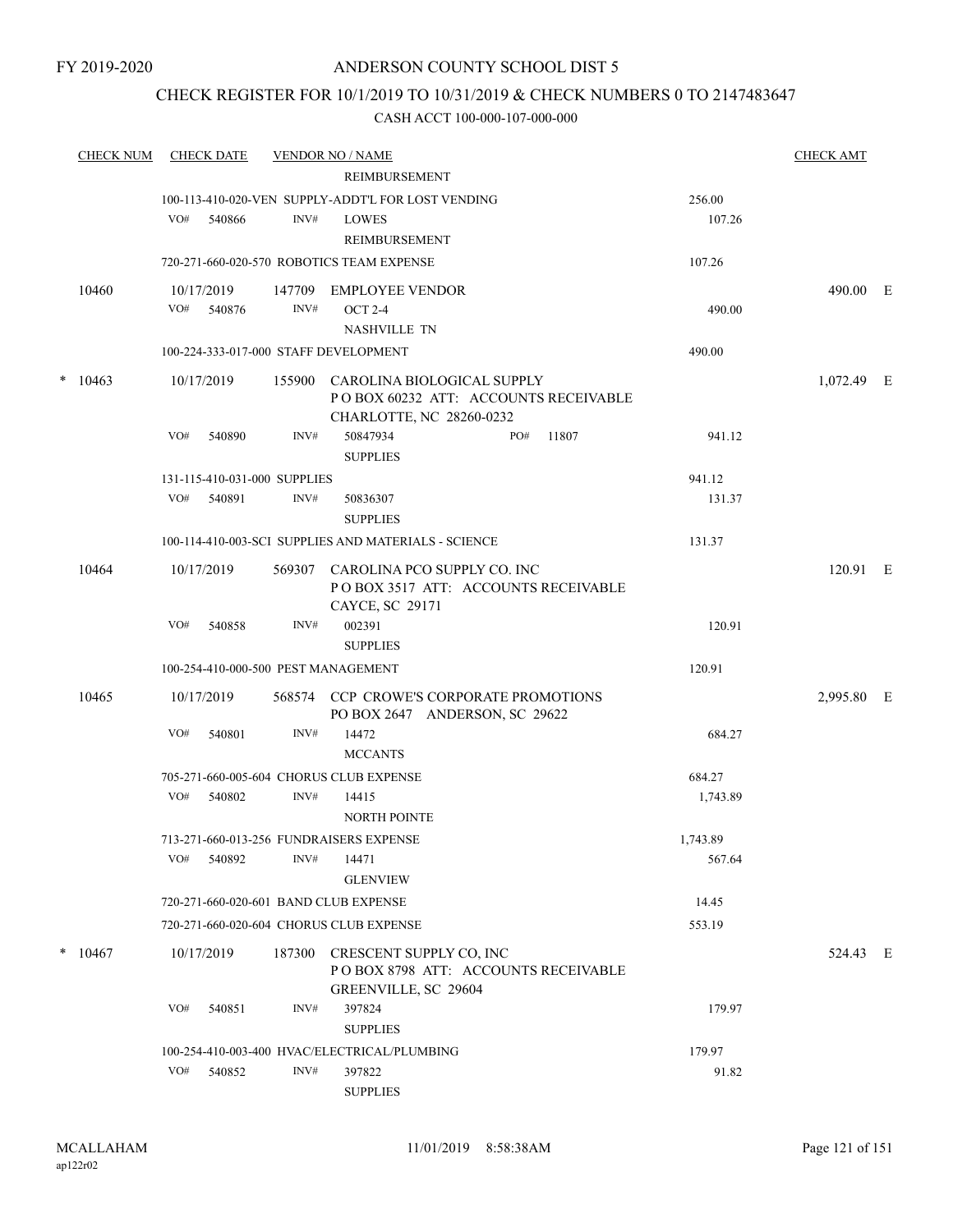## CHECK REGISTER FOR 10/1/2019 TO 10/31/2019 & CHECK NUMBERS 0 TO 2147483647

| <b>CHECK NUM</b> | <b>CHECK DATE</b> |        |                                | <b>VENDOR NO / NAME</b>                                                               |     |           |          | <b>CHECK AMT</b> |  |
|------------------|-------------------|--------|--------------------------------|---------------------------------------------------------------------------------------|-----|-----------|----------|------------------|--|
|                  |                   |        |                                | 100-254-410-003-400 HVAC/ELECTRICAL/PLUMBING                                          |     |           | 91.82    |                  |  |
|                  | VO#               | 540853 | INV#                           | 397813                                                                                |     |           | 87.96    |                  |  |
|                  |                   |        |                                | <b>SUPPLIES</b>                                                                       |     |           |          |                  |  |
|                  |                   |        |                                | 100-254-410-003-400 HVAC/ELECTRICAL/PLUMBING                                          |     |           | 87.96    |                  |  |
|                  | VO#               | 540854 | INV#                           | 397826                                                                                |     |           | 78.75    |                  |  |
|                  |                   |        |                                | <b>SUPPLIES</b>                                                                       |     |           |          |                  |  |
|                  |                   |        |                                | 100-254-410-003-400 HVAC/ELECTRICAL/PLUMBING                                          |     |           | 78.75    |                  |  |
|                  | VO#               | 540855 | INV#                           | 397823                                                                                |     |           | 54.43    |                  |  |
|                  |                   |        |                                | <b>SUPPLIES</b>                                                                       |     |           |          |                  |  |
|                  |                   |        |                                | 100-254-410-015-400 HVAC/ELECTRICAL/PLUMBING                                          |     |           | 54.43    |                  |  |
|                  | VO#               | 540856 | INV#                           | 397825                                                                                |     |           | 31.50    |                  |  |
|                  |                   |        |                                | <b>SUPPLIES</b>                                                                       |     |           |          |                  |  |
|                  |                   |        |                                | 100-254-410-013-400 HVAC/ELECTRICAL/PLUMBING                                          |     |           | 31.50    |                  |  |
| 10468            | 10/17/2019        |        |                                | 569871 FOLLETT SCHOOL SOLUTIONS, INC                                                  |     |           |          | 966.53 E         |  |
|                  |                   |        |                                | 91826 COLLECTION CENTER DRIVE ATT:                                                    |     |           |          |                  |  |
|                  |                   |        |                                | ACCOUNTS RECEIVABLE CHICAGO, IL 60693-0918                                            |     |           |          |                  |  |
|                  | VO#               | 540896 | INV#                           | 549371                                                                                |     | PO# 11620 | 486.05   |                  |  |
|                  |                   |        |                                | TL HANNA                                                                              |     |           |          |                  |  |
|                  |                   |        |                                | 100-222-410-002-MDA MEDIA EBOOKS                                                      |     |           | 406.05   |                  |  |
|                  |                   |        |                                | 100-222-410-002-MDA MEDIA EBOOKS                                                      |     |           | 80.00    |                  |  |
|                  | VO#               | 540897 | INV#                           | 562173                                                                                | PO# | 11744     | 480.48   |                  |  |
|                  |                   |        |                                | <b>MCCANTS</b>                                                                        |     |           |          |                  |  |
|                  |                   |        |                                | 100-222-410-000-MDA MEDIA EBOOKS                                                      |     |           | 480.48   |                  |  |
| 10469            | 10/17/2019        |        |                                | 237555 FORMS & SUPPLY<br>POBOX 563953 ATT: ACCOUNTS RECEIVABLE<br>CHARLOTTE, NC 28256 |     |           |          | 1,937.67 E       |  |
|                  | VO#               | 540811 | INV#                           | 5197546<br><b>SOUTH FANT</b>                                                          |     |           | 516.60   |                  |  |
|                  |                   |        |                                | 715-271-660-015-201 MISCELLANEOUS EXPENSE                                             |     |           | 201.38   |                  |  |
|                  |                   |        |                                | 715-271-660-015-229 DUKE ENERGY GRANT EXPENSE                                         |     |           | 315.22   |                  |  |
|                  | VO#               | 540898 | INV#                           | 5125750                                                                               |     |           | 1,260.89 |                  |  |
|                  |                   |        |                                | <b>PAPER</b>                                                                          |     |           |          |                  |  |
|                  |                   |        |                                | 100-111-410-008-000 SUPPLIES AND MATERIALS                                            |     |           | 210.16   |                  |  |
|                  |                   |        |                                | 100-112-410-008-000 SUPPLIES AND MATERIALS                                            |     |           | 643.57   |                  |  |
|                  |                   |        |                                | 100-113-410-008-000 SUPPLIES AND MATERIALS                                            |     |           | 407.16   |                  |  |
|                  | VO# 540899        |        | INV#                           | 5193538                                                                               | PO# | 11753     | 160.18   |                  |  |
|                  |                   |        |                                | <b>SUPPLIES</b>                                                                       |     |           |          |                  |  |
|                  |                   |        |                                | 100-252-410-000-000 SUPPLIES AND MATERIALS                                            |     |           | 160.18   |                  |  |
| 10470            | 10/17/2019<br>VO# | 540922 | 574569<br>INV#                 | <b>EMPLOYEE VENDOR</b><br>$9/30 - 10/2$                                               |     |           | 536.97   | 536.97 E         |  |
|                  |                   |        |                                | <b>COLUMBIA</b>                                                                       |     |           |          |                  |  |
|                  |                   |        | 267-224-333-003-PD1 TRIPS-AVID |                                                                                       |     |           | 536.97   |                  |  |
| 10471            | 10/17/2019        |        | 575140                         | <b>EMPLOYEE VENDOR</b>                                                                |     |           |          | 409.16 E         |  |
|                  | VO# 540868        |        | INV#                           | <b>AMAZON</b>                                                                         |     |           | 409.16   |                  |  |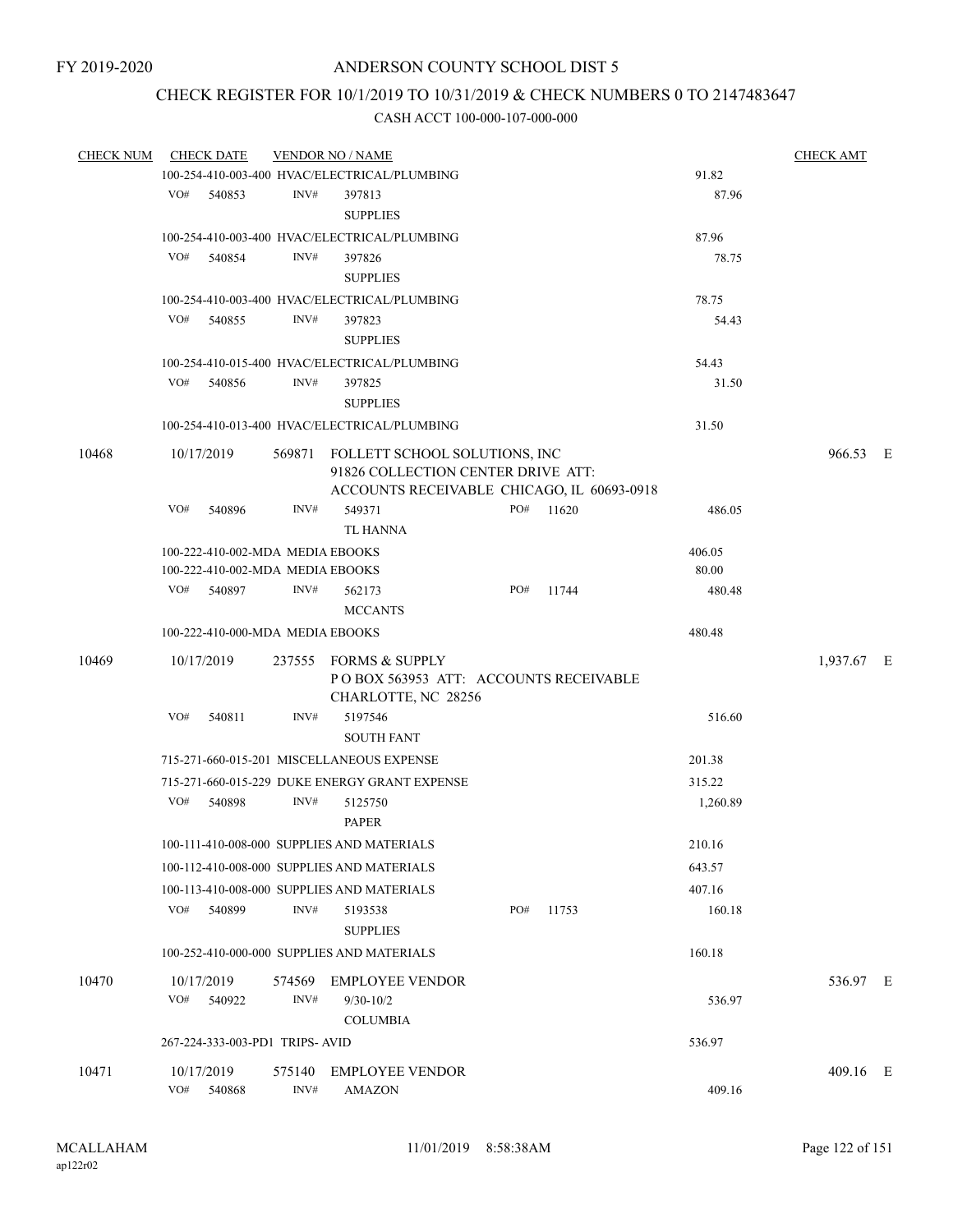## CHECK REGISTER FOR 10/1/2019 TO 10/31/2019 & CHECK NUMBERS 0 TO 2147483647

|   | <b>CHECK NUM</b> | <b>CHECK DATE</b>                        |                | <b>VENDOR NO / NAME</b>                                                                              |          | <b>CHECK AMT</b> |  |
|---|------------------|------------------------------------------|----------------|------------------------------------------------------------------------------------------------------|----------|------------------|--|
|   |                  |                                          |                | <b>REIMBURSEMENT</b>                                                                                 |          |                  |  |
|   |                  |                                          |                | 309-113-410-021-000 SUPPLIES AND MATERIALS                                                           | 409.16   |                  |  |
|   | $*$ 10473        | 10/17/2019<br>VO#<br>540875              | 576247<br>INV# | <b>EMPLOYEE VENDOR</b><br>$9/30 - 10/2$<br><b>COLUMBIA</b>                                           | 373.41   | 373.41 E         |  |
|   |                  | 267-224-333-002-PD1 TRIPS-AVID           |                |                                                                                                      | 373.41   |                  |  |
|   | 10474            | 10/17/2019                               | 566745         | <b>JUNIOR LIBRARY GUILD</b><br>P.O. BOX 6308 ATT: ACCOUNTS RECEIVABLE<br>CAROL STREAM, IL 60197-6308 |          | $1,010.40$ E     |  |
|   |                  | VO#<br>540813                            | INV#           | 484414<br><b>MATERIALS</b>                                                                           | 1,010.40 |                  |  |
|   |                  | 100-222-410-021-000 SUPPLIES             |                |                                                                                                      | 1,010.40 |                  |  |
|   | 10475            | 10/17/2019                               | 563608         | JW PEPPER & SON, INC<br>POBOX 642 ATT: ACCOUNTS RECEIVABLE<br><b>EXTON, PA 19341</b>                 |          | 238.99 E         |  |
|   |                  | VO#<br>540814                            | INV#           | 182771083<br><b>GLENVIEW MS</b>                                                                      | 238.99   |                  |  |
|   |                  | 720-271-660-020-604 CHORUS CLUB EXPENSE  |                |                                                                                                      | 238.99   |                  |  |
|   | 10476            | 10/17/2019<br>VO#<br>540871              | 307650<br>INV# | <b>EMPLOYEE VENDOR</b><br>OCT <sub>11</sub><br><b>COLUMBIA</b>                                       | 131.08   | 131.08 E         |  |
|   |                  |                                          |                | 100-221-333-000-000 TRIPS AND CONFERENCES                                                            | 131.08   |                  |  |
|   | 10477            | 10/17/2019                               | 575453         | <b>EMPLOYEE VENDOR</b>                                                                               |          | 181.54 E         |  |
|   |                  | VO#<br>540786                            | INV#           | OCT <sub>9</sub><br><b>CAMDEN SC</b>                                                                 | 181.54   |                  |  |
|   |                  |                                          |                | 201-112-333-019-000 TRIPS AND CONFERENCES                                                            | 181.54   |                  |  |
|   | $*$ 10479        | 10/17/2019<br>VO# 540779                 | 576240<br>INV# | <b>EMPLOYEE VENDOR</b><br>2019-2020<br><b>TEACHER SUPPLY</b>                                         | 275.00   | 275.00 E         |  |
|   |                  | 377-114-410-002-000 TEACHER SUPPLY - TLH |                |                                                                                                      | 275.00   |                  |  |
| * | 10482            | 10/17/2019<br>VO#<br>540782              | INV#           | 262185 EMPLOYEE VENDOR<br>OCT <sub>3</sub><br><b>GREENVILLE</b>                                      | 113.63   | 123.63 E         |  |
|   |                  | 100-224-333-000-000 TRIPS/CONFERENCES    |                |                                                                                                      | 113.63   |                  |  |
|   |                  | VO#<br>540783                            | INV#           | SEPT <sub>20</sub><br><b>LEXINGTON</b>                                                               | 10.00    |                  |  |
|   |                  | 100-224-333-000-000 TRIPS/CONFERENCES    |                |                                                                                                      | 10.00    |                  |  |
|   | 10483            | 10/17/2019                               | 349701         | MED CENTRAL HEALTH RESOURCES<br>3424 CLEMSON BLVD ATT: ACCOUNTS<br>RECEIVABLE ANDERSON, SC 29621     |          | 330.00 E         |  |
|   |                  | VO#<br>540817                            | INV#           | 55761<br><b>MAULDIN</b>                                                                              | 85.00    |                  |  |
|   |                  | 100-255-323-000-000 CONTRACTED SERVICES  |                |                                                                                                      | 85.00    |                  |  |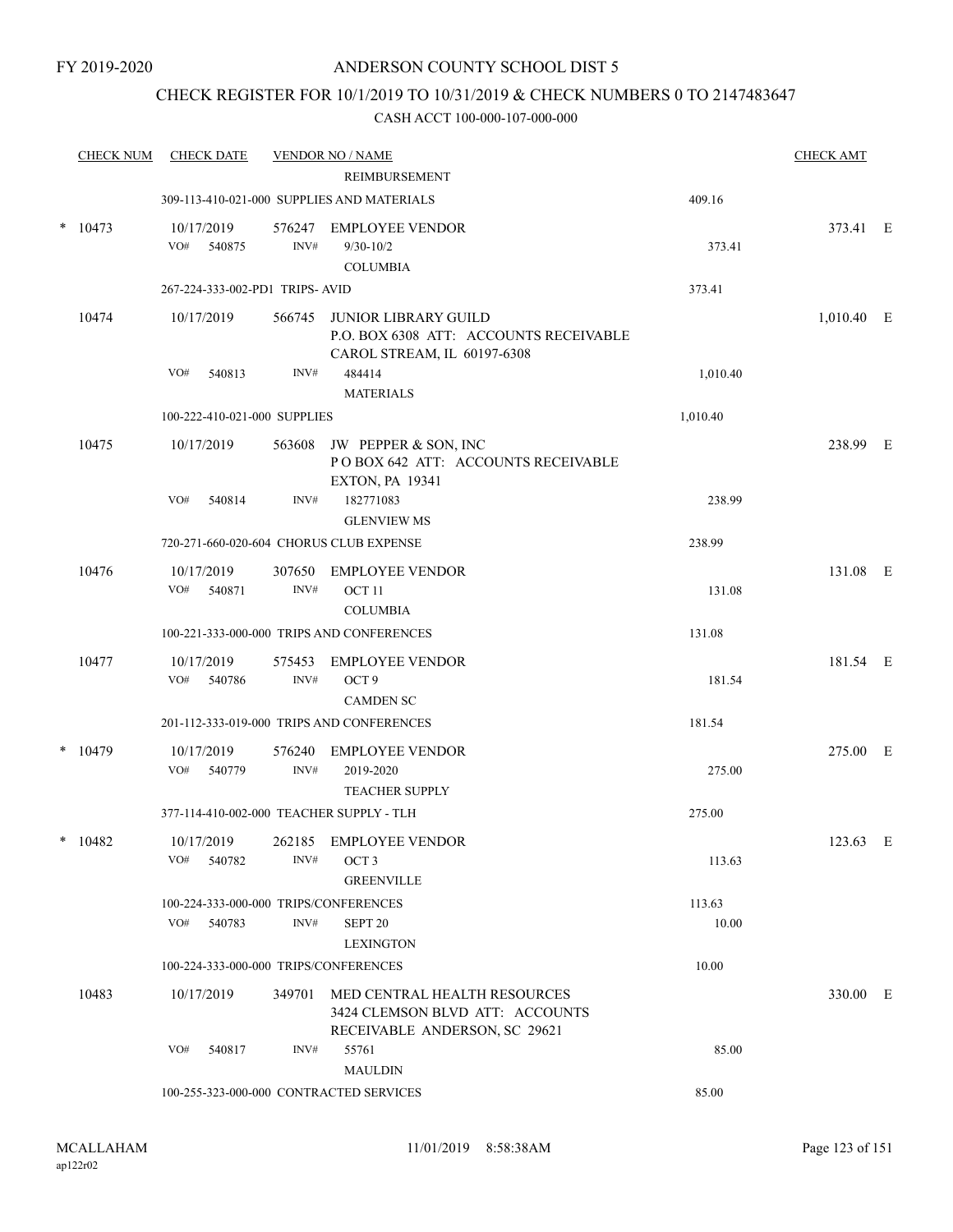# CHECK REGISTER FOR 10/1/2019 TO 10/31/2019 & CHECK NUMBERS 0 TO 2147483647

|   | <b>CHECK NUM</b> | <b>CHECK DATE</b>                                                                |                | <b>VENDOR NO / NAME</b>                                                                             |                  | <b>CHECK AMT</b> |     |
|---|------------------|----------------------------------------------------------------------------------|----------------|-----------------------------------------------------------------------------------------------------|------------------|------------------|-----|
|   |                  | VO#<br>540901                                                                    | INV#           | 55762<br><b>MCGAHA</b>                                                                              | 245.00           |                  |     |
|   |                  | 100-213-312-000-000 PURCHASED SERVICES<br>100-213-312-000-000 PURCHASED SERVICES |                |                                                                                                     | 190.00<br>55.00  |                  |     |
|   | 10484            | 10/17/2019                                                                       | 352100         | MEREDITH BATTERY SERVICE<br>1802 WEST WHITNER STREET ATT: ACCOUNTS<br>RECEIVABLE ANDERSON, SC 29624 |                  | 260.69 E         |     |
|   |                  | VO#<br>540848                                                                    | INV#           | 102161<br><b>BATTERIES</b>                                                                          | 260.69           |                  |     |
|   |                  | 100-254-410-013-000 SUPPLIES                                                     |                |                                                                                                     | 260.69           |                  |     |
| * | 10487            | 10/17/2019                                                                       | 389900         | OFFICE DEPOT<br>POBOX 1413 CHARLOTTE, NC 28201-1413                                                 |                  | 386.12 E         |     |
|   |                  | VO#<br>540846                                                                    | INV#           | 2345344673<br><b>SUPPLIES</b>                                                                       | 8.34             |                  |     |
|   |                  |                                                                                  |                | 100-254-410-000-055 OFFICE SUPPLIES & FURNITURE                                                     | 8.34             |                  |     |
|   |                  | VO#<br>540902                                                                    | INV#           | 385222086001<br><b>SUPPLIES</b>                                                                     | 9.08             |                  |     |
|   |                  |                                                                                  |                | 723-190-660-023-911 MISCELLANEOUS- ADULT ED EXPENSE                                                 | 9.08             |                  |     |
|   |                  | VO#<br>540903                                                                    | INV#           | 3852221947001<br><b>SUPPLIES</b>                                                                    | 97.24            |                  |     |
|   |                  |                                                                                  |                | 723-190-660-023-911 MISCELLANEOUS- ADULT ED EXPENSE                                                 | 97.24            |                  |     |
|   |                  | 540904<br>VO#                                                                    | INV#           | 368664459001<br><b>SUPPLIES</b>                                                                     | 271.46           |                  |     |
|   |                  |                                                                                  |                | 723-190-660-023-911 MISCELLANEOUS- ADULT ED EXPENSE                                                 | 271.46           |                  |     |
| * | 10491            | 10/17/2019                                                                       | 416350         | PRESENTATION SYSTEMS SOUTH, INC<br>POBOX 3872 ATT: ACCOUNTS RECEIVABLE<br>MOORESVILLE, NC 28117     |                  | 1,399.21         | – E |
|   |                  | VO#<br>540821                                                                    | INV#           | 192808<br>MCCANTS INK                                                                               | 233.14           |                  |     |
|   |                  |                                                                                  |                | 705-271-660-005-411 MISCELLANEOUS EXPENSE                                                           | 233.14           |                  |     |
|   |                  | VO#<br>540822                                                                    | INV#           | 192988<br>MCCANTS INK                                                                               | 419.63           |                  |     |
|   |                  |                                                                                  |                | 705-271-660-005-411 MISCELLANEOUS EXPENSE                                                           | 419.63           |                  |     |
|   |                  | VO#<br>540823                                                                    | INV#           | 192836<br>PRINT HEAD                                                                                | 746.44           |                  |     |
|   |                  |                                                                                  |                | 713-271-660-013-201 MISCELLANEOUS EXPENSE                                                           | 746.44           |                  |     |
|   | 10492            | 10/17/2019<br>VO#<br>540784                                                      | 576160<br>INV# | <b>EMPLOYEE VENDOR</b><br>OCT <sub>4</sub>                                                          | 120.64           | 245.92 E         |     |
|   |                  |                                                                                  |                | <b>COLUMBIA</b>                                                                                     |                  |                  |     |
|   |                  | VO#<br>540785                                                                    | INV#           | 821-221-333-000-000 TRIPS AND CONFERENCES<br>SEPT <sub>24</sub>                                     | 120.64<br>125.28 |                  |     |
|   |                  |                                                                                  |                | <b>COLUMBIA</b>                                                                                     |                  |                  |     |
|   |                  |                                                                                  |                | 821-221-333-000-000 TRIPS AND CONFERENCES                                                           | 125.28           |                  |     |
|   | 10493            | 10/17/2019                                                                       |                | 564392 SCHOLASTIC READING CLUB                                                                      |                  | 535.00 E         |     |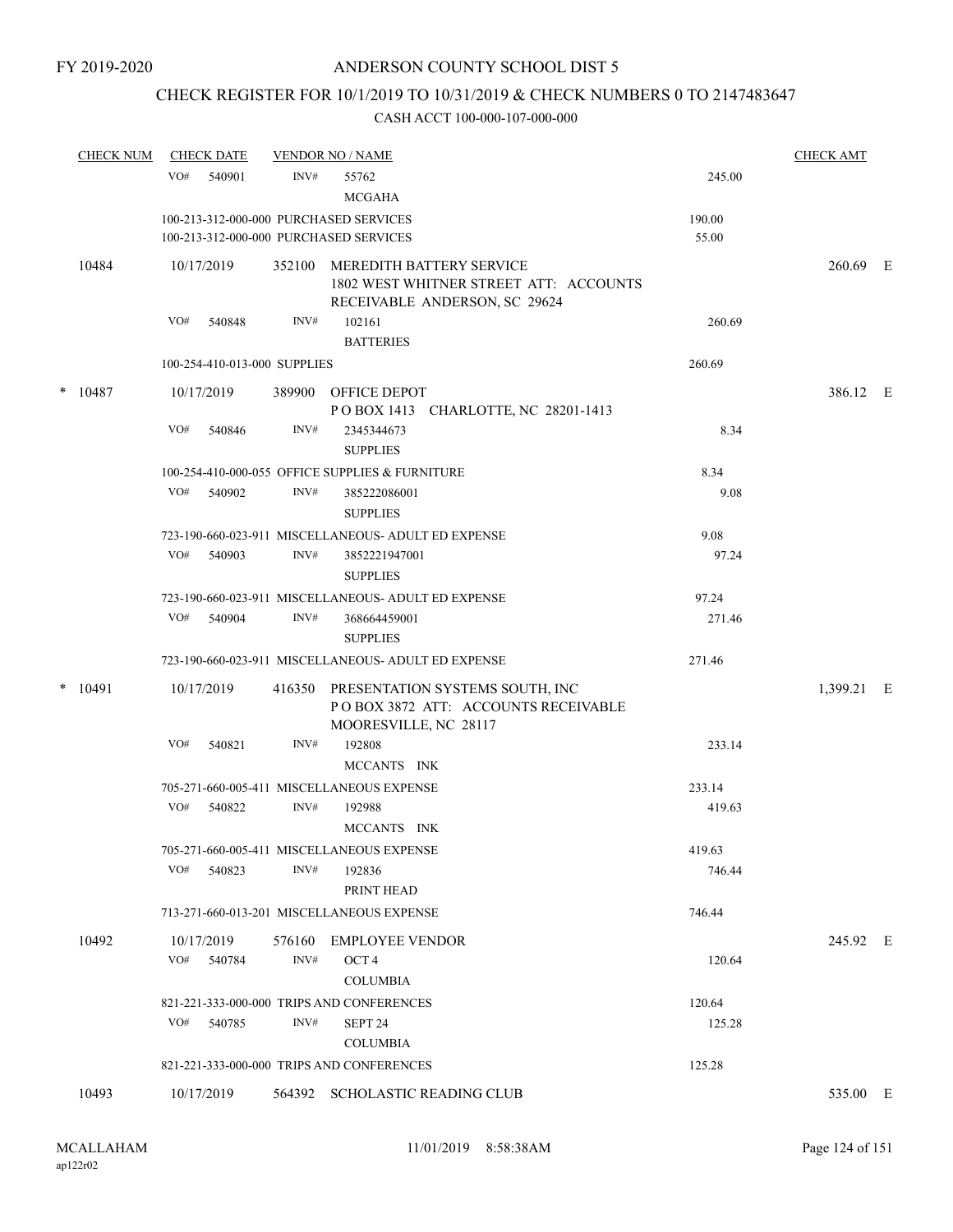## CHECK REGISTER FOR 10/1/2019 TO 10/31/2019 & CHECK NUMBERS 0 TO 2147483647

|   | <b>CHECK NUM</b> | <b>CHECK DATE</b>                        |                | <b>VENDOR NO / NAME</b>                                                                           |          | <b>CHECK AMT</b> |  |
|---|------------------|------------------------------------------|----------------|---------------------------------------------------------------------------------------------------|----------|------------------|--|
|   |                  |                                          |                | PO BOX 7504 JEFFERSON CITY, MO 65102                                                              |          |                  |  |
|   |                  | VO#<br>540827                            | INV#           | 1661406577<br><b>NORTH POINTE</b>                                                                 | 535.00   |                  |  |
|   |                  | 713-271-660-013-305 LIBRARY EXPENSE      |                |                                                                                                   | 535.00   |                  |  |
|   | 10494            | 10/17/2019                               | 468850         | <b>EMPLOYEE VENDOR</b>                                                                            |          | 237.73 E         |  |
|   |                  | VO# 540791                               | INV#           | <b>BESTO</b><br>REIMBURSEMENT                                                                     | 237.73   |                  |  |
|   |                  |                                          |                | 714-271-660-014-201 MISCELLANEOUS EXPENSE                                                         | 237.73   |                  |  |
| * | 10496            | 10/17/2019                               | 472700         | <b>SHERWIN WILLIAMS</b><br>613 NORTH MURRAY AVENUE ATT: ACCOUNTS<br>RECEIVABLE ANDERSON, SC 29625 |          | 377.45 E         |  |
|   |                  | VO#<br>540842                            | INV#           | 5427-1<br><b>SUPPLIES</b>                                                                         | 135.74   |                  |  |
|   |                  |                                          |                | 100-254-410-003-001 SUPPLIES - MAINTENANCE                                                        | 135.74   |                  |  |
|   |                  | VO#<br>540843                            | INV#           | 82906<br><b>SUPPLIES</b>                                                                          | 111.95   |                  |  |
|   |                  |                                          |                | 100-254-410-003-001 SUPPLIES - MAINTENANCE                                                        | 111.95   |                  |  |
|   |                  | VO#<br>540844                            | INV#           | 5426-3<br><b>SUPPLIES</b>                                                                         | 85.04    |                  |  |
|   |                  |                                          |                | 131-254-410-031-001 SUPPLIES - MAINTENANCE                                                        | 85.04    |                  |  |
|   |                  | VO#<br>540845                            | INV#           | 5281-2<br><b>SUPPLIES</b>                                                                         | 44.72    |                  |  |
|   |                  |                                          |                | 100-254-410-002-001 SUPPLIES - MAINTENANCE                                                        | 44.72    |                  |  |
|   | 10497            | 10/17/2019<br>VO#<br>540874              | 570654<br>INV# | <b>EMPLOYEE VENDOR</b><br><b>OCT 9-11</b>                                                         | 317.32   | 317.32 E         |  |
|   |                  | 100-224-333-000-000 TRIPS/CONFERENCES    |                | <b>SEABROOK ISLAND</b>                                                                            | 317.32   |                  |  |
|   |                  |                                          |                |                                                                                                   |          |                  |  |
|   | $*$ 10499        | 10/17/2019<br>VO#<br>540780              | 576241<br>INV# | <b>EMPLOYEE VENDOR</b><br>2019-2020<br><b>TEACHER SUPPLY</b>                                      | 275.00   | 275.00 E         |  |
|   |                  | 377-114-410-003-000 TEACHER SUPPLY - WHS |                |                                                                                                   | 275.00   |                  |  |
|   | 10500            | 10/17/2019                               | 567862         | USA TESTPREP LLC<br>PO BOX 2906 TUCKER, GA 30085                                                  |          | 1,190.00 E       |  |
|   |                  | VO#<br>540835                            | INV#           | 46345<br>PO#<br>11817<br><b>CHARTER SCHOOL</b>                                                    | 1,190.00 |                  |  |
|   |                  | 124-114-445-024-000 TECHNOLOGY SUPPLIES  |                |                                                                                                   | 1,190.00 |                  |  |
|   | 10501            | 10/17/2019                               | 510975         | U.S. SCHOOL SUPPLY, INC<br>3361 W. HOSPITAL AVE CHAMBLEE, GA<br>30341-3419                        |          | 247.05 E         |  |
|   |                  | VO#<br>540914                            | INV#           | 419169A<br>WHITEHALL ELEM                                                                         | 247.05   |                  |  |
|   |                  |                                          |                | 719-271-660-019-360 SCHOOL STORE/COUNCIL EXPENSE                                                  | 247.05   |                  |  |
|   | 10502            | 10/17/2019                               |                | 574838 EMPLOYEE VENDOR                                                                            |          | 133.00 E         |  |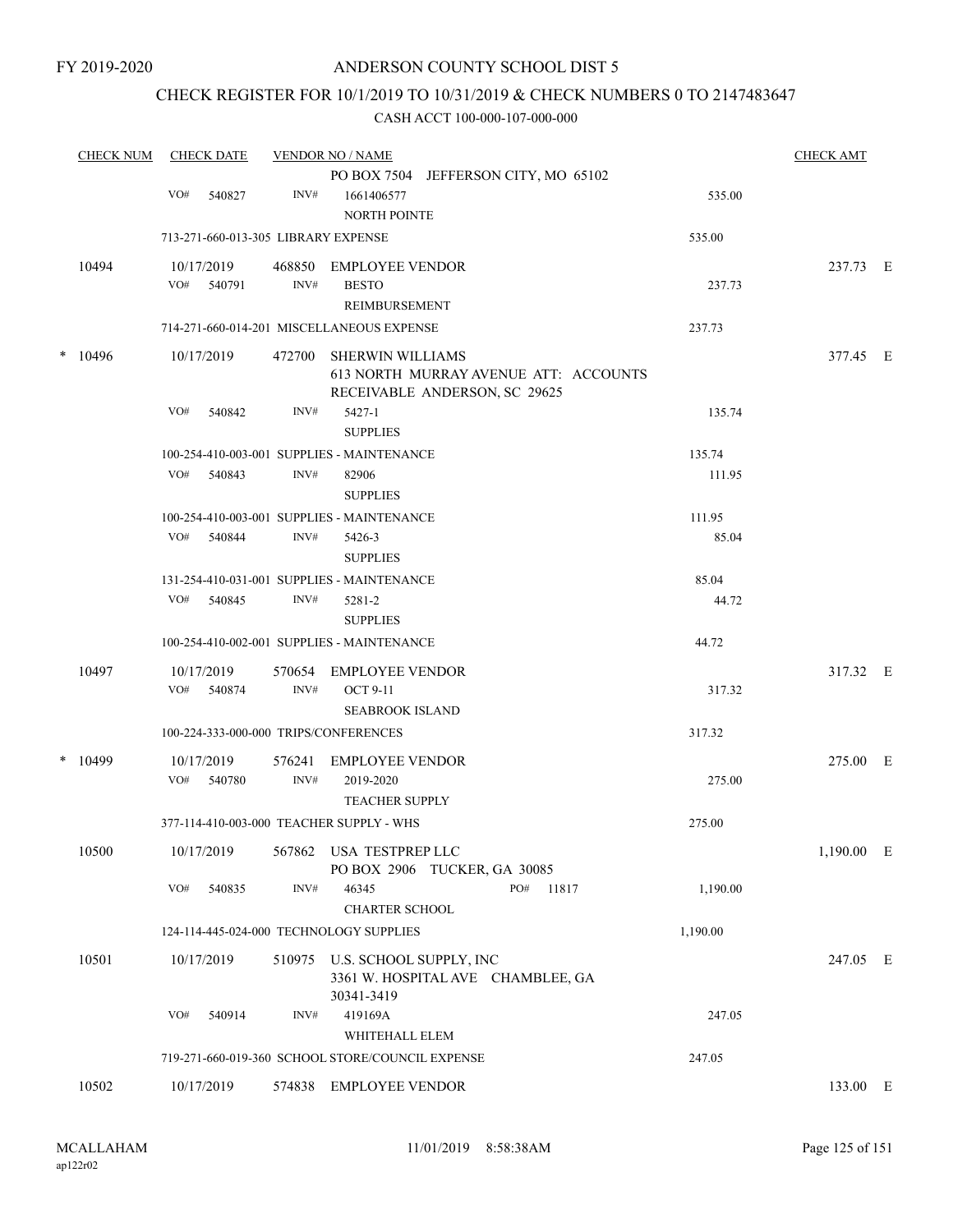## CHECK REGISTER FOR 10/1/2019 TO 10/31/2019 & CHECK NUMBERS 0 TO 2147483647

|        | <b>CHECK NUM</b> |     | <b>CHECK DATE</b>                 |                | <b>VENDOR NO / NAME</b>                                                                           | <b>CHECK AMT</b>   |              |  |
|--------|------------------|-----|-----------------------------------|----------------|---------------------------------------------------------------------------------------------------|--------------------|--------------|--|
|        |                  | VO# | 540792                            | INV#           | <b>NAFME</b><br><b>REIMBURSEMENT</b>                                                              | 133.00             |              |  |
|        |                  |     |                                   |                | 720-271-660-020-601 BAND CLUB EXPENSE                                                             | 133.00             |              |  |
| $\ast$ | 10510            |     | 10/22/2019<br>VO# 541005          | INV#           | 575751 EMPLOYEE VENDOR<br>AUG-SEPT<br><b>MILEAGE</b>                                              | 100.68             | 100.68 E     |  |
|        |                  |     | 283-223-333-000-000 TRIPS/MILEAGE |                |                                                                                                   | 100.68             |              |  |
|        | 10511            |     | 10/22/2019<br>$VO#$ 541010        | 143760<br>INV# | <b>EMPLOYEE VENDOR</b><br><b>LEMONADE</b><br>REIMBURSEMENT                                        | 119.60             | $119.60$ E   |  |
|        |                  |     |                                   |                | 711-271-660-011-222 BUSINESS PARTNERSHIP EXPENSE                                                  | 119.60             |              |  |
|        | 10512            |     | 10/22/2019                        | 564662         | <b>BRADY'S SCREEN PRINTING</b><br>106 CONCORD ROAD ATT: ACCOUNTS<br>RECEIVABLE ANDERSON, SC 29621 |                    | 1,441.02 E   |  |
|        |                  | VO# | 541045                            | INV#           | 35946<br><b>HOMELAND PARK</b>                                                                     | 1,441.02           |              |  |
|        |                  |     |                                   |                | 711-271-660-011-261 "T" SHIRTS EXPENSE                                                            | 1,441.02           |              |  |
|        | $* 10518$        |     | 10/22/2019                        |                | 187300 CRESCENT SUPPLY CO, INC<br>POBOX 8798 ATT: ACCOUNTS RECEIVABLE<br>GREENVILLE, SC 29604     |                    | $1,265.51$ E |  |
|        |                  | VO# | 540963                            | INV#           | 397879<br><b>SUPPLIES</b>                                                                         | 243.96             |              |  |
|        |                  |     |                                   |                | 100-254-410-001-400 HVAC/ELECTRICAL/PLUMBING                                                      | 243.96             |              |  |
|        |                  | VO# | 540964                            | INV#           | 397877<br><b>SUPPLIES</b>                                                                         | 123.80             |              |  |
|        |                  |     |                                   |                | 100-254-410-016-400 HVAC/ELECTRICAL/PLUMBING                                                      | 123.80             |              |  |
|        |                  | VO# | 540965                            | INV#           | 397945<br><b>SUPPLIES</b>                                                                         | 406.60             |              |  |
|        |                  | VO# | 540966                            | INV#           | 100-254-410-003-400 HVAC/ELECTRICAL/PLUMBING<br>397947 CREDIT<br><b>CREDIT</b>                    | 406.60<br>$-79.45$ |              |  |
|        |                  |     | VO# 540967                        | INV#           | 100-254-410-001-400 HVAC/ELECTRICAL/PLUMBING<br>397879<br><b>SUPPLIES</b>                         | $-79.45$<br>284.93 |              |  |
|        |                  |     |                                   |                | 100-254-410-001-400 HVAC/ELECTRICAL/PLUMBING                                                      | 284.93             |              |  |
|        |                  |     | VO# 540968                        | INV#           | 397946<br><b>SUPPLIES</b>                                                                         | 117.70             |              |  |
|        |                  |     |                                   |                | 100-254-410-005-400 HVAC/ELECTRICAL/PLUMBING                                                      | 117.70             |              |  |
|        |                  |     | VO# 540969                        | INV#           | 397878<br><b>SUPPLIES</b>                                                                         | 104.41             |              |  |
|        |                  |     |                                   |                | 131-254-410-031-400 HVAC/ELECTRICAL/PLUMBING                                                      | 104.41             |              |  |
|        |                  |     | VO# 540970                        | INV#           | 397948<br><b>SUPPLIES</b>                                                                         | 63.56              |              |  |
|        |                  |     |                                   |                | 100-254-410-001-400 HVAC/ELECTRICAL/PLUMBING                                                      | 63.56              |              |  |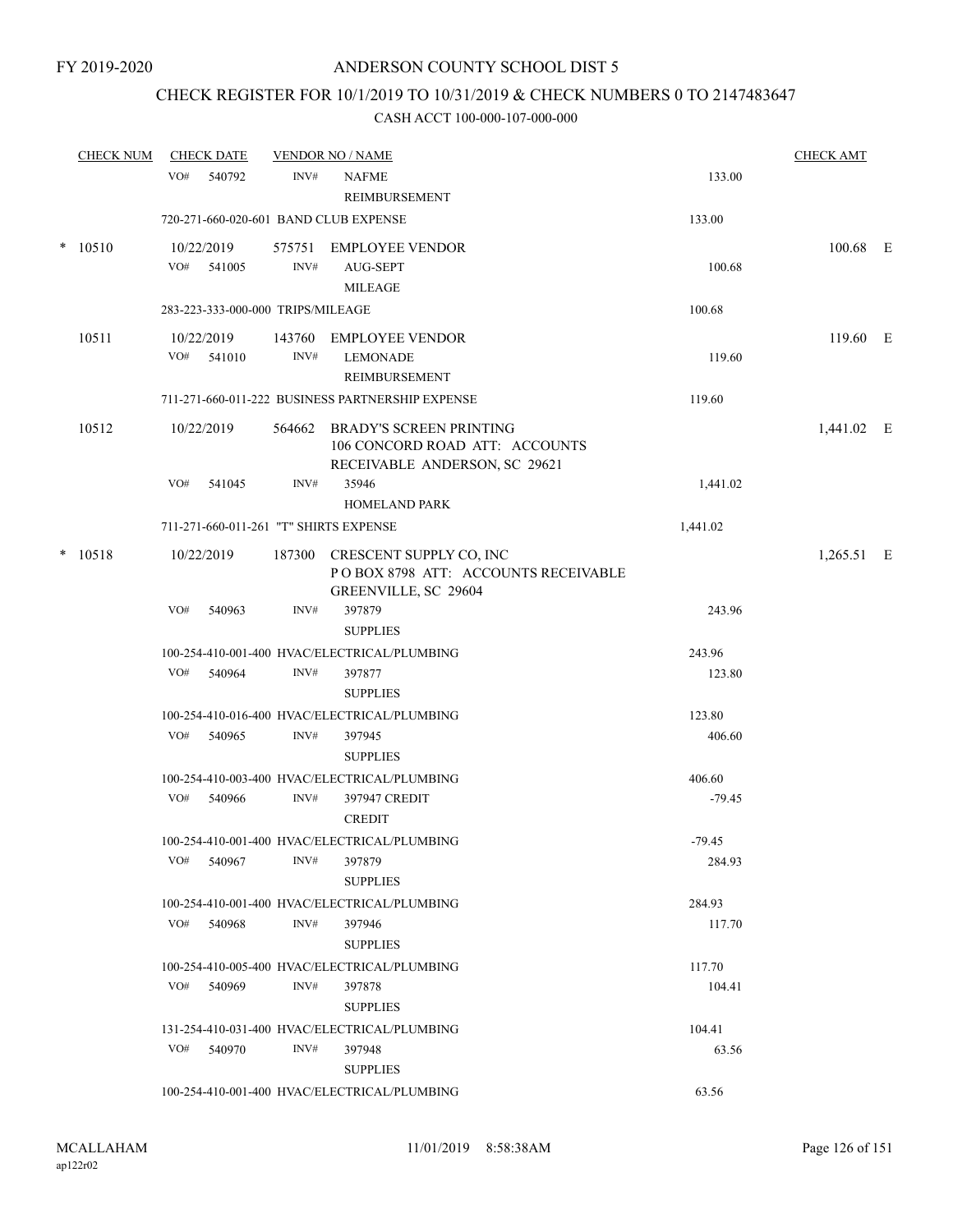## CHECK REGISTER FOR 10/1/2019 TO 10/31/2019 & CHECK NUMBERS 0 TO 2147483647

|   | <b>CHECK NUM</b> | <b>CHECK DATE</b>                   |        | <b>VENDOR NO / NAME</b>                    |     |       |          | <b>CHECK AMT</b> |  |
|---|------------------|-------------------------------------|--------|--------------------------------------------|-----|-------|----------|------------------|--|
|   | 10519            | 10/22/2019                          | 575525 | <b>EMPLOYEE VENDOR</b>                     |     |       |          | 127.62 E         |  |
|   |                  | VO#<br>541002                       | INV#   | <b>SEPT 2019</b>                           |     |       | 54.40    |                  |  |
|   |                  |                                     |        | <b>MILEAGE</b>                             |     |       |          |                  |  |
|   |                  | 100-221-332-000-000 TRAVEL          |        |                                            |     |       | 54.40    |                  |  |
|   |                  | VO#<br>541003                       | INV#   | AUG 2019                                   |     |       | 39.67    |                  |  |
|   |                  |                                     |        | <b>MILEAGE</b>                             |     |       |          |                  |  |
|   |                  | 100-221-332-000-000 TRAVEL          |        |                                            |     |       | 39.67    |                  |  |
|   |                  | VO#<br>541016                       | INV#   | OCT 16                                     |     |       | 33.55    |                  |  |
|   |                  |                                     |        | <b>FURMAN UNIV</b>                         |     |       |          |                  |  |
|   |                  |                                     |        | 821-221-333-000-000 TRIPS AND CONFERENCES  |     |       | 33.55    |                  |  |
|   | 10520            | 10/22/2019                          |        | 572679 DEFENDER SERVICES, INC.             |     |       |          | 842.80 E         |  |
|   |                  |                                     |        | PO BOX 1775 COLUMBIA, SC 29202             |     |       |          |                  |  |
|   |                  | VO#<br>541057                       | INV#   | 743610                                     | PO# | 11388 | 842.80   |                  |  |
|   |                  |                                     |        | ADULT ED SECURITY                          |     |       |          |                  |  |
|   |                  |                                     |        | 100-181-312-023-000 PURCHASED SERVICES     |     |       | 842.80   |                  |  |
|   | 10521            | 10/22/2019                          | 202600 | DILLARD'S SPORTS CENTER                    |     |       |          | 563.25 E         |  |
|   |                  |                                     |        | 708 WHITEHALL ROAD ATT: ACCOUNTS           |     |       |          |                  |  |
|   |                  |                                     |        | RECEIVABLE ANDERSON, SC 29625              |     |       |          |                  |  |
|   |                  | VO#<br>541060                       | INV#   | PO 11386                                   | PO# | 11386 | 563.25   |                  |  |
|   |                  |                                     |        | <b>WESTSIDE SWIM</b>                       |     |       |          |                  |  |
|   |                  | 100-271-410-003-000 SUPPLIES        |        |                                            |     |       | 563.25   |                  |  |
| * | 10524            | 10/22/2019                          | 569871 | FOLLETT SCHOOL SOLUTIONS, INC              |     |       |          | 6,522.19 E       |  |
|   |                  |                                     |        | 91826 COLLECTION CENTER DRIVE ATT:         |     |       |          |                  |  |
|   |                  |                                     |        | ACCOUNTS RECEIVABLE CHICAGO, IL 60693-0918 |     |       |          |                  |  |
|   |                  | VO#<br>541065                       | INV#   | BF00004858                                 |     |       | 2,336.17 |                  |  |
|   |                  |                                     |        | NEW PROSPECT                               |     |       |          |                  |  |
|   |                  | 710-271-660-010-305 LIBRARY EXPENSE |        |                                            |     |       | 2,336.17 |                  |  |
|   |                  | VO#<br>541115                       | INV#   | BF00005310                                 |     |       | 4,186.02 |                  |  |
|   |                  |                                     |        | <b>NEVITT FOREST</b>                       |     |       |          |                  |  |
|   |                  | 713-271-660-013-305 LIBRARY EXPENSE |        |                                            |     |       | 4,186.02 |                  |  |
|   | 10525            | 10/22/2019                          |        | 237555 FORMS & SUPPLY                      |     |       |          | 556.02 E         |  |
|   |                  |                                     |        | POBOX 563953 ATT: ACCOUNTS RECEIVABLE      |     |       |          |                  |  |
|   |                  |                                     |        | CHARLOTTE, NC 28256                        |     |       |          |                  |  |
|   |                  | VO#<br>541066                       | INV#   | 5197549                                    |     |       | 21.61    |                  |  |
|   |                  |                                     |        | ${\large\bf SUPPLIES}$                     |     |       |          |                  |  |
|   |                  | VO#                                 |        | 711-271-660-011-201 MISCELLANEOUS EXPENSE  |     |       | 21.61    |                  |  |
|   |                  | 541067                              | INV#   | 5155207-2<br><b>SUPPLIES</b>               | PO# | 11478 | 437.84   |                  |  |
|   |                  |                                     |        | 100-221-312-000-000 PURCHASED SERVICES     |     |       | 437.84   |                  |  |
|   |                  | VO# 541125                          | INV#   | 5194729                                    |     |       | 96.57    |                  |  |
|   |                  |                                     |        | <b>SUPPLIES</b>                            |     |       |          |                  |  |
|   |                  |                                     |        | 100-263-410-000-000 SUPPLIES AND MATERIALS |     |       | 96.57    |                  |  |
|   | 10526            | 10/22/2019                          |        | 570843 GATEWAY SUPPLY CO                   |     |       |          | 146.43 E         |  |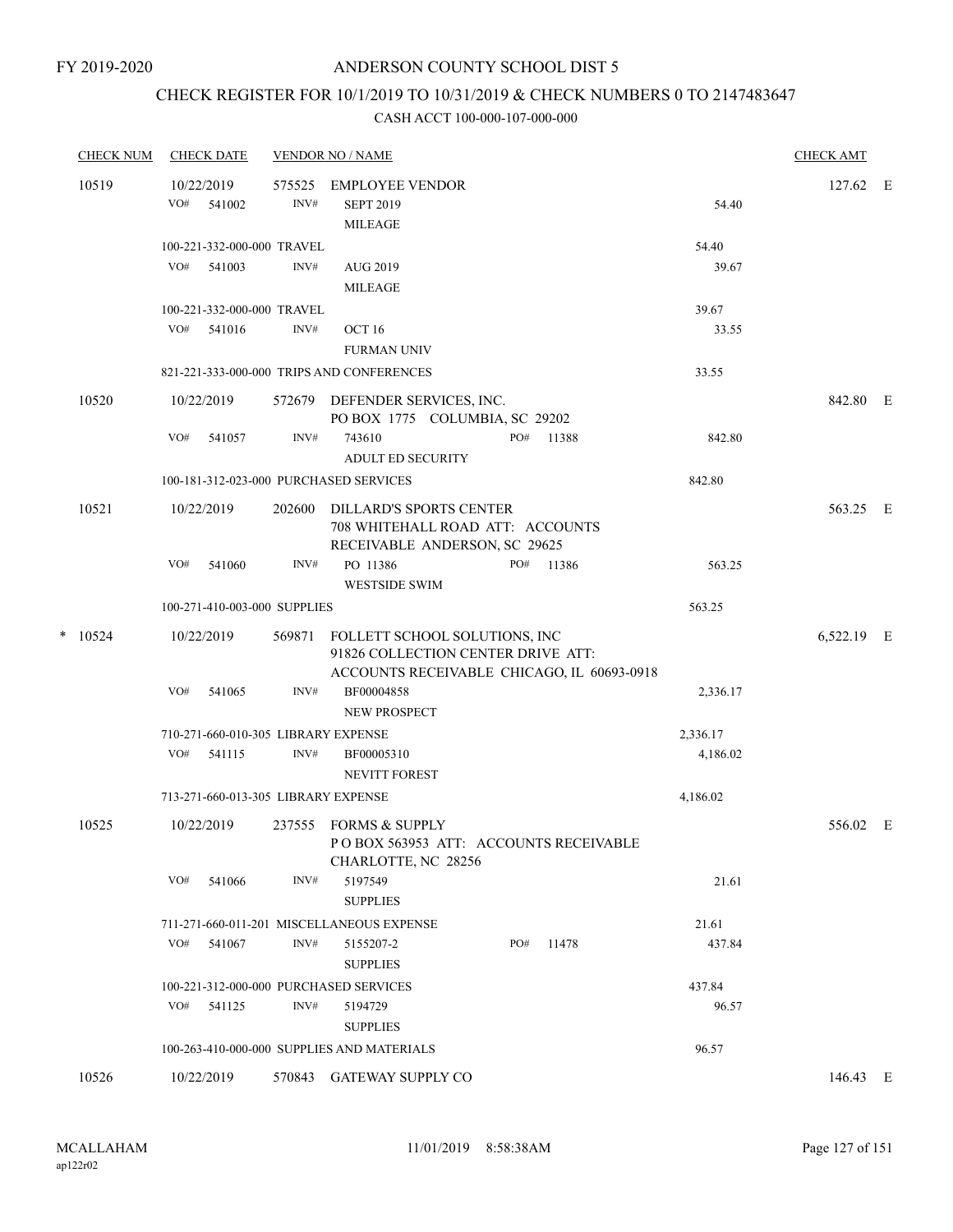## CHECK REGISTER FOR 10/1/2019 TO 10/31/2019 & CHECK NUMBERS 0 TO 2147483647

|   | <b>CHECK NUM</b> |     | <b>CHECK DATE</b>                 |        | <b>VENDOR NO / NAME</b>                          |                                           |                | <b>CHECK AMT</b> |  |
|---|------------------|-----|-----------------------------------|--------|--------------------------------------------------|-------------------------------------------|----------------|------------------|--|
|   |                  |     |                                   |        | SC 29202                                         | CORPORATE OFFICES P.O. BOX 2826 COLUMBIA, |                |                  |  |
|   |                  | VO# | 540957                            | INV#   | S4701734                                         |                                           | 113.60         |                  |  |
|   |                  |     |                                   |        | <b>SUPPLIES</b>                                  |                                           |                |                  |  |
|   |                  |     | 100-254-410-000-400 HVAC SUPPLIES |        |                                                  |                                           | 68.78          |                  |  |
|   |                  |     |                                   |        | 100-254-410-003-400 HVAC/ELECTRICAL/PLUMBING     |                                           | 7.66           |                  |  |
|   |                  |     |                                   |        | 100-254-410-010-400 HVAC/ELECTRICAL/PLUMBING     |                                           | 18.58          |                  |  |
|   |                  |     |                                   |        | 100-254-410-023-400 SUPPLIES-HVAC/ELECT/PLUMBING |                                           | 18.58          |                  |  |
|   |                  |     | VO# 540958                        | INV#   | S <sub>4686120</sub>                             |                                           | 32.83          |                  |  |
|   |                  |     |                                   |        | <b>SUPPLIES</b>                                  |                                           |                |                  |  |
|   |                  |     |                                   |        | 100-254-410-001-400 HVAC/ELECTRICAL/PLUMBING     |                                           | 16.41          |                  |  |
|   |                  |     |                                   |        | 100-254-410-003-400 HVAC/ELECTRICAL/PLUMBING     |                                           | 16.42          |                  |  |
| * | 10529            |     | 10/22/2019                        | 575384 | <b>EMPLOYEE VENDOR</b>                           |                                           |                | 342.39 E         |  |
|   |                  | VO# | 541013                            | INV#   | <b>ZAXBYS</b>                                    |                                           | 342.39         |                  |  |
|   |                  |     |                                   |        | <b>REIMBURSEMENT</b>                             |                                           |                |                  |  |
|   |                  |     |                                   |        | 706-271-660-006-442 SPECIAL ED EXPENSE           |                                           | 342.39         |                  |  |
| * | 10531            |     | 10/22/2019                        | 573862 | <b>EMPLOYEE VENDOR</b>                           |                                           |                | 748.76 E         |  |
|   |                  | VO# | 541118                            | INV#   | <b>OCT 16-18</b>                                 |                                           | 748.76         |                  |  |
|   |                  |     |                                   |        | <b>SCSBIT</b>                                    |                                           |                |                  |  |
|   |                  |     |                                   |        | 100-224-333-000-000 TRIPS/CONFERENCES            |                                           | 748.76         |                  |  |
|   | 10532            |     | 10/22/2019                        | 573279 | HERSHEY CREAMERY COMPANY                         |                                           |                | 507.86 E         |  |
|   |                  |     |                                   |        |                                                  | 710 CORPORATE CIRCLE SALISBURY, NC 28145  |                |                  |  |
|   |                  | VO# | 541071                            | INV#   | 14723997                                         |                                           | 308.32         |                  |  |
|   |                  |     |                                   |        | WHITEHALL ELEM                                   |                                           |                |                  |  |
|   |                  |     |                                   |        | 719-271-660-019-391 ICE CREAM SALES EXPENSE      |                                           | 308.32         |                  |  |
|   |                  | VO# | 541072                            | INV#   | 14720790                                         |                                           | 199.54         |                  |  |
|   |                  |     |                                   |        | <b>NEVITT FOREST</b>                             |                                           |                |                  |  |
|   |                  |     |                                   |        | 712-271-660-012-391 ICE CREAM SALES EXPENSE      |                                           | 199.54         |                  |  |
|   | $*$ 10534        |     | 10/22/2019                        | 298850 | <b>JOHNSON CONTROLS</b>                          |                                           |                | 2,545.75 E       |  |
|   |                  |     |                                   |        | POBOX 730068 ATT: ACCOUNTS RECEIVABLE            |                                           |                |                  |  |
|   |                  |     |                                   |        | DALLAS, TX 75373                                 |                                           |                |                  |  |
|   |                  | VO# | 541077                            | INV#   | 89743320023                                      | PO# 11391                                 | 2,545.75       |                  |  |
|   |                  |     |                                   |        | <b>OCT - DEC 2019</b>                            |                                           |                |                  |  |
|   |                  |     |                                   |        | 100-254-312-000-000 PURCHASED SERVICES-JCI       |                                           | 2,545.75       |                  |  |
|   | 10535            |     | 10/22/2019                        |        | 564696 JOHNSTONE SUPPLY                          |                                           |                | 684.88 E         |  |
|   |                  |     |                                   |        | POBOX 17466 GREENVILLE, SC 29606                 |                                           |                |                  |  |
|   |                  | VO# | 540951                            | INV#   | 4012443                                          |                                           | 33.96          |                  |  |
|   |                  |     |                                   |        | <b>SUPPLIES</b>                                  |                                           |                |                  |  |
|   |                  | VO# |                                   | INV#   | 100-254-410-018-400 HVAC/ELECTRICAL/PLUMBING     |                                           | 33.96<br>64.02 |                  |  |
|   |                  |     | 540952                            |        | 4012368<br><b>SUPPLIES</b>                       |                                           |                |                  |  |
|   |                  |     |                                   |        | 100-254-410-003-400 HVAC/ELECTRICAL/PLUMBING     |                                           | 64.02          |                  |  |
|   |                  | VO# | 540953                            | INV#   | 4012325                                          |                                           | 221.85         |                  |  |
|   |                  |     |                                   |        | <b>SUPPLIES</b>                                  |                                           |                |                  |  |
|   |                  |     |                                   |        |                                                  |                                           |                |                  |  |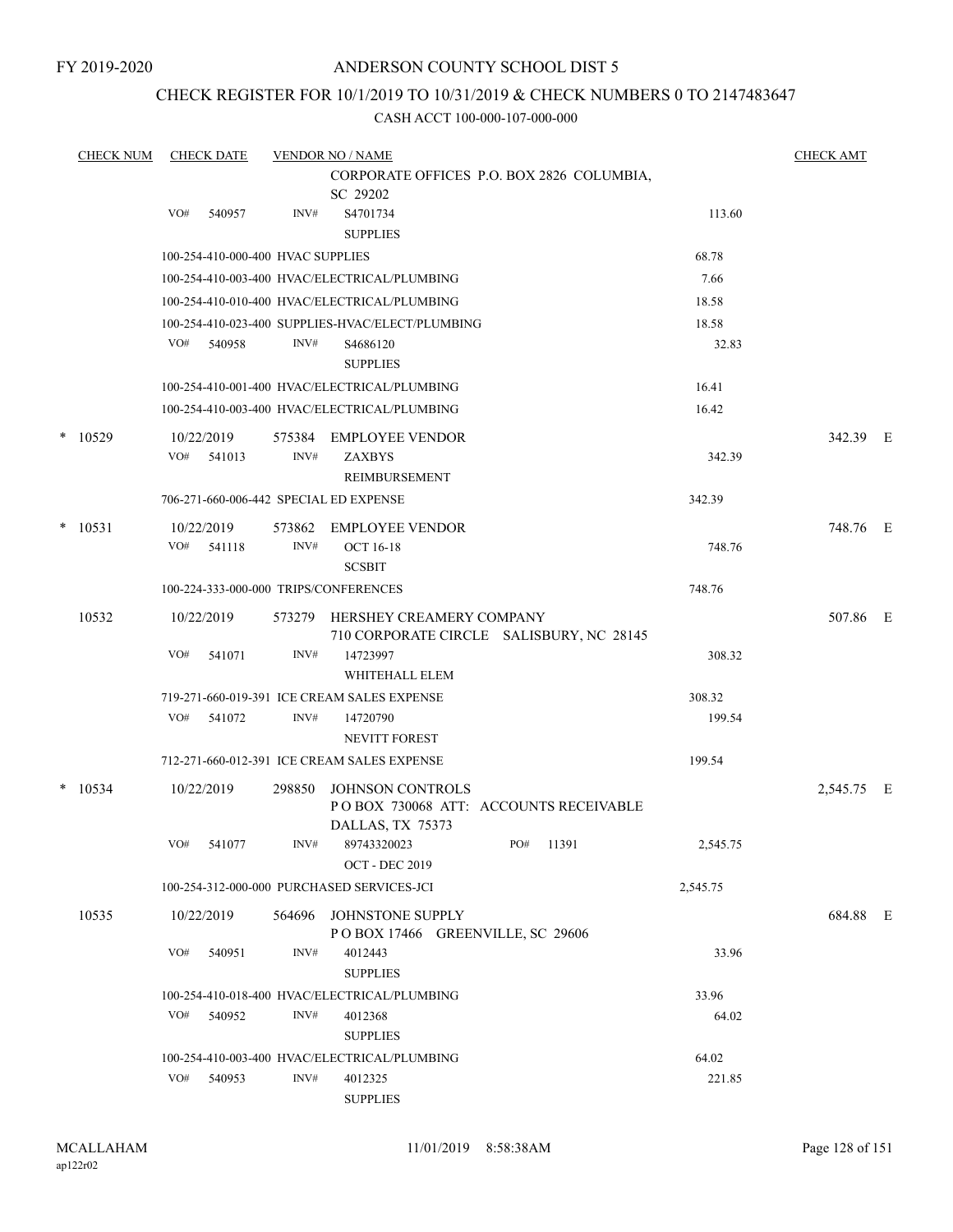## CHECK REGISTER FOR 10/1/2019 TO 10/31/2019 & CHECK NUMBERS 0 TO 2147483647

|        | <b>CHECK NUM</b> |     | <b>CHECK DATE</b>               |        | <b>VENDOR NO / NAME</b>                                            |                | <b>CHECK AMT</b> |  |
|--------|------------------|-----|---------------------------------|--------|--------------------------------------------------------------------|----------------|------------------|--|
|        |                  |     |                                 |        | 100-254-410-005-400 HVAC/ELECTRICAL/PLUMBING                       | 221.85         |                  |  |
|        |                  | VO# | 540954                          | INV#   | 4012523                                                            | 247.44         |                  |  |
|        |                  |     |                                 |        | <b>SUPPLIES</b>                                                    |                |                  |  |
|        |                  |     |                                 |        | 100-254-410-003-400 HVAC/ELECTRICAL/PLUMBING                       | 247.44         |                  |  |
|        |                  | VO# | 540955                          | INV#   | 4012327                                                            | 117.61         |                  |  |
|        |                  |     |                                 |        | <b>SUPPLIES</b>                                                    |                |                  |  |
|        |                  |     |                                 |        | 100-254-410-003-400 HVAC/ELECTRICAL/PLUMBING                       | 117.61         |                  |  |
|        | $*$ 10539        |     | 10/22/2019                      | 576176 | <b>EMPLOYEE VENDOR</b>                                             |                | 119.80 E         |  |
|        |                  | VO# | 541024                          | INV#   | <b>ART CLUB</b>                                                    | 119.80         |                  |  |
|        |                  |     |                                 |        | REIMBURSEMENT                                                      |                |                  |  |
|        |                  |     | 713-271-660-013-228 ART EXPENSE |        |                                                                    | 119.80         |                  |  |
|        | $*$ 10541        |     | 10/22/2019                      |        | 575729 EMPLOYEE VENDOR                                             |                | 322.96 E         |  |
|        |                  | VO# | 541019                          | INV#   | <b>OCT 15-16</b>                                                   | 322.96         |                  |  |
|        |                  |     |                                 |        | <b>COLUMBIA</b>                                                    |                |                  |  |
|        |                  |     | 201-188-333-000-000 TRIPS- PAT  |        |                                                                    | 322.96         |                  |  |
|        | $*$ 10543        |     | 10/22/2019                      |        | 352100 MEREDITH BATTERY SERVICE                                    |                | 108.95 E         |  |
|        |                  |     |                                 |        | 1802 WEST WHITNER STREET ATT: ACCOUNTS                             |                |                  |  |
|        |                  |     |                                 |        | RECEIVABLE ANDERSON, SC 29624                                      |                |                  |  |
|        |                  | VO# | 540949                          | INV#   | 102167                                                             | 108.95         |                  |  |
|        |                  |     |                                 |        | <b>BATTERY</b>                                                     |                |                  |  |
|        |                  |     |                                 |        | 100-254-410-000-001 MAINT. SUPPLIES-STRUCTURES                     | 108.95         |                  |  |
|        | 10544            |     | 10/22/2019                      | 573801 | MUSICAL INNOVATIONS                                                |                | 110.00 E         |  |
|        |                  |     |                                 |        | 150-G TANNER RD AT BUTLER GREENVILLE, SC<br>29607-5917             |                |                  |  |
|        |                  | VO# | 541086                          | INV#   | 7002,008,013                                                       | 110.00         |                  |  |
|        |                  |     |                                 |        | <b>SOUTHWOOD</b>                                                   |                |                  |  |
|        |                  |     |                                 |        | 100-113-410-021-COB CHORUS, ORCHESTRA & BAND                       | 25.00          |                  |  |
|        |                  |     |                                 |        | 100-113-410-021-COB CHORUS, ORCHESTRA & BAND                       | 25.00          |                  |  |
|        |                  |     |                                 |        | 100-113-410-021-COB CHORUS, ORCHESTRA & BAND                       | 60.00          |                  |  |
| $\ast$ | 10547            |     | 10/22/2019                      |        | 389900 OFFICE DEPOT                                                |                | 178.19 E         |  |
|        |                  |     |                                 |        | POBOX 1413 CHARLOTTE, NC 28201-1413                                |                |                  |  |
|        |                  | VO# | 541087                          | INV#   | 383602782001                                                       | 40.64          |                  |  |
|        |                  |     |                                 |        | <b>SUPPLIES</b>                                                    |                |                  |  |
|        |                  |     |                                 |        | 719-271-660-019-201 MISCELLANEOUS EXPENSE                          | 40.64          |                  |  |
|        |                  | VO# | 541088                          | INV#   | 383603046001                                                       | 51.77          |                  |  |
|        |                  |     |                                 |        | <b>SUPPLIES</b>                                                    |                |                  |  |
|        |                  | VO# | 541089                          | INV#   | 719-271-660-019-201 MISCELLANEOUS EXPENSE<br>384914240001          | 51.77<br>85.78 |                  |  |
|        |                  |     |                                 |        | <b>SUPPLIES</b>                                                    |                |                  |  |
|        |                  |     | 100-112-410-007-000 SUPPLIES    |        |                                                                    | 85.78          |                  |  |
|        |                  |     |                                 |        |                                                                    |                |                  |  |
|        | 10548            |     | 10/22/2019                      | 391100 | OLD STONE TRACTOR CO, INC<br>PO BOX 13565 ATT: ACCOUNTS RECEIVABLE |                | $1,049.27$ E     |  |
|        |                  |     |                                 |        | ANDERSON, SC 29624                                                 |                |                  |  |
|        |                  | VO# | 540947                          | INV#   | WO37965                                                            | 1,049.27       |                  |  |
|        |                  |     |                                 |        |                                                                    |                |                  |  |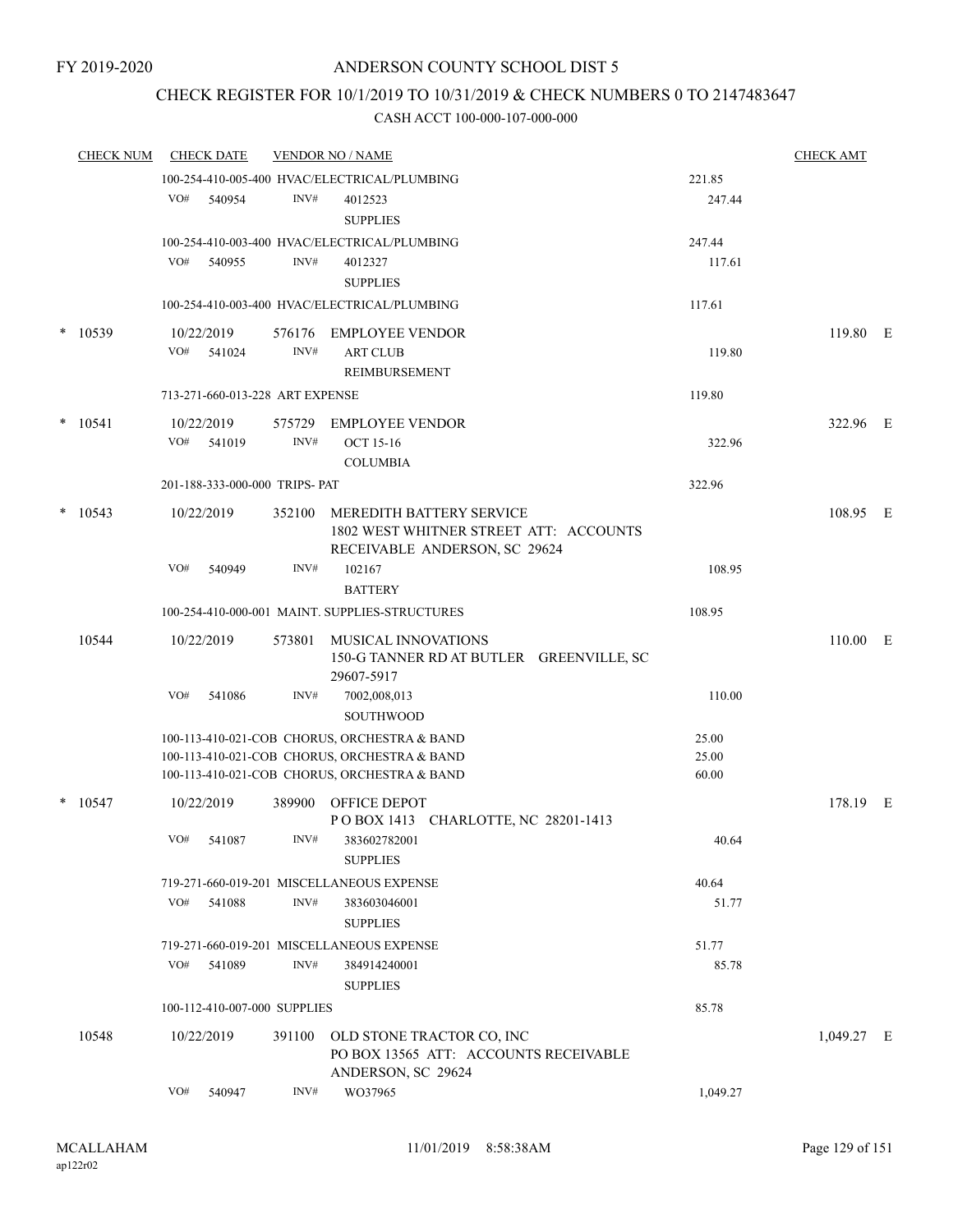## CHECK REGISTER FOR 10/1/2019 TO 10/31/2019 & CHECK NUMBERS 0 TO 2147483647

|        | <b>CHECK NUM</b> |     | <b>CHECK DATE</b>                                                              |        | <b>VENDOR NO / NAME</b>                                                                                |     |       |                  | <b>CHECK AMT</b> |  |
|--------|------------------|-----|--------------------------------------------------------------------------------|--------|--------------------------------------------------------------------------------------------------------|-----|-------|------------------|------------------|--|
|        |                  |     |                                                                                |        | <b>MOWER REPAIR</b>                                                                                    |     |       |                  |                  |  |
|        |                  |     | 100-254-323-000-001 CONTRACT SRVS                                              |        |                                                                                                        |     |       | 1,049.27         |                  |  |
| $\ast$ | 10550            | VO# | 10/22/2019<br>541116                                                           | INV#   | 574722 EMPLOYEE VENDOR<br><b>LOWES</b><br>REIMBURSEMENT                                                |     |       | 451.30           | 1,796.06 E       |  |
|        |                  |     | 817-113-410-021-000 SUPPLIES                                                   |        |                                                                                                        |     |       | 451.30           |                  |  |
|        |                  | VO# | 541117                                                                         | INV#   | <b>OCT 13-15</b><br><b>SPARTANBURG</b>                                                                 |     |       | 1,344.76         |                  |  |
|        |                  |     | 309-113-333-021-000 TRIPS/ ACTIVITIES<br>309-113-333-021-000 TRIPS/ ACTIVITIES |        |                                                                                                        |     |       | 675.00<br>669.76 |                  |  |
|        | 10551            |     | 10/22/2019                                                                     |        | 416350 PRESENTATION SYSTEMS SOUTH, INC<br>POBOX 3872 ATT: ACCOUNTS RECEIVABLE<br>MOORESVILLE, NC 28117 |     |       |                  | 873.55 E         |  |
|        |                  | VO# | 541092                                                                         | INV#   | 193005<br><b>SUPPLIES</b>                                                                              | PO# | 11786 | 873.55           |                  |  |
|        |                  |     | 201-112-490-010-000 COPIER COST                                                |        |                                                                                                        |     |       | 873.55           |                  |  |
|        | 10552            |     | 10/22/2019                                                                     | 567435 | <b>SCHOLASTIC INC</b><br>POBOX 3720 ATT: ACCOUNTS RECEIVABLE<br>JEFFERSON CITY, MO 65102-3720          |     |       |                  | 214.20 E         |  |
|        |                  | VO# | 541094                                                                         | INV#   | 20121248<br><b>CENTERVILLE</b>                                                                         |     |       | 92.45            |                  |  |
|        |                  |     |                                                                                |        | 707-190-660-007-288 LITERACY EXPENSE                                                                   |     |       | 92.45            |                  |  |
|        |                  | VO# | 541095                                                                         | INV#   | 20127386<br><b>CENTERVILLE</b>                                                                         |     |       | 121.75           |                  |  |
|        |                  |     |                                                                                |        | 707-190-660-007-288 LITERACY EXPENSE                                                                   |     |       | 121.75           |                  |  |
| $\ast$ | 10554            |     | 10/22/2019                                                                     | 570059 | SHARP BUSINESS SYSTEMS<br>DEPT 1216 PO BOX 121216 DALLAS, TX<br>75312-1216                             |     |       |                  | 227.91 E         |  |
|        |                  | VO# | 541097                                                                         | INV#   | 12070366<br>CUST #710827                                                                               | PO# | 11733 | 208.65           |                  |  |
|        |                  |     |                                                                                |        | 100-266-345-000-000 TECHNOLOGY INFRASTRUCTURE                                                          |     |       | 208.65           |                  |  |
|        |                  |     | VO# 541098                                                                     | INV#   | 9002286204<br><b>GLENVIEW</b>                                                                          |     |       | 12.84            |                  |  |
|        |                  |     | 100-113-410-020-000 SUPPLIES                                                   |        |                                                                                                        |     |       | 12.84            |                  |  |
|        |                  |     | VO# 541099                                                                     | INV#   | 9002286197<br><b>CONCORD</b>                                                                           |     |       | 6.42             |                  |  |
|        |                  |     | 709-271-660-009-362 COPIER EXPENSE                                             |        |                                                                                                        |     |       | 6.42             |                  |  |
|        | 10555            |     | 10/22/2019                                                                     | 472700 | <b>SHERWIN WILLIAMS</b><br>613 NORTH MURRAY AVENUE ATT: ACCOUNTS<br>RECEIVABLE ANDERSON, SC 29625      |     |       |                  | 477.87 E         |  |
|        |                  | VO# | 540941                                                                         | INV#   | 5744-9<br><b>SUPPLIES</b>                                                                              |     |       | 335.41           |                  |  |
|        |                  |     |                                                                                |        | 100-254-410-002-001 SUPPLIES - MAINTENANCE                                                             |     |       | 167.71           |                  |  |
|        |                  |     |                                                                                |        | 100-254-410-003-001 SUPPLIES - MAINTENANCE                                                             |     |       | 167.70           |                  |  |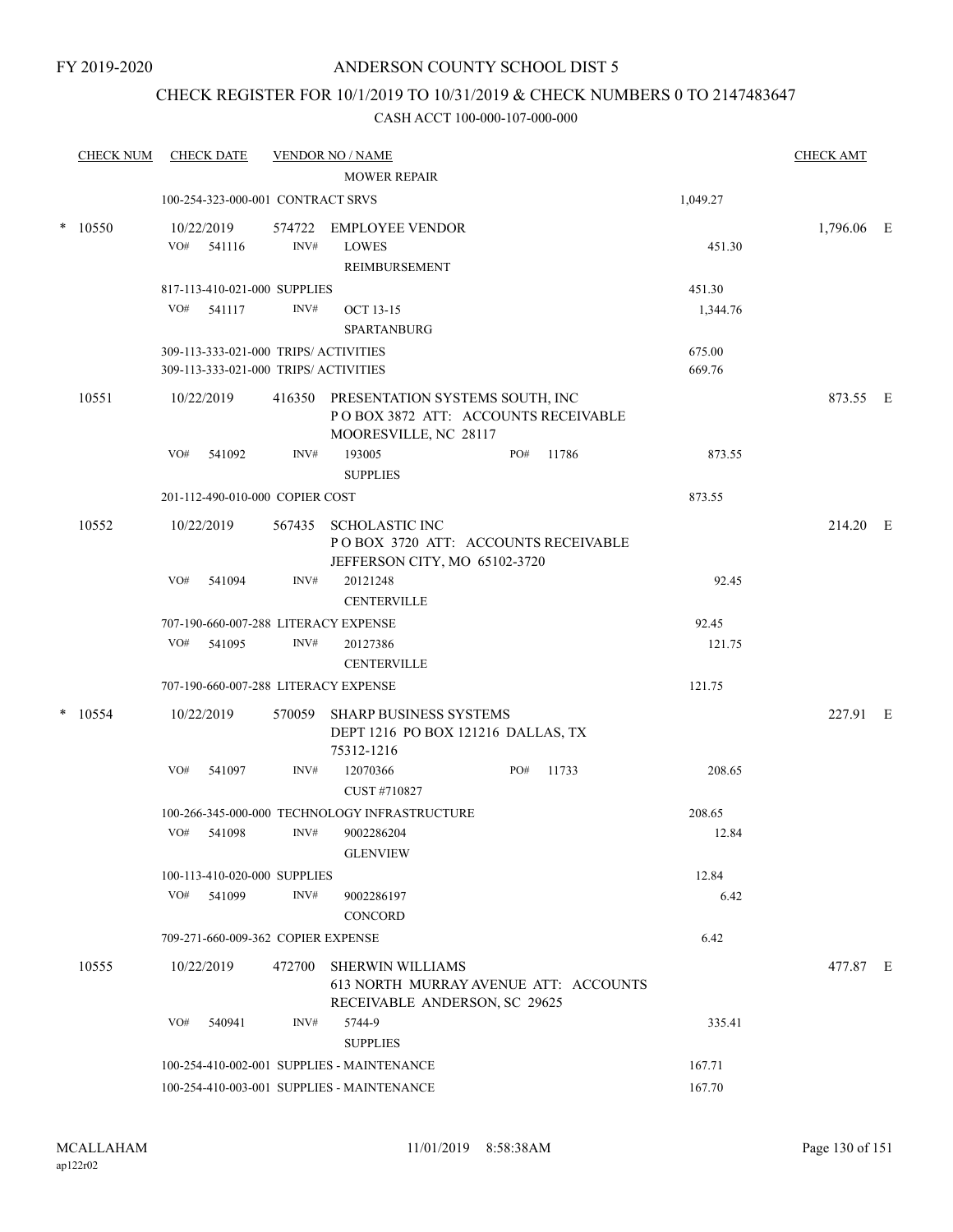## CHECK REGISTER FOR 10/1/2019 TO 10/31/2019 & CHECK NUMBERS 0 TO 2147483647

|        | <b>CHECK NUM</b> |     | <b>CHECK DATE</b>                 |        | <b>VENDOR NO / NAME</b>                                                                              |     |       |          | <b>CHECK AMT</b> |  |
|--------|------------------|-----|-----------------------------------|--------|------------------------------------------------------------------------------------------------------|-----|-------|----------|------------------|--|
|        |                  | VO# | 540942                            | INV#   | $6021 - 0$<br><b>SUPPLIES</b>                                                                        |     |       | 108.26   |                  |  |
|        |                  |     |                                   |        | 100-254-410-003-001 SUPPLIES - MAINTENANCE                                                           |     |       | 108.26   |                  |  |
|        |                  |     | VO# 540943                        | INV#   | 5981-6<br><b>SUPPLIES</b>                                                                            |     |       | 34.20    |                  |  |
|        |                  |     |                                   |        | 100-254-410-003-001 SUPPLIES - MAINTENANCE                                                           |     |       | 34.20    |                  |  |
| $\ast$ | 10557            |     | 10/22/2019                        | 563982 | <b>SOUTHEASTERN PAPER GROUP</b><br>POBOX 890671 ATT: ACCOUNTS RECEIVABLE<br>CHARLOTTE, NC 28289-0671 |     |       |          | 4,232.92 E       |  |
|        |                  |     | VO# 541105                        | INV#   | 4630814<br><b>WATER FILTER</b>                                                                       | PO# | 11586 | 4,232.92 |                  |  |
|        |                  |     | 515-253-520-031-CAR CAREER CENTER |        |                                                                                                      |     |       | 4,232.92 |                  |  |
|        | 10558            |     | 10/22/2019<br>VO# 541008          | INV#   | 576025 EMPLOYEE VENDOR<br><b>STEP SUPPLIES</b><br>REIMBURSEMENT                                      |     |       | 309.38   | 309.38 E         |  |
|        |                  |     |                                   |        | 710-271-660-010-320 CHEERLEADER / STEP CLUB EXPENSE                                                  |     |       | 309.38   |                  |  |
| $\ast$ | 10560            |     | 10/22/2019                        |        | 532300 WHITE JONES ACE HARDWARE<br>POBOX 13012 ATT: ACCOUNTS RECEIVABLE<br>ANDERSON, SC 29624        |     |       |          | 203.91 E         |  |
|        |                  | VO# | 540924                            | INV#   | 885597<br><b>SUPPLIES</b>                                                                            |     |       | 12.67    |                  |  |
|        |                  |     |                                   |        | 100-254-410-005-001 SUPPLIES - MAINTENANCE                                                           |     |       | 12.67    |                  |  |
|        |                  |     | VO# 540925                        | INV#   | 885705<br><b>SUPPLIES</b>                                                                            |     |       | 13.86    |                  |  |
|        |                  |     | 100-271-410-003-000 SUPPLIES      |        |                                                                                                      |     |       | 13.86    |                  |  |
|        |                  | VO# | 540926                            | INV#   | 885783<br><b>SUPPLIES</b>                                                                            |     |       | 97.15    |                  |  |
|        |                  |     |                                   |        | 100-254-410-006-001 SUPPLIES - MAINTENANCE                                                           |     |       | 97.15    |                  |  |
|        |                  |     | VO# 540927                        | INV#   | 400719<br><b>SUPPLIES</b>                                                                            |     |       | 8.54     |                  |  |
|        |                  |     |                                   |        | 100-254-410-007-400 HVAC/ELECTRICAL/PLUMBING                                                         |     |       | 8.54     |                  |  |
|        |                  |     | VO# 540928                        | INV#   | 400777<br><b>SUPPLIES</b>                                                                            |     |       | 55.52    |                  |  |
|        |                  |     |                                   |        | 100-254-410-000-001 MAINT. SUPPLIES-STRUCTURES                                                       |     |       | 55.52    |                  |  |
|        |                  | VO# | 540929                            | INV#   | 885895<br><b>SUPPLIES</b>                                                                            |     |       | 16.17    |                  |  |
|        |                  |     |                                   |        | 100-254-410-000-000 CUSTODIAL SUPPLIES                                                               |     |       | 16.17    |                  |  |
|        | 10561            |     | 10/22/2019                        | 574654 | <b>EMPLOYEE VENDOR</b>                                                                               |     |       |          | 416.96 E         |  |
|        |                  | VO# | 541025                            | INV#   | <b>HOTEL</b><br>REIMBURSEMENT                                                                        |     |       | 416.96   |                  |  |
|        |                  |     | 100-113-410-010-000 SUPPLIES      |        |                                                                                                      |     |       | 16.00    |                  |  |
|        |                  |     |                                   |        | 710-271-660-010-320 CHEERLEADER / STEP CLUB EXPENSE                                                  |     |       | 400.96   |                  |  |
| $\ast$ | 10563            |     | 10/22/2019                        | 573280 | WORLD'S FINEST CHOCOLATE, INC                                                                        |     |       |          | 1,500.00 E       |  |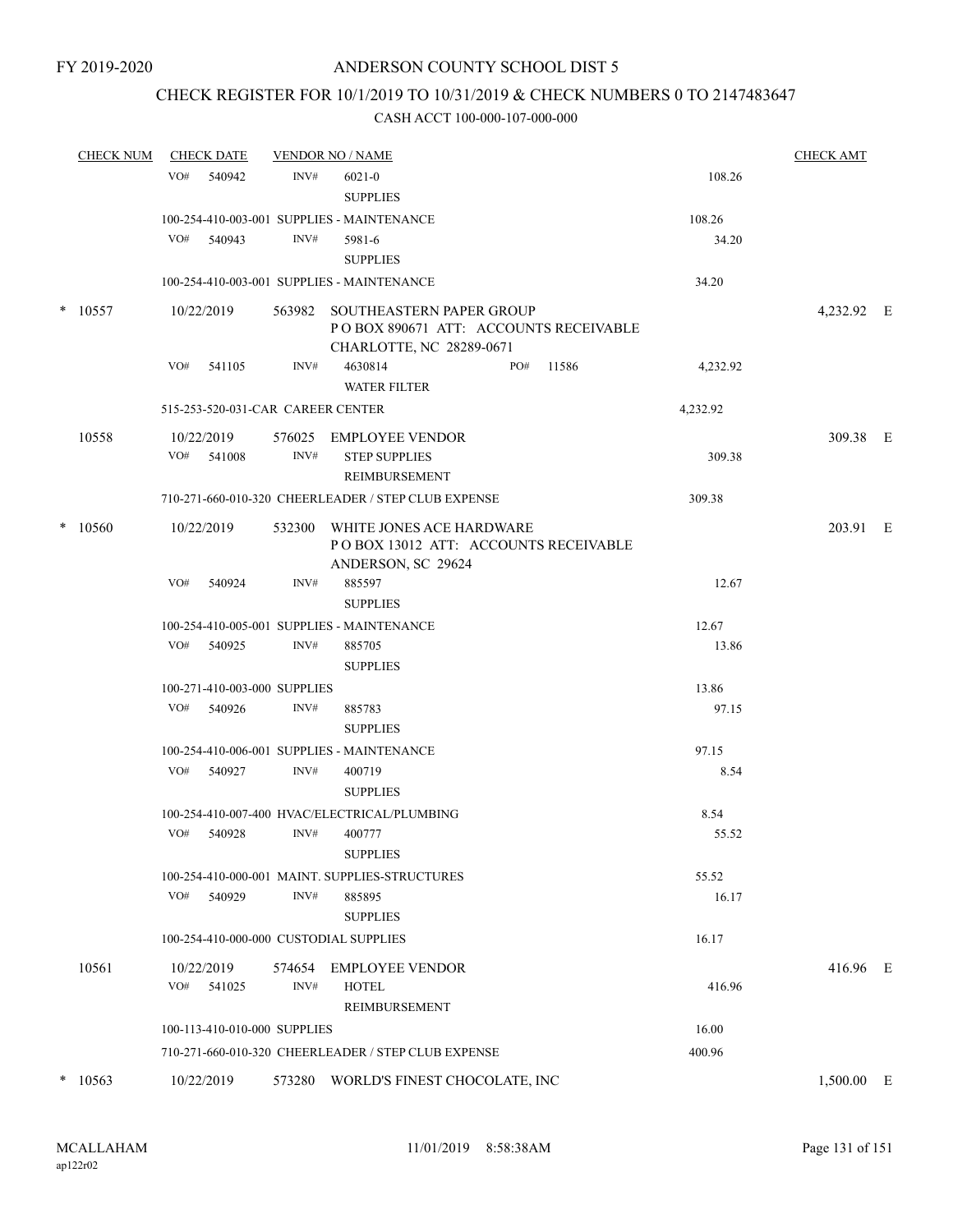FY 2019-2020

### ANDERSON COUNTY SCHOOL DIST 5

### CHECK REGISTER FOR 10/1/2019 TO 10/31/2019 & CHECK NUMBERS 0 TO 2147483647

|   | <b>CHECK NUM</b> |     | <b>CHECK DATE</b>          |                                | <b>VENDOR NO / NAME</b>                                                                           |                |              |  |  |  |  |
|---|------------------|-----|----------------------------|--------------------------------|---------------------------------------------------------------------------------------------------|----------------|--------------|--|--|--|--|
|   |                  |     |                            |                                | 8264 SOLUTIONS CENTER CHICAGO, IL<br>60677-8002                                                   |                |              |  |  |  |  |
|   |                  | VO# | 541111                     | INV#                           | 91201194                                                                                          | 1,500.00       |              |  |  |  |  |
|   |                  |     |                            |                                | SOUTHWOOD                                                                                         |                |              |  |  |  |  |
|   |                  |     |                            |                                | 721-190-660-021-642 CHORUS HIGH EXPENSE                                                           | 1,500.00       |              |  |  |  |  |
|   | 10564            |     | 10/24/2019                 |                                | 572731 ACCO BRANDS USA LLC<br>PO BOX 203412 DALLAS, TX 75320-3412                                 |                | 663.43 E     |  |  |  |  |
|   |                  | VO# | 541170                     | INV#                           | 571425<br><b>MCLEES ELEM</b>                                                                      | 663.43         |              |  |  |  |  |
|   |                  |     |                            | 100-222-410-008-000 SUPPLIES   |                                                                                                   | 663.43         |              |  |  |  |  |
|   | 10565            |     | 10/24/2019                 | 569031                         | AIRGAS USA<br>POBOX 532609 ATT: ACCOUNTS RECEIVABLE<br>ATLANTA, GA 30353-2609                     |                | $1,127.34$ E |  |  |  |  |
|   |                  | VO# | 541171                     | INV#                           | 9965165763<br><b>SUPPLIES</b>                                                                     | 1,127.34       |              |  |  |  |  |
|   |                  |     |                            | 131-115-410-031-000 SUPPLIES   |                                                                                                   | 1,127.34       |              |  |  |  |  |
|   | 10566            |     | 10/24/2019                 | 573497                         | ALL CLEAR PLUMBING<br>101 GREEN LAKE ROAD GREENVILLE, SC 29607                                    |                | 500.00 E     |  |  |  |  |
|   |                  | VO# | 541169                     | INV#                           | 6982771<br><b>WESTSIDE</b>                                                                        | 500.00         |              |  |  |  |  |
|   |                  |     |                            |                                | 600-256-323-003-000 REPAIRS TO EQUIPMENT                                                          | 500.00         |              |  |  |  |  |
| * | 10569            |     | 10/24/2019                 | 201391                         | <b>BLICK ART MATERIALS</b><br>6910 EAGLE WAY CHICAGO, IL 60670-1069                               |                | 730.40 E     |  |  |  |  |
|   |                  | VO# | 541264                     | INV#                           | 2299386,92286<br><b>ROBERT ANDERSON</b>                                                           | 730.40         |              |  |  |  |  |
|   |                  |     |                            |                                | 706-271-660-006-458 ART CLASS EXPENSE<br>706-271-660-006-458 ART CLASS EXPENSE                    | 7.45<br>722.95 |              |  |  |  |  |
|   | $*$ 10571        |     | 10/24/2019                 | 564662                         | <b>BRADY'S SCREEN PRINTING</b><br>106 CONCORD ROAD ATT: ACCOUNTS<br>RECEIVABLE ANDERSON, SC 29621 |                | 293.18 E     |  |  |  |  |
|   |                  | VO# | 541178                     | INV#                           | 36071<br><b>MCCANTS</b>                                                                           | 293.18         |              |  |  |  |  |
|   |                  |     |                            |                                | 705-271-660-005-502 STUDENT GOV/COUNCIL EXPENSE                                                   | 293.18         |              |  |  |  |  |
|   | 10572            |     | 10/24/2019                 |                                | 573130 CALLAHAM ORCHARD TOURS<br>ANDY CALLAHAM 559 CRAWFORD RD. BELTON,<br>SC 29627               |                | 720.00 E     |  |  |  |  |
|   |                  | VO# | 541310                     | INV#                           | 19<br><b>NEVITT FOREST</b>                                                                        | 720.00         |              |  |  |  |  |
|   |                  |     |                            |                                | 712-271-660-012-350 FIELD TRIPS KINDERGARTEN EXPENSE                                              | 720.00         |              |  |  |  |  |
|   | 10573            |     | 10/24/2019<br>$VO#$ 541158 | INV#                           | 574802 EMPLOYEE VENDOR<br>$9/30 - 10/2$                                                           | 502.40         | 502.40 E     |  |  |  |  |
|   |                  |     |                            |                                | <b>COLUMBIA</b>                                                                                   |                |              |  |  |  |  |
|   |                  |     |                            | 267-224-333-002-PD1 TRIPS-AVID |                                                                                                   | 502.40         |              |  |  |  |  |
|   | $*$ 10576        |     | 10/24/2019                 |                                | 574515 EMPLOYEE VENDOR                                                                            |                | 655.98 E     |  |  |  |  |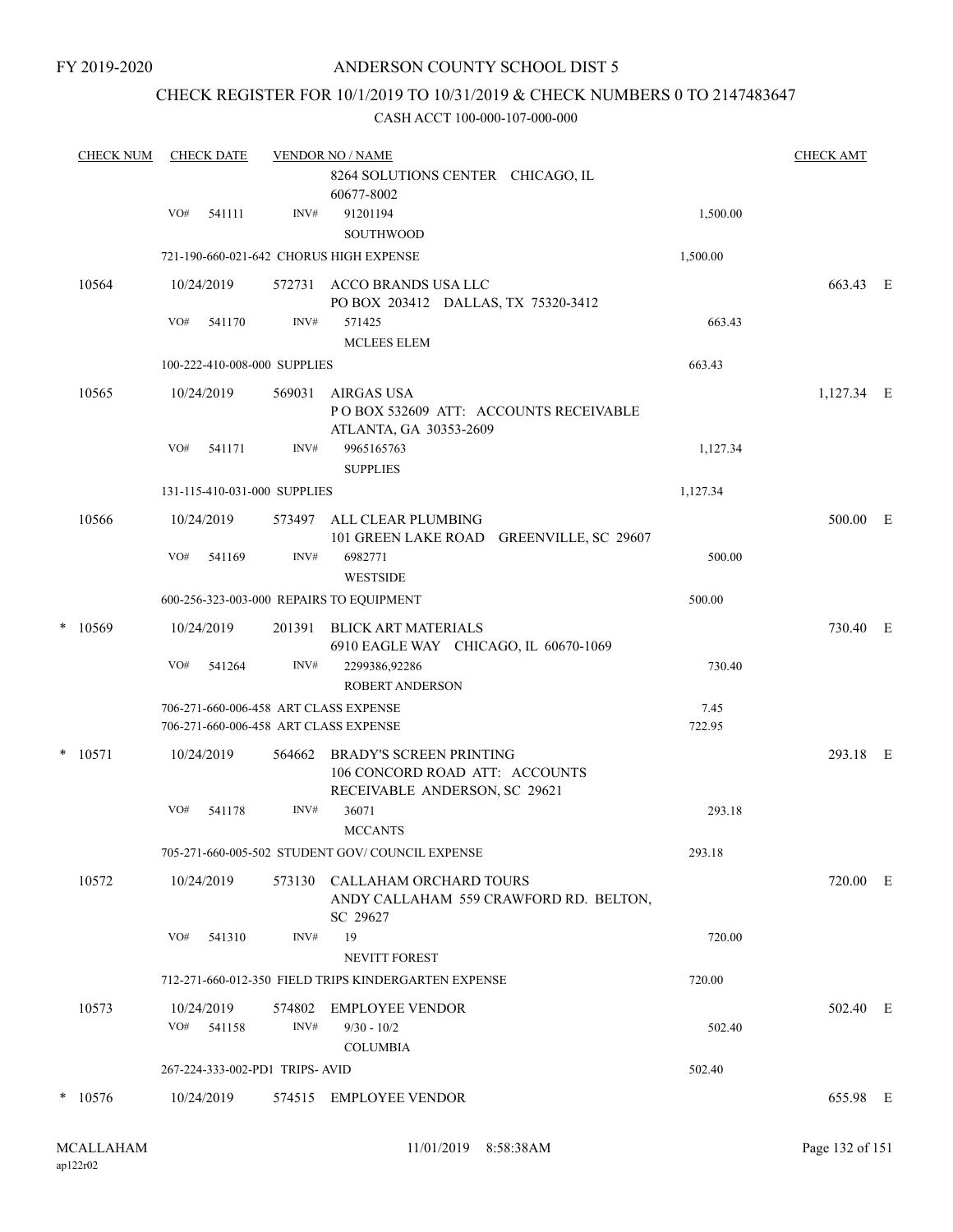## CHECK REGISTER FOR 10/1/2019 TO 10/31/2019 & CHECK NUMBERS 0 TO 2147483647

| <u>CHECK NUM</u> |     | <b>CHECK DATE</b> |                                  | <b>VENDOR NO / NAME</b>                                       |     |       |          | <b>CHECK AMT</b> |  |
|------------------|-----|-------------------|----------------------------------|---------------------------------------------------------------|-----|-------|----------|------------------|--|
|                  | VO# | 541148            | INV#                             | <b>OCT 3-15</b>                                               |     |       | 52.14    |                  |  |
|                  |     |                   |                                  | <b>MILEAGE</b>                                                |     |       |          |                  |  |
|                  |     |                   |                                  | 600-256-332-000-000 IN DISTRICT TRAVEL                        |     |       | 52.14    |                  |  |
|                  |     | VO# 541152        | INV#                             | OCT 16-20                                                     |     |       | 403.84   |                  |  |
|                  |     |                   |                                  | <b>MYRTLE BEACH</b>                                           |     |       |          |                  |  |
|                  |     |                   |                                  | 600-256-333-000-000 TRIPS AND CONFERENCES                     |     |       | 403.84   |                  |  |
|                  |     | VO# 541237        | INV#                             | WHS DJ                                                        |     |       | 200.00   |                  |  |
|                  |     |                   |                                  | REIMBURSEMENT                                                 |     |       |          |                  |  |
|                  |     |                   | 600-256-410-003-000 SUPPLIES     |                                                               |     |       | 200.00   |                  |  |
| * 10578          |     | 10/24/2019        | 211400                           | EMPLOYEE VENDOR                                               |     |       |          | 136.90 E         |  |
|                  |     | VO# 541154        | INV#                             | OCT 17                                                        |     |       | 136.90   |                  |  |
|                  |     |                   |                                  | <b>COLUMBIA</b>                                               |     |       |          |                  |  |
|                  |     |                   |                                  | 100-221-333-000-000 TRIPS AND CONFERENCES                     |     |       | 136.90   |                  |  |
|                  |     |                   |                                  |                                                               |     |       |          |                  |  |
| $*$ 10580        |     | 10/24/2019        |                                  | 237555 FORMS & SUPPLY                                         |     |       |          | 1,837.15 E       |  |
|                  |     |                   |                                  | PO BOX 563953 ATT: ACCOUNTS RECEIVABLE<br>CHARLOTTE, NC 28256 |     |       |          |                  |  |
|                  | VO# | 541189            | INV#                             | 5209241                                                       |     |       | 84.94    |                  |  |
|                  |     |                   |                                  | <b>SUPPLIES</b>                                               |     |       |          |                  |  |
|                  |     |                   | 100-112-410-014-0RE RELATED ARTS |                                                               |     |       | 60.35    |                  |  |
|                  |     |                   |                                  | 714-271-660-014-201 MISCELLANEOUS EXPENSE                     |     |       | 24.59    |                  |  |
|                  |     | VO# 541270        | INV#                             | 5212634                                                       |     |       | 104.30   |                  |  |
|                  |     |                   |                                  | <b>SUPPLIES</b>                                               |     |       |          |                  |  |
|                  |     |                   | 100-112-410-012-000 SUPPLIES     |                                                               |     |       | 104.30   |                  |  |
|                  |     | VO# 541271        | INV#                             | 5156847                                                       |     |       | 851.16   |                  |  |
|                  |     |                   |                                  | <b>SUPPLIES</b>                                               |     |       |          |                  |  |
|                  |     |                   | 397-114-410-002-000 SUPPLIES     |                                                               |     |       | 851.16   |                  |  |
|                  |     | VO# 541272        | INV#                             | 5206394                                                       |     |       | 602.01   |                  |  |
|                  |     |                   |                                  | <b>SUPPLIES</b>                                               |     |       |          |                  |  |
|                  |     |                   | 852-252-410-000-000 SUPPLIES     |                                                               |     |       | 602.01   |                  |  |
|                  |     | VO# 541274        | INV#                             | 5193347                                                       | PO# | 11757 | 194.74   |                  |  |
|                  |     |                   |                                  | <b>SUPPLIES</b>                                               |     |       |          |                  |  |
|                  |     |                   | 100-257-410-000-000 SUPPLIES     |                                                               |     |       | 194.74   |                  |  |
|                  |     |                   |                                  |                                                               |     |       |          |                  |  |
| $*$ 10582        |     | 10/24/2019        | 564031                           | GLOVES PLUS INC<br>227 NEELY FERRY ROAD ATT: ACCOUNTS         |     |       |          | 1,781.20 E       |  |
|                  |     |                   |                                  | RECEIVABLE SIMPSONVILLE, SC 29680                             |     |       |          |                  |  |
|                  | VO# | 541275            | INV#                             | 142265                                                        | PO# | 11811 | 1,781.20 |                  |  |
|                  |     |                   |                                  | <b>WHSE SUPPLIES</b>                                          |     |       |          |                  |  |
|                  |     |                   |                                  | 100-000-170-000-000 WAREHOUSE INVENTORY                       |     |       | 1,776.20 |                  |  |
|                  |     |                   |                                  | 100-000-170-000-000 WAREHOUSE INVENTORY                       |     |       | 5.00     |                  |  |
| $*$ 10585        |     | 10/24/2019        | 570057                           | HERITAGE FOOD SERVICE GROUP                                   |     |       |          | 104.80 E         |  |
|                  |     |                   |                                  | P.O. BOX 71595 ATT: ACCOUNTS RECEIVABLE                       |     |       |          |                  |  |
|                  |     |                   |                                  | CHICAGO, IL 60694-1595                                        |     |       |          |                  |  |
|                  | VO# | 541166            | INV#                             | 6175719                                                       |     |       | 104.80   |                  |  |
|                  |     |                   |                                  | <b>REPAIR PARTS</b>                                           |     |       |          |                  |  |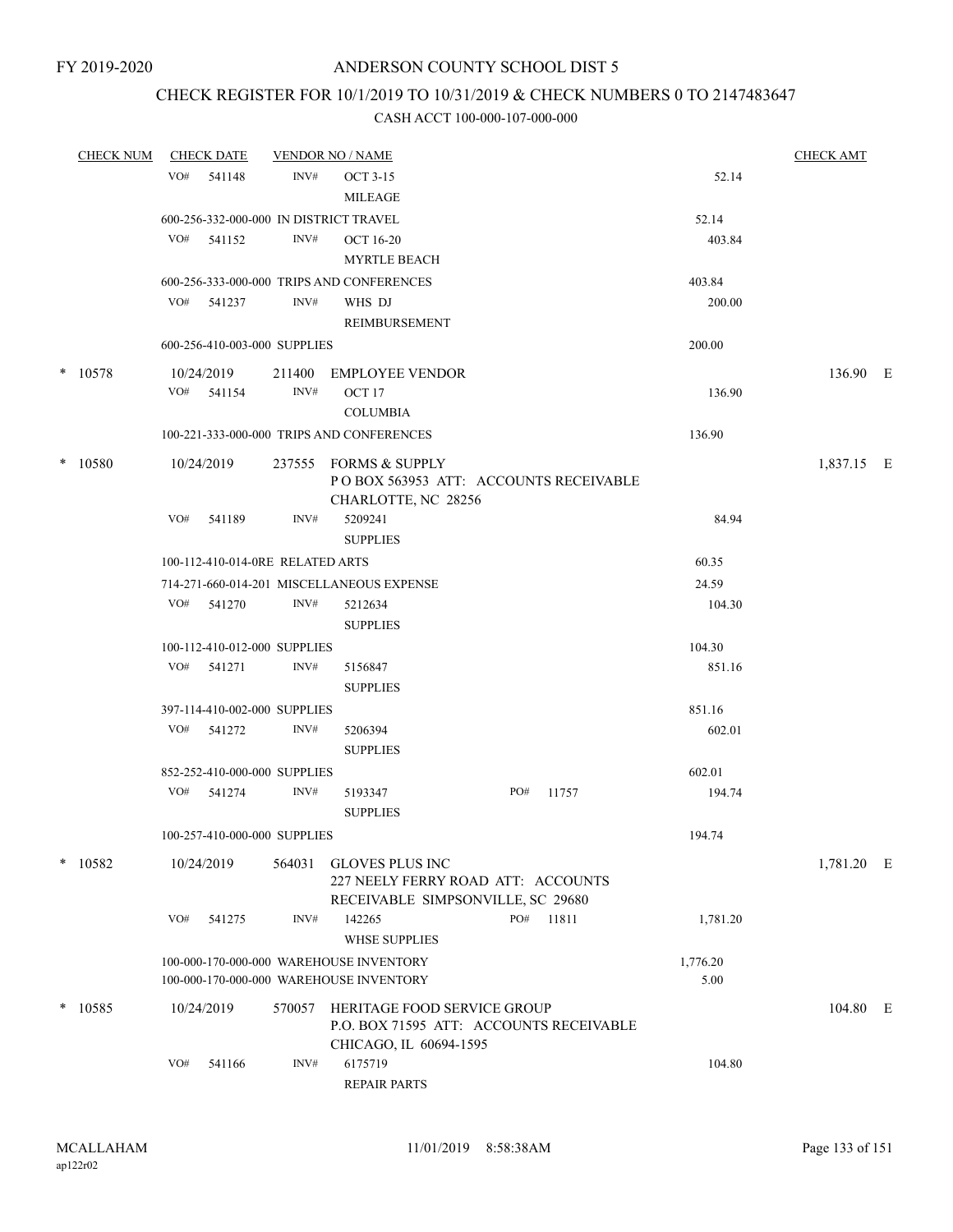## CHECK REGISTER FOR 10/1/2019 TO 10/31/2019 & CHECK NUMBERS 0 TO 2147483647

|        | <b>CHECK NUM</b> | <b>CHECK DATE</b><br>600-256-323-017-000 REPAIRS TO EQUIPMENT |                | <b>VENDOR NO / NAME</b>                                                              | 104.80   | <b>CHECK AMT</b> |  |
|--------|------------------|---------------------------------------------------------------|----------------|--------------------------------------------------------------------------------------|----------|------------------|--|
|        | * 10588          | 10/24/2019<br>VO# 541306                                      | INV#           | 573252 EMPLOYEE VENDOR<br>OCT 16<br><b>COLUMBIA</b>                                  | 148.04   | 148.04 E         |  |
|        |                  |                                                               |                | 880-224-333-000-000 TRIPS AND CONFERENCES                                            | 148.04   |                  |  |
|        | 10589            | 10/24/2019                                                    | 563608         | JW PEPPER & SON, INC<br>POBOX 642 ATT: ACCOUNTS RECEIVABLE<br><b>EXTON, PA 19341</b> |          | 543.11 E         |  |
|        |                  | VO#<br>541192                                                 | INV#           | 171792167<br><b>NORTH POINTE</b>                                                     | 424.87   |                  |  |
|        |                  | 713-271-660-013-220 MUSIC EXPENSE                             |                |                                                                                      | 424.87   |                  |  |
|        |                  | VO#<br>541279                                                 | INV#           | 190435289<br><b>MCCANTS</b>                                                          | 118.24   |                  |  |
|        |                  |                                                               |                | 100-113-410-005-COB CHORUS, ORCHESTRA & BAND                                         | 118.24   |                  |  |
|        | 10590            | 10/24/2019<br>VO# 541248                                      | 307650<br>INV# | <b>EMPLOYEE VENDOR</b><br>OCT 18                                                     | 145.72   | 304.66 E         |  |
|        |                  |                                                               |                | <b>LEXINGTON</b>                                                                     |          |                  |  |
|        |                  |                                                               |                | 100-221-333-000-000 TRIPS AND CONFERENCES                                            | 145.72   |                  |  |
|        |                  | VO# 541255                                                    | INV#           | OCT 21<br><b>COLUMBIA</b>                                                            | 158.94   |                  |  |
|        |                  |                                                               |                | 100-221-333-000-000 TRIPS AND CONFERENCES                                            | 158.94   |                  |  |
| $\ast$ | 10592            | 10/24/2019<br>VO#<br>541157                                   | 564683<br>INV# | <b>EMPLOYEE VENDOR</b><br><b>OCT 13-15</b><br>SPARTANBURG                            | 112.90   | 112.90 E         |  |
|        |                  | 309-113-333-021-000 TRIPS/ ACTIVITIES                         |                |                                                                                      | 112.90   |                  |  |
|        |                  |                                                               |                |                                                                                      |          |                  |  |
|        | 10593            | 10/24/2019<br>VO#<br>541153                                   | 575312<br>INV# | <b>EMPLOYEE VENDOR</b><br>OCT <sub>12</sub><br><b>COLUMBIA</b>                       | 113.33   | 113.33 E         |  |
|        |                  |                                                               |                | 207-224-333-031-004 TRIPS AND CONFERENCES                                            | 113.33   |                  |  |
|        | 10594            | 10/24/2019                                                    | 574772         | <b>EMPLOYEE VENDOR</b>                                                               |          | 201.63 E         |  |
|        |                  | VO# 541250                                                    | INV#           | OCT <sub>15</sub><br>SPARTANBURG                                                     | 201.63   |                  |  |
|        |                  |                                                               |                | 817-112-333-014-000 TRIPS AND CONFERENCES                                            | 201.63   |                  |  |
|        | 10595            | 10/24/2019                                                    | 574388         | NAPA AUTO PARTS<br>508 SOUTH MAIN ST ANDERSON, SC 29624                              |          | 2,011.70 E       |  |
|        |                  | VO#<br>541281                                                 | INV#           | <b>ACCT 15229</b><br><b>SUPPLIES</b>                                                 | 2,011.70 |                  |  |
|        |                  | 131-115-410-031-000 SUPPLIES                                  |                |                                                                                      | 1,002.34 |                  |  |
|        |                  |                                                               |                | 731-271-660-031-862 AUTO MECHANICS 1 EXPENSE                                         | 1,009.36 |                  |  |
|        | 10596            | 10/24/2019                                                    | 389900         | OFFICE DEPOT<br>POBOX 1413 CHARLOTTE, NC 28201-1413                                  |          | 754.17 E         |  |
|        |                  | VO#<br>541197                                                 | INV#           | 387531084001<br><b>SUPPLIES</b>                                                      | 55.33    |                  |  |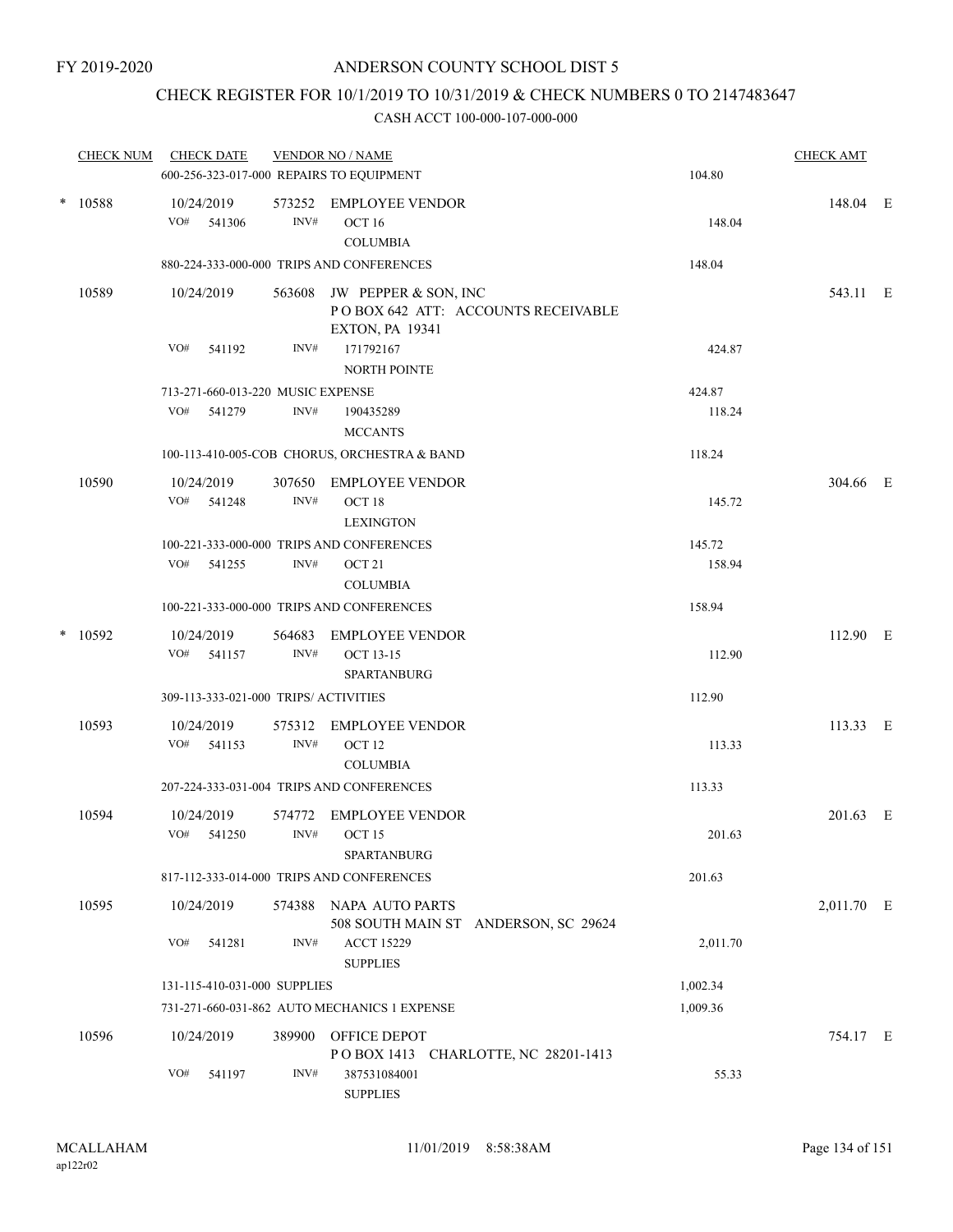# CHECK REGISTER FOR 10/1/2019 TO 10/31/2019 & CHECK NUMBERS 0 TO 2147483647

| CHECK NUM CHECK DATE |                              | <b>VENDOR NO / NAME</b> |                                                     |           |             | <b>CHECK AMT</b> |  |
|----------------------|------------------------------|-------------------------|-----------------------------------------------------|-----------|-------------|------------------|--|
|                      | 600-256-410-000-000 SUPPLIES |                         |                                                     |           | 55.33       |                  |  |
|                      | VO# 541198                   | INV#                    | 387289250001                                        |           | 201.43      |                  |  |
|                      |                              |                         | <b>SUPPLIES</b>                                     |           |             |                  |  |
|                      | 600-256-410-000-000 SUPPLIES |                         |                                                     |           | 201.43      |                  |  |
|                      | VO# 541199                   | INV#                    | 383319493001                                        |           | 32.09       |                  |  |
|                      |                              |                         | <b>SUPPLIES</b>                                     |           |             |                  |  |
|                      | 600-256-410-000-000 SUPPLIES |                         |                                                     |           | 32.09       |                  |  |
|                      | VO# 541200                   | INV#                    | 387244202001                                        |           | 48.49       |                  |  |
|                      |                              |                         | <b>SUPPLIES</b>                                     |           |             |                  |  |
|                      |                              |                         |                                                     |           |             |                  |  |
|                      |                              |                         | 723-190-660-023-911 MISCELLANEOUS- ADULT ED EXPENSE |           | 48.49       |                  |  |
|                      | VO# 541201                   | INV#                    | 387244242001                                        |           | 112.44      |                  |  |
|                      |                              |                         | <b>SUPPLIES</b>                                     |           |             |                  |  |
|                      |                              |                         | 723-190-660-023-911 MISCELLANEOUS- ADULT ED EXPENSE |           | 112.44      |                  |  |
|                      | VO# 541202                   | INV#                    | 366111284001                                        |           | $-85.59$    |                  |  |
|                      |                              |                         | <b>CREDIT</b>                                       |           |             |                  |  |
|                      | 100-223-410-003-000 SUPPLIES |                         |                                                     |           | $-85.59$    |                  |  |
|                      | VO# 541203                   | INV#                    | 318180807001                                        |           | $-34.12$    |                  |  |
|                      |                              |                         | <b>CREDIT</b>                                       |           |             |                  |  |
|                      |                              |                         | 100-114-410-002-VEN SUPPLY-ADDT'L FOR LOST VENDING  |           | $-34.12$    |                  |  |
|                      | VO# 541204                   | INV#                    | 366951502001                                        |           | $-1,847.78$ |                  |  |
|                      |                              |                         | <b>CREDIT</b>                                       |           |             |                  |  |
|                      |                              |                         | 100-114-410-003-VEN SUPPLY-ADDT'L FOR LOST VENDING  |           | $-1,847.78$ |                  |  |
|                      | VO# 541205                   | INV#                    | 366952037001                                        |           | 1,847.78    |                  |  |
|                      |                              |                         | <b>SUPPLIES</b>                                     |           |             |                  |  |
|                      |                              |                         | 100-114-410-003-VEN SUPPLY-ADDT'L FOR LOST VENDING  |           | 1,847.78    |                  |  |
|                      | $VO#$ 541206                 | INV#                    | 388371173001                                        | PO# 11776 | 158.42      |                  |  |
|                      |                              |                         | <b>SUPPLIES</b>                                     |           |             |                  |  |
|                      |                              |                         |                                                     |           |             |                  |  |
|                      | 100-255-410-000-000 SUPPLIES |                         |                                                     |           | 158.42      |                  |  |
|                      | VO# 541282                   | INV#                    | 387962273001                                        |           | 25.97       |                  |  |
|                      |                              |                         | <b>SUPPLIES</b>                                     |           |             |                  |  |
|                      | 100-264-410-000-000 SUPPLIES |                         |                                                     |           | 25.97       |                  |  |
|                      | VO# 541283                   | INV#                    | 2348623764                                          |           | 73.80       |                  |  |
|                      |                              |                         | <b>SUPPLIES</b>                                     |           |             |                  |  |
|                      | 100-264-410-000-000 SUPPLIES |                         |                                                     |           | 73.80       |                  |  |
|                      | VO# 541284                   | INV#                    | 386478405001                                        |           | 165.91      |                  |  |
|                      |                              |                         | <b>SUPPLIES</b>                                     |           |             |                  |  |
|                      | 100-264-410-000-000 SUPPLIES |                         |                                                     |           | 165.91      |                  |  |
| 10597                | 10/24/2019                   |                         | 563745 EMPLOYEE VENDOR                              |           |             | 127.60 E         |  |
|                      | VO# 541256                   | INV#                    | OCT 16                                              |           | 127.60      |                  |  |
|                      |                              |                         |                                                     |           |             |                  |  |
|                      |                              |                         | <b>COLUMBIA</b>                                     |           |             |                  |  |
|                      |                              |                         | 100-221-333-012-000 TRIPS AND CONFERENCES           |           | 127.60      |                  |  |
| 10598                | 10/24/2019                   |                         | 572133 EMPLOYEE VENDOR                              |           |             | 102.20 E         |  |
|                      | VO# 541155                   | INV#                    | <b>OCT 13-15</b>                                    |           | 102.20      |                  |  |
|                      |                              |                         | SPARTANBURG                                         |           |             |                  |  |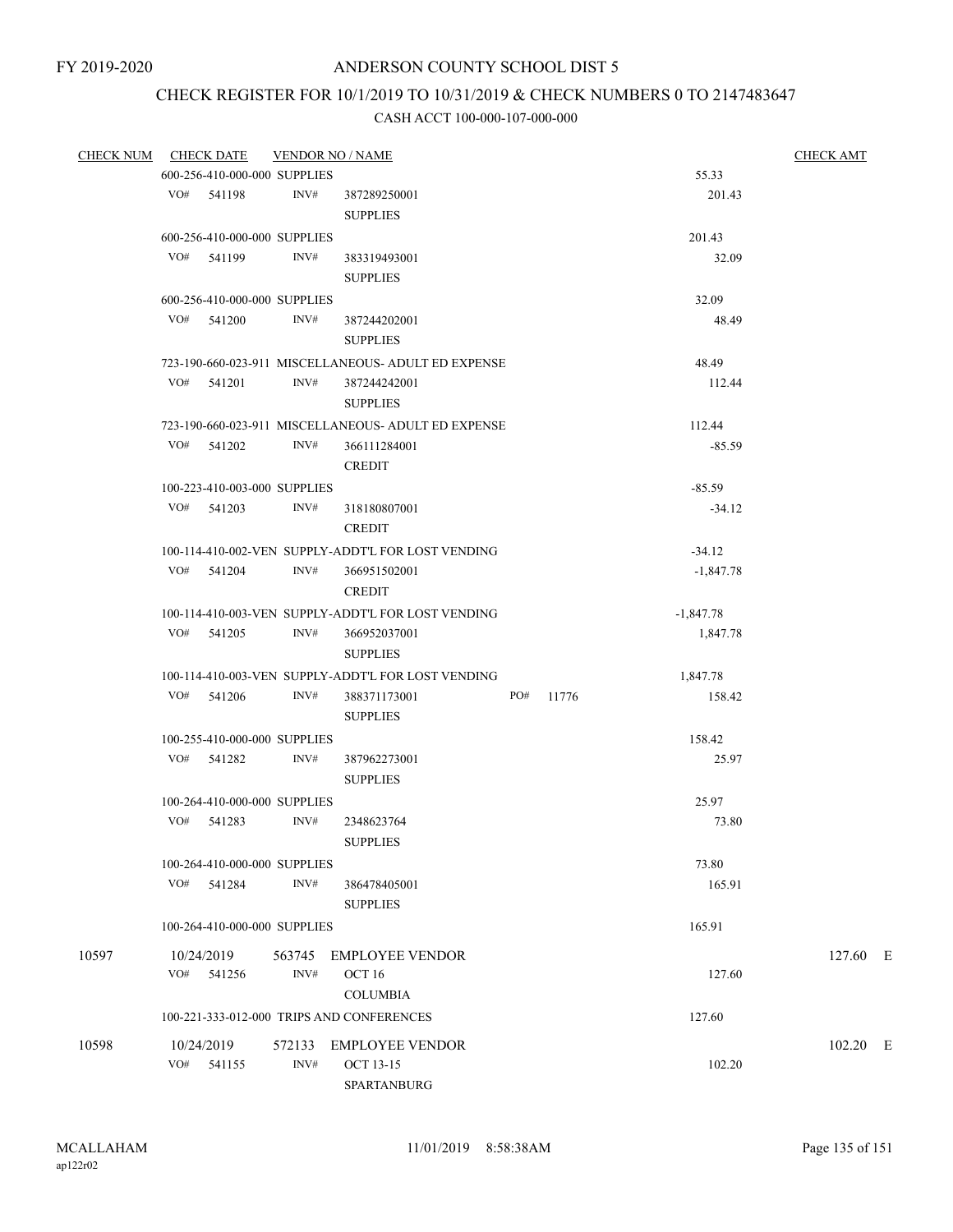## CHECK REGISTER FOR 10/1/2019 TO 10/31/2019 & CHECK NUMBERS 0 TO 2147483647

|        | <b>CHECK NUM</b> |     | <b>CHECK DATE</b>                     |                | <b>VENDOR NO / NAME</b>                                                                                  |     |           |        | <b>CHECK AMT</b> |  |
|--------|------------------|-----|---------------------------------------|----------------|----------------------------------------------------------------------------------------------------------|-----|-----------|--------|------------------|--|
|        |                  |     | 309-113-333-021-000 TRIPS/ ACTIVITIES |                |                                                                                                          |     |           | 102.20 |                  |  |
|        | 10599            | VO# | 10/24/2019<br>541249                  | 574722<br>INV# | <b>EMPLOYEE VENDOR</b><br><b>OCT 13-15</b><br>SPARTANBURG                                                |     |           | 668.95 | 668.95 E         |  |
|        |                  |     |                                       |                | 100-221-333-021-000 TRIPS AND CONFERENCES                                                                |     |           | 668.95 |                  |  |
| $\ast$ | 10601            |     | 10/24/2019                            |                | 574999 EMPLOYEE VENDOR                                                                                   |     |           |        | 382.76 E         |  |
|        |                  |     | VO# 541305                            | INV#           | <b>OCT 17-20</b><br><b>MYRTLE BEACH</b>                                                                  |     |           | 382.76 |                  |  |
|        |                  |     |                                       |                | 600-256-333-000-000 TRIPS AND CONFERENCES                                                                |     |           | 382.76 |                  |  |
|        | $*10603$         |     | 10/24/2019                            | 462725         | SCHOLASTIC BOOK CLUBS, INC<br>POBOX 3745 ATT: ACCOUNTS RECEIVABLE<br>JEFFERSON CITY, MO 65102-3720       |     |           |        | 869.17 E         |  |
|        |                  | VO# | 541289                                | INV#           | W4298194BF<br><b>WEST MARKET</b>                                                                         |     |           | 869.17 |                  |  |
|        |                  |     |                                       |                | 718-271-660-018-326 CLASS BOOK SALES EXPENSE                                                             |     |           | 869.17 |                  |  |
| $\ast$ | 10605            |     | 10/24/2019                            | 570099         | SCHOOL SPECIALTY, INC.<br>32656 COLLECTION CENTER DR. ATT:<br>ACCOUNTS RECEIVABLE CHICAGO, IL 60693-0656 |     |           |        | 737.53 E         |  |
|        |                  | VO# | 541290                                | INV#           | 208124048371<br><b>WHSE SUPPLIES</b>                                                                     |     | PO# 11712 | 737.53 |                  |  |
|        |                  |     |                                       |                | 100-000-170-000-000 WAREHOUSE INVENTORY                                                                  |     |           | 737.53 |                  |  |
|        | 10606            |     | 10/24/2019                            |                | 570059 SHARP BUSINESS SYSTEMS<br>DEPT 1216 PO BOX 121216 DALLAS, TX<br>75312-1216                        |     |           |        | 1,645.41 E       |  |
|        |                  | VO# | 541213                                | INV#           | 9002320604<br><b>COPIES</b>                                                                              |     |           | 55.66  |                  |  |
|        |                  |     | 723-190-660-023-913 COPIER EXPENSE    |                |                                                                                                          |     |           | 55.66  |                  |  |
|        |                  | VO# | 541214                                | INV#           | 9002323026<br><b>COPIES</b>                                                                              |     |           | 106.38 |                  |  |
|        |                  |     | 723-190-660-023-913 COPIER EXPENSE    |                |                                                                                                          |     |           | 106.38 |                  |  |
|        |                  | VO# | 541215                                | INV#           | 9002308516<br><b>COPIES</b>                                                                              |     |           | 58.80  |                  |  |
|        |                  |     | 708-271-660-008-362 COPIER EXPENSE    |                |                                                                                                          |     |           | 58.80  |                  |  |
|        |                  |     | VO# 541216                            | INV#           | 9002313918<br><b>COPIES</b>                                                                              | PO# | 11250     | 99.62  |                  |  |
|        |                  |     | 100-114-410-002-000 SUPPLIES          |                |                                                                                                          |     |           | 99.62  |                  |  |
|        |                  |     | VO# 541217                            | INV#           | 9002313938<br><b>COPIES</b>                                                                              | PO# | 11250     | 145.16 |                  |  |
|        |                  |     | 100-114-410-002-000 SUPPLIES          |                |                                                                                                          |     |           | 145.16 |                  |  |
|        |                  |     | VO# 541295                            | INV#           | 9002323015<br><b>COPIES</b>                                                                              |     |           | 63.81  |                  |  |
|        |                  |     |                                       |                | 124-114-445-024-000 TECHNOLOGY SUPPLIES                                                                  |     |           | 63.81  |                  |  |
|        |                  | VO# | 541296                                | INV#           | 9002323043<br><b>COPIES</b>                                                                              |     |           | 101.90 |                  |  |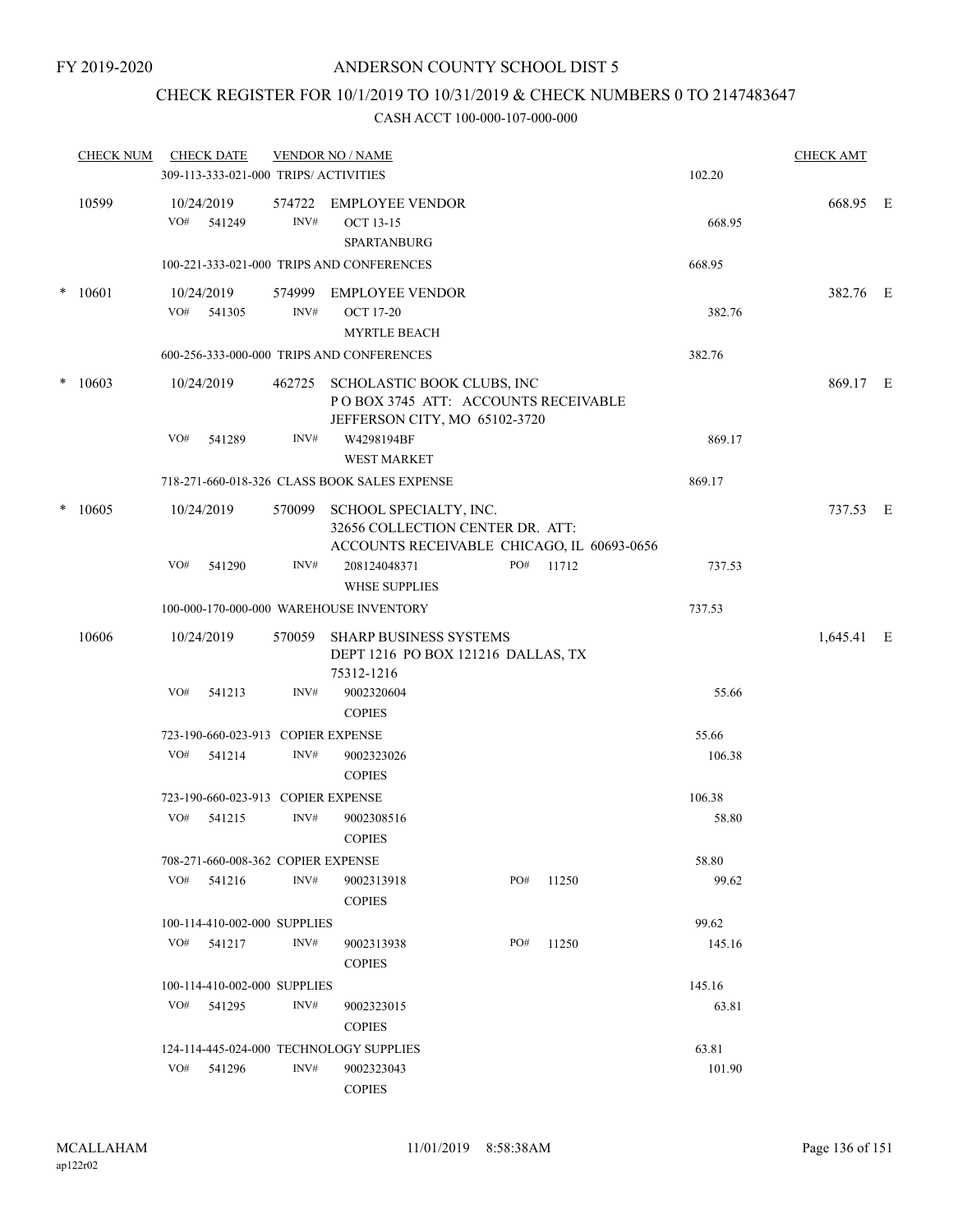## CHECK REGISTER FOR 10/1/2019 TO 10/31/2019 & CHECK NUMBERS 0 TO 2147483647

|        | <b>CHECK NUM</b> |     | <b>CHECK DATE</b>    |                                     | <b>VENDOR NO / NAME</b>                                                                                    |     |       |           | <b>CHECK AMT</b> |  |
|--------|------------------|-----|----------------------|-------------------------------------|------------------------------------------------------------------------------------------------------------|-----|-------|-----------|------------------|--|
|        |                  |     |                      | 721-190-660-021-562 COPIERS EXPENSE |                                                                                                            |     |       | 101.90    |                  |  |
|        |                  |     | VO# 541297           | INV#                                | 9002327635<br><b>COPIES</b>                                                                                |     |       | 1,014.08  |                  |  |
|        |                  |     |                      |                                     | 100-252-360-000-000 PRINTING AND BINDING                                                                   |     |       | 1,014.08  |                  |  |
| $\ast$ | 10608            |     | 10/24/2019           | 476700                              | <b>SMITH &amp; JONES JANITORIAL</b><br>1 BILOXI SQUARE ATT: ACCOUNTS RECEIVABLE<br>WEST COLUMBIA, SC 29170 |     |       |           | 2,568.00 E       |  |
|        |                  | VO# | 541292               | INV#                                | 197033<br><b>WHSE SUPPLIES</b>                                                                             | PO# | 11709 | 2,568.00  |                  |  |
|        |                  |     |                      |                                     | 100-000-170-000-000 WAREHOUSE INVENTORY                                                                    |     |       | 2,568.00  |                  |  |
|        | 10609            |     | 10/24/2019           | 563982                              | SOUTHEASTERN PAPER GROUP<br>POBOX 890671 ATT: ACCOUNTS RECEIVABLE<br>CHARLOTTE, NC 28289-0671              |     |       |           | 10,649.94 E      |  |
|        |                  | VO# | 541293               | INV#                                | 4642475<br><b>WHSE SUPPLIES</b>                                                                            | PO# | 11731 | 10,507.67 |                  |  |
|        |                  |     |                      |                                     | 100-000-170-000-000 WAREHOUSE INVENTORY                                                                    |     |       | 10,507.67 |                  |  |
|        |                  |     | VO# 541294           | INV#                                | 4635424<br><b>WHSE SUPPLIES</b>                                                                            | PO# | 11711 | 142.27    |                  |  |
|        |                  |     |                      |                                     | 100-000-170-000-000 WAREHOUSE INVENTORY                                                                    |     |       | 142.27    |                  |  |
| $\ast$ | 10611            |     | 10/24/2019           |                                     | 573376 EMPLOYEE VENDOR                                                                                     |     |       |           | 221.00 E         |  |
|        |                  |     | VO# 541251           | INV#                                | OCT <sub>15</sub><br><b>SPARTANBURG</b>                                                                    |     |       | 221.00    |                  |  |
|        |                  |     |                      |                                     | 817-112-333-014-000 TRIPS AND CONFERENCES                                                                  |     |       | 221.00    |                  |  |
|        | 10612            | VO# | 10/24/2019<br>541238 | 575010<br>INV#                      | <b>EMPLOYEE VENDOR</b><br><b>AIRFARE</b>                                                                   |     |       | 230.50    | 230.50 E         |  |
|        |                  |     |                      |                                     | <b>ADVANCEMENT</b>                                                                                         |     |       |           |                  |  |
|        |                  |     |                      |                                     | 100-222-333-000-MDA MEDIA SPECIALIST TRAVEL                                                                |     |       | 230.50    |                  |  |
|        | 10613            |     | 10/24/2019           | 527800                              | <b>EMPLOYEE VENDOR</b>                                                                                     |     |       |           | 214.91 E         |  |
|        |                  | VO# | 541245               | INV#                                | <b>SUPPLIES</b><br>REIMBURSEMENT                                                                           |     |       | 214.91    |                  |  |
|        |                  |     |                      | 100-212-410-017-000 SUPPLIES        |                                                                                                            |     |       | 214.91    |                  |  |
| *      | 10618            |     | 10/24/2019           | 536250                              | <b>EMPLOYEE VENDOR</b>                                                                                     |     |       |           | 121.67 E         |  |
|        |                  | VO# | 541241               | INV#                                | <b>SCIENCE KITS</b><br><b>REIMBURSEMENT</b>                                                                |     |       | 121.67    |                  |  |
|        |                  |     |                      |                                     | 326-112-410-000-000 SCIENCE KITS SUPPLIES                                                                  |     |       | 121.67    |                  |  |
|        | $*10621$         |     | 10/29/2019           | 143760                              | <b>EMPLOYEE VENDOR</b>                                                                                     |     |       |           | 124.20 E         |  |
|        |                  | VO# | 541317               | INV#                                | <b>BUS DRIVERS</b><br>REIMBURSEMENT                                                                        |     |       | 124.20    |                  |  |
|        |                  |     |                      |                                     | 711-271-660-011-222 BUSINESS PARTNERSHIP EXPENSE                                                           |     |       | 124.20    |                  |  |
|        | 10622            |     | 10/29/2019           | 574896                              | <b>EMPLOYEE VENDOR</b>                                                                                     |     |       |           | 686.70 E         |  |
|        |                  | VO# | 541313               | INV#                                | <b>KRISPY KREME</b><br>REIMBURSEMENT                                                                       |     |       | 686.70    |                  |  |
|        |                  |     |                      |                                     | 714-271-660-014-355 FIELD TRIPS GRADE 5 EXPENSE                                                            |     |       | 686.70    |                  |  |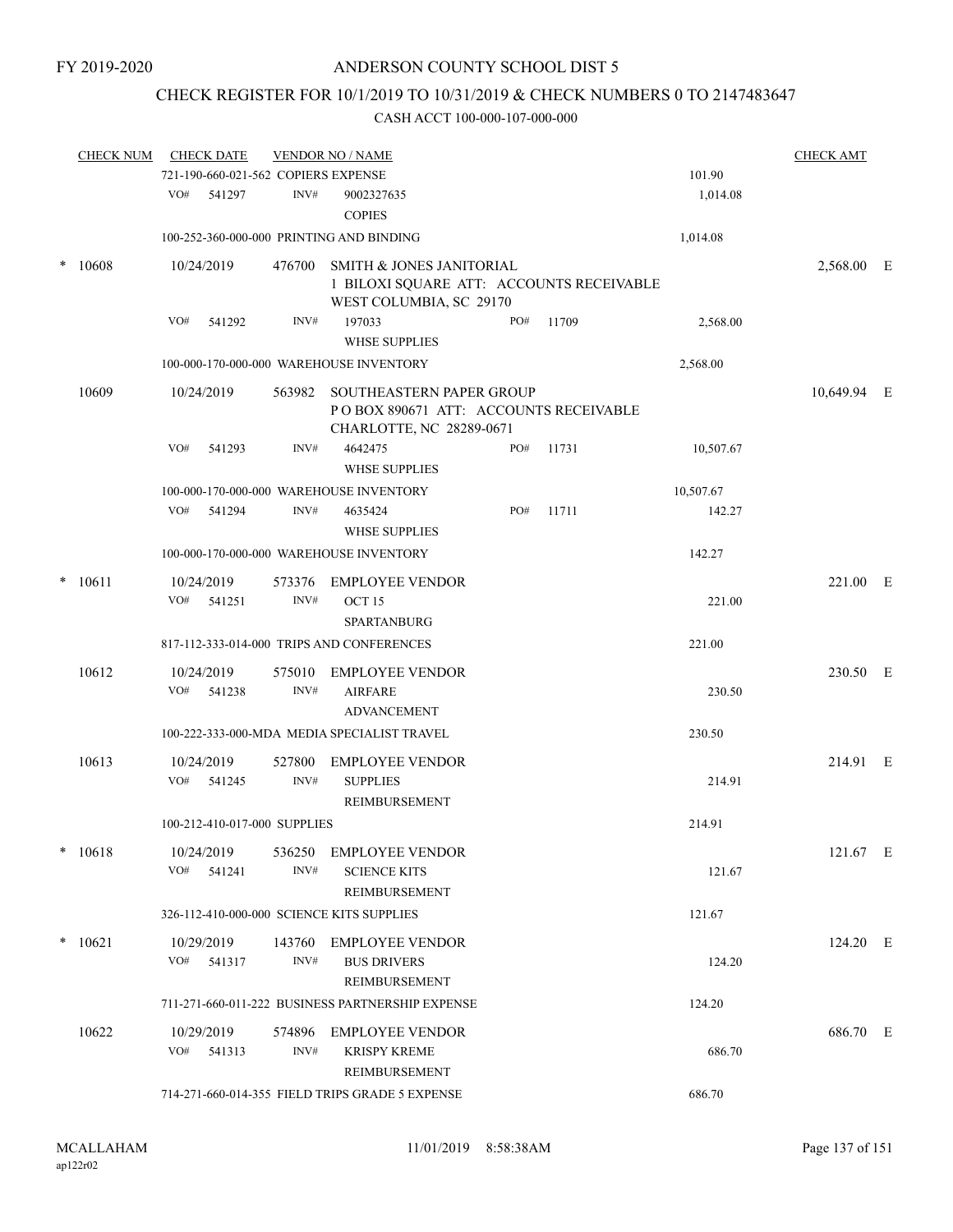## CHECK REGISTER FOR 10/1/2019 TO 10/31/2019 & CHECK NUMBERS 0 TO 2147483647

|   | <b>CHECK NUM</b> | <b>CHECK DATE</b>                       |      | <b>VENDOR NO / NAME</b>                                                                           |          | <b>CHECK AMT</b> |  |
|---|------------------|-----------------------------------------|------|---------------------------------------------------------------------------------------------------|----------|------------------|--|
|   | 10623            | 10/29/2019                              |      | 564662 BRADY'S SCREEN PRINTING<br>106 CONCORD ROAD ATT: ACCOUNTS<br>RECEIVABLE ANDERSON, SC 29621 |          | 348.82 E         |  |
|   |                  | VO#<br>541406                           | INV# | 36104<br><b>CALHOUN</b>                                                                           | 348.82   |                  |  |
|   |                  | 714-271-660-014-376 ENGAGE CLUB EXPENSE |      |                                                                                                   | 348.82   |                  |  |
|   | 10624            | 10/29/2019<br>VO# 541388                | INV# | 576219 EMPLOYEE VENDOR<br><b>OCT 14-16</b>                                                        | 502.27   | 502.27 E         |  |
|   |                  |                                         |      | <b>COLUMBIA</b>                                                                                   |          |                  |  |
|   |                  | 201-188-333-000-000 TRIPS- PAT          |      |                                                                                                   | 502.27   |                  |  |
|   | 10625            | 10/29/2019<br>VO# 541379                | INV# | 564276 EMPLOYEE VENDOR<br><b>HOTDOGS</b><br>REIMBURSEMENT                                         | 268.29   | 268.29 E         |  |
|   |                  |                                         |      | 711-271-660-011-222 BUSINESS PARTNERSHIP EXPENSE                                                  | 268.29   |                  |  |
| * | 10627            | 10/29/2019                              |      | 564176 BSN SPORTS, LLC<br>PO BOX 660176 DALLAS, TX 75209-0176                                     |          | 8,015.05 E       |  |
|   |                  | VO#<br>541407                           | INV# | 905221195<br><b>ROBERT ANDERSON</b>                                                               | 1,005.48 |                  |  |
|   |                  |                                         |      | 706-271-660-006-751 BASKETBALL BOYS EXPENSE                                                       | 1,005.48 |                  |  |
|   |                  | VO#<br>541408                           | INV# | 906578323<br><b>ROBERT ANDERSON</b>                                                               | 242.82   |                  |  |
|   |                  | 706-271-660-006-674 FOOTBALL EXPENSE    |      |                                                                                                   | 242.82   |                  |  |
|   |                  | VO#<br>541409                           | INV# | 905409340                                                                                         | 844.74   |                  |  |
|   |                  |                                         |      | <b>ROBERT ANDERSON</b>                                                                            |          |                  |  |
|   |                  |                                         |      | 706-271-660-006-751 BASKETBALL BOYS EXPENSE                                                       | 844.74   |                  |  |
|   |                  | VO# 541410                              | INV# | 905230993<br><b>ROBERT ANDERSON</b>                                                               | 1,559.52 |                  |  |
|   |                  | 706-271-660-006-674 FOOTBALL EXPENSE    |      |                                                                                                   | 1,559.52 |                  |  |
|   |                  | VO#<br>541411                           | INV# | 905978352<br><b>ROBERT ANDERSON</b>                                                               | 3,264.67 |                  |  |
|   |                  | 706-271-660-006-682 VOLLEYBALL EXPENSE  |      |                                                                                                   | 3,264.67 |                  |  |
|   |                  | VO# 541412                              | INV# | 905156633<br>ROBERT ANDERSON                                                                      | 478.80   |                  |  |
|   |                  | 706-271-660-006-682 VOLLEYBALL EXPENSE  |      |                                                                                                   | 478.80   |                  |  |
|   |                  | VO#<br>541413                           | INV# | 905485795<br><b>ROBERT ANDERSON</b>                                                               | 619.02   |                  |  |
|   |                  | 100-233-410-006-000 SUPPLIES            |      |                                                                                                   | 619.02   |                  |  |
|   | 10628            | 10/29/2019                              |      | 568574 CCP CROWE'S CORPORATE PROMOTIONS<br>PO BOX 2647 ANDERSON, SC 29622                         |          | 186.18 E         |  |
|   |                  | VO#<br>541341                           | INV# | 14489<br><b>NORTH POINTE</b>                                                                      | 186.18   |                  |  |
|   |                  | 713-271-660-013-256 FUNDRAISERS EXPENSE |      |                                                                                                   | 186.18   |                  |  |
|   | 10629            | 10/29/2019                              |      | 141800 EMPLOYEE VENDOR                                                                            |          | 364.86 E         |  |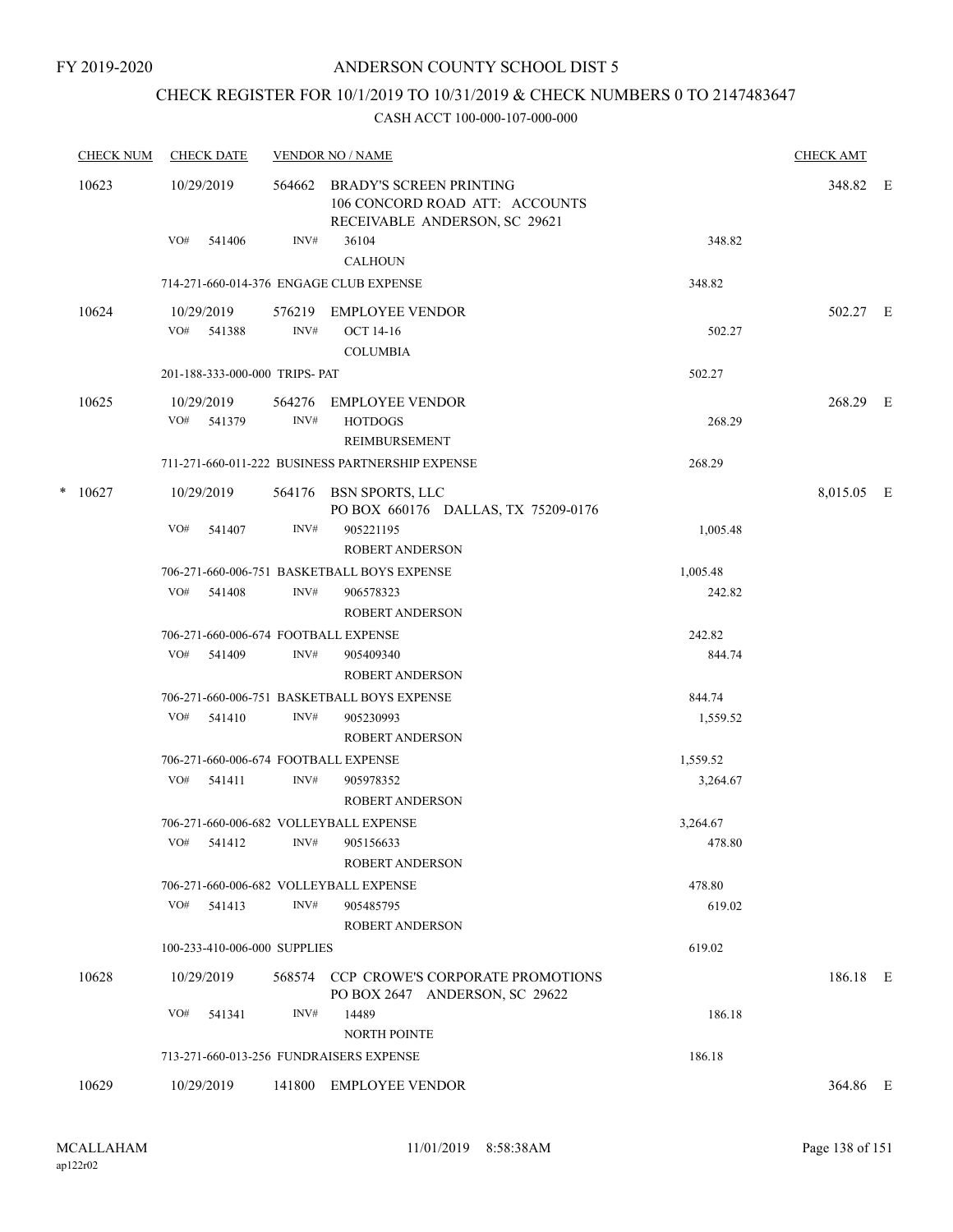# CHECK REGISTER FOR 10/1/2019 TO 10/31/2019 & CHECK NUMBERS 0 TO 2147483647

|        | <b>CHECK NUM</b> | <b>CHECK DATE</b>                                                  |                | <b>VENDOR NO / NAME</b>                                                                                  |                  | <b>CHECK AMT</b> |  |
|--------|------------------|--------------------------------------------------------------------|----------------|----------------------------------------------------------------------------------------------------------|------------------|------------------|--|
|        |                  | VO#<br>541384                                                      | INV#           | <b>OCT 9-10</b><br><b>LEXINGTON SC</b>                                                                   | 364.86           |                  |  |
|        |                  |                                                                    |                | 207-224-333-031-004 TRIPS AND CONFERENCES                                                                | 364.86           |                  |  |
|        | 10630            | 10/29/2019                                                         |                | 565615 COMMUNICATION SERVICE CENTER, INC<br>PO BOX 4118 ATT: ACCOUNTS RECEIVABLE<br>GREENVILLE, SC 29608 |                  | 325.00 E         |  |
|        |                  | VO#<br>541339                                                      | INV#           | 142362<br><b>SUPPLIES</b>                                                                                | 325.00           |                  |  |
|        |                  |                                                                    |                | 100-255-323-000-000 CONTRACTED SERVICES                                                                  | 325.00           |                  |  |
|        | $*10632$         | 10/29/2019                                                         | 237555         | FORMS & SUPPLY<br>POBOX 563953 ATT: ACCOUNTS RECEIVABLE<br>CHARLOTTE, NC 28256                           |                  | 559.73 E         |  |
|        |                  | VO#<br>541345                                                      | INV#           | 5163569<br>PO#<br>11562<br><b>CHAIR</b>                                                                  | 559.73           |                  |  |
|        |                  | 852-252-410-000-000 SUPPLIES                                       |                |                                                                                                          | 559.73           |                  |  |
| *      | 10634            | 10/29/2019<br>VO#<br>541377                                        | 572772<br>INV# | <b>EMPLOYEE VENDOR</b><br><b>ACADEMY</b><br><b>REIMBURSEMENT</b>                                         | 118.38           | 118.38 E         |  |
|        |                  | 706-271-660-006-674 FOOTBALL EXPENSE                               |                |                                                                                                          | 118.38           |                  |  |
| $\ast$ | 10636            | 10/29/2019                                                         | 251600         | <b>GOPHER SPORT</b><br>POBOX 1450 NW5634 ATT: ACCOUNTS<br>RECEIVABLE MINNEAPOLIS, MN 55485-5634          |                  | 2,446.00 E       |  |
|        |                  | VO#<br>541346                                                      | INV#           | 9659672<br>NEVITT FOREST                                                                                 | 2,446.00         |                  |  |
|        |                  | 937-113-410-012-000 SUPPLIES                                       |                |                                                                                                          | 2,446.00         |                  |  |
|        | $*10638$         | 10/29/2019<br>VO#<br>541324                                        | 573295<br>INV# | <b>EMPLOYEE VENDOR</b><br><b>OCT 2019</b><br><b>MILEAGE</b>                                              | 128.06           | 128.06 E         |  |
|        |                  | 100-266-332-000-000 IN-DISTRICT TRAVEL                             |                |                                                                                                          | 128.06           |                  |  |
| *      | 10648            | 10/29/2019<br>VO#<br>541387                                        | 363600<br>INV# | <b>EMPLOYEE VENDOR</b><br><b>OCT 22-25</b><br><b>MYRTLE BEACH</b>                                        | 890.05           | 890.05 E         |  |
|        |                  |                                                                    |                | 201-223-333-000-000 TRIPS- ADMIN/HOMELESS LIAISON                                                        | 890.05           |                  |  |
|        | 10649            | 10/29/2019                                                         | 569877         | NATIONAL FFA ORGANIZATION<br>POBOX 631363 ATT: ACCOUNTS RECEIVABLE<br>CINCINNATI, OH 45263-1363          |                  | 325.00 E         |  |
|        |                  | VO#<br>541415                                                      | INV#           | <b>CONFERENCE</b><br><b>REGISTRATION</b>                                                                 | 325.00           |                  |  |
|        |                  | 731-271-660-031-850 FFA EXPENSE<br>731-271-660-031-850 FFA EXPENSE |                |                                                                                                          | 130.00<br>195.00 |                  |  |
|        | 10650            | 10/29/2019<br>VO#<br>541315                                        | 572183<br>INV# | <b>EMPLOYEE VENDOR</b><br><b>INGLES</b><br>REIMBURSEMENT                                                 | 78.32            | 164.53 E         |  |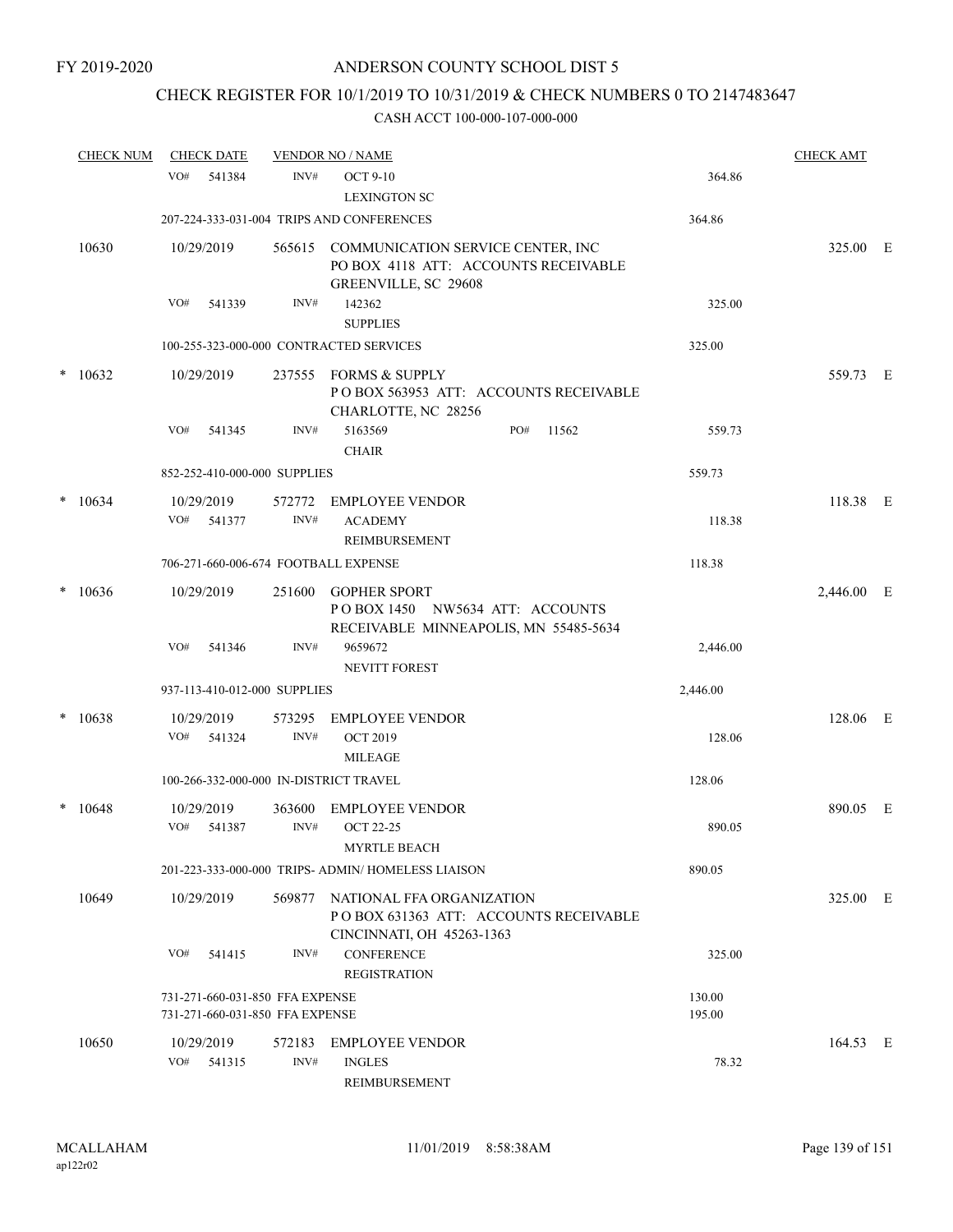## CHECK REGISTER FOR 10/1/2019 TO 10/31/2019 & CHECK NUMBERS 0 TO 2147483647

| CHECK NUM CHECK DATE |     |                              |        | <b>VENDOR NO / NAME</b>                                                       |          | <b>CHECK AMT</b> |  |
|----------------------|-----|------------------------------|--------|-------------------------------------------------------------------------------|----------|------------------|--|
|                      |     |                              |        | 100-233-410-001-SNA SNACKS FOR MEETINGS                                       | 78.32    |                  |  |
|                      |     | VO# 541316                   | INV#   | <b>LOWES</b>                                                                  | 64.81    |                  |  |
|                      |     |                              |        | REIMBURSEMENT                                                                 |          |                  |  |
|                      |     | 100-233-410-001-000 SUPPLIES |        |                                                                               | 64.81    |                  |  |
|                      |     | VO# 541382                   | INV#   | <b>WALMART</b>                                                                | 21.40    |                  |  |
|                      |     |                              |        | REIMBURSEMENT                                                                 |          |                  |  |
|                      |     | 100-233-410-001-000 SUPPLIES |        |                                                                               | 21.40    |                  |  |
| 10651                |     | 10/29/2019                   |        | 389900 OFFICE DEPOT                                                           |          | 195.01 E         |  |
|                      |     |                              |        | POBOX 1413 CHARLOTTE, NC 28201-1413                                           |          |                  |  |
|                      | VO# | 541356                       | INV#   | 383587333001                                                                  | 89.10    |                  |  |
|                      |     |                              |        | <b>SUPPLIES</b>                                                               |          |                  |  |
|                      |     | 100-233-410-002-000 SUPPLIES |        |                                                                               | 89.10    |                  |  |
|                      | VO# | 541357                       | INV#   | 387793694001                                                                  | 47.19    |                  |  |
|                      |     |                              |        | <b>SUPPLIES</b>                                                               |          |                  |  |
|                      |     | 100-233-410-002-000 SUPPLIES |        |                                                                               | 47.19    |                  |  |
|                      |     | VO# 541358                   | INV#   | 388940922001                                                                  | 37.74    |                  |  |
|                      |     |                              |        | <b>SUPPLIES</b>                                                               |          |                  |  |
|                      |     |                              |        | 705-271-660-005-411 MISCELLANEOUS EXPENSE                                     | 37.74    |                  |  |
|                      |     | VO# 541359                   | INV#   | 388941297001                                                                  | 20.98    |                  |  |
|                      |     |                              |        | <b>SUPPLIES</b>                                                               |          |                  |  |
|                      |     |                              |        | 705-271-660-005-411 MISCELLANEOUS EXPENSE                                     | 20.98    |                  |  |
| $*$ 10653            |     | 10/29/2019                   | 394675 | PIP PRINTING                                                                  |          | 215.55 E         |  |
|                      |     |                              |        | 1005 NORTH FANT STREET ATT: ACCOUNTS                                          |          |                  |  |
|                      |     |                              |        | RECEIVABLE ANDERSON, SC 29621                                                 |          |                  |  |
|                      | VO# | 541360                       | INV#   | 99509                                                                         | 215.55   |                  |  |
|                      |     |                              |        | <b>CF REAMES</b>                                                              |          |                  |  |
|                      |     |                              |        | 900-390-410-000-040 TOLBERT DONATION                                          | 215.55   |                  |  |
| 10654                |     | 10/29/2019                   |        | 413550 EMPLOYEE VENDOR                                                        |          | 1,298.91 E       |  |
|                      |     | $VO#$ 541426                 | INV#   | PE SUPPLIES                                                                   | 1,298.91 |                  |  |
|                      |     |                              |        | REIMBURSEMENT                                                                 |          |                  |  |
|                      |     |                              |        | 711-271-660-011-201 MISCELLANEOUS EXPENSE                                     | 21.70    |                  |  |
|                      |     | 937-112-410-011-000 SUPPLIES |        |                                                                               | 1,277.21 |                  |  |
|                      |     |                              |        |                                                                               |          |                  |  |
| $*10656$             |     | 10/29/2019                   |        | 416350 PRESENTATION SYSTEMS SOUTH, INC<br>POBOX 3872 ATT: ACCOUNTS RECEIVABLE |          | 699.43 E         |  |
|                      |     |                              |        | MOORESVILLE, NC 28117                                                         |          |                  |  |
|                      | VO# | 541361                       | INV#   | 193073                                                                        | 699.43   |                  |  |
|                      |     |                              |        | <b>INK</b>                                                                    |          |                  |  |
|                      |     |                              |        | 713-271-660-013-201 MISCELLANEOUS EXPENSE                                     | 699.43   |                  |  |
|                      |     |                              |        |                                                                               |          |                  |  |
| 10657                |     | 10/29/2019                   | 563687 | EMPLOYEE VENDOR                                                               |          | 305.66 E         |  |
|                      |     | VO# 541383                   | INV#   | <b>OCT 9-10</b>                                                               | 305.66   |                  |  |
|                      |     |                              |        | <b>LEXINGTON SC</b>                                                           |          |                  |  |
|                      |     |                              |        | 207-224-333-031-004 TRIPS AND CONFERENCES                                     | 305.66   |                  |  |
| $*10660$             |     | 10/29/2019                   | 575688 | <b>EMPLOYEE VENDOR</b>                                                        |          | 275.00 E         |  |
|                      | VO# | 541376                       | INV#   | 2019-2020                                                                     | 275.00   |                  |  |
|                      |     |                              |        |                                                                               |          |                  |  |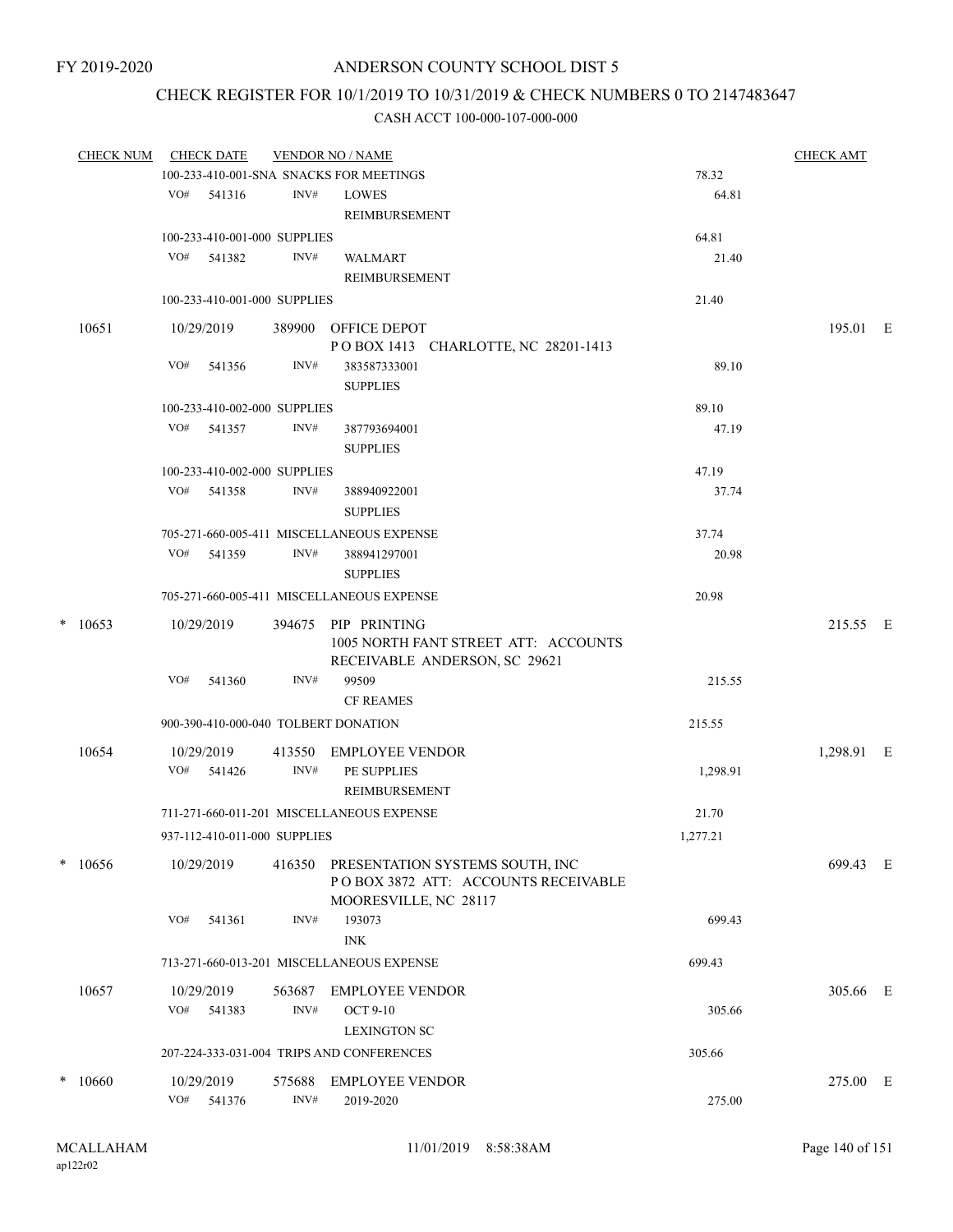## CHECK REGISTER FOR 10/1/2019 TO 10/31/2019 & CHECK NUMBERS 0 TO 2147483647

| <b>CHECK NUM</b> |     | <b>CHECK DATE</b>                  |      | <b>VENDOR NO / NAME</b><br>TEACHER SUPPLY                                                                       |          | <b>CHECK AMT</b> |  |
|------------------|-----|------------------------------------|------|-----------------------------------------------------------------------------------------------------------------|----------|------------------|--|
|                  |     |                                    |      | 377-114-410-000-000 TEACHER SUPPLY - DISTRICT OFFICE                                                            | 275.00   |                  |  |
| 10661            |     | 10/29/2019                         |      | 462725 SCHOLASTIC BOOK CLUBS, INC<br>POBOX 3745 ATT: ACCOUNTS RECEIVABLE<br>JEFFERSON CITY, MO 65102-3720       |          | 2,132.89 E       |  |
|                  | VO# | 541362                             | INV# | W4363641BF<br><b>MCCANTS</b>                                                                                    | 2,132.89 |                  |  |
|                  |     |                                    |      | 705-271-660-005-519 LIBRARY EXPENSE                                                                             | 2,132.89 |                  |  |
| 10662            |     | 10/29/2019                         |      | 570099 SCHOOL SPECIALTY, INC.<br>32656 COLLECTION CENTER DR. ATT:<br>ACCOUNTS RECEIVABLE CHICAGO, IL 60693-0656 |          | 146.16 E         |  |
|                  | VO# | 541423                             | INV# | 208124142080<br><b>SUPPLIES</b>                                                                                 | 146.16   |                  |  |
|                  |     | 100-112-410-014-000 SUPPLIES       |      |                                                                                                                 | 146.16   |                  |  |
| 10663            |     | 10/29/2019                         |      | 570059 SHARP BUSINESS SYSTEMS<br>DEPT 1216 PO BOX 121216 DALLAS, TX<br>75312-1216                               |          | 2,040.10 E       |  |
|                  | VO# | 541363                             | INV# | 9002324596<br><b>TONER</b>                                                                                      | 97.69    |                  |  |
|                  |     |                                    |      | 100-252-410-000-000 SUPPLIES AND MATERIALS                                                                      | 97.69    |                  |  |
|                  | VO# | 541364                             | INV# | 9002325455<br><b>COPIES</b>                                                                                     | 29.80    |                  |  |
|                  |     | 100-147-410-018-000 SUPPLIES       |      |                                                                                                                 | 29.80    |                  |  |
|                  | VO# | 541365                             | INV# | 9002320612<br><b>COPIES</b>                                                                                     | 19.26    |                  |  |
|                  |     | 100-111-410-007-000 SUPPLIES       |      |                                                                                                                 | 19.26    |                  |  |
|                  | VO# | 541366                             | INV# | 9002327649<br><b>COPIES</b>                                                                                     | 112.75   |                  |  |
|                  |     | 713-271-660-013-362 COPIER EXPENSE |      |                                                                                                                 | 112.75   |                  |  |
|                  | VO# | 541367                             | INV# | 9002325464<br><b>COPIES</b>                                                                                     | 113.11   |                  |  |
|                  |     |                                    |      | 708-271-660-008-201 MISCELLANEOUS EXPENSE                                                                       | 113.11   |                  |  |
|                  | VO# | 541417                             | INV# | 9002303404<br><b>COPIES</b>                                                                                     | 914.40   |                  |  |
|                  |     | 201-112-490-010-000 COPIER COST    |      |                                                                                                                 | 914.40   |                  |  |
|                  |     | VO# 541418                         | INV# | 9002300709<br><b>COPIES</b>                                                                                     | 386.45   |                  |  |
|                  |     | 201-112-490-012-000 COPIER COST    |      |                                                                                                                 | 386.45   |                  |  |
|                  | VO# | 541419                             | INV# | 9001974484<br><b>COPIES</b>                                                                                     | 159.03   |                  |  |
|                  |     |                                    |      | 201-112-490-016-000 OTHER/ COPIER COST                                                                          | 159.03   |                  |  |
|                  | VO# | 541420                             | INV# | 9002114660<br><b>COPIES</b>                                                                                     | 1.52     |                  |  |
|                  |     |                                    |      | 201-112-490-016-000 OTHER/ COPIER COST                                                                          | 1.52     |                  |  |
|                  | VO# | 541421                             | INV# | 9002331601                                                                                                      | 206.09   |                  |  |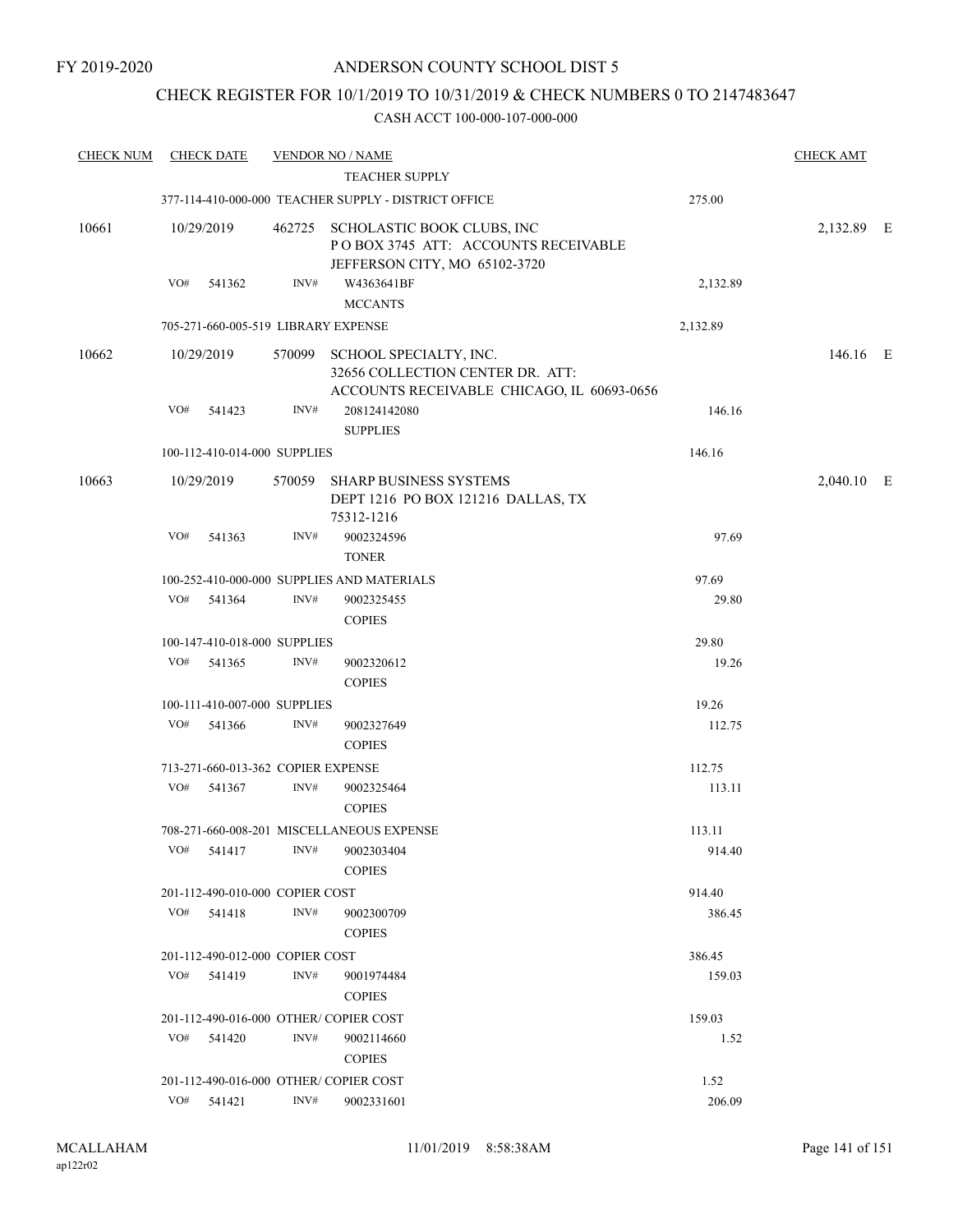FY 2019-2020

### ANDERSON COUNTY SCHOOL DIST 5

### CHECK REGISTER FOR 10/1/2019 TO 10/31/2019 & CHECK NUMBERS 0 TO 2147483647

|        | <b>CHECK NUM</b> | <b>CHECK DATE</b>                       |                | <b>VENDOR NO / NAME</b><br><b>COPIES</b>                                       |                                          |        | <b>CHECK AMT</b> |  |
|--------|------------------|-----------------------------------------|----------------|--------------------------------------------------------------------------------|------------------------------------------|--------|------------------|--|
|        |                  | 201-112-490-016-000 OTHER/ COPIER COST  |                |                                                                                |                                          | 206.09 |                  |  |
|        | $*10665$         | 10/29/2019                              |                | 567862 USA TESTPREP LLC<br>PO BOX 2906 TUCKER, GA 30085                        |                                          |        | 378.25 E         |  |
|        |                  | VO#<br>541425                           | INV#           | 49149<br><b>SCSAS 19-20</b>                                                    | PO#<br>11870                             | 378.25 |                  |  |
|        |                  | 201-113-445-006-000 TECHNOLOGY SUPPLIES |                |                                                                                |                                          | 378.25 |                  |  |
| $\ast$ | 10667            | 10/29/2019                              | 574879         | <b>EMPLOYEE VENDOR</b>                                                         |                                          |        | 324.92 E         |  |
|        |                  | VO#<br>541389                           | INV#           | <b>OCT 15-16</b><br><b>COLUMBIA</b>                                            |                                          | 324.92 |                  |  |
|        |                  | 201-188-333-000-000 TRIPS- PAT          |                |                                                                                |                                          | 324.92 |                  |  |
|        | 10668            | 10/31/2019                              | 102640         | <b>ACTION AUTO</b><br>ANDERSON, SC 29625                                       | 529 FAIR STREET ATT: ACCOUNTS RECEIVABLE |        | $1,023.30$ E     |  |
|        |                  | VO#<br>541501                           | INV#           | 88154<br><b>REPAIR</b>                                                         |                                          | 732.31 |                  |  |
|        |                  |                                         |                | 100-254-412-000-001 TRUCK SERVICE - MAINTENANCE                                |                                          | 732.31 |                  |  |
|        |                  | VO#<br>541502                           | INV#           | 88138<br><b>REPAIR</b>                                                         |                                          | 290.99 |                  |  |
|        |                  |                                         |                | 100-254-412-000-001 TRUCK SERVICE - MAINTENANCE                                |                                          | 290.99 |                  |  |
|        | 10669            | 10/31/2019                              |                | 569031 AIRGAS USA<br>ATLANTA, GA 30353-2609                                    | POBOX 532609 ATT: ACCOUNTS RECEIVABLE    |        | 160.50 E         |  |
|        |                  | 541550<br>VO#                           | INV#           | 9094233867<br>9094233865                                                       | PO#<br>11836                             | 160.50 |                  |  |
|        |                  | 131-115-410-031-000 SUPPLIES            |                |                                                                                |                                          | 160.50 |                  |  |
|        | $* 10671$        | 10/31/2019<br>VO#<br>541431             | 110835<br>INV# | <b>EMPLOYEE VENDOR</b><br><b>OCT 22-25</b>                                     |                                          | 725.19 | 725.19 E         |  |
|        |                  |                                         |                | <b>MYRTLE BEACH</b><br>201-224-333-016-000 TRIPS AND CONFERENCES               |                                          | 725.19 |                  |  |
|        | $*10673$         | 10/31/2019                              | 123225         | EMPLOYEE VENDOR                                                                |                                          |        | 133.98 E         |  |
|        |                  | VO#<br>541531                           | INV#           | 09/30-10/25/19<br>MILEAGE                                                      |                                          | 133.98 |                  |  |
|        |                  | 100-221-332-000-000 TRAVEL              |                |                                                                                |                                          | 133.98 |                  |  |
|        | 10674            | 10/31/2019                              | 126675         | <b>ATTAWAY INC</b><br>POBOX 302 ATT: ACCOUNTS RECEIVABLE<br>ANDERSON, SC 29622 |                                          |        | 171.20 E         |  |
|        |                  | VO#<br>541457                           | INV#           | 225000<br><b>BUSINESS CARDS</b>                                                | PO#<br>11639                             | 171.20 |                  |  |
|        |                  |                                         |                | 100-221-410-000-000 SUPPLIES AND MATERIALS                                     |                                          | 171.20 |                  |  |
|        | 10675            | 10/31/2019<br>VO#<br>541519             | 574512<br>INV# | <b>EMPLOYEE VENDOR</b><br>10/28/19                                             |                                          | 25.00  | $1,197.35$ E     |  |
|        |                  |                                         |                | <b>CHARLOTTE</b>                                                               |                                          |        |                  |  |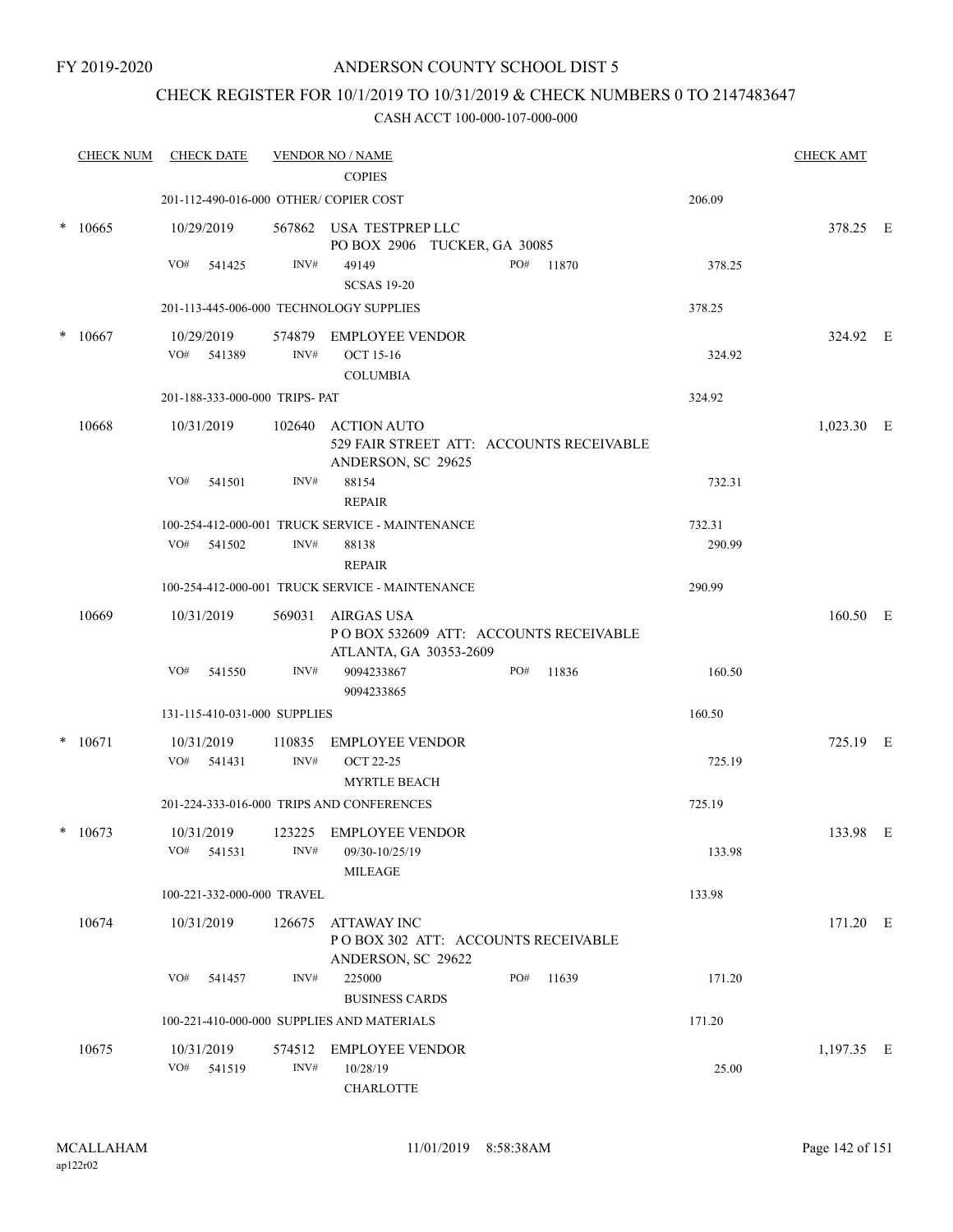# CHECK REGISTER FOR 10/1/2019 TO 10/31/2019 & CHECK NUMBERS 0 TO 2147483647

|        | <b>CHECK NUM</b> |     | <b>CHECK DATE</b> |        | <b>VENDOR NO / NAME</b>                         |                                                                                  |                                          |          | <b>CHECK AMT</b> |  |
|--------|------------------|-----|-------------------|--------|-------------------------------------------------|----------------------------------------------------------------------------------|------------------------------------------|----------|------------------|--|
|        |                  |     |                   |        | 821-221-333-000-000 TRIPS AND CONFERENCES       |                                                                                  |                                          | 25.00    |                  |  |
|        |                  | VO# | 541631            | INV#   | <b>OCT 18-22</b><br><b>ORLANDO</b>              |                                                                                  |                                          | 1,172.35 |                  |  |
|        |                  |     |                   |        | 821-221-333-000-000 TRIPS AND CONFERENCES       |                                                                                  |                                          | 1,172.35 |                  |  |
|        | 10676            |     | 10/31/2019        | 564662 | BRADY'S SCREEN PRINTING                         | 106 CONCORD ROAD ATT: ACCOUNTS<br>RECEIVABLE ANDERSON, SC 29621                  |                                          |          | $101.12$ E       |  |
|        |                  | VO# | 541568            | INV#   | 36096<br><b>HOMELAND PARK</b>                   |                                                                                  |                                          | 101.12   |                  |  |
|        |                  |     |                   |        | 711-271-660-011-261 "T" SHIRTS EXPENSE          |                                                                                  |                                          | 101.12   |                  |  |
|        | $*10679$         |     | 10/31/2019        |        | 564176 BSN SPORTS, LLC                          | PO BOX 660176 DALLAS, TX 75209-0176                                              |                                          |          | 579.12 E         |  |
|        |                  | VO# | 541462            | INV#   | 905542443<br><b>ROBERT ANDERSON</b>             |                                                                                  |                                          | 579.12   |                  |  |
|        |                  |     |                   |        | 706-271-660-006-685 SOFTBALL EXPENSE            |                                                                                  |                                          | 579.12   |                  |  |
|        | $*10681$         |     | 10/31/2019        |        | 572787 CC&I SERVICES LLC<br>29376               |                                                                                  | 4795 S CHURCH ST EXT SUITE 2 ROEBUCK, SC |          | 1,590.00 E       |  |
|        |                  | VO# | 541464            | INV#   | 4925<br><b>FINE ARTS</b>                        | PO#                                                                              | 99365                                    | 1,590.00 |                  |  |
|        |                  |     |                   |        | 515-253-520-000-ART FINE ARTS CENTER            |                                                                                  |                                          | 1,590.00 |                  |  |
| $\ast$ | 10683            |     | 10/31/2019        |        | GREENVILLE, SC 29608                            | 565615 COMMUNICATION SERVICE CENTER, INC<br>PO BOX 4118 ATT: ACCOUNTS RECEIVABLE |                                          |          | 305.36 E         |  |
|        |                  | VO# | 541467            | INV#   | 143001                                          |                                                                                  |                                          | 305.36   |                  |  |
|        |                  |     |                   |        | <b>RADIOS</b>                                   |                                                                                  |                                          |          |                  |  |
|        |                  |     |                   |        | 100-255-323-000-000 CONTRACTED SERVICES         |                                                                                  |                                          | 305.36   |                  |  |
|        | 10684            |     | 10/31/2019        | 187300 | CRESCENT SUPPLY CO, INC<br>GREENVILLE, SC 29604 | POBOX 8798 ATT: ACCOUNTS RECEIVABLE                                              |                                          |          | 450.68 E         |  |
|        |                  | VO# | 541512            | INV#   | 398039<br><b>SUPPLIES</b>                       |                                                                                  |                                          | 35.31    |                  |  |
|        |                  |     |                   |        | 100-254-410-002-400 HVAC/ELECTRICAL/PLUMBING    |                                                                                  |                                          | 35.31    |                  |  |
|        |                  | VO# | 541513            | INV#   | 398001<br><b>SUPPLIES</b>                       |                                                                                  |                                          | 110.25   |                  |  |
|        |                  |     |                   |        | 100-254-410-002-400 HVAC/ELECTRICAL/PLUMBING    |                                                                                  |                                          | 56.17    |                  |  |
|        |                  |     |                   |        | 100-254-410-017-400 HVAC/ELECTRICAL/PLUMBING    |                                                                                  |                                          | 54.08    |                  |  |
|        |                  | VO# | 541514            | INV#   | 398008<br><b>SUPPLIES</b>                       |                                                                                  |                                          | 305.12   |                  |  |
|        |                  |     |                   |        | 100-254-410-002-400 HVAC/ELECTRICAL/PLUMBING    |                                                                                  |                                          | 143.38   |                  |  |
|        |                  |     |                   |        | 100-254-410-005-400 HVAC/ELECTRICAL/PLUMBING    |                                                                                  |                                          | 161.74   |                  |  |
|        | 10685            |     | 10/31/2019        |        | 572679 DEFENDER SERVICES, INC.                  | PO BOX 1775 COLUMBIA, SC 29202                                                   |                                          |          | 1,348.48 E       |  |
|        |                  | VO# | 541569            | INV#   | 743956                                          | PO#                                                                              | 11388                                    | 674.24   |                  |  |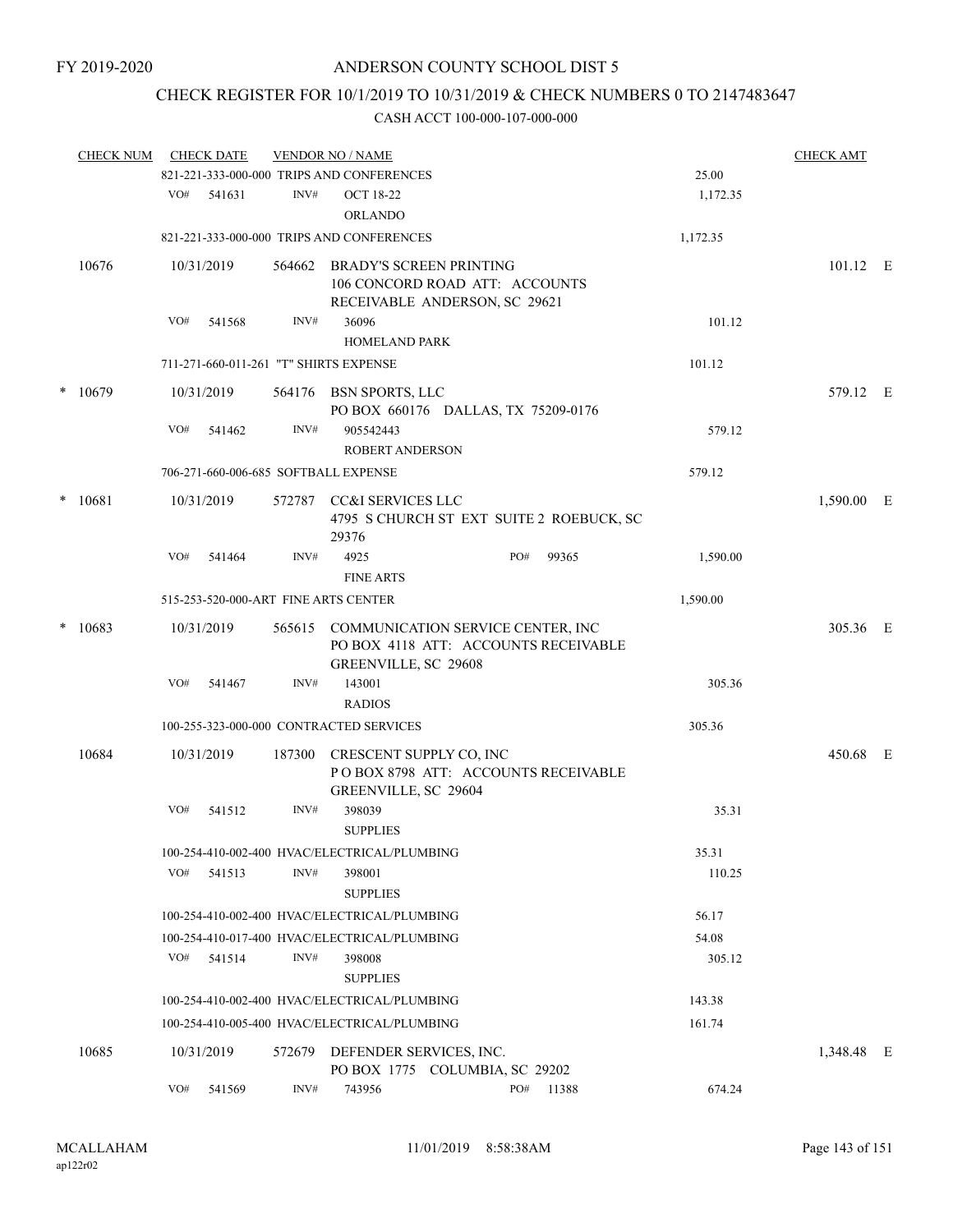## CHECK REGISTER FOR 10/1/2019 TO 10/31/2019 & CHECK NUMBERS 0 TO 2147483647

|   | <b>CHECK NUM</b> |     | <b>CHECK DATE</b>        |                                   | <b>VENDOR NO / NAME</b><br><b>SECURITY</b>                                                                        |     |       |        | <b>CHECK AMT</b> |  |
|---|------------------|-----|--------------------------|-----------------------------------|-------------------------------------------------------------------------------------------------------------------|-----|-------|--------|------------------|--|
|   |                  |     |                          |                                   | 100-181-312-023-000 PURCHASED SERVICES                                                                            |     |       | 674.24 |                  |  |
|   |                  | VO# | 541571                   | INV#                              | 743769<br><b>SECURITY</b>                                                                                         | PO# | 11388 | 674.24 |                  |  |
|   |                  |     |                          |                                   | 100-181-312-023-000 PURCHASED SERVICES                                                                            |     |       | 674.24 |                  |  |
|   | 10686            |     | 10/31/2019               | 202600                            | DILLARD'S SPORTS CENTER<br>708 WHITEHALL ROAD ATT: ACCOUNTS<br>RECEIVABLE ANDERSON, SC 29625                      |     |       |        | 269.62 E         |  |
|   |                  | VO# | 541469                   | INV#                              | 103915<br><b>ROBERT ANDERSON</b>                                                                                  |     |       | 207.85 |                  |  |
|   |                  |     |                          | 100-113-410-006-OPE PE SUPPLIES   |                                                                                                                   |     |       | 207.85 |                  |  |
|   |                  | VO# | 541470                   | INV#                              | 104997                                                                                                            |     |       | 17.10  |                  |  |
|   |                  |     |                          |                                   | <b>ROBERT ANDERSON</b>                                                                                            |     |       |        |                  |  |
|   |                  |     |                          |                                   | 706-271-660-006-682 VOLLEYBALL EXPENSE                                                                            |     |       | 17.10  |                  |  |
|   |                  |     | VO# 541471               | INV#                              | 103913<br><b>CENTERVILLE</b>                                                                                      |     |       | 44.67  |                  |  |
|   |                  |     |                          |                                   | 707-190-660-007-201 MISCELLANEOUS EXPENSE                                                                         |     |       | 44.67  |                  |  |
|   | 10687            |     | 10/31/2019               | 564643                            | EMPLOYEE VENDOR                                                                                                   |     |       |        | 407.12 E         |  |
|   |                  | VO# | 541433                   | INV#                              | <b>OCT 17-20</b><br><b>MYRTLE BEACH</b>                                                                           |     |       | 407.12 |                  |  |
|   |                  |     |                          |                                   | 600-256-333-003-000 TRIPS AND CONFERENCES                                                                         |     |       | 407.12 |                  |  |
| * | 10689            |     | 10/31/2019               | 569871                            | FOLLETT SCHOOL SOLUTIONS, INC<br>91826 COLLECTION CENTER DRIVE ATT:<br>ACCOUNTS RECEIVABLE CHICAGO, IL 60693-0918 |     |       |        | 494.66 E         |  |
|   |                  | VO# | 541474                   | INV#                              | 567509F<br><b>MIDWAY ELEM</b>                                                                                     | PO# | 11778 | 494.66 |                  |  |
|   |                  |     |                          | 100-222-410-017-MDA MEDIA EBOOKS  |                                                                                                                   |     |       | 494.66 |                  |  |
|   |                  |     |                          |                                   |                                                                                                                   |     |       |        |                  |  |
|   | 10690            |     | 10/31/2019               | 237555                            | FORMS & SUPPLY<br>POBOX 563953 ATT: ACCOUNTS RECEIVABLE<br>CHARLOTTE, NC 28256                                    |     |       |        | 606.13 E         |  |
|   |                  | VO# | 541475                   | INV#                              | 5127517<br><b>SUPPLIES</b>                                                                                        | PO# | 11477 | 594.92 |                  |  |
|   |                  |     |                          | 515-253-520-031-CAR CAREER CENTER |                                                                                                                   |     |       | 594.92 |                  |  |
|   |                  | VO# | 541576                   | INV#                              | 5214031-0<br><b>SUPPLIES</b>                                                                                      | PO# | 11854 | 11.21  |                  |  |
|   |                  |     |                          |                                   | 100-252-410-000-000 SUPPLIES AND MATERIALS                                                                        |     |       | 11.21  |                  |  |
|   | 10691            |     | 10/31/2019<br>VO# 541435 | 575971<br>INV#                    | EMPLOYEE VENDOR<br><b>OCT 17-20</b>                                                                               |     |       | 389.72 | 389.72 E         |  |
|   |                  |     |                          |                                   | <b>MYRTLE BEACH</b>                                                                                               |     |       |        |                  |  |
|   |                  |     |                          |                                   | 600-256-333-000-000 TRIPS AND CONFERENCES                                                                         |     |       | 389.72 |                  |  |
|   | 10692            |     | 10/31/2019<br>VO# 541443 | 573317<br>INV#                    | <b>EMPLOYEE VENDOR</b><br><b>OCT 5-8</b>                                                                          |     |       | 532.10 | 532.10 E         |  |
|   |                  |     |                          |                                   | <b>DENVER</b>                                                                                                     |     |       |        |                  |  |
|   |                  |     |                          | 394-224-333-063-000 TRIPS/PD      |                                                                                                                   |     |       | 532.10 |                  |  |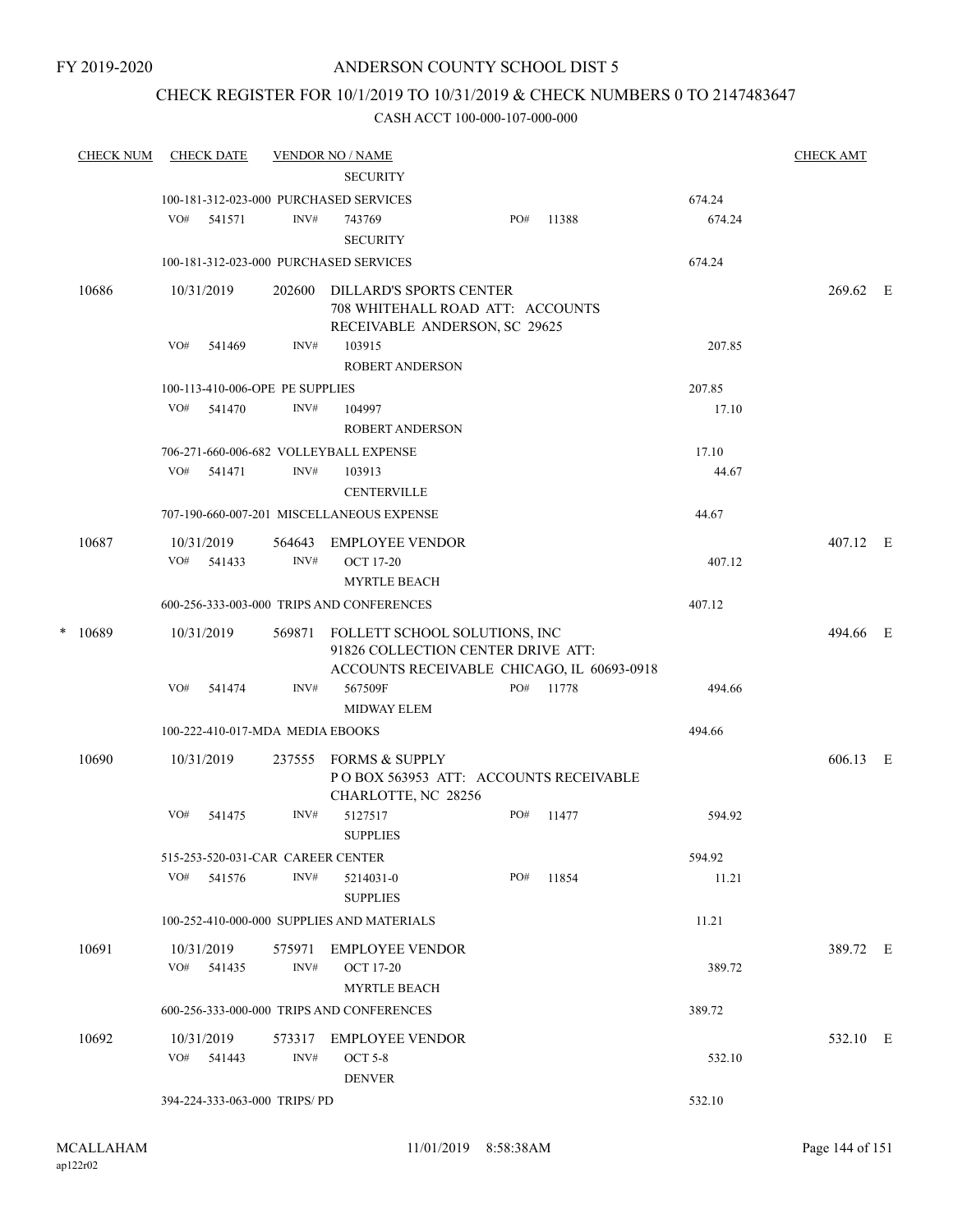# CHECK REGISTER FOR 10/1/2019 TO 10/31/2019 & CHECK NUMBERS 0 TO 2147483647

|       | <b>CHECK NUM</b> | <b>CHECK DATE</b>                         |                | <b>VENDOR NO / NAME</b>                                                                            |       |          | <b>CHECK AMT</b> |          |
|-------|------------------|-------------------------------------------|----------------|----------------------------------------------------------------------------------------------------|-------|----------|------------------|----------|
| 10693 |                  | 10/31/2019                                |                | 241365 G&G SALES AND SERVICE<br>3359 KENNERLY ROAD ATT: ACCOUNTS<br>RECEIVABLE IRMO, SC 29063-8505 |       |          |                  | 750.00 E |
|       |                  | VO#<br>541516                             | INV#           | 4523<br><b>WESTSIDE</b>                                                                            |       | 750.00   |                  |          |
|       |                  | 100-254-323-003-001 CONTRACTED SERVICES   |                |                                                                                                    |       | 750.00   |                  |          |
|       | 10694            | 10/31/2019                                | 251600         | <b>GOPHER SPORT</b><br>POBOX 1450 NW5634 ATT: ACCOUNTS<br>RECEIVABLE MINNEAPOLIS, MN 55485-5634    |       |          | 2,400.50 E       |          |
|       |                  | VO#<br>541580                             | INV#           | 9658425<br><b>SUPPLIES</b>                                                                         |       | 2,400.50 |                  |          |
|       |                  | 937-113-410-008-000 SUPPLIES              |                |                                                                                                    |       | 2,400.50 |                  |          |
|       | 10695            | 10/31/2019<br>VO#<br>541520               | 573256<br>INV# | <b>EMPLOYEE VENDOR</b><br>10/28/19<br><b>CHARLOTTE</b>                                             |       | 25.00    | 268.91 E         |          |
|       |                  |                                           |                | 821-221-333-000-000 TRIPS AND CONFERENCES                                                          |       | 25.00    |                  |          |
|       |                  | VO#<br>541532                             | INV#           | <b>REIMBURSEMENT</b><br><b>HOUSE FLAGS</b>                                                         |       | 243.91   |                  |          |
|       |                  | 100-113-410-006-000 SUPPLIES              |                |                                                                                                    |       | 243.91   |                  |          |
|       | 10696            | 10/31/2019<br>VO# 541441                  | 576042<br>INV# | EMPLOYEE VENDOR<br>OCT <sub>24</sub><br><b>SCASA</b>                                               |       | 162.40   | 622.40 E         |          |
|       |                  |                                           |                | 201-224-333-006-000 TRIPS AND CONFERENCES                                                          |       | 162.40   |                  |          |
|       |                  | VO#<br>541442                             | INV#           | <b>OCT 1-2</b><br><b>COLUMBIA</b>                                                                  |       | 460.00   |                  |          |
|       |                  |                                           |                | 201-224-333-006-000 TRIPS AND CONFERENCES                                                          |       | 460.00   |                  |          |
|       | $* 10698$        | 10/31/2019                                | 570161         | IXL LEARNING<br>777 MARINERS ISLAND BLVD SUITE 600 ATT:<br>ACCOUNTS RECEIVABLE SAN MATEO, CA 94404 |       |          | $4,200.00$ E     |          |
|       |                  | VO#<br>541582                             | INV#           | S361633<br>PO#<br><b>LICENSE</b>                                                                   | 11789 | 4,200.00 |                  |          |
|       |                  | 326-113-410-000-000 SCIENCE KITS SUPPLIES |                |                                                                                                    |       | 4,200.00 |                  |          |
|       | $*$ 10700        | 10/31/2019                                | 564696         | JOHNSTONE SUPPLY<br>POBOX 17466 GREENVILLE, SC 29606                                               |       |          | 449.40 E         |          |
|       |                  | VO#<br>541553                             | INV#           | 4012634<br><b>HVAC REPAIR</b>                                                                      |       | 449.40   |                  |          |
|       |                  |                                           |                | 100-254-410-018-400 HVAC/ELECTRICAL/PLUMBING                                                       |       | 449.40   |                  |          |
|       | $*$ 10702        | 10/31/2019                                | 307650         | <b>EMPLOYEE VENDOR</b>                                                                             |       |          | 303.94 E         |          |
|       |                  | VO#<br>541521                             | INV#           | 10/28/19<br><b>COLUMBIA</b>                                                                        |       | 158.94   |                  |          |
|       |                  |                                           |                | 100-221-333-000-000 TRIPS AND CONFERENCES                                                          |       | 158.94   |                  |          |
|       |                  | VO#<br>541525                             | INV#           | 10/25/19<br><b>COLUMBIA</b>                                                                        |       | 145.00   |                  |          |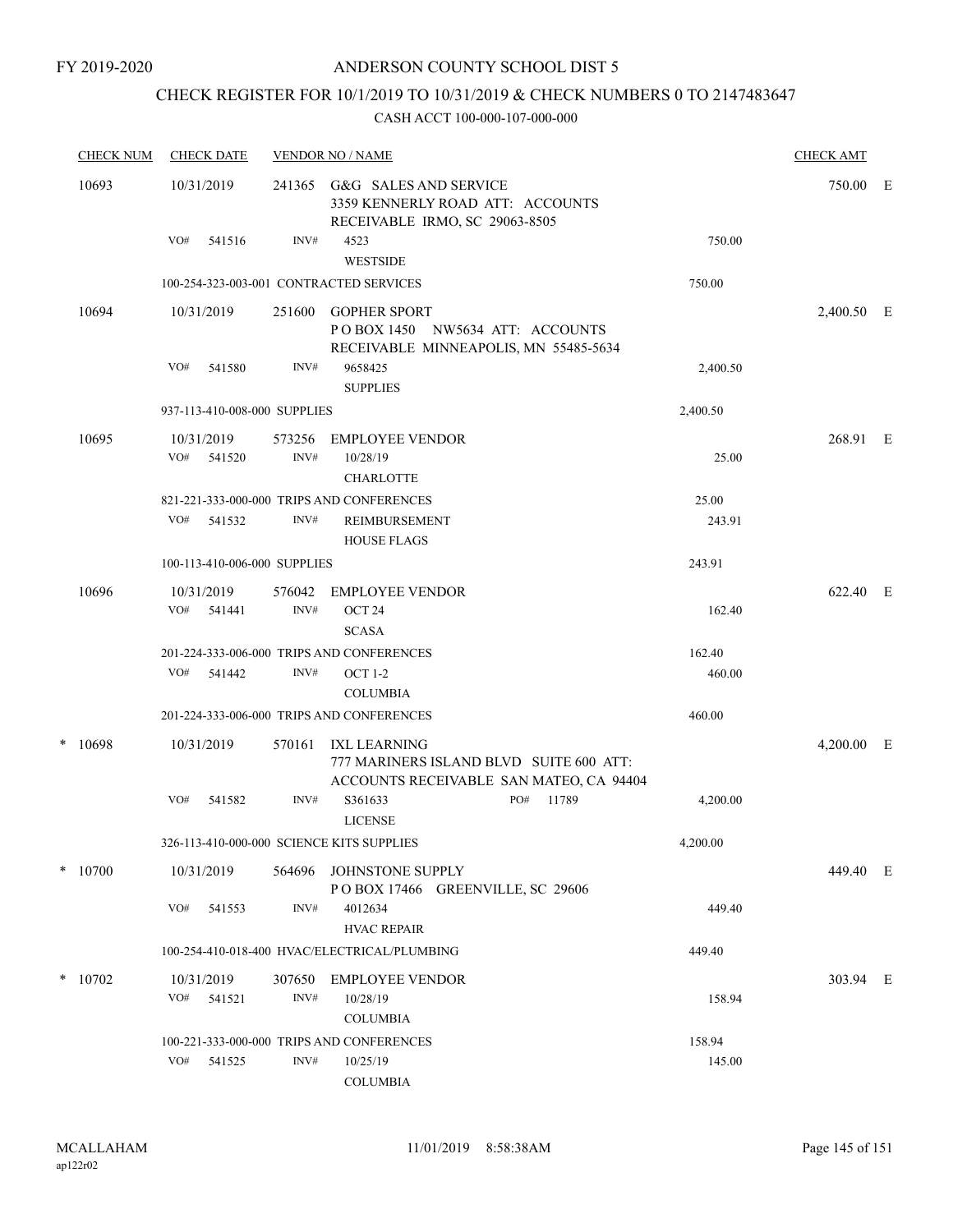# CHECK REGISTER FOR 10/1/2019 TO 10/31/2019 & CHECK NUMBERS 0 TO 2147483647

| <b>CHECK NUM</b> | <b>CHECK DATE</b>                       |                | <b>VENDOR NO / NAME</b><br>100-221-333-000-000 TRIPS AND CONFERENCES                             | 145.00 | <b>CHECK AMT</b> |  |
|------------------|-----------------------------------------|----------------|--------------------------------------------------------------------------------------------------|--------|------------------|--|
| $*$ 10704        | 10/31/2019<br>VO#<br>541529             | 574557<br>INV# | <b>EMPLOYEE VENDOR</b><br>10/04/19<br><b>COLUMBIA</b>                                            | 108.23 | 108.23 E         |  |
|                  |                                         |                | 821-221-333-000-000 TRIPS AND CONFERENCES                                                        | 108.23 |                  |  |
| 10705            | 10/31/2019<br>VO# 541528                | 262185<br>INV# | EMPLOYEE VENDOR<br>09/13/19<br><b>LEXINGTON</b>                                                  | 138.72 | 138.72 E         |  |
|                  | 100-224-333-000-000 TRIPS/CONFERENCES   |                |                                                                                                  | 138.72 |                  |  |
| $*$ 10707        | 10/31/2019<br>VO# 541527                | INV#           | 489480 EMPLOYEE VENDOR<br>10/22-10/25/19<br><b>MYRTLE BEACH</b>                                  | 877.29 | 877.29 E         |  |
|                  |                                         |                | 201-224-333-016-000 TRIPS AND CONFERENCES                                                        | 877.29 |                  |  |
| 10708            | 10/31/2019<br>VO# 541448                | 571837<br>INV# | EMPLOYEE VENDOR<br><b>GUYS PIZZA</b><br><b>REIMBURSEMENT</b>                                     | 122.00 | 122.00 E         |  |
|                  |                                         |                | 717-190-660-017-201 MISCELLANEOUS EXPENSE                                                        | 122.00 |                  |  |
| 10709            | 10/31/2019                              | 349701         | MED CENTRAL HEALTH RESOURCES<br>3424 CLEMSON BLVD ATT: ACCOUNTS<br>RECEIVABLE ANDERSON, SC 29621 |        | 340.00 E         |  |
|                  | VO#<br>541480                           | INV#           | 55857<br><b>FLEMING</b>                                                                          | 65.00  |                  |  |
|                  | 100-255-323-000-000 CONTRACTED SERVICES |                |                                                                                                  | 65.00  |                  |  |
|                  | VO#<br>541481                           | INV#           | 36332<br><b>BELL</b>                                                                             | 20.00  |                  |  |
|                  | 100-255-323-000-000 CONTRACTED SERVICES |                |                                                                                                  | 20.00  |                  |  |
|                  | VO#<br>541482                           | INV#           | 55845<br><b>SMITH</b>                                                                            | 20.00  |                  |  |
|                  | 100-255-323-000-000 CONTRACTED SERVICES |                |                                                                                                  | 20.00  |                  |  |
|                  | VO# 541483                              | INV#           | 55845<br><b>SMITH</b>                                                                            | 85.00  |                  |  |
|                  | 100-255-323-000-000 CONTRACTED SERVICES |                |                                                                                                  | 85.00  |                  |  |
|                  | VO#<br>541484                           | INV#           | 35491<br><b>DONALDSON</b>                                                                        | 65.00  |                  |  |
|                  | 100-255-323-000-000 CONTRACTED SERVICES |                |                                                                                                  | 65.00  |                  |  |
|                  | VO# 541485                              | INV#           | 36332<br><b>BELL</b>                                                                             | 65.00  |                  |  |
|                  | 100-255-323-000-000 CONTRACTED SERVICES |                |                                                                                                  | 65.00  |                  |  |
|                  | VO#<br>541486                           | INV#           | 55857<br><b>FLEMING</b>                                                                          | 20.00  |                  |  |
|                  | 100-255-323-000-000 CONTRACTED SERVICES |                |                                                                                                  | 20.00  |                  |  |
| 10710            | 10/31/2019                              |                | 352100 MEREDITH BATTERY SERVICE                                                                  |        | 260.70 E         |  |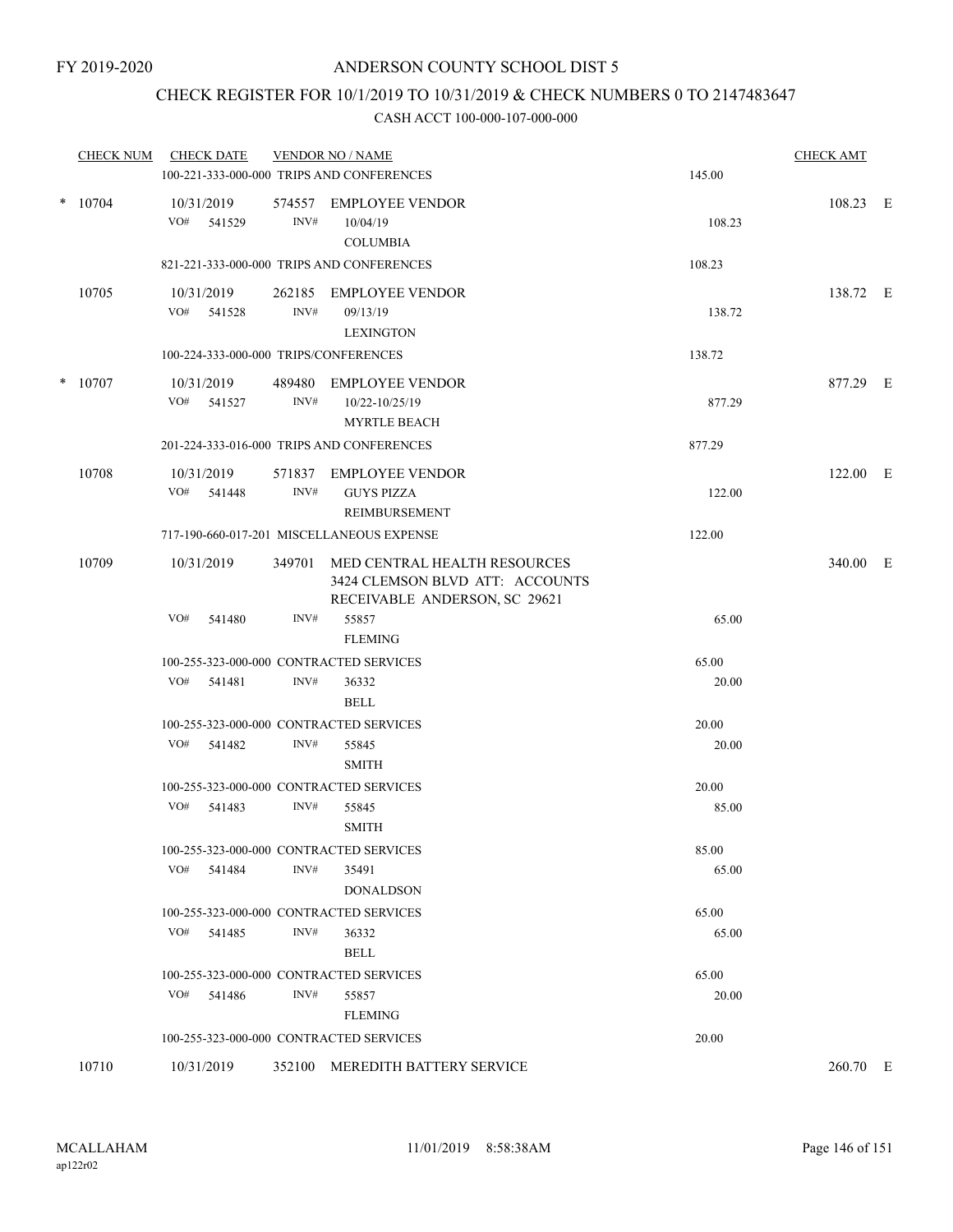# CHECK REGISTER FOR 10/1/2019 TO 10/31/2019 & CHECK NUMBERS 0 TO 2147483647

|   | <b>CHECK NUM</b> |     | <b>CHECK DATE</b>            |                | <b>VENDOR NO / NAME</b><br>1802 WEST WHITNER STREET ATT: ACCOUNTS |     |       |          | <b>CHECK AMT</b> |  |
|---|------------------|-----|------------------------------|----------------|-------------------------------------------------------------------|-----|-------|----------|------------------|--|
|   |                  | VO# | 541555                       | INV#           | RECEIVABLE ANDERSON, SC 29624<br>102201<br><b>BATTERIES</b>       |     |       | 260.70   |                  |  |
|   |                  |     | 100-254-410-021-000 SUPPLIES |                |                                                                   |     |       | 260.70   |                  |  |
| * | 10714            | VO# | 10/31/2019<br>541430         | 370175<br>INV# | EMPLOYEE VENDOR<br><b>OCT 2019</b><br><b>MILEAGE</b>              |     |       | 116.41   | 116.41 E         |  |
|   |                  |     |                              |                | 329-271-312-031-000 PUPIL ACTIVITY/ FIELD TRIPS- WBL              |     |       | 116.41   |                  |  |
|   | 10715            |     | 10/31/2019                   | 570874         | NEW READERS PRESS<br>101 WYOMING STREET SYRACUSE, NY 13204        |     |       |          | 1,199.29 E       |  |
|   |                  | VO# | 541487                       | INV#           | 9161276<br><b>SCOREBOOST</b>                                      |     |       | 199.29   |                  |  |
|   |                  |     |                              |                | 723-190-660-023-911 MISCELLANEOUS- ADULT ED EXPENSE               |     |       | 199.29   |                  |  |
|   |                  | VO# | 541488                       | INV#           | 9154694<br><b>GED VOUCHERS</b>                                    |     |       | 1,000.00 |                  |  |
|   |                  |     |                              |                | 723-190-660-023-911 MISCELLANEOUS- ADULT ED EXPENSE               |     |       | 1,000.00 |                  |  |
|   | 10716            | VO# | 10/31/2019<br>541537         | INV#           | 572025 EMPLOYEE VENDOR<br>REIMBURSEMENT<br>CONSTANT CONTACT       |     |       | 767.66   | 767.66 E         |  |
|   |                  |     |                              |                | 100-263-410-000-000 SUPPLIES AND MATERIALS                        |     |       | 767.66   |                  |  |
|   | 10717            |     | 10/31/2019                   | 389900         | OFFICE DEPOT<br>POBOX 1413 CHARLOTTE, NC 28201-1413               |     |       |          | 1,125.76 E       |  |
|   |                  | VO# | 541489                       | INV#           | 387304930001<br><b>SUPPLIES</b>                                   |     |       | 19.75    |                  |  |
|   |                  |     | 124-114-410-024-000 SUPPLIES |                |                                                                   |     |       | 19.75    |                  |  |
|   |                  | VO# | 541490                       | INV#           | 387290495001<br><b>SUPPLIES</b>                                   |     |       | 41.80    |                  |  |
|   |                  |     | 124-114-410-024-000 SUPPLIES |                |                                                                   |     |       | 41.80    |                  |  |
|   |                  | VO# | 541559                       | INV#           | 2348623766<br><b>SUPPLIES</b>                                     |     |       | 154.71   |                  |  |
|   |                  |     |                              |                | 100-254-410-000-055 OFFICE SUPPLIES & FURNITURE                   |     |       | 154.71   |                  |  |
|   |                  | VO# | 541592                       | INV#           | 317254449001<br><b>SUPPLIES</b>                                   |     |       | 145.04   |                  |  |
|   |                  |     |                              |                | 100-221-410-000-000 SUPPLIES AND MATERIALS                        |     |       | 145.04   |                  |  |
|   |                  | VO# | 541593                       | INV#           | 31854904006<br><b>SUPPLIES</b>                                    |     |       | 52.41    |                  |  |
|   |                  |     |                              |                | 100-221-410-000-000 SUPPLIES AND MATERIALS                        |     |       | 52.41    |                  |  |
|   |                  |     | VO# 541595                   | INV#           | 391261245001<br><b>SUPPLIES</b>                                   | PO# | 11818 | 81.31    |                  |  |
|   |                  |     | 100-213-410-017-000 SUPPLIES |                |                                                                   |     |       | 81.31    |                  |  |
|   |                  | VO# | 541597                       | INV#           | 391262809001<br><b>SUPPLIES</b>                                   | PO# | 11818 | 14.05    |                  |  |
|   |                  |     | 100-213-410-011-000 SUPPLIES |                |                                                                   |     |       | 4.50     |                  |  |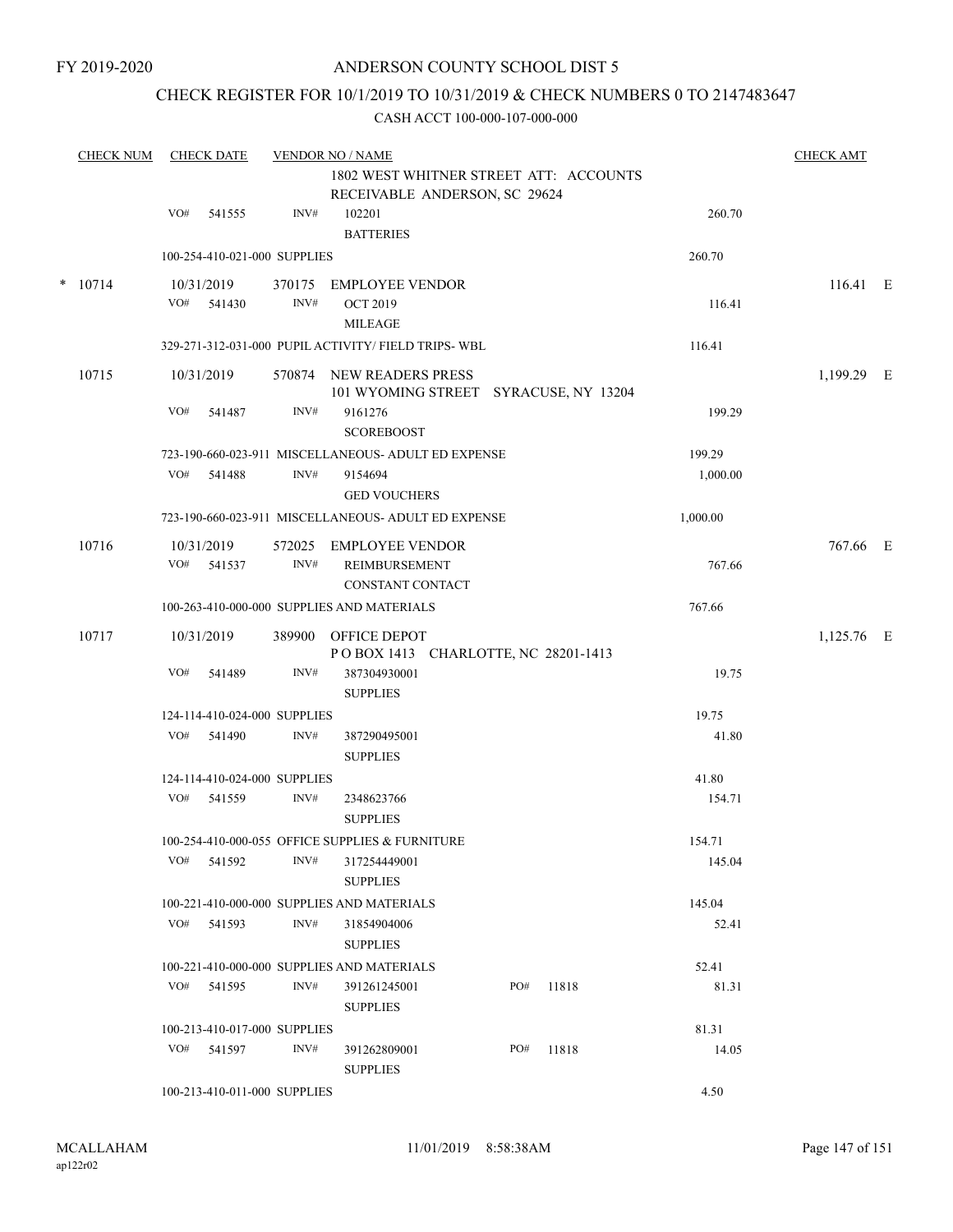# CHECK REGISTER FOR 10/1/2019 TO 10/31/2019 & CHECK NUMBERS 0 TO 2147483647

| <b>CHECK NUM</b> |     | <b>CHECK DATE</b>                  |                | <b>VENDOR NO / NAME</b>                                                                  |     |           |           | <b>CHECK AMT</b> |  |
|------------------|-----|------------------------------------|----------------|------------------------------------------------------------------------------------------|-----|-----------|-----------|------------------|--|
|                  |     | 100-213-410-017-000 SUPPLIES       |                |                                                                                          |     |           | 9.55      |                  |  |
|                  | VO# | 541598                             | INV#           | 388623417001<br><b>SUPPLIES</b>                                                          | PO# | 11271     | 8.44      |                  |  |
|                  |     |                                    |                | 100-221-410-000-000 SUPPLIES AND MATERIALS                                               |     |           | 8.44      |                  |  |
|                  | VO# | 541600                             | INV#           | 388622519001                                                                             | PO# | 11271     | 45.89     |                  |  |
|                  |     |                                    |                | <b>SUPPLIES</b>                                                                          |     |           |           |                  |  |
|                  |     |                                    |                | 100-221-410-000-000 SUPPLIES AND MATERIALS                                               |     |           | 45.89     |                  |  |
|                  | VO# | 541603                             | INV#           |                                                                                          |     |           | 905.83    |                  |  |
|                  |     |                                    |                | 36801405001<br><b>SUPPLIES</b>                                                           |     |           |           |                  |  |
|                  |     |                                    |                |                                                                                          |     |           |           |                  |  |
|                  |     | 100-112-410-010-000 SUPPLIES       |                |                                                                                          |     |           | 905.83    |                  |  |
|                  | VO# | 541604                             | INV#           | 368777565001                                                                             |     |           | $-271.34$ |                  |  |
|                  |     |                                    |                | <b>SUPPLIES</b>                                                                          |     |           |           |                  |  |
|                  |     | 100-112-410-010-000 SUPPLIES       |                |                                                                                          |     |           | $-271.34$ |                  |  |
|                  | VO# | 541605                             | INV#           | 379298424001                                                                             |     |           | $-72.13$  |                  |  |
|                  |     |                                    |                | <b>SUPPLIES</b>                                                                          |     |           |           |                  |  |
|                  |     | 100-112-410-010-000 SUPPLIES       |                |                                                                                          |     |           | $-72.13$  |                  |  |
| 10718            |     | 10/31/2019                         | 391100         | OLD STONE TRACTOR CO, INC<br>PO BOX 13565 ATT: ACCOUNTS RECEIVABLE<br>ANDERSON, SC 29624 |     |           |           | 447.26 E         |  |
|                  | VO# | 541561                             | INV#           | CT03727<br><b>TIRES</b>                                                                  |     |           | 447.26    |                  |  |
|                  |     |                                    |                | 100-254-410-000-001 MAINT. SUPPLIES-STRUCTURES                                           |     |           | 447.26    |                  |  |
|                  |     |                                    |                |                                                                                          |     |           |           |                  |  |
| 10719            |     | 10/31/2019                         | 574620<br>INV# | EMPLOYEE VENDOR                                                                          |     |           |           | 395.52 E         |  |
|                  |     | VO# 541434                         |                | <b>OCT 17-20</b>                                                                         |     |           | 395.52    |                  |  |
|                  |     |                                    |                | <b>MYRTLE BEACH</b>                                                                      |     |           |           |                  |  |
|                  |     |                                    |                | 600-256-333-020-000 TRIPS AND CONFERENCES                                                |     |           | 395.52    |                  |  |
| $*$ 10722        |     | 10/31/2019                         | 575545         | EMPLOYEE VENDOR                                                                          |     |           |           | 180.00 E         |  |
|                  | VO# | 541535                             | INV#           | REIMBURSEMENT                                                                            |     |           | 180.00    |                  |  |
|                  |     |                                    |                | <b>CURRICULUM</b>                                                                        |     |           |           |                  |  |
|                  |     |                                    |                | 395-212-410-000-000 SUPPLIES AND MATERIALS                                               |     |           | 180.00    |                  |  |
| $*$ 10724        |     | 10/31/2019                         |                | 566032 SCHOOL OUTFITTERS                                                                 |     |           |           | 1,484.90 E       |  |
|                  |     |                                    |                | PO BOX 638517 CINCINNATI, OH 45263-8517                                                  |     |           |           |                  |  |
|                  | VO# | 541491                             | INV#           | 13271194                                                                                 |     | PO# 11643 | 1,484.90  |                  |  |
|                  |     |                                    |                | <b>SOUTHWOOD</b>                                                                         |     |           |           |                  |  |
|                  |     |                                    |                | 505-253-520-021-ART SOUTHWOOD AUDITORIUM                                                 |     |           | 1,484.90  |                  |  |
| 10725            |     | 10/31/2019                         |                | 570059 SHARP BUSINESS SYSTEMS<br>DEPT 1216 PO BOX 121216 DALLAS, TX<br>75312-1216        |     |           |           | 1,429.03 E       |  |
|                  | VO# | 541492                             | INV#           | 9002328920<br><b>COPIES</b>                                                              |     |           | 373.03    |                  |  |
|                  |     | 100-233-410-020-000 SUPPLIES       |                |                                                                                          |     |           | 373.03    |                  |  |
|                  |     | VO# 541493                         | INV#           | 9002325449                                                                               |     |           | 172.40    |                  |  |
|                  |     |                                    |                | <b>COPIES</b>                                                                            |     |           |           |                  |  |
|                  |     | 723-190-660-023-913 COPIER EXPENSE |                |                                                                                          |     |           | 172.40    |                  |  |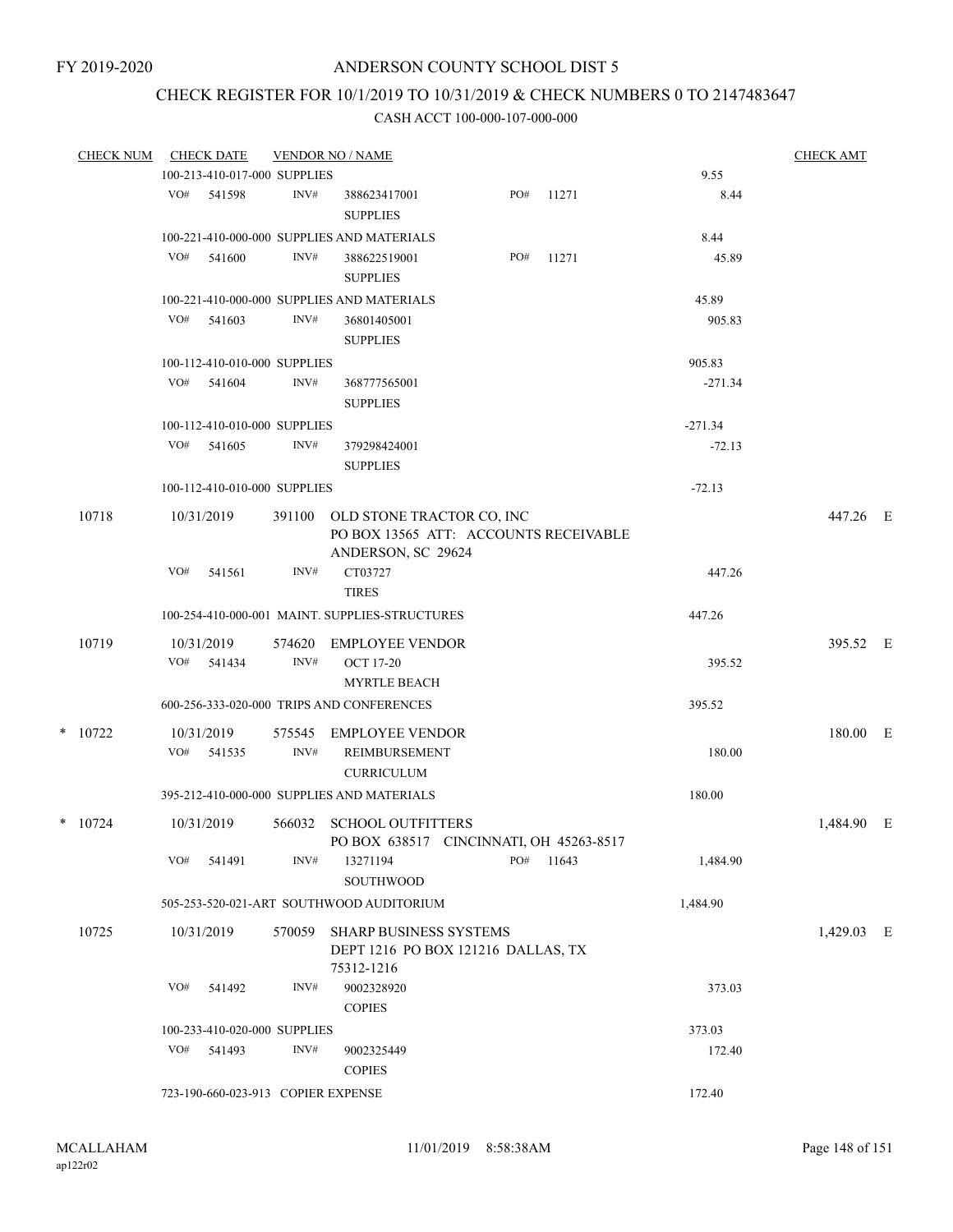# CHECK REGISTER FOR 10/1/2019 TO 10/31/2019 & CHECK NUMBERS 0 TO 2147483647

|       | CHECK NUM CHECK DATE               |      | <b>VENDOR NO / NAME</b>                                                                           |        | <b>CHECK AMT</b> |
|-------|------------------------------------|------|---------------------------------------------------------------------------------------------------|--------|------------------|
|       | VO# 541564                         | INV# | 9002313903<br><b>COPIES</b>                                                                       | 37.95  |                  |
|       |                                    |      | 100-254-410-000-055 OFFICE SUPPLIES & FURNITURE                                                   | 37.95  |                  |
|       | VO# 541628                         | INV# | 9002325468<br><b>COPIER</b>                                                                       | 316.57 |                  |
|       | 201-113-490-006-000 COPIER COST    |      |                                                                                                   | 316.57 |                  |
|       | $VO#$ 541629                       | INV# | 9002308524<br><b>COPIER</b>                                                                       | 146.64 |                  |
|       | 717-190-660-017-362 COPIER EXPENSE |      |                                                                                                   | 146.64 |                  |
|       | $VO#$ 541630                       | INV# | 9002328918<br><b>COPIER</b>                                                                       | 382.44 |                  |
|       | 100-113-410-007-000 SUPPLIES       |      |                                                                                                   | 382.44 |                  |
| 10726 | 10/31/2019                         |      | 472700 SHERWIN WILLIAMS<br>613 NORTH MURRAY AVENUE ATT: ACCOUNTS<br>RECEIVABLE ANDERSON, SC 29625 |        | 1,571.47 E       |
|       | VO#<br>541565                      | INV# | 6245-5<br><b>SUPPLIES</b>                                                                         | 189.64 |                  |
|       |                                    |      | 100-254-410-003-001 SUPPLIES - MAINTENANCE                                                        | 189.64 |                  |
|       | VO#<br>541566                      | INV# | 6076-5<br><b>SUPPLIES</b>                                                                         | 256.16 |                  |
|       |                                    |      | 100-254-410-002-001 SUPPLIES - MAINTENANCE                                                        | 128.08 |                  |
|       |                                    |      | 100-254-410-003-001 SUPPLIES - MAINTENANCE                                                        | 128.08 |                  |
|       | VO# 541567                         | INV# | 5941-1<br><b>SUPPLIES</b>                                                                         | 29.20  |                  |
|       |                                    |      | 131-254-410-031-001 SUPPLIES - MAINTENANCE                                                        | 29.20  |                  |
|       | VO#<br>541570                      | INV# | 6058-3<br><b>SUPPLIES</b>                                                                         | 46.86  |                  |
|       |                                    |      | 100-254-410-007-001 SUPPLIES - MAINTENANCE                                                        | 46.86  |                  |
|       | VO# 541572                         | INV# | 6203-5<br><b>SUPPLIES</b>                                                                         | 47.08  |                  |
|       |                                    |      | 100-254-410-005-001 SUPPLIES - MAINTENANCE                                                        | 47.08  |                  |
|       | VO# 541573                         | INV# | 6196-0<br><b>SUPPLIES</b>                                                                         | 63.68  |                  |
|       |                                    |      | 100-254-410-014-001 SUPPLIES - MAINTENANCE                                                        | 63.68  |                  |
|       | VO# 541575                         | INV# | 6142-5<br><b>SUPPLIES</b>                                                                         | 122.68 |                  |
|       |                                    |      | 100-254-410-002-001 SUPPLIES - MAINTENANCE                                                        | 122.68 |                  |
|       | VO#<br>541577                      | INV# | 6369-3<br><b>SUPPLIES</b>                                                                         | 118.64 |                  |
|       |                                    |      | 100-254-410-002-001 SUPPLIES - MAINTENANCE                                                        | 118.64 |                  |
|       | VO#<br>541579                      | INV# | 6311-6<br><b>SUPPLIES</b>                                                                         | 46.86  |                  |
|       |                                    |      | 100-254-410-003-001 SUPPLIES - MAINTENANCE                                                        | 46.86  |                  |
|       | VO#<br>541581                      | INV# | 6341-2<br><b>SUPPLIES</b>                                                                         | 650.67 |                  |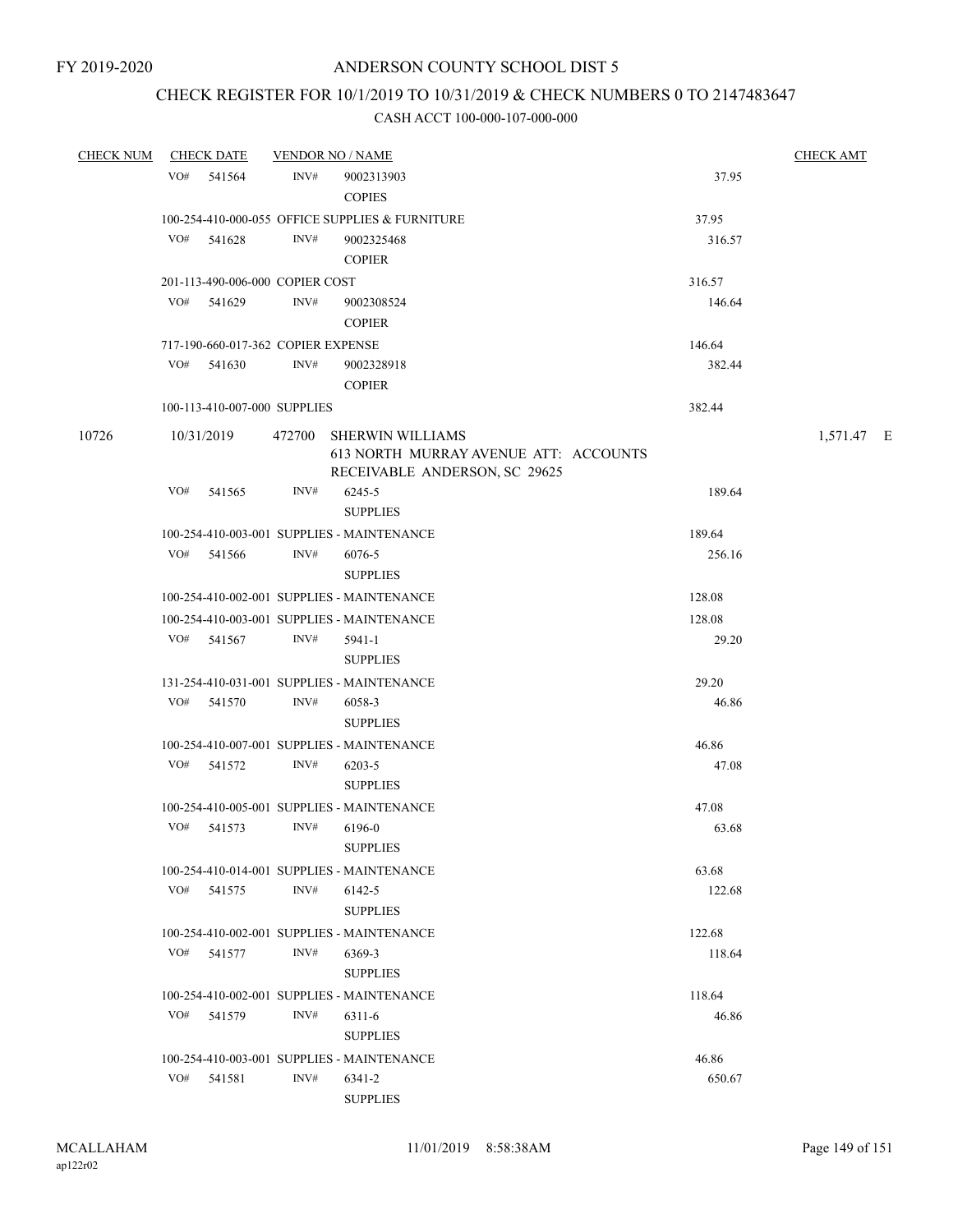# CHECK REGISTER FOR 10/1/2019 TO 10/31/2019 & CHECK NUMBERS 0 TO 2147483647

|        | CHECK NUM |     | <b>CHECK DATE</b>                 |                | <b>VENDOR NO / NAME</b>                                                                                        |                  | <b>CHECK AMT</b> |  |
|--------|-----------|-----|-----------------------------------|----------------|----------------------------------------------------------------------------------------------------------------|------------------|------------------|--|
|        |           |     |                                   |                | 100-254-410-002-001 SUPPLIES - MAINTENANCE                                                                     | 650.67           |                  |  |
| $\ast$ | 10730     |     | 10/31/2019<br>VO# 541500          | 576271<br>INV# | <b>EMPLOYEE VENDOR</b><br><b>OCT 17-20</b><br><b>MYRTLE BEACH</b><br>600-256-333-007-000 TRIPS AND CONFERENCES | 380.44<br>380.44 | 380.44 E         |  |
|        |           |     |                                   |                |                                                                                                                |                  |                  |  |
|        | 10731     |     | 10/31/2019<br>VO# 541432          | INV#           | 576224 EMPLOYEE VENDOR<br><b>OCT 17-20</b><br><b>MYRTLE BEACH</b>                                              | 392.04           | 392.04 E         |  |
|        |           |     |                                   |                | 600-256-333-014-000 TRIPS AND CONFERENCES                                                                      | 392.04           |                  |  |
|        | 10732     |     | 10/31/2019                        | 507850         | <b>TRANE</b><br>POBOX 406469 ATT: ACCOUNTS RECEIVABLE<br>ATLANTA, GA 30384-6469                                |                  | 1,568.55 E       |  |
|        |           | VO# | 541583                            | INV#           | 7041890<br><b>COMPRESSOR</b>                                                                                   | 1,568.55         |                  |  |
|        |           |     |                                   |                | 100-254-410-021-400 HVAC/ELECTRICAL/PLUMBING                                                                   | 1,568.55         |                  |  |
| $\ast$ | 10736     |     | 10/31/2019                        | 529275         | <b>WESTAR TIRE</b><br>P O BOX 400<br>715 NORTH MURRAY ATT:<br>ACCOUNTS RECEIVABLE ANDERSON, SC 29622           |                  | 151.97 E         |  |
|        |           | VO# | 541599                            | INV#           | 156315<br><b>TIRE</b>                                                                                          | 151.97           |                  |  |
|        |           |     |                                   |                | 100-254-412-000-001 TRUCK SERVICE - MAINTENANCE                                                                | 151.97           |                  |  |
|        | 10737     |     | 10/31/2019                        |                | 532300 WHITE JONES ACE HARDWARE<br>POBOX 13012 ATT: ACCOUNTS RECEIVABLE<br>ANDERSON, SC 29624                  |                  | 251.98 E         |  |
|        |           | VO# | 541601                            | INV#           | 400941<br><b>SUPPLIES</b>                                                                                      | 7.53             |                  |  |
|        |           |     |                                   |                | 100-254-410-003-001 SUPPLIES - MAINTENANCE                                                                     | 7.53             |                  |  |
|        |           | VO# | 541602                            | INV#           | 886133<br><b>SUPPLIES</b>                                                                                      | 20.65            |                  |  |
|        |           |     |                                   |                | 100-254-410-003-001 SUPPLIES - MAINTENANCE                                                                     | 20.65            |                  |  |
|        |           | VO# | 541607                            | INV#           | 885879<br><b>SUPPLIES</b>                                                                                      | 41.31            |                  |  |
|        |           |     | VO# 541613                        | INV#           | 100-254-410-000-001 MAINT, SUPPLIES-STRUCTURES<br>400745<br><b>SUPPLIES</b>                                    | 41.31<br>19.69   |                  |  |
|        |           |     |                                   |                | 100-254-410-000-001 MAINT. SUPPLIES-STRUCTURES                                                                 | 19.69            |                  |  |
|        |           |     | $VO#$ 541614                      | INV#           | 400708<br><b>SUPPLIES</b>                                                                                      | 54.06            |                  |  |
|        |           |     | 100-254-410-000-400 HVAC SUPPLIES |                |                                                                                                                | 44.26            |                  |  |
|        |           |     |                                   |                | 100-254-410-003-400 HVAC/ELECTRICAL/PLUMBING                                                                   | 9.80             |                  |  |
|        |           |     | $VO#$ 541615                      | INV#           | 400751<br><b>SUPPLIES</b>                                                                                      | 5.87             |                  |  |
|        |           |     | 100-254-410-000-400 HVAC SUPPLIES |                |                                                                                                                | 5.87             |                  |  |
|        |           |     | $VO#$ 541616                      | INV#           | 400787                                                                                                         | 12.81            |                  |  |